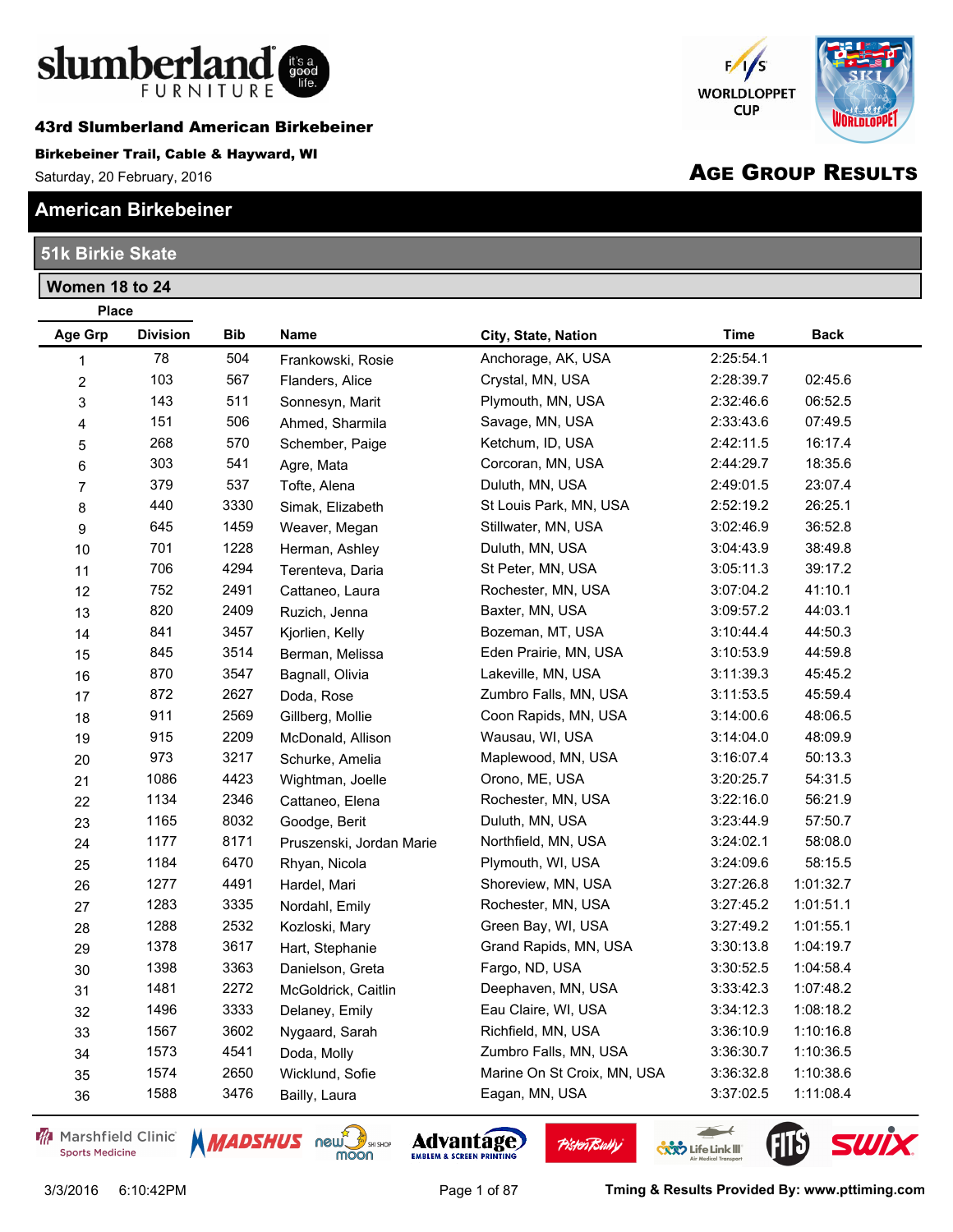**Women 18 to 24**

| <b>Place</b>   |                 |      |                      |                             |             |             |
|----------------|-----------------|------|----------------------|-----------------------------|-------------|-------------|
| <b>Age Grp</b> | <b>Division</b> | Bib  | Name                 | City, State, Nation         | <b>Time</b> | <b>Back</b> |
| 37             | 1601            | 4223 | Resman, Anna         | Rochester, MN, USA          | 3:37:23.1   | 1:11:29.0   |
| 38             | 1666            | 2365 | Keane, Erin          | Winona, MN, USA             | 3:39:26.2   | 1:13:32.1   |
| 39             | 1671            | 9147 | Berg, Maria          | New Prague, MN, USA         | 3:39:37.2   | 1:13:43.1   |
| 40             | 1722            | 9142 | Gill, Lydia          | Freedom, NH, USA            | 3:40:55.4   | 1:15:01.3   |
| 41             | 1738            | 3334 | Nagel, Emily         | Red Wing, MN, USA           | 3:41:28.5   | 1:15:34.4   |
| 42             | 1755            | 6293 | Dodge, Else          | Aspen, CO, USA              | 3:41:59.0   | 1:16:04.9   |
| 43             | 1769            | 9123 | Williams, Kathryn    | St Cloud, MN, USA           | 3:42:24.2   | 1:16:30.1   |
| 44             | 1787            | 4463 | Lidstone, Kimberly   | Minnetonka, MN, USA         | 3:42:49.5   | 1:16:55.4   |
| 45             | 1804            | 3328 | Peterson, Elisha     | Minneapolis, MN, USA        | 3:43:08.1   | 1:17:14.0   |
| 46             | 1830            | 6311 | Dodge, Hannah        | Aspen, CO, USA              | 3:43:58.9   | 1:18:04.8   |
| 47             | 1834            | 8250 | Chitwood, Morgan     | Minneapolis, MN, USA        | 3:44:04.5   | 1:18:10.4   |
| 48             | 1843            | 5349 | Johnson, Hannah      | St. Paul, MN, USA           | 3:44:17.9   | 1:18:23.7   |
| 49             | 1880            | 8155 | Rolfes, Jennifer     | Edina, MN, USA              | 3:45:35.0   | 1:19:40.8   |
| 50             | 1885            | 2668 | Bramer, Sydney       | Bloomington, MN, USA        | 3:45:41.2   | 1:19:47.1   |
| 51             | 1895            | 8023 | Miller, Anne         | Bozeman, MT, USA            | 3:46:06.1   | 1:20:12.0   |
| 52             | 1904            | 2496 | Farquhar, Lauren     | Plymouth, MN, USA           | 3:46:18.6   | 1:20:24.4   |
| 53             | 1970            | 4601 | Holt, Roxanne        | Eau Claire, WI, USA         | 3:48:50.8   | 1:22:56.7   |
| 54             | 2019            | 9033 | Jackson, Carlyn      | Minneapolis, MN, USA        | 3:50:45.5   | 1:24:51.4   |
| 55             | 2051            | 4677 | Bowman, Zoe          | Eau Claire, WI, USA         | 3:51:50.0   | 1:25:55.9   |
| 56             | 2082            | 5608 | Rykken, Tessa        | Madison, WI, USA            | 3:52:40.0   | 1:26:45.9   |
| 57             | 2118            | 4342 | Stewart, Eryn        | Eden Prairie, MN, USA       | 3:53:46.8   | 1:27:52.6   |
| 58             | 2136            | 2208 | Aufderheide, Allison | Edina, MN, USA              | 3:54:40.3   | 1:28:46.2   |
| 59             | 2137            | 8215 | Adams, Mallory       | Zimmerman, MN, USA          | 3:54:40.5   | 1:28:46.4   |
| 60             | 2169            | 5254 | Dorn, Brittney       | Rogers, MN, USA             | 3:55:44.8   | 1:29:50.7   |
| 61             | 2170            | 5450 | Narvesen, Kjerstin   | Eagan, MN, USA              | 3:55:46.1   | 1:29:52.0   |
| 62             | 2174            | 5545 | Demerath, Rachel     | Milwaukee, WI, USA          | 3:55:54.0   | 1:29:59.9   |
| 63             | 2210            | 4449 | Benson, Kaitlyn      | Coon Rapids, MN, USA        | 3:57:15.2   | 1:31:21.0   |
| 64             | 2220            | 5453 | Resman, Kristen      | Rochester, MN, USA          | 3:57:32.3   | 1:31:38.2   |
| 65             | 2245            | 9016 | Engel, Anna          | Rhinelander, WI, USA        | 3:58:21.2   | 1:32:27.1   |
| 66             | 2257            | 4448 | Antonneau, Kaitlin   | Colorado Springs, CO, USA   | 3:58:42.7   | 1:32:48.6   |
| 67             | 2293            | 6405 | Rose, Lauren         | Sturgeon Bay, WI, USA       | 3:59:47.5   | 1:33:53.4   |
| 68             | 2295            | 8173 | Reich, Julia         | Marine On St Croix, MN, USA | 3:59:50.6   | 1:33:56.5   |
| 69             | 2325            | 6206 | Oosterhuis, Alison   | Wausau, WI, USA             | 4:00:40.5   | 1:34:46.4   |
| 70             | 2366            | 3627 | Endres, Sydney       | Madison, WI, USA            | 4:02:16.9   | 1:36:22.8   |
| 71             | 2409            | 3487 | Stelpflug, Makenna   | Waukesha, WI, USA           | 4:04:38.1   | 1:38:44.0   |
| 72             | 2410            | 6524 | Mitchell, Stephanie  | Salt Lake City, UT, USA     | 4:04:40.9   | 1:38:46.8   |
| 73             | 2437            | 5268 | Lundgren, Christina  | St. Paul, MN, USA           | 4:05:45.7   | 1:39:51.6   |
| 74             | 2448            | 5456 | Mannion, Kylie       | Lacrosse, WI, USA           | 4:06:01.5   | 1:40:07.3   |
| 75             | 2449            | 6472 | Steinmetz, Olivia    | Madison, WI, USA            | 4:06:06.0   | 1:40:11.9   |
| 76             | 2460            | 6414 | Newman, Mackenzie    | Superior, WI, USA           | 4:06:40.2   | 1:40:46.1   |
| 77             | 2491            | 6407 | Degregorio, Libby    | Wausau, WI, USA             | 4:07:55.6   | 1:42:01.5   |
| 78             | 2611            | 3450 | Dapolito, Kate       | Middlebury, VT, USA         | 4:12:31.2   | 1:46:37.1   |
| 79             | 2713            | 8094 | Babcock, Eleanor     | Tonka Bay, MN, USA          | 4:17:36.8   | 1:51:42.7   |
| 80             | 2716            | 6381 | Kiecker, Katelyn     | Coon Rapids, MN, USA        | 4:17:48.3   | 1:51:54.2   |
| 81             | 2718            | 6310 | Hoch, Hanna          | Eden Prairie, MN, USA       | 4:17:53.7   | 1:51:59.6   |
| 82             | 2726            | 8127 | Jensen, Heather      | Ramsey, MN, USA             | 4:18:30.5   | 1:52:36.4   |
|                |                 |      |                      |                             |             |             |

Marshfield Clinic **Sports Medicine** 





**Pisten Bully** 



 $\leftarrow$ 

**COND** Life Link III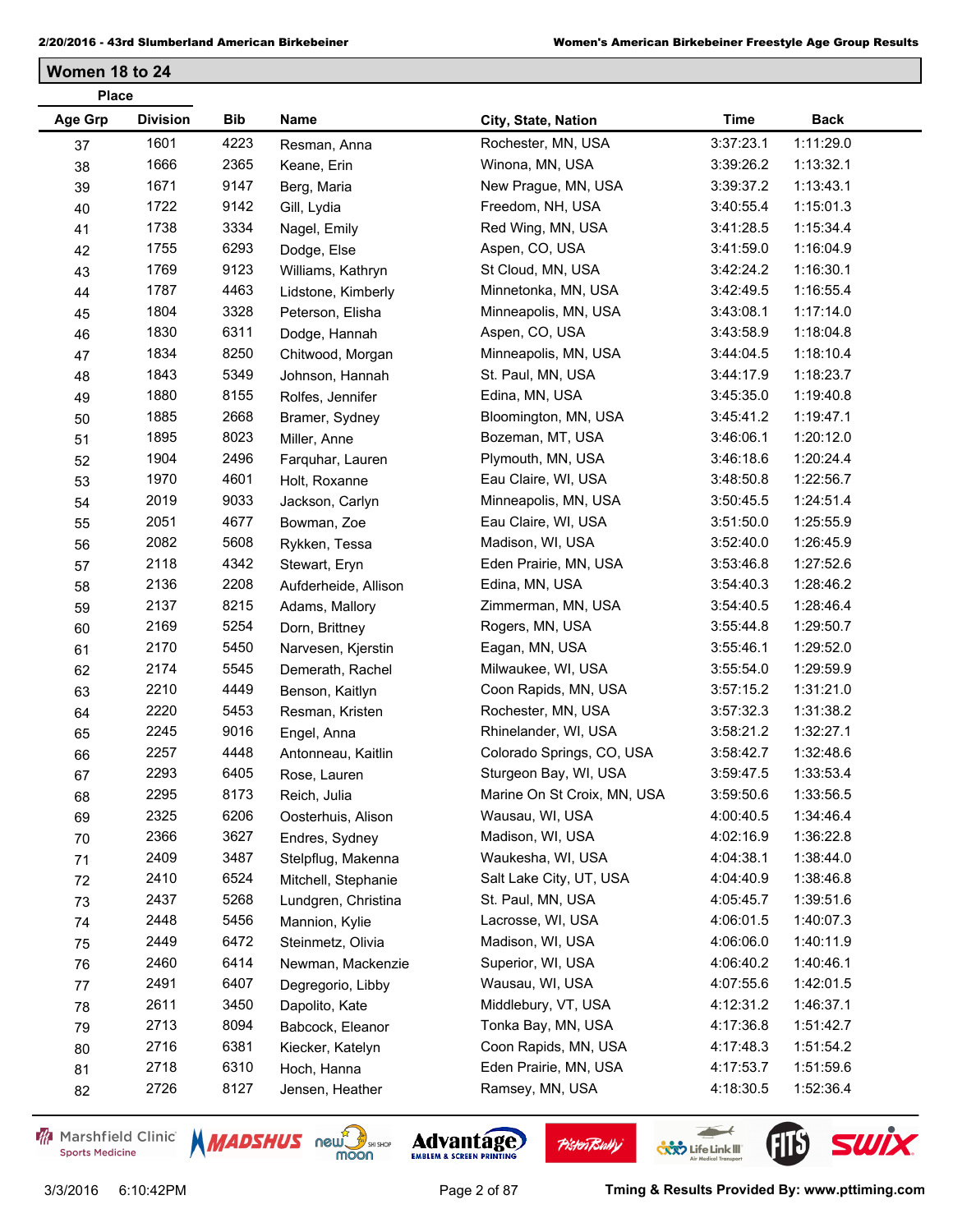**Women 18 to 24**

| <b>Age Grp</b><br><b>Division</b><br>Bib<br>Name<br><b>Time</b><br><b>Back</b><br>City, State, Nation<br>2741<br>4267<br>Madison, WI, USA<br>4:19:02.8<br>1:53:08.6<br>Mueller, Caroline<br>83<br>2749<br>5433<br>Colorado Springs, CO, USA<br>1:53:28.3<br>4:19:22.4<br>84<br>Fratt, Kayla<br>2783<br>5494<br>Hayward, WI, USA<br>1:55:23.4<br>4:21:17.5<br>85<br>Wisdom, Meghan<br>2786<br>7340<br>1:55:31.7<br>Eau Claire, WI, USA<br>4:21:25.8<br>Howe, Sarah<br>86<br>2806<br>4486<br>1:56:41.1<br>Rice Lake, WI, USA<br>4:22:35.2<br>Plachetka, Mae<br>87<br>2833<br>8067<br>1:57:31.2<br>Grafton, WI, USA<br>4:23:25.3<br>88<br>Cleveland, Courtney<br>8010<br>2859<br>Colorado Springs, CO, USA<br>4:24:45.8<br>1:58:51.7<br>89<br>Oline, Alice<br>2866<br>9227<br>Duluth, MN, USA<br>4:25:01.3<br>1:59:07.1<br>Lafond-Hudson, Sophie<br>90<br>2870<br>4485<br>4:25:16.4<br>1:59:22.3<br>Evansville, WI, USA<br>91<br>Blain, Maddy<br>2874<br>4320<br>1:59:33.7<br>Dousman, WI, USA<br>4:25:27.8<br>Connell, Emma<br>92<br>2884<br>6536<br>2:00:34.5<br>Eden Prairie, MN, USA<br>4:26:28.6<br>93<br>Joe, Tammy<br>2890<br>4473<br>2:00:59.0<br>New Hope, MN, USA<br>4:26:53.1<br>94<br>Mayer, Laura<br>2896<br>6384<br>2:01:16.5<br>Deer Park, WI, USA<br>4:27:10.6<br>95<br>Alexson, Katie<br>2960<br>4471<br>2:04:47.3<br>Eau Claire, WI, USA<br>4:30:41.5<br>96<br>Delestry, Laura<br>9226<br>2995<br>Cambridge, MA, USA<br>4:33:01.2<br>2:07:07.1<br>97<br>Peterson, Sonja<br>3026<br>8058<br>2:09:06.7<br>Marine On St Croix, MN, USA<br>4:35:00.8<br>Wicklund, Clara<br>98<br>3027<br>5462<br>2:09:08.8<br>Green Bay,, WI, USA<br>4:35:02.9<br>99<br>Vanmieghem, Lindsay<br>5228<br>3051<br>2:11:16.2<br>Bloomington, MN, USA<br>4:37:10.3<br>Olson, Annika<br>100<br>3054<br>2386<br>2:11:18.9<br>Spooner, WI, USA<br>4:37:13.0<br>Ocariz, Iciar C<br>101<br>3060<br>5519<br>2:11:35.7<br>Wausau, WI, USA<br>4:37:29.9<br>Giebel, Nicole<br>102<br>3086<br>4574<br>2:13:12.6<br>Milwaukee, WI, USA<br>4:39:06.8<br>Pierre, Rebecca<br>103<br>3110<br>7153<br>2:14:54.1<br>Sartell, MN, USA<br>4:40:48.2<br>Yelle, Heather<br>104<br>3164<br>6538<br>Woodbury, MN, USA<br>4:44:58.2<br>2:19:04.1<br>105<br>Besser, Therese<br>3190<br>5272<br>2:20:33.1<br>Appleton, WI, USA<br>4:46:27.3<br>Hoy, Claire<br>106<br>3245<br>6417<br>2:24:02.4<br>Madison, WI, USA<br>4:49:56.6<br>Medo, Margaret<br>107<br>3267<br>4355<br>2:25:15.6<br>White Bear Lake, MN, USA<br>4:51:09.8<br>Morse, Grace<br>108<br>3278<br>7227<br>Chicago, IL, USA<br>4:51:51.8<br>2:25:57.7<br>Stangler, Laura<br>109<br>3279<br>9089<br>2:26:03.1<br>Arden Hills, MN, USA<br>4:51:57.2<br>Schultz, Hannah<br>110<br>3300<br>5435<br>2:27:29.8<br>Richfield, MN, USA<br>4:53:24.0<br>111<br>Swanson, Kellin<br>3311<br>8176<br>2:28:13.3<br>Stillwater, MN, USA<br>4:54:07.4<br>Jones, Justine<br>112<br>3332<br>8140<br>2:29:50.5<br>Milwaukee, WI, USA<br>4:55:44.6<br>113<br>Neeno, Jasmine<br>3351<br>5336<br>2:31:31.4<br>Rochester, MN, USA<br>4:57:25.5<br>Koplin, Eva<br>114<br>3362<br>7388<br>Ames, IA, USA<br>4:58:39.1<br>2:32:45.0<br>Pritchard, Zoe<br>115<br>3380<br>8088<br>Chaska, MN, USA<br>5:00:38.4<br>2:34:44.3<br>116<br>Jagielo, Deana<br>3424<br>2277<br>Wausau, WI, USA<br>5:04:49.8<br>2:38:55.7<br>McDonald, Caroline | <b>Place</b> |  |  |  |
|---------------------------------------------------------------------------------------------------------------------------------------------------------------------------------------------------------------------------------------------------------------------------------------------------------------------------------------------------------------------------------------------------------------------------------------------------------------------------------------------------------------------------------------------------------------------------------------------------------------------------------------------------------------------------------------------------------------------------------------------------------------------------------------------------------------------------------------------------------------------------------------------------------------------------------------------------------------------------------------------------------------------------------------------------------------------------------------------------------------------------------------------------------------------------------------------------------------------------------------------------------------------------------------------------------------------------------------------------------------------------------------------------------------------------------------------------------------------------------------------------------------------------------------------------------------------------------------------------------------------------------------------------------------------------------------------------------------------------------------------------------------------------------------------------------------------------------------------------------------------------------------------------------------------------------------------------------------------------------------------------------------------------------------------------------------------------------------------------------------------------------------------------------------------------------------------------------------------------------------------------------------------------------------------------------------------------------------------------------------------------------------------------------------------------------------------------------------------------------------------------------------------------------------------------------------------------------------------------------------------------------------------------------------------------------------------------------------------------------------------------------------------------------------------------------------------------------------------------------------------------------------------------------------------------------------------------------------------------------------------------------------------------------------------------------------------------------------------------------------------------------------------------------------------------------------------------------------------------------------------------------------------------------------------------------------------------------------|--------------|--|--|--|
|                                                                                                                                                                                                                                                                                                                                                                                                                                                                                                                                                                                                                                                                                                                                                                                                                                                                                                                                                                                                                                                                                                                                                                                                                                                                                                                                                                                                                                                                                                                                                                                                                                                                                                                                                                                                                                                                                                                                                                                                                                                                                                                                                                                                                                                                                                                                                                                                                                                                                                                                                                                                                                                                                                                                                                                                                                                                                                                                                                                                                                                                                                                                                                                                                                                                                                                                       |              |  |  |  |
|                                                                                                                                                                                                                                                                                                                                                                                                                                                                                                                                                                                                                                                                                                                                                                                                                                                                                                                                                                                                                                                                                                                                                                                                                                                                                                                                                                                                                                                                                                                                                                                                                                                                                                                                                                                                                                                                                                                                                                                                                                                                                                                                                                                                                                                                                                                                                                                                                                                                                                                                                                                                                                                                                                                                                                                                                                                                                                                                                                                                                                                                                                                                                                                                                                                                                                                                       |              |  |  |  |
|                                                                                                                                                                                                                                                                                                                                                                                                                                                                                                                                                                                                                                                                                                                                                                                                                                                                                                                                                                                                                                                                                                                                                                                                                                                                                                                                                                                                                                                                                                                                                                                                                                                                                                                                                                                                                                                                                                                                                                                                                                                                                                                                                                                                                                                                                                                                                                                                                                                                                                                                                                                                                                                                                                                                                                                                                                                                                                                                                                                                                                                                                                                                                                                                                                                                                                                                       |              |  |  |  |
|                                                                                                                                                                                                                                                                                                                                                                                                                                                                                                                                                                                                                                                                                                                                                                                                                                                                                                                                                                                                                                                                                                                                                                                                                                                                                                                                                                                                                                                                                                                                                                                                                                                                                                                                                                                                                                                                                                                                                                                                                                                                                                                                                                                                                                                                                                                                                                                                                                                                                                                                                                                                                                                                                                                                                                                                                                                                                                                                                                                                                                                                                                                                                                                                                                                                                                                                       |              |  |  |  |
|                                                                                                                                                                                                                                                                                                                                                                                                                                                                                                                                                                                                                                                                                                                                                                                                                                                                                                                                                                                                                                                                                                                                                                                                                                                                                                                                                                                                                                                                                                                                                                                                                                                                                                                                                                                                                                                                                                                                                                                                                                                                                                                                                                                                                                                                                                                                                                                                                                                                                                                                                                                                                                                                                                                                                                                                                                                                                                                                                                                                                                                                                                                                                                                                                                                                                                                                       |              |  |  |  |
|                                                                                                                                                                                                                                                                                                                                                                                                                                                                                                                                                                                                                                                                                                                                                                                                                                                                                                                                                                                                                                                                                                                                                                                                                                                                                                                                                                                                                                                                                                                                                                                                                                                                                                                                                                                                                                                                                                                                                                                                                                                                                                                                                                                                                                                                                                                                                                                                                                                                                                                                                                                                                                                                                                                                                                                                                                                                                                                                                                                                                                                                                                                                                                                                                                                                                                                                       |              |  |  |  |
|                                                                                                                                                                                                                                                                                                                                                                                                                                                                                                                                                                                                                                                                                                                                                                                                                                                                                                                                                                                                                                                                                                                                                                                                                                                                                                                                                                                                                                                                                                                                                                                                                                                                                                                                                                                                                                                                                                                                                                                                                                                                                                                                                                                                                                                                                                                                                                                                                                                                                                                                                                                                                                                                                                                                                                                                                                                                                                                                                                                                                                                                                                                                                                                                                                                                                                                                       |              |  |  |  |
|                                                                                                                                                                                                                                                                                                                                                                                                                                                                                                                                                                                                                                                                                                                                                                                                                                                                                                                                                                                                                                                                                                                                                                                                                                                                                                                                                                                                                                                                                                                                                                                                                                                                                                                                                                                                                                                                                                                                                                                                                                                                                                                                                                                                                                                                                                                                                                                                                                                                                                                                                                                                                                                                                                                                                                                                                                                                                                                                                                                                                                                                                                                                                                                                                                                                                                                                       |              |  |  |  |
|                                                                                                                                                                                                                                                                                                                                                                                                                                                                                                                                                                                                                                                                                                                                                                                                                                                                                                                                                                                                                                                                                                                                                                                                                                                                                                                                                                                                                                                                                                                                                                                                                                                                                                                                                                                                                                                                                                                                                                                                                                                                                                                                                                                                                                                                                                                                                                                                                                                                                                                                                                                                                                                                                                                                                                                                                                                                                                                                                                                                                                                                                                                                                                                                                                                                                                                                       |              |  |  |  |
|                                                                                                                                                                                                                                                                                                                                                                                                                                                                                                                                                                                                                                                                                                                                                                                                                                                                                                                                                                                                                                                                                                                                                                                                                                                                                                                                                                                                                                                                                                                                                                                                                                                                                                                                                                                                                                                                                                                                                                                                                                                                                                                                                                                                                                                                                                                                                                                                                                                                                                                                                                                                                                                                                                                                                                                                                                                                                                                                                                                                                                                                                                                                                                                                                                                                                                                                       |              |  |  |  |
|                                                                                                                                                                                                                                                                                                                                                                                                                                                                                                                                                                                                                                                                                                                                                                                                                                                                                                                                                                                                                                                                                                                                                                                                                                                                                                                                                                                                                                                                                                                                                                                                                                                                                                                                                                                                                                                                                                                                                                                                                                                                                                                                                                                                                                                                                                                                                                                                                                                                                                                                                                                                                                                                                                                                                                                                                                                                                                                                                                                                                                                                                                                                                                                                                                                                                                                                       |              |  |  |  |
|                                                                                                                                                                                                                                                                                                                                                                                                                                                                                                                                                                                                                                                                                                                                                                                                                                                                                                                                                                                                                                                                                                                                                                                                                                                                                                                                                                                                                                                                                                                                                                                                                                                                                                                                                                                                                                                                                                                                                                                                                                                                                                                                                                                                                                                                                                                                                                                                                                                                                                                                                                                                                                                                                                                                                                                                                                                                                                                                                                                                                                                                                                                                                                                                                                                                                                                                       |              |  |  |  |
|                                                                                                                                                                                                                                                                                                                                                                                                                                                                                                                                                                                                                                                                                                                                                                                                                                                                                                                                                                                                                                                                                                                                                                                                                                                                                                                                                                                                                                                                                                                                                                                                                                                                                                                                                                                                                                                                                                                                                                                                                                                                                                                                                                                                                                                                                                                                                                                                                                                                                                                                                                                                                                                                                                                                                                                                                                                                                                                                                                                                                                                                                                                                                                                                                                                                                                                                       |              |  |  |  |
|                                                                                                                                                                                                                                                                                                                                                                                                                                                                                                                                                                                                                                                                                                                                                                                                                                                                                                                                                                                                                                                                                                                                                                                                                                                                                                                                                                                                                                                                                                                                                                                                                                                                                                                                                                                                                                                                                                                                                                                                                                                                                                                                                                                                                                                                                                                                                                                                                                                                                                                                                                                                                                                                                                                                                                                                                                                                                                                                                                                                                                                                                                                                                                                                                                                                                                                                       |              |  |  |  |
|                                                                                                                                                                                                                                                                                                                                                                                                                                                                                                                                                                                                                                                                                                                                                                                                                                                                                                                                                                                                                                                                                                                                                                                                                                                                                                                                                                                                                                                                                                                                                                                                                                                                                                                                                                                                                                                                                                                                                                                                                                                                                                                                                                                                                                                                                                                                                                                                                                                                                                                                                                                                                                                                                                                                                                                                                                                                                                                                                                                                                                                                                                                                                                                                                                                                                                                                       |              |  |  |  |
|                                                                                                                                                                                                                                                                                                                                                                                                                                                                                                                                                                                                                                                                                                                                                                                                                                                                                                                                                                                                                                                                                                                                                                                                                                                                                                                                                                                                                                                                                                                                                                                                                                                                                                                                                                                                                                                                                                                                                                                                                                                                                                                                                                                                                                                                                                                                                                                                                                                                                                                                                                                                                                                                                                                                                                                                                                                                                                                                                                                                                                                                                                                                                                                                                                                                                                                                       |              |  |  |  |
|                                                                                                                                                                                                                                                                                                                                                                                                                                                                                                                                                                                                                                                                                                                                                                                                                                                                                                                                                                                                                                                                                                                                                                                                                                                                                                                                                                                                                                                                                                                                                                                                                                                                                                                                                                                                                                                                                                                                                                                                                                                                                                                                                                                                                                                                                                                                                                                                                                                                                                                                                                                                                                                                                                                                                                                                                                                                                                                                                                                                                                                                                                                                                                                                                                                                                                                                       |              |  |  |  |
|                                                                                                                                                                                                                                                                                                                                                                                                                                                                                                                                                                                                                                                                                                                                                                                                                                                                                                                                                                                                                                                                                                                                                                                                                                                                                                                                                                                                                                                                                                                                                                                                                                                                                                                                                                                                                                                                                                                                                                                                                                                                                                                                                                                                                                                                                                                                                                                                                                                                                                                                                                                                                                                                                                                                                                                                                                                                                                                                                                                                                                                                                                                                                                                                                                                                                                                                       |              |  |  |  |
|                                                                                                                                                                                                                                                                                                                                                                                                                                                                                                                                                                                                                                                                                                                                                                                                                                                                                                                                                                                                                                                                                                                                                                                                                                                                                                                                                                                                                                                                                                                                                                                                                                                                                                                                                                                                                                                                                                                                                                                                                                                                                                                                                                                                                                                                                                                                                                                                                                                                                                                                                                                                                                                                                                                                                                                                                                                                                                                                                                                                                                                                                                                                                                                                                                                                                                                                       |              |  |  |  |
|                                                                                                                                                                                                                                                                                                                                                                                                                                                                                                                                                                                                                                                                                                                                                                                                                                                                                                                                                                                                                                                                                                                                                                                                                                                                                                                                                                                                                                                                                                                                                                                                                                                                                                                                                                                                                                                                                                                                                                                                                                                                                                                                                                                                                                                                                                                                                                                                                                                                                                                                                                                                                                                                                                                                                                                                                                                                                                                                                                                                                                                                                                                                                                                                                                                                                                                                       |              |  |  |  |
|                                                                                                                                                                                                                                                                                                                                                                                                                                                                                                                                                                                                                                                                                                                                                                                                                                                                                                                                                                                                                                                                                                                                                                                                                                                                                                                                                                                                                                                                                                                                                                                                                                                                                                                                                                                                                                                                                                                                                                                                                                                                                                                                                                                                                                                                                                                                                                                                                                                                                                                                                                                                                                                                                                                                                                                                                                                                                                                                                                                                                                                                                                                                                                                                                                                                                                                                       |              |  |  |  |
|                                                                                                                                                                                                                                                                                                                                                                                                                                                                                                                                                                                                                                                                                                                                                                                                                                                                                                                                                                                                                                                                                                                                                                                                                                                                                                                                                                                                                                                                                                                                                                                                                                                                                                                                                                                                                                                                                                                                                                                                                                                                                                                                                                                                                                                                                                                                                                                                                                                                                                                                                                                                                                                                                                                                                                                                                                                                                                                                                                                                                                                                                                                                                                                                                                                                                                                                       |              |  |  |  |
|                                                                                                                                                                                                                                                                                                                                                                                                                                                                                                                                                                                                                                                                                                                                                                                                                                                                                                                                                                                                                                                                                                                                                                                                                                                                                                                                                                                                                                                                                                                                                                                                                                                                                                                                                                                                                                                                                                                                                                                                                                                                                                                                                                                                                                                                                                                                                                                                                                                                                                                                                                                                                                                                                                                                                                                                                                                                                                                                                                                                                                                                                                                                                                                                                                                                                                                                       |              |  |  |  |
|                                                                                                                                                                                                                                                                                                                                                                                                                                                                                                                                                                                                                                                                                                                                                                                                                                                                                                                                                                                                                                                                                                                                                                                                                                                                                                                                                                                                                                                                                                                                                                                                                                                                                                                                                                                                                                                                                                                                                                                                                                                                                                                                                                                                                                                                                                                                                                                                                                                                                                                                                                                                                                                                                                                                                                                                                                                                                                                                                                                                                                                                                                                                                                                                                                                                                                                                       |              |  |  |  |
|                                                                                                                                                                                                                                                                                                                                                                                                                                                                                                                                                                                                                                                                                                                                                                                                                                                                                                                                                                                                                                                                                                                                                                                                                                                                                                                                                                                                                                                                                                                                                                                                                                                                                                                                                                                                                                                                                                                                                                                                                                                                                                                                                                                                                                                                                                                                                                                                                                                                                                                                                                                                                                                                                                                                                                                                                                                                                                                                                                                                                                                                                                                                                                                                                                                                                                                                       |              |  |  |  |
|                                                                                                                                                                                                                                                                                                                                                                                                                                                                                                                                                                                                                                                                                                                                                                                                                                                                                                                                                                                                                                                                                                                                                                                                                                                                                                                                                                                                                                                                                                                                                                                                                                                                                                                                                                                                                                                                                                                                                                                                                                                                                                                                                                                                                                                                                                                                                                                                                                                                                                                                                                                                                                                                                                                                                                                                                                                                                                                                                                                                                                                                                                                                                                                                                                                                                                                                       |              |  |  |  |
|                                                                                                                                                                                                                                                                                                                                                                                                                                                                                                                                                                                                                                                                                                                                                                                                                                                                                                                                                                                                                                                                                                                                                                                                                                                                                                                                                                                                                                                                                                                                                                                                                                                                                                                                                                                                                                                                                                                                                                                                                                                                                                                                                                                                                                                                                                                                                                                                                                                                                                                                                                                                                                                                                                                                                                                                                                                                                                                                                                                                                                                                                                                                                                                                                                                                                                                                       |              |  |  |  |
|                                                                                                                                                                                                                                                                                                                                                                                                                                                                                                                                                                                                                                                                                                                                                                                                                                                                                                                                                                                                                                                                                                                                                                                                                                                                                                                                                                                                                                                                                                                                                                                                                                                                                                                                                                                                                                                                                                                                                                                                                                                                                                                                                                                                                                                                                                                                                                                                                                                                                                                                                                                                                                                                                                                                                                                                                                                                                                                                                                                                                                                                                                                                                                                                                                                                                                                                       |              |  |  |  |
|                                                                                                                                                                                                                                                                                                                                                                                                                                                                                                                                                                                                                                                                                                                                                                                                                                                                                                                                                                                                                                                                                                                                                                                                                                                                                                                                                                                                                                                                                                                                                                                                                                                                                                                                                                                                                                                                                                                                                                                                                                                                                                                                                                                                                                                                                                                                                                                                                                                                                                                                                                                                                                                                                                                                                                                                                                                                                                                                                                                                                                                                                                                                                                                                                                                                                                                                       |              |  |  |  |
|                                                                                                                                                                                                                                                                                                                                                                                                                                                                                                                                                                                                                                                                                                                                                                                                                                                                                                                                                                                                                                                                                                                                                                                                                                                                                                                                                                                                                                                                                                                                                                                                                                                                                                                                                                                                                                                                                                                                                                                                                                                                                                                                                                                                                                                                                                                                                                                                                                                                                                                                                                                                                                                                                                                                                                                                                                                                                                                                                                                                                                                                                                                                                                                                                                                                                                                                       |              |  |  |  |
|                                                                                                                                                                                                                                                                                                                                                                                                                                                                                                                                                                                                                                                                                                                                                                                                                                                                                                                                                                                                                                                                                                                                                                                                                                                                                                                                                                                                                                                                                                                                                                                                                                                                                                                                                                                                                                                                                                                                                                                                                                                                                                                                                                                                                                                                                                                                                                                                                                                                                                                                                                                                                                                                                                                                                                                                                                                                                                                                                                                                                                                                                                                                                                                                                                                                                                                                       |              |  |  |  |
|                                                                                                                                                                                                                                                                                                                                                                                                                                                                                                                                                                                                                                                                                                                                                                                                                                                                                                                                                                                                                                                                                                                                                                                                                                                                                                                                                                                                                                                                                                                                                                                                                                                                                                                                                                                                                                                                                                                                                                                                                                                                                                                                                                                                                                                                                                                                                                                                                                                                                                                                                                                                                                                                                                                                                                                                                                                                                                                                                                                                                                                                                                                                                                                                                                                                                                                                       |              |  |  |  |
|                                                                                                                                                                                                                                                                                                                                                                                                                                                                                                                                                                                                                                                                                                                                                                                                                                                                                                                                                                                                                                                                                                                                                                                                                                                                                                                                                                                                                                                                                                                                                                                                                                                                                                                                                                                                                                                                                                                                                                                                                                                                                                                                                                                                                                                                                                                                                                                                                                                                                                                                                                                                                                                                                                                                                                                                                                                                                                                                                                                                                                                                                                                                                                                                                                                                                                                                       |              |  |  |  |
|                                                                                                                                                                                                                                                                                                                                                                                                                                                                                                                                                                                                                                                                                                                                                                                                                                                                                                                                                                                                                                                                                                                                                                                                                                                                                                                                                                                                                                                                                                                                                                                                                                                                                                                                                                                                                                                                                                                                                                                                                                                                                                                                                                                                                                                                                                                                                                                                                                                                                                                                                                                                                                                                                                                                                                                                                                                                                                                                                                                                                                                                                                                                                                                                                                                                                                                                       |              |  |  |  |
|                                                                                                                                                                                                                                                                                                                                                                                                                                                                                                                                                                                                                                                                                                                                                                                                                                                                                                                                                                                                                                                                                                                                                                                                                                                                                                                                                                                                                                                                                                                                                                                                                                                                                                                                                                                                                                                                                                                                                                                                                                                                                                                                                                                                                                                                                                                                                                                                                                                                                                                                                                                                                                                                                                                                                                                                                                                                                                                                                                                                                                                                                                                                                                                                                                                                                                                                       |              |  |  |  |
|                                                                                                                                                                                                                                                                                                                                                                                                                                                                                                                                                                                                                                                                                                                                                                                                                                                                                                                                                                                                                                                                                                                                                                                                                                                                                                                                                                                                                                                                                                                                                                                                                                                                                                                                                                                                                                                                                                                                                                                                                                                                                                                                                                                                                                                                                                                                                                                                                                                                                                                                                                                                                                                                                                                                                                                                                                                                                                                                                                                                                                                                                                                                                                                                                                                                                                                                       | 117          |  |  |  |
| 3430<br>6403<br>2:39:32.9<br>Chanhassen, MN, USA<br>5:05:27.0<br>118<br>Cummings, Laura                                                                                                                                                                                                                                                                                                                                                                                                                                                                                                                                                                                                                                                                                                                                                                                                                                                                                                                                                                                                                                                                                                                                                                                                                                                                                                                                                                                                                                                                                                                                                                                                                                                                                                                                                                                                                                                                                                                                                                                                                                                                                                                                                                                                                                                                                                                                                                                                                                                                                                                                                                                                                                                                                                                                                                                                                                                                                                                                                                                                                                                                                                                                                                                                                                               |              |  |  |  |
| 3439<br>4614<br>2:40:44.5<br>Eau Claire, WI, USA<br>5:06:38.6<br>Konzen, Sonja<br>119                                                                                                                                                                                                                                                                                                                                                                                                                                                                                                                                                                                                                                                                                                                                                                                                                                                                                                                                                                                                                                                                                                                                                                                                                                                                                                                                                                                                                                                                                                                                                                                                                                                                                                                                                                                                                                                                                                                                                                                                                                                                                                                                                                                                                                                                                                                                                                                                                                                                                                                                                                                                                                                                                                                                                                                                                                                                                                                                                                                                                                                                                                                                                                                                                                                 |              |  |  |  |
| 7016<br>2:42:56.0<br>3452<br>Rice, MN, USA<br>5:08:50.2<br>Schubert, Amanda<br>120                                                                                                                                                                                                                                                                                                                                                                                                                                                                                                                                                                                                                                                                                                                                                                                                                                                                                                                                                                                                                                                                                                                                                                                                                                                                                                                                                                                                                                                                                                                                                                                                                                                                                                                                                                                                                                                                                                                                                                                                                                                                                                                                                                                                                                                                                                                                                                                                                                                                                                                                                                                                                                                                                                                                                                                                                                                                                                                                                                                                                                                                                                                                                                                                                                                    |              |  |  |  |
| 3456<br>7206<br>Tinley Park, IL, USA<br>5:09:34.7<br>2:43:40.6<br>Wolske, Kathryn<br>121                                                                                                                                                                                                                                                                                                                                                                                                                                                                                                                                                                                                                                                                                                                                                                                                                                                                                                                                                                                                                                                                                                                                                                                                                                                                                                                                                                                                                                                                                                                                                                                                                                                                                                                                                                                                                                                                                                                                                                                                                                                                                                                                                                                                                                                                                                                                                                                                                                                                                                                                                                                                                                                                                                                                                                                                                                                                                                                                                                                                                                                                                                                                                                                                                                              |              |  |  |  |
| 3469<br>9048<br>2:45:32.4<br>Victoria, MN, USA<br>5:11:26.5<br>Roth, Claire<br>122                                                                                                                                                                                                                                                                                                                                                                                                                                                                                                                                                                                                                                                                                                                                                                                                                                                                                                                                                                                                                                                                                                                                                                                                                                                                                                                                                                                                                                                                                                                                                                                                                                                                                                                                                                                                                                                                                                                                                                                                                                                                                                                                                                                                                                                                                                                                                                                                                                                                                                                                                                                                                                                                                                                                                                                                                                                                                                                                                                                                                                                                                                                                                                                                                                                    |              |  |  |  |
| 3498<br>9166<br>Spooner, WI, USA<br>5:14:09.2<br>2:48:15.0<br>Emerson, Michelle<br>123                                                                                                                                                                                                                                                                                                                                                                                                                                                                                                                                                                                                                                                                                                                                                                                                                                                                                                                                                                                                                                                                                                                                                                                                                                                                                                                                                                                                                                                                                                                                                                                                                                                                                                                                                                                                                                                                                                                                                                                                                                                                                                                                                                                                                                                                                                                                                                                                                                                                                                                                                                                                                                                                                                                                                                                                                                                                                                                                                                                                                                                                                                                                                                                                                                                |              |  |  |  |
| 8226<br>Meridian, ID, USA<br>3499<br>5:14:24.5<br>2:48:30.3<br>Von Huene, Marliese<br>124                                                                                                                                                                                                                                                                                                                                                                                                                                                                                                                                                                                                                                                                                                                                                                                                                                                                                                                                                                                                                                                                                                                                                                                                                                                                                                                                                                                                                                                                                                                                                                                                                                                                                                                                                                                                                                                                                                                                                                                                                                                                                                                                                                                                                                                                                                                                                                                                                                                                                                                                                                                                                                                                                                                                                                                                                                                                                                                                                                                                                                                                                                                                                                                                                                             |              |  |  |  |
| 8012<br>3521<br>Lakeville, MN, USA<br>5:17:14.3<br>2:51:20.2<br>Wilson, Amanda<br>125                                                                                                                                                                                                                                                                                                                                                                                                                                                                                                                                                                                                                                                                                                                                                                                                                                                                                                                                                                                                                                                                                                                                                                                                                                                                                                                                                                                                                                                                                                                                                                                                                                                                                                                                                                                                                                                                                                                                                                                                                                                                                                                                                                                                                                                                                                                                                                                                                                                                                                                                                                                                                                                                                                                                                                                                                                                                                                                                                                                                                                                                                                                                                                                                                                                 |              |  |  |  |
| 3528<br>7364<br>Minneapolis, MN, USA<br>5:17:54.6<br>2:52:00.4<br>Healy, Taylor<br>126                                                                                                                                                                                                                                                                                                                                                                                                                                                                                                                                                                                                                                                                                                                                                                                                                                                                                                                                                                                                                                                                                                                                                                                                                                                                                                                                                                                                                                                                                                                                                                                                                                                                                                                                                                                                                                                                                                                                                                                                                                                                                                                                                                                                                                                                                                                                                                                                                                                                                                                                                                                                                                                                                                                                                                                                                                                                                                                                                                                                                                                                                                                                                                                                                                                |              |  |  |  |
| 3532<br>9080<br>Hartland, WI, USA<br>2:52:31.1<br>5:18:25.3<br>Monahan, Erin<br>127                                                                                                                                                                                                                                                                                                                                                                                                                                                                                                                                                                                                                                                                                                                                                                                                                                                                                                                                                                                                                                                                                                                                                                                                                                                                                                                                                                                                                                                                                                                                                                                                                                                                                                                                                                                                                                                                                                                                                                                                                                                                                                                                                                                                                                                                                                                                                                                                                                                                                                                                                                                                                                                                                                                                                                                                                                                                                                                                                                                                                                                                                                                                                                                                                                                   |              |  |  |  |
| 3552<br>6246<br>Hayward, WI, USA<br>5:20:44.0<br>2:54:49.9<br>Fredrickson, Carly<br>128                                                                                                                                                                                                                                                                                                                                                                                                                                                                                                                                                                                                                                                                                                                                                                                                                                                                                                                                                                                                                                                                                                                                                                                                                                                                                                                                                                                                                                                                                                                                                                                                                                                                                                                                                                                                                                                                                                                                                                                                                                                                                                                                                                                                                                                                                                                                                                                                                                                                                                                                                                                                                                                                                                                                                                                                                                                                                                                                                                                                                                                                                                                                                                                                                                               |              |  |  |  |

Marshfield Clinic **Sports Medicine** 





**Pisten Bully** 

3/3/2016 6:10:42PM Page 3 of 87 **Tming & Results Provided By: www.pttiming.com**

 $\leftarrow$ 

**COND** Life Link III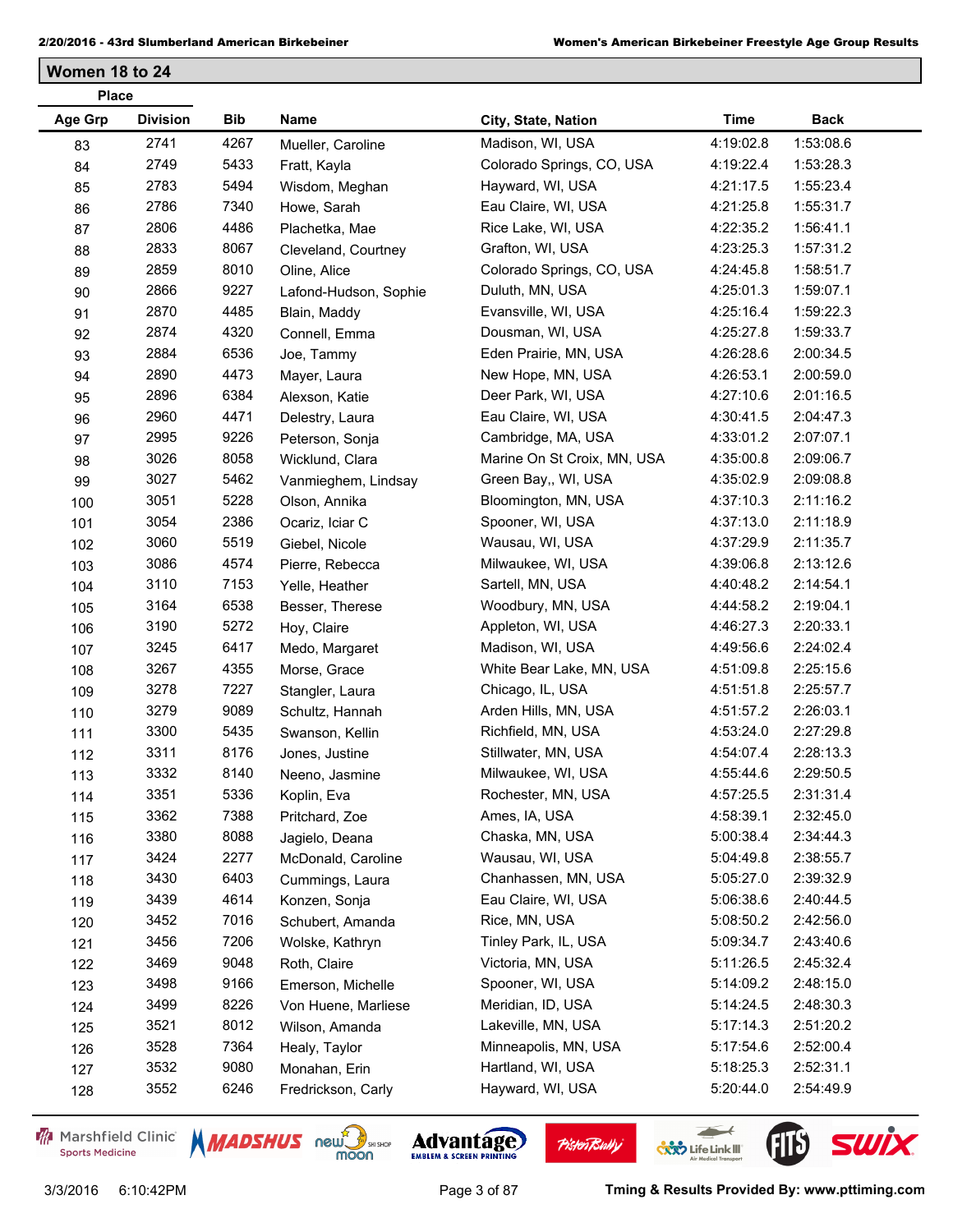| <b>Place</b> |                 |            |                     |                        |           |             |  |
|--------------|-----------------|------------|---------------------|------------------------|-----------|-------------|--|
| Age Grp      | <b>Division</b> | <b>Bib</b> | Name                | City, State, Nation    | Time      | <b>Back</b> |  |
| 129          | 3588            | 7059       | Corsones, Caroline  | Mendon, VT, USA        | 5:26:26.9 | 3:00:32.8   |  |
| 130          | 3592            | 7219       | Moy, Kimberly       | Cokato, MN, USA        | 5:26:52.1 | 3:00:58.0   |  |
| 131          | 3643            | 8297       | Benson, Samantha    | Coon Rapids, MN, USA   | 5:39:00.0 | 3:13:05.9   |  |
| 132          | 3662            | 9143       | Arpin, Madeline     | Bloomington, MN, USA   | 5:41:53.1 | 3:15:59.0   |  |
| 133          | 3735            | 7241       | Stolee, Mara        | Golden Valley, MN, USA | 6:10:07.9 | 3:44:13.8   |  |
| 134          | 3746            | 9224       | Grover, Shannon     | Lodi, WI, USA          | 6:14:44.1 | 3:48:49.9   |  |
| 135          | 3757            | 8214       | Rosenheimer, Maisie | Nashotah, WI, USA      | 6:19:45.3 | 3:53:51.2   |  |
| 136          | 3758            | 8271       | Rosenheimer, Piper  | Nashotah, WI, USA      | 6:19:49.0 | 3:53:54.9   |  |
| 137          | 3795            | 8095       | Berg, Eleanor       | Rochester, MN, USA     | 6:51:49.8 | 4:25:55.6   |  |
| 138          | 3796            | 8021       | Patel, Angela       | Rochester, MN, USA     | 6:51:50.4 | 4:25:56.2   |  |
| 139          | 3805            | 8184       | McGinn, Kellie      | Lakeville, MN, USA     | 7:04:15.1 | 4:38:21.0   |  |

**Women 25 to 29**

**Place**

**Women 18 to 24**

| Age Grp                 | <b>Division</b> | <b>Bib</b> | Name                     | City, State, Nation     | <b>Time</b> | <b>Back</b> |  |
|-------------------------|-----------------|------------|--------------------------|-------------------------|-------------|-------------|--|
|                         | 50              | 571        | Dabudyk, Aurelie         | Le Grand Bornad, , Fra  | 2:22:49.7   |             |  |
|                         | 65              | 525        | Flowers, Erika           | Belgrade, MT, USA       | 2:24:35.7   | 01:45.9     |  |
| 1                       | 75              | 568        | Imoberdorf, Rahel        | Geneva, , Sui           | 2:25:40.4   | 02:50.7     |  |
| $\overline{\mathbf{c}}$ | 169             | 505        | Fritz, Lauren            | Anchorage, AK, USA      | 2:34:35.2   | 11:45.4     |  |
| 3                       | 213             | 560        | Luby, Claire             | Madison, WI, USA        | 2:38:01.5   | 15:11.8     |  |
| 4                       | 232             | 540        | Dewahl, Kathleen         | Saint Paul, MN, USA     | 2:40:18.4   | 17:28.7     |  |
| 5                       | 234             | 531        | Patterson, Kaitlyn       | Traverse City, MI, USA  | 2:40:24.9   | 17:35.2     |  |
| 6                       | 252             | 529        | Lauritsen, Robyn         | Green Bay, WI, USA      | 2:41:22.2   | 18:32.4     |  |
| 7                       | 309             | 519        | Richards, Christi        | Missoula, MT, USA       | 2:44:40.6   | 21:50.9     |  |
| 8                       | 321             | 1460       | Hoffman, Melanie         | Milwaukee, WI, USA      | 2:45:56.7   | 23:06.9     |  |
| 9                       | 333             | 528        | Roberts, Christina       | St. Louis Park, MN, USA | 2:46:27.2   | 23:37.5     |  |
| 10                      | 340             | 547        | Lybarger, Maureen        | Minneapolis, MN, USA    | 2:46:48.1   | 23:58.4     |  |
| 11                      | 357             | 539        | Andresen Warren, Carolyn | Ironwood, MI, USA       | 2:47:38.6   | 24:48.9     |  |
| 12                      | 360             | 503        | Konieczny, Rebecca       | Fairbanks, AK, USA      | 2:47:51.8   | 25:02.1     |  |
| 13                      | 538             | 2415       | Marion, Jessica          | Brunswick, ME, USA      | 2:57:14.5   | 34:24.7     |  |
| 14                      | 666             | 559        | Lund, Caroline           | Duluth, MN, USA         | 3:03:18.5   | 40:28.7     |  |
| 15                      | 698             | 2478       | Peterson, Kira           | Minneapolis, MN, USA    | 3:04:30.7   | 41:41.0     |  |
| 16                      | 704             | 2608       | Davis, Rebecca           | Homer, MI, USA          | 3:05:02.3   | 42:12.6     |  |
| 17                      | 784             | 2501       | Marshall, Lindsey        | St. Paul, MN, USA       | 3:08:19.7   | 45:29.9     |  |
| 18                      | 797             | 2513       | Luetmer, Marianne        | Rochester, MN, USA      | 3:08:43.7   | 45:54.0     |  |
| 19                      | 800             | 2388       | Pribyl, Jackie           | Duluth, MN, USA         | 3:08:52.3   | 46:02.6     |  |
| 20                      | 910             | 553        | Lee, Emma                | St. Paul, MN, USA       | 3:13:56.8   | 51:07.1     |  |
| 21                      | 1037            | 2298       | Daloz, Clemence          | Berne, , Swi            | 3:18:36.4   | 55:46.7     |  |
| 22                      | 1106            | 3616       | Marion, Stacey           | Madison, WI, USA        | 3:21:01.7   | 58:11.9     |  |
| 23                      | 1154            | 4518       | Cornwall, Meghan         | St Louis Park, MN, USA  | 3:23:27.8   | 1:00:38.1   |  |
| 24                      | 1172            | 3204       | Hoeschler, Abby          | Minneapolis, MN, USA    | 3:23:53.5   | 1:01:03.8   |  |
| 25                      | 1182            | 2551       | Smaby, Megan             | St. Louis Park, MN, USA | 3:24:06.9   | 1:01:17.2   |  |
| 26                      | 1260            | 4581       | Hendrickson, Rita        | Minneapolis, MN, USA    | 3:26:43.7   | 1:03:54.0   |  |
| 27                      | 1269            | 3452       | Kerr, Kathleen           | Traverse City, MI, USA  | 3:26:59.9   | 1:04:10.2   |  |
| 28                      | 1335            | 3267       | Brady, Cassandra         | Apple Valley, MN, USA   | 3:29:05.3   | 1:06:15.6   |  |
| 29                      | 1343            | 4453       | Rogotzke, Kathryn        | Missoula, MT, USA       | 3:29:21.4   | 1:06:31.7   |  |

Marshfield Clinic **Sports Medicine** 





**Pisten Bully** 

3/3/2016 6:10:42PM Page 4 of 87 **Tming & Results Provided By: www.pttiming.com**

 $\overline{\phantom{a}}$ 

**COND** Life Link III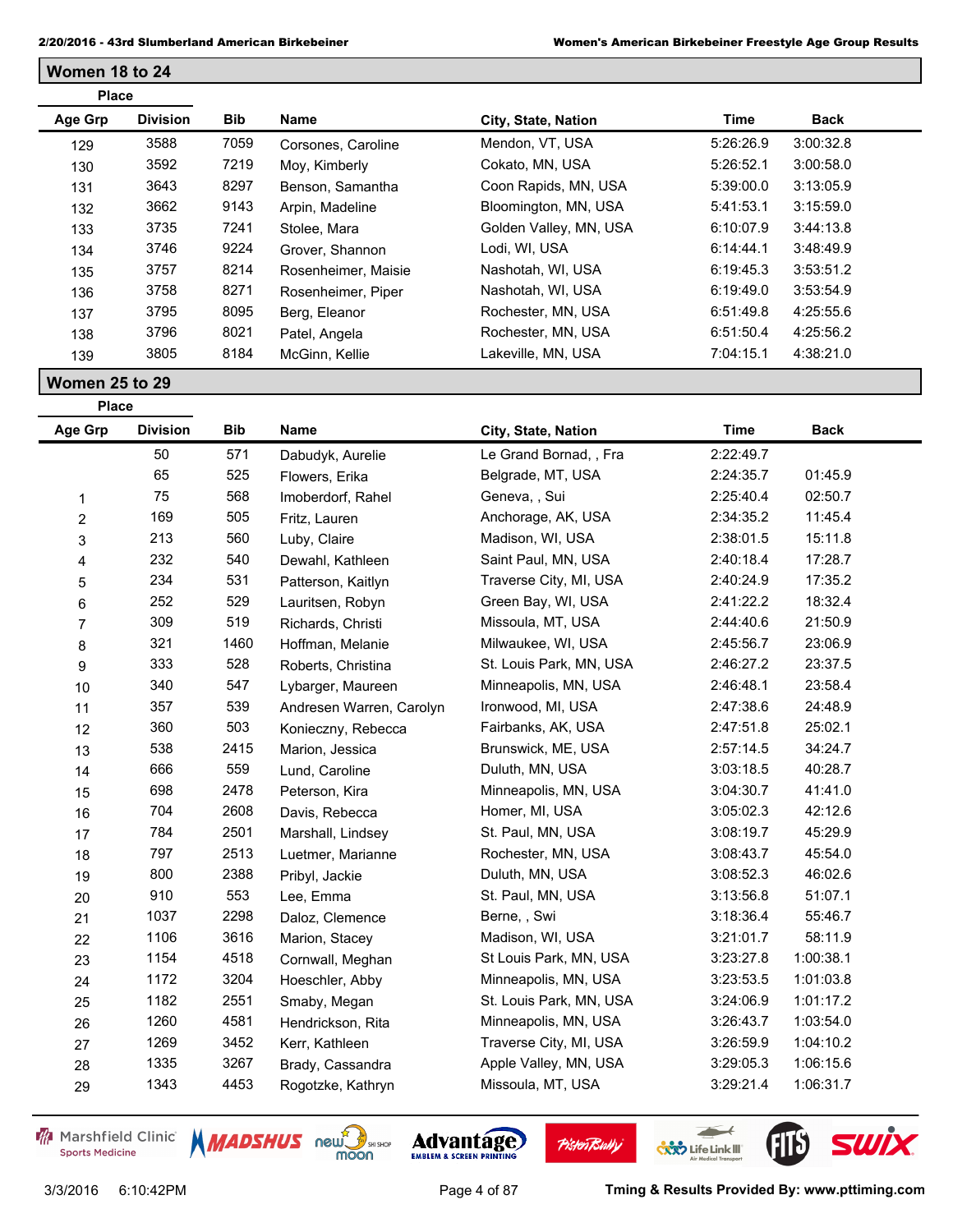**Women 25 to 29**

| <b>Place</b>   |                 |      |                     |                           |             |             |
|----------------|-----------------|------|---------------------|---------------------------|-------------|-------------|
| <b>Age Grp</b> | <b>Division</b> | Bib  | Name                | City, State, Nation       | <b>Time</b> | <b>Back</b> |
| 30             | 1387            | 4412 | Adams, Jessica      | Appleton, WI, USA         | 3:30:29.7   | 1:07:39.9   |
| 31             | 1476            | 3216 | Donars, Amelia      | Salt Lake City, UT, USA   | 3:33:33.1   | 1:10:43.3   |
| 32             | 1536            | 3331 | Anderson, Ellen     | St Paul, MN, USA          | 3:35:19.0   | 1:12:29.3   |
| 33             | 1642            | 4452 | Brabbit, Katherine  | La Crosse, WI, USA        | 3:38:43.1   | 1:15:53.3   |
| 34             | 1702            | 2410 | Narveson, Jennifer  | St Louis Park, MN, USA    | 3:40:17.8   | 1:17:28.1   |
| 35             | 1715            | 4455 | Houg, Katie         | Bemidji, MN, USA          | 3:40:49.9   | 1:18:00.2   |
| 36             | 1719            | 2495 | Woodbeck, Laura     | Minneapolis, MN, USA      | 3:40:54.0   | 1:18:04.3   |
| 37             | 1745            | 4225 | Ferber, Annika      | Minneapolis, MN, USA      | 3:41:36.3   | 1:18:46.6   |
| 38             | 1814            | 6207 | Oberbroeckling, Amy | Minneapolis, MN, USA      | 3:43:26.7   | 1:20:36.9   |
| 39             | 1833            | 6413 | Taggart, Lizzie     | Bozeman, MT, USA          | 3:44:02.1   | 1:21:12.3   |
| 40             | 1848            | 4573 | Kurnick, Rebecca    | Bozeman, MT, USA          | 3:44:25.5   | 1:21:35.7   |
| 41             | 1862            | 3638 | Weber, Theresa      | Duluth, MN, USA           | 3:44:50.1   | 1:22:00.4   |
| 42             | 1907            | 4330 | Golueke, Erica      | Fitchburg, WI, USA        | 3:46:20.6   | 1:23:30.9   |
| 43             | 1940            | 9146 | Oye, Mari           | Cambridge, MA, USA        | 3:47:39.6   | 1:24:49.9   |
| 44             | 1975            | 3604 | Verdoliva, Sarah    | Minneapolis, MN, USA      | 3:48:55.0   | 1:26:05.3   |
| 45             | 2016            | 4271 | Wisneski, Chandra   | Amherst, NH, USA          | 3:50:40.9   | 1:27:51.2   |
| 46             | 2028            | 3447 | Katz, Karen         | St Paul, MN, USA          | 3:50:59.1   | 1:28:09.4   |
| 47             | 2054            | 5546 | Parks, Rachel       | Madison, WI, USA          | 3:51:54.0   | 1:29:04.3   |
| 48             | 2063            | 4207 | Umbarger, Alison    | Appleton, WI, USA         | 3:52:05.5   | 1:29:15.8   |
| 49             | 2178            | 4576 | Solum, Renata       | Excelsior, MN, USA        | 3:56:04.0   | 1:33:14.3   |
| 50             | 2183            | 5316 | Burke, Eileen       | Madison, WI, USA          | 3:56:13.2   | 1:33:23.5   |
| 51             | 2217            | 4456 | Wold, Katie         | Mendota Heights, MN, USA  | 3:57:30.0   | 1:34:40.3   |
| 52             | 2229            | 4457 | Laporte, Kayla      | Colorado Springs, CO, USA | 3:57:45.6   | 1:34:55.8   |
| 53             | 2246            | 4317 | King, Ellen         | Madison, WI, USA          | 3:58:21.6   | 1:35:31.8   |
| 54             | 2351            | 7312 | Nigon, Renee        | Milwaukee, WI, USA        | 4:01:40.5   | 1:38:50.8   |
| 55             | 2393            | 6245 | Steil, Carie        | Altoona, WI, USA          | 4:03:28.5   | 1:40:38.8   |
| 56             | 2405            | 3470 | Andresen, Kierstin  | St Paul, MN, USA          | 4:04:21.7   | 1:41:32.0   |
| 57             | 2417            | 5502 | Narveson, Michelle  | Hayward, WI, USA          | 4:04:58.9   | 1:42:09.2   |
| 58             | 2420            | 5320 | Simak, Emily        | Hayward, WI, USA          | 4:04:59.9   | 1:42:10.2   |
| 59             | 2433            | 5209 | Laurent, Allison    | Cottage Grove, WI, USA    | 4:05:39.7   | 1:42:50.0   |
| 60             | 2480            | 2638 | Haverkamp, Sarah    | Mendota Heights, MN, USA  | 4:07:28.7   | 1:44:39.0   |
| 61             | 2496            | 5463 | Carlson, Lindsey    | Madison, WI, USA          | 4:08:02.4   | 1:45:12.7   |
| 62             | 2504            | 5222 | Medlock, Angela     | Evanston, IL, USA         | 4:08:15.7   | 1:45:26.0   |
| 63             | 2557            | 6382 | Petersen, Kathryn   | De Pere, WI, USA          | 4:10:05.5   | 1:47:15.7   |
| 64             | 2563            | 7013 | Beatty, Allison     | Minneapolis, MN, USA      | 4:10:14.6   | 1:47:24.8   |
| 65             | 2621            | 5224 | Fure-Slocum, Anna   | Broomfield, CO, USA       | 4:13:01.2   | 1:50:11.4   |
| 66             | 2624            | 5574 | Schenck, Sarah      | Milwaukee, WI, USA        | 4:13:09.9   | 1:50:20.2   |
| 67             | 2634            | 7260 | Conlon, Megan       | Minneapolis, MN, USA      | 4:13:29.0   | 1:50:39.3   |
| 68             | 2637            | 8059 | Miller, Clare       | Telluride, CO, USA        | 4:13:47.2   | 1:50:57.4   |
| 69             | 2651            | 5421 | Fisher, Josephine   | Brookline, MA, USA        | 4:14:29.8   | 1:51:40.1   |
| 70             | 2681            | 8111 | Kunik, Erinn        | Lakeville, MN, USA        | 4:16:03.8   | 1:53:14.0   |
| 71             | 2692            | 5370 | Vyhanek, Jeanette   | Minneapolis, MN, USA      | 4:16:28.9   | 1:53:39.2   |
| 72             | 2750            | 8181 | Roberts, Kathryn    | New Haven, CT, USA        | 4:19:23.7   | 1:56:34.0   |
| 73             | 2765            | 4542 | Cooper, Monica      | Wallingford, PA, USA      | 4:20:15.7   | 1:57:25.9   |
| 74             | 2826            | 4466 | Juno, Kristine      | Verona, WI, USA           | 4:23:09.6   | 2:00:19.8   |
| 75             | 2875            | 6401 | Burke, Lara         | Franklin, WI, USA         | 4:25:32.4   | 2:02:42.6   |
|                |                 |      |                     |                           |             |             |

Marshfield Clinic **Sports Medicine** 





**Pisten Bully** 

3/3/2016 6:10:42PM Page 5 of 87 **Tming & Results Provided By: www.pttiming.com**

 $\leftarrow$ 

**COND** Life Link III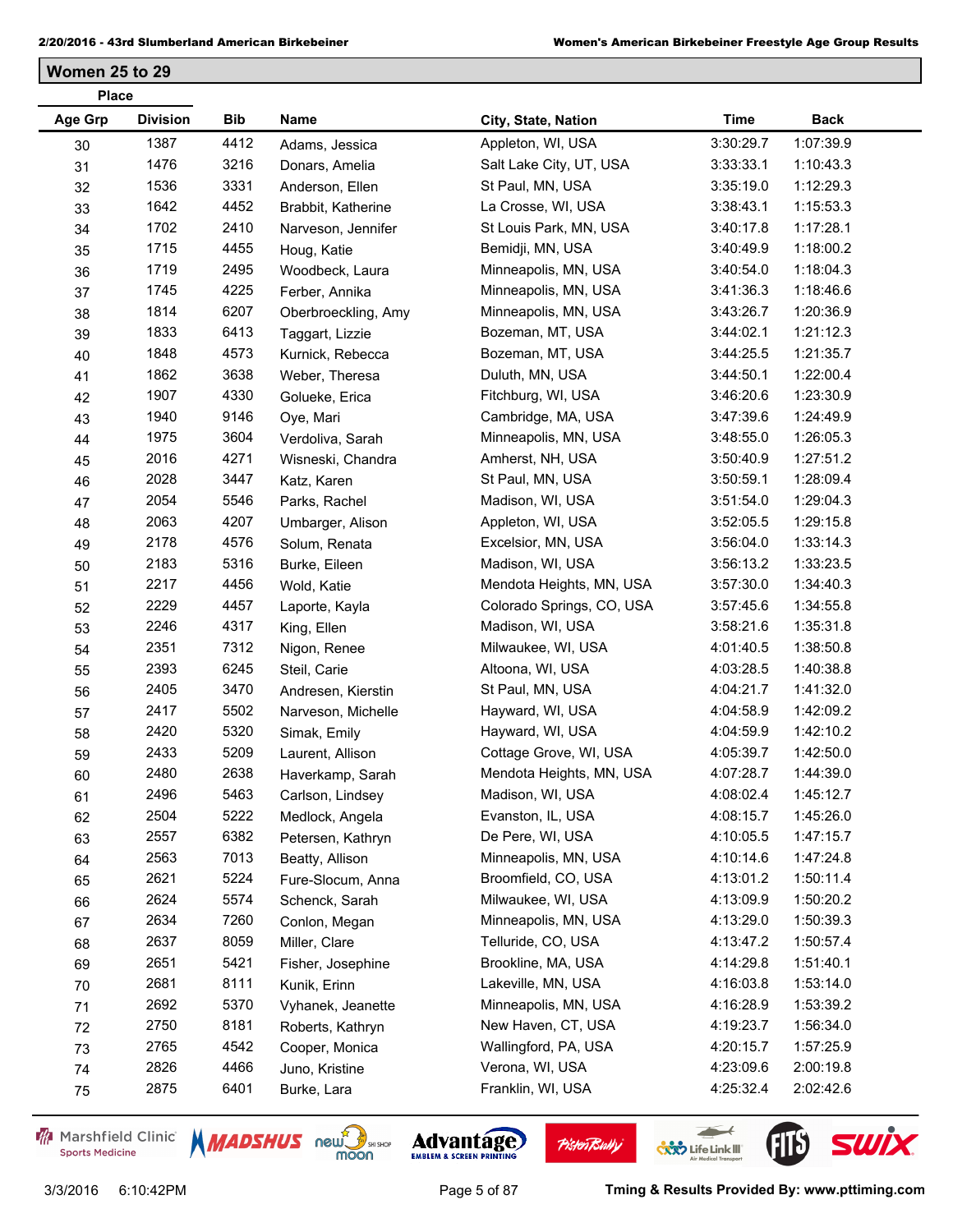**Women 25 to 29**

| <b>Place</b>   |                 |      |                       |                           |             |             |
|----------------|-----------------|------|-----------------------|---------------------------|-------------|-------------|
| <b>Age Grp</b> | <b>Division</b> | Bib  | Name                  | City, State, Nation       | <b>Time</b> | <b>Back</b> |
| 76             | 2900            | 6320 | Reimers, Imke         | Somerville, MA, USA       | 4:27:30.9   | 2:04:41.2   |
| 77             | 2904            | 6514 | Koehler, Sarah        | Duluth, MN, USA           | 4:27:49.2   | 2:04:59.4   |
| 78             | 2908            | 6392 | Rhude, Kirsten        | Cross Plains, WI, USA     | 4:27:58.3   | 2:05:08.6   |
| 79             | 2940            | 8053 | Rosenheimer, Chelsea  | Nashotah, WI, USA         | 4:29:35.9   | 2:06:46.2   |
| 80             | 2957            | 7310 | Foelker, Rebekah      | Minneapolis, MN, USA      | 4:30:30.9   | 2:07:41.2   |
| 81             | 2959            | 5345 | Peterson, Gretchen    | Green Lake, WI, USA       | 4:30:35.4   | 2:07:45.7   |
| 82             | 3003            | 5286 | Teske, Dana           | Fitchburg, WI, USA        | 4:33:24.4   | 2:10:34.7   |
| 83             | 3020            | 6404 | Anderson, Laura       | Madison, WI, USA          | 4:34:47.6   | 2:11:57.9   |
| 84             | 3033            | 8249 | Sygulla, Molly        | Lakeville, MN, USA        | 4:35:55.3   | 2:13:05.6   |
| 85             | 3038            | 9125 | Olichwier, Katrina    | Chippewa Falls, WI, USA   | 4:36:08.5   | 2:13:18.7   |
| 86             | 3040            | 6372 | McAdams Busch, Julia  | Austin, TX, USA           | 4:36:21.7   | 2:13:32.0   |
| 87             | 3058            | 5476 | Harrington, Maria     | Tomahawk, WI, USA         | 4:37:22.0   | 2:14:32.2   |
| 88             | 3085            | 7376 | Klessig-Palm, Valerie | Madison, WI, USA          | 4:39:05.6   | 2:16:15.9   |
| 89             | 3088            | 5253 | Pentek, Brittany      | Columbia Heights, MN, USA | 4:39:19.4   | 2:16:29.7   |
| $90\,$         | 3166            | 9144 | Lopac, Maggie         | Lakeland, MN, USA         | 4:45:03.1   | 2:22:13.4   |
| 91             | 3182            | 9086 | Curry, Georgia        | Madison, WI, USA          | 4:46:06.3   | 2:23:16.6   |
| 92             | 3256            | 6373 | Walk, Julia           | lowa City, IA, USA        | 4:50:39.8   | 2:27:50.1   |
| 93             | 3263            | 6461 | Forbes, Molly         | Madison, WI, USA          | 4:51:01.8   | 2:28:12.1   |
| 94             | 3358            | 8109 | Claas, Erica          | Milton, WI, USA           | 4:58:15.8   | 2:35:26.1   |
| 95             | 3360            | 9117 | Storck, Julie         | St Paul, MN, USA          | 4:58:24.4   | 2:35:34.6   |
| 96             | 3409            | 7234 | Marquardt, Lisa       | St Louis Park, MN, USA    | 5:03:57.5   | 2:41:07.8   |
| 97             | 3512            | 6376 | Vergeront, Kacie      | Verona, WI, USA           | 5:15:26.9   | 2:52:37.1   |
| 98             | 3529            | 7156 | Kufahl, Jacey         | Minneapolis, MN, USA      | 5:18:13.2   | 2:55:23.4   |
| 99             | 3536            | 7209 | Remington, Katie      | Denver, CO, USA           | 5:18:46.1   | 2:55:56.4   |
| 100            | 3537            | 7223 | Eklof, Kristi         | Madison, WI, USA          | 5:18:56.8   | 2:56:07.1   |
| 101            | 3538            | 7037 | Remington, Beth       | Madison, WI, USA          | 5:18:59.2   | 2:56:09.5   |
| 102            | 3571            | 7205 | Clement, Katherine    | Toledo, OH, USA           | 5:23:49.0   | 3:00:59.3   |
| 103            | 3595            | 9179 | Holden, Nell          | Minneapolis, MN, USA      | 5:28:00.1   | 3:05:10.4   |
| 104            | 3614            | 7242 | McKlveen, Margot      | Edina, MN, USA            | 5:31:06.3   | 3:08:16.6   |
| 105            | 3639            | 7130 | Steuer, Elizabeth     | Minneapolis, MN, USA      | 5:38:10.2   | 3:15:20.5   |
| 106            | 3667            | 7351 | Hakanson, Sonja       | St Paul, MN, USA          | 5:43:28.9   | 3:20:39.2   |
| 107            | 3668            | 7132 | Bartlett, Emily       | Chicago, IL, USA          | 5:43:34.9   | 3:20:45.2   |
| 108            | 3699            | 7274 | Malloy, Michele       | Madison, WI, USA          | 5:51:01.6   | 3:28:11.9   |
| 109            | 3766            | 7339 | Hemmerich, Sarah      | Madison, WI, USA          | 6:32:03.4   | 4:09:13.7   |
| 110            | 3768            | 7015 | Pollock, Amanda       | Chippewa Falls, WI, USA   | 6:35:33.2   | 4:12:43.5   |
| 111            | 3778            | 7228 | Berry, Lauryn         | Muskego, WI, USA          | 6:40:30.2   | 4:17:40.4   |

**Women 30 to 34**

**Place**

**Age Grp Division Bib Name City, State, Nation Time Back** 67 545 Brocard, Elisa Rome, ITA, Ita 2:24:37.1 551 Moravcova, Klara Prague, CZE, Cze 2:24:38.8 00:01.6 76 544 Donzallaz, Nicole Geneva, , Sui 2:25:41.4 01:04.2 218 532 Bradley, Elissa Portland, ME, USA 2:38:25.8 13:48.7 290 518 Ohearn, Erica Traverse City, MI, USA 2:43:47.9 19:10.8 323 526 Roberts, Bailey Bozeman, MT, USA 2:45:59.6 21:22.5

Marshfield Clinic **Sports Medicine** 



**PisterTBully** 

 $\overline{\phantom{a}}$  $\overline{\phantom{a}}$ 

**CXX** Life Link III

**SWİX**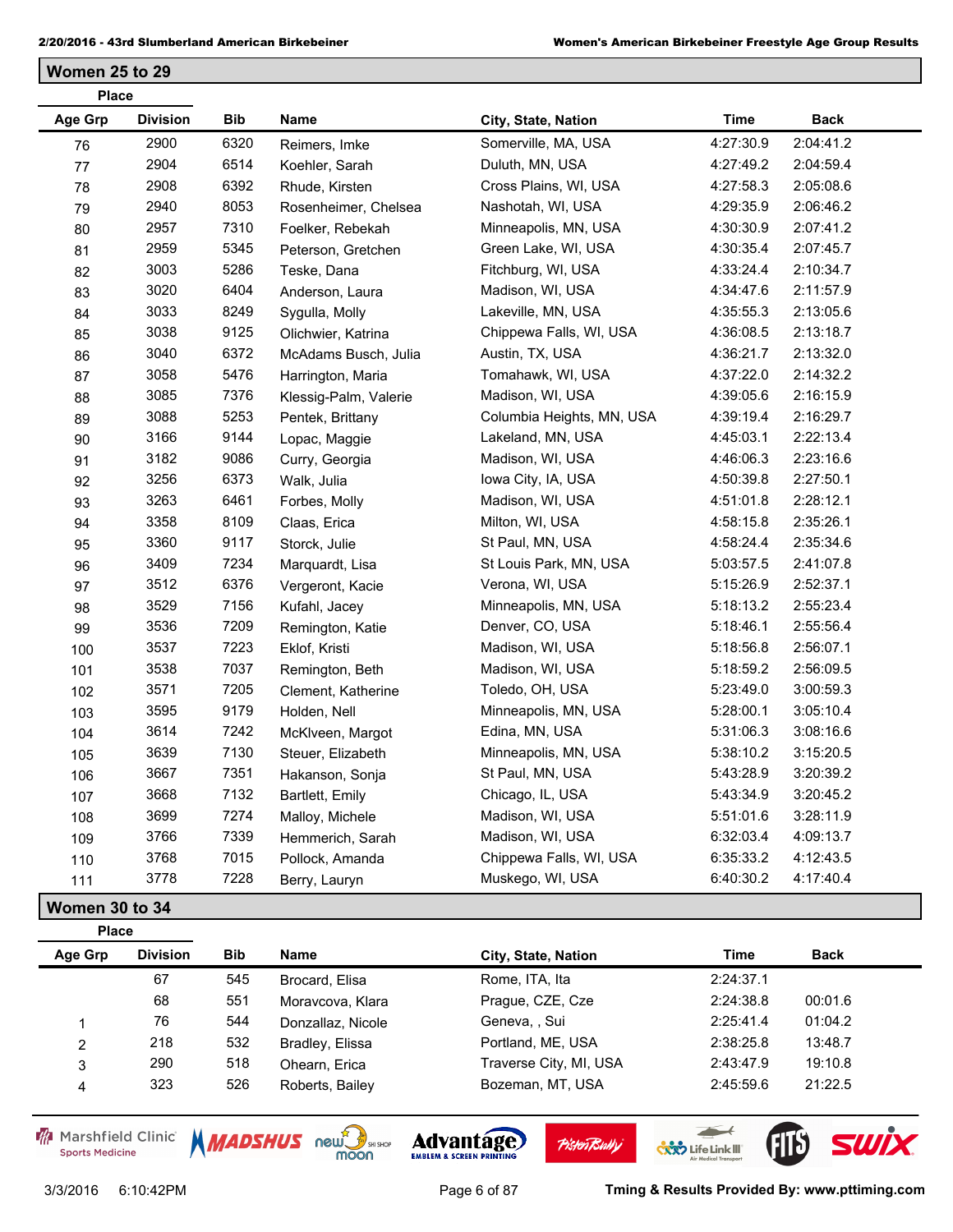**Women 30 to 34**

| <b>Place</b>   |                 |            |                      |                            |             |             |
|----------------|-----------------|------------|----------------------|----------------------------|-------------|-------------|
| Age Grp        | <b>Division</b> | <b>Bib</b> | Name                 | City, State, Nation        | <b>Time</b> | <b>Back</b> |
| 5              | 410             | 1539       | Graves, Sara         | Stowe, VT, USA             | 2:50:31.5   | 25:54.4     |
| 6              | 437             | 1409       | Carim, Kellie        | Missoula, MT, USA          | 2:52:15.1   | 27:38.0     |
| $\overline{7}$ | 450             | 555        | Durkan, Nicholette   | Steamboat Springs, CO, USA | 2:52:33.0   | 27:55.9     |
| 8              | 458             | 548        | Abraham, Jennifer    | Fort Collins, CO, USA      | 2:53:01.3   | 28:24.2     |
| 9              | 612             | 558        | Murphy, Meleah       | Henderson, NV, USA         | 3:00:18.1   | 35:41.0     |
| $10$           | 715             | 2494       | Theis, Laura         | Ketchum, ID, USA           | 3:05:23.3   | 40:46.2     |
| 11             | 819             | 2281       | Ziegler, Chandra     | Crystal Falls, MI, USA     | 3:09:57.2   | 45:20.0     |
| 12             | 835             | 2603       | Elvester, Rachel     | Minnetonka, MN, USA        | 3:10:33.5   | 45:56.4     |
| 13             | 850             | 3605       | Wein, Sarah          | St Paul, MN, USA           | 3:11:04.0   | 46:26.9     |
| 14             | 887             | 2641       | Widder, Sarah        | Madison, WI, USA           | 3:13:07.3   | 48:30.2     |
| 15             | 967             | 2341       | Hutton, Devon        | Grand Junction, CO, USA    | 3:15:57.6   | 51:20.5     |
| 16             | 1036            | 2651       | Ellingson, Sonja     | Seattle, WA, USA           | 3:18:32.9   | 53:55.8     |
| 17             | 1062            | 3388       | Radtke, Janna        | Duluth, MN, USA            | 3:19:36.7   | 54:59.5     |
| 18             | 1077            | 2492       | Johnson, Laura       | Boulder, CO, USA           | 3:20:05.1   | 55:28.0     |
| 19             | 1088            | 3488       | Statz, Maria         | Wisconsin Rapids, WI, USA  | 3:20:26.1   | 55:49.0     |
| 20             | 1094            | 4318       | Landgraf, Emalea     | Avon, CO, USA              | 3:20:38.5   | 56:01.3     |
| 21             | 1171            | 2552       | Detzner, Melissa     | Steamboat Springs, CO, USA | 3:23:52.9   | 59:15.8     |
| 22             | 1194            | 3456       | Richter, Kelli       | II, IL, USA                | 3:24:27.0   | 59:49.8     |
| 23             | 1244            | 2468       | Beach, Kalsey        | Plymouth, MN, USA          | 3:26:03.0   | 1:01:25.9   |
| 24             | 1301            | 2500       | Williams, Lindsay    | Minneapolis, MN, USA       | 3:28:20.5   | 1:03:43.4   |
| 25             | 1434            | 4405       | Pentinmaki, Jennifer | Sun Prairie, WI, USA       | 3:32:13.3   | 1:07:36.2   |
| 26             | 1543            | 3336       | Strzok, Emily        | Duluth, MN, USA            | 3:35:30.4   | 1:10:53.3   |
| 27             | 1546            | 3534       | Scott, Naomi         | Minneapolis, MN, USA       | 3:35:32.9   | 1:10:55.8   |
| 28             | 1602            | 4364       | Radant, Hannah       | St Paul, MN, USA           | 3:37:25.2   | 1:12:48.1   |
| 29             | 1657            | 2671       | Cook, Tanya          | Rhinelander, WI, USA       | 3:39:03.5   | 1:14:26.3   |
| 30             | 1699            | 3215       | Cogbill, Allison     | Verona, WI, USA            | 3:40:13.2   | 1:15:36.1   |
| 31             | 1731            | 4340       | Feldhausen, Erin     | Madison, WI, USA           | 3:41:16.2   | 1:16:39.1   |
| 32             | 1760            | 4368       | Hardrath, Heidi      | Shorewood, WI, USA         | 3:42:05.7   | 1:17:28.6   |
| 33             | 1770            | 5203       | Johnson, Abby        | Rogers City, MI, USA       | 3:42:28.1   | 1:17:51.0   |
| 34             | 1783            | 4569       | Cassleman, Rachael   | Plymouth, MN, USA          | 3:42:46.5   | 1:18:09.4   |
| 35             | 1793            | 4206       | Parsons, Ali         | Minneapolis, MN, USA       | 3:42:58.3   | 1:18:21.2   |
| 36             | 1873            | 5432       | Richmond, Kathleen   | Seattle, WA, USA           | 3:45:25.7   | 1:20:48.6   |
| 37             | 1921            | 4519       | Rasmussen, Melanie   | Minocqua, WI, USA          | 3:46:37.7   | 1:22:00.5   |
| 38             | 1936            | 3482       | MacDonald, Lindsey   | Portland, OR, USA          | 3:47:06.9   | 1:22:29.8   |
| 39             | 2009            | 8200       | Swain, Larissa       | Cheyenne, WY, USA          | 3:50:27.4   | 1:25:50.2   |
| 40             | 2089            | 5609       | Larson, Thea         | Lodi, WI, USA              | 3:52:52.2   | 1:28:15.1   |
| 41             | 2135            | 5362       | Stull, Jane          | La Crosse, WI, USA         | 3:54:40.3   | 1:30:03.2   |
| 42             | 2147            | 4493       | Jordan, Marie        | Minneapolis, MN, USA       | 3:54:58.7   | 1:30:21.5   |
| 43             | 2204            | 4319       | Virant, Emily        | St Paul, MN, USA           | 3:57:03.4   | 1:32:26.2   |
| 44             | 2242            | 6441       | Brown, Meghan        | St Paul, MN, USA           | 3:58:16.3   | 1:33:39.2   |
| 45             | 2270            | 4222       | Demers, Anna         | Shell Lake, WI, USA        | 3:59:05.9   | 1:34:28.7   |
| 46             | 2281            | 4454       | Almquist, Katie      | Menomonee Falls, WI, USA   | 3:59:29.9   | 1:34:52.8   |
| 47             | 2289            | 5269       | Handler, Christine   | Houghton, MI, USA          | 3:59:44.1   | 1:35:06.9   |
| 48             | 2291            | 8062       | Garnache, Cloe       | Ann Arbor, MI, USA         | 3:59:46.1   | 1:35:09.0   |
| 49             | 2330            | 4264       | Peterson, Britt      | Elk River, MN, USA         | 4:00:48.9   | 1:36:11.8   |
| 50             | 2353            | 5264       | Creagh, Chris        | Birchwood Village, MN, USA | 4:01:42.9   | 1:37:05.8   |

Marshfield Clinic **Sports Medicine** 





**Pisten Bully** 



 $\leftarrow$ 

**COND** Life Link III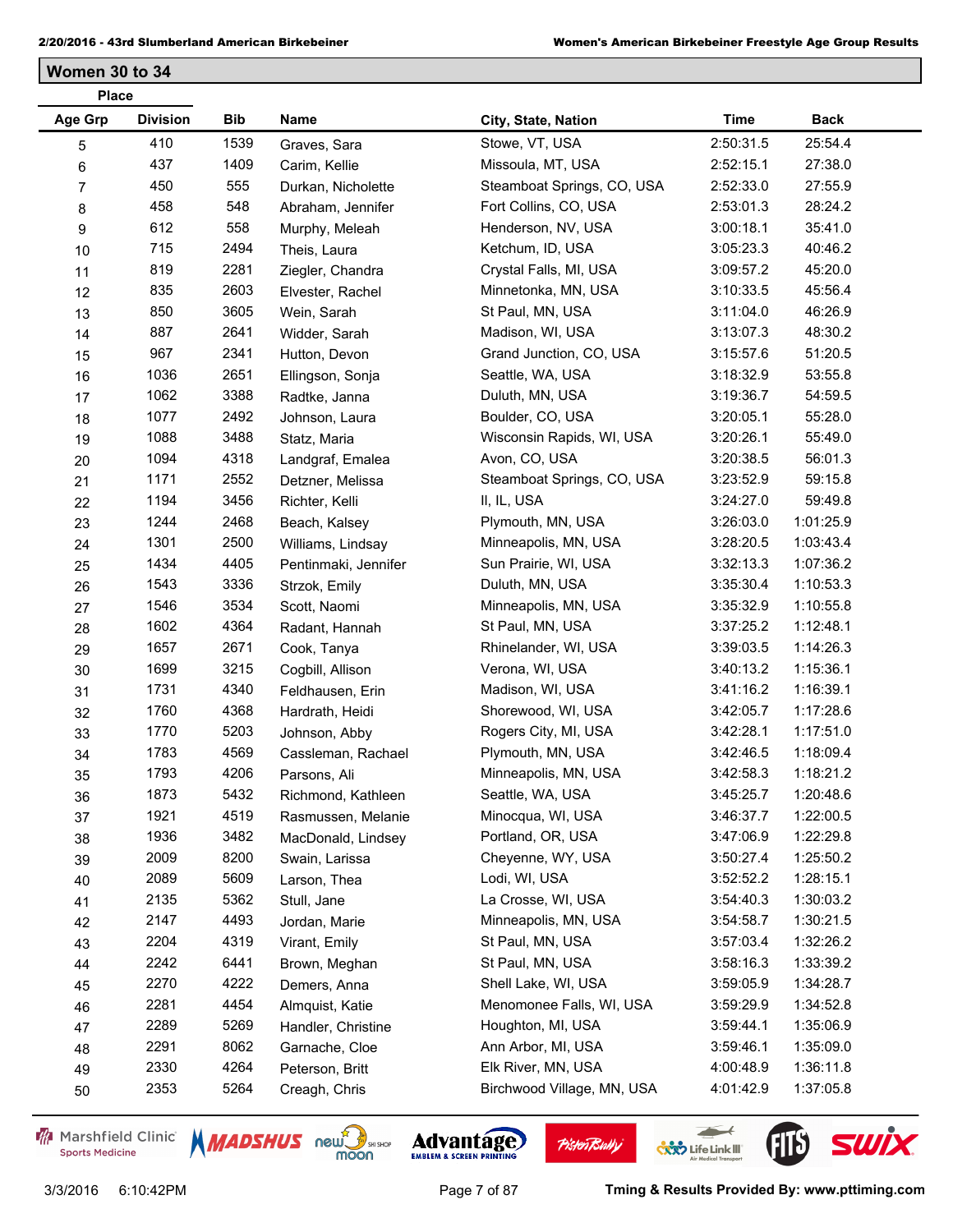**Women 30 to 34**

| <b>Place</b>   |                 |      |                        |                               |             |             |  |
|----------------|-----------------|------|------------------------|-------------------------------|-------------|-------------|--|
| <b>Age Grp</b> | <b>Division</b> | Bib  | Name                   | City, State, Nation           | <b>Time</b> | <b>Back</b> |  |
| 51             | 2363            | 5470 | Sorenson, Maggie       | Rochester, MN, USA            | 4:02:11.1   | 1:37:34.0   |  |
| 52             | 2436            | 4247 | Wold, Bonnie           | Minneapolis, MN, USA          | 4:05:44.7   | 1:41:07.6   |  |
| 53             | 2566            | 6326 | Austin, James          | San Francisco, CA, USA        | 4:10:20.8   | 1:45:43.7   |  |
| 54             | 2572            | 8047 | Greeson, Caroline      | St Paul, MN, USA              | 4:10:34.2   | 1:45:57.1   |  |
| 55             | 2575            | 5210 | Nagel, Allison         | Fairport, NY, USA             | 4:10:41.5   | 1:46:04.4   |  |
| 56             | 2662            | 5625 | Telisak, Tina          | Eau Claire, WI, United States | 4:15:01.5   | 1:50:24.4   |  |
| 57             | 2667            | 8337 | Adams, Tricia          | De Pere, WI, USA              | 4:15:20.8   | 1:50:43.6   |  |
| 58             | 2707            | 6202 | Holmquist, Abby        | Minneapolis, MN, USA          | 4:17:22.0   | 1:52:44.8   |  |
| 59             | 2729            | 7155 | Wilkinson-Ryan, Ivy    | Norwich, VT, USA              | 4:18:33.7   | 1:53:56.6   |  |
| 60             | 2740            | 6491 | Bestul, Rebecca        | Eau Claire, WI, USA           | 4:18:58.8   | 1:54:21.7   |  |
| 61             | 2835            | 5208 | Menk, Alison           | Minneapolis, MN, USA          | 4:23:33.6   | 1:58:56.5   |  |
| 62             | 2899            | 5428 | Mihlbauer, Karisa      | New Glarus, WI, USA           | 4:27:28.7   | 2:02:51.6   |  |
| 63             | 2907            | 8243 | Verant, Michelle       | Madison, WI, USA              | 4:27:56.0   | 2:03:18.9   |  |
| 64             | 2944            | 6416 | Frey, Mandy            | Verona, WI, USA               | 4:29:51.8   | 2:05:14.7   |  |
| 65             | 2981            | 9124 | Lindsley, Katie        | Bloomer, WI, USA              | 4:31:58.7   | 2:07:21.6   |  |
| 66             | 3022            | 5430 | Gerber, Katherine      | Duluth, MN, USA               | 4:34:54.2   | 2:10:17.1   |  |
| 67             | 3073            | 6242 | Creagh, Brooke         | Shorewood, WI, USA            | 4:38:37.8   | 2:14:00.7   |  |
| 68             | 3139            | 5475 | Destache, Mari         | Baldwin, WI, USA              | 4:43:22.3   | 2:18:45.1   |  |
| 69             | 3187            | 6380 | Filbrandt, Katelyn     | Antigo, WI, USA               | 4:46:21.7   | 2:21:44.6   |  |
| 70             | 3221            | 7083 | Miller, Claire         | Minneapolis, MN, USA          | 4:48:32.5   | 2:23:55.4   |  |
| 71             | 3225            | 6385 | Heron, Katie           | Tomah, WI, USA                | 4:48:49.6   | 2:24:12.5   |  |
| 72             | 3255            | 7014 | Kozicky, Amanda        | Chaska, MN, USA               | 4:50:38.2   | 2:26:01.1   |  |
| 73             | 3296            | 8180 | Harrington, Katherine  | Portland, OR, USA             | 4:53:13.0   | 2:28:35.9   |  |
| 74             | 3303            | 7226 | Radde, Laura           | Minneapolis, MN, USA          | 4:53:30.9   | 2:28:53.8   |  |
| 75             | 3306            | 7208 | Krasean, Katie         | Hayward, WI, USA              | 4:53:54.2   | 2:29:17.1   |  |
| 76             | 3338            | 7139 | Reinicke, Eva          | St Paul, MN, USA              | 4:56:00.9   | 2:31:23.7   |  |
| 77             | 3371            | 6473 | Zens, Oriana           | Austin, TX, USA               | 4:59:45.6   | 2:35:08.4   |  |
| 78             | 3381            | 7307 | Van Hale, Rachel       | Minneapolis, MN, USA          | 5:00:47.9   | 2:36:10.8   |  |
| 79             | 3383            | 7061 | MacHi, Catrine         | Dallas, TX, USA               | 5:01:01.2   | 2:36:24.0   |  |
| 80             | 3397            | 8096 | Buschert, Elizabeth    | Madison, WI, USA              | 5:02:41.3   | 2:38:04.2   |  |
| 81             | 3402            | 9037 | Schumaker, Chelsey     | Salt Lake City, UT, USA       | 5:03:24.5   | 2:38:47.4   |  |
| 82             | 3481            | 9038 | Wardropper, Chloe      | Madison, WI, USA              | 5:12:31.3   | 2:47:54.2   |  |
| 83             | 3505            | 8152 | Anderson, Jennifer     | Golden, CO, USA               | 5:15:00.4   | 2:50:23.3   |  |
| 84             | 3513            | 7138 | Arnio, Erin            | Gillette, WY, USA             | 5:15:30.8   | 2:50:53.7   |  |
| 85             | 3534            | 7280 | Isaacson, Molly        | Germantown, WI, USA           | 5:18:36.1   | 2:53:59.0   |  |
| 86             | 3557            | 9133 | Colbeth, Lauren        | Minneapolis, MN, USA          | 5:21:32.5   | 2:56:55.4   |  |
| 87             | 3621            | 7126 | Chmielewski, Elizabeth | Verona, WI, USA               | 5:33:30.8   | 3:08:53.7   |  |
| 88             | 3684            | 3673 | Olson, Tracy           | Eau Claire, WI, USA           | 5:46:48.8   | 3:22:11.7   |  |
| 89             | 3713            | 7207 | Wyatt, Kathryn         | St Paul, MN, USA              | 5:56:05.3   | 3:31:28.2   |  |
| 90             | 3718            | 9110 | Minetz, Jolen Anya     | Paxton, IL, USA               | 5:59:13.6   | 3:34:36.5   |  |
| 91             | 3719            | 8098 | Walters, Elizabeth     | Richfield, MN, USA            | 5:59:23.6   | 3:34:46.4   |  |
| 92             | 3737            | 7131 | McDowell, Elsa         | Lafayette, CO, USA            | 6:11:29.3   | 3:46:52.2   |  |
| 93             | 3767            | 7218 | Bruksch, Kimberly      | Madison, WI, USA              | 6:32:16.9   | 4:07:39.8   |  |
| 94             | 3772            | 8050 | Watkins, Catherine     | Evanston, IL, USA             | 6:38:08.3   | 4:13:31.2   |  |
| 95             | 3809            | 8234 | Adams, Merith          | Baraboo, WI, USA              | 7:08:26.4   | 4:43:49.3   |  |
| 96             | 3817            | 8097 | Jesien, Elizabeth      | Madison, WI, USA              | 7:21:33.9   | 4:56:56.7   |  |
|                |                 |      |                        |                               |             |             |  |

Marshfield Clinic **Sports Medicine** 





**Pisten Bully** 

 $\leftarrow$ 

**COND** Life Link III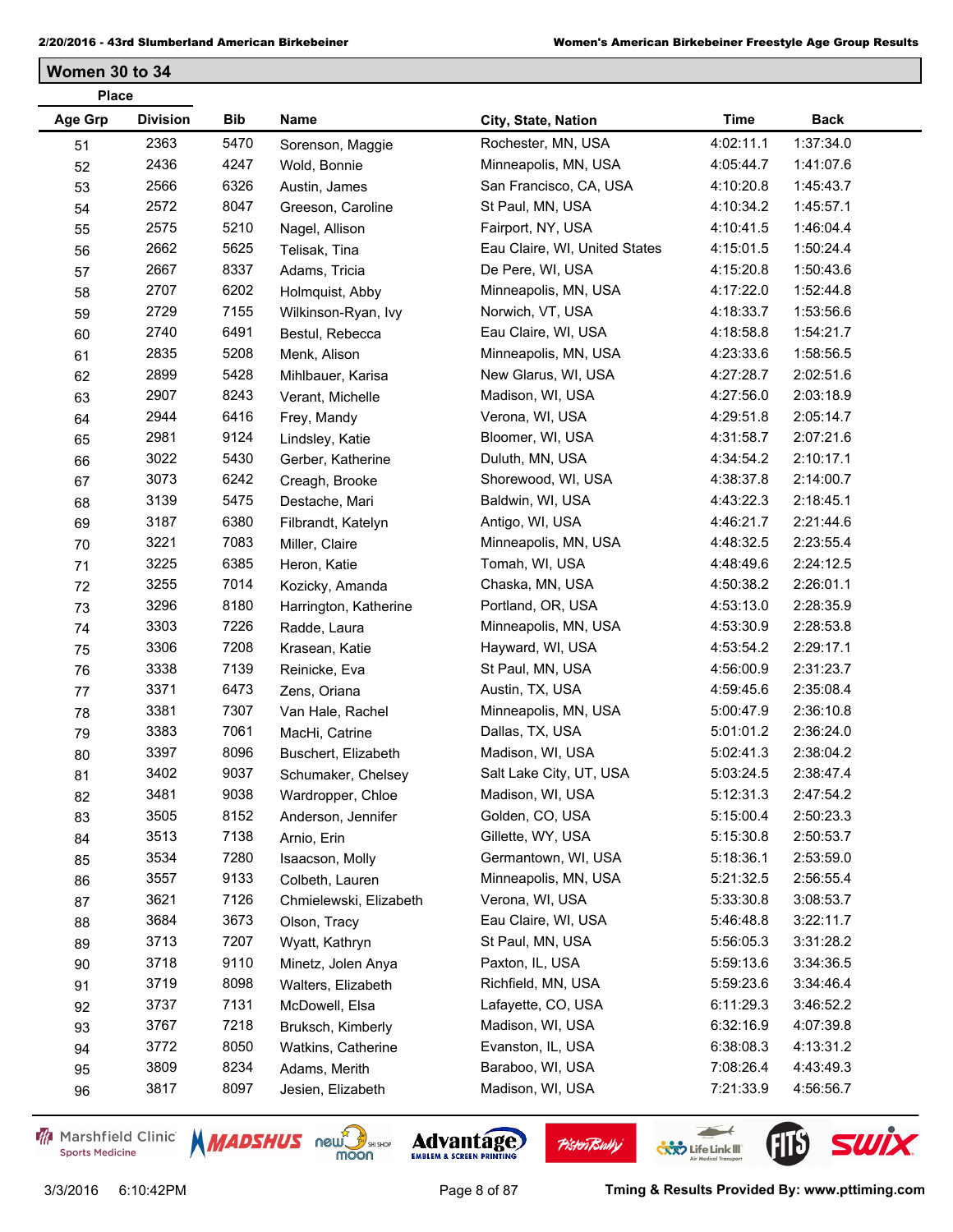| Women 30 to 34 |                 |            |             |                     |           |             |
|----------------|-----------------|------------|-------------|---------------------|-----------|-------------|
| <b>Place</b>   |                 |            |             |                     |           |             |
| Age Grp        | <b>Division</b> | <b>Bib</b> | Name        | City, State, Nation | Time      | <b>Back</b> |
| 97             | 3820            | 7133       | Hall, Emily | Tacoma, WA, USA     | 7:31:46.2 | 5:07:09.1   |

**Women 35 to 39**

**Place**

| <b>Age Grp</b> | <b>Division</b> | Bib  | Name                   | City, State, Nation            | <b>Time</b> | Back      |
|----------------|-----------------|------|------------------------|--------------------------------|-------------|-----------|
|                | 49              | 501  | Gregg, Caitlin         | Minneapolis, MN, USA           | 2:22:44.5   |           |
| 1              | 287             | 1471 | Hueberli, Muriele      | Geneva, , Sui                  | 2:43:44.5   | 21:00.0   |
| $\overline{2}$ | 300             | 550  | Peterson, Annalisa     | Duluth, MN, USA                | 2:44:12.1   | 21:27.5   |
| $\mathbf{3}$   | 354             | 563  | Ping, Megan            | Winona, MN, USA                | 2:47:31.5   | 24:46.9   |
| 4              | 377             | 521  | Stewart, Brandy        | Bozeman, MT, USA               | 2:48:50.6   | 26:06.0   |
| 5              | 421             | 1322 | Patzer, Hilary         | St Paul, MN, USA               | 2:50:59.4   | 28:14.8   |
| 6              | 489             | 554  | Kriete, Lindsey        | Wauwatosa, WI, USA             | 2:54:30.3   | 31:45.7   |
| $\overline{7}$ | 629             | 562  | Sailer, Martina        | Golden Valley, MN, USA         | 3:01:44.1   | 38:59.6   |
| 8              | 714             | 2292 | Ross, Christina        | Chaska, MN, USA                | 3:05:22.4   | 42:37.9   |
| 9              | 871             | 2472 | Eichten, Katie         | Spooner, WI, USA               | 3:11:51.7   | 49:07.2   |
| 10             | 895             | 2531 | Hansen, Mary           | Hayward, WI, USA               | 3:13:25.3   | 50:40.8   |
| 11             | 956             | 2297 | Bannink, Cindi         | Madison, WI, USA               | 3:15:43.6   | 52:59.0   |
| 12             | 989             | 3453 | Roberts, Katie         | Portland, OR, USA              | 3:16:54.6   | 54:10.0   |
| 13             | 1046            | 2484 | Palmer, Kristy         | Laramie, WY, USA               | 3:18:59.3   | 56:14.7   |
| 14             | 1174            | 4661 | Gorzek, Tracy          | Wausau, WI, USA                | 3:23:56.2   | 1:01:11.6 |
| 15             | 1179            | 3601 | Moravchik, Sarah       | Mason, WI, USA                 | 3:24:02.7   | 1:01:18.1 |
| 16             | 1188            | 3451 | Coward, Katherine      | Minneapolis, MN, USA           | 3:24:19.0   | 1:01:34.4 |
| 17             | 1286            | 2473 | Pederson, Kay          | Delano, MN, USA                | 3:27:47.6   | 1:05:03.0 |
| 18             | 1509            | 3515 | Turany, Meredith       | Madison, WI, USA               | 3:34:45.0   | 1:12:00.4 |
| 19             | 1514            | 4254 | Moore, Brandi          | Winona, MN, USA                | 3:34:50.2   | 1:12:05.6 |
| 20             | 1608            | 4266 | Lee, Catherine         | Eau Claire, WI, USA            | 3:37:40.1   | 1:14:55.5 |
| 21             | 1654            | 4631 | Ward, Susan            | Afton, MN, USA                 | 3:38:55.9   | 1:16:11.3 |
| 22             | 1663            | 4413 | Weddle, Jessica        | Wausau, WI, USA                | 3:39:18.0   | 1:16:33.5 |
| 23             | 1863            | 6396 | Wodzinski, Kristin     | Marquette, MI, USA             | 3:44:56.6   | 1:22:12.0 |
| 24             | 1876            | 2229 | Peterson, Anna         | Yellowstone National Park, WY, | 3:45:28.4   | 1:22:43.8 |
| 25             | 1929            | 4618 | Alcivar, Stephanie     | Bloomington, MN, USA           | 3:46:57.0   | 1:24:12.4 |
| 26             | 2052            | 5606 | McGrath, Teresa        | St Paul, MN, USA               | 3:51:53.4   | 1:29:08.9 |
| 27             | 2092            | 4607 | Woeste, Sara           | Golden Valley, MN, USA         | 3:53:10.8   | 1:30:26.2 |
| 28             | 2105            | 5427 | Paulson, Kari          | Eau Claire, WI, USA            | 3:53:34.5   | 1:30:49.9 |
| 29             | 2231            | 5256 | Battles, Cara          | Minneapolis, MN, USA           | 3:57:51.1   | 1:35:06.5 |
| 30             | 2265            | 3329 | Cedarleaf Dahl, Elissa | Minneapolis, MN, USA           | 3:58:59.9   | 1:36:15.3 |
| 31             | 2267            | 4403 | Grant, Jennifer        | St. Louis Park, MN, USA        | 3:59:00.9   | 1:36:16.3 |
| 32             | 2345            | 4341 | Syth, Erin             | Madison, WI, USA               | 4:01:34.3   | 1:38:49.7 |
| 33             | 2412            | 5434 | Boettcher, Kelcy       | Wales, WI, USA                 | 4:04:43.9   | 1:41:59.4 |
| 34             | 2441            | 4517 | Conrad, Meghan         | Chaska, MN, USA                | 4:05:49.8   | 1:43:05.2 |
| 35             | 2465            | 5215 | Potyondy-Smith, Andrea | Brooklyn Park, MN, USA         | 4:06:58.7   | 1:44:14.1 |
| 36             | 2490            | 7263 | Kimber, Meghan         | Duluth, MN, USA                | 4:07:53.3   | 1:45:08.8 |
| 37             | 2526            | 4682 | Zabrowski, Aimee       | La Crosse, WI, USA             | 4:09:14.5   | 1:46:29.9 |
| 38             | 2565            | 8212 | Dale, Magdalena        | Los Alamos, NM, USA            | 4:10:19.7   | 1:47:35.1 |
| 39             | 2569            | 6205 | Whaley, Alexis         | Florence, WI, USA              | 4:10:28.2   | 1:47:43.6 |
| 40             | 2579            | 5321 | Briggs, Emma           | Chicago, IL, USA               | 4:10:55.4   | 1:48:10.9 |

Marshfield Clinic **Sports Medicine** 







**Pisten Bully** 

3/3/2016 6:10:42PM Page 9 of 87 **Tming & Results Provided By: www.pttiming.com**

**FILS** 

 $\overline{\phantom{a}}$ 

**COND** Life Link III

**SWİX**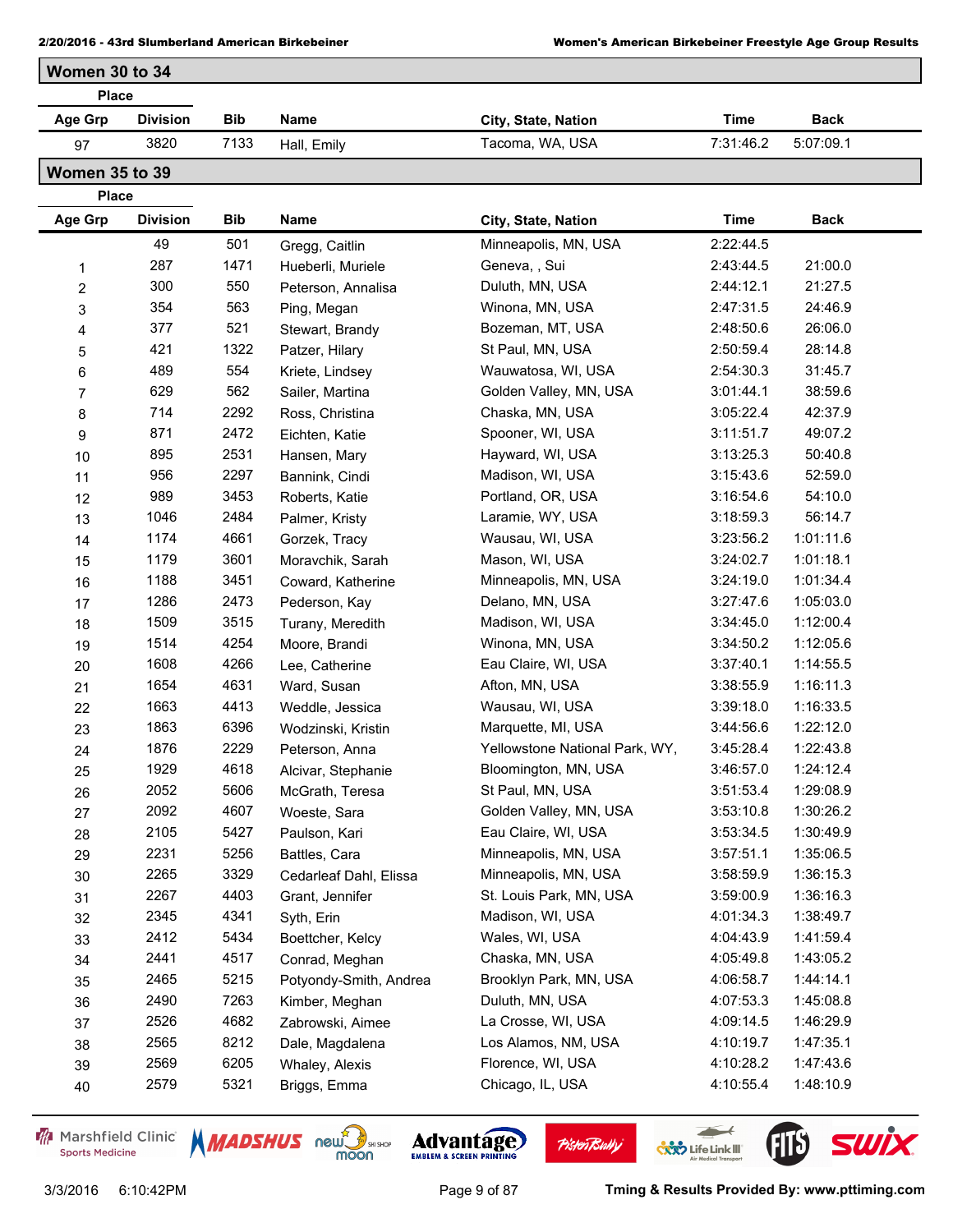**Women 35 to 39**

| <b>Place</b>   |                 |            |                         |                         |             |             |
|----------------|-----------------|------------|-------------------------|-------------------------|-------------|-------------|
| <b>Age Grp</b> | <b>Division</b> | <b>Bib</b> | <b>Name</b>             | City, State, Nation     | <b>Time</b> | <b>Back</b> |
| 41             | 2629            | 6522       | Budde, Sheri            | South Haven, MN, USA    | 4:13:22.7   | 1:50:38.2   |
| 42             | 2635            | 6464       | Smith, Naomi            | Madison, WI, USA        | 4:13:31.1   | 1:50:46.5   |
| 43             | 2643            | 5426       | Podkaminer, Kara        | Washington, DC, USA     | 4:14:09.4   | 1:51:24.8   |
| 44             | 2771            | 4520       | Fischbach, Melissa      | Ashland, WI, USA        | 4:20:33.4   | 1:57:48.8   |
| 45             | 2773            | 8182       | Scerbo, Katie           | Salt Lake City, UT, USA | 4:20:37.2   | 1:57:52.6   |
| 46             | 2777            | 5436       | Knaus, Kelly            | Minneapolis, MN, USA    | 4:20:54.7   | 1:58:10.1   |
| 47             | 2785            | 5431       | Piontkowski, Katherine  | Oshkosh, WI, USA        | 4:21:24.7   | 1:58:40.2   |
| 48             | 2796            | 7261       | Deisz, Megan            | Minneapolis, MN, USA    | 4:22:14.1   | 1:59:29.5   |
| 49             | 2811            | 7334       | Goodman, Sally          | Duluth, MN, USA         | 4:22:40.9   | 1:59:56.3   |
| 50             | 2831            | 6459       | Meng, Minde             | Missoula, MT, USA       | 4:23:24.3   | 2:00:39.7   |
| 51             | 2848            | 6523       | Phothirath, Starr       | Lindstrom, MN, USA      | 4:24:13.8   | 2:01:29.2   |
| 52             | 2903            | 4480       | Henry, Lucy             | Carrboro, NC, USA       | 4:27:45.9   | 2:05:01.3   |
| 53             | 2930            | 8232       | Davis-De Geus, Megan    | Iowa City, IA, USA      | 4:29:04.5   | 2:06:19.9   |
| 54             | 2939            | 7004       | Johnson, Adrianne       | St. Paul, MN, USA       | 4:29:35.4   | 2:06:50.8   |
| 55             | 2955            | 6379       | Gibbons, Kari           | Minneapolis, MN, USA    | 4:30:15.3   | 2:07:30.7   |
| 56             | 2980            | 5474       | Flynn, Maren            | Fridley, MN, USA        | 4:31:55.5   | 2:09:11.0   |
| 57             | 2990            | 5087       | Rood, Kelly             | Plymouth, MN, USA       | 4:32:49.9   | 2:10:05.3   |
| 58             | 3103            | 5225       | Loney, Anna             | Verona, WI, USA         | 4:40:20.9   | 2:17:36.3   |
| 59             | 3132            | 8316       | Braund, Tammi           | Cushing, WI, USA        | 4:42:22.7   | 2:19:38.1   |
| 60             | 3188            | 7027       | Jones, Anna Mackenzie   | Valdez, AK, USA         | 4:46:23.1   | 2:23:38.5   |
| 61             | 3261            | 2482       | Morse, Kristina         | Hayward, WI, USA        | 4:50:58.0   | 2:28:13.4   |
| 62             | 3352            | 8177       | Fogelberg, Kate         | Denver, CO, USA         | 4:57:27.8   | 2:34:43.2   |
| 63             | 3408            | 7222       | Prillwitz, Kristen      | Minneapolis, MN, USA    | 5:03:47.7   | 2:41:03.1   |
| 64             | 3413            | 6513       | Craig, Sarah            | Wausau, WI, USA         | 5:04:05.9   | 2:41:21.3   |
| 65             | 3488            | 7179       | Salmon, Jessica Meghan  | Madison, WI, USA        | 5:13:04.8   | 2:50:20.2   |
| 66             | 3561            | 7127       | Layne, Elizabeth        | Madison, WI, USA        | 5:21:57.2   | 2:59:12.6   |
| 67             | 3646            | 8203       | Siverling, Laura        | Hayward, WI, USA        | 5:39:38.5   | 3:16:53.9   |
| 68             | 3655            | 7253       | Gingras, Maryjo         | Marengo, WI, USA        | 5:41:09.8   | 3:18:25.2   |
| 69             | 3690            | 7116       | Hemminger, Dina         | Minneapolis, MN, USA    | 5:48:47.9   | 3:26:03.3   |
| 70             | 3692            | 9052       | Flanagan Pritz, Colleen | Golden, CO, USA         | 5:49:05.6   | 3:26:21.0   |
| 71             | 3792            | 7112       | Schwantes, Deborah      | Washburn, WI, USA       | 6:50:57.5   | 4:28:12.9   |

**Women 40 to 44**

| <b>Place</b>   |                 |            |                             |                            |             |         |
|----------------|-----------------|------------|-----------------------------|----------------------------|-------------|---------|
| Age Grp        | <b>Division</b> | <b>Bib</b> | Name<br>City, State, Nation | Time                       | <b>Back</b> |         |
|                | 71              | 508        | Confortola, Antonella       | Ziano Di Fiemme, , Ita     | 2:24:45.3   |         |
|                | 210             | 512        | Max. Sarah                  | Bend, OR, USA              | 2:37:51.4   | 13:06.0 |
| 2              | 264             | 1544       | Strandberg, Kristina        | Stockholm, Swe             | 2:42:04.4   | 17:19.0 |
| 3              | 436             | 516        | Finkel, Diana               | South Fork, CO, USA        | 2:52:13.4   | 27:28.0 |
| 4              | 560             | 556        | Ogston, Jena                | Duluth, MN, USA            | 2:58:05.0   | 33:19.7 |
| 5              | 579             | 2502       | Jensen, Liv                 | Hailey, ID, USA            | 2:58:46.3   | 34:01.0 |
| 6              | 673             | 1483       | Langlois, Nathalie          | Magog, QB, Can             | 3:03:32.4   | 38:47.0 |
| $\overline{ }$ | 762             | 2672       | Thrasher, Tasha             | Steamboat Springs, CO, USA | 3:07:26.0   | 42:40.6 |
| 8              | 767             | 2213       | Rantala, Amy                | Eau Claire, WI, USA        | 3:07:42.8   | 42:57.4 |
| 9              | 821             | 2570       | Housman, Molly              | Meriden, NH, USA           | 3:09:58.0   | 45:12.6 |
| 10             | 999             | 2263       | Schwaller, Brenda           | Plymouth, WI, USA          | 3:17:17.1   | 52:31.7 |

Marshfield Clinic **Sports Medicine** 





**Pisten Bully** 

 $\leftarrow$ 

**COND** Life Link III

FIB SWIX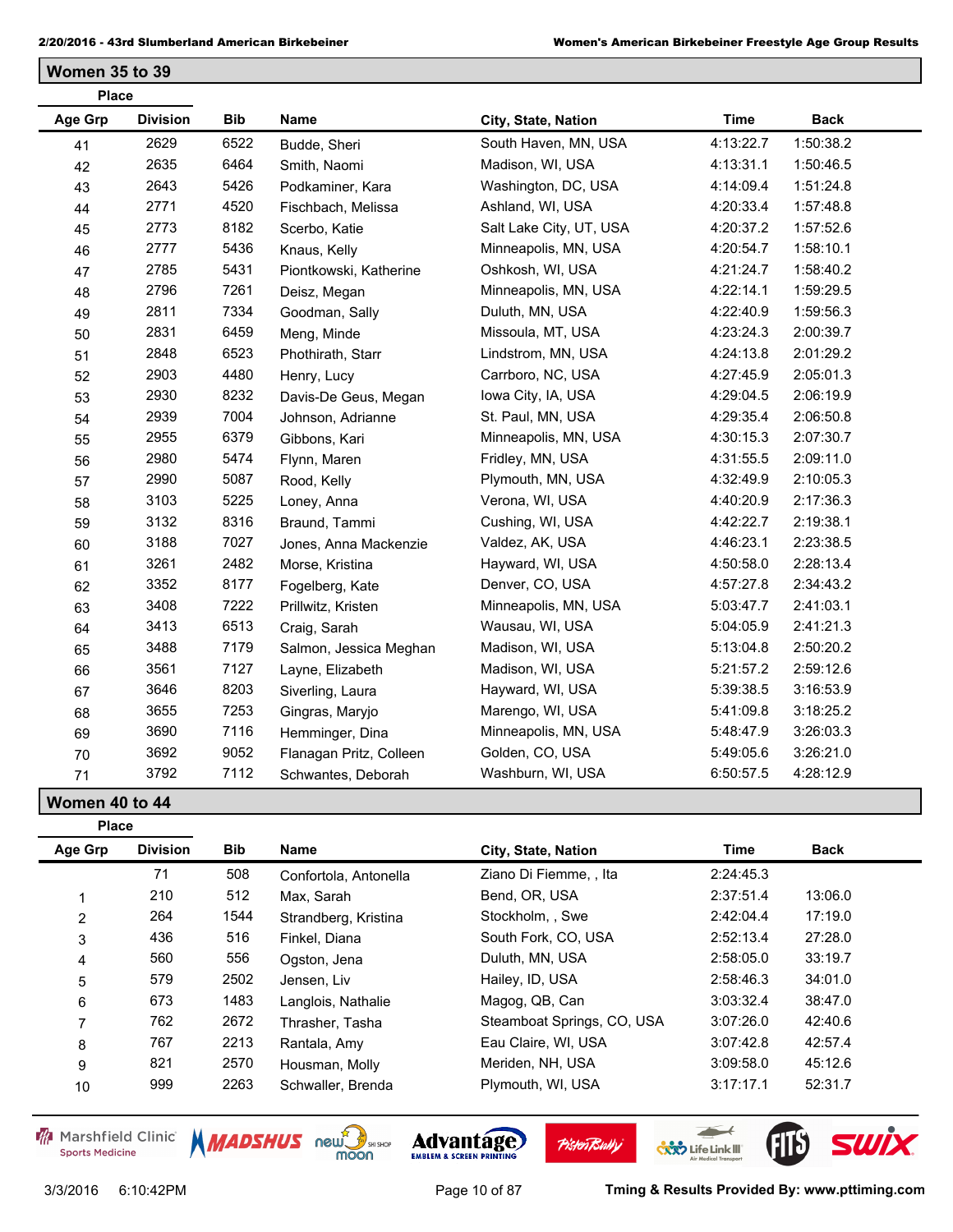**Women 40 to 44**

| <b>Place</b> |                 |      |                      |                         |             |             |
|--------------|-----------------|------|----------------------|-------------------------|-------------|-------------|
| Age Grp      | <b>Division</b> | Bib  | Name                 | City, State, Nation     | <b>Time</b> | <b>Back</b> |
| 11           | 1010            | 2237 | Burdick, Becky       | Plymouth, MN, USA       | 3:17:49.4   | 53:04.0     |
| 12           | 1227            | 3403 | Swift, Jennifer      | Hayward, WI, USA        | 3:25:16.2   | 1:00:30.8   |
| 13           | 1256            | 3600 | Ackatz, Sara         | Delafield, WI, USA      | 3:26:23.4   | 1:01:38.0   |
| 14           | 1408            | 2514 | Stewart, Marianne    | Kakabeka Falls, ON, Can | 3:31:14.9   | 1:06:29.6   |
| 15           | 1417            | 3294 | Rasmussen, Dana      | Hayward, WI, USA        | 3:31:36.8   | 1:06:51.4   |
| 16           | 1419            | 2469 | Phillips, Kara       | West Bend, WI, USA      | 3:31:39.7   | 1:06:54.3   |
| 17           | 1470            | 3367 | Reese, Gwen          | Eagle River, WI, USA    | 3:33:15.3   | 1:08:29.9   |
| 18           | 1510            | 3368 | Cichanowski, Heather | St Paul, MN, USA        | 3:34:46.6   | 1:10:01.2   |
| 19           | 1535            | 3575 | Kinney, Renee        | Afton, MN, USA          | 3:35:18.3   | 1:10:32.9   |
| 20           | 1595            | 6255 | Wilson, Claire       | Minneapolis, MN, USA    | 3:37:15.3   | 1:12:29.9   |
| 21           | 1596            | 3446 | Febey, Karen         | Rockville, MD, USA      | 3:37:15.4   | 1:12:30.0   |
| 22           | 1603            | 3386 | Repulski, Jana       | Boise, ID, USA          | 3:37:25.9   | 1:12:40.5   |
| 23           | 1629            | 4445 | Rieth, Julie         | St. Paul, MN, USA       | 3:38:23.7   | 1:13:38.3   |
| 24           | 1803            | 5212 | Fredregill, Amy      | Saint Paul, MN, USA     | 3:43:08.0   | 1:18:22.6   |
| 25           | 1917            | 4467 | Benson, Kristyn      | Lake Elmo, MN, USA      | 3:46:31.9   | 1:21:46.6   |
| 26           | 1946            | 2231 | Jaeger, Anne         | Minneapolis, MN, USA    | 3:47:59.2   | 1:23:13.8   |
| 27           | 1974            | 3332 | Heine, Ellen         | Maple Grove, MN, USA    | 3:48:54.5   | 1:24:09.1   |
| 28           | 2011            | 4406 | Ringold, Jennifer    | Minneapolis, MN, USA    | 3:50:32.5   | 1:25:47.2   |
| 29           | 2109            | 5226 | Rogers, Anne Marie   | Georgetown, ON, Can     | 3:53:38.6   | 1:28:53.3   |
| 30           | 2110            | 6512 | Fabel, Sara          | Saint Paul, MN, USA     | 3:53:38.7   | 1:28:53.4   |
| 31           | 2129            | 4366 | Bergeson, Heather    | Edina, MN, USA          | 3:54:09.2   | 1:29:23.8   |
| 32           | 2139            | 9079 | Ford, Erin           | The Dalles, OR, USA     | 3:54:42.4   | 1:29:57.0   |
| 33           | 2161            | 8233 | Dupke, Melissa       | Denmark, WI, USA        | 3:55:33.6   | 1:30:48.2   |
| 34           | 2181            | 8219 | Hilton, Maren        | St Paul, MN, USA        | 3:56:09.5   | 1:31:24.1   |
| 35           | 2198            | 4568 | Miron Kroll, Phoebe  | Mora, MN, USA           | 3:56:51.9   | 1:32:06.5   |
| 36           | 2241            | 4417 | Stammer, Jodi        | Champlin, MN, USA       | 3:58:12.6   | 1:33:27.3   |
| 37           | 2277            | 6452 | Ericsson, Michele    | Lakewood, CO, USA       | 3:59:22.8   | 1:34:37.4   |
| 38           | 2375            | 8060 | Kratz, Claudine      | Tahoe City, CA, USA     | 4:02:31.9   | 1:37:46.6   |
| 39           | 2391            | 5471 | Caban, Malwina       | Bloomington, MN, USA    | 4:03:24.6   | 1:38:39.3   |
| 40           | 2392            | 6221 | Bowman, Barb         | Stone Lake, WI, USA     | 4:03:27.1   | 1:38:41.7   |
| 41           | 2399            | 5382 | Constant, Jessica    | Champlin, MN, USA       | 4:03:58.9   | 1:39:13.5   |
| 42           | 2447            | 5317 | Hoff, Elisabeth      | Minneapolis, MN, USA    | 4:06:00.3   | 1:41:15.0   |
| 43           | 2613            | 3485 | Ramsey, Lisa         | Winona, MN, USA         | 4:12:39.2   | 1:47:53.9   |
| 44           | 2728            | 8228 | Janowiak, Mary       | Boise, ID, USA          | 4:18:33.7   | 1:53:48.3   |
| 45           | 2861            | 4404 | Hess, Jennifer       | Rochester, MN, USA      | 4:24:47.9   | 2:00:02.5   |
| 46           | 2915            | 9214 | Hollingsworth, Sara  | Duluth, MN, USA         | 4:28:22.7   | 2:03:37.3   |
| 47           | 2933            | 8048 | Ryan, Carrie         | Duluth, MN, USA         | 4:29:19.5   | 2:04:34.2   |
| 48           | 2948            | 5390 | Snow, Joanne         | Madison, WI, USA        | 4:29:59.8   | 2:05:14.4   |
| 49           | 3008            | 6346 | Bohen, Jennifer      | Hayward, WI, USA        | 4:33:45.2   | 2:08:59.8   |
| 50           | 3013            | 8014 | Carlsen, Amy         | Eden Prairie, MN, USA   | 4:34:24.5   | 2:09:39.1   |
| 51           | 3111            | 7236 | Uscilowski, Loren    | Des Moines, IA, USA     | 4:40:54.6   | 2:16:09.2   |
| 52           | 3148            | 6443 | Zuck, Melissa        | Esko, MN, USA           | 4:44:07.8   | 2:19:22.4   |
| 53           | 3165            | 7178 | Rees, Jennifer       | Chippewa Falls, WI, USA | 4:44:58.2   | 2:20:12.8   |
| 54           | 3191            | 6555 | Dodig, Tracie        | Minneapolis, MN, USA    | 4:46:36.2   | 2:21:50.8   |
| 55           | 3270            | 7148 | Breidenbach, Gini    | Duluth, MN, USA         | 4:51:17.9   | 2:26:32.5   |
| 56           | 3378            | 6314 | Casper, Heather      | Middleton, WI, USA      | 5:00:31.3   | 2:35:45.9   |

Marshfield Clinic **Sports Medicine** 





**Pisten Bully** 

3/3/2016 6:10:42PM Page 11 of 87 **Tming & Results Provided By: www.pttiming.com**

 $\leftarrow$ 

**COND** Life Link III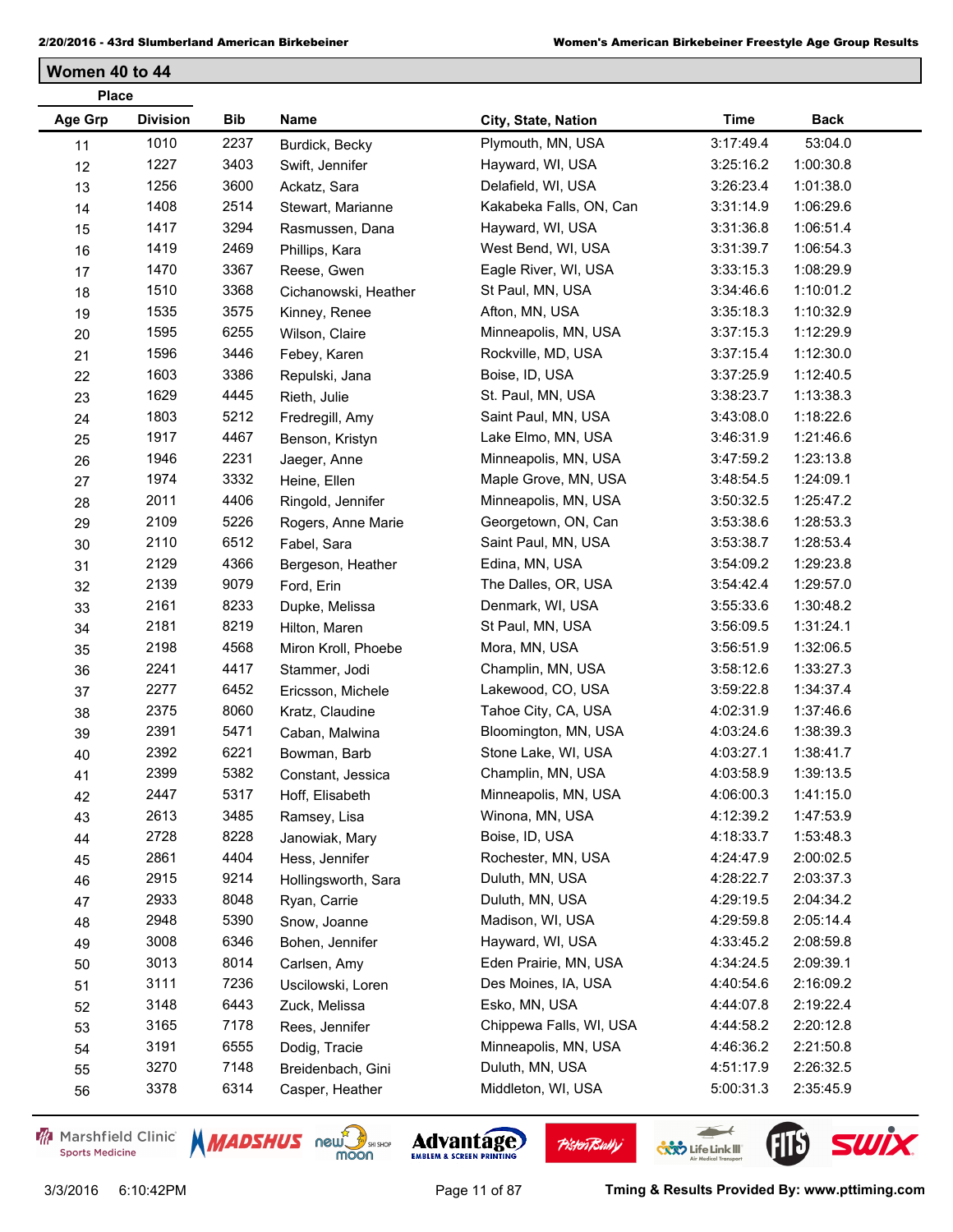| <b>Place</b> |                 |            |                         |                        |           |             |  |
|--------------|-----------------|------------|-------------------------|------------------------|-----------|-------------|--|
| Age Grp      | <b>Division</b> | <b>Bib</b> | Name                    | City, State, Nation    | Time      | <b>Back</b> |  |
| 57           | 3410            | 4233       | Fitzsimmons, Becky      | Waseca, MN, USA        | 5:04:00.7 | 2:39:15.3   |  |
| 58           | 3446            | 9177       | Antink, Nava            | Boise, ID, USA         | 5:07:47.7 | 2:43:02.3   |  |
| 59           | 3475            | 8158       | Lemons, Jody            | Evanston, IL, USA      | 5:11:55.7 | 2:47:10.3   |  |
| 60           | 3523            | 7088       | Wright-Macleod, Corinne | Minneapolis, MN, USA   | 5:17:19.7 | 2:52:34.4   |  |
| 61           | 3697            | 7318       | Mitchell, Rita          | Milwaukee, WI, USA     | 5:50:30.8 | 3:25:45.4   |  |
| 62           | 3773            | 7129       | Mach, Elizabeth         | Highland Park, IL, USA | 6:38:17.1 | 4:13:31.7   |  |
| 63           | 3775            | 7349       | Benson, Sharla          | Coon Rapids, MN, USA   | 6:38:29.1 | 4:13:43.8   |  |
| 64           | 3828            | 6418       | Turnbull, Margaret      | Madison, WI, USA       | 7:49:36.8 | 5:24:51.5   |  |

## **Women 45 to 49**

**Women 40 to 44**

| <b>Place</b>   |                 |            |                         |                            |             |             |  |
|----------------|-----------------|------------|-------------------------|----------------------------|-------------|-------------|--|
| <b>Age Grp</b> | <b>Division</b> | <b>Bib</b> | <b>Name</b>             | City, State, Nation        | <b>Time</b> | <b>Back</b> |  |
| 1              | 235             | 509        | McCabe, Laura           | Winthrop, WA, USA          | 2:40:28.7   |             |  |
| $\overline{c}$ | 270             | 569        | Rudd, Kim               | Plymouth, MN, USA          | 2:42:25.7   | 01:56.9     |  |
| 3              | 350             | 530        | Robinson, Angie         | Roseville, MN, USA         | 2:47:16.8   | 06:48.0     |  |
| 4              | 368             | 527        | Gollnick, Heather       | Steamboat Springs, CO, USA | 2:48:27.2   | 07:58.4     |  |
| 5              | 451             | 546        | Earl-Torniainen, Kitty  | St Paul, MN, USA           | 2:52:34.2   | 12:05.5     |  |
| 6              | 508             | 524        | Niemi, Paulette         | Ironwood, MI, USA          | 2:55:41.8   | 15:13.1     |  |
| $\overline{7}$ | 577             | 543        | Vigland, Susan          | Traverse City, MI, USA     | 2:58:45.4   | 18:16.6     |  |
| 8              | 913             | 2533       | McKelvey, Mary          | Minneapolis, MN, USA       | 3:14:02.9   | 33:34.1     |  |
| 9              | 988             | 2579       | Carlen, Patricia        | Saint Paul, MN, USA        | 3:16:51.7   | 36:22.9     |  |
| 10             | 1006            | 2216       | Breen, Andrea           | Minneapolis, MN, USA       | 3:17:44.9   | 37:16.1     |  |
| 11             | 1105            | 1350       | Levy, Janice            | Cedarburg, WI, USA         | 3:20:58.4   | 40:29.6     |  |
| 12             | 1206            | 4681       | Cumming, Kristi         | Park City, UT, USA         | 3:24:46.2   | 44:17.4     |  |
| 13             | 1314            | 2417       | Market, Jewel           | Barron, WI, USA            | 3:28:34.0   | 48:05.2     |  |
| 14             | 1372            | 3603       | Stumpf, Sarah           | Green Bay, WI, USA         | 3:30:07.7   | 49:38.9     |  |
| 15             | 1402            | 3550       | Schmidt, Patricia       | Hampton, MN, USA           | 3:30:59.6   | 50:30.8     |  |
| 16             | 1468            | 4617       | Hess, Stacy             | Green Bay, WI, USA         | 3:33:07.5   | 52:38.7     |  |
| 17             | 1557            | 3369       | Burger, Heidi           | Hayward, WI, USA           | 3:35:49.0   | 55:20.3     |  |
| 18             | 1576            | 5424       | Lyng, Julia             | Burnsville, MN, USA        | 3:36:34.4   | 56:05.6     |  |
| 19             | 1625            | 2667       | McNatt, Susan           | Needham, MA, USA           | 3:38:18.1   | 57:49.3     |  |
| 20             | 1644            | 5377       | Black, Jennifer         | Loves Park, IL, USA        | 3:38:43.8   | 58:15.0     |  |
| 21             | 1685            | 4472       | Hjort, Laura            | Elk River, MN, USA         | 3:39:52.4   | 59:23.6     |  |
| 22             | 1721            | 3400       | Juhlin, Jennifer        | Littleton, CO, USA         | 3:40:54.8   | 1:00:26.0   |  |
| 23             | 1730            | 4242       | Ihry, Beth              | Edina, MN, USA             | 3:41:14.4   | 1:00:45.6   |  |
| 24             | 1751            | 3410       | Wilson, Jessica         | Shorewood, MN, USA         | 3:41:47.5   | 1:01:18.7   |  |
| 25             | 1777            | 3471       | Burger, Kristin         | Minneapolis, MN, USA       | 3:42:37.2   | 1:02:08.4   |  |
| 26             | 1780            | 2211       | Cichanowski, Amy        | Minneapolis, MN, USA       | 3:42:44.3   | 1:02:15.5   |  |
| 27             | 1790            | 5573       | Wells, Sara             | West Allis, WI, USA        | 3:42:53.5   | 1:02:24.7   |  |
| 28             | 1794            | 4418       | Quesnell, Jody          | Arden Hills, MN, USA       | 3:42:58.3   | 1:02:29.6   |  |
| 29             | 1902            | 3320       | Munger, Diana           | Minneapolis, MN, USA       | 3:46:16.9   | 1:05:48.1   |  |
| 30             | 1986            | 4367       | Hartwig-Stokes, Heather | Waunakee, WI, USA          | 3:49:17.3   | 1:08:48.6   |  |
| 31             | 2003            | 3484       | Larson, Lisa            | Ashland, WI, USA           | 3:49:59.0   | 1:09:30.2   |  |
| 32             | 2117            | 5599       | Feyereisen, Susan       | Minneapolis, MN, USA       | 3:53:44.9   | 1:13:16.1   |  |
| 33             | 2266            | 4616       | Brickson, Stacey        | Middleton, WI, USA         | 3:59:00.6   | 1:18:31.8   |  |
| 34             | 2298            | 4284       | Finnoff, Colleen        | Longmont, CO, USA          | 3:59:56.8   | 1:19:28.0   |  |
|                |                 |            |                         |                            |             |             |  |

Marshfield Clinic **Sports Medicine** 





**Pisten Bully** 

3/3/2016 6:10:42PM Page 12 of 87 **Tming & Results Provided By: www.pttiming.com**

 $\leftarrow$ 

**COND** Life Link III

FIB SWIX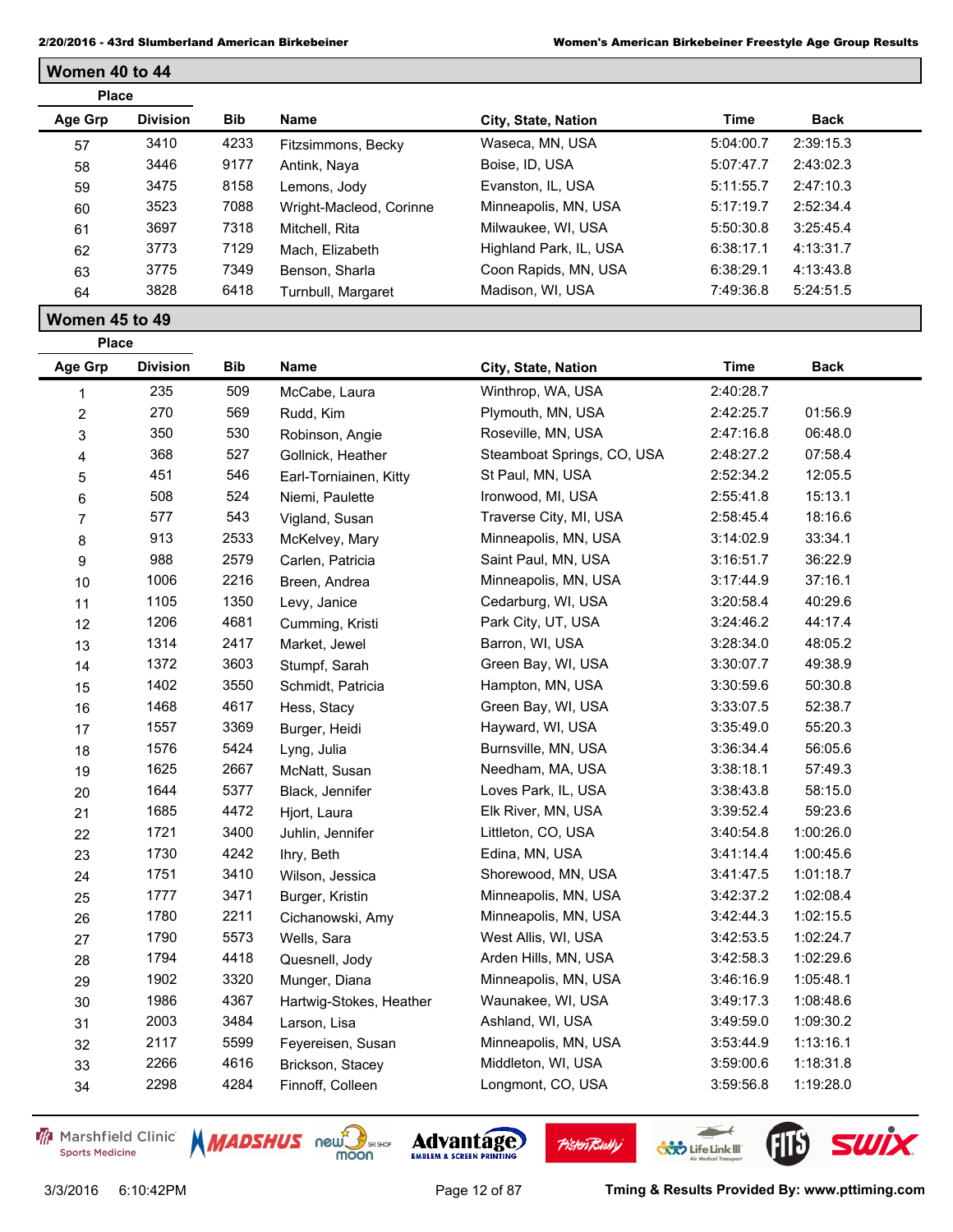**Women 45 to 49**

| <b>Place</b> |                 |            |                       |                         |           |             |
|--------------|-----------------|------------|-----------------------|-------------------------|-----------|-------------|
| Age Grp      | <b>Division</b> | <b>Bib</b> | <b>Name</b>           | City, State, Nation     | Time      | <b>Back</b> |
| 35           | 2304            | 5319       | Prud'Homme, Emily     | Seattle, WA, USA        | 4:00:06.0 | 1:19:37.2   |
| 36           | 2487            | 5465       | Nesvold, Lori         | Minneapolis, MN, USA    | 4:07:43.2 | 1:27:14.4   |
| 37           | 2522            | 5213       | Lundell, Amy          | St. Paul, MN, USA       | 4:08:58.2 | 1:28:29.4   |
| 38           | 2531            | 5624       | Olson, Tina           | River Falls, WI, USA    | 4:09:19.0 | 1:28:50.2   |
| 39           | 2599            | 9136       | Griffith, Leslie      | Bend, OR, USA           | 4:11:59.6 | 1:31:30.8   |
| 40           | 2610            | 5379       | Lynch, Jennifer       | Green Bay, WI, USA      | 4:12:31.0 | 1:32:02.2   |
| 41           | 2616            | 5293       | Carlson, Danita       | Minneapolis, MN, USA    | 4:12:47.8 | 1:32:19.0   |
| 42           | 2626            | 5482       | Pearsall, Marnie      | Fox Point Wi, WI, USA   | 4:13:17.3 | 1:32:48.6   |
| 43           | 2801            | 4241       | Gillick, Bernadette   | Minneapolis, MN, USA    | 4:22:32.7 | 1:42:03.9   |
| 44           | 2842            | 5311       | Pfundt, Dorothee      | Waterford, WI, USA      | 4:24:00.0 | 1:43:31.2   |
| 45           | 2844            | 6278       | Proctor, Debra        | Hayward, WI, USA        | 4:24:02.7 | 1:43:33.9   |
| 46           | 2879            | 5305       | Malone, Debra         | Galena, IL, USA         | 4:25:51.7 | 1:45:22.9   |
| 47           | 3052            | 6395       | Palecek, Kristin      | Butternut, WI, USA      | 4:37:12.5 | 1:56:43.7   |
| 48           | 3079            | 6535       | McGinnity, Susie      | Hobart, PLEASE SEL, USA | 4:38:45.9 | 1:58:17.2   |
| 49           | 3135            | 6408       | Evert, Linda          | Circle Pines, MN, USA   | 4:43:07.9 | 2:02:39.1   |
| 50           | 3151            | 8298       | Anderson, Sara        | Golden Valley, MN, USA  | 4:44:21.4 | 2:03:52.6   |
| 51           | 3152            | 8196       | Sicora, Kristina      | Robbinsdale, MN, USA    | 4:44:22.0 | 2:03:53.2   |
| 52           | 3168            | 6394       | Anderson, Kristen     | Tahoe City, CA, USA     | 4:45:10.1 | 2:04:41.3   |
| 53           | 3218            | 7128       | Leschensky, Elizabeth | Decorah, IA, USA        | 4:48:19.1 | 2:07:50.4   |
| 54           | 3222            | 5600       | Rusch, Susan M        | Denver, CO, USA         | 4:48:35.3 | 2:08:06.5   |
| 55           | 3232            | 6420       | Jarvis, Maria         | Minneapolis, MN, USA    | 4:49:13.2 | 2:08:44.4   |
| 56           | 3286            | 8291       | Kendrick, Rosslyn     | Duluth, MN, USA         | 4:52:19.5 | 2:11:50.7   |
| 57           | 3302            | 5378       | Leazer, Jennifer      | Minneapolis, MN, USA    | 4:53:25.3 | 2:12:56.5   |
| 58           | 3403            | 8129       | Rogers, Helen         | Oregon, WI, USA         | 5:03:25.0 | 2:22:56.2   |
| 59           | 3429            | 6253       | Merkel, Christine     | Shorewood, WI, USA      | 5:05:25.7 | 2:24:56.9   |
| 60           | 3472            | 7200       | Kyle, Julia           | Eau Claire, WI, USA     | 5:11:50.6 | 2:31:21.8   |
| 61           | 3486            | 6442       | Bissett, Melissa      | Denver, CO, USA         | 5:13:00.3 | 2:32:31.6   |
| 62           | 3491            | 6462       | Delestry, Monica      | Eau Claire, WI, USA     | 5:13:28.4 | 2:32:59.6   |
| 63           | 3517            | 7203       | Karshna, Kate         | Fridley, MN, USA        | 5:16:34.1 | 2:36:05.3   |
| 64           | 3559            | 7202       | Roof, Karin           | Saint Paul, MN, USA     | 5:21:45.5 | 2:41:16.7   |
| 65           | 3593            | 6315       | Colby, Heidi          | Bloomington, MN, USA    | 5:26:57.1 | 2:46:28.3   |
| 66           | 3654            | 7291       | Hodkiewicz, Nicole    | Rice Lake, WI, USA      | 5:41:07.4 | 3:00:38.6   |
| 67           | 3708            | 8115       | Eisenhauer, Ginger    | Hartford, WI, USA       | 5:54:14.2 | 3:13:45.4   |
| 68           | 3710            | 7341       | Alvestad, Sarah       | Lemont, IL, USA         | 5:55:00.1 | 3:14:31.3   |
| 69           | 3826            | 8013       | Beilke, Amy           | Hayward, WI, USA        | 7:47:34.6 | 5:07:05.8   |
| 70           | 3835            | 534        | Pearson, Jennifer     | Duluth, MN, USA         | 8:29:11.7 | 5:48:42.9   |

## **Women 50 to 54**

| <b>Place</b> |                 |            |                                    |                            |             |         |
|--------------|-----------------|------------|------------------------------------|----------------------------|-------------|---------|
| Age Grp      | <b>Division</b> | <b>Bib</b> | <b>Name</b><br>City, State, Nation | Time                       | <b>Back</b> |         |
|              | 374             | 517        | Harvieux, Patti                    | Duluth, MN, USA            | 2:48:44.4   |         |
| 2            | 485             | 536        | Dubois, Cheryl                     | North Oakis, MN, USA       | 2:54:19.3   | 05:34.9 |
| 3            | 491             | 535        | Lindquist, Katie                   | Steamboat Springs, CO, USA | 2:54:35.5   | 05:51.1 |
| 4            | 571             | 549        | Oja, Michele                       | River Falls, WI, USA       | 2:58:31.6   | 09:47.2 |
| 5            | 590             | 538        | Rundman, Joan                      | Hancock, MI, USA           | 2:59:25.5   | 10:41.0 |
| 6            | 593             | 561        | Sussex, Deborah                    | Durango, CO, USA           | 2:59:28.3   | 10:43.9 |

Marshfield Clinic **Sports Medicine** 



**Pisten Bully** 

 $\overline{\phantom{a}}$ 

**COND** Life Link III

FIB SWIX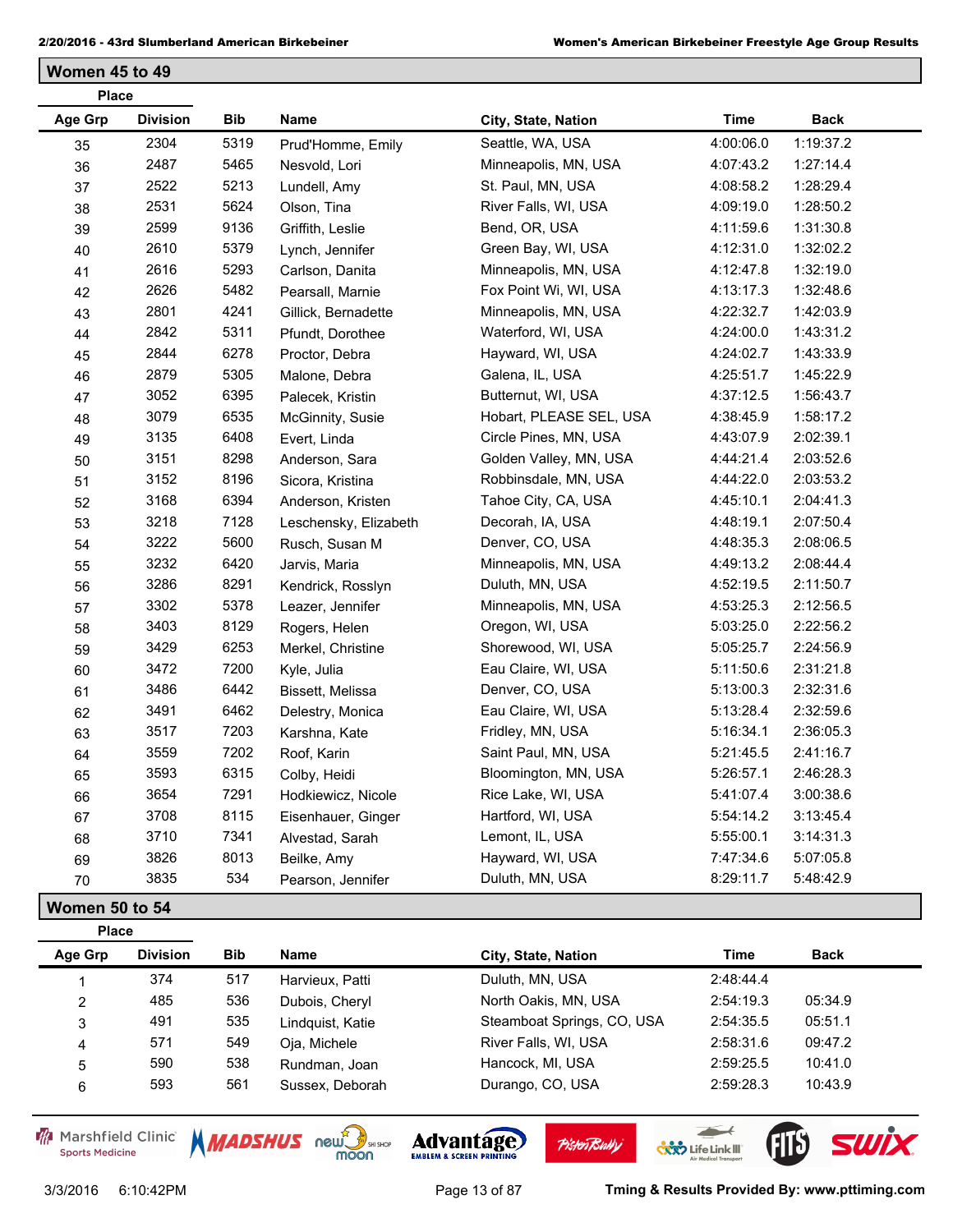**Women 50 to 54**

| <b>Place</b> |                 |            |                     |                          |             |             |
|--------------|-----------------|------------|---------------------|--------------------------|-------------|-------------|
| Age Grp      | <b>Division</b> | <b>Bib</b> | Name                | City, State, Nation      | <b>Time</b> | <b>Back</b> |
| 7            | 700             | 566        | Ellefson, Anne      | Park Rapids, MN, USA     | 3:04:43.9   | 15:59.4     |
| 8            | 743             | 533        | Sereno, Jennifer    | Madison, WI, USA         | 3:06:42.0   | 17:57.6     |
| 9            | 837             | 2106       | Lindstedt, Susan    | Eau Claire, WI, USA      | 3:10:38.8   | 21:54.4     |
| $10$         | 861             | 2471       | Pautsch, Kathie     | Hayward, WI, USA         | 3:11:23.8   | 22:39.4     |
| 11           | 868             | 542        | Torresani, Joellen  | Middleton, WI, USA       | 3:11:34.9   | 22:50.5     |
| 12           | 922             | 2212       | Krohn, Amy          | Madison, WI, USA         | 3:14:19.0   | 25:34.6     |
| 13           | 1019            | 2075       | Sonnesyn, Jill      | Plymouth, MN, USA        | 3:18:06.5   | 29:22.1     |
| 14           | 1138            | 3599       | Wagener, Sandy      | Baraboo, WI, USA         | 3:22:26.3   | 33:41.9     |
| 15           | 1180            | 2666       | Schroeder, Sue      | Minneapolis, MN, USA     | 3:24:03.8   | 35:19.4     |
| 16           | 1359            | 3090       | Derauf, Judy        | Duluth, MN, USA          | 3:29:53.5   | 41:09.1     |
| 17           | 1429            | 3477       | Ecker, Laura        | Eau Claire, WI, USA      | 3:32:01.0   | 43:16.6     |
| 18           | 1447            | 2068       | Ernst, Deborah      | Oneida, WI, USA          | 3:32:31.8   | 43:47.4     |
| 19           | 1498            | 4632       | Mouw, Suzann        | Hayward, WI, USA         | 3:34:14.4   | 45:30.0     |
| 20           | 1723            | 3055       | Wagar, Ann          | Gaylord, MI, USA         | 3:40:58.6   | 52:14.2     |
| 21           | 1838            | 3631       | Callahan, Teresa    | Minneapolis, MN, USA     | 3:44:15.2   | 55:30.8     |
| 22           | 1881            | 3285       | Altman, Colleen     | Neenah, WI, USA          | 3:45:38.2   | 56:53.8     |
| 23           | 2042            | 3124       | Henriksen, Tina     | Plymouth, WI, USA        | 3:51:30.5   | 1:02:46.1   |
| 24           | 2078            | 3598       | Pera, Sandra        | Wakefield, MI, USA       | 3:52:31.5   | 1:03:47.0   |
| 25           | 2080            | 3318       | Hultman, Debra      | Ely, MN, USA             | 3:52:32.8   | 1:03:48.4   |
| 26           | 2168            | 4633       | Foltz, Tamara       | Johnson Creek, WI, USA   | 3:55:43.6   | 1:06:59.2   |
| 27           | 2274            | 4402       | Anderson, Jennifer  | Plymouth, MN, USA        | 3:59:17.3   | 1:10:32.9   |
| 28           | 2294            | 6429       | Bolla, Mary         | Minneapolis, MN, USA     | 3:59:48.6   | 1:11:04.2   |
| 29           | 2344            | 5090       | Turek, Lori         | Green Bay, WI, USA       | 4:01:31.8   | 1:12:47.4   |
| 30           | 2361            | 4243       | Carlson, Beverly    | Chippewa Falls, WI, USA  | 4:02:03.0   | 1:13:18.6   |
| 31           | 2367            | 6305       | Oesterreich, Gina   | Stillwater, MN, USA      | 4:02:20.4   | 1:13:36.0   |
| 32           | 2384            | 4307       | Raehl, Deborah      | Eau Claire, WI, USA      | 4:02:56.7   | 1:14:12.3   |
| 33           | 2385            | 6463       | Dodge, Nancee       | Aspen, CO, USA           | 4:03:05.5   | 1:14:21.1   |
| 34           | 2394            | 4232       | Schlittler, Barbara | Waunakee, WI, USA        | 4:03:29.3   | 1:14:44.9   |
| 35           | 2461            | 6374       | Newman, Julie       | Superior, WI, USA        | 4:06:41.8   | 1:17:57.4   |
| 36           | 2474            | 4476       | Johnson, Lisa       | West Bend, WI, USA       | 4:07:23.2   | 1:18:38.8   |
| 37           | 2488            | 4489       | Carlson, Marcia     | Richland Center, WI, USA | 4:07:46.9   | 1:19:02.5   |
| 38           | 2543            | 5473       | Hampton, Maree      | Minneapolis, MN, USA     | 4:09:39.0   | 1:20:54.6   |
| 39           | 2660            | 8202       | Pillifant, Laura    | Soldotna, AK, USA        | 4:14:58.8   | 1:26:14.4   |
| 40           | 2664            | 3098       | Taylor, Leslie      | Madison, WI, USA         | 4:15:05.1   | 1:26:20.7   |
| 41           | 2672            | 6334       | Dekraay, Jane       | Minneapolis, MN, USA     | 4:15:26.6   | 1:26:42.2   |
| 42           | 2683            | 5550       | Mabie, Renee        | Wauwatosa, WI, USA       | 4:16:08.5   | 1:27:24.1   |
| 43           | 2712            | 5525       | Prokosch, Patricia  | Mendota Heights, MN, USA | 4:17:35.1   | 1:28:50.7   |
| 44           | 2723            | 5634       | Ullrich, Trish      | Milwaukee, WI, USA       | 4:18:25.6   | 1:29:41.2   |
| 45           | 2788            | 5353       | Borja, Jacqueline   | Hartford, WI, USA        | 4:21:41.9   | 1:32:57.5   |
| 46           | 2792            | 8206       | Johnson, Louise     | Grand Rapids, MI, USA    | 4:22:02.9   | 1:33:18.4   |
| 47           | 2794            | 5437       | Trostel, Kendrick   | Billings, MT, USA        | 4:22:08.0   | 1:33:23.5   |
| 48           | 2819            | 6483       | Hess-Johnson, Peggy | St Cloud, MN, USA        | 4:22:57.9   | 1:34:13.5   |
| 49           | 2873            | 6383       | Bates, Kathy        | Pine Island, MN, USA     | 4:25:26.1   | 1:36:41.7   |
| 50           | 2892            | 5318       | Bruno, Ellen        | Oconomowoc, WI, USA      | 4:26:54.7   | 1:38:10.3   |
| 51           | 2893            | 5483       | Fenske, Mary        | Shoreview, MN, USA       | 4:26:55.4   | 1:38:11.0   |
| 52           | 2920            | 4477       | Teske, Lisa         | Oshkosh, WI, USA         | 4:28:27.9   | 1:39:43.5   |
|              |                 |            |                     |                          |             |             |

Marshfield Clinic **Sports Medicine** 





Advantage

**Pisten Bully** 

 $\leftarrow$ 

**COND** Life Link III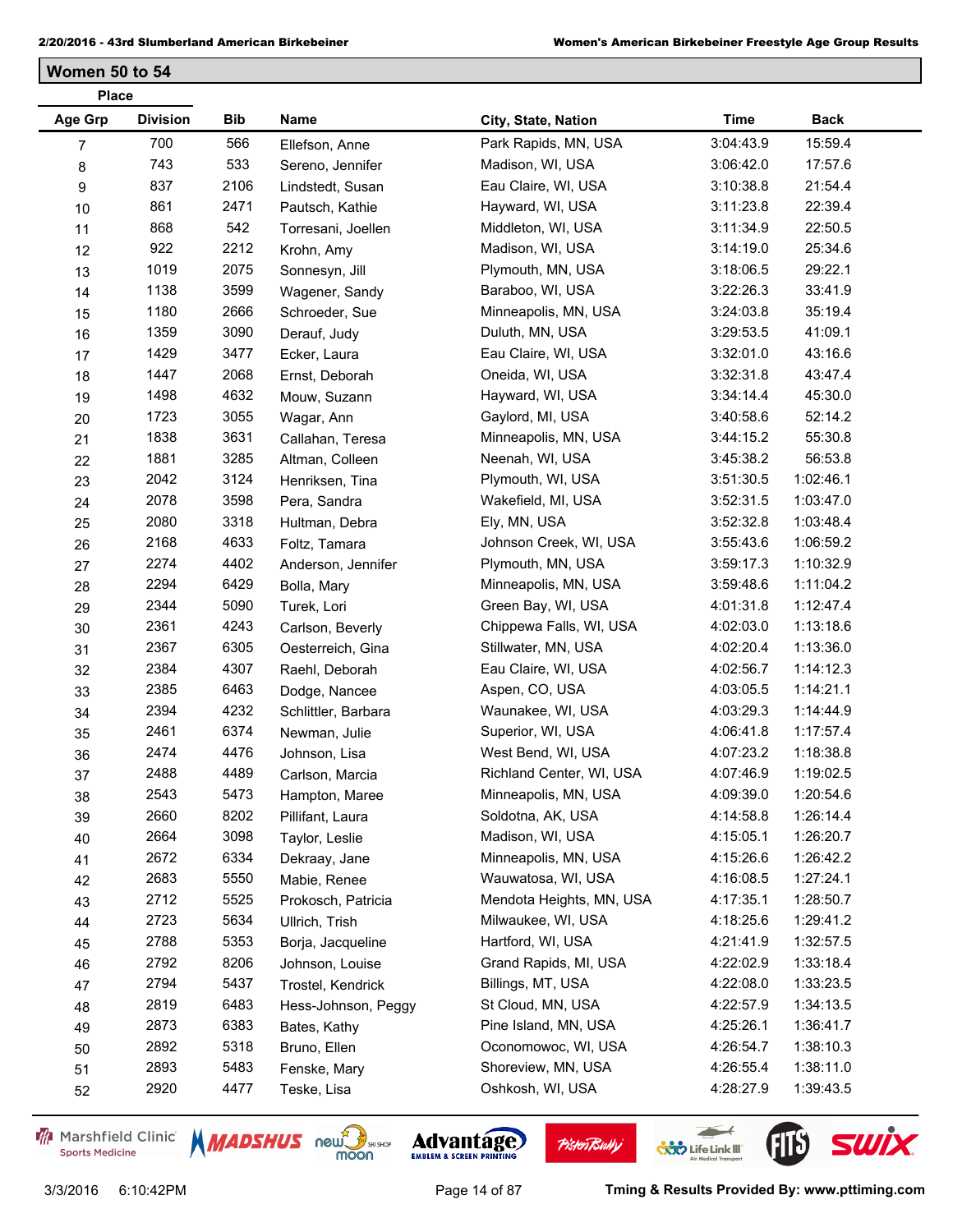**Women 50 to 54**

| <b>Place</b> |                 |            |                           |                      |             |             |
|--------------|-----------------|------------|---------------------------|----------------------|-------------|-------------|
| Age Grp      | <b>Division</b> | <b>Bib</b> | <b>Name</b>               | City, State, Nation  | <b>Time</b> | <b>Back</b> |
| 53           | 3055            | 5580       | Hughes, Sharon            | Verona, WI, USA      | 4:37:15.6   | 1:48:31.2   |
| 54           | 3087            | 8192       | Sorenson, Kim             | Plymouth, MN, USA    | 4:39:19.1   | 1:50:34.7   |
| 55           | 3092            | 4280       | Gervais, Claire           | Madison, WI, USA     | 4:39:40.0   | 1:50:55.6   |
| 56           | 3095            | 5472       | Bjornerud, Marcia         | Appleton, WI, USA    | 4:39:46.3   | 1:51:01.9   |
| 57           | 3122            | 6117       | Rebne, Wendy              | Park Falls, WI, USA  | 4:41:31.2   | 1:52:46.8   |
| 58           | 3178            | 6428       | Bartkowski, Mary          | Brookfield, WI, USA  | 4:45:46.3   | 1:57:01.9   |
| 59           | 3304            | 5263       | Corbeille, Cheryl         | Black Creek, WI, USA | 4:53:47.5   | 2:05:03.1   |
| 60           | 3339            | 7336       | Rhude, Sandra             | Minneapolis, MN, USA | 4:56:02.6   | 2:07:18.2   |
| 61           | 3425            | 5572       | Berger, Sandie            | Wayzata, MN, USA     | 5:05:00.0   | 2:16:15.6   |
| 62           | 3471            | 6475       | Miller, Patricia          | Pine Island, MN, USA | 5:11:43.9   | 2:22:59.5   |
| 63           | 3489            | 7009       | Young, Alison             | St Paul, MN, USA     | 5:13:04.8   | 2:24:20.4   |
| 64           | 3490            | 7276       | Lloyd, Michon             | Woodbury, MN, USA    | 5:13:07.8   | 2:24:23.4   |
| 65           | 3515            | 6559       | Davis, Venke              | Mpls, MN, USA        | 5:16:15.9   | 2:27:31.4   |
| 66           | 3587            | 7017       | Kline, Amy                | Maplewood, MN, USA   | 5:26:20.3   | 2:37:35.9   |
| 67           | 3637            | 6280       | Smith, Denise             | Madison, WI, USA     | 5:37:55.4   | 2:49:11.0   |
| 68           | 3702            | 5389       | Fitzpatrick, Joanne       | Minocqua, WI, USA    | 5:51:53.8   | 3:03:09.4   |
| 69           | 3721            | 7180       | Cardwell, Jill            | Madison, WI, USA     | 5:59:45.2   | 3:11:00.8   |
| 70           | 3749            | 7252       | Roberts, Mary             | Saint Cloud, MN, USA | 6:15:35.7   | 3:26:51.3   |
| 71           | 3755            | 6083       | Tournour, Kathleen        | Plymouth, WI, USA    | 6:19:13.1   | 3:30:28.7   |
| 72           | 3765            | 6409       | Hagen, Linda              | Duluth, MN, USA      | 6:31:10.1   | 3:42:25.7   |
| 73           | 3776            | 7292       | Holte, Nina               | Coon Valley, WI, USA | 6:38:38.5   | 3:49:54.1   |
| 74           | 3783            | 9028       | Fitzgerald, Bronwyn       | Bloomington, MN, USA | 6:44:10.6   | 3:55:26.1   |
| 75           | 3789            | 7362       | Franklin, Susanna (soozie | Minneapolis, MN, USA | 6:49:15.1   | 4:00:30.7   |
| 76           | 3791            | 8220       | Christoph, Marion         | Lake Forest, IL, USA | 6:49:43.4   | 4:00:59.0   |
| 77           | 3814            | 7125       | Alvarado, Elizabeth       | Minneapolis, MN, USA | 7:18:41.0   | 4:29:56.6   |

**Women 55 to 59**

| <b>Place</b> |                 |            |                     |                      |           |           |
|--------------|-----------------|------------|---------------------|----------------------|-----------|-----------|
| Age Grp      | <b>Division</b> | <b>Bib</b> | Name                | City, State, Nation  | Time      | Back      |
|              | 246             | 513        | Youngman, Elizabeth | Sun Valley, ID, USA  | 2:41:01.9 |           |
| 2            | 257             | 510        | Guenther, Jan       | Long Lake, MN, USA   | 2:41:47.6 | 00:45.6   |
| 3            | 921             | 565        | Tedlund, Robin      | Duluth, MN, USA      | 3:14:17.5 | 33:15.5   |
| 4            | 990             | 3548       | Weier, Pamela       | Mahtomedi, MN, USA   | 3:16:56.2 | 35:54.2   |
| 5            | 1396            | 2085       | Barnes, Kristin     | Amherst, WI, USA     | 3:30:52.4 | 49:50.4   |
| 6            | 1480            | 2477       | Sauvala, Kielo      | Glenview, IL, USA    | 3:33:41.4 | 52:39.4   |
| 7            | 1529            | 3483       | Hollensteiner, Lisa | Edina, MN, USA       | 3:35:05.9 | 54:03.9   |
| 8            | 1566            | 3574       | Campbell, Rebecca   | Ashland, WI, USA     | 3:36:09.7 | 55:07.7   |
| 9            | 1577            | 3056       | Hougen, Beth        | Eau Claire, WI, USA  | 3:36:35.8 | 55:33.8   |
| 10           | 1649            | 3317       | Deluca, Deb         | Duluth, MN, USA      | 3:38:48.4 | 57:46.4   |
| 11           | 1747            | 4283       | Corcoran, Colleen   | Minneapolis, MN, USA | 3:41:38.1 | 1:00:36.2 |
| 12           | 1829            | 3565       | Liske, Paula        | Ogema, WI, USA       | 3:43:47.1 | 1:02:45.1 |
| 13           | 1947            | 4572       | Fitch, Rebecca      | Minneapolis, MN, USA | 3:48:01.6 | 1:06:59.6 |
| 14           | 1955            | 4482       | Dolan, Lynn         | Wi, WI, USA          | 3:48:18.5 | 1:07:16.5 |
| 15           | 1978            | 4098       | Scheer, Susan       | Hayward, WI, USA     | 3:48:59.8 | 1:07:57.9 |
| 16           | 2064            | 3218       | Carroll, Andrea     | Hayward, WI, USA     | 3:52:05.9 | 1:11:03.9 |
| 17           | 2071            | 3445       | Brown, Karen        | Saint Paul, MN, USA  | 3:52:20.5 | 1:11:18.5 |

Marshfield Clinic **Sports Medicine** 



**Pisten Bully** 

 $\overline{\phantom{a}}$ 

**COND** Life Link III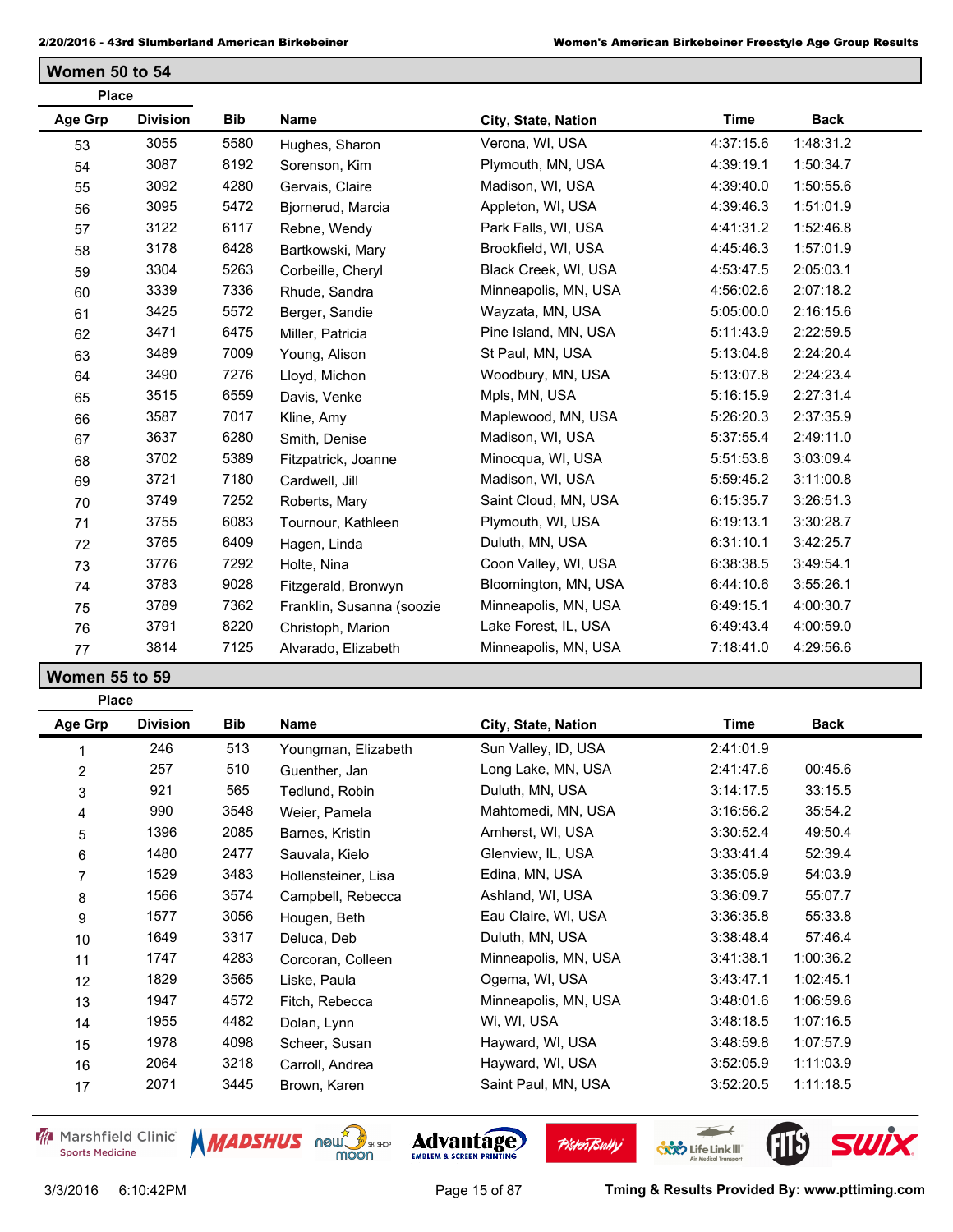**Women 55 to 59**

| <b>Place</b>   |                 |            |                             |                          |             |             |
|----------------|-----------------|------------|-----------------------------|--------------------------|-------------|-------------|
| <b>Age Grp</b> | <b>Division</b> | <b>Bib</b> | <b>Name</b>                 | City, State, Nation      | <b>Time</b> | <b>Back</b> |
| 18             | 2225            | 4085       | Leahy, Noreen               | Stoughton, WI, USA       | 3:57:40.2   | 1:16:38.2   |
| 19             | 2237            | 7069       | Anderson, Cheryl            | Incline Village, NV, USA | 3:57:59.0   | 1:16:57.0   |
| 20             | 2299            | 4268       | Fletcher, Carolyn           | St Paul, MN, USA         | 3:59:57.5   | 1:18:55.5   |
| 21             | 2407            | 5484       | Geralts, Mary Lou           | Dousman, WI, USA         | 4:04:29.7   | 1:23:27.8   |
| 22             | 2511            | 3632       | Landowski, Teri             | Delafield, WI, USA       | 4:08:32.5   | 1:27:30.5   |
| 23             | 2524            | 5071       | Leemkuil, Helen             | Hudson, WI, USA          | 4:09:00.7   | 1:27:58.7   |
| 24             | 2606            | 4474       | Johnson, Leslie             | Eau Claire, WI, USA      | 4:12:21.8   | 1:31:19.8   |
| 25             | 2612            | 5014       | Weium, Karen                | Saint Paul, MN, USA      | 4:12:38.0   | 1:31:36.0   |
| 26             | 2658            | 5092       | Bebeau, Mari                | Reno, NV, USA            | 4:14:51.6   | 1:33:49.6   |
| 27             | 2680            | 4390       | Grist, Jeanne               | Madison, WI, USA         | 4:15:56.9   | 1:34:54.9   |
| 28             | 2695            | 5265       | Franken, Chris              | Edina, MN, USA           | 4:16:49.9   | 1:35:47.9   |
| 29             | 2725            | 7251       | Loven, Mary                 | Northfield, MN, USA      | 4:18:29.7   | 1:37:27.7   |
| 30             | 2784            | 5363       | Wisdom, Janet               | Hayward, WI, USA         | 4:21:22.9   | 1:40:20.9   |
| 31             | 2845            | 4490       | Harrington Conroy, Margaret | Minneapolis, MN, USA     | 4:24:09.3   | 1:43:07.3   |
| 32             | 2998            | 6086       | Jamison, Margaret           | Stoughton, WI, USA       | 4:33:07.9   | 1:52:06.0   |
| 33             | 3030            | 8144       | Ciske, Jean                 | Franklin, WI, USA        | 4:35:07.2   | 1:54:05.2   |
| 34             | 3093            | 6421       | Hedman, Marian              | Shoreview, MN, USA       | 4:39:43.3   | 1:58:41.3   |
| 35             | 3125            | 8178       | Rolstad, Kate               | St Cloud, MN, USA        | 4:41:45.0   | 2:00:43.1   |
| 36             | 3146            | 6378       | Rhyan, Karen                | Plymouth, WI, USA        | 4:44:04.5   | 2:03:02.5   |
| 37             | 3172            | 6353       | Cooper, Jill                | Minneapolis, MN, USA     | 4:45:28.0   | 2:04:26.0   |
| 38             | 3209            | 7250       | Hauff, Mary                 | Minnetonka, MN, USA      | 4:47:58.3   | 2:06:56.4   |
| 39             | 3233            | 6419       | Walsh, Margaret             | Chicago, IL, USA         | 4:49:14.4   | 2:08:12.4   |
| 40             | 3234            | 7338       | Linnemanstons, Sandy        | Mequon, WI, USA          | 4:49:21.0   | 2:08:19.0   |
| 41             | 3252            | 4208       | Slavick, Allison            | Cable, WI, USA           | 4:50:28.7   | 2:09:26.8   |
| 42             | 3433            | 6283       | Drake, Diana                | New Prague, MN, USA      | 5:05:58.5   | 2:24:56.5   |
| 43             | 3450            | 6290       | Gracie, Elizabeth           | Chicago, IL, USA         | 5:08:36.4   | 2:27:34.4   |
| 44             | 3572            | 7275       | Sykes, Michele              | Madison, WI, USA         | 5:23:58.1   | 2:42:56.1   |
| 45             | 3602            | 7319       | Wallin, Rita                | St Paul, MN, USA         | 5:29:00.9   | 2:47:58.9   |
| 46             | 3745            | 7363       | Brown, Susanne              | Bessemer, MI, USA        | 6:14:40.6   | 3:33:38.7   |
| 47             | 3784            | 7047       | Handmacher, Bonnie          | Lanesboro, MN, USA       | 6:44:53.8   | 4:03:51.9   |
| 48             | 3797            | 8099       | Nickel, Ellen               | Deforest, WI, USA        | 6:53:30.9   | 4:12:28.9   |
| 49             | 3804            | 7113       | Moreland, Debra             | Appleton, WI, USA        | 7:03:56.9   | 4:22:55.0   |

**Women 60 to 64**

| <b>Place</b>   |                 |            |                     |                         |           |             |
|----------------|-----------------|------------|---------------------|-------------------------|-----------|-------------|
| Age Grp        | <b>Division</b> | <b>Bib</b> | <b>Name</b>         | City, State, Nation     | Time      | <b>Back</b> |
|                | 1347            | 2249       | Hassler, Beth       | Andover, MN, USA        | 3:29:35.2 |             |
| $\overline{2}$ | 1353            | 2089       | Eloranta, Mary      | Pewaukee, WI, USA       | 3:29:46.2 | 00:10.9     |
| 3              | 1423            | 2470       | Manske, Karen       | Stillwater, MN, USA     | 3:31:44.2 | 02:08.9     |
| $\overline{4}$ | 1444            | 4506       | Zitzer, Marypat     | Bozeman, MT, USA        | 3:32:30.3 | 02:55.1     |
| 5              | 1594            | 3060       | Schroeder, Carmen C | Sturgeon Bay, WI, USA   | 3:37:14.2 | 07:38.9     |
| 6              | 1628            | 3097       | Landgraf, Laurie    | Eau Claire, Wi, WI, USA | 3:38:23.5 | 08:48.2     |
|                | 1786            | 4057       | Cousins, Carol      | Minneapolis, MN, USA    | 3:42:48.6 | 13:13.3     |
| 8              | 1789            | 4017       | Engebretson, Marcia | Hayward, WI, USA        | 3:42:51.6 | 13:16.3     |
| 9              | 1901            | 3091       | Cook. Karen         | Rhinelander, WI, USA    | 3:46:14.3 | 16:39.0     |
| 10             | 2287            | 4615       | Savre, Sonja        | Plymouth, MN, USA       | 3:59:36.5 | 30:01.2     |

Marshfield Clinic **Sports Medicine** 



**Pisten Bully** 

 $\overline{\phantom{a}}$ 

**COND** Life Link III

FIB SWIX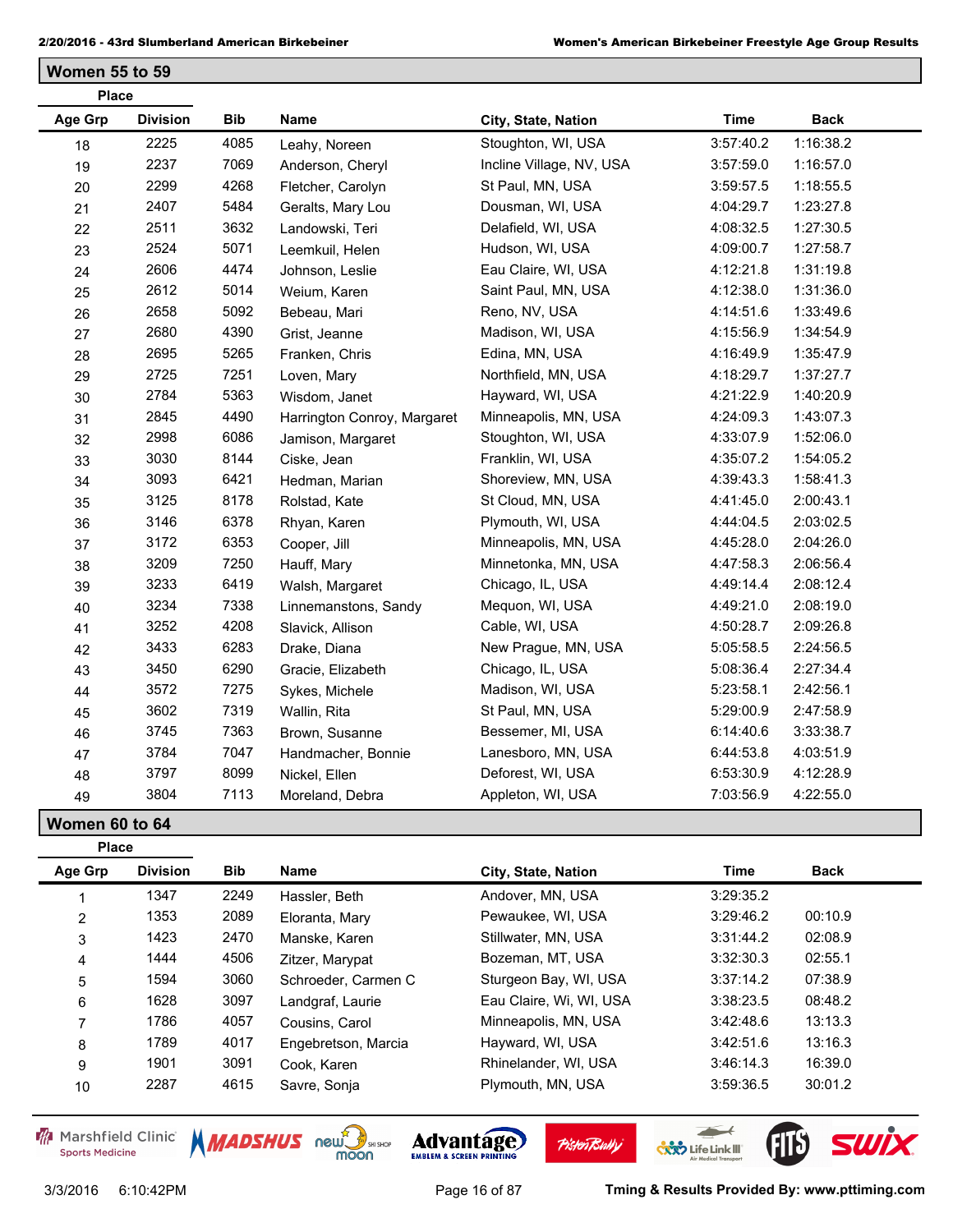**Women 60 to 64**

| <b>Place</b>   |                 |            |                    |                        |             |             |
|----------------|-----------------|------------|--------------------|------------------------|-------------|-------------|
| Age Grp        | <b>Division</b> | <b>Bib</b> | <b>Name</b>        | City, State, Nation    | <b>Time</b> | <b>Back</b> |
| 11             | 2360            | 6342       | Hoeschler, Jay     | Hayward, WI, USA       | 4:01:58.9   | 32:23.6     |
| 12             | 2497            | 5097       | Menk, Mary         | Saint Paul, MN, USA    | 4:08:05.7   | 38:30.5     |
| 13             | 2548            | 4478       | Wheeler, Lisa      | Bloomington, MN, USA   | 4:09:47.0   | 40:11.7     |
| 14             | 2550            | 4484       | McAlister, Maddie  | Minneapolis, MN, USA   | 4:09:51.4   | 40:16.1     |
| 15             | 2640            | 4613       | Schrock, Sheri     | Cohasset, MN, USA      | 4:14:01.1   | 44:25.8     |
| 16             | 2644            | 5361       | Harper, Jane       | Minneapolis, MN, USA   | 4:14:17.8   | 44:42.5     |
| 17             | 2653            | 4479       | Yewer, Lisa        | Hartland, WI, USA      | 4:14:31.4   | 44:56.1     |
| 18             | 2975            | 5602       | Schneeman, Susan   | Lakeville, MN, USA     | 4:31:30.1   | 1:01:54.8   |
| 19             | 2987            | 5231       | Reinhart, Barbara  | Dousman, WI, USA       | 4:32:16.1   | 1:02:40.8   |
| 20             | 3024            | 35014      | Hiltibran, Cheryl  | Wayzata, MN, USA       | 4:34:54.8   | 1:05:19.5   |
| 21             | 3059            | 5103       | Borchardt, Mindy O | Stevens Point, WI, USA | 4:37:27.5   | 1:07:52.2   |
| 22             | 3189            | 5340       | Johnson, Genevieve | Minneapolis, MN, USA   | 4:46:24.5   | 1:16:49.2   |
| 23             | 3216            | 5076       | Boldra, Janine     | Menasha, WI, USA       | 4:48:12.4   | 1:18:37.1   |
| 24             | 3228            | 5508       | Hoeg, Molly        | Duluth, MN, USA        | 4:49:02.9   | 1:19:27.7   |
| 25             | 3259            | 8299       | Lund, Sara         | Duluth, MN, USA        | 4:50:51.2   | 1:21:15.9   |
| 26             | 3273            | 5053       | Weyer, Bonnie      | Loyal, WI, USA         | 4:51:34.1   | 1:21:58.8   |
| 27             | 3282            | 8205       | Brenner, Linda     | Stone Lake, WI, USA    | 4:52:06.6   | 1:22:31.3   |
| 28             | 3407            | 6087       | Torkelson, Marie   | Zumbrota, MN, USA      | 5:03:41.8   | 1:34:06.5   |
| 29             | 3548            | 6291       | Siivola, Elizabeth | Laurium, MI, USA       | 5:20:20.9   | 1:50:45.6   |
| 30             | 3555            | 6474       | Cutshall, Pamela   | Minneapolis, MN, USA   | 5:21:18.0   | 1:51:42.7   |
| 31             | 3562            | 6567       | Boemer, Janet      | Fox Point, WI, USA     | 5:22:21.8   | 1:52:46.5   |
| 32             | 3650            | 6052       | Gorman, Barbara    | Menomonie, WI, USA     | 5:40:07.0   | 2:10:31.7   |
| 33             | 3733            | 7177       | Krohn, Jennifer    | Grinnell, IA, USA      | 6:08:43.5   | 2:39:08.2   |
| 34             | 3739            | 7076       | Riley, Christine   | Red Wing, MN, USA      | 6:12:30.1   | 2:42:54.8   |
| 35             | 3818            | 7092       | Irvine, Cyndy      | Amherst Jct, WI, USA   | 7:29:35.2   | 3:59:59.9   |
| 36             | 3821            | 7281       | Krueger, Nancy     | Waukesha, WI, USA      | 7:35:05.3   | 4:05:30.0   |
| 37             | 3832            | 7030       | Tremel, Barbara    | Waukesha, WI, USA      | 8:05:09.9   | 4:35:34.6   |
| Women 65 to 69 |                 |            |                    |                        |             |             |

| Age Grp         | <b>Division</b> | <b>Bib</b> | Name             | City, State, Nation  | Time      | Back      |
|-----------------|-----------------|------------|------------------|----------------------|-----------|-----------|
|                 | 1624            | 1082       | Campbell, Kati   | Long Lake, MN, USA   | 3:38:16.1 |           |
| $\overline{2}$  | 1968            | 3054       | Pollock, Ann     | Madison, WI, USA     | 3:48:45.0 | 10:28.9   |
| 3               | 2501            | 4389       | Van Dam, Jean    | Boyne City, MI, USA  | 4:08:08.0 | 29:51.9   |
| 4               | 2518            | 5055       | Barron, Charlene | Wayzata, MN, USA     | 4:08:47.3 | 30:31.2   |
| 5               | 2627            | 3225       | Ponsonnet, Annie | Jouy En Josas, , Fra | 4:13:17.7 | 35:01.6   |
| 6               | 2994            | 5120       | Popp, Toni       | Phillips, WI, USA    | 4:32:55.4 | 54:39.3   |
| $\overline{7}$  | 3283            | 5016       | Fichter, Nancy   | Park City, UT, USA   | 4:52:07.8 | 1:13:51.7 |
| 8               | 3589            | 5509       | Ziegler, Nancy   | Duluth, MN, USA      | 5:26:34.7 | 1:48:18.6 |
| 9               | 3694            | 5096       | Sahs, Marva      | Spooner, WI, USA     | 5:49:47.9 | 2:11:31.8 |
| 10              | 3774            | 5001       | Menge, Barbara   | Marengo, IL, USA     | 6:38:24.9 | 3:00:08.8 |
| 11              | 3811            | 5091       | Lupo, Louella    | New Berlin, WI, USA  | 7:14:32.4 | 3:36:16.3 |
| 12 <sup>2</sup> | 3833            | 5117       | Ulmer, Suzanne   | Hayward, WI, USA     | 8:09:46.4 | 4:31:30.3 |

**Women 70 to 74**

**Place**







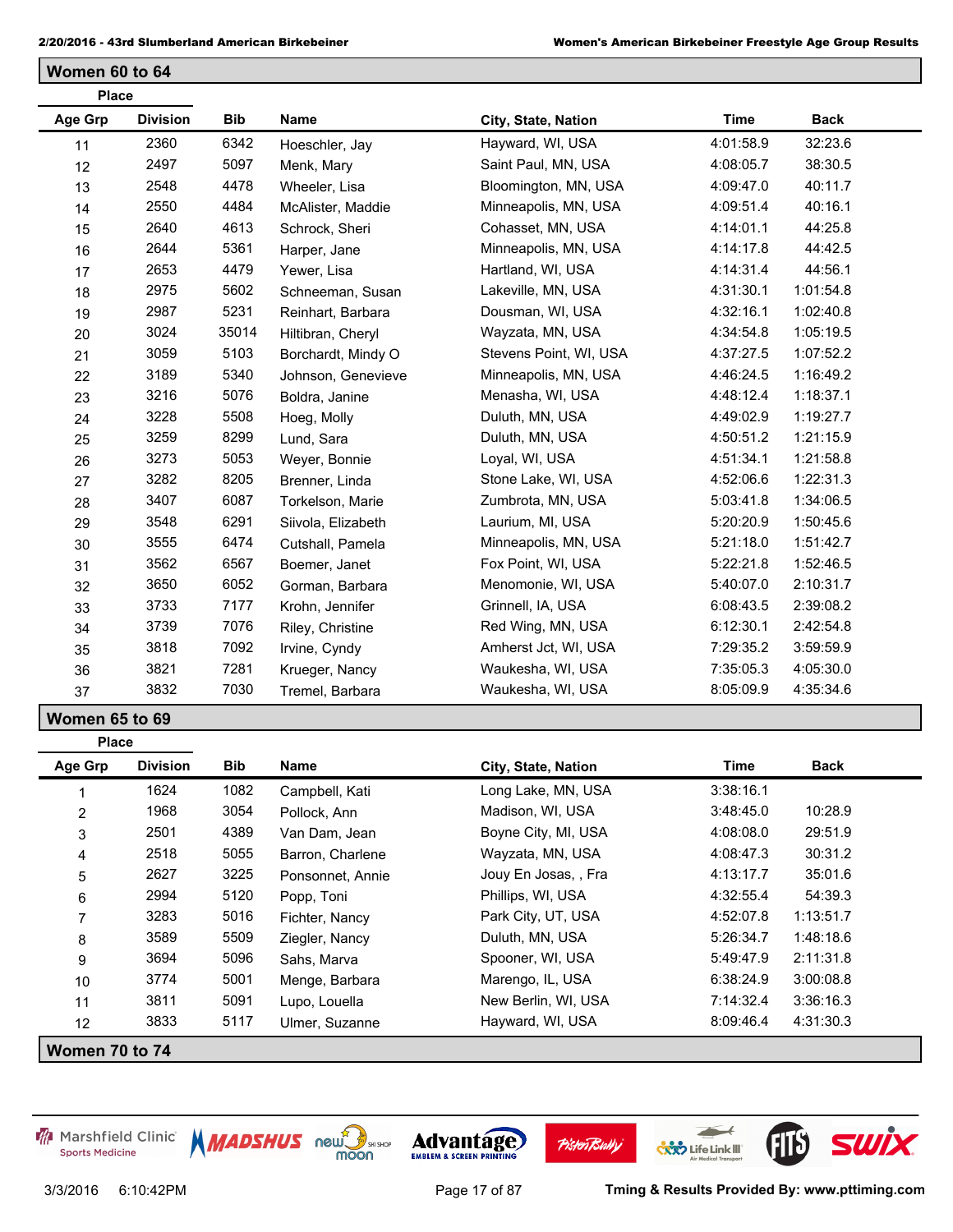r

| Women 70 to 74        |                 |            |                     |                     |             |             |
|-----------------------|-----------------|------------|---------------------|---------------------|-------------|-------------|
| <b>Place</b>          |                 |            |                     |                     |             |             |
| Age Grp               | <b>Division</b> | <b>Bib</b> | <b>Name</b>         | City, State, Nation | Time        | <b>Back</b> |
|                       | 2403            | 70051      | Schluter, Elizabeth | Oconomowoc, WI, USA | 4:04:06.8   |             |
| 2                     | 3262            | 4006       | Morse, Ethel        | Hayward, WI, USA    | 4:50:58.2   | 46:51.3     |
| <b>Women 75 to 79</b> |                 |            |                     |                     |             |             |
| <b>Place</b>          |                 |            |                     |                     |             |             |
| Age Grp               | <b>Division</b> | <b>Bib</b> | <b>Name</b>         | City, State, Nation | <b>Time</b> | <b>Back</b> |
|                       | 3836            | 70009      | Karshna, Judith     | Park Falls, WI, USA | 8:34:35.6   |             |

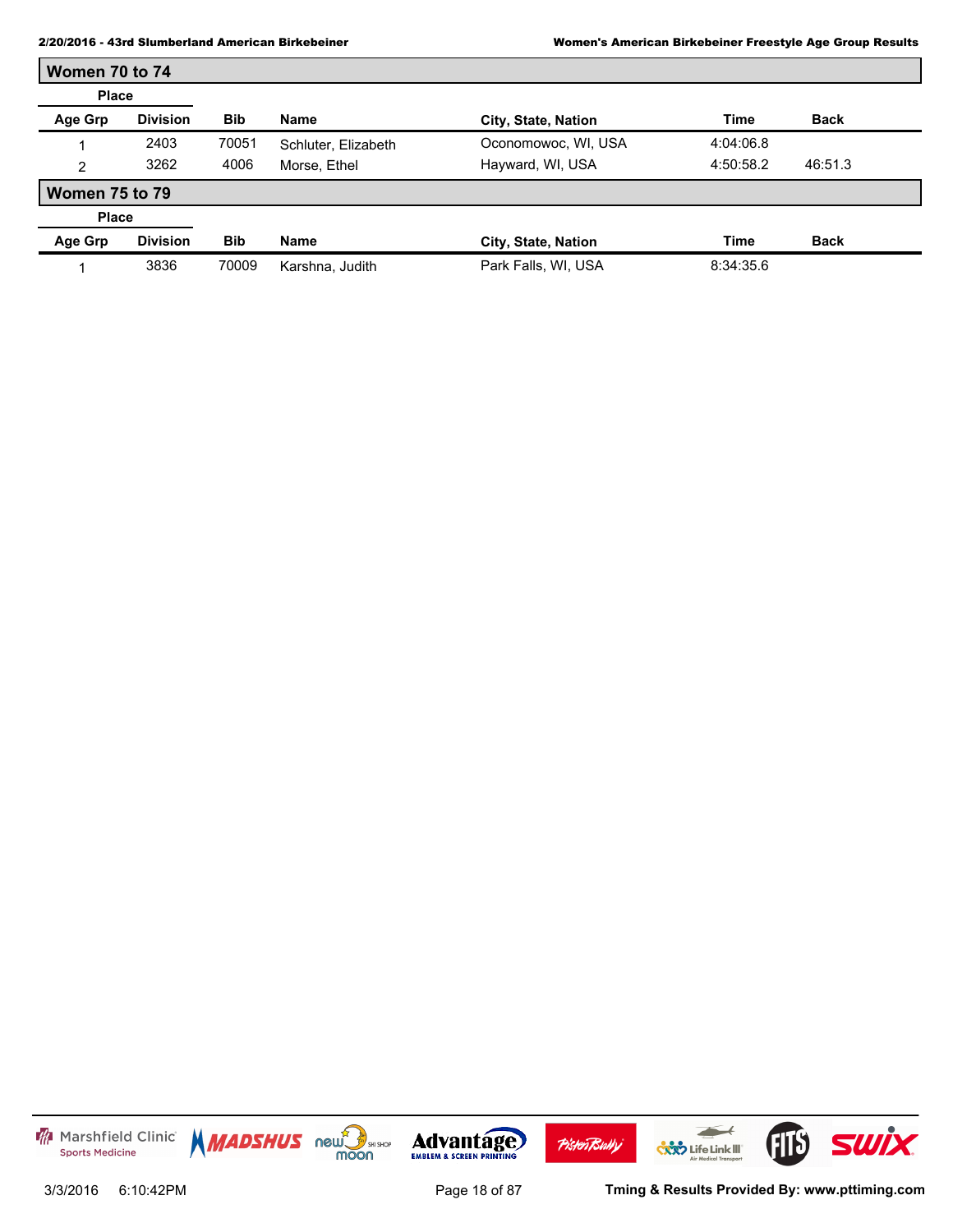# **American Birkebeiner**

**51k Birkie Skate**

**Place**

**Men 18 to 24**

| Age Grp                 | <b>Division</b> | Bib  | <b>Name</b>          | City, State, Nation      | <b>Time</b> | <b>Back</b> |
|-------------------------|-----------------|------|----------------------|--------------------------|-------------|-------------|
| 1                       | 11              | 68   | Guigonnet, Loic      | Paris, , Fra             | 2:06:31.7   |             |
| $\overline{\mathbf{c}}$ | 19              | 62   | Philipot, Mickael    | Paris, FRA, Fra          | 2:10:44.4   | 04:12.7     |
| 3                       | 22              | 10   | Novak, John Jack     | Anchorage, AK, USA       | 2:10:50.5   | 04:18.7     |
| 4                       | 23              | 16   | Brown, Rogan         | Ketchum, ID, USA         | 2:10:54.9   | 04:23.1     |
| $\sqrt{5}$              | 24              | 6    | Lustgarten, Benjamin | Ketchum, ID, USA         | 2:10:54.9   | 04:23.1     |
| $\,6$                   | 26              | 39   | Bye, Thomas          | Houghton, MI, USA        | 2:15:00.1   | 08:28.3     |
| $\overline{7}$          | 57              | 102  | Gilbert, Tyler       | Arden Hills, MN, USA     | 2:23:10.4   | 16:38.6     |
| 8                       | 96              | 97   | Wong, Matthew        | Houghton, MI, USA        | 2:26:53.7   | 20:21.9     |
| 9                       | 104             | 172  | Wenzel, Mark         | Edgar, WI, USA           | 2:29:05.0   | 22:33.2     |
| 10                      | 107             | 1518 | Olejniczak, Peter    | Roseville, MN, USA       | 2:29:26.8   | 22:55.0     |
| 11                      | 113             | 151  | Woodbeck, Jay        | Brighton, MI, USA        | 2:30:28.2   | 23:56.4     |
| 12                      | 114             | 75   | Nelson, Zachary      | Maplewood, MN, USA       | 2:30:28.2   | 23:56.4     |
| 13                      | 126             | 181  | Lee, Matt            | Duluth, MN, USA          | 2:31:16.5   | 24:44.7     |
| 14                      | 145             | 1230 | Theyerl, Ben         | Altoona, WI, USA         | 2:33:10.2   | 26:38.4     |
| 15                      | 146             | 209  | Pederson, Daniel     | Spooner, WI, USA         | 2:33:28.2   | 26:56.4     |
| $16\,$                  | 167             | 1327 | Girard, Evan         | Oxbow, SK, Can           | 2:34:19.7   | 27:47.9     |
| 17                      | 176             | 1257 | Hoffert, Charles     | East Montpelier, VT, USA | 2:35:05.3   | 28:33.5     |
| 18                      | 202             | 212  | Johanik, Scott       | Duluth, MN, USA          | 2:36:40.5   | 30:08.7     |
| 19                      | 204             | 171  | Arlen, Fletcher      | Wausau, WI, USA          | 2:36:49.8   | 30:18.1     |
| 20                      | 208             | 1598 | Anderson, Zachary    | Minneapolis, MN, USA     | 2:37:34.1   | 31:02.3     |
| 21                      | 223             | 1271 | Mecl, Cory           | Andover, MN, USA         | 2:39:27.1   | 32:55.4     |
| 22                      | 233             | 1486 | Rhode, Nathan        | Arden Hills, MN, USA     | 2:40:22.8   | 33:51.0     |
| 23                      | 247             | 1218 | Sell, Andrew         | Minneapolis, MN, USA     | 2:41:03.7   | 34:31.9     |
| 24                      | 248             | 1600 | Smith, Zachary       | Duluth, MN, USA          | 2:41:06.9   | 34:35.1     |
| 25                      | 251             | 1379 | Peltz, Joel          | Winnipeg, MB, Can        | 2:41:20.9   | 34:49.1     |
| 26                      | 254             | 1402 | Larsen, Kai          | Duluth, MN, USA          | 2:41:39.9   | 35:08.1     |
| 27                      | 265             | 1398 | Rauzi, Joseph        | Duluth, MN, USA          | 2:42:06.2   | 35:34.4     |
| 28                      | 269             | 1412 | Hill, Kendall        | Duluth, MN, USA          | 2:42:13.6   | 35:41.9     |
| 29                      | 273             | 1552 | Davis, Spencer       | Chaska, MN, USA          | 2:42:55.6   | 36:23.8     |
| 30                      | 292             | 1478 | Nordahl, Mitchel     | Rochester, ND, USA       | 2:43:49.4   | 37:17.7     |
| 31                      | 293             | 2403 | Mozol, Jason         | Duluth, MN, USA          | 2:43:51.2   | 37:19.4     |
| 32                      | 307             | 1388 | Gilbert, Jonah       | Arden Hills, MN, USA     | 2:44:40.3   | 38:08.5     |
| 33                      | 316             | 1594 | Robertson, William   | St Paul, MN, USA         | 2:45:30.9   | 38:59.2     |
| 34                      | 318             | 1535 | Wright, Ryan         | Wyoming, MN, USA         | 2:45:42.9   | 39:11.1     |
| 35                      | 322             | 1434 | Campbell, Lukas      | Eau Claire, WI, USA      | 2:45:57.5   | 39:25.7     |
| 36                      | 341             | 1595 | Pajtash, Wyatt       | Iron River, WI, USA      | 2:46:50.2   | 40:18.4     |
| 37                      | 347             | 1328 | Haas, Evan           | Sobieski, WI, USA        | 2:47:02.3   | 40:30.5     |
| 38                      | 351             | 1558 | McKlveen, Ted        | Edina, MN, USA           | 2:47:25.7   | 40:53.9     |
| 39                      | 358             | 2455 | Martin, Joseph       | Ramsey, MN, USA          | 2:47:38.7   | 41:06.9     |
| 40                      | 401             | 1431 | White, Lewis         | Minneapolis, MN, USA     | 2:50:21.0   | 43:49.2     |
| 41                      | 405             | 1397 | Pendleton, Joseph    | Shorewood, WI, USA       | 2:50:28.0   | 43:56.2     |
| 42                      | 411             | 1255 | Osterberg, Carl      | Center City, MN, USA     | 2:50:31.9   | 44:00.2     |

Marshfield Clinic **Sports Medicine** 





**Pisten Bully** 

3/3/2016 6:10:42PM Page 19 of 87 **Tming & Results Provided By: www.pttiming.com**

 $\overline{\phantom{a}}$ 

**CXXX** Life Link III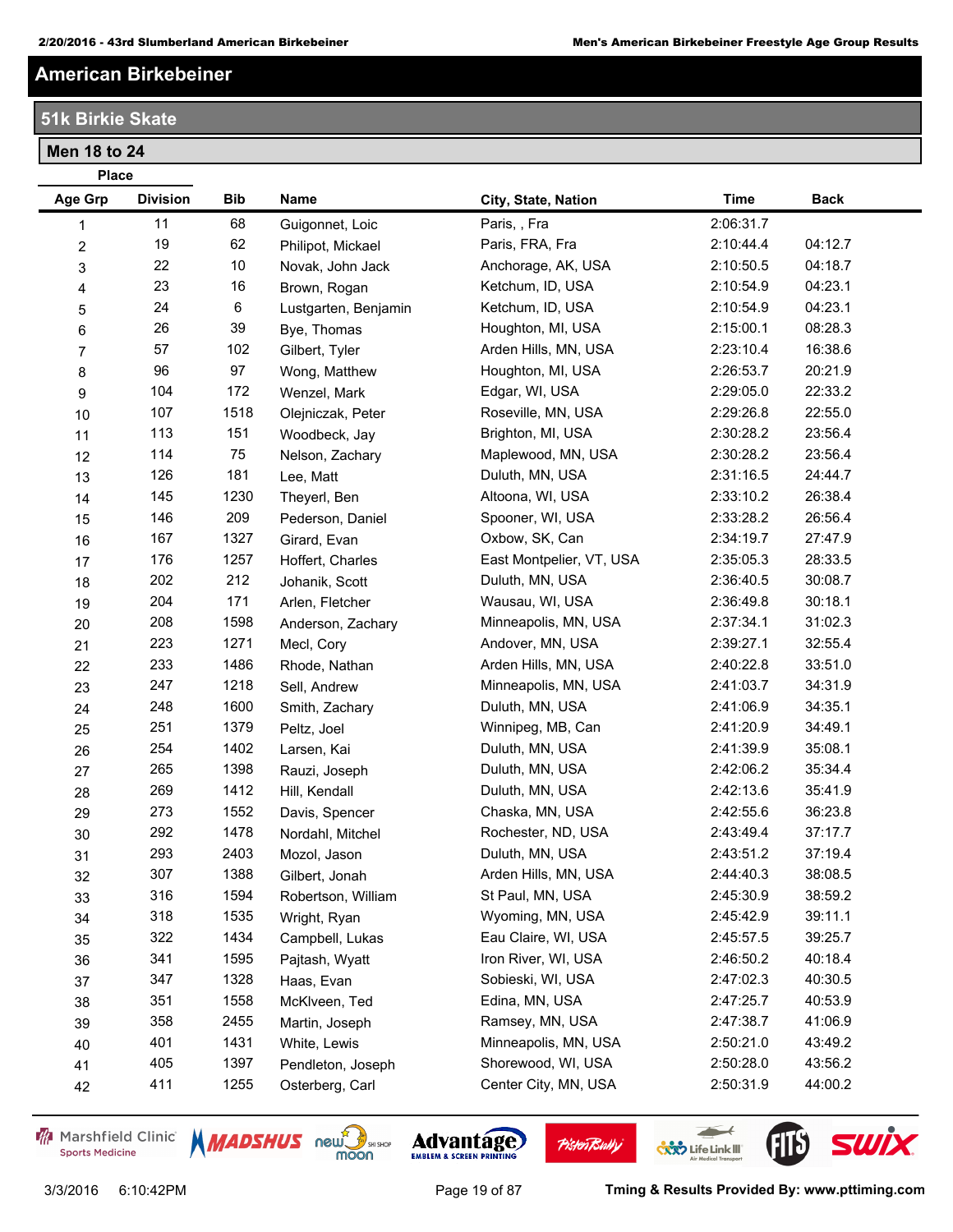| <b>Place</b> |                 |      |                     |                                |             |             |  |
|--------------|-----------------|------|---------------------|--------------------------------|-------------|-------------|--|
| Age Grp      | <b>Division</b> | Bib  | Name                | City, State, Nation            | <b>Time</b> | <b>Back</b> |  |
| 43           | 447             | 1559 | Jepsen, Theo        | Madison, WI, USA               | 2:52:29.7   | 45:58.0     |  |
| 44           | 449             | 1323 | Lindstedt, Erik     | Eau Claire, WI, USA            | 2:52:33.0   | 46:01.2     |  |
| 45           | 456             | 2577 | Dallapozza, Oliver  | Volders, , Aut                 | 2:52:56.7   | 46:25.0     |  |
| 46           | 466             | 3533 | Campbell, Mitchell  | Madison, WI, USA               | 2:53:17.8   | 46:46.0     |  |
| 47           | 467             | 2536 | Lerick, Matt        | Savage, MN, USA                | 2:53:21.1   | 46:49.3     |  |
| 48           | 471             | 3425 | Lucke, John         | Edina, MN, USA                 | 2:53:32.6   | 47:00.8     |  |
| 49           | 486             | 1311 | Gurney, Eddie       | Sadorus, IL, USA               | 2:54:20.1   | 47:48.3     |  |
| 50           | 488             | 1465 | Fleming, Michael    | Orono, MN, USA                 | 2:54:29.8   | 47:58.1     |  |
| 51           | 509             | 8157 | Hecker, Jeremy      | Ham Lake, MN, USA              | 2:55:45.4   | 49:13.6     |  |
| 52           | 536             | 2223 | Mitchell, Andrew    | Iron Mountain, MI, USA         | 2:57:10.6   | 50:38.8     |  |
| 53           | 549             | 2510 | O'Neil, Luke        | Minneapolis, MN, USA           | 2:57:45.0   | 51:13.2     |  |
| 54           | 562             | 3290 | Pauly, Dalton       | Shoreview, MN, USA             | 2:58:07.4   | 51:35.6     |  |
| 55           | 563             | 1383 | Tjornehoj, John     | Hudson, WI, USA                | 2:58:12.1   | 51:40.3     |  |
| 56           | 575             | 1343 | Breitlow, lan       | Winona, MN, USA                | 2:58:42.9   | 52:11.1     |  |
| 57           | 578             | 2553 | Johnson, Micah      | Coon Rapids, MN, USA           | 2:58:46.0   | 52:14.2     |  |
| 58           | 585             | 3222 | Polasky, Andrew     | Arden Hills, MN, USA           | 2:59:02.5   | 52:30.7     |  |
| 59           | 588             | 1269 | Larson, Collin      | Ashland, WI, USA               | 2:59:23.3   | 52:51.6     |  |
| 60           | 595             | 2580 | Griffith, Patrick   | La Crosse, WI, USA             | 2:59:31.3   | 52:59.5     |  |
| 61           | 602             | 1249 | Kaeter, Brian       | Shoreview, MN, USA             | 2:59:50.5   | 53:18.7     |  |
| 62           | 605             | 9042 | Ruud, Christian     | Minnetonka, MN, USA            | 2:59:59.7   | 53:27.9     |  |
| 63           | 607             | 188  | Velle, Henrik       | Woodbury, MN, USA              | 3:00:07.8   | 53:36.0     |  |
| 64           | 617             | 3682 | Williams, Wolfe     | St Paul, MN, USA               | 3:00:34.1   | 54:02.3     |  |
| 65           | 636             | 1481 | Brown, Nate         | Saint Paul, MN, USA            | 3:02:15.5   | 55:43.7     |  |
| 66           | 641             | 1550 | Tuff, Sean          | Apple Valley, MN, USA          | 3:02:21.1   | 55:49.3     |  |
| 67           | 675             | 2315 | Hagen, Daniel       | Appleton, WI, USA              | 3:03:33.4   | 57:01.7     |  |
| 68           | 680             | 2279 | Peterson, Carter    | Wyoming, MN, USA               | 3:03:40.1   | 57:08.3     |  |
| 69           | 686             | 9196 | Ikuta, Quentin      | Marine On Saint Croix, MN, USA | 3:03:55.1   | 57:23.4     |  |
| 70           | 713             | 1220 | Wadle, Andrew       | Beloit, WI, USA                | 3:05:21.6   | 58:49.8     |  |
| 71           | 723             | 1408 | Wessels, Kellen     | Stillwater, MN, USA            | 3:05:47.1   | 59:15.3     |  |
| 72           | 725             | 8208 | Baker, Luke         | Granite Falls, MN, USA         | 3:05:47.6   | 59:15.8     |  |
| 73           | 726             | 8287 | Rutscher, Robert    | Stillwater, MN, USA            | 3:05:51.5   | 59:19.8     |  |
| 74           | 740             | 3262 | Meyer, Caleb        | Eau Claire, WI, USA            | 3:06:30.0   | 59:58.2     |  |
| 75           | 759             | 3542 | Tomhave, Nicholas   | Cloquet, MN, USA               | 3:07:18.4   | 1:00:46.6   |  |
| 76           | 780             | 5535 | Jarzyna, Peter      | Golden Valley, MN, USA         | 3:08:12.2   | 1:01:40.4   |  |
| 77           | 781             | 1430 | Kunik, Lewis        | Lakeville, MN, USA             | 3:08:12.3   | 1:01:40.5   |  |
| 78           | 786             | 93   | Lacy, Spencer       | Boulder, CO, USA               | 3:08:20.5   | 1:01:48.7   |  |
| 79           | 792             | 1229 | Pendleton, Augustus | Shorewood, WI, USA             | 3:08:30.5   | 1:01:58.7   |  |
| 80           | 808             | 3380 | Spaude, Jake        | Greenville, WI, USA            | 3:09:09.6   | 1:02:37.8   |  |
| 81           | 809             | 2413 | Pedersen, Jes       | Luck, WI, USA                  | 3:09:26.3   | 1:02:54.5   |  |
| 82           | 811             | 2669 | Johansen, Syver     | Edina, MN, USA                 | 3:09:32.4   | 1:03:00.6   |  |
| 83           | 816             | 2303 | Larson, Cory        | Ashland, WI, USA               | 3:09:46.4   | 1:03:14.6   |  |
| 84           | 831             | 9025 | Mulligan, Bill      | Lake Mills, WI, USA            | 3:10:19.4   | 1:03:47.6   |  |
| 85           | 840             | 1522 | Anschutz, Phillip   | Green Bay, WI, USA             | 3:10:43.0   | 1:04:11.2   |  |
| 86           | 842             | 2630 | Keenan, Ryan        | Eden Prairie, MN, USA          | 3:10:47.9   | 1:04:16.1   |  |
| 87           | 858             | 105  | Blankenship, Joshua | Maple Grove, MN, USA           | 3:11:21.2   | 1:04:49.5   |  |
| 88           | 859             | 197  | Blankenship, Carter | Maple Grove, MN, USA           | 3:11:21.7   | 1:04:49.9   |  |

Marshfield Clinic **Sports Medicine** 





**Pisten Bully** 

 $\leftarrow$ 

**COND** Life Link III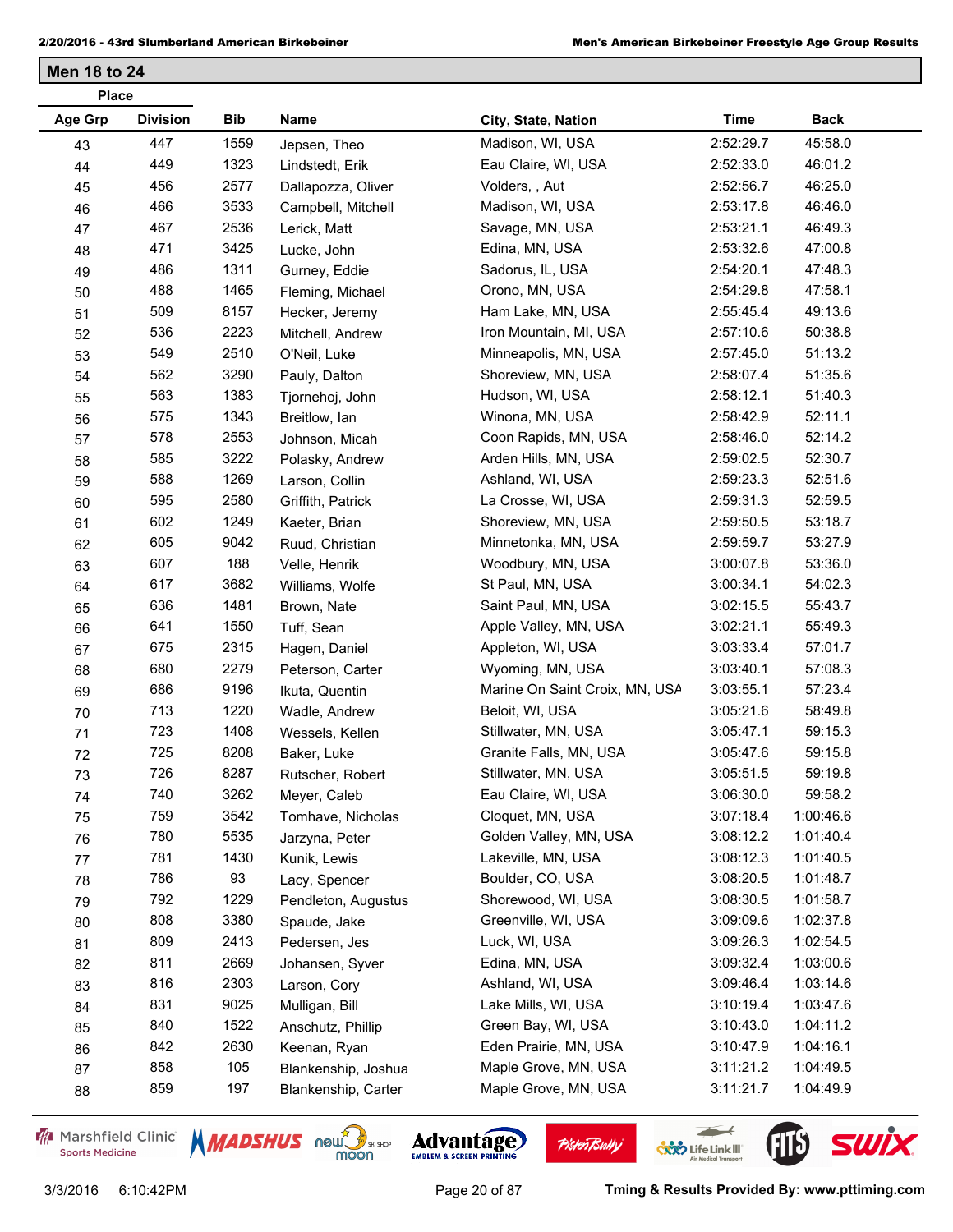| <b>Place</b>   |                 |            |                       |                          |             |             |  |
|----------------|-----------------|------------|-----------------------|--------------------------|-------------|-------------|--|
| <b>Age Grp</b> | <b>Division</b> | <b>Bib</b> | Name                  | City, State, Nation      | <b>Time</b> | <b>Back</b> |  |
| 89             | 862             | 3399       | Barstow, Jeffrey      | Fargo, ND, USA           | 3:11:24.3   | 1:04:52.5   |  |
| 90             | 883             | 4227       | Cesnik, Anthony       | Madison, WI, USA         | 3:12:45.6   | 1:06:13.9   |  |
| 91             | 900             | 9006       | Lee, Aidan            | Minneapolis, MN, USA     | 3:13:36.8   | 1:07:05.0   |  |
| 92             | 904             | 3591       | Berry, Ryan           | Logan, UT, USA           | 3:13:40.7   | 1:07:08.9   |  |
| 93             | 937             | 9011       | Cameron, Andrew       | Maple Grove, MN, USA     | 3:14:51.8   | 1:08:20.0   |  |
| 94             | 976             | 2248       | Pope, Bennett         | Minneapolis, MN, USA     | 3:16:17.4   | 1:09:45.6   |  |
| 95             | 977             | 1313       | Bejarano, Eric        | Falcon Heights, MN, USA  | 3:16:19.9   | 1:09:48.1   |  |
| 96             | 978             | 1588       | Radtke, Tyler         | Lakeland, MN, USA        | 3:16:20.7   | 1:09:48.9   |  |
| 97             | 982             | 3377       | Panzer, Jacob         | Minneapolis, MN, USA     | 3:16:36.3   | 1:10:04.5   |  |
| 98             | 993             | 2634       | Coady, Sam            | Minneapolis, MN, USA     | 3:17:03.7   | 1:10:31.9   |  |
| 99             | 997             | 2383       | Zurn, Henry           | Eden Prairie, MN, USA    | 3:17:13.4   | 1:10:41.6   |  |
| 100            | 1003            | 8209       | Israel, Luke          | Duluth, MN, USA          | 3:17:29.4   | 1:10:57.6   |  |
| 101            | 1028            | 2618       | Johnson, Robert       | Brooklyn Park, MN, USA   | 3:18:18.8   | 1:11:47.1   |  |
| 102            | 1050            | 9010       | Kvalseth, Anders      | Savage, MN, USA          | 3:19:06.9   | 1:12:35.1   |  |
| 103            | 1072            | 2273       | Norman, Calvin        | Brookfield, WI, USA      | 3:19:53.9   | 1:13:22.1   |  |
| 104            | 1084            | 8122       | Lewandowski, Gregory  | Blaine, MN, USA          | 3:20:20.5   | 1:13:48.7   |  |
| 105            | 1113            | 3633       | Martin, Liam          | Hayward, WI, USA         | 3:21:11.7   | 1:14:39.9   |  |
| 106            | 1119            | 1205       | Holter, Adam          | Bemidji, MN, USA         | 3:21:34.4   | 1:15:02.6   |  |
| 107            | 1122            | 1524       | Nilsen, Riley         | Waukesha, WI, USA        | 3:21:39.8   | 1:15:08.0   |  |
| 108            | 1127            | 8296       | Atkins, Sam           | Bozeman, MT, USA         | 3:21:52.7   | 1:15:20.9   |  |
| 109            | 1130            | 2325       | Baldus, David         | Minneapolis, MN, USA     | 3:22:01.4   | 1:15:29.6   |  |
| 110            | 1133            | 3344       | Roberts, Eric         | Cascade, WI, USA         | 3:22:15.8   | 1:15:44.0   |  |
| 111            | 1142            | 2420       | Conway, Jimmy         | Mt Horeb, WI, USA        | 3:22:39.8   | 1:16:08.0   |  |
| 112            | 1157            | 2703       | Novotny, Will         | Baraboo, WI, USA         | 3:23:30.8   | 1:16:59.0   |  |
| 113            | 1191            | 1413       | Dahlberg, Kethan      | North Oaks, MN, USA      | 3:24:23.9   | 1:17:52.1   |  |
| 114            | 1198            | 1404       | Long, Keaton          | Duluth, MN, USA          | 3:24:35.6   | 1:18:03.8   |  |
| 115            | 1240            | 6299       | Rosenbower, Forrest   | Ashland, WI, USA         | 3:25:53.7   | 1:19:21.9   |  |
| 116            | 1241            | 4567       | Evans, Philip         | Mendota Heights, MN, USA | 3:25:56.4   | 1:19:24.7   |  |
| 117            | 1253            | 2547       | Straka, Matthew       | Delafield, WI, USA       | 3:26:20.5   | 1:19:48.7   |  |
| 118            | 1255            | 8066       | Gabbert, Connor       | Cottage Grove, MN, USA   | 3:26:22.4   | 1:19:50.6   |  |
| 119            | 1278            | 2645       | Linc, Sean            | Crystal, MN, USA         | 3:27:31.2   | 1:20:59.4   |  |
| 120            | 1291            | 9230       | Peterson, Stephen     | Richfield, MN, USA       | 3:27:54.4   | 1:21:22.6   |  |
| 121            | 1294            | 8227       | Donovan, Martin       | Minneapolis, MN, USA     | 3:27:57.2   | 1:21:25.4   |  |
| 122            | 1300            | 3213       | Kirschling, Alexander | Eau Claire, WI, USA      | 3:28:12.9   | 1:21:41.1   |  |
| 123            | 1311            | 3522       | Krause, Michael       | Milwaukee, WI, USA       | 3:28:29.8   | 1:21:58.0   |  |
| 124            | 1328            | 2550       | Haland, Max           | Afton, MN, USA           | 3:28:53.4   | 1:22:21.6   |  |
| 125            | 1340            | 9087       | Sukovaty, Geza        | Winthrop, WA, USA        | 3:29:14.7   | 1:22:42.9   |  |
| 126            | 1341            | 3481       | Dizio, Liam           | Saint Paul, MN, USA      | 3:29:14.8   | 1:22:43.1   |  |
| 127            | 1360            | 4545       | Jackels, Nathan       | Victoria, MN, USA        | 3:29:54.7   | 1:23:23.0   |  |
| 128            | 1374            | 1385       | Espe, Jon             | Duluth, MN, USA          | 3:30:08.7   | 1:23:37.0   |  |
| 129            | 1393            | 2391       | Delaney, Jake         | Golden Valley, MN, USA   | 3:30:40.9   | 1:24:09.1   |  |
| 130            | 1410            | 2347       | Hodgson, Elliott      | Maple Grove, MN, USA     | 3:31:17.8   | 1:24:46.0   |  |
| 131            | 1413            | 4634       | Schlittler, Taylor    | Waunakee, WI, USA        | 3:31:23.7   | 1:24:51.9   |  |
| 132            | 1421            | 3567       | Huber, Peter          | Millville, MN, USA       | 3:31:43.4   | 1:25:11.6   |  |
| 133            | 1430            | 4300       | Jedynak, David        | Maple Grove, MN, USA     | 3:32:02.7   | 1:25:30.9   |  |
| 134            | 1432            | 4408       | Gilsdorf, Jeremy      | Minneapolis, MN, USA     | 3:32:09.1   | 1:25:37.3   |  |
|                |                 |            |                       |                          |             |             |  |

Marshfield Clinic **Sports Medicine** 





**Pisten Bully** 

 $\leftarrow$ 

**COND** Life Link III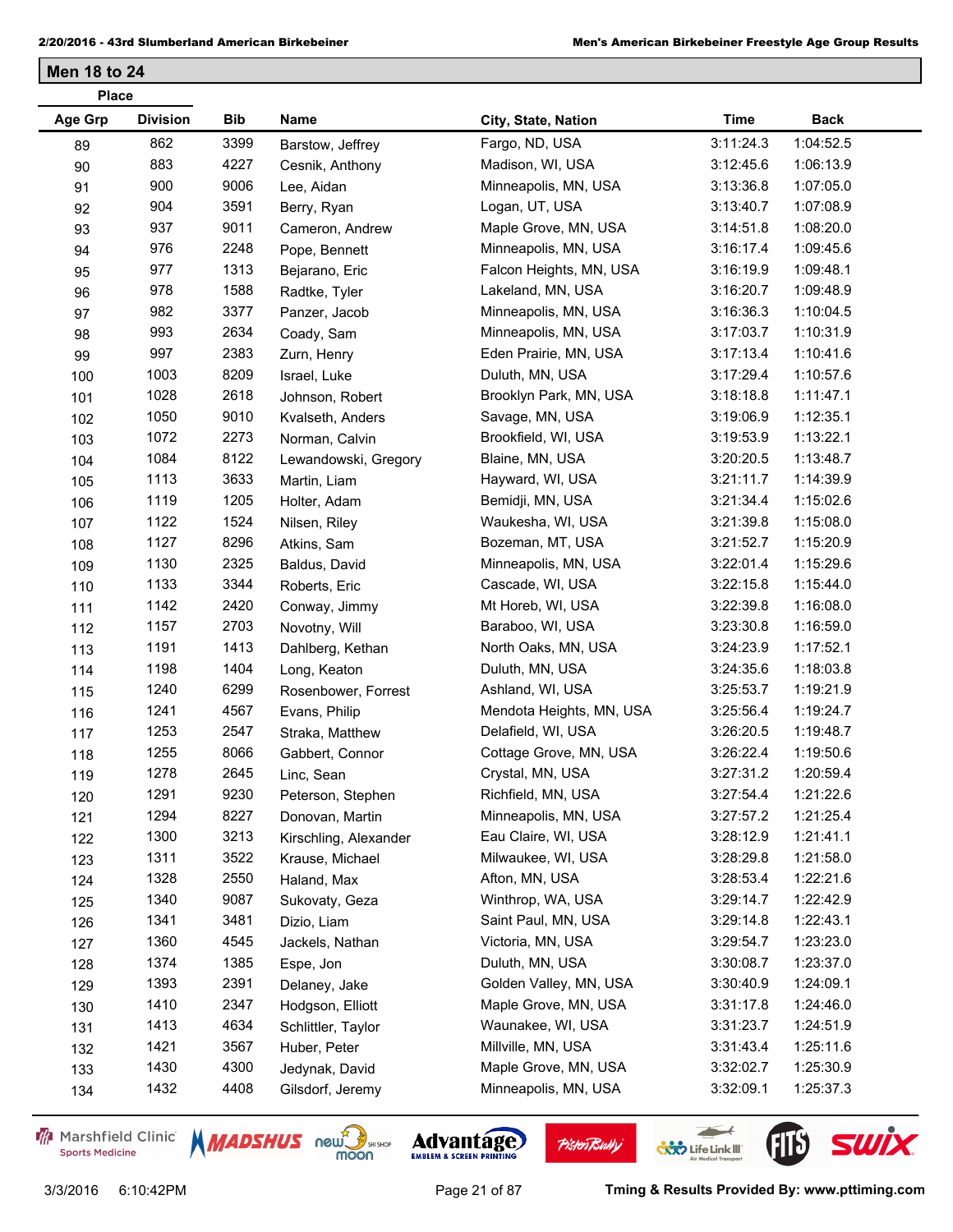| <b>Age Grp</b><br><b>Division</b><br>Bib<br>Name<br>City, State, Nation | <b>Time</b><br><b>Back</b> |
|-------------------------------------------------------------------------|----------------------------|
|                                                                         |                            |
| 1438<br>4216<br>Minnetonka, MN, USA<br>Schwebach, Andrew<br>135         | 1:25:48.9<br>3:32:20.7     |
| 1442<br>3510<br>Lakeville, MN, USA<br>136<br>Schiroo, Matthew           | 3:32:29.6<br>1:25:57.9     |
| 1458<br>9094<br>Plymouth, MN, USA<br>137<br>Brandes, Jack               | 1:26:11.2<br>3:32:43.0     |
| 1517<br>2215<br>Eau Claire, WI, USA<br>138<br>Lindstedt, Anders         | 1:28:22.4<br>3:34:54.2     |
| 1526<br>4272<br>East Troy, WI, USA<br>139<br>Kutschenreuter, Charles    | 1:28:32.9<br>3:35:04.7     |
| 1553<br>3379<br>Richfield, MN, USA<br>140<br>Beaudet, Jake              | 1:29:12.3<br>3:35:44.1     |
| 3234<br>1562<br>Richfield, MN, USA<br>Nygaard, Benjamin<br>141          | 3:35:58.0<br>1:29:26.2     |
| 1570<br>4666<br>Minneapolis, MN, USA<br>Punke, Walter<br>142            | 3:36:18.9<br>1:29:47.2     |
| 1579<br>9059<br>Duluth, MN, USA<br>143<br>Janasz, Daniel                | 1:30:09.3<br>3:36:41.1     |
| 1581<br>8255<br>Rochester, MN, USA<br>Mele, Nick<br>144                 | 1:30:12.5<br>3:36:44.3     |
| 1618<br>2394<br>Woodbury, MN, USA<br>Buchen, James<br>145               | 1:31:34.2<br>3:38:06.0     |
| 1620<br>9100<br>Minnetonka, MN, USA<br>146<br>Mattson, Jason            | 3:38:07.7<br>1:31:35.9     |
| 1631<br>4281<br>Highland Park, IL, USA<br>Weber, Clayton<br>147         | 1:31:54.4<br>3:38:26.2     |
| 1633<br>5570<br>Minnetonka, MN, USA<br>148<br>Schwebach, Samuel         | 3:38:29.1<br>1:31:57.4     |
| 1637<br>2652<br>Monona, WI, USA<br>Koscik, Spencer<br>149               | 3:38:36.6<br>1:32:04.8     |
| 1639<br>2308<br>Minneapolis, MN, USA<br>Bode, Cullen<br>150             | 3:38:38.4<br>1:32:06.7     |
| 1659<br>8118<br>Cape Elizabeth, ME, USA<br>Findlay, Graham<br>151       | 1:32:37.0<br>3:39:08.8     |
| 1720<br>5643<br>Minnetonka, MN, USA<br>Johnston, Zack<br>152            | 3:40:54.8<br>1:34:23.0     |
| 1734<br>8002<br>Roseville, MN, USA<br>Larson, Adam<br>153               | 3:41:24.1<br>1:34:52.4     |
| 3500<br>1742<br>Golden Valley, MN, USA<br>Jarzyna, Martin<br>154        | 3:41:30.6<br>1:34:58.8     |
| 1754<br>4543<br>Madison, WI, USA<br>155<br>Borchardt, Nathan            | 1:35:26.1<br>3:41:57.9     |
| 1767<br>5233<br>Madison, WI, USA<br>Bauch, Ben<br>156                   | 3:42:21.3<br>1:35:49.5     |
| 8103<br>1773<br>Appleton, WI, USA<br>Hagen, Eric<br>157                 | 3:42:30.8<br>1:35:59.0     |
| 1778<br>9113<br>Northfield, MN, USA<br>Shaw, Jonah<br>158               | 3:42:37.6<br>1:36:05.8     |
| 1799<br>9054<br>St Peter, WI, USA<br>Sandok, Connor<br>159              | 1:36:31.8<br>3:43:03.6     |
| 1806<br>8321<br>Coon Rapids, MN, USA<br>Kiecker, Thomas<br>160          | 3:43:08.3<br>1:36:36.5     |
| 1816<br>4540<br>Wausau, WI, USA<br>Stamp, Mitchell<br>161               | 3:43:30.8<br>1:36:59.0     |
| 1820<br>3372<br>Minneapolis, MN, USA<br>Johnson, lan<br>162             | 3:43:34.3<br>1:37:02.5     |
| 1836<br>9160<br>Newton, MA, USA<br>163<br>Goldenberg, Michael           | 3:44:13.1<br>1:37:41.3     |
| 1844<br>4629<br>Rochester, MN, USA<br>Bennett, Stuart<br>164            | 3:44:19.6<br>1:37:47.8     |
| 2243<br>1849<br>St Cloud, MN, USA<br>Koenig, Benjamin<br>165            | 1:37:54.0<br>3:44:25.8     |
| 1871<br>8133<br>Rochester, MN, USA<br>Wright, Ian<br>166                | 1:38:51.8<br>3:45:23.6     |
| 1914<br>2507<br>Cloquet, MN, USA<br>Tomhave, Lucas<br>167               | 3:46:30.4<br>1:39:58.7     |
| 1915<br>3436<br>Cloquet, MN, USA<br>Gotchnik, Joseph<br>168             | 3:46:30.9<br>1:39:59.1     |
| 1942<br>3683<br>Detroit Lakes, MN, USA<br>Foltz, Zachary<br>169         | 3:47:54.1<br>1:41:22.3     |
| 4439<br>Prior Lake, MN, USA<br>1944<br>Fisher, Josh<br>170              | 3:47:56.1<br>1:41:24.3     |
| 1981<br>3588<br>St.paul, MN, USA<br>Thurston, Robert<br>171             | 1:42:33.8<br>3:49:05.6     |
| 1982<br>8349<br>Superior, WI, USA<br>Fitzgerald, Thomas<br>172          | 1:42:39.3<br>3:49:11.1     |
| 1994<br>Lakeville, MN, USA<br>6541<br>Schiroo, Thomas<br>173            | 3:49:34.2<br>1:43:02.4     |
| 2035<br>4566<br>Milwaukee, WI, USA<br>Ullrich, Peter<br>174             | 3:51:16.7<br>1:44:44.9     |
| 2036<br>Edina, MN, USA<br>8009<br>Ogren, Alex<br>175                    | 3:51:16.8<br>1:44:45.0     |
| 2039<br>1593<br>Hopkins, MN, USA<br>Jones, William<br>176               | 3:51:23.0<br>1:44:51.2     |
| Brooklyn Park, MN, USA<br>2069<br>8193<br>Heisterkamp, Kirk<br>177      | 3:52:15.1<br>1:45:43.3     |
| 2073<br>7089<br>Maple Plain, MN, USA<br>Malchow, Cory<br>178            | 3:52:26.5<br>1:45:54.8     |
| 2091<br>3584<br>Cloquet, MN, USA<br>Sobczak, Robby<br>179               | 1:46:37.4<br>3:53:09.2     |
| 2099<br>4511<br>Barron, WI, USA<br>Mikunda, Matthew<br>180              | 1:46:49.9<br>3:53:21.7     |

Marshfield Clinic **Sports Medicine** 





 $\leftarrow$ 

**COND** Life Link III

**Pisten Bully**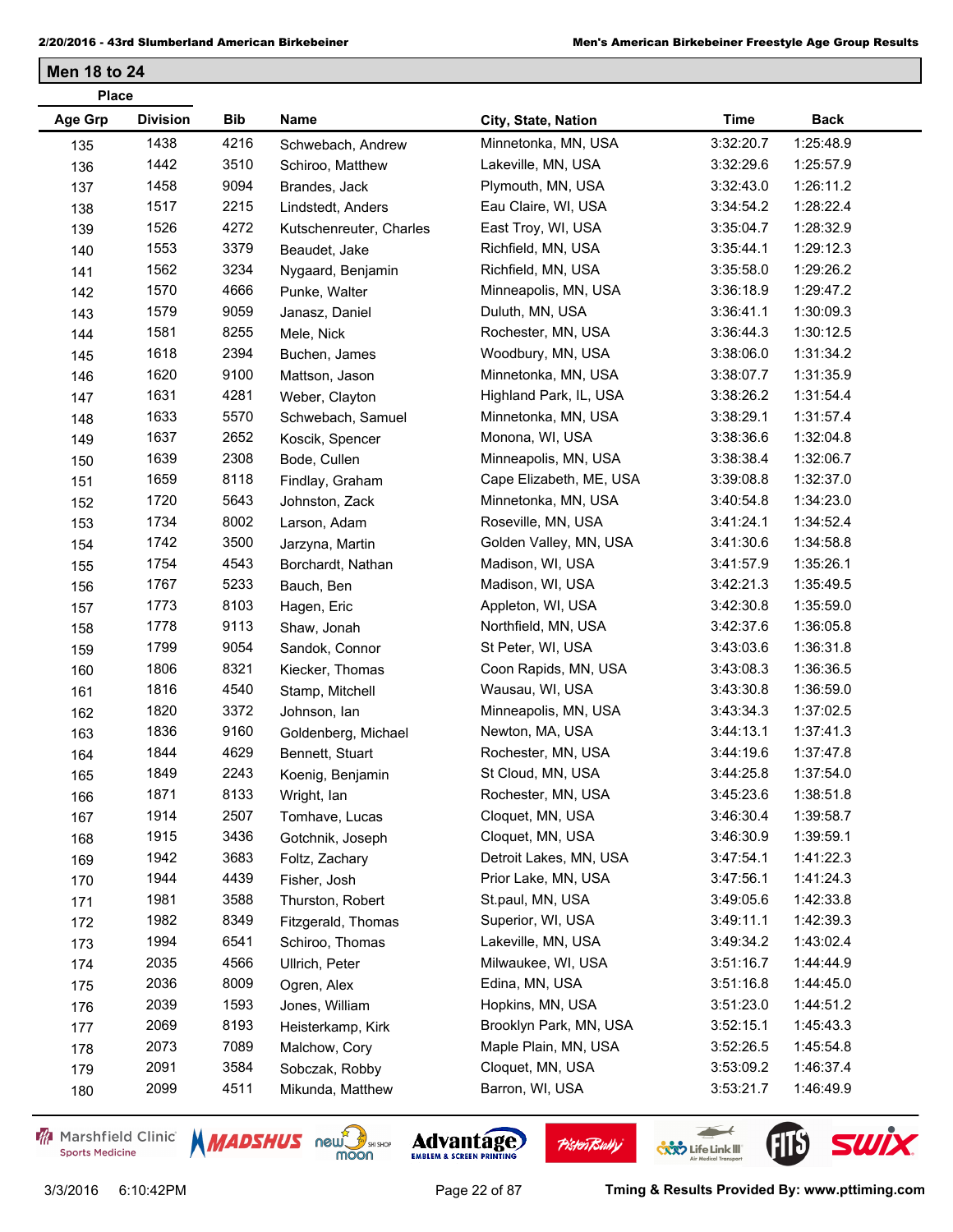| <b>Place</b> |                 |            |                        |                        |             |             |
|--------------|-----------------|------------|------------------------|------------------------|-------------|-------------|
| Age Grp      | <b>Division</b> | <b>Bib</b> | Name                   | City, State, Nation    | <b>Time</b> | <b>Back</b> |
| 181          | 2101            | 9191       | Downie, Peter          | Stillwater, MN, USA    | 3:53:25.4   | 1:46:53.6   |
| 182          | 2114            | 9058       | Johnson, Dane          | Plymouth, MN, USA      | 3:53:42.0   | 1:47:10.2   |
| 183          | 2146            | 9114       | Tarnowski, Joseph      | Madison, WI, USA       | 3:54:57.8   | 1:48:26.0   |
| 184          | 2153            | 5419       | Salm, Joseph           | Bloomer, WI, USA       | 3:55:16.2   | 1:48:44.4   |
| 185          | 2155            | 9076       | Fielder, Erik          | Belvidere, IL, USA     | 3:55:20.2   | 1:48:48.4   |
| 186          | 2158            | 9049       | Hubred, Clayton        | Golden Valley, MN, USA | 3:55:29.0   | 1:48:57.2   |
| 187          | 2172            | 3568       | Illig, Peter           | Edina, MN, USA         | 3:55:50.1   | 1:49:18.3   |
| 188          | 2186            | 6494       | Udell, Richard         | La Crosse, WI, USA     | 3:56:17.0   | 1:49:45.3   |
| 189          | 2187            | 8136       | Hinkens, Jack          | Eden Prairie, MN, USA  | 3:56:17.6   | 1:49:45.8   |
| 190          | 2188            | 9210       | Opansky, Ryan          | Champlin, MN, USA      | 3:56:22.1   | 1:49:50.3   |
| 191          | 2207            | 7332       | Larson, Ryan           | Austin, MN, USA        | 3:57:10.4   | 1:50:38.6   |
| 192          | 2212            | 6370       | Uhl, Joshua            | Boulder, CO, USA       | 3:57:17.3   | 1:50:45.5   |
| 193          | 2226            | 5207       | Hoff, Alex             | Rushford, MN, USA      | 3:57:42.1   | 1:51:10.4   |
| 194          | 2228            | 1237       | Lindstedt, Bjorn       | Eau Claire, WI, USA    | 3:57:43.8   | 1:51:12.0   |
| 195          | 2248            | 3275       | Haas, Chas             | Sobieski, WI, USA      | 3:58:25.8   | 1:51:54.0   |
| 196          | 2253            | 4512       | Monette, Matthew       | Amery, WI, USA         | 3:58:39.7   | 1:52:08.0   |
| 197          | 2260            | 3435       | Bauer, Joseph          | Madison, WI, USA       | 3:58:45.6   | 1:52:13.8   |
| 198          | 2276            | 2225       | Taverna, Andrew        | Plymouth, MN, USA      | 3:59:19.8   | 1:52:48.1   |
| 199          | 2283            | 4676       | Beaudet, Zak           | Richfield, MN, USA     | 3:59:34.5   | 1:53:02.7   |
| 200          | 2319            | 5255       | Larson, Brock          | Maple, WI, USA         | 4:00:22.7   | 1:53:50.9   |
| 201          | 2398            | 6566       | Coughlin, Zachary      | Richfield, MN, USA     | 4:03:57.8   | 1:57:26.0   |
| 202          | 2415            | 9088       | Eggan, Grant           | Lakeville, MN, USA     | 4:04:49.0   | 1:58:17.2   |
| 203          | 2451            | 5342       | Munroe, Grady          | Madison, VT, USA       | 4:06:12.3   | 1:59:40.5   |
| 204          | 2453            | 9251       | Vann, Wesley           | Stevens Point, WI, USA | 4:06:15.7   | 1:59:43.9   |
| 205          | 2471            | 5478       | Hugus, Mark            | Marathon, WI, USA      | 4:07:15.3   | 2:00:43.5   |
| 206          | 2495            | 5589       | Oxley, Steve           | Arbor Vitae, WI, USA   | 4:08:02.3   | 2:01:30.5   |
| 207          | 2507            | 5350       | Luedtke, Henry         | Wauwatosa, WI, USA     | 4:08:20.7   | 2:01:48.9   |
| 208          | 2512            | 2382       | Dirnberger, Harris     | Hopkins, MN, USA       | 4:08:34.5   | 2:02:02.8   |
| 209          | 2513            | 2659       | Hokanson, Steve        | North Oaks, MN, USA    | 4:08:35.0   | 2:02:03.2   |
| 210          | 2542            | 9180       | Geisen, Nicholas       | St Cloud, MN, USA      | 4:09:37.1   | 2:03:05.3   |
| 211          | 2559            | 4219       | Vrieze, Andrew         | Sarona, WI, USA        | 4:10:10.1   | 2:03:38.3   |
| 212          | 2567            | 5560       | O'Callaghan, Robert    | Wauwatosa, WI, USA     | 4:10:21.2   | 2:03:49.5   |
| 213          | 2584            | 9023       | Huber, Benjamin        | Saint Paul, MN, USA    | 4:11:10.2   | 2:04:38.5   |
| 214          | 2600            | 9245       | Damery, Tom            | St Peter, MN, USA      | 4:12:02.6   | 2:05:30.9   |
| 215          | 2601            | 9261       | Munns, Lucas           | Eau Claire, WI, USA    | 4:12:05.8   | 2:05:34.0   |
| 216          | 2614            | 9019       | Knudson, Asher         | Minnetonka, MN, USA    | 4:12:45.7   | 2:06:13.9   |
| 217          | 2633            | 5491       | Riebe, Matthew         | La Crosse, WI, USA     | 4:13:27.2   | 2:06:55.4   |
| 218          | 2642            | 6560       | Beacom, Vince          | Golden Valley, MN, USA | 4:14:04.3   | 2:07:32.5   |
| 219          | 2674            | 9001       | Dahl, Aaron            | Winona, MN, USA        | 4:15:30.5   | 2:08:58.8   |
| 220          | 2675            | 4664       | Turgeon-Schramm, Tyler | Brooklyn Park, MN, USA | 4:15:30.6   | 2:08:58.9   |
| 221          | 2676            | 6333       | Schiroo, James         | Lakeville, MN, USA     | 4:15:33.6   | 2:09:01.8   |
| 222          | 2682            | 4553       | Hennessey, Patrick     | Mounds View, MN, USA   | 4:16:07.8   | 2:09:36.0   |
| 223          | 2689            | 9008       | Olawsky, Alex          | Eden Prairie, MN, USA  | 4:16:19.1   | 2:09:47.4   |
| 224          | 2727            | 8188       | Wuestenhagen, Kert     | Ashland, WI, USA       | 4:18:30.7   | 2:11:59.0   |
| 225          | 2742            | 6203       | Cich, Adam             | Shoreview, MN, USA     | 4:19:05.0   | 2:12:33.3   |
| 226          | 2753            | 3261       | Wilcox, Bryan          | Sauk City, WI, USA     | 4:19:34.8   | 2:13:03.1   |

Marshfield Clinic **Sports Medicine** 







 $\leftarrow$ 

**COND** Life Link III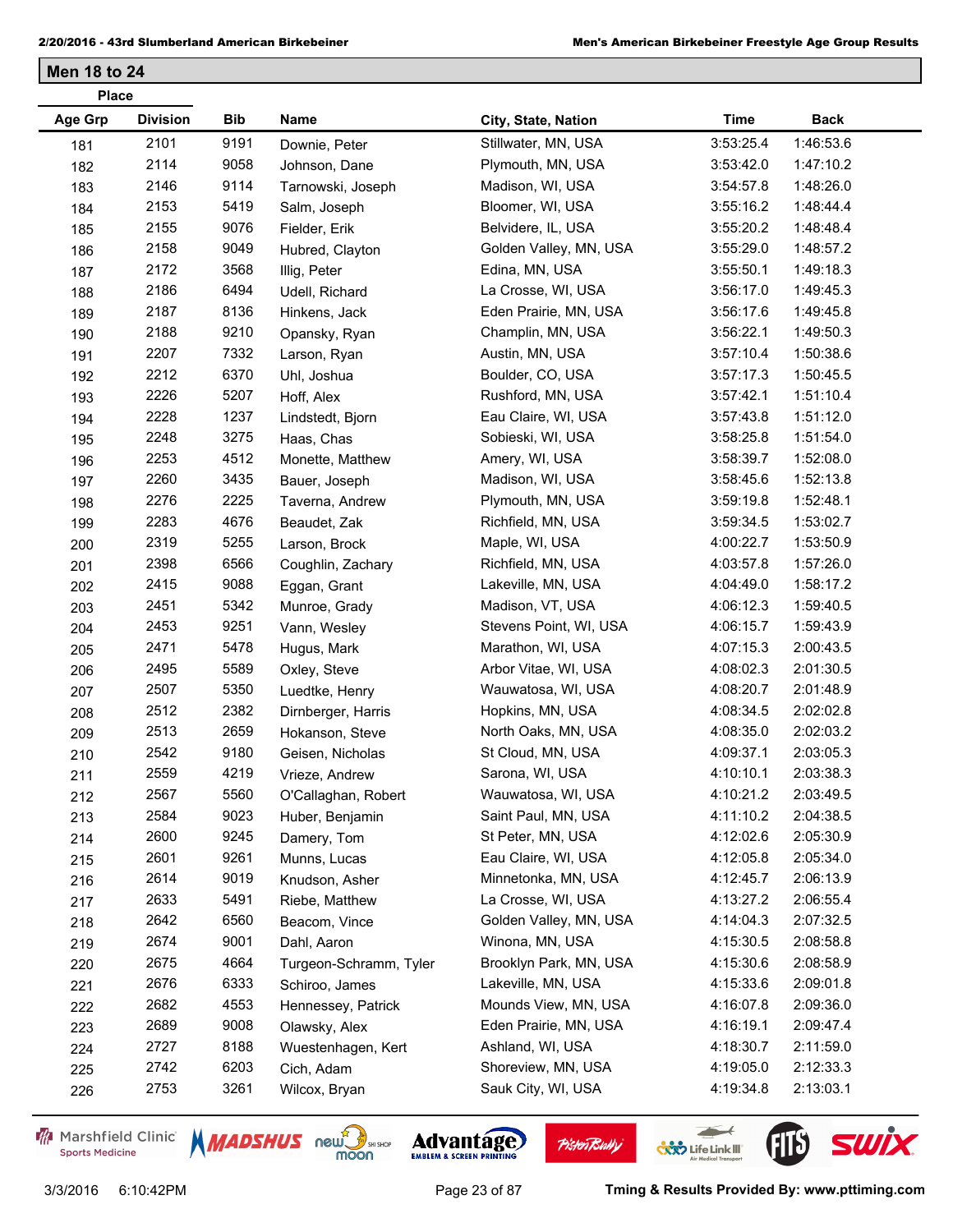|                | <b>Place</b>    |            |                        |                          |             |             |
|----------------|-----------------|------------|------------------------|--------------------------|-------------|-------------|
| <b>Age Grp</b> | <b>Division</b> | <b>Bib</b> | Name                   | City, State, Nation      | <b>Time</b> | <b>Back</b> |
| 227            | 2758            | 6277       | Sorenson, David        | Rochester, MN, USA       | 4:19:53.9   | 2:13:22.2   |
| 228            | 2820            | 9170       | Cramer, Mitchell       | Maple Grove, MN, USA     | 4:23:04.1   | 2:16:32.3   |
| 229            | 2838            | 9002       | Schwietz, Aaron        | Mendota Heights, MN, USA | 4:23:54.6   | 2:17:22.8   |
| 230            | 2847            | 6209       | Anklam, Andrew         | Superior, WI, USA        | 4:24:12.5   | 2:17:40.7   |
| 231            | 2857            | 9018       | Bielenberg, Asa        | St Paul, MN, USA         | 4:24:37.7   | 2:18:06.0   |
| 232            | 2867            | 9178       | Garrison, Neil         | Sauk Centre, MN, USA     | 4:25:03.9   | 2:18:32.1   |
| 233            | 2888            | 6341       | Dahlke, Jay            | Depere, WI, USA          | 4:26:46.2   | 2:20:14.4   |
| 234            | 2936            | 3545       | Neylon, Nick           | Minneapolis, MN, USA     | 4:29:26.6   | 2:22:54.8   |
| 235            | 2985            | 7105       | Sullivan, David        | East Troy, WI, USA       | 4:32:07.3   | 2:25:35.5   |
| 236            | 2992            | 1312       | Latham, Elliot         | Menomonee Falls, WI, USA | 4:32:53.8   | 2:26:22.0   |
| 237            | 3002            | 5235       | Bachmeier, Benjamin    | Madison, WI, USA         | 4:33:23.9   | 2:26:52.1   |
| 238            | 3018            | 9071       | Larson, Eli            | St. Peter, MN, USA       | 4:34:33.3   | 2:28:01.5   |
| 239            | 3072            | 7006       | Brault, Alex           | Richfield, MN, USA       | 4:38:37.1   | 2:32:05.3   |
| 240            | 3114            | 4286       | Conway, Cory           | Sun Prairie, WI, USA     | 4:41:02.2   | 2:34:30.4   |
| 241            | 3181            | 9003       | Koester, Adam          | Dousman, WI, USA         | 4:45:59.0   | 2:39:27.3   |
| 242            | 3205            | 7008       | Suchy, Alex            | Milwaukee, WI, USA       | 4:47:34.7   | 2:41:02.9   |
| 243            | 3224            | 6367       | Tormoen, Jonathan      | Elk River, MN, USA       | 4:48:47.1   | 2:42:15.3   |
| 244            | 3229            | 9155       | Chatterton, Matthew    | Bemidji, MN, USA         | 4:49:08.0   | 2:42:36.2   |
| 245            | 3253            | 6303       | Kutschenreuter, George | East Troy, WI, USA       | 4:50:29.7   | 2:43:58.0   |
| 246            | 3258            | 7176       | Smyczek, Jeffrey       | East Troy, WI, USA       | 4:50:40.4   | 2:44:08.7   |
| 247            | 3298            | 5239       | Arnold, Berkeley       | Hayward, WI, USA         | 4:53:22.2   | 2:46:50.4   |
| 248            | 3400            | 4515       | Stefely, Matthew       | Madison, WI, USA         | 5:03:01.9   | 2:56:30.2   |
| 249            | 3418            | 8346       | Miller, Zach           | Madison, WI, USA         | 5:04:13.9   | 2:57:42.1   |
| 250            | 3420            | 6460       | Tournour, Mitchell     | Plymouth, WI, USA        | 5:04:23.9   | 2:57:52.1   |
| 251            | 3461            | 2701       | Matt, Walter           | Scandia, MN, USA         | 5:10:03.0   | 3:03:31.2   |
| 252            | 3485            | 6256       | Selsmeyer, Clayton     | Little Suamico, WI, USA  | 5:12:53.9   | 3:06:22.1   |
| 253            | 3612            | 9131       | Tousignant, Kevin      | Minneapolis, MN, USA     | 5:30:56.2   | 3:24:24.5   |
| 254            | 3626            | 9158       | Nelson, Maxwell        | Richfield, MN, USA       | 5:34:58.5   | 3:28:26.7   |
| 255            | 3631            | 8247       | Mueller, Mitchell      | De Pere, WI, USA         | 5:36:31.8   | 3:30:00.0   |
| 256            | 3661            | 9029       | Glowac, Calder         | Rochester, MN, USA       | 5:41:51.9   | 3:35:20.1   |
| 257            | 3674            | 9157       | Grossman, Max          | Minneapolis, MN, USA     | 5:44:18.1   | 3:37:46.3   |
| 258            | 3717            | 9020       | McPhillips, Austin     | Chicago, IL, USA         | 5:58:33.3   | 3:52:01.5   |
| 259            | 3740            | 9187       | Martin, Patrick        | Collegeville, MN, USA    | 6:13:33.3   | 4:07:01.5   |
| 260            | 3748            | 9032       | Forgo, Carl            | Acton, MA, USA           | 6:15:07.0   | 4:08:35.2   |
| 261            | 3779            | 9183       | Hansen, Nikolas        | St Paul, MN, USA         | 6:40:30.7   | 4:33:58.9   |
| 262            | 3787            | 7237       | Neuburg, Lucas         | Shorewood, WI, USA       | 6:48:51.9   | 4:42:20.1   |
| 263            | 3822            | 9045       | Lembo, Christopher     | Notre Dame, IN, USA      | 7:38:07.5   | 5:31:35.7   |
| Men 25 to 29   |                 |            |                        |                          |             |             |
| <b>Place</b>   |                 |            |                        |                          |             |             |

| Age Grp | <b>Division</b> | <b>Bib</b> | Name             | City, State, Nation          | Time      | <b>Back</b> |
|---------|-----------------|------------|------------------|------------------------------|-----------|-------------|
|         |                 | 14         | Norris, David    | Fairbanks, AK, USA           | 2:05:35.4 |             |
|         | 4               | 44         | Mougel, Adrien   | St Jean De Moiran, NONE, Fra | 2:05:40.1 | 00:04.7     |
|         | 5               | 47         | Pralong, Candide | Geneva, , Sui                | 2:05:42.1 | 00:06.6     |
|         | 10              | 20         | Elliott, Tad     | Durango, CO, USA             | 2:06:14.4 | 00:38.9     |
|         | 14              | 15         | Havlick, Miles   | Salt Lake City, UT, USA      | 2:06:52.6 | 01:17.1     |

Marshfield Clinic **Sports Medicine** 



**Pisten Bully** 

 $\leftarrow$ 

**COND** Life Link III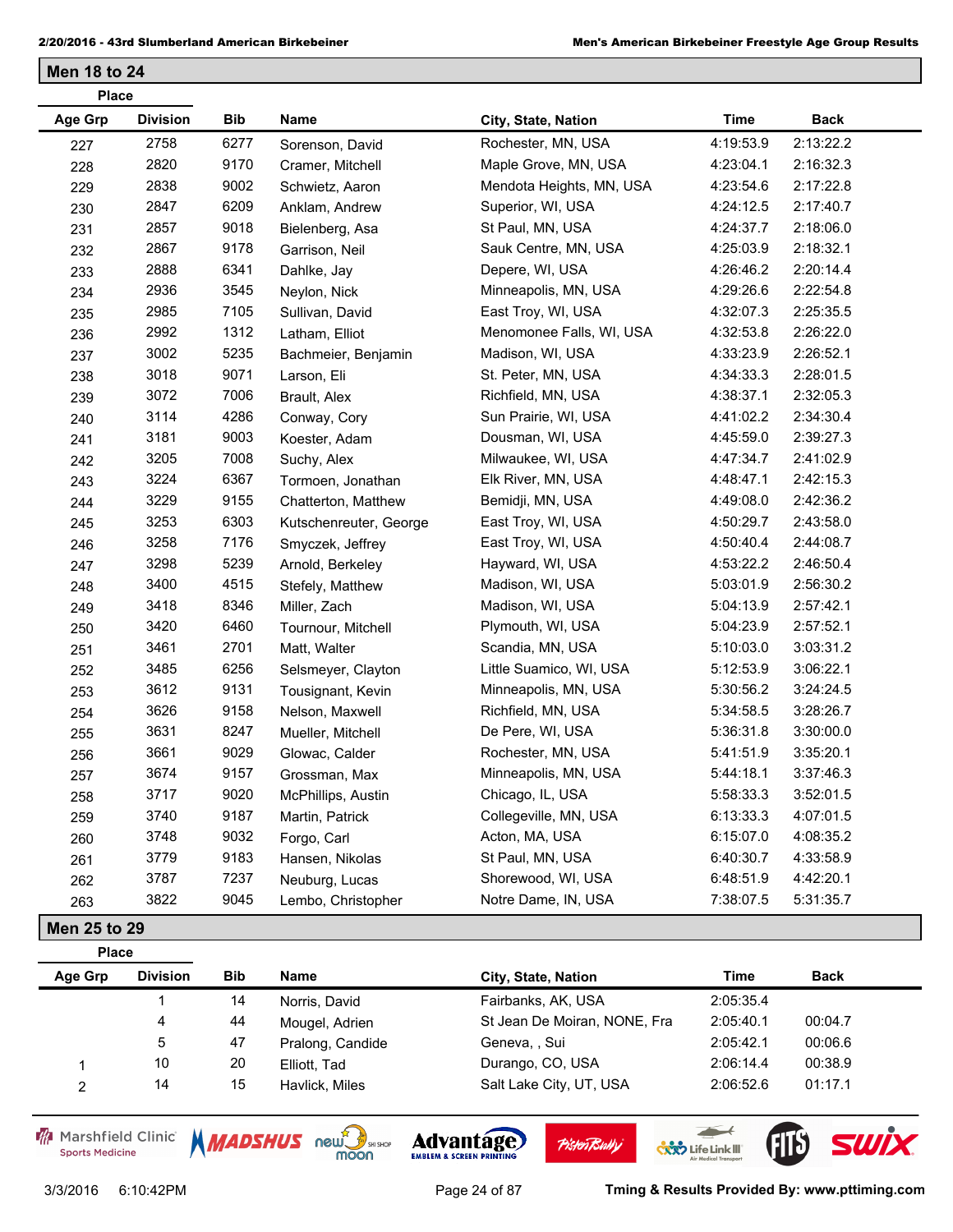| <b>Place</b>   |                 |      |                         |                        |             |             |
|----------------|-----------------|------|-------------------------|------------------------|-------------|-------------|
| <b>Age Grp</b> | <b>Division</b> | Bib  | Name                    | City, State, Nation    | <b>Time</b> | <b>Back</b> |
| 3              | 15              | 9    | Treinen, Alexander      | Anchorage, AK, USA     | 2:07:10.9   | 01:35.4     |
| 4              | 16              | 66   | Poirrier, Bastien       | Paris, , Fra           | 2:08:58.7   | 03:23.2     |
| 5              | 17              | 41   | Kornfield, Tyler        | Anchorage, AK, USA     | 2:09:44.8   | 04:09.3     |
| 6              | 20              | 18   | Skinstad, Petter Soleng | Lillehammer, , Nor     | 2:10:46.7   | 05:11.2     |
| 7              | 25              | 29   | Vanias, Alex            | Traverse City, MI, USA | 2:14:09.0   | 08:33.5     |
| 8              | 27              | 202  | Johnson, Mark           | Grand Rapids, MN, USA  | 2:16:04.4   | 10:28.9     |
| 9              | 28              | 23   | Fereday, Wyatt          | Reno, NV, USA          | 2:16:08.9   | 10:33.5     |
| 10             | 35              | 25   | Briggs, Matt            | Bend, OR, USA          | 2:19:40.5   | 14:05.0     |
| 11             | 37              | 61   | Ellertson, Cory         | Robbinsdale, MN, USA   | 2:19:51.5   | 14:16.0     |
| 12             | 41              | 214  | Lacy, Scott             | Jackson, WY, USA       | 2:20:55.7   | 15:20.2     |
| 13             | 43              | 24   | Vermeer, Gordon         | Cambridge, MA, USA     | 2:21:13.2   | 15:37.7     |
| 14             | 46              | 19   | Eusden, Spencer         | Truckee, CA, USA       | 2:22:36.1   | 17:00.6     |
| 15             | 47              | 211  | Varty, Zach             | Elk River, MN, USA     | 2:22:38.2   | 17:02.7     |
| 16             | 52              | 56   | Nienstaedt, Anders      | Minneapolis, MN, USA   | 2:23:01.6   | 17:26.1     |
| 17             | 62              | 35   | Sonnentag, Danny        | Cambridge, WI, USA     | 2:23:54.2   | 18:18.7     |
| 18             | 70              | 54   | Reich, Henry            | Missoula, MT, USA      | 2:24:44.8   | 19:09.3     |
| 19             | 72              | 76   | Brunnquell, William     | Minneapolis, MN, USA   | 2:24:59.0   | 19:23.5     |
| 20             | 89              | 207  | Kilroy, Greg            | Thunder Bay, ON, Can   | 2:26:20.7   | 20:45.2     |
| 21             | 90              | 133  | Ross, Nick              | Minneapolis, MN, USA   | 2:26:22.4   | 20:47.0     |
| 22             | 91              | 153  | Morgan, Jake            | Minneapolis, MN, USA   | 2:26:27.6   | 20:52.1     |
| 23             | 92              | 96   | Nistler, Matt           | Minneapolis, MN, USA   | 2:26:31.7   | 20:56.2     |
| 24             | 100             | 179  | Wizner, Benjamin        | Onalaska, WI, USA      | 2:27:22.8   | 21:47.3     |
| 25             | 102             | 65   | Maki, Nicholas          | Chaska, MN, USA        | 2:28:36.4   | 23:00.9     |
| 26             | 105             | 122  | Lowder, Patrick         | St Louis Park, MN, USA | 2:29:07.6   | 23:32.1     |
| 27             | 106             | 164  | Wetzel, Logan           | Bellingham, WA, USA    | 2:29:14.2   | 23:38.8     |
| 28             | 108             | 91   | Wartman, Jakob          | Duluth, MN, USA        | 2:29:54.4   | 24:18.9     |
| 29             | 111             | 187  | Anoszko, Elias          | Saint Paul, MN, USA    | 2:30:22.2   | 24:46.7     |
| 30             | 118             | 1370 | Brabbit, Jens           | La Crosse, WI, USA     | 2:30:38.9   | 25:03.4     |
| 31             | 127             | 30   | Stuber, Thomas          | Delafield, WI, USA     | 2:31:20.1   | 25:44.6     |
| 32             | 135             | 149  | Cook, Jon               | Madison, WI, USA       | 2:32:00.8   | 26:25.3     |
| 33             | 139             | 104  | Bowman, Anders          | Minnetonka, MN, USA    | 2:32:11.8   | 26:36.3     |
| 34             | 160             | 195  | Beirl, Luke             | Ashland, WI, USA       | 2:34:02.0   | 28:26.5     |
| 35             | 161             | 140  | Larson, Beau            | Minneapolis, MN, USA   | 2:34:03.4   | 28:28.0     |
| 36             | 163             | 63   | Swanson, Adrian         | Minneapolis, MN, USA   | 2:34:09.7   | 28:34.2     |
| 37             | 165             | 118  | Joda, Andrew            | Nashotah, WI, USA      | 2:34:12.6   | 28:37.1     |
| 38             | 168             | 1495 | Kubota, Nikolai         | Minneapolis, MN, USA   | 2:34:33.2   | 28:57.7     |
| 39             | 174             | 1284 | Gjertson, Daniel        | Minneapolis, MN, USA   | 2:34:50.0   | 29:14.5     |
| 40             | 178             | 160  | Cooper, Benjamin        | Mesilla, NM, USA       | 2:35:09.9   | 29:34.4     |
| 41             | 179             | 1305 | Koshevy, Dmytro         | Minneapolis, MN, USA   | 2:35:15.5   | 29:40.1     |
| 42             | 181             | 87   | Sotskov, Pavel          | Gilford, NH, USA       | 2:35:22.0   | 29:46.6     |
| 43             | 182             | 1456 | Dugan, Matthew          | Boulder, CO, USA       | 2:35:22.6   | 29:47.2     |
| 44             | 183             | 1340 | Harlane, Hans           | St Paul, MN, USA       | 2:35:33.7   | 29:58.2     |
| 45             | 187             | 217  | Fagerstrom, Erik        | Minneapolis, MN, USA   | 2:36:02.6   | 30:27.2     |
| 46             | 189             | 1246 | Palm, Brett             | Boulder, CO, USA       | 2:36:04.4   | 30:28.9     |
| 47             | 200             | 84   | Hinde, Jackson          | Madison, WI, USA       | 2:36:34.1   | 30:58.6     |
| 48             | 201             | 52   | Vanderpool, David       | Ketchum, ID, USA       | 2:36:38.3   | 31:02.8     |

Marshfield Clinic **Sports Medicine** 





**Pisten Bully** 

 $\leftarrow$ 

**COND** Life Link III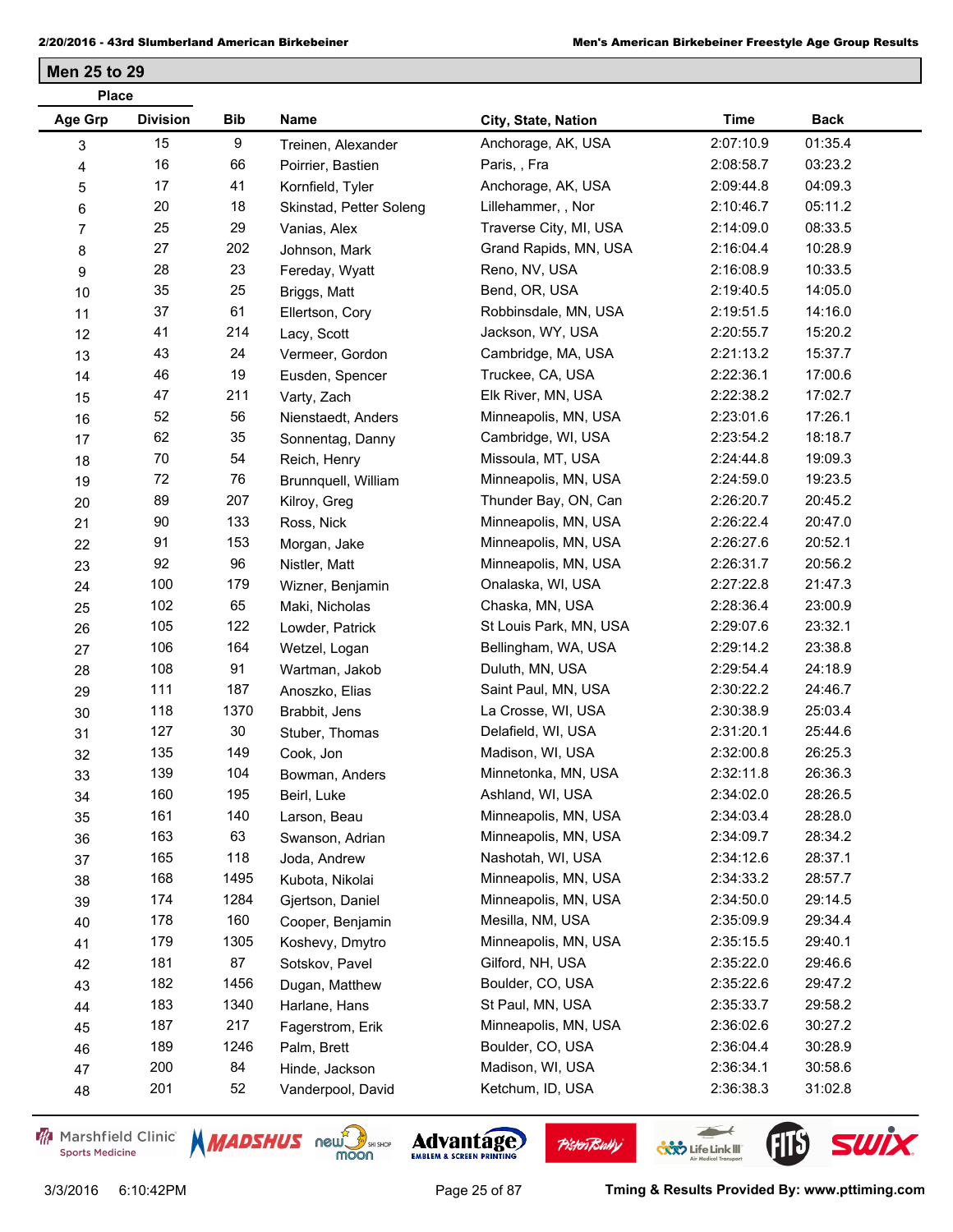| <b>Place</b>   |                 |      |                       |                          |             |             |
|----------------|-----------------|------|-----------------------|--------------------------|-------------|-------------|
| <b>Age Grp</b> | <b>Division</b> | Bib  | Name                  | City, State, Nation      | <b>Time</b> | <b>Back</b> |
| 49             | 215             | 1225 | Jagielo, Anthony      | Chaska, MN, USA          | 2:38:21.2   | 32:45.8     |
| 50             | 222             | 1372 | Blazar, Jeremy        | Seattle, WA, USA         | 2:39:16.8   | 33:41.3     |
| 51             | 256             | 147  | Manske, Waylon        | St Paul, MN, USA         | 2:41:43.6   | 36:08.1     |
| 52             | 259             | 1351 | Sundstrom, Jared      | Proctor, MN, USA         | 2:41:50.2   | 36:14.7     |
| 53             | 260             | 1426 | Demerath, Kyle        | De Pere, WI, USA         | 2:41:54.0   | 36:18.5     |
| 54             | 261             | 1567 | Janson, Timothy       | Underhill, VT, USA       | 2:41:58.8   | 36:23.3     |
| 55             | 263             | 1469 | Robinson, Michael     | Madison, WI, USA         | 2:42:04.1   | 36:28.6     |
| 56             | 274             | 1452 | Lacy, Mason           | Boulder, CO, USA         | 2:42:57.7   | 37:22.2     |
| 57             | 277             | 1563 | Cheesebro, Tim        | St Louis Park, MN, USA   | 2:43:09.8   | 37:34.4     |
| 58             | 278             | 2324 | Andresen, David       | Oakdale, MN, USA         | 2:43:23.0   | 37:47.5     |
| 59             | 280             | 1369 | Schacherl, Jeffrey    | Cambridge, MA, USA       | 2:43:26.5   | 37:51.1     |
| 60             | 285             | 1203 | Peterson, Abram       | Champlin, MN, USA        | 2:43:34.1   | 37:58.7     |
| 61             | 294             | 1530 | Halstead, Ryan        | Grayling, MI, USA        | 2:43:56.5   | 38:21.0     |
| 62             | 297             | 1244 | Kann, Brent           | Rice Lake, WI, USA       | 2:44:02.8   | 38:27.3     |
| 63             | 298             | 1304 | Cassaday, Derek       | Des Moines, IA, USA      | 2:44:03.3   | 38:27.8     |
| 64             | 305             | 2302 | Towle, Corey          | Minneapolis, MN, USA     | 2:44:38.8   | 39:03.3     |
| 65             | 313             | 1386 | Trzebiatowski, Jon    | Rosholt, WI, USA         | 2:45:18.8   | 39:43.3     |
| 66             | 315             | 13   | Gelso, Matthew        | Ketchum, ID, USA         | 2:45:30.0   | 39:54.5     |
| 67             | 319             | 1224 | Schimpff, Ansel       | Bozeman, MT, USA         | 2:45:46.8   | 40:11.3     |
| 68             | 349             | 1253 | Klima, Caleb          | Stevens Point, WI, USA   | 2:47:12.5   | 41:37.0     |
| 69             | 352             | 1294 | Hackworthy, David     | River Falls, WI, USA     | 2:47:26.0   | 41:50.5     |
| 70             | 363             | 1566 | Stark, Tim            | Duluth, MN, USA          | 2:48:05.9   | 42:30.4     |
| 71             | 366             | 1223 | Keogh, Andy           | Plymouth, MN, USA        | 2:48:20.5   | 42:45.0     |
| 72             | 387             | 1326 | Evenson, Ethan        | Minneapolis, MN, USA     | 2:49:31.9   | 43:56.4     |
| 73             | 389             | 1428 | Illick, Levi          | Ashland, WI, USA         | 2:49:39.8   | 44:04.3     |
| 74             | 393             | 1492 | Murray, Nicholas      | San Francisco, CA, USA   | 2:49:51.1   | 44:15.6     |
| 75             | 398             | 2518 | Davenport, Mark       | Salt Lake City, UT, USA  | 2:50:10.4   | 44:34.9     |
| 76             | 399             | 1204 | Hammerbeck, Adam      | Altoona, WI, USA         | 2:50:18.7   | 44:43.2     |
| 77             | 415             | 1405 | Stiegler, Keir        | St Louis Park, MN, USA   | 2:50:36.6   | 45:01.1     |
| 78             | 420             | 2289 | Scott, Chris          | St Louis Park, MN, USA   | 2:50:57.5   | 45:22.0     |
| 79             | 454             | 1435 | Novak, Luke           | Fargo, ND, USA           | 2:52:48.3   | 47:12.8     |
| 80             | 463             | 1438 | Claas, Marc           | Madison, WI, USA         | 2:53:10.2   | 47:34.7     |
| 81             | 465             | 2334 | Lomas, David          | Sault Ste Marie, ON, Can | 2:53:14.4   | 47:38.9     |
| 82             | 475             | 1548 | McCron, Scott         | Sault Ste Marie, ON, Can | 2:53:49.3   | 48:13.9     |
| 83             | 479             | 1433 | Newman, Logan         | Minneapolis, MN, USA     | 2:54:01.5   | 48:26.0     |
| 84             | 483             | 1501 | Choudoir, Paul        | St Louis Park, MN, USA   | 2:54:17.4   | 48:42.0     |
| 85             | 510             | 3434 | Roby, Jordan          | Wayzata, MN, USA         | 2:55:49.2   | 50:13.7     |
| 86             | 513             | 1320 | Weidman, Eric         | Plymouth, WI, USA        | 2:56:00.8   | 50:25.3     |
| 87             | 517             | 1415 | Krueger, Kevin        | Chanhassen, MN, USA      | 2:56:15.5   | 50:40.0     |
| 88             | 529             | 1436 | Russell, Luke         | Columbus, OH, USA        | 2:56:47.2   | 51:11.7     |
| 89             | 532             | 1417 | Sullivan, Kevin       | Middleton, WI, USA       | 2:57:03.3   | 51:27.9     |
| $90\,$         | 547             | 186  | Sanville, Christopher | White Bear Lake, MN, USA | 2:57:43.1   | 52:07.6     |
| 91             | 555             | 2543 | Poling, Matthew       | Minneapolis, MN, USA     | 2:57:56.9   | 52:21.5     |
| 92             | 564             | 2270 | Schwerbel, Brinton    | Madison, WI, USA         | 2:58:13.1   | 52:37.7     |
| 93             | 568             | 1377 | Wacker, Joe           | Cottage Grove, MN, USA   | 2:58:28.3   | 52:52.9     |
| 94             | 598             | 2224 | Nelson, Andrew        | Rochester, MN, USA       | 2:59:39.4   | 54:03.9     |
|                |                 |      |                       |                          |             |             |

Marshfield Clinic **Sports Medicine** 





**Pisten Bully** 

 $\leftarrow$ 

**COND** Life Link III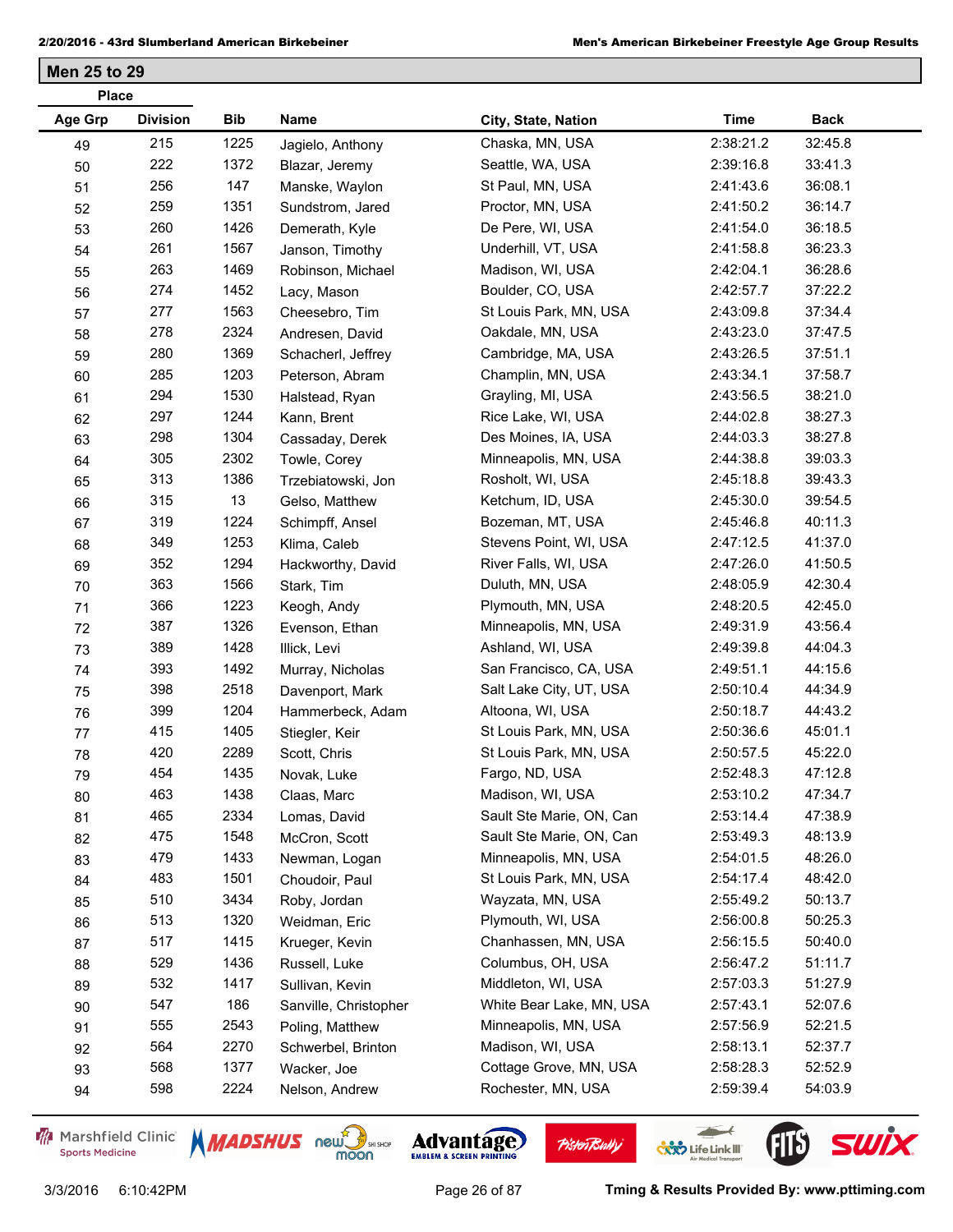| <b>Place</b> |                 |            |                         |                              |             |             |  |
|--------------|-----------------|------------|-------------------------|------------------------------|-------------|-------------|--|
| Age Grp      | <b>Division</b> | <b>Bib</b> | Name                    | City, State, Nation          | <b>Time</b> | <b>Back</b> |  |
| 95           | 620             | 1365       | Cook, Jeff              | Denver, CO, USA              | 3:00:44.9   | 55:09.4     |  |
| 96           | 644             | 2358       | Ruud, Eric              | Minnetonka, MN, USA          | 3:02:44.5   | 57:09.0     |  |
| 97           | 655             | 1532       | Krueger, Ryan           | Bozeman, MT, USA             | 3:03:06.0   | 57:30.5     |  |
| 98           | 660             | 1207       | Weber, Aiden            | Highland Park, IL, USA       | 3:03:08.7   | 57:33.2     |  |
| 99           | 690             | 3637       | Hagen, Theodore         | Boulder, CO, USA             | 3:04:10.2   | 58:34.8     |  |
| 100          | 693             | 1513       | Enz, Peter              | St Louis Park, MN, USA       | 3:04:13.8   | 58:38.3     |  |
| 101          | 697             | 3371       | Bachman-Sanders, Ian    | Minneapolis, MN, USA         | 3:04:28.6   | 58:53.1     |  |
| 102          | 707             | 2245       | Pearson, Benjamin       | Stevens Point, WI, USA       | 3:05:13.4   | 59:38.0     |  |
| 103          | 742             | 2425       | Braden, Joel            | Pocatello, ID, USA           | 3:06:36.9   | 1:01:01.4   |  |
| 104          | 746             | 3593       | Grenberg, Ryan          | Duluth, MN, USA              | 3:06:45.7   | 1:01:10.2   |  |
| 105          | 749             | 2377       | Danowski, Gregory       | Madison, WI, USA             | 3:06:57.2   | 1:01:21.8   |  |
| 106          | 787             | 1239       | Fugina, Blaze           | Cottage Grove, MN, USA       | 3:08:24.2   | 1:02:48.7   |  |
| 107          | 790             | 2663       | Assie, Steven           | Minneapolis, MN, USA         | 3:08:28.9   | 1:02:53.4   |  |
| 108          | 791             | 2697       | Woisetschlaeger, Viktor | Vomp, , Aut                  | 3:08:30.2   | 1:02:54.7   |  |
| 109          | 818             | 3439       | Kutschenreuter, Joseph  | East Troy, WI, USA           | 3:09:55.2   | 1:04:19.7   |  |
| 110          | 830             | 1484       | Blumenshine, Nathan     | St Paul, MN, USA             | 3:10:14.4   | 1:04:38.9   |  |
| 111          | 836             | 9040       | Queitzsch, Chris        | Seattle, WA, USA             | 3:10:35.6   | 1:05:00.1   |  |
| 112          | 838             | 2352       | Friberg, Eric           | West St Paul, MN, USA        | 3:10:39.8   | 1:05:04.3   |  |
| 113          | 843             | 2466       | Palbrach, Justin        | Green Bay, WI, USA           | 3:10:49.7   | 1:05:14.2   |  |
| 114          | 849             | 3378       | Polland, Jacob          | Minneapolis, MN, USA         | 3:11:00.0   | 1:05:24.5   |  |
| 115          | 854             | 3612       | Adams, Seth             | Spooner, WI, USA             | 3:11:09.9   | 1:05:34.4   |  |
| 116          | 863             | 2451       | Hart, Jordan            | Minneapolis, MN, USA         | 3:11:27.7   | 1:05:52.2   |  |
| 117          | 879             | 4217       | Temme, Andrew           | St Paul, MN, USA             | 3:12:28.3   | 1:06:52.8   |  |
| 118          | 884             | 9004       | Olson, Adam             | Boulder, CO, USA             | 3:12:47.4   | 1:07:11.9   |  |
| 119          | 889             | 1213       | Jones, Andrew           | Champlin, MN, USA            | 3:13:09.2   | 1:07:33.8   |  |
| 120          | 893             | 3297       | Testa, Daniel           | Rochester, MN, USA           | 3:13:22.8   | 1:07:47.3   |  |
| 121          | 932             | 2705       | Inglis, William         | Minneapolis, MN, USA         | 3:14:42.5   | 1:09:07.0   |  |
| 122          | 939             | 2544       | Reisenauer, Matthew     | Seattle, WA, USA             | 3:14:56.9   | 1:09:21.4   |  |
| 123          | 966             | 2498       | Evensen, Leif           | Madison, WI, USA             | 3:15:56.2   | 1:10:20.7   |  |
| 124          | 974             | 9213       | Harvey, Samuel          | Neenah, WI, USA              | 3:16:09.0   | 1:10:33.5   |  |
| 125          | 975             | 3509       | Delaney, Matthew        | Minneapolis, MN, USA         | 3:16:16.3   | 1:10:40.8   |  |
| 126          | 984             | 2242       | Kissinger, Benjamin     | Winnipeg, MB, Can            | 3:16:37.8   | 1:11:02.3   |  |
| 127          | 1009            | 4531       | Meehlhause, Michael     | Bemidji, MN, USA             | 3:17:48.3   | 1:12:12.8   |  |
| 128          | 1035            | 3469       | Wood, Kevin             | Winona, MN, USA              | 3:18:31.7   | 1:12:56.2   |  |
| 129          | 1039            | 3597       | Joda, Samuel            | Pleasanton, CA, USA          | 3:18:45.0   | 1:13:09.6   |  |
| 130          | 1040            | 3513       | Joda, Max               | Sandy, UT, USA               | 3:18:46.4   | 1:13:10.9   |  |
| 131          | 1055            | 2299       | Landgraf, Cole          | Inver Grove Heights, MN, USA | 3:19:19.5   | 1:13:44.0   |  |
| 132          | 1059            | 2312       | Polasky, Dan            | Arden Hills, MN, USA         | 3:19:25.7   | 1:13:50.2   |  |
| 133          | 1064            | 3412       | Portmann, Jim           | St Louis Park, MN, USA       | 3:19:39.2   | 1:14:03.7   |  |
| 134          | 1074            | 2481       | Gundersen, Knute        | Okemos, MI, USA              | 3:19:55.7   | 1:14:20.2   |  |
| 135          | 1090            | 3375       | Keehan, Jacob           | Richfield, MN, USA           | 3:20:29.8   | 1:14:54.3   |  |
| 136          | 1091            | 3443       | Klein, Joshua           | Davenport, IA, USA           | 3:20:31.6   | 1:14:56.1   |  |
| 137          | 1131            | 2440       | Vallez, John            | Duluth, MN, USA              | 3:22:07.2   | 1:16:31.7   |  |
| 138          | 1147            | 2598       | Wilton, Peter           | Somerville, MA, USA          | 3:22:54.7   | 1:17:19.2   |  |
| 139          | 1162            | 3581       | Duijndam, Rob           | Shoreview, MN, USA           | 3:23:42.6   | 1:18:07.1   |  |
| 140          | 1196            | 4673       | Risse, William          | Saint Anthony, MN, USA       | 3:24:32.6   | 1:18:57.1   |  |
|              |                 |            |                         |                              |             |             |  |

Marshfield Clinic **Sports Medicine** 





**Pisten Bully** 

 $\leftarrow$ 

**COND** Life Link III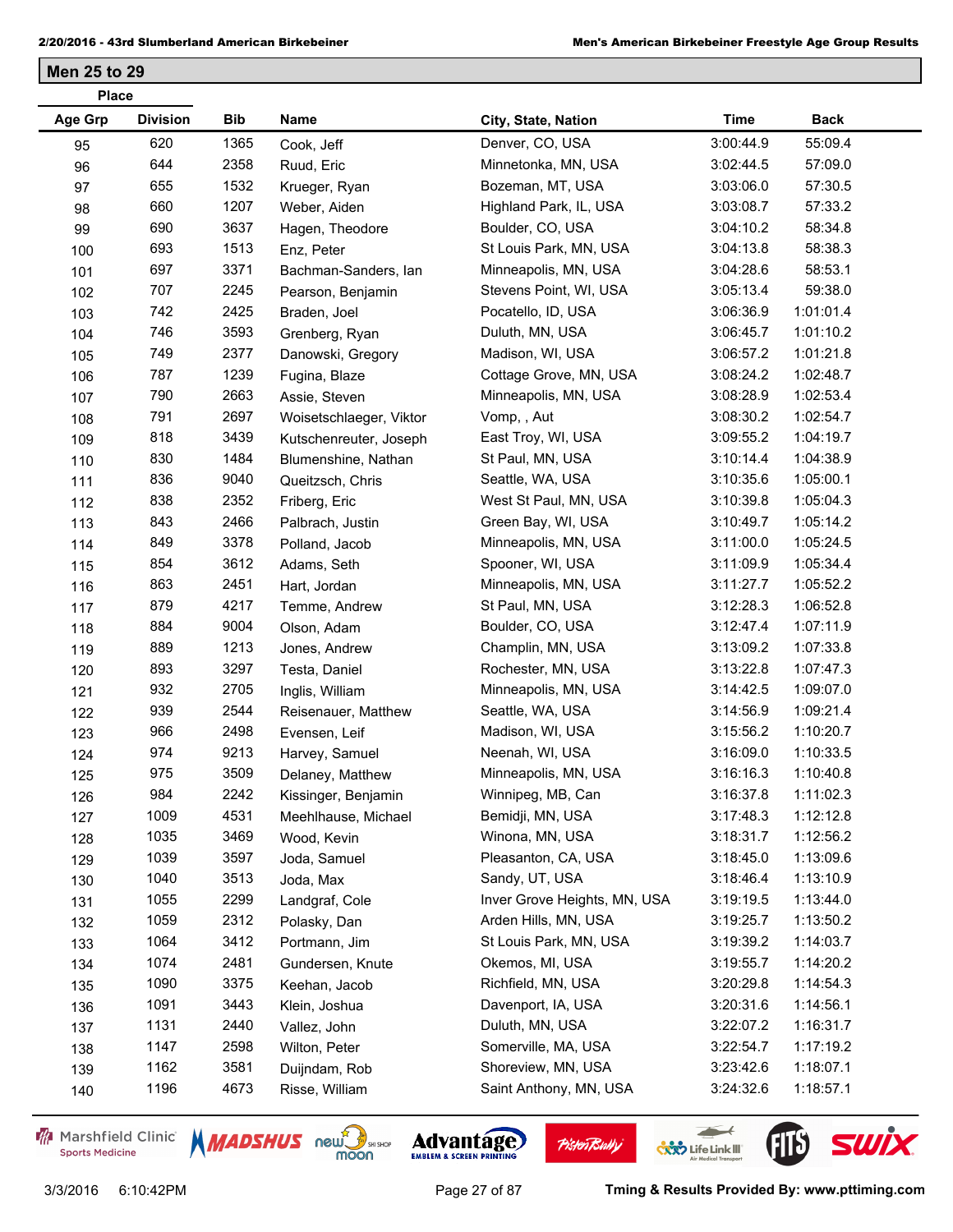| <b>Place</b>   |                 |      |                    |                          |             |             |  |
|----------------|-----------------|------|--------------------|--------------------------|-------------|-------------|--|
| <b>Age Grp</b> | <b>Division</b> | Bib  | Name               | City, State, Nation      | <b>Time</b> | <b>Back</b> |  |
| 141            | 1210            | 2467 | Young, Justin      | St Paul, MN, USA         | 3:24:49.1   | 1:19:13.6   |  |
| 142            | 1212            | 3276 | Polacek, Chase     | Minneapolis, MN, USA     | 3:24:55.0   | 1:19:19.5   |  |
| 143            | 1228            | 3553 | Henneghan, Patrick | Bend, OR, USA            | 3:25:20.2   | 1:19:44.7   |  |
| 144            | 1231            | 3519 | Dietrich, Michael  | Milwaukee, WI, USA       | 3:25:30.8   | 1:19:55.4   |  |
| 145            | 1243            | 3506 | Muraski, Matt      | Cashton, WI, USA         | 3:26:01.9   | 1:20:26.4   |  |
| 146            | 1245            | 4551 | Bauch, Patrick     | Madison, WI, USA         | 3:26:03.3   | 1:20:27.8   |  |
| 147            | 1257            | 4289 | Bender, Daniel     | Chicago, IL, USA         | 3:26:25.1   | 1:20:49.6   |  |
| 148            | 1270            | 2560 | Lybarger, Michael  | New Brighton, MN, USA    | 3:27:04.6   | 1:21:29.1   |  |
| 149            | 1273            | 2567 | Resman, Mike       | Rochester, MN, USA       | 3:27:18.6   | 1:21:43.1   |  |
| 150            | 1281            | 5533 | Ardashnikov, Pavel | Salt Lake City, UT, USA  | 3:27:38.6   | 1:22:03.1   |  |
| 151            | 1289            | 2572 | Dyste, Nels        | St Paul, MN, USA         | 3:27:49.9   | 1:22:14.4   |  |
| 152            | 1290            | 2499 | Welch, Lewie       | Superior, WI, USA        | 3:27:51.5   | 1:22:16.0   |  |
| 153            | 1302            | 3541 | Limoni, Nicholas   | Milwaukee, WI, USA       | 3:28:21.1   | 1:22:45.6   |  |
| 154            | 1307            | 3286 | Smith, Collin      | Stevens Point, WI, USA   | 3:28:26.4   | 1:22:50.9   |  |
| 155            | 1316            | 2345 | Randolph, Dylan    | Seattle, WA, USA         | 3:28:35.2   | 1:22:59.7   |  |
| 156            | 1317            | 1258 | Ward, Charlie      | Minneapolis, MN, USA     | 3:28:36.9   | 1:23:01.4   |  |
| 157            | 1322            | 2355 | Nordland, Eric     | Minneapolis, MN, USA     | 3:28:47.7   | 1:23:12.3   |  |
| 158            | 1337            | 3376 | Moss, Jacob        | Ames, IA, USA            | 3:29:10.3   | 1:23:34.8   |  |
| 159            | 1352            | 9034 | Schulman, Carmi    | Seattle, WA, USA         | 3:29:44.9   | 1:24:09.4   |  |
| 160            | 1355            | 4437 | Haugen, Joseph     | Washburn, WI, USA        | 3:29:48.9   | 1:24:13.4   |  |
| 161            | 1356            | 2275 | Wilcox, Cameron    | Washburn, WI, USA        | 3:29:49.0   | 1:24:13.5   |  |
| 162            | 1380            | 4589 | Norris, Robert     | Hellenville, WI, USA     | 3:30:20.2   | 1:24:44.7   |  |
| 163            | 1389            | 2206 | Slungaard, Alec    | St Paul, MN, USA         | 3:30:35.1   | 1:24:59.6   |  |
| 164            | 1446            | 9184 | Gross, Parker      | Westboro, WI, USA        | 3:32:31.7   | 1:26:56.3   |  |
| 165            | 1451            | 8293 | Loomis, Ryan       | White Bear Lake, MN, USA | 3:32:37.4   | 1:27:01.9   |  |
| 166            | 1467            | 2300 | Stiegler, Cole     | lowa City, IA, USA       | 3:33:06.1   | 1:27:30.6   |  |
| 167            | 1497            | 8008 | Martin, Alex       | Wausau, WI, USA          | 3:34:13.9   | 1:28:38.5   |  |
| 168            | 1540            | 8264 | Brumm, Peter       | Helena, MT, USA          | 3:35:26.1   | 1:29:50.6   |  |
| 169            | 1578            | 4675 | Konetski, Zack     | Maple Grove, MN, USA     | 3:36:37.0   | 1:31:01.6   |  |
| 170            | 1593            | 3416 | Mitchell, Joe      | Minneapolis, MN, USA     | 3:37:12.0   | 1:31:36.5   |  |
| 171            | 1605            | 4442 | Holcombe, Jt       | Milwaukee, WI, USA       | 3:37:30.7   | 1:31:55.2   |  |
| 172            | 1606            | 8119 | Butler, Grayson    | Fontana, WI, USA         | 3:37:31.0   | 1:31:55.5   |  |
| 173            | 1615            | 5243 | Sargent, Blair     | St. Louis Park, MN, USA  | 3:37:59.6   | 1:32:24.1   |  |
| 174            | 1626            | 8020 | Twito, Andrew      | Minneapolis, MN, USA     | 3:38:19.4   | 1:32:43.9   |  |
| 175            | 1647            | 3263 | Hanson, Calvin     | Minneapolis, MN, USA     | 3:38:46.0   | 1:33:10.6   |  |
| 176            | 1653            | 3337 | Baum, Eric         | Chicago, IL, USA         | 3:38:53.2   | 1:33:17.7   |  |
| 177            | 1661            | 5544 | Jalovick, Phillip  | Duluth, MN, USA          | 3:39:11.5   | 1:33:36.0   |  |
| 178            | 1679            | 4597 | Huffman, Roger     | Milwaukee, WI, USA       | 3:39:43.6   | 1:34:08.1   |  |
| 179            | 1684            | 2685 | Schmidt, Timothy   | New York, NY, USA        | 3:39:52.3   | 1:34:16.8   |  |
| 180            | 1688            | 9084 | Thiltgen, Garret   | Hayward, WI, USA         | 3:39:57.8   | 1:34:22.3   |  |
| 181            | 1690            | 2676 | Lafrance, Theodore | Crystal, MN, USA         | 3:40:00.8   | 1:34:25.3   |  |
| 182            | 1696            | 3671 | Oxley, Tony        | Milwaukee, WI, USA       | 3:40:08.1   | 1:34:32.6   |  |
| 183            | 1700            | 3440 | Leschke, Joseph    | Oshkosh, WI, USA         | 3:40:13.3   | 1:34:37.9   |  |
| 184            | 1704            | 4562 | Fillipi, Peter     | Madison, WI, USA         | 3:40:26.0   | 1:34:50.6   |  |
| 185            | 1707            | 9121 | Kroll, Karl        | Minneapolis, MN, USA     | 3:40:31.3   | 1:34:55.8   |  |
| 186            | 1708            | 8322 | Lowder, Thomas     | Chanhassen, MN, USA      | 3:40:33.4   | 1:34:57.9   |  |

Marshfield Clinic **Sports Medicine** 





**Pisten Bully** 

 $\leftarrow$ 

**COND** Life Link III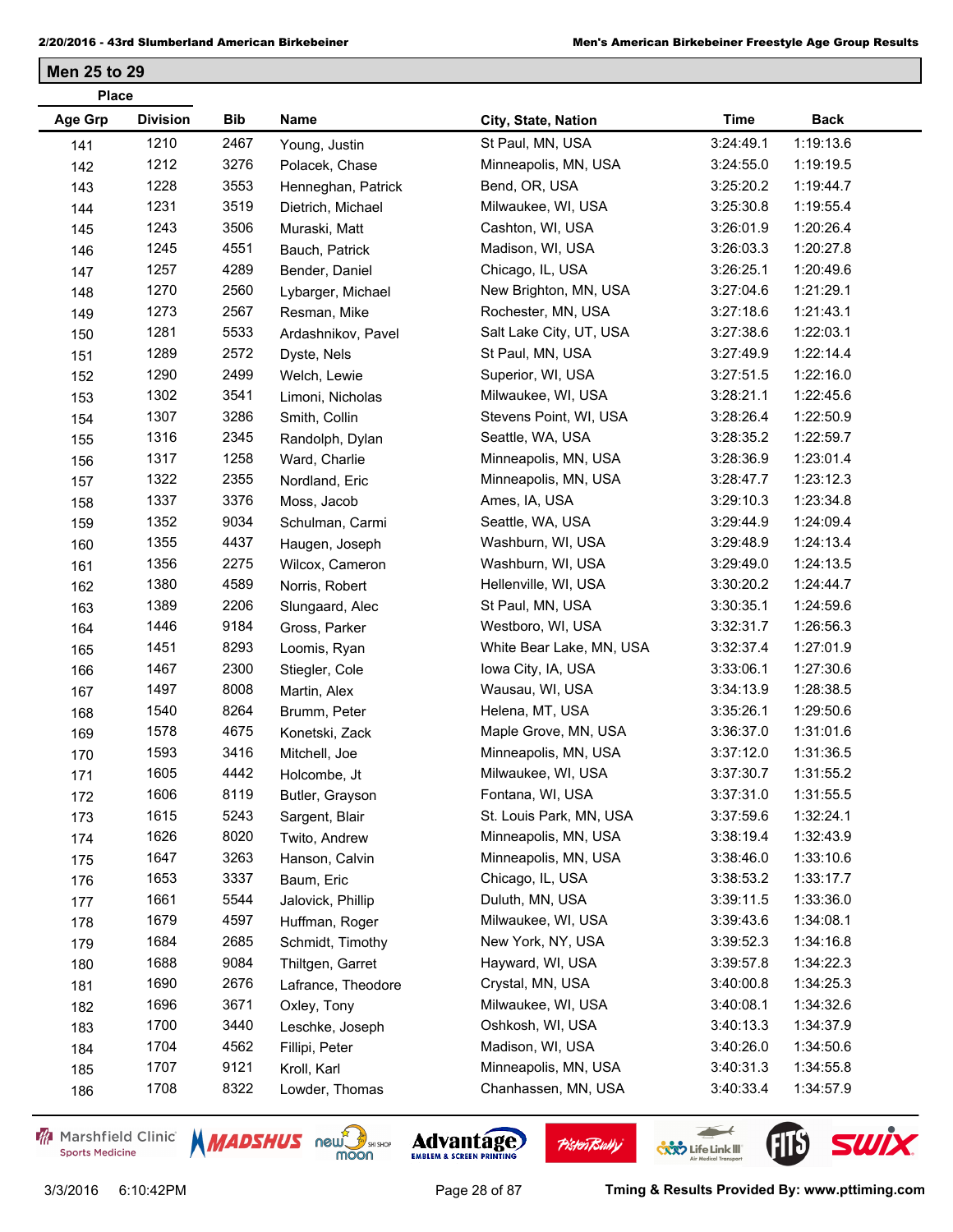| <b>Place</b>   |                 |      |                        |                        |             |             |
|----------------|-----------------|------|------------------------|------------------------|-------------|-------------|
| <b>Age Grp</b> | <b>Division</b> | Bib  | Name                   | City, State, Nation    | <b>Time</b> | <b>Back</b> |
| 187            | 1713            | 4205 | Risse, Alexander       | Minneapolis, MN, USA   | 3:40:44.5   | 1:35:09.0   |
| 188            | 1716            | 4339 | Summerside, Erik       | Boulder, CO, USA       | 3:40:49.9   | 1:35:14.4   |
| 189            | 1725            | 2529 | Gordon, Martin         | Minneapolis, MN, USA   | 3:41:03.8   | 1:35:28.3   |
| 190            | 1765            | 6212 | Wier, Andrew           | Minneapolis, MN, USA   | 3:42:17.4   | 1:36:41.9   |
| 191            | 1766            | 3438 | Kane, Joseph           | Minneapolis, MN, USA   | 3:42:20.4   | 1:36:44.9   |
| 192            | 1779            | 4605 | Vowinkel, Ryan         | Milwaukee, WI, USA     | 3:42:39.3   | 1:37:03.8   |
| 193            | 1809            | 8319 | Black, Taylor          | Hartford, VT, USA      | 3:43:17.6   | 1:37:42.2   |
| 194            | 1823            | 4237 | Vaught, Ben            | St. Paul, MN, USA      | 3:43:37.7   | 1:38:02.3   |
| 195            | 1861            | 4255 | Skaw, Brent            | Marquette, MI, USA     | 3:44:47.7   | 1:39:12.2   |
| 196            | 1878            | 4414 | Aspholm, Jim           | Madison, WI, USA       | 3:45:31.4   | 1:39:55.9   |
| 197            | 1927            | 4548 | Weibel, Noah           | Verona, WI, USA        | 3:46:52.3   | 1:41:16.8   |
| 198            | 1938            | 4256 | Teske, Brent           | Fitchburg, WI, USA     | 3:47:31.2   | 1:41:55.7   |
| 199            | 1967            | 2653 | Bischof, Stefan        | Fergus Falls, MN, USA  | 3:48:43.2   | 1:43:07.8   |
| 200            | 1969            | 2404 | Scott, Jason           | Green Bay, WI, USA     | 3:48:48.7   | 1:43:13.2   |
| 201            | 1971            | 9014 | Graham, Andrew         | Bozeman, MT, USA       | 3:48:50.9   | 1:43:15.4   |
| 202            | 1980            | 6276 | Morgenstern, David     | Cincinnati, OH, USA    | 3:49:04.0   | 1:43:28.5   |
| 203            | 2012            | 5368 | Morrison, Jason        | Milwaukee, WI, USA     | 3:50:35.6   | 1:45:00.1   |
| 204            | 2045            | 4278 | Vergeront, Christopher | Verona, WI, USA        | 3:51:39.4   | 1:46:03.9   |
| 205            | 2065            | 4438 | Mesarchik, Joseph      | St Louis Park, MN, USA | 3:52:07.9   | 1:46:32.4   |
| 206            | 2083            | 9065 | Reuss, David           | Madison, WI, USA       | 3:52:41.5   | 1:47:06.0   |
| 207            | 2094            | 2487 | Fredrickson, Kyle      | Hayward, WI, USA       | 3:53:14.1   | 1:47:38.6   |
| 208            | 2102            | 5271 | Sover, Christopher     | Pewaukee, WI, USA      | 3:53:27.2   | 1:47:51.7   |
| 209            | 2160            | 7084 | Lensing, Clark         | Minneapolis, MN, USA   | 3:55:32.4   | 1:49:56.9   |
| 210            | 2175            | 3466 | Robertson, Kevin       | Cloquet, MN, USA       | 3:55:54.6   | 1:50:19.1   |
| 211            | 2191            | 4447 | Palm, Justin           | Madison, WI, USA       | 3:56:29.8   | 1:50:54.4   |
| 212            | 2193            | 4393 | Henderson, Jeff        | Minneapolis, MN, USA   | 3:56:33.4   | 1:50:57.9   |
| 213            | 2194            | 2649 | Pasquereau, Simon      | Hamburg, , Ger         | 3:56:34.7   | 1:50:59.2   |
| 214            | 2199            | 5329 | Davis, Erik            | Minneapolis, MN, USA   | 3:56:53.9   | 1:51:18.4   |
| 215            | 2205            | 5455 | Fiebelkorn, Kyle       | St Louis Park, MN, USA | 3:57:06.0   | 1:51:30.5   |
| 216            | 2215            | 4663 | Bushelle, Tyler        | Suamico, WI, USA       | 3:57:25.6   | 1:51:50.2   |
| 217            | 2222            | 8114 | Carlson, George        | Eau Claire, WI, USA    | 3:57:33.4   | 1:51:57.9   |
| 218            | 2262            | 5452 | Thompson, Kris         | Hudson, WI, USA        | 3:58:58.7   | 1:53:23.3   |
| 219            | 2280            | 9250 | Hlas, Viktor           | Needham, MA, USA       | 3:59:29.3   | 1:53:53.8   |
| 220            | 2282            | 7287 | Whitehead, Nicholas    | New York, NY, USA      | 3:59:31.2   | 1:53:55.7   |
| 221            | 2290            | 7211 | Nelson, Keith          | Ely, MN, USA           | 3:59:45.2   | 1:54:09.7   |
| 222            | 2292            | 6434 | Curtin, Matthew        | Brussels, WI, USA      | 3:59:47.1   | 1:54:11.7   |
| 223            | 2307            | 4258 | Hauser, Brett          | Woodbury, MN, USA      | 4:00:08.9   | 1:54:33.4   |
| 224            | 2309            | 4374 | Beckman, Jacob         | Minneapolis, MN, USA   | 4:00:12.4   | 1:54:36.9   |
| 225            | 2318            | 5440 | Smith, Kenneth         | North Oaks, MN, USA    | 4:00:22.0   | 1:54:46.6   |
| 226            | 2323            | 9156 | Gaudette, Matthew      | Madison, WI, USA       | 4:00:31.2   | 1:54:55.7   |
| 227            | 2331            | 3595 | Urban, Ryan            | Rice Lake, WI, USA     | 4:00:51.4   | 1:55:15.9   |
| 228            | 2373            | 4655 | Deroma, Tom            | Golden Valley, MN, USA | 4:02:25.5   | 1:56:50.0   |
| 229            | 2379            | 4660 | Odden, Tor Ole         | Madison, WI, USA       | 4:02:41.9   | 1:57:06.4   |
| 230            | 2421            | 7123 | Newman, Edward         | Chicago, IL, USA       | 4:05:03.3   | 1:59:27.8   |
| 231            | 2442            | 6511 | Vanden Hogen, Samuel   | La Crosse, WI, USA     | 4:05:52.6   | 2:00:17.1   |
| 232            | 2459            | 5466 | Polk, Louis (eric)     | St Louis Park, MN, USA | 4:06:37.8   | 2:01:02.3   |
|                |                 |      |                        |                        |             |             |

Marshfield Clinic **Sports Medicine** 







**Pisten Bully** 

3/3/2016 6:10:42PM Page 29 of 87 **Tming & Results Provided By: www.pttiming.com**

 $\leftarrow$ 

**COND** Life Link III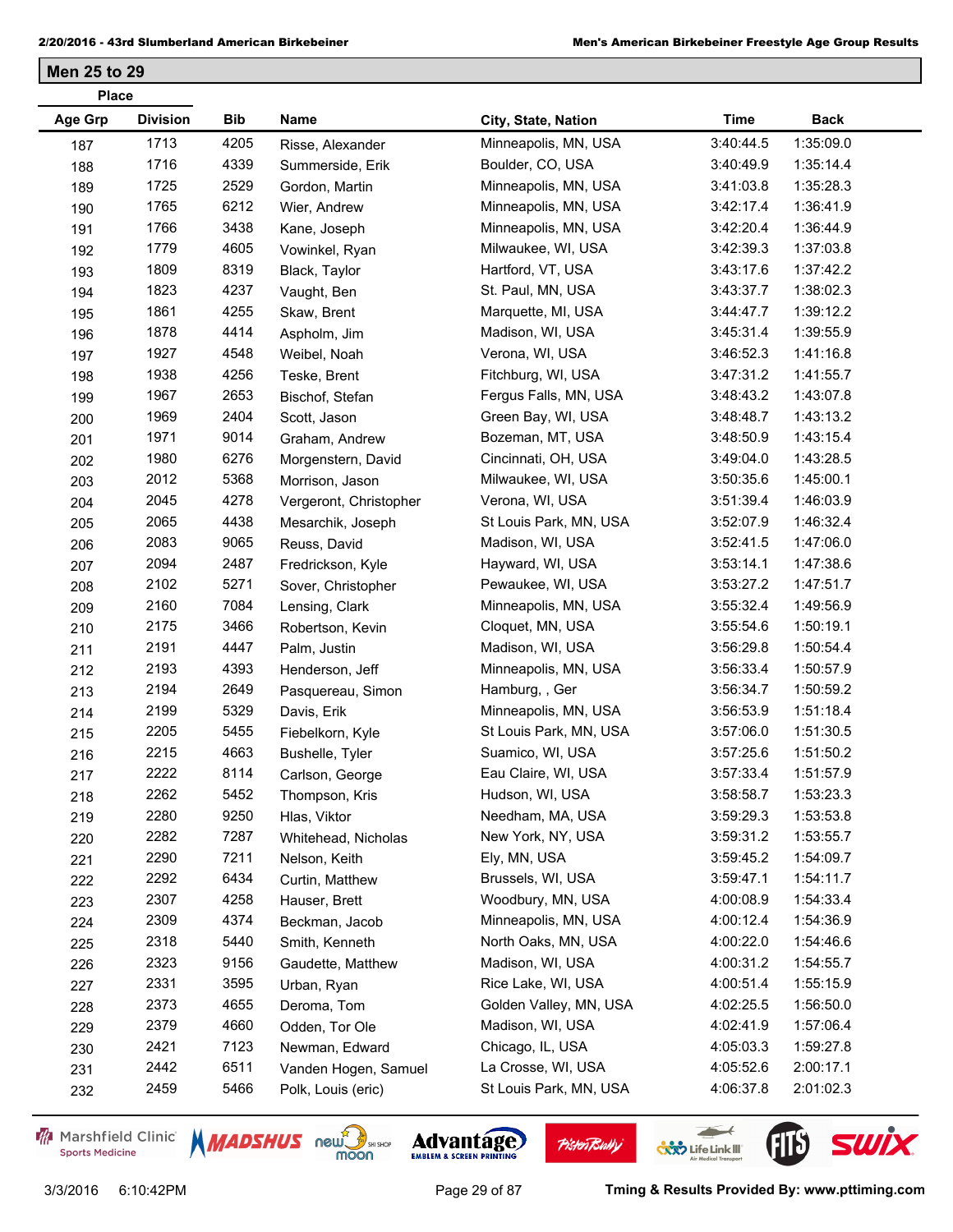| <b>Age Grp</b><br><b>Division</b><br>Bib<br>Name<br><b>Time</b><br><b>Back</b><br>City, State, Nation<br>2464<br>Roseville, MN, USA<br>4:06:47.2<br>2:01:11.7<br>6243<br>Herrick, Bror<br>233<br>2470<br>8137<br>2:01:39.7<br>Milwaukee, WI, USA<br>4:07:15.1<br>234<br>Anheuser, James<br>2472<br>5314<br>Houston, TX, USA<br>4:07:16.1<br>2:01:40.7<br>235<br>Loss, Dylan<br>2479<br>6424<br>4:07:26.6<br>2:01:51.1<br>Madison, WI, USA<br>Ignatowski, Mark<br>236<br>2344<br>2:01:54.5<br>2481<br>Richfield, MN, USA<br>4:07:29.9<br>Swanson, Drew<br>237<br>5512<br>2486<br>2:02:04.2<br>St Paul, MN, USA<br>4:07:39.7<br>Campbell, Nathan<br>238<br>4552<br>2489<br>Antigo, WI, USA<br>4:07:52.1<br>2:02:16.6<br>Filbrandt, Patrick<br>239<br>2498<br>9221<br>2:02:30.7<br>St Louis Park, MN, USA<br>4:08:06.2<br>Kern, Sean<br>240<br>2521<br>5291<br>2:03:21.3<br>Madison, WI, USA<br>4:08:56.8<br>Sievert, Daniel<br>241<br>2525<br>4642<br>2:03:33.5<br>Bloomington, MN, USA<br>4:09:09.0<br>Lake, Thomas<br>242<br>8170<br>2:03:39.4<br>2527<br>Plymouth, MN, USA<br>4:09:14.8<br>Henn, Jon<br>243<br>2536<br>8251<br>2:03:50.5<br>Minneapolis, MN, USA<br>4:09:26.0<br>Shields, Nathaniel<br>244<br>6324<br>2556<br>Madison, WI, USA<br>4:10:03.4<br>2:04:27.9<br>Lescher, Jake<br>245<br>4578<br>2:04:32.1<br>2558<br>Minot, ND, USA<br>4:10:07.6<br>246<br>Laksonen Jr, Richard<br>5534<br>2:04:36.2<br>2562<br>Whitefish Bay, WI, USA<br>4:10:11.6<br>247<br>Helfer, Peter<br>2570<br>2202<br>2:04:53.2<br>Oregon, WI, USA<br>4:10:28.7<br>Kox, Adam<br>248<br>2578<br>5347<br>2:05:19.6<br>Osceola, WI, USA<br>4:10:55.1<br>249<br>Fontaine, Gunnar<br>6487<br>2581<br>2:05:25.0<br>New York, NY, USA<br>4:11:00.4<br>Russo, Piervincenzo<br>250<br>8156<br>2:05:32.8<br>2583<br>Saskatoon, SK, Can<br>4:11:08.3<br>Gaudet, Jeremy<br>251<br>2586<br>9041<br>2:05:37.4<br>Minneapolis, MN, USA<br>4:11:12.9<br>Osmundson, Christian<br>252<br>2617<br>8018<br>2:07:13.3<br>Land O Lakes, WI, USA<br>4:12:48.8<br>Deaett, Andrew<br>253<br>4323<br>2622<br>Rochester, MN, USA<br>4:13:02.7<br>2:07:27.3<br>Foley, Eric<br>254<br>2641<br>9109<br>Minneapolis, MN, USA<br>4:14:02.7<br>2:08:27.2<br>Pokorny, John<br>255<br>2670<br>9096<br>Minneapolis, MN, USA<br>4:15:24.3<br>2:09:48.8<br>Tackett, Jacob<br>256<br>6458<br>2:10:36.4<br>2685<br>Milwaukee, WI, USA<br>4:16:11.9<br>Ziegler, Mike<br>257<br>8235<br>2720<br>2:12:41.9<br>Minneapolis, MN, USA<br>4:18:17.4<br>Pearson, Micah<br>258<br>8042<br>2:13:10.2<br>2733<br>New Richmond, WI, USA<br>4:18:45.7<br>Remington, Brian<br>259<br>2734<br>9181<br>2:13:13.9<br>New York, NY, USA<br>4:18:49.4<br>Berry, Nick<br>260<br>7297<br>2:13:19.0<br>2736<br>Saint Paul, MN, USA<br>4:18:54.5<br>261<br>Persons, Patrick<br>9134<br>2737<br>Minneapolis, MN, USA<br>2:13:20.5<br>4:18:56.0<br>Feltman, Lee<br>262<br>7032<br>Waukesha, WI, USA<br>4:19:36.9<br>2754<br>2:14:01.5<br>Garbe, Ben<br>263<br>2759<br>4470<br>2:14:31.1<br>Minneapolis, MN, USA<br>4:20:06.6<br>Skodje, Lars<br>264<br>2766<br>7345<br>2:14:43.8<br>Duluth, MN, USA<br>4:20:19.3<br>Cummings, Scott<br>265<br>2797<br>5396<br>Whitefish Bay, WI, USA<br>4:22:21.0<br>2:16:45.5<br>Vruwink, Joe<br>266<br>8001<br>2828<br>Rice Lake, WI, USA<br>4:23:14.5<br>2:17:39.0<br>Hendricks, Aaron<br>267<br>2832<br>5325<br>Washington, DC, USA<br>2:17:49.1<br>4:23:24.6<br>Suchy, Eric<br>268<br>2872<br>6358<br>Champlin, MN, USA<br>2:19:49.3<br>4:25:24.8<br>Neumann, John<br>269<br>2877<br>6465<br>Minneapolis, MN, USA<br>2:20:05.5<br>4:25:41.0<br>Brine, Nathan<br>270<br>2883<br>3361<br>Lacrosse, WI, USA<br>4:26:21.2<br>2:20:45.7<br>Krueger, Gregory<br>271 | <b>Place</b> |  |  |  |
|-------------------------------------------------------------------------------------------------------------------------------------------------------------------------------------------------------------------------------------------------------------------------------------------------------------------------------------------------------------------------------------------------------------------------------------------------------------------------------------------------------------------------------------------------------------------------------------------------------------------------------------------------------------------------------------------------------------------------------------------------------------------------------------------------------------------------------------------------------------------------------------------------------------------------------------------------------------------------------------------------------------------------------------------------------------------------------------------------------------------------------------------------------------------------------------------------------------------------------------------------------------------------------------------------------------------------------------------------------------------------------------------------------------------------------------------------------------------------------------------------------------------------------------------------------------------------------------------------------------------------------------------------------------------------------------------------------------------------------------------------------------------------------------------------------------------------------------------------------------------------------------------------------------------------------------------------------------------------------------------------------------------------------------------------------------------------------------------------------------------------------------------------------------------------------------------------------------------------------------------------------------------------------------------------------------------------------------------------------------------------------------------------------------------------------------------------------------------------------------------------------------------------------------------------------------------------------------------------------------------------------------------------------------------------------------------------------------------------------------------------------------------------------------------------------------------------------------------------------------------------------------------------------------------------------------------------------------------------------------------------------------------------------------------------------------------------------------------------------------------------------------------------------------------------------------------------------------------------------------------------------------------------------------------------------------------------------------------------------------------------------------------------------------------------------------------------------------------------------------------------------------------------------------------------------------------------------------------------------------------------------------------------------------------------------------------------------------------------|--------------|--|--|--|
|                                                                                                                                                                                                                                                                                                                                                                                                                                                                                                                                                                                                                                                                                                                                                                                                                                                                                                                                                                                                                                                                                                                                                                                                                                                                                                                                                                                                                                                                                                                                                                                                                                                                                                                                                                                                                                                                                                                                                                                                                                                                                                                                                                                                                                                                                                                                                                                                                                                                                                                                                                                                                                                                                                                                                                                                                                                                                                                                                                                                                                                                                                                                                                                                                                                                                                                                                                                                                                                                                                                                                                                                                                                                                                                         |              |  |  |  |
|                                                                                                                                                                                                                                                                                                                                                                                                                                                                                                                                                                                                                                                                                                                                                                                                                                                                                                                                                                                                                                                                                                                                                                                                                                                                                                                                                                                                                                                                                                                                                                                                                                                                                                                                                                                                                                                                                                                                                                                                                                                                                                                                                                                                                                                                                                                                                                                                                                                                                                                                                                                                                                                                                                                                                                                                                                                                                                                                                                                                                                                                                                                                                                                                                                                                                                                                                                                                                                                                                                                                                                                                                                                                                                                         |              |  |  |  |
|                                                                                                                                                                                                                                                                                                                                                                                                                                                                                                                                                                                                                                                                                                                                                                                                                                                                                                                                                                                                                                                                                                                                                                                                                                                                                                                                                                                                                                                                                                                                                                                                                                                                                                                                                                                                                                                                                                                                                                                                                                                                                                                                                                                                                                                                                                                                                                                                                                                                                                                                                                                                                                                                                                                                                                                                                                                                                                                                                                                                                                                                                                                                                                                                                                                                                                                                                                                                                                                                                                                                                                                                                                                                                                                         |              |  |  |  |
|                                                                                                                                                                                                                                                                                                                                                                                                                                                                                                                                                                                                                                                                                                                                                                                                                                                                                                                                                                                                                                                                                                                                                                                                                                                                                                                                                                                                                                                                                                                                                                                                                                                                                                                                                                                                                                                                                                                                                                                                                                                                                                                                                                                                                                                                                                                                                                                                                                                                                                                                                                                                                                                                                                                                                                                                                                                                                                                                                                                                                                                                                                                                                                                                                                                                                                                                                                                                                                                                                                                                                                                                                                                                                                                         |              |  |  |  |
|                                                                                                                                                                                                                                                                                                                                                                                                                                                                                                                                                                                                                                                                                                                                                                                                                                                                                                                                                                                                                                                                                                                                                                                                                                                                                                                                                                                                                                                                                                                                                                                                                                                                                                                                                                                                                                                                                                                                                                                                                                                                                                                                                                                                                                                                                                                                                                                                                                                                                                                                                                                                                                                                                                                                                                                                                                                                                                                                                                                                                                                                                                                                                                                                                                                                                                                                                                                                                                                                                                                                                                                                                                                                                                                         |              |  |  |  |
|                                                                                                                                                                                                                                                                                                                                                                                                                                                                                                                                                                                                                                                                                                                                                                                                                                                                                                                                                                                                                                                                                                                                                                                                                                                                                                                                                                                                                                                                                                                                                                                                                                                                                                                                                                                                                                                                                                                                                                                                                                                                                                                                                                                                                                                                                                                                                                                                                                                                                                                                                                                                                                                                                                                                                                                                                                                                                                                                                                                                                                                                                                                                                                                                                                                                                                                                                                                                                                                                                                                                                                                                                                                                                                                         |              |  |  |  |
|                                                                                                                                                                                                                                                                                                                                                                                                                                                                                                                                                                                                                                                                                                                                                                                                                                                                                                                                                                                                                                                                                                                                                                                                                                                                                                                                                                                                                                                                                                                                                                                                                                                                                                                                                                                                                                                                                                                                                                                                                                                                                                                                                                                                                                                                                                                                                                                                                                                                                                                                                                                                                                                                                                                                                                                                                                                                                                                                                                                                                                                                                                                                                                                                                                                                                                                                                                                                                                                                                                                                                                                                                                                                                                                         |              |  |  |  |
|                                                                                                                                                                                                                                                                                                                                                                                                                                                                                                                                                                                                                                                                                                                                                                                                                                                                                                                                                                                                                                                                                                                                                                                                                                                                                                                                                                                                                                                                                                                                                                                                                                                                                                                                                                                                                                                                                                                                                                                                                                                                                                                                                                                                                                                                                                                                                                                                                                                                                                                                                                                                                                                                                                                                                                                                                                                                                                                                                                                                                                                                                                                                                                                                                                                                                                                                                                                                                                                                                                                                                                                                                                                                                                                         |              |  |  |  |
|                                                                                                                                                                                                                                                                                                                                                                                                                                                                                                                                                                                                                                                                                                                                                                                                                                                                                                                                                                                                                                                                                                                                                                                                                                                                                                                                                                                                                                                                                                                                                                                                                                                                                                                                                                                                                                                                                                                                                                                                                                                                                                                                                                                                                                                                                                                                                                                                                                                                                                                                                                                                                                                                                                                                                                                                                                                                                                                                                                                                                                                                                                                                                                                                                                                                                                                                                                                                                                                                                                                                                                                                                                                                                                                         |              |  |  |  |
|                                                                                                                                                                                                                                                                                                                                                                                                                                                                                                                                                                                                                                                                                                                                                                                                                                                                                                                                                                                                                                                                                                                                                                                                                                                                                                                                                                                                                                                                                                                                                                                                                                                                                                                                                                                                                                                                                                                                                                                                                                                                                                                                                                                                                                                                                                                                                                                                                                                                                                                                                                                                                                                                                                                                                                                                                                                                                                                                                                                                                                                                                                                                                                                                                                                                                                                                                                                                                                                                                                                                                                                                                                                                                                                         |              |  |  |  |
|                                                                                                                                                                                                                                                                                                                                                                                                                                                                                                                                                                                                                                                                                                                                                                                                                                                                                                                                                                                                                                                                                                                                                                                                                                                                                                                                                                                                                                                                                                                                                                                                                                                                                                                                                                                                                                                                                                                                                                                                                                                                                                                                                                                                                                                                                                                                                                                                                                                                                                                                                                                                                                                                                                                                                                                                                                                                                                                                                                                                                                                                                                                                                                                                                                                                                                                                                                                                                                                                                                                                                                                                                                                                                                                         |              |  |  |  |
|                                                                                                                                                                                                                                                                                                                                                                                                                                                                                                                                                                                                                                                                                                                                                                                                                                                                                                                                                                                                                                                                                                                                                                                                                                                                                                                                                                                                                                                                                                                                                                                                                                                                                                                                                                                                                                                                                                                                                                                                                                                                                                                                                                                                                                                                                                                                                                                                                                                                                                                                                                                                                                                                                                                                                                                                                                                                                                                                                                                                                                                                                                                                                                                                                                                                                                                                                                                                                                                                                                                                                                                                                                                                                                                         |              |  |  |  |
|                                                                                                                                                                                                                                                                                                                                                                                                                                                                                                                                                                                                                                                                                                                                                                                                                                                                                                                                                                                                                                                                                                                                                                                                                                                                                                                                                                                                                                                                                                                                                                                                                                                                                                                                                                                                                                                                                                                                                                                                                                                                                                                                                                                                                                                                                                                                                                                                                                                                                                                                                                                                                                                                                                                                                                                                                                                                                                                                                                                                                                                                                                                                                                                                                                                                                                                                                                                                                                                                                                                                                                                                                                                                                                                         |              |  |  |  |
|                                                                                                                                                                                                                                                                                                                                                                                                                                                                                                                                                                                                                                                                                                                                                                                                                                                                                                                                                                                                                                                                                                                                                                                                                                                                                                                                                                                                                                                                                                                                                                                                                                                                                                                                                                                                                                                                                                                                                                                                                                                                                                                                                                                                                                                                                                                                                                                                                                                                                                                                                                                                                                                                                                                                                                                                                                                                                                                                                                                                                                                                                                                                                                                                                                                                                                                                                                                                                                                                                                                                                                                                                                                                                                                         |              |  |  |  |
|                                                                                                                                                                                                                                                                                                                                                                                                                                                                                                                                                                                                                                                                                                                                                                                                                                                                                                                                                                                                                                                                                                                                                                                                                                                                                                                                                                                                                                                                                                                                                                                                                                                                                                                                                                                                                                                                                                                                                                                                                                                                                                                                                                                                                                                                                                                                                                                                                                                                                                                                                                                                                                                                                                                                                                                                                                                                                                                                                                                                                                                                                                                                                                                                                                                                                                                                                                                                                                                                                                                                                                                                                                                                                                                         |              |  |  |  |
|                                                                                                                                                                                                                                                                                                                                                                                                                                                                                                                                                                                                                                                                                                                                                                                                                                                                                                                                                                                                                                                                                                                                                                                                                                                                                                                                                                                                                                                                                                                                                                                                                                                                                                                                                                                                                                                                                                                                                                                                                                                                                                                                                                                                                                                                                                                                                                                                                                                                                                                                                                                                                                                                                                                                                                                                                                                                                                                                                                                                                                                                                                                                                                                                                                                                                                                                                                                                                                                                                                                                                                                                                                                                                                                         |              |  |  |  |
|                                                                                                                                                                                                                                                                                                                                                                                                                                                                                                                                                                                                                                                                                                                                                                                                                                                                                                                                                                                                                                                                                                                                                                                                                                                                                                                                                                                                                                                                                                                                                                                                                                                                                                                                                                                                                                                                                                                                                                                                                                                                                                                                                                                                                                                                                                                                                                                                                                                                                                                                                                                                                                                                                                                                                                                                                                                                                                                                                                                                                                                                                                                                                                                                                                                                                                                                                                                                                                                                                                                                                                                                                                                                                                                         |              |  |  |  |
|                                                                                                                                                                                                                                                                                                                                                                                                                                                                                                                                                                                                                                                                                                                                                                                                                                                                                                                                                                                                                                                                                                                                                                                                                                                                                                                                                                                                                                                                                                                                                                                                                                                                                                                                                                                                                                                                                                                                                                                                                                                                                                                                                                                                                                                                                                                                                                                                                                                                                                                                                                                                                                                                                                                                                                                                                                                                                                                                                                                                                                                                                                                                                                                                                                                                                                                                                                                                                                                                                                                                                                                                                                                                                                                         |              |  |  |  |
|                                                                                                                                                                                                                                                                                                                                                                                                                                                                                                                                                                                                                                                                                                                                                                                                                                                                                                                                                                                                                                                                                                                                                                                                                                                                                                                                                                                                                                                                                                                                                                                                                                                                                                                                                                                                                                                                                                                                                                                                                                                                                                                                                                                                                                                                                                                                                                                                                                                                                                                                                                                                                                                                                                                                                                                                                                                                                                                                                                                                                                                                                                                                                                                                                                                                                                                                                                                                                                                                                                                                                                                                                                                                                                                         |              |  |  |  |
|                                                                                                                                                                                                                                                                                                                                                                                                                                                                                                                                                                                                                                                                                                                                                                                                                                                                                                                                                                                                                                                                                                                                                                                                                                                                                                                                                                                                                                                                                                                                                                                                                                                                                                                                                                                                                                                                                                                                                                                                                                                                                                                                                                                                                                                                                                                                                                                                                                                                                                                                                                                                                                                                                                                                                                                                                                                                                                                                                                                                                                                                                                                                                                                                                                                                                                                                                                                                                                                                                                                                                                                                                                                                                                                         |              |  |  |  |
|                                                                                                                                                                                                                                                                                                                                                                                                                                                                                                                                                                                                                                                                                                                                                                                                                                                                                                                                                                                                                                                                                                                                                                                                                                                                                                                                                                                                                                                                                                                                                                                                                                                                                                                                                                                                                                                                                                                                                                                                                                                                                                                                                                                                                                                                                                                                                                                                                                                                                                                                                                                                                                                                                                                                                                                                                                                                                                                                                                                                                                                                                                                                                                                                                                                                                                                                                                                                                                                                                                                                                                                                                                                                                                                         |              |  |  |  |
|                                                                                                                                                                                                                                                                                                                                                                                                                                                                                                                                                                                                                                                                                                                                                                                                                                                                                                                                                                                                                                                                                                                                                                                                                                                                                                                                                                                                                                                                                                                                                                                                                                                                                                                                                                                                                                                                                                                                                                                                                                                                                                                                                                                                                                                                                                                                                                                                                                                                                                                                                                                                                                                                                                                                                                                                                                                                                                                                                                                                                                                                                                                                                                                                                                                                                                                                                                                                                                                                                                                                                                                                                                                                                                                         |              |  |  |  |
|                                                                                                                                                                                                                                                                                                                                                                                                                                                                                                                                                                                                                                                                                                                                                                                                                                                                                                                                                                                                                                                                                                                                                                                                                                                                                                                                                                                                                                                                                                                                                                                                                                                                                                                                                                                                                                                                                                                                                                                                                                                                                                                                                                                                                                                                                                                                                                                                                                                                                                                                                                                                                                                                                                                                                                                                                                                                                                                                                                                                                                                                                                                                                                                                                                                                                                                                                                                                                                                                                                                                                                                                                                                                                                                         |              |  |  |  |
|                                                                                                                                                                                                                                                                                                                                                                                                                                                                                                                                                                                                                                                                                                                                                                                                                                                                                                                                                                                                                                                                                                                                                                                                                                                                                                                                                                                                                                                                                                                                                                                                                                                                                                                                                                                                                                                                                                                                                                                                                                                                                                                                                                                                                                                                                                                                                                                                                                                                                                                                                                                                                                                                                                                                                                                                                                                                                                                                                                                                                                                                                                                                                                                                                                                                                                                                                                                                                                                                                                                                                                                                                                                                                                                         |              |  |  |  |
|                                                                                                                                                                                                                                                                                                                                                                                                                                                                                                                                                                                                                                                                                                                                                                                                                                                                                                                                                                                                                                                                                                                                                                                                                                                                                                                                                                                                                                                                                                                                                                                                                                                                                                                                                                                                                                                                                                                                                                                                                                                                                                                                                                                                                                                                                                                                                                                                                                                                                                                                                                                                                                                                                                                                                                                                                                                                                                                                                                                                                                                                                                                                                                                                                                                                                                                                                                                                                                                                                                                                                                                                                                                                                                                         |              |  |  |  |
|                                                                                                                                                                                                                                                                                                                                                                                                                                                                                                                                                                                                                                                                                                                                                                                                                                                                                                                                                                                                                                                                                                                                                                                                                                                                                                                                                                                                                                                                                                                                                                                                                                                                                                                                                                                                                                                                                                                                                                                                                                                                                                                                                                                                                                                                                                                                                                                                                                                                                                                                                                                                                                                                                                                                                                                                                                                                                                                                                                                                                                                                                                                                                                                                                                                                                                                                                                                                                                                                                                                                                                                                                                                                                                                         |              |  |  |  |
|                                                                                                                                                                                                                                                                                                                                                                                                                                                                                                                                                                                                                                                                                                                                                                                                                                                                                                                                                                                                                                                                                                                                                                                                                                                                                                                                                                                                                                                                                                                                                                                                                                                                                                                                                                                                                                                                                                                                                                                                                                                                                                                                                                                                                                                                                                                                                                                                                                                                                                                                                                                                                                                                                                                                                                                                                                                                                                                                                                                                                                                                                                                                                                                                                                                                                                                                                                                                                                                                                                                                                                                                                                                                                                                         |              |  |  |  |
|                                                                                                                                                                                                                                                                                                                                                                                                                                                                                                                                                                                                                                                                                                                                                                                                                                                                                                                                                                                                                                                                                                                                                                                                                                                                                                                                                                                                                                                                                                                                                                                                                                                                                                                                                                                                                                                                                                                                                                                                                                                                                                                                                                                                                                                                                                                                                                                                                                                                                                                                                                                                                                                                                                                                                                                                                                                                                                                                                                                                                                                                                                                                                                                                                                                                                                                                                                                                                                                                                                                                                                                                                                                                                                                         |              |  |  |  |
|                                                                                                                                                                                                                                                                                                                                                                                                                                                                                                                                                                                                                                                                                                                                                                                                                                                                                                                                                                                                                                                                                                                                                                                                                                                                                                                                                                                                                                                                                                                                                                                                                                                                                                                                                                                                                                                                                                                                                                                                                                                                                                                                                                                                                                                                                                                                                                                                                                                                                                                                                                                                                                                                                                                                                                                                                                                                                                                                                                                                                                                                                                                                                                                                                                                                                                                                                                                                                                                                                                                                                                                                                                                                                                                         |              |  |  |  |
|                                                                                                                                                                                                                                                                                                                                                                                                                                                                                                                                                                                                                                                                                                                                                                                                                                                                                                                                                                                                                                                                                                                                                                                                                                                                                                                                                                                                                                                                                                                                                                                                                                                                                                                                                                                                                                                                                                                                                                                                                                                                                                                                                                                                                                                                                                                                                                                                                                                                                                                                                                                                                                                                                                                                                                                                                                                                                                                                                                                                                                                                                                                                                                                                                                                                                                                                                                                                                                                                                                                                                                                                                                                                                                                         |              |  |  |  |
|                                                                                                                                                                                                                                                                                                                                                                                                                                                                                                                                                                                                                                                                                                                                                                                                                                                                                                                                                                                                                                                                                                                                                                                                                                                                                                                                                                                                                                                                                                                                                                                                                                                                                                                                                                                                                                                                                                                                                                                                                                                                                                                                                                                                                                                                                                                                                                                                                                                                                                                                                                                                                                                                                                                                                                                                                                                                                                                                                                                                                                                                                                                                                                                                                                                                                                                                                                                                                                                                                                                                                                                                                                                                                                                         |              |  |  |  |
|                                                                                                                                                                                                                                                                                                                                                                                                                                                                                                                                                                                                                                                                                                                                                                                                                                                                                                                                                                                                                                                                                                                                                                                                                                                                                                                                                                                                                                                                                                                                                                                                                                                                                                                                                                                                                                                                                                                                                                                                                                                                                                                                                                                                                                                                                                                                                                                                                                                                                                                                                                                                                                                                                                                                                                                                                                                                                                                                                                                                                                                                                                                                                                                                                                                                                                                                                                                                                                                                                                                                                                                                                                                                                                                         |              |  |  |  |
|                                                                                                                                                                                                                                                                                                                                                                                                                                                                                                                                                                                                                                                                                                                                                                                                                                                                                                                                                                                                                                                                                                                                                                                                                                                                                                                                                                                                                                                                                                                                                                                                                                                                                                                                                                                                                                                                                                                                                                                                                                                                                                                                                                                                                                                                                                                                                                                                                                                                                                                                                                                                                                                                                                                                                                                                                                                                                                                                                                                                                                                                                                                                                                                                                                                                                                                                                                                                                                                                                                                                                                                                                                                                                                                         |              |  |  |  |
|                                                                                                                                                                                                                                                                                                                                                                                                                                                                                                                                                                                                                                                                                                                                                                                                                                                                                                                                                                                                                                                                                                                                                                                                                                                                                                                                                                                                                                                                                                                                                                                                                                                                                                                                                                                                                                                                                                                                                                                                                                                                                                                                                                                                                                                                                                                                                                                                                                                                                                                                                                                                                                                                                                                                                                                                                                                                                                                                                                                                                                                                                                                                                                                                                                                                                                                                                                                                                                                                                                                                                                                                                                                                                                                         |              |  |  |  |
|                                                                                                                                                                                                                                                                                                                                                                                                                                                                                                                                                                                                                                                                                                                                                                                                                                                                                                                                                                                                                                                                                                                                                                                                                                                                                                                                                                                                                                                                                                                                                                                                                                                                                                                                                                                                                                                                                                                                                                                                                                                                                                                                                                                                                                                                                                                                                                                                                                                                                                                                                                                                                                                                                                                                                                                                                                                                                                                                                                                                                                                                                                                                                                                                                                                                                                                                                                                                                                                                                                                                                                                                                                                                                                                         |              |  |  |  |
|                                                                                                                                                                                                                                                                                                                                                                                                                                                                                                                                                                                                                                                                                                                                                                                                                                                                                                                                                                                                                                                                                                                                                                                                                                                                                                                                                                                                                                                                                                                                                                                                                                                                                                                                                                                                                                                                                                                                                                                                                                                                                                                                                                                                                                                                                                                                                                                                                                                                                                                                                                                                                                                                                                                                                                                                                                                                                                                                                                                                                                                                                                                                                                                                                                                                                                                                                                                                                                                                                                                                                                                                                                                                                                                         |              |  |  |  |
|                                                                                                                                                                                                                                                                                                                                                                                                                                                                                                                                                                                                                                                                                                                                                                                                                                                                                                                                                                                                                                                                                                                                                                                                                                                                                                                                                                                                                                                                                                                                                                                                                                                                                                                                                                                                                                                                                                                                                                                                                                                                                                                                                                                                                                                                                                                                                                                                                                                                                                                                                                                                                                                                                                                                                                                                                                                                                                                                                                                                                                                                                                                                                                                                                                                                                                                                                                                                                                                                                                                                                                                                                                                                                                                         |              |  |  |  |
|                                                                                                                                                                                                                                                                                                                                                                                                                                                                                                                                                                                                                                                                                                                                                                                                                                                                                                                                                                                                                                                                                                                                                                                                                                                                                                                                                                                                                                                                                                                                                                                                                                                                                                                                                                                                                                                                                                                                                                                                                                                                                                                                                                                                                                                                                                                                                                                                                                                                                                                                                                                                                                                                                                                                                                                                                                                                                                                                                                                                                                                                                                                                                                                                                                                                                                                                                                                                                                                                                                                                                                                                                                                                                                                         |              |  |  |  |
|                                                                                                                                                                                                                                                                                                                                                                                                                                                                                                                                                                                                                                                                                                                                                                                                                                                                                                                                                                                                                                                                                                                                                                                                                                                                                                                                                                                                                                                                                                                                                                                                                                                                                                                                                                                                                                                                                                                                                                                                                                                                                                                                                                                                                                                                                                                                                                                                                                                                                                                                                                                                                                                                                                                                                                                                                                                                                                                                                                                                                                                                                                                                                                                                                                                                                                                                                                                                                                                                                                                                                                                                                                                                                                                         |              |  |  |  |
|                                                                                                                                                                                                                                                                                                                                                                                                                                                                                                                                                                                                                                                                                                                                                                                                                                                                                                                                                                                                                                                                                                                                                                                                                                                                                                                                                                                                                                                                                                                                                                                                                                                                                                                                                                                                                                                                                                                                                                                                                                                                                                                                                                                                                                                                                                                                                                                                                                                                                                                                                                                                                                                                                                                                                                                                                                                                                                                                                                                                                                                                                                                                                                                                                                                                                                                                                                                                                                                                                                                                                                                                                                                                                                                         |              |  |  |  |
| 2889<br>5278<br>Green Bay, WI, USA<br>2:21:13.5<br>4:26:49.0<br>Czapanskiy, Curtis<br>272                                                                                                                                                                                                                                                                                                                                                                                                                                                                                                                                                                                                                                                                                                                                                                                                                                                                                                                                                                                                                                                                                                                                                                                                                                                                                                                                                                                                                                                                                                                                                                                                                                                                                                                                                                                                                                                                                                                                                                                                                                                                                                                                                                                                                                                                                                                                                                                                                                                                                                                                                                                                                                                                                                                                                                                                                                                                                                                                                                                                                                                                                                                                                                                                                                                                                                                                                                                                                                                                                                                                                                                                                               |              |  |  |  |
| 2917<br>8079<br>Minneapolis, MN, USA<br>4:28:23.2<br>2:22:47.7<br>Forster, David<br>273                                                                                                                                                                                                                                                                                                                                                                                                                                                                                                                                                                                                                                                                                                                                                                                                                                                                                                                                                                                                                                                                                                                                                                                                                                                                                                                                                                                                                                                                                                                                                                                                                                                                                                                                                                                                                                                                                                                                                                                                                                                                                                                                                                                                                                                                                                                                                                                                                                                                                                                                                                                                                                                                                                                                                                                                                                                                                                                                                                                                                                                                                                                                                                                                                                                                                                                                                                                                                                                                                                                                                                                                                                 |              |  |  |  |
| 6371<br>2:22:49.1<br>2918<br>Red Wing, MN, USA<br>4:28:24.6<br>Alleva, Josie<br>274                                                                                                                                                                                                                                                                                                                                                                                                                                                                                                                                                                                                                                                                                                                                                                                                                                                                                                                                                                                                                                                                                                                                                                                                                                                                                                                                                                                                                                                                                                                                                                                                                                                                                                                                                                                                                                                                                                                                                                                                                                                                                                                                                                                                                                                                                                                                                                                                                                                                                                                                                                                                                                                                                                                                                                                                                                                                                                                                                                                                                                                                                                                                                                                                                                                                                                                                                                                                                                                                                                                                                                                                                                     |              |  |  |  |
| 8339<br>2937<br>Wyoming, MI, USA<br>4:29:29.9<br>2:23:54.4<br>Losinski, Tyler<br>275                                                                                                                                                                                                                                                                                                                                                                                                                                                                                                                                                                                                                                                                                                                                                                                                                                                                                                                                                                                                                                                                                                                                                                                                                                                                                                                                                                                                                                                                                                                                                                                                                                                                                                                                                                                                                                                                                                                                                                                                                                                                                                                                                                                                                                                                                                                                                                                                                                                                                                                                                                                                                                                                                                                                                                                                                                                                                                                                                                                                                                                                                                                                                                                                                                                                                                                                                                                                                                                                                                                                                                                                                                    |              |  |  |  |
| 2938<br>5237<br>2:23:56.5<br>Combined Locks, WI, USA<br>4:29:31.9<br>Van Thiel, Benjamin<br>276                                                                                                                                                                                                                                                                                                                                                                                                                                                                                                                                                                                                                                                                                                                                                                                                                                                                                                                                                                                                                                                                                                                                                                                                                                                                                                                                                                                                                                                                                                                                                                                                                                                                                                                                                                                                                                                                                                                                                                                                                                                                                                                                                                                                                                                                                                                                                                                                                                                                                                                                                                                                                                                                                                                                                                                                                                                                                                                                                                                                                                                                                                                                                                                                                                                                                                                                                                                                                                                                                                                                                                                                                         |              |  |  |  |
| 2965<br>7085<br>Madison, WI, USA<br>2:25:26.6<br>4:31:02.1<br>Drehfal, Claude<br>277                                                                                                                                                                                                                                                                                                                                                                                                                                                                                                                                                                                                                                                                                                                                                                                                                                                                                                                                                                                                                                                                                                                                                                                                                                                                                                                                                                                                                                                                                                                                                                                                                                                                                                                                                                                                                                                                                                                                                                                                                                                                                                                                                                                                                                                                                                                                                                                                                                                                                                                                                                                                                                                                                                                                                                                                                                                                                                                                                                                                                                                                                                                                                                                                                                                                                                                                                                                                                                                                                                                                                                                                                                    |              |  |  |  |
| 2982<br>9162<br>Minneapolis, MN, USA<br>2:26:23.9<br>4:31:59.4<br>Ryan, Michael<br>278                                                                                                                                                                                                                                                                                                                                                                                                                                                                                                                                                                                                                                                                                                                                                                                                                                                                                                                                                                                                                                                                                                                                                                                                                                                                                                                                                                                                                                                                                                                                                                                                                                                                                                                                                                                                                                                                                                                                                                                                                                                                                                                                                                                                                                                                                                                                                                                                                                                                                                                                                                                                                                                                                                                                                                                                                                                                                                                                                                                                                                                                                                                                                                                                                                                                                                                                                                                                                                                                                                                                                                                                                                  |              |  |  |  |

Marshfield Clinic **Sports Medicine** 





**Pisten Bully** 

3/3/2016 6:10:42PM Page 30 of 87 **Tming & Results Provided By: www.pttiming.com**

 $\leftarrow$ 

**COND** Life Link III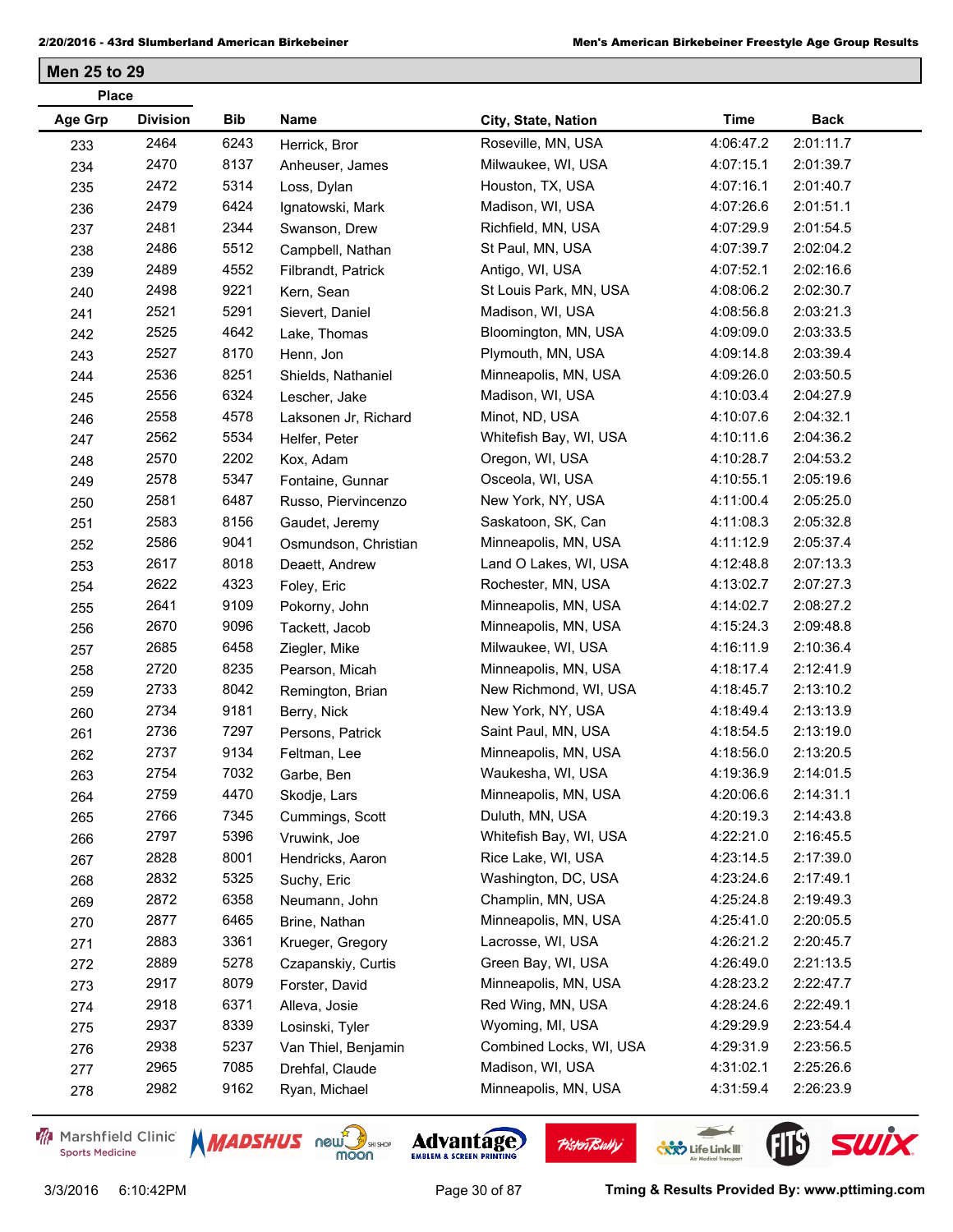| <b>Place</b> |                 |      |                          |                           |             |             |
|--------------|-----------------|------|--------------------------|---------------------------|-------------|-------------|
| Age Grp      | <b>Division</b> | Bib  | Name                     | City, State, Nation       | <b>Time</b> | <b>Back</b> |
| 279          | 2997            | 9174 | Humphreys-Loving, Nathan | Black Earth, WI, USA      | 4:33:07.5   | 2:27:32.0   |
| 280          | 3000            | 9078 | Ophaug, Erik             | Minneapolis, MN, USA      | 4:33:10.8   | 2:27:35.3   |
| 281          | 3007            | 9252 | Gail, Westcott           | Ann Arbor, MI, USA        | 4:33:33.2   | 2:27:57.7   |
| 282          | 3036            | 8344 | Klein, William           | Amherst Junction, WI, USA | 4:36:01.2   | 2:30:25.8   |
| 283          | 3042            | 5313 | Breyer, Drew             | Minneapolis, MN, USA      | 4:36:31.7   | 2:30:56.2   |
| 284          | 3065            | 6319 | Olson, lan               | Middleton, WI, USA        | 4:38:07.8   | 2:32:32.4   |
| 285          | 3070            | 7311 | Cooper, Reed             | Whitefish Bay, WI, USA    | 4:38:27.6   | 2:32:52.1   |
| 286          | 3083            | 6266 | Stevens, Daniel          | Watertown, WI, USA        | 4:38:58.2   | 2:33:22.7   |
| 287          | 3098            | 6335 | Recker, Jared            | Hopkins, MN, USA          | 4:39:58.6   | 2:34:23.1   |
| 288          | 3113            | 5425 | Johnson, Justin          | Chippewa Falls, WI, USA   | 4:40:59.9   | 2:35:24.4   |
| 289          | 3127            | 6569 | Nachlas, Will            | Syracuse, NY, USA         | 4:41:55.2   | 2:36:19.8   |
| 290          | 3142            | 6551 | Beneke, Tom              | Madison, WI, USA          | 4:43:35.4   | 2:37:59.9   |
| 291          | 3157            | 8253 | Dosch, Nicholas          | Seattle, WA, USA          | 4:44:34.0   | 2:38:58.5   |
| 292          | 3169            | 6526 | Gerber, Stephen          | Duluth, MN, USA           | 4:45:13.2   | 2:39:37.7   |
| 293          | 3174            | 7372 | Barry, Tom               | Madison, WI, USA          | 4:45:39.8   | 2:40:04.4   |
| 294          | 3198            | 9228 | Bauer, Spencer           | Minneapolis, MN, USA      | 4:47:02.8   | 2:41:27.3   |
| 295          | 3199            | 7080 | Martin, Christopher      | San Francisco, CA, USA    | 4:47:03.1   | 2:41:27.6   |
| 296          | 3203            | 5596 | Guns, Steven             | Chicago, IL, USA          | 4:47:27.6   | 2:41:52.1   |
| 297          | 3208            | 8085 | Van Sicklen, David       | Dodgeville, WI, USA       | 4:47:54.9   | 2:42:19.5   |
| 298          | 3264            | 7229 | Tanzman, Lawrence        | Chicago, IL, USA          | 4:51:02.4   | 2:45:26.9   |
| 299          | 3272            | 8191 | Namin, Kia               | Shorewood, WI, USA        | 4:51:33.6   | 2:45:58.2   |
| 300          | 3274            | 6267 | Gary, Darren             | Port Washington, NY, USA  | 4:51:36.8   | 2:46:01.3   |
| 301          | 3280            | 6233 | Shipman, Brent           | Lacrosse, WI, USA         | 4:51:58.5   | 2:46:23.0   |
| 302          | 3295            | 7383 | Lee, William             | Washington, DC, USA       | 4:53:08.8   | 2:47:33.4   |
| 303          | 3341            | 8306 | Armstrong, Shane         | Kenosha, WI, USA          | 4:56:16.7   | 2:50:41.2   |
| 304          | 3355            | 7290 | Swanson, Nick            | Northfield, MN, USA       | 4:57:45.8   | 2:52:10.4   |
| 305          | 3366            | 8055 | Mathieu, Christopher     | Washington, DC, USA       | 4:59:12.7   | 2:53:37.3   |
| 306          | 3414            | 3566 | Holmes, Peter            | Madison, WI, USA          | 5:04:06.6   | 2:58:31.1   |
| 307          | 3416            | 9057 | Kirrane, Dan             | Rockville Centre, NY, USA | 5:04:06.8   | 2:58:31.3   |
| 308          | 3417            | 3381 | Thorson, Jake            | San Antonio, TX, USA      | 5:04:07.1   | 2:58:31.7   |
| 309          | 3422            | 5308 | Weber, Derek             | Highland Park, IL, USA    | 5:04:35.6   | 2:59:00.2   |
| 310          | 3437            | 8168 | Rush, John               | Madison, WI, USA          | 5:06:34.2   | 3:00:58.8   |
| 311          | 3449            | 8273 | Harris, Ray              | Minneapolis, MN, USA      | 5:08:24.9   | 3:02:49.4   |
| 312          | 3464            | 7067 | Meier, Charlie           | Milwaukee, WI, USA        | 5:10:41.3   | 3:05:05.8   |
| 313          | 3506            | 8294 | Orth, Ryan               | Minneapolis, MN, USA      | 5:15:02.6   | 3:09:27.1   |
| 314          | 3507            | 9140 | Pedersen, Lucas          | Plymouth, MN, USA         | 5:15:19.7   | 3:09:44.3   |
| 315          | 3508            | 9005 | Varney, Adam             | Minneapolis, MN, USA      | 5:15:20.6   | 3:09:45.1   |
| 316          | 3524            | 7198 | Iverson, Joshua          | Chicago, IL, USA          | 5:17:50.4   | 3:12:14.9   |
| 317          | 3526            | 7384 | Hoeft, William M         | Bloomington, MN, USA      | 5:17:51.0   | 3:12:15.5   |
| 318          | 3531            | 9182 | Bruno, Nick              | Milwaukee, WI, USA        | 5:18:24.0   | 3:12:48.5   |
| 319          | 3535            | 7239 | Cunningham, Luke         | Denver, CO, USA           | 5:18:45.6   | 3:13:10.1   |
| 320          | 3539            | 7268 | Heiman, Michael          | Sartell, MN, USA          | 5:19:19.6   | 3:13:44.1   |
| 321          | 3540            | 6488 | Anderson, Preston        | Minenapolis, MN, USA      | 5:19:42.2   | 3:14:06.7   |
| 322          | 3574            | 8230 | Frinak, Matt             | Green Bay, WI, USA        | 5:24:36.1   | 3:19:00.6   |
| 323          | 3582            | 7298 | Winter, Patrick          | Madison, WI, USA          | 5:25:27.1   | 3:19:51.6   |
| 324          | 3585            | 7051 | Wickboldt, Brian         | Hastings, MN, USA         | 5:25:46.6   | 3:20:11.1   |
|              |                 |      |                          |                           |             |             |

Marshfield Clinic **Sports Medicine** 





**Pisten Bully** 

 $\leftarrow$ 

**COND** Life Link III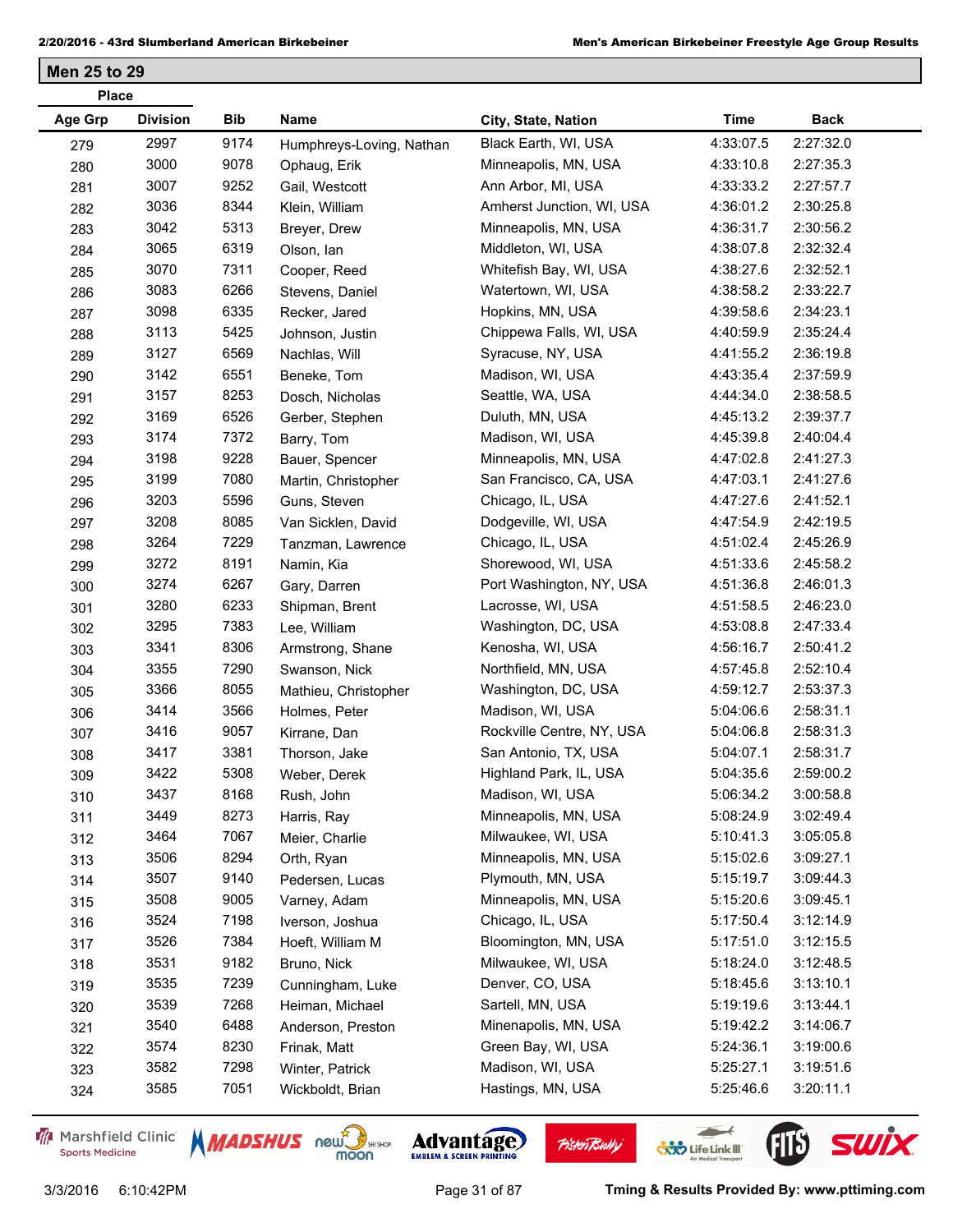| <b>Place</b> |                 |            |                    |                          |           |             |  |
|--------------|-----------------|------------|--------------------|--------------------------|-----------|-------------|--|
| Age Grp      | <b>Division</b> | <b>Bib</b> | Name               | City, State, Nation      | Time      | <b>Back</b> |  |
| 325          | 3616            | 7264       | Burg, Michael      | Bayfield, WI, USA        | 5:32:14.0 | 3:26:38.5   |  |
| 326          | 3641            | 7164       | Isaacson, Jason    | Baraboo, WI, USA         | 5:38:32.0 | 3:32:56.5   |  |
| 327          | 3648            | 7231       | Norris, Liam       | Redwood City, CA, USA    | 5:39:51.4 | 3:34:15.9   |  |
| 328          | 3656            | 7256       | Campbell, Matthew  | Shorewood, WI, USA       | 5:41:12.2 | 3:35:36.7   |  |
| 329          | 3673            | 7238       | Bonucci, Luke      | Denver, CO, USA          | 5:43:56.4 | 3:38:21.0   |  |
| 330          | 3729            | 9254       | Stensland, Woodrow | Edina, MN, USA           | 6:05:16.5 | 3:59:41.0   |  |
| 331          | 3751            | 7386       | Reeves, William    | South Milwaukee, WI, USA | 6:16:16.7 | 4:10:41.2   |  |
| 332          | 3752            | 9249       | Anderson, Tyler    | Minneapolis, MN, USA     | 6:16:19.3 | 4:10:43.8   |  |
| 333          | 3753            | 7273       | Smyczek, Michael   | East Troy, WI, USA       | 6:18:23.6 | 4:12:48.1   |  |
| 334          | 3756            | 8070       | Siebert, Craig     | Rhinelander, WI, USA     | 6:19:18.0 | 4:13:42.5   |  |

**Place**

**Men 25 to 29**

| <b>Age Grp</b>          | <b>Division</b>         | <b>Bib</b> | <b>Name</b>             | City, State, Nation         | <b>Time</b> | <b>Back</b> |
|-------------------------|-------------------------|------------|-------------------------|-----------------------------|-------------|-------------|
|                         | $\overline{\mathbf{c}}$ | 60         | Perrillat Boiteux, Ivan | Paris, FRA, Fra             | 2:05:36.5   |             |
|                         | 6                       | 11         | Wibault, Mathias        | Le Grand Bornad, , Fra      | 2:05:44.2   | 00:07.7     |
| 1                       | 12                      | 17         | Perras, Scott           | Canmore, AB, Can            | 2:06:36.8   | 01:00.3     |
| $\overline{\mathbf{c}}$ | 13                      | 8          | Gregg, Brian            | Minneapolis, MN, USA        | 2:06:37.4   | 01:00.8     |
| 3                       | 18                      | 12         | Liebsch, Matthew Edward | Orono, MN, USA              | 2:09:55.0   | 04:18.5     |
| 4                       | 29                      | 40         | Evans-Brown, Sam        | Concord, NH, USA            | 2:16:10.1   | 10:33.5     |
| 5                       | 33                      | 33         | Cardinal, Craig         | Northfield, MN, USA         | 2:18:30.9   | 12:54.3     |
| 6                       | 39                      | 1414       | Blondeau, Fabien        | Bellefontaine, , Fra        | 2:20:23.9   | 14:47.3     |
| 7                       | 40                      | 1418       | Pagnier, Romain         | Minneapolis, MN, USA        | 2:20:26.8   | 14:50.2     |
| 8                       | 45                      | 1378       | Bradley, Joel           | Portland, ME, USA           | 2:22:16.9   | 16:40.3     |
| 9                       | 53                      | 110        | Kjorstad, Tyler         | Laramie, WY, USA            | 2:23:02.0   | 17:25.4     |
| 10                      | 63                      | 103        | Schouten, Tristan       | Plymouth, WI, USA           | 2:24:08.0   | 18:31.5     |
| 11                      | 73                      | 216        | Batdorf, Bjorn          | Wauwatosa, WI, USA          | 2:25:36.9   | 20:00.4     |
| 12                      | 80                      | 48         | Porath, Nathan          | Northfield, MN, USA         | 2:26:00.5   | 20:24.0     |
| 13                      | 81                      | 45         | Osthus, Anders          | Duluth, MN, USA             | 2:26:02.4   | 20:25.9     |
| 14                      | 83                      | 99         | Ziegler, Erich          | Crystal Falls, MI, USA      | 2:26:08.0   | 20:31.5     |
| 15                      | 86                      | 198        | Hendrickson, Erik       | Minneapolis, MN, USA        | 2:26:09.9   | 20:33.4     |
| 16                      | 93                      | 88         | Dierking, Frankie       | Madison, WI, USA            | 2:26:45.6   | 21:09.1     |
| 17                      | 94                      | 128        | Pieh, Erik              | Saint Paul, MN, USA         | 2:26:48.4   | 21:11.9     |
| 18                      | 95                      | 37         | Coenen, Peter           | St Paul, MN, USA            | 2:26:52.4   | 21:15.9     |
| 19                      | 122                     | 1421       | Sands, Knute            | Minneapolis, MN, USA        | 2:30:54.4   | 25:17.8     |
| 20                      | 128                     | 155        | Mogren, Ben             | Green Bay, WI, USA          | 2:31:30.4   | 25:53.9     |
| 21                      | 138                     | 144        | Kallemeyn, John         | Big Lake, MN, USA           | 2:32:11.0   | 26:34.5     |
| 22                      | 144                     | 129        | Moenck, Nathan          | Fitchburg, WI, USA          | 2:33:06.5   | 27:30.0     |
| 23                      | 158                     | 1286       | Rasmussen, Daniel       | Bloomington, MN, USA        | 2:33:59.6   | 28:23.1     |
| 24                      | 164                     | 3684       | Whipple, Danny          | Rochester, MN, USA          | 2:34:12.5   | 28:36.0     |
| 25                      | 172                     | 120        | Olson, Tyler            | Minneapolis, MN, USA        | 2:34:43.2   | 29:06.6     |
| 26                      | 180                     | 1264       | Brekke, Christian       | Marine On St Croix, MN, USA | 2:35:20.1   | 29:43.6     |
| 27                      | 185                     | 168        | Schmalz, Martin         | Ann Arbor, MI, USA          | 2:35:55.5   | 30:18.9     |
| 28                      | 186                     | 1458       | Mogren, Max             | Jackson, WY, USA            | 2:36:00.1   | 30:23.6     |
| 29                      | 188                     | 117        | Keim, Clayton           | St. Louis Park, MN, USA     | 2:36:03.7   | 30:27.2     |
| 30                      | 203                     | 1333       | Kentch, Gavin           | Anchorage, AK, USA          | 2:36:40.8   | 31:04.2     |

Marshfield Clinic **Sports Medicine** 







**Pisten Bully** 

3/3/2016 6:10:42PM Page 32 of 87 **Tming & Results Provided By: www.pttiming.com**

 $\leftarrow$ 

**COND** Life Link III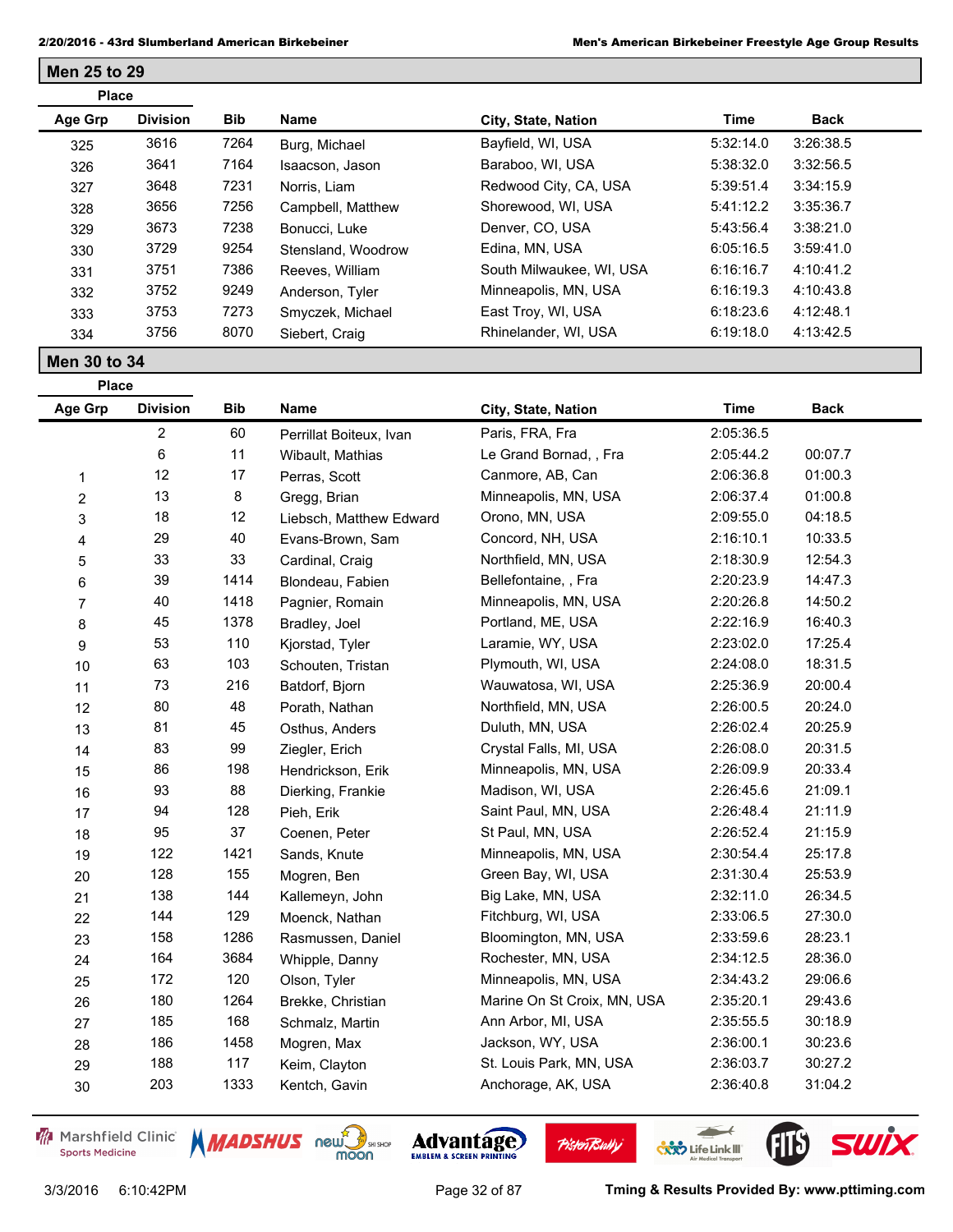| <b>Place</b>   |                 |            |                      |                            |             |             |  |
|----------------|-----------------|------------|----------------------|----------------------------|-------------|-------------|--|
| <b>Age Grp</b> | <b>Division</b> | <b>Bib</b> | Name                 | City, State, Nation        | <b>Time</b> | <b>Back</b> |  |
| 31             | 205             | 159        | Hillerson, Blake     | Duluth, MN, USA            | 2:36:57.2   | 31:20.6     |  |
| 32             | 206             | 1302       | Curran, Dennis       | Plymouth, MN, USA          | 2:37:01.6   | 31:25.1     |  |
| 33             | 207             | 154        | Ofsevit, Ari         | Cambridge, MA, USA         | 2:37:25.2   | 31:48.6     |  |
| 34             | 211             | 177        | Creagh, Ben          | Birchwood Village, MN, USA | 2:37:51.4   | 32:14.9     |  |
| 35             | 212             | 1359       | Schisler, Jason      | Middleton, WI, USA         | 2:37:56.5   | 32:19.9     |  |
| 36             | 219             | 1542       | Golomski, Scott      | Rhinelander, WI, USA       | 2:38:26.0   | 32:49.5     |  |
| 37             | 221             | 1361       | Eidem, Jay           | Savage, MN, USA            | 2:39:16.8   | 33:40.2     |  |
| 38             | 225             | 1360       | Creagh, Jay          | Shorewood, WI, USA         | 2:39:43.0   | 34:06.5     |  |
| 39             | 226             | 1545       | Kyser, Scott         | St Paul, MN, USA           | 2:39:44.7   | 34:08.2     |  |
| 40             | 228             | 1488       | Scott, Nathaniel     | Minneapolis, MN, USA       | 2:39:59.2   | 34:22.7     |  |
| 41             | 229             | 1245       | Marquard, Brett      | Easthampton, MA, USA       | 2:40:04.9   | 34:28.3     |  |
| 42             | 238             | 119        | Wilson, Ryan         | Minneapolis, MN, USA       | 2:40:34.1   | 34:57.5     |  |
| 43             | 240             | 1221       | Young, Andrew        | Houston, TX, USA           | 2:40:37.6   | 35:01.1     |  |
| 44             | 241             | 185        | Gregg, Chad          | Seattle, WA, USA           | 2:40:40.8   | 35:04.2     |  |
| 45             | 245             | 1373       | Coenen, Jesse        | Amherst Jct, WI, USA       | 2:41:01.0   | 35:24.5     |  |
| 46             | 249             | 1266       | Martin, Christopher  | Syracuse, NY, USA          | 2:41:09.3   | 35:32.8     |  |
| 47             | 250             | 1238       | Bristow, Blake       | Minnetonka, MN, USA        | 2:41:13.9   | 35:37.4     |  |
| 48             | 253             | 1357       | Napp, Jason          | Vadnais Heights, MN, USA   | 2:41:37.9   | 36:01.4     |  |
| 49             | 255             | 1314       | Ellingson, Eric      | St Paul, MN, USA           | 2:41:43.1   | 36:06.6     |  |
| 50             | 271             | 1490       | Graves, Neal         | St Paul, MN, USA           | 2:42:27.5   | 36:51.0     |  |
| 51             | 282             | 1585       | Ping, Trent          | La Crosse, WI, USA         | 2:43:28.1   | 37:51.5     |  |
| 52             | 291             | 1448       | Michals, Mark        | Minneapolis, MN, USA       | 2:43:49.3   | 38:12.7     |  |
| 53             | 317             | 1516       | Maves, Peter         | Woodbury, MN, USA          | 2:45:42.5   | 40:06.0     |  |
| 54             | 342             | 1586       | Bentzler, Tristin    | Chippewa Falls, WI, USA    | 2:46:51.3   | 41:14.8     |  |
| 55             | 380             | 1285       | Kueffer, Daniel      | Roseville, MN, USA         | 2:49:05.9   | 43:29.4     |  |
| 56             | 382             | 1236       | Beatty, Zack         | Minneapolis, MN, USA       | 2:49:17.5   | 43:40.9     |  |
| 57             | 386             | 1437       | Strauss, Luke        | Bloomington, MN, USA       | 2:49:28.1   | 43:51.5     |  |
| 58             | 394             | 1439       | Ellingson, Marc      | Minneapolis, MN, USA       | 2:49:51.7   | 44:15.2     |  |
| 59             | 402             | 1591       | Mitchell, Will       | Madison, WI, USA           | 2:50:21.9   | 44:45.3     |  |
| 60             | 425             | 1462       | Bentley, Michael     | Shorewood, WI, USA         | 2:51:36.3   | 45:59.8     |  |
| 61             | 427             | 2702       | Tardy, Weston        | Duluth, MN, USA            | 2:51:42.1   | 46:05.5     |  |
| 62             | 432             | 1432       | Baier, Logan         | Duluth, MN, USA            | 2:51:59.1   | 46:22.6     |  |
| 63             | 439             | 2318       | Meyer, Daniel        | Minneapolis, MN, USA       | 2:52:16.6   | 46:40.0     |  |
| 64             | 448             | 1491       | Johnson, Nicholas    | Rogers City, MI, USA       | 2:52:32.3   | 46:55.7     |  |
| 65             | 457             | 1380       | Giese, John          | Minneapolis, MN, USA       | 2:53:01.2   | 47:24.7     |  |
| 66             | 461             | 1345       | Pischke, Isaac       | La Crosse, WI, USA         | 2:53:08.5   | 47:32.0     |  |
| 67             | 468             | 1337       | Walker, Greg         | Truckee, CA, USA           | 2:53:25.3   | 47:48.8     |  |
| 68             | 477             | 1265       | Lofgren, Christopher | St. Paul, MN, USA          | 2:53:53.6   | 48:17.0     |  |
| 69             | 478             | 1499       | Garrison, Oliver     | Minneapolis, MN, USA       | 2:53:56.1   | 48:19.6     |  |
| 70             | 505             | 2247       | Stolen, Benjamin     | Valdez, AK, USA            | 2:55:29.7   | 49:53.2     |  |
| 71             | 507             | 1457       | Malloy, Matthew      | Madison, WI, USA           | 2:55:33.3   | 49:56.7     |  |
| 72             | 518             | 2460       | Lehrkamp, Joshua     | Gurney, WI, USA            | 2:56:16.3   | 50:39.8     |  |
| 73             | 524             | 2646       | Eckert, Seth         | Oregon, WI, USA            | 2:56:32.8   | 50:56.3     |  |
| 74             | 533             | 2617       | Seeds, Rob           | Minneapolis, MN, USA       | 2:57:05.9   | 51:29.4     |  |
| 75             | 553             | 3226       | Hoff, Anthony        | Duluth, MN, USA            | 2:57:56.3   | 52:19.8     |  |
| 76             | 589             | 2393       | Bischoff, James      | St Louis Park, MN, USA     | 2:59:24.5   | 53:48.0     |  |
|                |                 |            |                      |                            |             |             |  |

Marshfield Clinic **Sports Medicine** 





**Pisten Bully** 



 $\leftarrow$ 

**COND** Life Link III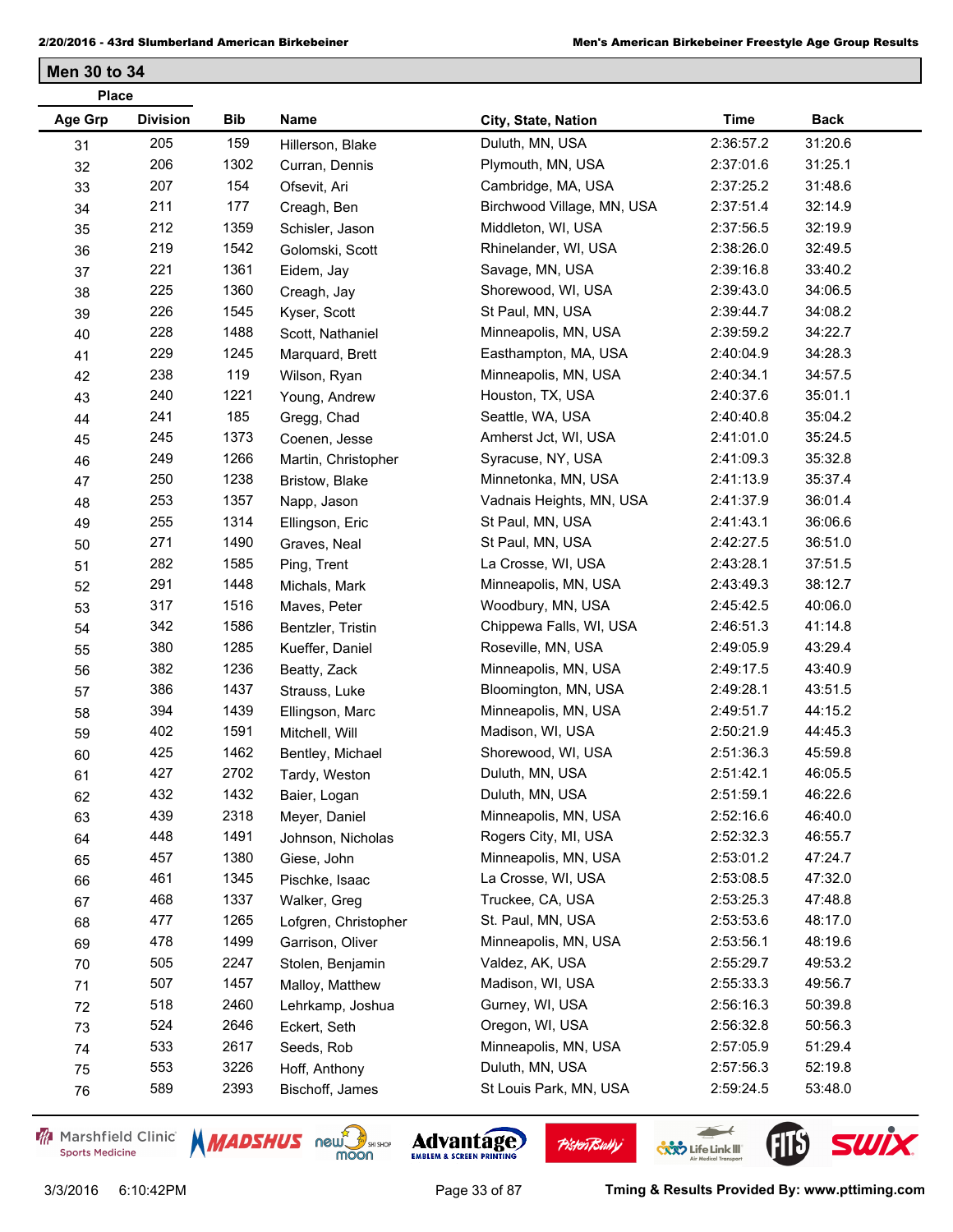| <b>Place</b> |                 |            |                      |                            |           |             |  |
|--------------|-----------------|------------|----------------------|----------------------------|-----------|-------------|--|
| Age Grp      | <b>Division</b> | <b>Bib</b> | Name                 | City, State, Nation        | Time      | <b>Back</b> |  |
| 77           | 599             | 2497       | Adams, Lee           | De Pere, WI, USA           | 2:59:43.6 | 54:07.1     |  |
| 78           | 614             | 1212       | Jahns, Andrew        | Merrill, WI, USA           | 3:00:21.1 | 54:44.6     |  |
| 79           | 626             | 1400       | Eberhardt, Justin    | Ashby, MN, USA             | 3:01:19.6 | 55:43.1     |  |
| 80           | 630             | 1533       | Peterson, Ryan       | Medicine Lake, MN, USA     | 3:01:48.1 | 56:11.5     |  |
| 81           | 633             | 2488       | Strzok, Ladislaus    | Duluth, MN, USA            | 3:02:01.1 | 56:24.6     |  |
| 82           | 638             | 1287       | Halzle, Darren       | Champlin, MN, USA          | 3:02:19.7 | 56:43.2     |  |
| 83           | 643             | 1502       | Cigan, Paul          | Spooner, WI, USA           | 3:02:22.3 | 56:45.8     |  |
| 84           | 646             | 1280       | Gabel, Dan           | Crested Butte, CO, USA     | 3:02:52.1 | 57:15.6     |  |
| 85           | 650             | 3493       | Luehring, Mark       | Ashland, WI, USA           | 3:03:02.2 | 57:25.7     |  |
| 86           | 657             | 2356       | Pavlovich, Eric      | Black Earth, WI, USA       | 3:03:06.7 | 57:30.1     |  |
| 87           | 659             | 1375       | Wilkins, Jesse       | Steamboat Springs, CO, USA | 3:03:08.0 | 57:31.5     |  |
| 88           | 664             | 3383       | Bradley, James       | Portland, OR, USA          | 3:03:15.2 | 57:38.7     |  |
| 89           | 665             | 2519       | Dyson, Mark          | Boulder, CO, USA           | 3:03:15.4 | 57:38.8     |  |
| 90           | 679             | 9009       | Smith, Alex          | Ann Arbor, MI, USA         | 3:03:38.6 | 58:02.1     |  |
| 91           | 683             | 3444       | Rolnitzky, Joshua    | Minneapolis, MN, USA       | 3:03:51.9 | 58:15.4     |  |
| 92           | 684             | 2542       | O'Meara, Matthew     | Eau Claire, WI, USA        | 3:03:52.0 | 58:15.5     |  |
| 93           | 688             | 8164       | Erickson, John       | St Louis Park, MN, USA     | 3:04:01.3 | 58:24.8     |  |
| 94           | 689             | 2314       | Johnson, Dane        | San Francisco, CA, USA     | 3:04:10.2 | 58:33.7     |  |
| 95           | 744             | 1396       | Miller, Joseph       | San Francisco, CA, USA     | 3:06:43.5 | 1:01:07.0   |  |
| 96           | 751             | 2506       | Malm, Lucas          | North Oaks, MN, USA        | 3:06:59.0 | 1:01:22.5   |  |
| 97           | 761             | 2541       | Leibfried, Matthew   | Duluth, MN, USA            | 3:07:25.6 | 1:01:49.1   |  |
| 98           | 775             | 1222       | Cheesebro, Andy      | Steamboat Springs, CO, USA | 3:08:03.1 | 1:02:26.5   |  |
| 99           | 785             | 1252       | Lubenkov, Byron      | Minneapolis, MN, USA       | 3:08:19.9 | 1:02:43.4   |  |
| 100          | 788             | 1256       | Acher, Charles       | Madison, WI, USA           | 3:08:24.2 | 1:02:47.7   |  |
| 101          | 793             | 1494       | Raisanen, Nick       | Plymouth, MN, USA          | 3:08:35.0 | 1:02:58.5   |  |
| 102          | 810             | 2633       | Wagner, Ryan         | Wauwatosa, WI, USA         | 3:09:26.4 | 1:03:49.9   |  |
| 103          | 812             | 2230       | Nelson, Tyler        | Woodbury, MN, USA          | 3:09:39.1 | 1:04:02.6   |  |
| 104          | 825             | 1318       | Nordgren, Eric       | Duluth, MN, USA            | 3:10:09.4 | 1:04:32.9   |  |
| 105          | 851             | 1547       | Maurer, Scott        | Madison, WI, USA           | 3:11:07.0 | 1:05:30.5   |  |
| 106          | 866             | 3608       | Reckinger, Scott     | Bozeman, MT, USA           | 3:11:34.0 | 1:05:57.4   |  |
| 107          | 867             | 3499       | Bevis, Martin        | Duluth, MN, USA            | 3:11:34.9 | 1:05:58.3   |  |
| 108          | 892             | 2449       | Greer, Jonathan      | Seattle, WA, USA           | 3:13:20.9 | 1:07:44.4   |  |
| 109          | 897             | 2576       | Weiler, Nick         | Apple Valley, MN, USA      | 3:13:30.7 | 1:07:54.2   |  |
| 110          | 903             | 4565       | Sonnentag, Peter     | Cambridge, WI, USA         | 3:13:40.3 | 1:08:03.8   |  |
| 111          | 919             | 2381       | Wildebush, Hans      | Denver, CO, USA            | 3:14:14.8 | 1:08:38.2   |  |
| 112          | 924             | 1367       | Lanners, Jeff        | South St Paul, MN, USA     | 3:14:28.9 | 1:08:52.4   |  |
| 113          | 925             | 2294       | Krueger, Christopher | Whitefish Bay, WI, USA     | 3:14:31.8 | 1:08:55.2   |  |
| 114          | 927             | 2260       | Koss, Brady          | Antigo, WI, USA            | 3:14:32.5 | 1:08:55.9   |  |
| 115          | 928             | 2411       | Noffke, Jereme       | Madison, WI, USA           | 3:14:32.6 | 1:08:56.0   |  |
| 116          | 931             | 8132       | Burke, lan           | Englewood, CO, USA         | 3:14:42.0 | 1:09:05.5   |  |
| 117          | 961             | 2594       | Daniels, Peter       | Minneapolis, MN, USA       | 3:15:50.2 | 1:10:13.7   |  |
| 118          | 969             | 2262       | Smithwood, Brandon   | San Francisco, CA, USA     | 3:16:00.2 | 1:10:23.6   |  |
| 119          | 980             | 2698       | Puleo, Vincent       | Seattle, WA, USA           | 3:16:31.9 | 1:10:55.3   |  |
| 120          | 983             | 3555       | Johnson, Patrick     | Minneapolis, MN, USA       | 3:16:37.3 | 1:11:00.7   |  |
| 121          | 1011            | 2301       | O'Meara, Connor      | Minneapolis, MN, USA       | 3:18:00.9 | 1:12:24.4   |  |
| 122          | 1015            | 2684       | Roberts, Timothy     | Schuylerville, NY, USA     | 3:18:03.5 | 1:12:27.0   |  |
|              |                 |            |                      |                            |           |             |  |

Marshfield Clinic **Sports Medicine** 





**Pisten Bully** 

 $\leftarrow$ 

**COND** Life Link III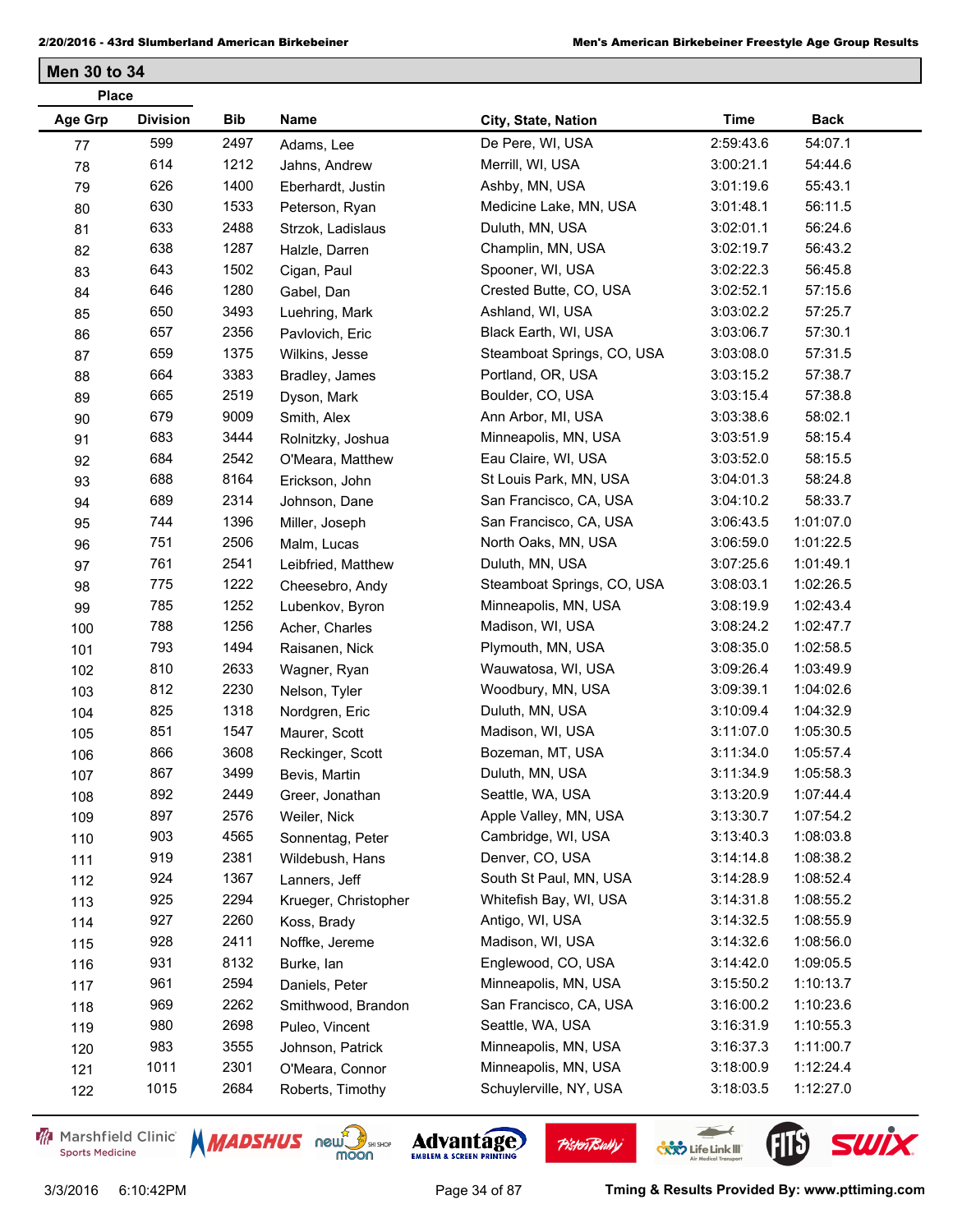| <b>Place</b>   |                 |      |                    |                           |             |             |
|----------------|-----------------|------|--------------------|---------------------------|-------------|-------------|
| <b>Age Grp</b> | <b>Division</b> | Bib  | Name               | City, State, Nation       | <b>Time</b> | <b>Back</b> |
| 123            | 1021            | 2586 | Cassleman, Paul    | Plymouth, MN, USA         | 3:18:10.6   | 1:12:34.0   |
| 124            | 1031            | 3536 | Strudle, Nathan    | Blaine, MN, USA           | 3:18:24.5   | 1:12:48.0   |
| 125            | 1033            | 2219 | Gastineau, Andrew  | Seattle, WA, USA          | 3:18:26.4   | 1:12:49.8   |
| 126            | 1048            | 2244 | Mitchell, Benjamin | Iron Mountain, MI, USA    | 3:19:02.1   | 1:13:25.5   |
| 127            | 1049            | 3467 | Roy, Kevin         | Washburn, WI, USA         | 3:19:03.3   | 1:13:26.8   |
| 128            | 1051            | 4335 | Olson, Erik        | Eagan, MN, USA            | 3:19:12.0   | 1:13:35.5   |
| 129            | 1053            | 2351 | Cutshall, Eric     | Whitewater, WI, USA       | 3:19:12.8   | 1:13:36.3   |
| 130            | 1054            | 6282 | Rasmussen, Derek   | Minocqua, WI, USA         | 3:19:18.6   | 1:13:42.0   |
| 131            | 1058            | 3594 | Rossing, Ryan      | Rhinelander, WI, USA      | 3:19:24.5   | 1:13:48.0   |
| 132            | 1061            | 3209 | Tumas, Aistis      | Ashland, WI, USA          | 3:19:31.6   | 1:13:55.1   |
| 133            | 1066            | 1411 | Statz, Ken         | Wisconsin Rapids, WI, USA | 3:19:42.1   | 1:14:05.5   |
| 134            | 1075            | 2443 | Edmonson, Jon      | Madison, WI, USA          | 3:20:02.1   | 1:14:25.5   |
| 135            | 1089            | 8131 | Abernethy, Ian     | Laramie, WY, USA          | 3:20:27.2   | 1:14:50.7   |
| 136            | 1093            | 2287 | Jandro, Chris      | Minneapolis, MN, USA      | 3:20:38.0   | 1:15:01.5   |
| 137            | 1120            | 2454 | Joyce, Joseph      | Middleton, WI, USA        | 3:21:35.1   | 1:15:58.6   |
| 138            | 1140            | 4329 | Stull, Eric        | La Crosse, WI, USA        | 3:22:39.1   | 1:17:02.5   |
| 139            | 1143            | 2264 | Abrams, Brendan    | Minneapolis, MN, USA      | 3:22:40.5   | 1:17:04.0   |
| 140            | 1148            | 2465 | Dietz, Justin      | Washington, DC, USA       | 3:22:55.0   | 1:17:18.4   |
| 141            | 1150            | 4533 | Tate, Michael      | Eden Prairie, MN, USA     | 3:22:59.2   | 1:17:22.7   |
| 142            | 1159            | 2509 | Holtan, Luke       | Pewaukee, WI, USA         | 3:23:36.8   | 1:18:00.2   |
| 143            | 1189            | 4441 | Wittenberg, Joshua | Palatine, IL, USA         | 3:24:19.3   | 1:18:42.8   |
| 144            | 1197            | 5214 | Trawick, Andre     | Minneapolis, MN, USA      | 3:24:32.9   | 1:18:56.4   |
| 145            | 1200            | 5285 | Westerhaus, Dan    | Minneapolis, MN, USA      | 3:24:38.2   | 1:19:01.7   |
| 146            | 1208            | 9202 | Peale, Richard     | Portland, CT, USA         | 3:24:47.8   | 1:19:11.2   |
| 147            | 1209            | 3408 | Beier, Jesse       | Minneapolis, MN, USA      | 3:24:49.0   | 1:19:12.5   |
| 148            | 1211            | 8003 | Schumaker, Adam    | Salt Lake City, UT, USA   | 3:24:49.9   | 1:19:13.4   |
| 149            | 1213            | 5529 | Durkee, Paul       | San Francisco, CA, USA    | 3:24:55.4   | 1:19:18.8   |
| 150            | 1248            | 5250 | Glaeser, Brian     | Somerset, WI, USA         | 3:26:08.3   | 1:20:31.8   |
| 151            | 1258            | 5441 | McMahon, Kenny     | Shenandoah, VA, USA       | 3:26:30.0   | 1:20:53.5   |
| 152            | 1268            | 4248 | Blomberg, Brad     | Sioux Falls, SD, USA      | 3:26:56.6   | 1:21:20.1   |
| 153            | 1274            | 3613 | Anderson, Shelby   | Madison, WI, USA          | 3:27:18.6   | 1:21:42.1   |
| 154            | 1280            | 5447 | McCann, Kevin      | Sartell, MN, USA          | 3:27:34.8   | 1:21:58.3   |
| 155            | 1299            | 3210 | Docta, Alex        | Salt Lake City, UT, USA   | 3:28:12.4   | 1:22:35.9   |
| 156            | 1303            | 9229 | Lacroix, Stephane  | Winnipeg, MB, Can         | 3:28:23.9   | 1:22:47.3   |
| 157            | 1304            | 4523 | Eckert, Michael    | Brown Deer, WI, USA       | 3:28:23.9   | 1:22:47.4   |
| 158            | 1321            | 3364 | Sublet, Guillaume  | Minneapolis, MN, USA      | 3:28:47.2   | 1:23:10.7   |
| 159            | 1327            | 3242 | Sipley, Bradley    | Minneapolis, MN, USA      | 3:28:51.6   | 1:23:15.1   |
| 160            | 1332            | 3582 | Martin, Rob        | Minneapolis, MN, USA      | 3:28:59.4   | 1:23:22.9   |
| 161            | 1336            | 4549 | Pentinmaki, Oliver | Sun Prairie, WI, USA      | 3:29:07.7   | 1:23:31.2   |
| 162            | 1338            | 4234 | Blomberg, Ben      | Sioux Falls, SD, USA      | 3:29:13.1   | 1:23:36.5   |
| 163            | 1344            | 3404 | Klima, Jered       | Silverthorne, CO, USA     | 3:29:25.8   | 1:23:49.2   |
| 164            | 1357            | 3521 | Knudson, Michael   | Edina, MN, USA            | 3:29:50.1   | 1:24:13.6   |
| 165            | 1381            | 9101 | Braunwarth, Jedd   | Des Moines, IA, USA       | 3:30:20.3   | 1:24:43.8   |
| 166            | 1390            | 3227 | MacHi, Anthony     | Dallas, TX, USA           | 3:30:37.1   | 1:25:00.6   |
| 167            | 1400            | 9173 | Sanders, Nate      | Albert Lea, MN, USA       | 3:30:58.6   | 1:25:22.0   |
| 168            | 1405            | 4539 | Luke, Mike         | Minneapolis, MN, USA      | 3:31:06.4   | 1:25:29.9   |
|                |                 |      |                    |                           |             |             |

Marshfield Clinic **Sports Medicine** 







 $\leftarrow$ 

**COND** Life Link III

FIL'S SWIX

**Pisten Bully**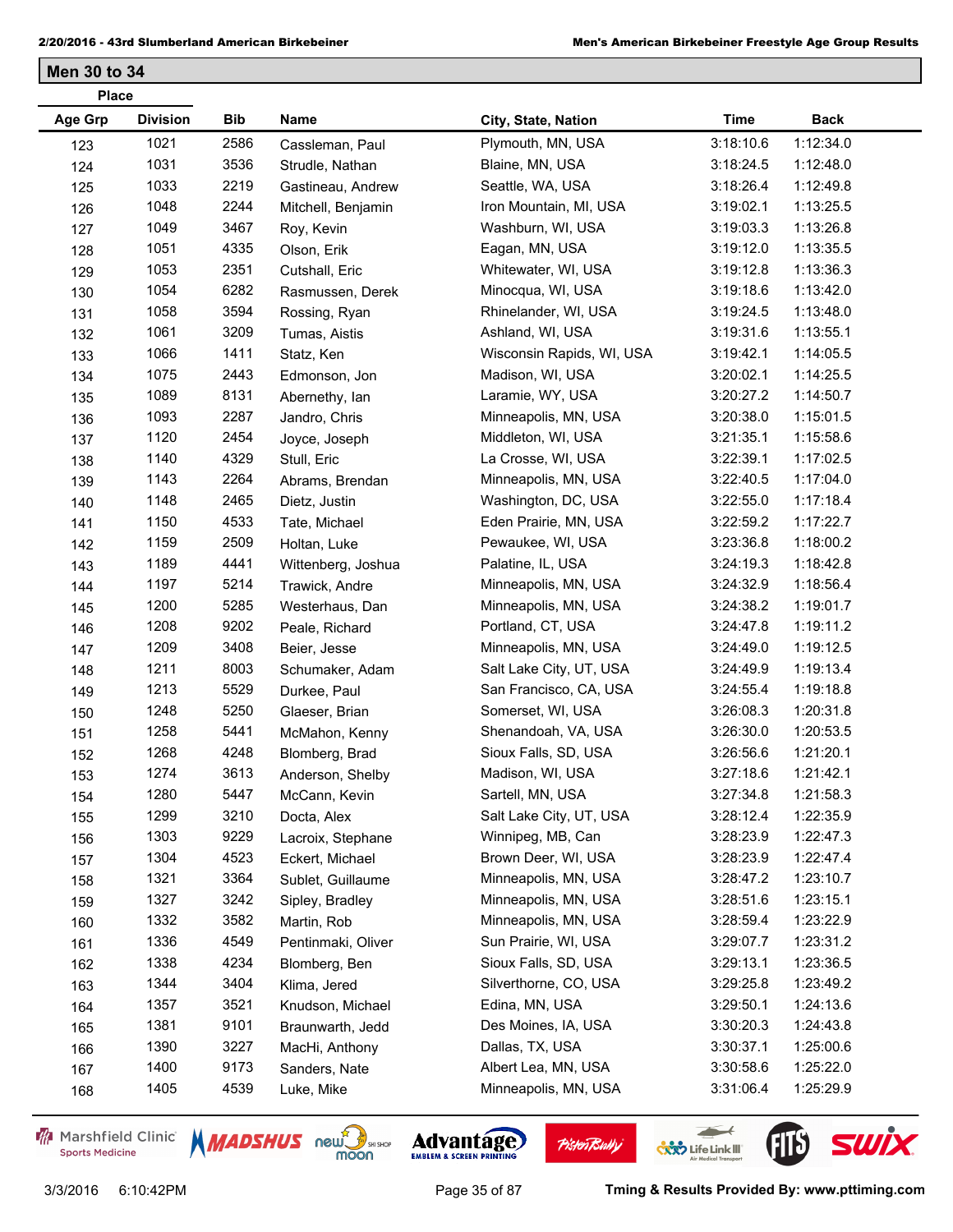| <b>Place</b> |                 |            |                     |                          |             |             |  |
|--------------|-----------------|------------|---------------------|--------------------------|-------------|-------------|--|
| Age Grp      | <b>Division</b> | <b>Bib</b> | Name                | City, State, Nation      | <b>Time</b> | <b>Back</b> |  |
| 169          | 1427            | 4213       | Livermore, Andrew   | Madison, WI, USA         | 3:31:58.0   | 1:26:21.5   |  |
| 170          | 1435            | 5375       | Mayer, Jeffrey      | Bloomington, MN, USA     | 3:32:14.1   | 1:26:37.5   |  |
| 171          | 1441            | 5218       | Leaf, Andrew        | Madison, WI, USA         | 3:32:28.1   | 1:26:51.6   |  |
| 172          | 1460            | 4407       | Poling, Jerad       | Minneapolis, MN, USA     | 3:32:47.8   | 1:27:11.2   |  |
| 173          | 1472            | 3323       | Schneider, Dustin   | Madison, WI, USA         | 3:33:21.4   | 1:27:44.8   |  |
| 174          | 1474            | 8240       | Moriarity, Michael  | Minneapolis, MN, USA     | 3:33:21.9   | 1:27:45.3   |  |
| 175          | 1477            | 3409       | Izquierdo, Jesse    | Mpls, MN, USA            | 3:33:33.6   | 1:27:57.1   |  |
| 176          | 1493            | 3240       | Tran, Bob           | Marshfield, WI, USA      | 3:34:06.3   | 1:28:29.8   |  |
| 177          | 1516            | 9119       | Pinette, Justin     | Duluth, MN, USA          | 3:34:53.4   | 1:29:16.8   |  |
| 178          | 1519            | 3442       | Engel, Josh         | Rice Lake, WI, USA       | 3:34:56.6   | 1:29:20.0   |  |
| 179          | 1523            | 3501       | Morud, Martin       | Maplewood, MN, USA       | 3:35:02.7   | 1:29:26.2   |  |
| 180          | 1528            | 8201       | Gaalaas, Lars       | Minneapolis, MN, USA     | 3:35:05.3   | 1:29:28.8   |  |
| 181          | 1531            | 3554       | Hughley, Patrick    | Duluth, MN, USA          | 3:35:08.5   | 1:29:31.9   |  |
| 182          | 1545            | 3232       | Bluhm, Benjamin     | Marshfield, WI, USA      | 3:35:31.7   | 1:29:55.2   |  |
| 183          | 1548            | 4550       | Theiler, Oscar      | Minneapolis, MN, USA     | 3:35:34.3   | 1:29:57.8   |  |
| 184          | 1561            | 3279       | Wichert, Chris      | Monomonee Falls, WI, USA | 3:35:57.6   | 1:30:21.1   |  |
| 185          | 1575            | 2390       | Teichroew, Jacob    | Winona, MN, USA          | 3:36:34.0   | 1:30:57.4   |  |
| 186          | 1586            | 4379       | Nelson, James       | Saint Paul, MN, USA      | 3:36:58.2   | 1:31:21.6   |  |
| 187          | 1621            | 3432       | Reifschneider, Jon  | Minneapolis, MN, USA     | 3:38:09.5   | 1:32:32.9   |  |
| 188          | 1635            | 2293       | Coffey, Christopher | Minneapolis, MN, USA     | 3:38:33.2   | 1:32:56.6   |  |
| 189          | 1640            | 4218       | Tongen, Andrew      | Edina, MN, USA           | 3:38:38.5   | 1:33:01.9   |  |
| 190          | 1645            | 4345       | Cadwalader, Gardner | San Francisco, CA, USA   | 3:38:44.7   | 1:33:08.2   |  |
| 191          | 1674            | 9190       | Cornell, Peter      | Minneapolis, MN, USA     | 3:39:39.0   | 1:34:02.4   |  |
| 192          | 1712            | 9153       | Vincent, Matt       | Hayward, WI, USA         | 3:40:41.3   | 1:35:04.8   |  |
| 193          | 1736            | 5543       | Feutz, Philip       | Fitchburg, WI, USA       | 3:41:25.5   | 1:35:49.0   |  |
| 194          | 1743            | 5498       | Gloss, Michael      | Minneapolis, MN, USA     | 3:41:33.9   | 1:35:57.4   |  |
| 195          | 1756            | 6399       | Schwarting, Kyle    | Minneapolis, MN, USA     | 3:41:59.0   | 1:36:22.5   |  |
| 196          | 1764            | 4606       | Woehler, Ryan       | Madison, WI, USA         | 3:42:14.7   | 1:36:38.1   |  |
| 197          | 1797            | 5273       | Parks, Colby        | Madison, WI, USA         | 3:43:02.2   | 1:37:25.7   |  |
| 198          | 1805            | 8343       | Eusden, William     | Minneapolis, MN, USA     | 3:43:08.2   | 1:37:31.7   |  |
| 199          | 1812            | 3206       | Hughley, Adam       | Duluth, MN, USA          | 3:43:25.0   | 1:37:48.4   |  |
| 200          | 1822            | 9050       | Agar, Clint         | Duluth, MN, USA          | 3:43:37.1   | 1:38:00.6   |  |
| 201          | 1840            | 3504       | Kamphuis, Matt      | Cottage Grove, WI, USA   | 3:44:15.4   | 1:38:38.8   |  |
| 202          | 1842            | 3349       | Holey, Garrick      | Winona, MN, USA          | 3:44:15.8   | 1:38:39.2   |  |
| 203          | 1845            | 9095       | Harrington, Jacob   | Hayward, WI, USA         | 3:44:20.2   | 1:38:43.7   |  |
| 204          | 1860            | 6481       | Magnan, Paul        | Minneapolis, MN, USA     | 3:44:40.5   | 1:39:04.0   |  |
| 205          | 1868            | 4410       | Cain, Jesse         | Eau Claire, WI, USA      | 3:45:10.8   | 1:39:34.3   |  |
| 206          | 1874            | 8266       | Larsen, Peter       | Hayward, WI, USA         | 3:45:26.0   | 1:39:49.4   |  |
| 207          | 1877            | 3245       | Geiger, Brent       | Plymouth, MN, USA        | 3:45:29.1   | 1:39:52.6   |  |
| 208          | 1918            | 5297       | Broz, David         | Plymouth, MN, USA        | 3:46:32.9   | 1:40:56.4   |  |
| 209          | 1919            | 6336       | Shuman, Jared       | Hayward, WI, USA         | 3:46:33.2   | 1:40:56.7   |  |
| 210          | 1930            | 4557       | Bartingale, Paul    | Minneapolis, MN, USA     | 3:46:58.6   | 1:41:22.1   |  |
| 211          | 1941            | 4422       | Stjernholm, Joel    | Minneapolis, MN, USA     | 3:47:53.8   | 1:42:17.3   |  |
| 212          | 1966            | 8100       | Anderson, Eric      | Chicago, IL, USA         | 3:48:38.1   | 1:43:01.6   |  |
| 213          | 1979            | 2220       | Gislason, Andrew    | Owatonna, MN, USA        | 3:49:02.3   | 1:43:25.8   |  |
| 214          | 1997            | 9021       | Nichols, Austin     | Seattle, WA, USA         | 3:49:43.1   | 1:44:06.5   |  |

Marshfield Clinic **Sports Medicine** 





**Pisten Bully** 

 $\leftarrow$ 

**COND** Life Link III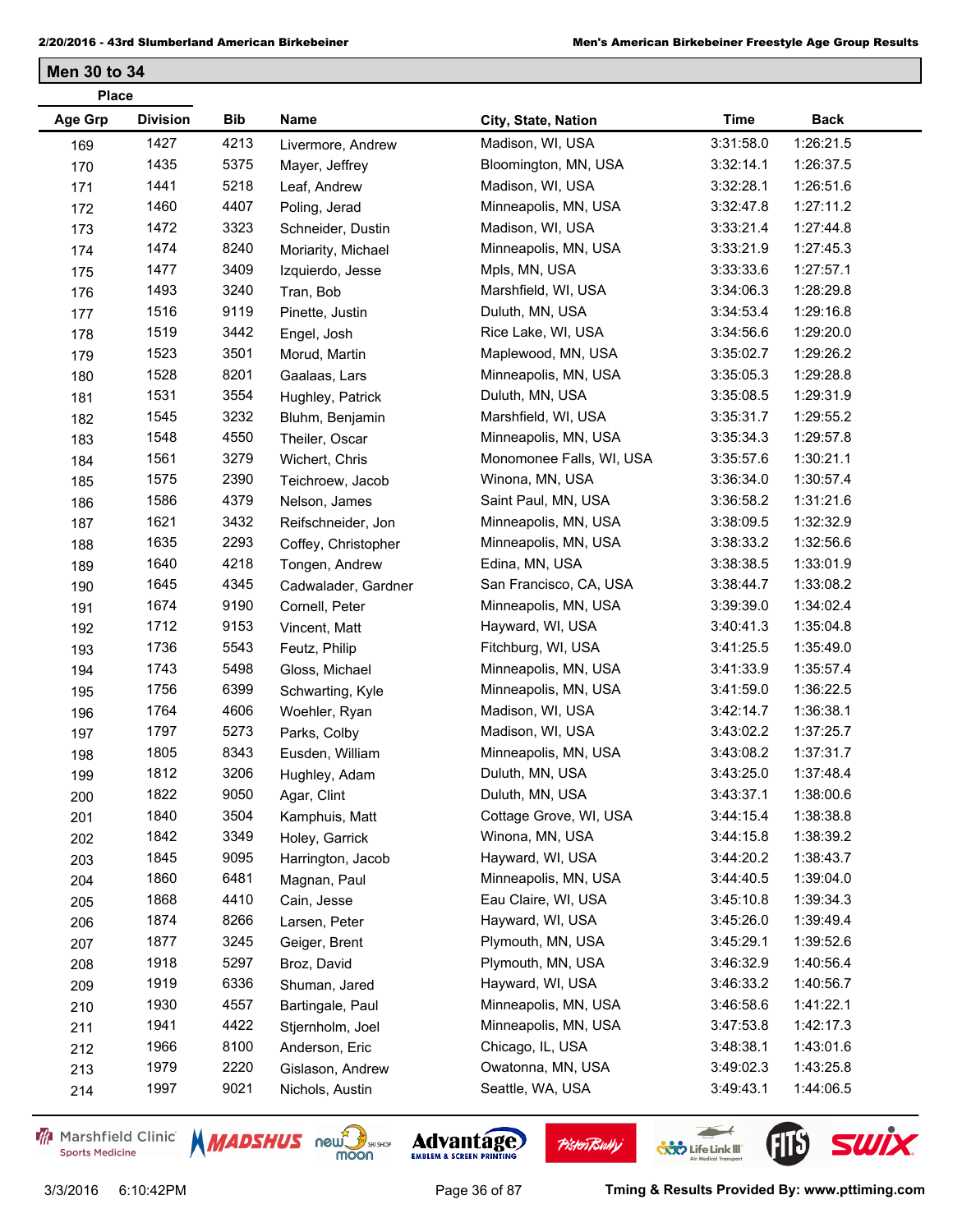**Men 30 to 34**

| <b>Division</b><br><b>Age Grp</b><br>Bib<br>Name<br><b>Time</b><br><b>Back</b><br>City, State, Nation<br>2015<br>8254<br>Madison, WI, USA<br>1:45:03.6<br>3:50:40.1<br>Hyatt, Nicholas<br>215<br>2017<br>8166<br>Minneapolis, MN, USA<br>3:50:44.0<br>1:45:07.5<br>216<br>Greene, John<br>2018<br>6261<br>Oconomowoc, WI, USA<br>3:50:44.4<br>1:45:07.9<br>Klug, Dan<br>217<br>2020<br>3543<br>Madison, WI, USA<br>3:50:46.2<br>1:45:09.7<br>Vandervelde, Nicholas<br>218<br>2026<br>4635<br>1:45:19.4<br>Minneapolis, MN, USA<br>3:50:56.0<br>219<br>Farwell, Ted<br>2061<br>4306<br>1:46:24.7<br>Minneapolis, MN, USA<br>3:52:01.3<br>Haukebo-Bol, Davin<br>220<br>2107<br>5392<br>Chassell, MI, USA<br>3:53:37.5<br>1:48:01.0<br>Iverson, Joe<br>221<br>2108<br>3614<br>1:48:01.3<br>St. Paul, MN, USA<br>3:53:37.9<br>Mayberry, Silas<br>222<br>2120<br>3201<br>1:48:15.1<br>Pewaukee, WI, USA<br>3:53:51.6<br>223<br>Busche, Aaron<br>2123<br>6327<br>1:48:22.4<br>Pewaukee, WI, USA<br>3:53:58.9<br>224<br>Coletta, James<br>2128<br>4647<br>1:48:31.1<br>Cottage Grove, MN, USA<br>3:54:07.6<br>Goetzke, Tim<br>225<br>2132<br>4411<br>1:48:46.0<br>Plymouth, MN, USA<br>3:54:22.6<br>Dewit, Jesse<br>226<br>2133<br>6508<br>1:48:49.2<br>Rockford, IL, USA<br>Ticknor, Ross<br>3:54:25.7<br>227<br>2197<br>5531<br>Rice Lake, WI, USA<br>3:56:49.3<br>1:51:12.8<br>Lehman, Paul<br>228<br>2236<br>5204<br>Marshall, MN, USA<br>3:57:56.2<br>1:52:19.7<br>229<br>Caughey, Adam<br>2238<br>4668<br>1:52:24.9<br>Steamboat Springs, CO, USA<br>3:58:01.4<br>Cheesebro, Will<br>230<br>2250<br>4386<br>1:52:54.0<br>Milwaukee, WI, USA<br>3:58:30.5<br>Talbot, Jason<br>231<br>2264<br>9130<br>1:53:22.9<br>Waukesha, WI, USA<br>3:58:59.4<br>Riederer, Kevin<br>232<br>2268<br>5274<br>1:53:26.0<br>Minneapolis, MN, USA<br>3:59:02.6<br>Arnett, Collin<br>233<br>2285<br>5623<br>1:53:59.2<br>Atlanta, GA, USA<br>3:59:35.8<br>Magner, Timothy<br>234<br>5339<br>1:54:00.0<br>2288<br>Portland, OR, USA<br>3:59:36.5<br>235<br>Giovagnoli, Gavin<br>2332<br>4240<br>Cottage Grove, WI, USA<br>4:00:56.6<br>1:55:20.0<br>Laurent, Benjamin<br>236<br>2333<br>4602<br>Saginaw, MN, USA<br>4:00:57.9<br>1:55:21.3<br>Cavitt, Ryan<br>237<br>2343<br>6231<br>Eden Prairie, MN, USA<br>4:01:31.8<br>1:55:55.2<br>Jensen, Brandon<br>238<br>2352<br>4530<br>1:56:05.3<br>Golden, CO, USA<br>4:01:41.8<br>239<br>MacHos, Michael<br>2372<br>3430<br>Minneapolis, WI, USA<br>4:02:24.7<br>1:56:48.2<br>Gaynor, Jon<br>240<br>2376<br>6509<br>1:56:58.3<br>Jasper, AB, Can<br>4:02:34.9<br>Woods, Russell<br>241<br>2380<br>6264<br>1:57:13.1<br>Santa Fe, NM, USA<br>4:02:49.7<br>Bohnhorst, Daniel<br>242<br>2381<br>6265<br>1:57:13.8<br>Minneapolis, MN, USA<br>4:02:50.3<br>Boody, Daniel<br>243<br>2395<br>5400<br>Frederic, WI, USA<br>4:03:33.4<br>1:57:56.8<br>Anderson, John<br>244<br>2396<br>5328<br>Appleton, WI, USA<br>4:03:40.4<br>1:58:03.9<br>Schleicher, Erich<br>245<br>2428<br>4619<br>Houghton, MI, USA<br>4:05:28.4<br>1:59:51.8<br>Handler, Stephen<br>246<br>2466<br>3211<br>2:01:23.9<br>Minneapolis, MN, USA<br>4:07:00.5<br>Lundy, Alex<br>247<br>2476<br>5357<br>2:01:49.3<br>Middleton, WI, USA<br>4:07:25.8<br>Luebke, James<br>248<br>2477<br>3569<br>Chicago, IL, USA<br>4:07:26.2<br>2:01:49.6<br>O'Meara, Peter<br>249<br>2483<br>6437<br>4:07:33.9<br>2:01:57.3<br>Minneapolis, MN, USA<br>Lammers, Matthew<br>250<br>2492<br>9063<br>2:02:19.9<br>Milwaukee, WI, USA<br>4:07:56.4<br>Muchow, David<br>251<br>2508<br>5460<br>Minneapolis, MN, USA<br>2:02:49.1<br>4:08:25.6<br>Rosen, Lee<br>252<br>2535<br>5307<br>2:03:49.1<br>Lexington Park, MD, USA<br>4:09:25.7<br>Palm, Derek<br>253 | <b>Place</b> |      |      |               |                  |           |           |  |
|-------------------------------------------------------------------------------------------------------------------------------------------------------------------------------------------------------------------------------------------------------------------------------------------------------------------------------------------------------------------------------------------------------------------------------------------------------------------------------------------------------------------------------------------------------------------------------------------------------------------------------------------------------------------------------------------------------------------------------------------------------------------------------------------------------------------------------------------------------------------------------------------------------------------------------------------------------------------------------------------------------------------------------------------------------------------------------------------------------------------------------------------------------------------------------------------------------------------------------------------------------------------------------------------------------------------------------------------------------------------------------------------------------------------------------------------------------------------------------------------------------------------------------------------------------------------------------------------------------------------------------------------------------------------------------------------------------------------------------------------------------------------------------------------------------------------------------------------------------------------------------------------------------------------------------------------------------------------------------------------------------------------------------------------------------------------------------------------------------------------------------------------------------------------------------------------------------------------------------------------------------------------------------------------------------------------------------------------------------------------------------------------------------------------------------------------------------------------------------------------------------------------------------------------------------------------------------------------------------------------------------------------------------------------------------------------------------------------------------------------------------------------------------------------------------------------------------------------------------------------------------------------------------------------------------------------------------------------------------------------------------------------------------------------------------------------------------------------------------------------------------------------------------------------------------------------------------------------------------------------------------------------------------------------------------------------------------------------------------------------------------------------------------------------------------------------------------------------------------------------------------------------------------------------------------------------------------------------------------------------------------------------------------------------------------------------------------------------------------|--------------|------|------|---------------|------------------|-----------|-----------|--|
|                                                                                                                                                                                                                                                                                                                                                                                                                                                                                                                                                                                                                                                                                                                                                                                                                                                                                                                                                                                                                                                                                                                                                                                                                                                                                                                                                                                                                                                                                                                                                                                                                                                                                                                                                                                                                                                                                                                                                                                                                                                                                                                                                                                                                                                                                                                                                                                                                                                                                                                                                                                                                                                                                                                                                                                                                                                                                                                                                                                                                                                                                                                                                                                                                                                                                                                                                                                                                                                                                                                                                                                                                                                                                                                               |              |      |      |               |                  |           |           |  |
|                                                                                                                                                                                                                                                                                                                                                                                                                                                                                                                                                                                                                                                                                                                                                                                                                                                                                                                                                                                                                                                                                                                                                                                                                                                                                                                                                                                                                                                                                                                                                                                                                                                                                                                                                                                                                                                                                                                                                                                                                                                                                                                                                                                                                                                                                                                                                                                                                                                                                                                                                                                                                                                                                                                                                                                                                                                                                                                                                                                                                                                                                                                                                                                                                                                                                                                                                                                                                                                                                                                                                                                                                                                                                                                               |              |      |      |               |                  |           |           |  |
|                                                                                                                                                                                                                                                                                                                                                                                                                                                                                                                                                                                                                                                                                                                                                                                                                                                                                                                                                                                                                                                                                                                                                                                                                                                                                                                                                                                                                                                                                                                                                                                                                                                                                                                                                                                                                                                                                                                                                                                                                                                                                                                                                                                                                                                                                                                                                                                                                                                                                                                                                                                                                                                                                                                                                                                                                                                                                                                                                                                                                                                                                                                                                                                                                                                                                                                                                                                                                                                                                                                                                                                                                                                                                                                               |              |      |      |               |                  |           |           |  |
|                                                                                                                                                                                                                                                                                                                                                                                                                                                                                                                                                                                                                                                                                                                                                                                                                                                                                                                                                                                                                                                                                                                                                                                                                                                                                                                                                                                                                                                                                                                                                                                                                                                                                                                                                                                                                                                                                                                                                                                                                                                                                                                                                                                                                                                                                                                                                                                                                                                                                                                                                                                                                                                                                                                                                                                                                                                                                                                                                                                                                                                                                                                                                                                                                                                                                                                                                                                                                                                                                                                                                                                                                                                                                                                               |              |      |      |               |                  |           |           |  |
|                                                                                                                                                                                                                                                                                                                                                                                                                                                                                                                                                                                                                                                                                                                                                                                                                                                                                                                                                                                                                                                                                                                                                                                                                                                                                                                                                                                                                                                                                                                                                                                                                                                                                                                                                                                                                                                                                                                                                                                                                                                                                                                                                                                                                                                                                                                                                                                                                                                                                                                                                                                                                                                                                                                                                                                                                                                                                                                                                                                                                                                                                                                                                                                                                                                                                                                                                                                                                                                                                                                                                                                                                                                                                                                               |              |      |      |               |                  |           |           |  |
|                                                                                                                                                                                                                                                                                                                                                                                                                                                                                                                                                                                                                                                                                                                                                                                                                                                                                                                                                                                                                                                                                                                                                                                                                                                                                                                                                                                                                                                                                                                                                                                                                                                                                                                                                                                                                                                                                                                                                                                                                                                                                                                                                                                                                                                                                                                                                                                                                                                                                                                                                                                                                                                                                                                                                                                                                                                                                                                                                                                                                                                                                                                                                                                                                                                                                                                                                                                                                                                                                                                                                                                                                                                                                                                               |              |      |      |               |                  |           |           |  |
|                                                                                                                                                                                                                                                                                                                                                                                                                                                                                                                                                                                                                                                                                                                                                                                                                                                                                                                                                                                                                                                                                                                                                                                                                                                                                                                                                                                                                                                                                                                                                                                                                                                                                                                                                                                                                                                                                                                                                                                                                                                                                                                                                                                                                                                                                                                                                                                                                                                                                                                                                                                                                                                                                                                                                                                                                                                                                                                                                                                                                                                                                                                                                                                                                                                                                                                                                                                                                                                                                                                                                                                                                                                                                                                               |              |      |      |               |                  |           |           |  |
|                                                                                                                                                                                                                                                                                                                                                                                                                                                                                                                                                                                                                                                                                                                                                                                                                                                                                                                                                                                                                                                                                                                                                                                                                                                                                                                                                                                                                                                                                                                                                                                                                                                                                                                                                                                                                                                                                                                                                                                                                                                                                                                                                                                                                                                                                                                                                                                                                                                                                                                                                                                                                                                                                                                                                                                                                                                                                                                                                                                                                                                                                                                                                                                                                                                                                                                                                                                                                                                                                                                                                                                                                                                                                                                               |              |      |      |               |                  |           |           |  |
|                                                                                                                                                                                                                                                                                                                                                                                                                                                                                                                                                                                                                                                                                                                                                                                                                                                                                                                                                                                                                                                                                                                                                                                                                                                                                                                                                                                                                                                                                                                                                                                                                                                                                                                                                                                                                                                                                                                                                                                                                                                                                                                                                                                                                                                                                                                                                                                                                                                                                                                                                                                                                                                                                                                                                                                                                                                                                                                                                                                                                                                                                                                                                                                                                                                                                                                                                                                                                                                                                                                                                                                                                                                                                                                               |              |      |      |               |                  |           |           |  |
|                                                                                                                                                                                                                                                                                                                                                                                                                                                                                                                                                                                                                                                                                                                                                                                                                                                                                                                                                                                                                                                                                                                                                                                                                                                                                                                                                                                                                                                                                                                                                                                                                                                                                                                                                                                                                                                                                                                                                                                                                                                                                                                                                                                                                                                                                                                                                                                                                                                                                                                                                                                                                                                                                                                                                                                                                                                                                                                                                                                                                                                                                                                                                                                                                                                                                                                                                                                                                                                                                                                                                                                                                                                                                                                               |              |      |      |               |                  |           |           |  |
|                                                                                                                                                                                                                                                                                                                                                                                                                                                                                                                                                                                                                                                                                                                                                                                                                                                                                                                                                                                                                                                                                                                                                                                                                                                                                                                                                                                                                                                                                                                                                                                                                                                                                                                                                                                                                                                                                                                                                                                                                                                                                                                                                                                                                                                                                                                                                                                                                                                                                                                                                                                                                                                                                                                                                                                                                                                                                                                                                                                                                                                                                                                                                                                                                                                                                                                                                                                                                                                                                                                                                                                                                                                                                                                               |              |      |      |               |                  |           |           |  |
|                                                                                                                                                                                                                                                                                                                                                                                                                                                                                                                                                                                                                                                                                                                                                                                                                                                                                                                                                                                                                                                                                                                                                                                                                                                                                                                                                                                                                                                                                                                                                                                                                                                                                                                                                                                                                                                                                                                                                                                                                                                                                                                                                                                                                                                                                                                                                                                                                                                                                                                                                                                                                                                                                                                                                                                                                                                                                                                                                                                                                                                                                                                                                                                                                                                                                                                                                                                                                                                                                                                                                                                                                                                                                                                               |              |      |      |               |                  |           |           |  |
|                                                                                                                                                                                                                                                                                                                                                                                                                                                                                                                                                                                                                                                                                                                                                                                                                                                                                                                                                                                                                                                                                                                                                                                                                                                                                                                                                                                                                                                                                                                                                                                                                                                                                                                                                                                                                                                                                                                                                                                                                                                                                                                                                                                                                                                                                                                                                                                                                                                                                                                                                                                                                                                                                                                                                                                                                                                                                                                                                                                                                                                                                                                                                                                                                                                                                                                                                                                                                                                                                                                                                                                                                                                                                                                               |              |      |      |               |                  |           |           |  |
|                                                                                                                                                                                                                                                                                                                                                                                                                                                                                                                                                                                                                                                                                                                                                                                                                                                                                                                                                                                                                                                                                                                                                                                                                                                                                                                                                                                                                                                                                                                                                                                                                                                                                                                                                                                                                                                                                                                                                                                                                                                                                                                                                                                                                                                                                                                                                                                                                                                                                                                                                                                                                                                                                                                                                                                                                                                                                                                                                                                                                                                                                                                                                                                                                                                                                                                                                                                                                                                                                                                                                                                                                                                                                                                               |              |      |      |               |                  |           |           |  |
|                                                                                                                                                                                                                                                                                                                                                                                                                                                                                                                                                                                                                                                                                                                                                                                                                                                                                                                                                                                                                                                                                                                                                                                                                                                                                                                                                                                                                                                                                                                                                                                                                                                                                                                                                                                                                                                                                                                                                                                                                                                                                                                                                                                                                                                                                                                                                                                                                                                                                                                                                                                                                                                                                                                                                                                                                                                                                                                                                                                                                                                                                                                                                                                                                                                                                                                                                                                                                                                                                                                                                                                                                                                                                                                               |              |      |      |               |                  |           |           |  |
|                                                                                                                                                                                                                                                                                                                                                                                                                                                                                                                                                                                                                                                                                                                                                                                                                                                                                                                                                                                                                                                                                                                                                                                                                                                                                                                                                                                                                                                                                                                                                                                                                                                                                                                                                                                                                                                                                                                                                                                                                                                                                                                                                                                                                                                                                                                                                                                                                                                                                                                                                                                                                                                                                                                                                                                                                                                                                                                                                                                                                                                                                                                                                                                                                                                                                                                                                                                                                                                                                                                                                                                                                                                                                                                               |              |      |      |               |                  |           |           |  |
|                                                                                                                                                                                                                                                                                                                                                                                                                                                                                                                                                                                                                                                                                                                                                                                                                                                                                                                                                                                                                                                                                                                                                                                                                                                                                                                                                                                                                                                                                                                                                                                                                                                                                                                                                                                                                                                                                                                                                                                                                                                                                                                                                                                                                                                                                                                                                                                                                                                                                                                                                                                                                                                                                                                                                                                                                                                                                                                                                                                                                                                                                                                                                                                                                                                                                                                                                                                                                                                                                                                                                                                                                                                                                                                               |              |      |      |               |                  |           |           |  |
|                                                                                                                                                                                                                                                                                                                                                                                                                                                                                                                                                                                                                                                                                                                                                                                                                                                                                                                                                                                                                                                                                                                                                                                                                                                                                                                                                                                                                                                                                                                                                                                                                                                                                                                                                                                                                                                                                                                                                                                                                                                                                                                                                                                                                                                                                                                                                                                                                                                                                                                                                                                                                                                                                                                                                                                                                                                                                                                                                                                                                                                                                                                                                                                                                                                                                                                                                                                                                                                                                                                                                                                                                                                                                                                               |              |      |      |               |                  |           |           |  |
|                                                                                                                                                                                                                                                                                                                                                                                                                                                                                                                                                                                                                                                                                                                                                                                                                                                                                                                                                                                                                                                                                                                                                                                                                                                                                                                                                                                                                                                                                                                                                                                                                                                                                                                                                                                                                                                                                                                                                                                                                                                                                                                                                                                                                                                                                                                                                                                                                                                                                                                                                                                                                                                                                                                                                                                                                                                                                                                                                                                                                                                                                                                                                                                                                                                                                                                                                                                                                                                                                                                                                                                                                                                                                                                               |              |      |      |               |                  |           |           |  |
|                                                                                                                                                                                                                                                                                                                                                                                                                                                                                                                                                                                                                                                                                                                                                                                                                                                                                                                                                                                                                                                                                                                                                                                                                                                                                                                                                                                                                                                                                                                                                                                                                                                                                                                                                                                                                                                                                                                                                                                                                                                                                                                                                                                                                                                                                                                                                                                                                                                                                                                                                                                                                                                                                                                                                                                                                                                                                                                                                                                                                                                                                                                                                                                                                                                                                                                                                                                                                                                                                                                                                                                                                                                                                                                               |              |      |      |               |                  |           |           |  |
|                                                                                                                                                                                                                                                                                                                                                                                                                                                                                                                                                                                                                                                                                                                                                                                                                                                                                                                                                                                                                                                                                                                                                                                                                                                                                                                                                                                                                                                                                                                                                                                                                                                                                                                                                                                                                                                                                                                                                                                                                                                                                                                                                                                                                                                                                                                                                                                                                                                                                                                                                                                                                                                                                                                                                                                                                                                                                                                                                                                                                                                                                                                                                                                                                                                                                                                                                                                                                                                                                                                                                                                                                                                                                                                               |              |      |      |               |                  |           |           |  |
|                                                                                                                                                                                                                                                                                                                                                                                                                                                                                                                                                                                                                                                                                                                                                                                                                                                                                                                                                                                                                                                                                                                                                                                                                                                                                                                                                                                                                                                                                                                                                                                                                                                                                                                                                                                                                                                                                                                                                                                                                                                                                                                                                                                                                                                                                                                                                                                                                                                                                                                                                                                                                                                                                                                                                                                                                                                                                                                                                                                                                                                                                                                                                                                                                                                                                                                                                                                                                                                                                                                                                                                                                                                                                                                               |              |      |      |               |                  |           |           |  |
|                                                                                                                                                                                                                                                                                                                                                                                                                                                                                                                                                                                                                                                                                                                                                                                                                                                                                                                                                                                                                                                                                                                                                                                                                                                                                                                                                                                                                                                                                                                                                                                                                                                                                                                                                                                                                                                                                                                                                                                                                                                                                                                                                                                                                                                                                                                                                                                                                                                                                                                                                                                                                                                                                                                                                                                                                                                                                                                                                                                                                                                                                                                                                                                                                                                                                                                                                                                                                                                                                                                                                                                                                                                                                                                               |              |      |      |               |                  |           |           |  |
|                                                                                                                                                                                                                                                                                                                                                                                                                                                                                                                                                                                                                                                                                                                                                                                                                                                                                                                                                                                                                                                                                                                                                                                                                                                                                                                                                                                                                                                                                                                                                                                                                                                                                                                                                                                                                                                                                                                                                                                                                                                                                                                                                                                                                                                                                                                                                                                                                                                                                                                                                                                                                                                                                                                                                                                                                                                                                                                                                                                                                                                                                                                                                                                                                                                                                                                                                                                                                                                                                                                                                                                                                                                                                                                               |              |      |      |               |                  |           |           |  |
|                                                                                                                                                                                                                                                                                                                                                                                                                                                                                                                                                                                                                                                                                                                                                                                                                                                                                                                                                                                                                                                                                                                                                                                                                                                                                                                                                                                                                                                                                                                                                                                                                                                                                                                                                                                                                                                                                                                                                                                                                                                                                                                                                                                                                                                                                                                                                                                                                                                                                                                                                                                                                                                                                                                                                                                                                                                                                                                                                                                                                                                                                                                                                                                                                                                                                                                                                                                                                                                                                                                                                                                                                                                                                                                               |              |      |      |               |                  |           |           |  |
|                                                                                                                                                                                                                                                                                                                                                                                                                                                                                                                                                                                                                                                                                                                                                                                                                                                                                                                                                                                                                                                                                                                                                                                                                                                                                                                                                                                                                                                                                                                                                                                                                                                                                                                                                                                                                                                                                                                                                                                                                                                                                                                                                                                                                                                                                                                                                                                                                                                                                                                                                                                                                                                                                                                                                                                                                                                                                                                                                                                                                                                                                                                                                                                                                                                                                                                                                                                                                                                                                                                                                                                                                                                                                                                               |              |      |      |               |                  |           |           |  |
|                                                                                                                                                                                                                                                                                                                                                                                                                                                                                                                                                                                                                                                                                                                                                                                                                                                                                                                                                                                                                                                                                                                                                                                                                                                                                                                                                                                                                                                                                                                                                                                                                                                                                                                                                                                                                                                                                                                                                                                                                                                                                                                                                                                                                                                                                                                                                                                                                                                                                                                                                                                                                                                                                                                                                                                                                                                                                                                                                                                                                                                                                                                                                                                                                                                                                                                                                                                                                                                                                                                                                                                                                                                                                                                               |              |      |      |               |                  |           |           |  |
|                                                                                                                                                                                                                                                                                                                                                                                                                                                                                                                                                                                                                                                                                                                                                                                                                                                                                                                                                                                                                                                                                                                                                                                                                                                                                                                                                                                                                                                                                                                                                                                                                                                                                                                                                                                                                                                                                                                                                                                                                                                                                                                                                                                                                                                                                                                                                                                                                                                                                                                                                                                                                                                                                                                                                                                                                                                                                                                                                                                                                                                                                                                                                                                                                                                                                                                                                                                                                                                                                                                                                                                                                                                                                                                               |              |      |      |               |                  |           |           |  |
|                                                                                                                                                                                                                                                                                                                                                                                                                                                                                                                                                                                                                                                                                                                                                                                                                                                                                                                                                                                                                                                                                                                                                                                                                                                                                                                                                                                                                                                                                                                                                                                                                                                                                                                                                                                                                                                                                                                                                                                                                                                                                                                                                                                                                                                                                                                                                                                                                                                                                                                                                                                                                                                                                                                                                                                                                                                                                                                                                                                                                                                                                                                                                                                                                                                                                                                                                                                                                                                                                                                                                                                                                                                                                                                               |              |      |      |               |                  |           |           |  |
|                                                                                                                                                                                                                                                                                                                                                                                                                                                                                                                                                                                                                                                                                                                                                                                                                                                                                                                                                                                                                                                                                                                                                                                                                                                                                                                                                                                                                                                                                                                                                                                                                                                                                                                                                                                                                                                                                                                                                                                                                                                                                                                                                                                                                                                                                                                                                                                                                                                                                                                                                                                                                                                                                                                                                                                                                                                                                                                                                                                                                                                                                                                                                                                                                                                                                                                                                                                                                                                                                                                                                                                                                                                                                                                               |              |      |      |               |                  |           |           |  |
|                                                                                                                                                                                                                                                                                                                                                                                                                                                                                                                                                                                                                                                                                                                                                                                                                                                                                                                                                                                                                                                                                                                                                                                                                                                                                                                                                                                                                                                                                                                                                                                                                                                                                                                                                                                                                                                                                                                                                                                                                                                                                                                                                                                                                                                                                                                                                                                                                                                                                                                                                                                                                                                                                                                                                                                                                                                                                                                                                                                                                                                                                                                                                                                                                                                                                                                                                                                                                                                                                                                                                                                                                                                                                                                               |              |      |      |               |                  |           |           |  |
|                                                                                                                                                                                                                                                                                                                                                                                                                                                                                                                                                                                                                                                                                                                                                                                                                                                                                                                                                                                                                                                                                                                                                                                                                                                                                                                                                                                                                                                                                                                                                                                                                                                                                                                                                                                                                                                                                                                                                                                                                                                                                                                                                                                                                                                                                                                                                                                                                                                                                                                                                                                                                                                                                                                                                                                                                                                                                                                                                                                                                                                                                                                                                                                                                                                                                                                                                                                                                                                                                                                                                                                                                                                                                                                               |              |      |      |               |                  |           |           |  |
|                                                                                                                                                                                                                                                                                                                                                                                                                                                                                                                                                                                                                                                                                                                                                                                                                                                                                                                                                                                                                                                                                                                                                                                                                                                                                                                                                                                                                                                                                                                                                                                                                                                                                                                                                                                                                                                                                                                                                                                                                                                                                                                                                                                                                                                                                                                                                                                                                                                                                                                                                                                                                                                                                                                                                                                                                                                                                                                                                                                                                                                                                                                                                                                                                                                                                                                                                                                                                                                                                                                                                                                                                                                                                                                               |              |      |      |               |                  |           |           |  |
|                                                                                                                                                                                                                                                                                                                                                                                                                                                                                                                                                                                                                                                                                                                                                                                                                                                                                                                                                                                                                                                                                                                                                                                                                                                                                                                                                                                                                                                                                                                                                                                                                                                                                                                                                                                                                                                                                                                                                                                                                                                                                                                                                                                                                                                                                                                                                                                                                                                                                                                                                                                                                                                                                                                                                                                                                                                                                                                                                                                                                                                                                                                                                                                                                                                                                                                                                                                                                                                                                                                                                                                                                                                                                                                               |              |      |      |               |                  |           |           |  |
|                                                                                                                                                                                                                                                                                                                                                                                                                                                                                                                                                                                                                                                                                                                                                                                                                                                                                                                                                                                                                                                                                                                                                                                                                                                                                                                                                                                                                                                                                                                                                                                                                                                                                                                                                                                                                                                                                                                                                                                                                                                                                                                                                                                                                                                                                                                                                                                                                                                                                                                                                                                                                                                                                                                                                                                                                                                                                                                                                                                                                                                                                                                                                                                                                                                                                                                                                                                                                                                                                                                                                                                                                                                                                                                               |              |      |      |               |                  |           |           |  |
|                                                                                                                                                                                                                                                                                                                                                                                                                                                                                                                                                                                                                                                                                                                                                                                                                                                                                                                                                                                                                                                                                                                                                                                                                                                                                                                                                                                                                                                                                                                                                                                                                                                                                                                                                                                                                                                                                                                                                                                                                                                                                                                                                                                                                                                                                                                                                                                                                                                                                                                                                                                                                                                                                                                                                                                                                                                                                                                                                                                                                                                                                                                                                                                                                                                                                                                                                                                                                                                                                                                                                                                                                                                                                                                               |              |      |      |               |                  |           |           |  |
|                                                                                                                                                                                                                                                                                                                                                                                                                                                                                                                                                                                                                                                                                                                                                                                                                                                                                                                                                                                                                                                                                                                                                                                                                                                                                                                                                                                                                                                                                                                                                                                                                                                                                                                                                                                                                                                                                                                                                                                                                                                                                                                                                                                                                                                                                                                                                                                                                                                                                                                                                                                                                                                                                                                                                                                                                                                                                                                                                                                                                                                                                                                                                                                                                                                                                                                                                                                                                                                                                                                                                                                                                                                                                                                               |              |      |      |               |                  |           |           |  |
|                                                                                                                                                                                                                                                                                                                                                                                                                                                                                                                                                                                                                                                                                                                                                                                                                                                                                                                                                                                                                                                                                                                                                                                                                                                                                                                                                                                                                                                                                                                                                                                                                                                                                                                                                                                                                                                                                                                                                                                                                                                                                                                                                                                                                                                                                                                                                                                                                                                                                                                                                                                                                                                                                                                                                                                                                                                                                                                                                                                                                                                                                                                                                                                                                                                                                                                                                                                                                                                                                                                                                                                                                                                                                                                               |              |      |      |               |                  |           |           |  |
|                                                                                                                                                                                                                                                                                                                                                                                                                                                                                                                                                                                                                                                                                                                                                                                                                                                                                                                                                                                                                                                                                                                                                                                                                                                                                                                                                                                                                                                                                                                                                                                                                                                                                                                                                                                                                                                                                                                                                                                                                                                                                                                                                                                                                                                                                                                                                                                                                                                                                                                                                                                                                                                                                                                                                                                                                                                                                                                                                                                                                                                                                                                                                                                                                                                                                                                                                                                                                                                                                                                                                                                                                                                                                                                               |              |      |      |               |                  |           |           |  |
|                                                                                                                                                                                                                                                                                                                                                                                                                                                                                                                                                                                                                                                                                                                                                                                                                                                                                                                                                                                                                                                                                                                                                                                                                                                                                                                                                                                                                                                                                                                                                                                                                                                                                                                                                                                                                                                                                                                                                                                                                                                                                                                                                                                                                                                                                                                                                                                                                                                                                                                                                                                                                                                                                                                                                                                                                                                                                                                                                                                                                                                                                                                                                                                                                                                                                                                                                                                                                                                                                                                                                                                                                                                                                                                               |              |      |      |               |                  |           |           |  |
|                                                                                                                                                                                                                                                                                                                                                                                                                                                                                                                                                                                                                                                                                                                                                                                                                                                                                                                                                                                                                                                                                                                                                                                                                                                                                                                                                                                                                                                                                                                                                                                                                                                                                                                                                                                                                                                                                                                                                                                                                                                                                                                                                                                                                                                                                                                                                                                                                                                                                                                                                                                                                                                                                                                                                                                                                                                                                                                                                                                                                                                                                                                                                                                                                                                                                                                                                                                                                                                                                                                                                                                                                                                                                                                               | 254          | 2541 | 5246 | Nelson, Brady | De Pere, WI, USA | 4:09:37.1 | 2:04:00.5 |  |
| 9258<br>2544<br>Johns Creek, GA, USA<br>4:09:40.2<br>2:04:03.7<br>Labsky, Zdenek<br>255                                                                                                                                                                                                                                                                                                                                                                                                                                                                                                                                                                                                                                                                                                                                                                                                                                                                                                                                                                                                                                                                                                                                                                                                                                                                                                                                                                                                                                                                                                                                                                                                                                                                                                                                                                                                                                                                                                                                                                                                                                                                                                                                                                                                                                                                                                                                                                                                                                                                                                                                                                                                                                                                                                                                                                                                                                                                                                                                                                                                                                                                                                                                                                                                                                                                                                                                                                                                                                                                                                                                                                                                                                       |              |      |      |               |                  |           |           |  |
| 4211<br>2561<br>Eau Claire, WI, USA<br>4:10:11.1<br>2:04:34.6<br>Gierke, Andrew<br>256                                                                                                                                                                                                                                                                                                                                                                                                                                                                                                                                                                                                                                                                                                                                                                                                                                                                                                                                                                                                                                                                                                                                                                                                                                                                                                                                                                                                                                                                                                                                                                                                                                                                                                                                                                                                                                                                                                                                                                                                                                                                                                                                                                                                                                                                                                                                                                                                                                                                                                                                                                                                                                                                                                                                                                                                                                                                                                                                                                                                                                                                                                                                                                                                                                                                                                                                                                                                                                                                                                                                                                                                                                        |              |      |      |               |                  |           |           |  |
| 8335<br>2573<br>St Paul, MN, USA<br>4:10:34.6<br>2:04:58.0<br>Greeson, Tony<br>257                                                                                                                                                                                                                                                                                                                                                                                                                                                                                                                                                                                                                                                                                                                                                                                                                                                                                                                                                                                                                                                                                                                                                                                                                                                                                                                                                                                                                                                                                                                                                                                                                                                                                                                                                                                                                                                                                                                                                                                                                                                                                                                                                                                                                                                                                                                                                                                                                                                                                                                                                                                                                                                                                                                                                                                                                                                                                                                                                                                                                                                                                                                                                                                                                                                                                                                                                                                                                                                                                                                                                                                                                                            |              |      |      |               |                  |           |           |  |
| 2574<br>4380<br>2:05:03.5<br>Tallahassee, FL, USA<br>4:10:40.1<br>Sands, James<br>258                                                                                                                                                                                                                                                                                                                                                                                                                                                                                                                                                                                                                                                                                                                                                                                                                                                                                                                                                                                                                                                                                                                                                                                                                                                                                                                                                                                                                                                                                                                                                                                                                                                                                                                                                                                                                                                                                                                                                                                                                                                                                                                                                                                                                                                                                                                                                                                                                                                                                                                                                                                                                                                                                                                                                                                                                                                                                                                                                                                                                                                                                                                                                                                                                                                                                                                                                                                                                                                                                                                                                                                                                                         |              |      |      |               |                  |           |           |  |
| 2594<br>8072<br>Harshaw, WI, USA<br>4:11:33.9<br>2:05:57.3<br>Demet, Dana<br>259                                                                                                                                                                                                                                                                                                                                                                                                                                                                                                                                                                                                                                                                                                                                                                                                                                                                                                                                                                                                                                                                                                                                                                                                                                                                                                                                                                                                                                                                                                                                                                                                                                                                                                                                                                                                                                                                                                                                                                                                                                                                                                                                                                                                                                                                                                                                                                                                                                                                                                                                                                                                                                                                                                                                                                                                                                                                                                                                                                                                                                                                                                                                                                                                                                                                                                                                                                                                                                                                                                                                                                                                                                              |              |      |      |               |                  |           |           |  |
| 2596<br>5490<br>2:05:57.8<br>Menomonie, WI, USA<br>4:11:34.4<br>Molback, Matthew<br>260                                                                                                                                                                                                                                                                                                                                                                                                                                                                                                                                                                                                                                                                                                                                                                                                                                                                                                                                                                                                                                                                                                                                                                                                                                                                                                                                                                                                                                                                                                                                                                                                                                                                                                                                                                                                                                                                                                                                                                                                                                                                                                                                                                                                                                                                                                                                                                                                                                                                                                                                                                                                                                                                                                                                                                                                                                                                                                                                                                                                                                                                                                                                                                                                                                                                                                                                                                                                                                                                                                                                                                                                                                       |              |      |      |               |                  |           |           |  |

Marshfield Clinic **Sports Medicine** 





 $\leftarrow$ 

**COND** Life Link III

**Pisten Bully**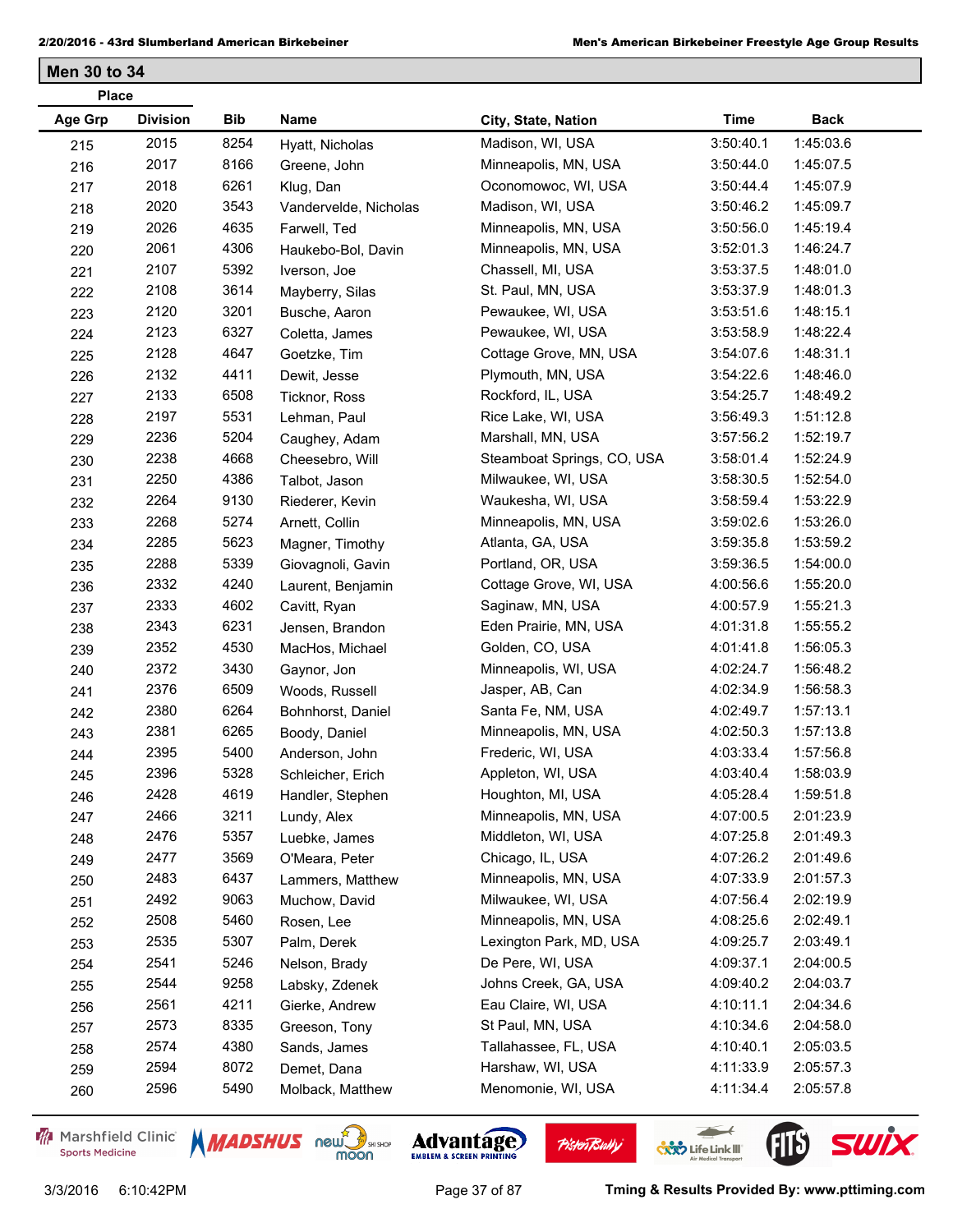**Men 30 to 34**

| <b>Place</b> |                 |      |                        |                         |             |             |  |
|--------------|-----------------|------|------------------------|-------------------------|-------------|-------------|--|
| Age Grp      | <b>Division</b> | Bib  | Name                   | City, State, Nation     | <b>Time</b> | <b>Back</b> |  |
| 261          | 2639            | 5499 | Luther, Michael        | Stoughton, WI, USA      | 4:13:57.0   | 2:08:20.4   |  |
| 262          | 2646            | 7097 | Emerson, Daniel        | Janesville, WI, USA     | 4:14:22.4   | 2:08:45.9   |  |
| 263          | 2647            | 5438 | Laczkowski, Kenneth    | Madison, WI, USA        | 4:14:22.7   | 2:08:46.1   |  |
| 264          | 2649            | 6272 | Longsdorf, David       | Minneapolis, MN, USA    | 4:14:28.5   | 2:08:51.9   |  |
| 265          | 2668            | 6436 | Hester, Matthew        | Minneapolis, MN, USA    | 4:15:20.8   | 2:09:44.3   |  |
| 266          | 2673            | 6215 | Joseph, Andy           | Verona, WI, USA         | 4:15:28.3   | 2:09:51.8   |  |
| 267          | 2702            | 8045 | Vanepern, Calloway     | Cedarburg, WI, USA      | 4:17:01.0   | 2:11:24.4   |  |
| 268          | 2717            | 9082 | Barnes, Frederick      | Denver, CO, USA         | 4:17:52.3   | 2:12:15.7   |  |
| 269          | 2730            | 5420 | Wojcik, Joseph         | Lester Prairie, MN, USA | 4:18:33.9   | 2:12:57.4   |  |
| 270          | 2731            | 5633 | Wojtowicz, Travis      | Milwaukee, WI, USA      | 4:18:36.3   | 2:12:59.7   |  |
| 271          | 2752            | 5270 | Carskadon, Christopher | Lacrosse, WI, USA       | 4:19:34.2   | 2:13:57.7   |  |
| 272          | 2779            | 5485 | Berndt, Matt           | Oshkosh, WI, USA        | 4:21:01.9   | 2:15:25.4   |  |
| 273          | 2790            | 7026 | Berg, Andy             | Eau Claire, WI, USA     | 4:21:53.8   | 2:16:17.3   |  |
| 274          | 2799            | 6362 | Vik, John              | Minneapolis, MN, USA    | 4:22:24.1   | 2:16:47.5   |  |
| 275          | 2812            | 4419 | Barker, Joel           | St. Louis Park, MN, USA | 4:22:42.1   | 2:17:05.6   |  |
| 276          | 2817            | 8033 | Mitchell, Bill         | Minneapolis, MN, USA    | 4:22:55.9   | 2:17:19.4   |  |
| 277          | 2824            | 6250 | Cummings, Chase        | Menomonie, WI, USA      | 4:23:08.0   | 2:17:31.5   |  |
| 278          | 2851            | 5467 | Muench, Louis          | Cumberland, WI, USA     | 4:24:22.3   | 2:18:45.8   |  |
| 279          | 2855            | 6287 | Fitz, Dylan            | Davidson, NC, USA       | 4:24:30.0   | 2:18:53.4   |  |
| 280          | 2881            | 5351 | Fields, Ian            | Fitchburg, WI, USA      | 4:26:00.4   | 2:20:23.9   |  |
| 281          | 2901            | 6431 | Arnio, Matt            | Gillette, WY, USA       | 4:27:33.9   | 2:21:57.4   |  |
| 282          | 2919            | 8035 | Hildahl, Blake         | Madison, WI, USA        | 4:28:25.4   | 2:22:48.8   |  |
| 283          | 2953            | 8175 | Lemke, Justin          | Medford, WI, USA        | 4:30:02.7   | 2:24:26.2   |  |
| 284          | 2958            | 7258 | Palma, Matthew         | Fontana, WI, USA        | 4:30:32.4   | 2:24:55.9   |  |
| 285          | 2962            | 5260 | Updike, Chad           | Waunakee, WI, USA       | 4:30:47.6   | 2:25:11.1   |  |
| 286          | 2967            | 5632 | Orth, Travis           | Glen Ellyn, IL, USA     | 4:31:07.3   | 2:25:30.8   |  |
| 287          | 2970            | 7192 | Martinson, Jordan      | Green Bay, WI, USA      | 4:31:19.6   | 2:25:43.1   |  |
| 288          | 2972            | 6565 | Baeseman, Zachary      | Waupaca, WI, USA        | 4:31:20.6   | 2:25:44.1   |  |
| 289          | 2986            | 8105 | Reeve, Eric            | Rochester, MN, USA      | 4:32:14.6   | 2:26:38.0   |  |
| 290          | 3006            | 6223 | Johnson, Benjamin      | Marblemount, WA, USA    | 4:33:28.8   | 2:27:52.3   |  |
| 291          | 3010            | 9236 | Sarles, Steven         | Edina, MN, USA          | 4:34:07.5   | 2:28:31.0   |  |
| 292          | 3015            | 5635 | Carlson, Tyler         | Fox Point, WI, USA      | 4:34:31.3   | 2:28:54.7   |  |
| 293          | 3017            | 6477 | Smyczek, Patrick       | Cudahy, WI, USA         | 4:34:33.0   | 2:28:56.4   |  |
| 294          | 3021            | 9164 | Tedeschi, Michael      | Chicago, IL, USA        | 4:34:49.7   | 2:29:13.1   |  |
| 295          | 3029            | 4529 | Leiterman, Michael     | Plover, WI, USA         | 4:35:06.8   | 2:29:30.3   |  |
| 296          | 3039            | 5217 | Herstein, Andrew       | Seattle, WA, USA        | 4:36:11.2   | 2:30:34.6   |  |
| 297          | 3043            | 4291 | McMahon, Daniel        | North St Paul, MN, USA  | 4:36:42.1   | 2:31:05.5   |  |
| 298          | 3075            | 6375 | King, Justin           | Eagan, MN, USA          | 4:38:39.0   | 2:33:02.5   |  |
| 299          | 3080            | 6351 | Quinn, Jesse           | Madison, WI, USA        | 4:38:51.2   | 2:33:14.7   |  |
| 300          | 3081            | 7255 | Kroulik, Matt          | Dayton, MN, USA         | 4:38:51.5   | 2:33:15.0   |  |
| 301          | 3091            | 7001 | Wickboldt, Aaron       | Hastings, MN, USA       | 4:39:31.9   | 2:33:55.4   |  |
| 302          | 3096            | 6218 | Catania, Anthony       | Oakland, CA, USA        | 4:39:53.7   | 2:34:17.2   |  |
| 303          | 3099            | 9039 | Janssen, Chris         | Rice Lake, WI, USA      | 4:40:02.9   | 2:34:26.4   |  |
| 304          | 3128            | 6263 | Wolbrink, Dan          | Duluth, MN, USA         | 4:42:03.8   | 2:36:27.2   |  |
| 305          | 3193            | 8110 | Strahler, Erik         | Madison, WI, USA        | 4:46:43.4   | 2:41:06.9   |  |
| 306          | 3217            | 7174 | Johnson, Jeffrey       | Hudson, WI, USA         | 4:48:16.0   | 2:42:39.5   |  |
|              |                 |      |                        |                         |             |             |  |

Marshfield Clinic **Sports Medicine** 





**Pisten Bully** 

3/3/2016 6:10:42PM Page 38 of 87 **Tming & Results Provided By: www.pttiming.com**

 $\leftarrow$ 

**COND** Life Link III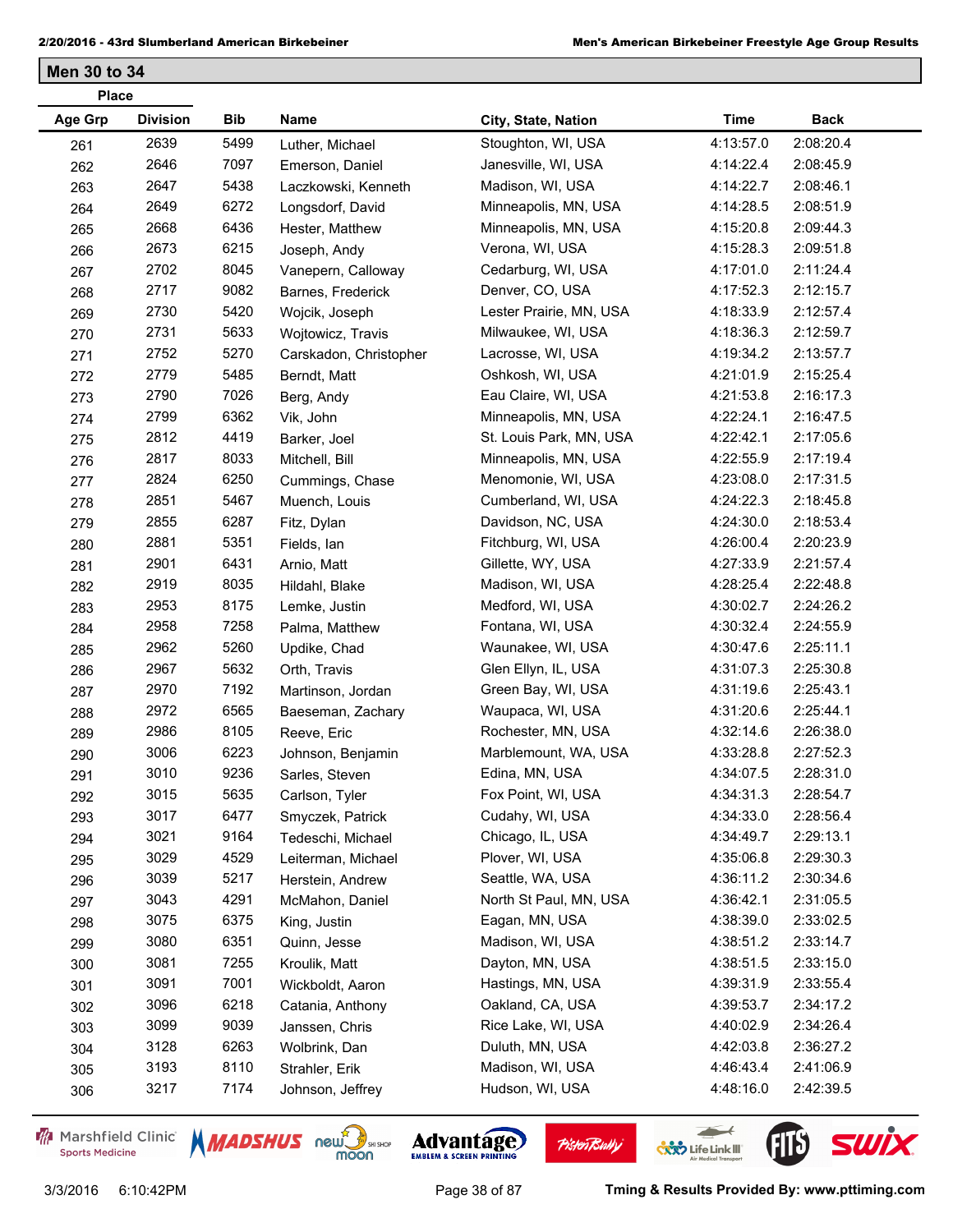**Men 30 to 34**

| <b>Place</b>   |                 |      |                      |                       |             |             |  |  |
|----------------|-----------------|------|----------------------|-----------------------|-------------|-------------|--|--|
| <b>Age Grp</b> | <b>Division</b> | Bib  | Name                 | City, State, Nation   | <b>Time</b> | <b>Back</b> |  |  |
| 307            | 3248            | 6321 | Fields, Jacob        | Eau Claire, WI, USA   | 4:50:04.9   | 2:44:28.4   |  |  |
| 308            | 3250            | 7166 | Thomsen, Jay         | Madison, WI, USA      | 4:50:22.5   | 2:44:45.9   |  |  |
| 309            | 3289            | 7286 | Hardrath, Nicholas   | Shorewod, WI, USA     | 4:52:23.5   | 2:46:46.9   |  |  |
| 310            | 3290            | 5540 | Wetzel, Peter        | Roberts, WI, USA      | 4:52:35.3   | 2:46:58.8   |  |  |
| 311            | 3307            | 7038 | Brown, Bill          | Minneapolis, MN, USA  | 4:53:56.3   | 2:48:19.8   |  |  |
| 312            | 3308            | 6213 | Harrigan, Andy       | Bayside, WI, USA      | 4:53:56.6   | 2:48:20.1   |  |  |
| 313            | 3309            | 8104 | O'Link, Eric         | Champlin, MN, USA     | 4:53:59.9   | 2:48:23.3   |  |  |
| 314            | 3314            | 7140 | Remington, Frederick | Denver, CO, USA       | 4:54:22.8   | 2:48:46.3   |  |  |
| 315            | 3333            | 9112 | Rufledt, Jon         | Bloomer, WI, USA      | 4:55:45.8   | 2:50:09.3   |  |  |
| 316            | 3343            | 9062 | Edmiston, David      | Minneapolis, MN, USA  | 4:56:40.4   | 2:51:03.9   |  |  |
| 317            | 3345            | 6204 | Steinquist, Adam     | Madison, WI, USA      | 4:56:48.9   | 2:51:12.3   |  |  |
| 318            | 3359            | 8311 | Nelson, Stephen      | St Paul, MN, USA      | 4:58:23.0   | 2:52:46.4   |  |  |
| 319            | 3392            | 5613 | Mejac, Thomas        | New Berlin, WI, USA   | 5:02:09.2   | 2:56:32.7   |  |  |
| 320            | 3435            | 5206 | Segar, Adam          | Minneapolis, MN, USA  | 5:06:04.9   | 3:00:28.4   |  |  |
| 321            | 3436            | 7347 | Grogan, Scott        | Madison, WI, USA      | 5:06:12.8   | 3:00:36.3   |  |  |
| 322            | 3458            | 8320 | Jainky, Ted          | Hayward, WI, USA      | 5:09:51.7   | 3:04:15.2   |  |  |
| 323            | 3466            | 6318 | Culver, Ian          | Sun Prairie, WI, USA  | 5:11:01.2   | 3:05:24.6   |  |  |
| 324            | 3467            | 8147 | Durston, Jeffrey     | Sacramento, CA, USA   | 5:11:09.8   | 3:05:33.3   |  |  |
| 325            | 3487            | 7087 | Carroll, Cody        | Dultuh, MN, USA       | 5:13:00.6   | 3:07:24.1   |  |  |
| 326            | 3503            | 8347 | Wotherspoon, Zach    | Chicago, IL, USA      | 5:14:51.7   | 3:09:15.1   |  |  |
| 327            | 3510            | 8207 | Wilson, Lucas        | Minneapolis, MN, USA  | 5:15:26.5   | 3:09:50.0   |  |  |
| 328            | 3547            | 7342 | Lacoursiere, Saul    | Fridley, MN, USA      | 5:20:20.7   | 3:14:44.2   |  |  |
| 329            | 3551            | 9195 | Raymond, Philip      | Minneapolis, MN, USA  | 5:20:41.2   | 3:15:04.6   |  |  |
| 330            | 3556            | 4514 | Sanders, Matthew     | Burnsville, MN, USA   | 5:21:26.8   | 3:15:50.2   |  |  |
| 331            | 3573            | 6366 | Boss, Jonathan       | Cable, WI, USA        | 5:24:01.7   | 3:18:25.1   |  |  |
| 332            | 3579            | 7136 | Seitz, Eric          | Madison, WI, USA      | 5:25:14.4   | 3:19:37.8   |  |  |
| 333            | 3605            | 7007 | McKinney, Alex       | Coon Rapids, MN, USA  | 5:29:26.9   | 3:23:50.4   |  |  |
| 334            | 3619            | 6400 | Shipman, Laine       | Newton, IA, USA       | 5:33:21.6   | 3:27:45.0   |  |  |
| 335            | 3649            | 5629 | Langhurst, Tom       | Cedar Rapids, IA, USA | 5:40:04.9   | 3:34:28.4   |  |  |
| 336            | 3683            | 9199 | Lefebvre, Raymond    | Mequon, WI, USA       | 5:46:07.9   | 3:40:31.4   |  |  |
| 337            | 3734            | 8174 | Berken, Justin       | Minneapolis, MN, USA  | 6:08:59.9   | 4:03:23.4   |  |  |
| 338            | 3744            | 7186 | Lehman, John         | Rice Lake, WI, USA    | 6:14:34.2   | 4:08:57.7   |  |  |
| 339            | 3777            | 8031 | Rode, Benjamin       | Austin, TX, USA       | 6:39:18.4   | 4:33:41.9   |  |  |
| 340            | 3800            | 6570 | Johnston, Kurt       | Round Lake, IL, USA   | 6:58:57.3   | 4:53:20.7   |  |  |
| 341            | 3803            | 9167 | Constante, Mijail    | Eau Claire, WI, USA   | 7:02:48.9   | 4:57:12.4   |  |  |
| 342            | 3812            | 9090 | Moe, Harry           | Fargo, ND, USA        | 7:15:56.5   | 5:10:19.9   |  |  |
| Men 35 to 39   |                 |      |                      |                       |             |             |  |  |

| <b>Place</b> |                 |            |                  |                           |           |             |
|--------------|-----------------|------------|------------------|---------------------------|-----------|-------------|
| Age Grp      | <b>Division</b> | <b>Bib</b> | Name             | City, State, Nation       | Time      | <b>Back</b> |
|              | 3               |            | Chauvet, Benoit  | St Jean De Moirans, , Fra | 2:05:36.8 |             |
|              |                 |            | Bonaldi, Sergio  | Milano, , Ita             | 2:05:48.4 | 00:11.5     |
| 2            | 8               | 5          | Freeman, Kris    | Campton, NH, USA          | 2:06:09.1 | 00:32.3     |
| 3            | 9               | 4          | Babikov, Ivan    | Canmore, AB, Can          | 2:06:10.3 | 00:33.5     |
| 4            | 32              | 26         | Wolf. Kurt       | Mccall, ID, USA           | 2:18:11.9 | 12:35.0     |
| 5            | 34              | 32         | Handler, Zachary | Minneapolis, MN, USA      | 2:18:31.0 | 12:54.1     |

Marshfield Clinic **Sports Medicine** 





**Pisten Bully** 

3/3/2016 6:10:42PM Page 39 of 87 **Tming & Results Provided By: www.pttiming.com**

 $\overline{\phantom{a}}$ 

**COND** Life Link III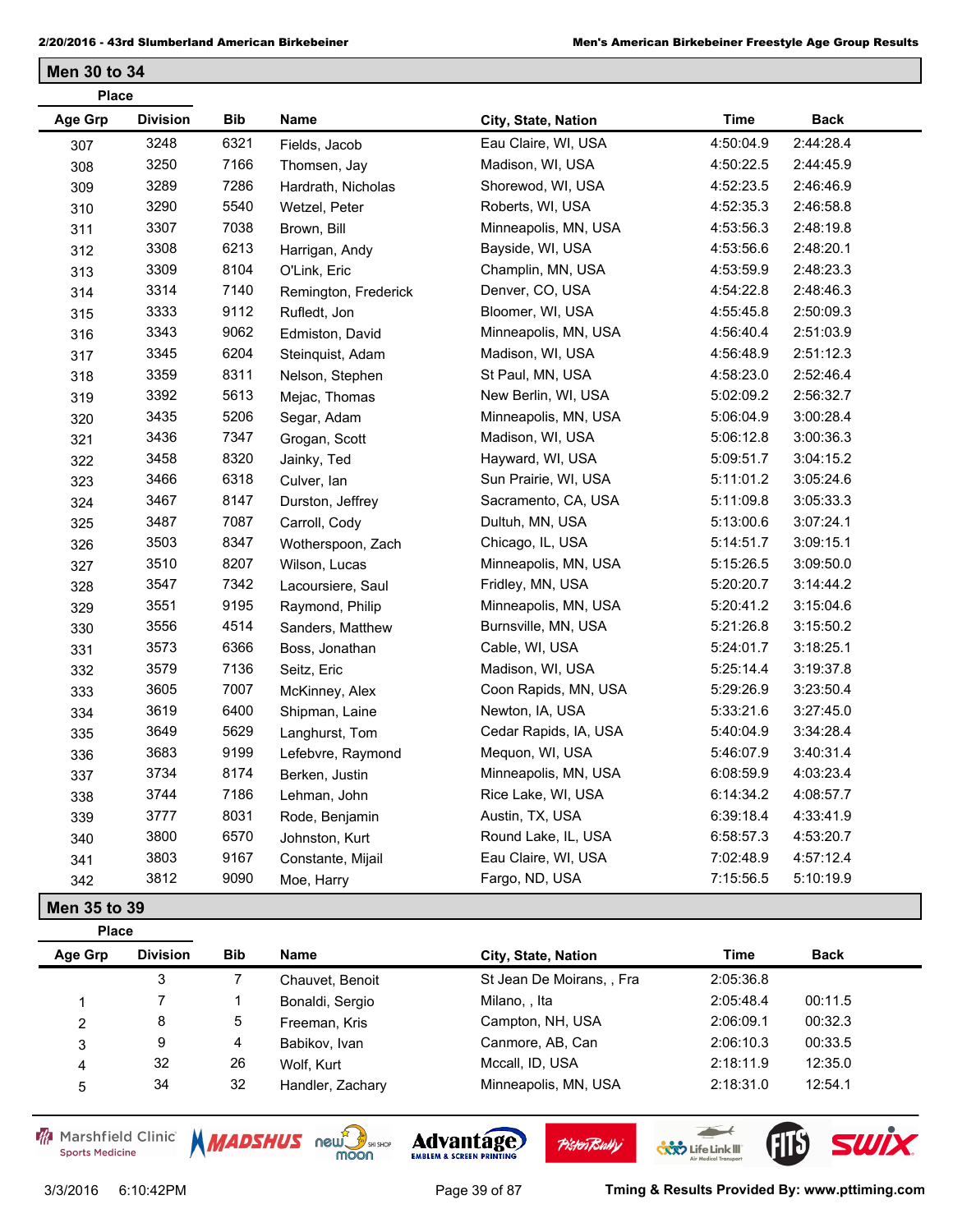| Age Grp<br><b>Division</b><br><b>Bib</b><br>Name<br><b>Time</b><br>City, State, Nation<br>36<br>42<br>Oakland, CA, USA<br>2:19:42.9<br>Walczak, Karl<br>6<br>53<br>38<br>Minnetonka, MN, USA<br>2:19:58.3<br>$\overline{7}$<br>Elvester, Andrew<br>42<br>163<br>Sun Prairie, WI, USA<br>2:21:02.7<br>8<br>Pappathopoulos, Chris<br>48<br>74<br>Minneapolis, MN, USA<br>2:22:43.6<br>9<br>Weier, Matt<br>51<br>31<br>Delafield, WI, USA<br>2:22:57.0<br>10<br>Groethe, Jacob<br>55<br>82<br>Marquette, MI, USA<br>2:23:07.5<br>Bettendorf, Joseph<br>11<br>56<br>51<br>Duluth, MN, USA<br>2:23:10.1 | <b>Back</b> |
|----------------------------------------------------------------------------------------------------------------------------------------------------------------------------------------------------------------------------------------------------------------------------------------------------------------------------------------------------------------------------------------------------------------------------------------------------------------------------------------------------------------------------------------------------------------------------------------------------|-------------|
|                                                                                                                                                                                                                                                                                                                                                                                                                                                                                                                                                                                                    |             |
|                                                                                                                                                                                                                                                                                                                                                                                                                                                                                                                                                                                                    | 14:06.1     |
|                                                                                                                                                                                                                                                                                                                                                                                                                                                                                                                                                                                                    | 14:21.5     |
|                                                                                                                                                                                                                                                                                                                                                                                                                                                                                                                                                                                                    | 15:25.8     |
|                                                                                                                                                                                                                                                                                                                                                                                                                                                                                                                                                                                                    | 17:06.8     |
|                                                                                                                                                                                                                                                                                                                                                                                                                                                                                                                                                                                                    | 17:20.1     |
|                                                                                                                                                                                                                                                                                                                                                                                                                                                                                                                                                                                                    | 17:30.6     |
| 12<br>Anikin, Nikolai                                                                                                                                                                                                                                                                                                                                                                                                                                                                                                                                                                              | 17:33.2     |
| 58<br>85<br>2:23:10.8<br>Apple Valley, MN, USA<br>13<br>Wallen, Derek                                                                                                                                                                                                                                                                                                                                                                                                                                                                                                                              | 17:34.0     |
| 59<br>38<br>Ogden, UT, USA<br>2:23:14.0<br>Korn, Joshua<br>14                                                                                                                                                                                                                                                                                                                                                                                                                                                                                                                                      | 17:37.1     |
| 61<br>86<br>Boulder, CO, USA<br>2:23:40.5<br>Sachs, Chris<br>15                                                                                                                                                                                                                                                                                                                                                                                                                                                                                                                                    | 18:03.7     |
| 64<br>71<br>Pocatello, ID, USA<br>2:24:23.0<br>Krieg, Sam<br>16                                                                                                                                                                                                                                                                                                                                                                                                                                                                                                                                    | 18:46.1     |
| 66<br>73<br>Traverse City, MI, USA<br>2:24:36.1<br>Ohearn, John<br>17                                                                                                                                                                                                                                                                                                                                                                                                                                                                                                                              | 18:59.3     |
| 69<br>36<br>Plymouth, MN, USA<br>2:24:43.1<br>Lafrance, Joel<br>18                                                                                                                                                                                                                                                                                                                                                                                                                                                                                                                                 | 19:06.2     |
| 74<br>49<br>Prior Lake, MN, USA<br>2:25:39.8<br>Falkowski, Jonathan<br>19                                                                                                                                                                                                                                                                                                                                                                                                                                                                                                                          | 20:02.9     |
| 139<br>77<br>Wiona, MN, USA<br>2:25:43.6<br>$20\,$<br>Ping, Ryan                                                                                                                                                                                                                                                                                                                                                                                                                                                                                                                                   | 20:06.7     |
| 82<br>50<br>2:26:02.5<br>Wausau, WI, USA<br>Weddle, Andy<br>21                                                                                                                                                                                                                                                                                                                                                                                                                                                                                                                                     | 20:25.6     |
| 87<br>165<br>Traverse City, MI, USA<br>2:26:10.9<br>22<br>Lannin, Benjamin                                                                                                                                                                                                                                                                                                                                                                                                                                                                                                                         | 20:34.0     |
| 88<br>124<br>Steamboat Springs, CO, USA<br>2:26:12.7<br>Thrasher, Tj<br>23                                                                                                                                                                                                                                                                                                                                                                                                                                                                                                                         | 20:35.9     |
| 97<br>205<br>Minneapolis, MN, USA<br>2:27:02.2<br>Beste, Jacob<br>24                                                                                                                                                                                                                                                                                                                                                                                                                                                                                                                               | 21:25.3     |
| 117<br>1507<br>Andover, MN, USA<br>2:30:32.8<br>Olson, Paul<br>25                                                                                                                                                                                                                                                                                                                                                                                                                                                                                                                                  | 24:55.9     |
| 121<br>219<br>Vail, CO, USA<br>2:30:46.5<br>26<br>Hochtl, Kevin                                                                                                                                                                                                                                                                                                                                                                                                                                                                                                                                    | 25:09.7     |
| 124<br>158<br>Superior, WI, USA<br>2:30:58.0<br>Beresford, Zach<br>27                                                                                                                                                                                                                                                                                                                                                                                                                                                                                                                              | 25:21.1     |
| 129<br>121<br>Altoona, WI, USA<br>2:31:53.1<br>Lillie, Nathan<br>28                                                                                                                                                                                                                                                                                                                                                                                                                                                                                                                                | 26:16.2     |
| 136<br>148<br>Rhinelander, WI, USA<br>2:32:04.0<br>Cook, Chris<br>29                                                                                                                                                                                                                                                                                                                                                                                                                                                                                                                               | 26:27.1     |
| 141<br>137<br>2:32:21.2<br>Bloomington, MN, USA<br>New, Mike<br>30                                                                                                                                                                                                                                                                                                                                                                                                                                                                                                                                 | 26:44.3     |
| 147<br>1219<br>2:33:30.9<br>Marquette, MI, USA<br>31<br>Stevens, Andrew                                                                                                                                                                                                                                                                                                                                                                                                                                                                                                                            | 27:54.0     |
| 162<br>125<br>Wilmette, IL, USA<br>2:34:05.9<br>Giese, Chad<br>32                                                                                                                                                                                                                                                                                                                                                                                                                                                                                                                                  | 28:29.1     |
| 214<br>1291<br>Eagan, MN, USA<br>2:38:17.6<br>Duede, David<br>33                                                                                                                                                                                                                                                                                                                                                                                                                                                                                                                                   | 32:40.8     |
| 237<br>92<br>Falcon Heights, MN, USA<br>2:40:33.0<br>Kueffer, Fred<br>34                                                                                                                                                                                                                                                                                                                                                                                                                                                                                                                           | 34:56.1     |
| 239<br>218<br>Appleton, WI, USA<br>2:40:35.5<br>Douglas, Aaron<br>35                                                                                                                                                                                                                                                                                                                                                                                                                                                                                                                               | 34:58.6     |
| 262<br>1497<br>Portland, OR, USA<br>2:42:01.4<br>36<br>Johnson, Noel                                                                                                                                                                                                                                                                                                                                                                                                                                                                                                                               | 36:24.5     |
| 281<br>1496<br>2:43:26.6<br>Maple Grove, MN, USA<br>Rounds, Noah<br>37                                                                                                                                                                                                                                                                                                                                                                                                                                                                                                                             | 37:49.7     |
| 284<br>1531<br>Hayward, WI, USA<br>2:43:32.6<br>Hansen, Ryan<br>38                                                                                                                                                                                                                                                                                                                                                                                                                                                                                                                                 | 37:55.7     |
| 286<br>1248<br>Traverse City, MI, USA<br>2:43:37.9<br>Beauchamp, Brian<br>39                                                                                                                                                                                                                                                                                                                                                                                                                                                                                                                       | 38:01.0     |
| 295<br>1463<br>Altoona, WI, USA<br>2:43:56.6<br>Colgan, Michael<br>40                                                                                                                                                                                                                                                                                                                                                                                                                                                                                                                              | 38:19.7     |
| 306<br>1371<br>Duluth, MN, USA<br>2:44:39.5<br>Schubitzke, Jeremiah<br>41                                                                                                                                                                                                                                                                                                                                                                                                                                                                                                                          | 39:02.6     |
| 310<br>1374<br>Golden Valley, MN, USA<br>2:44:41.2<br>Cook, Jesse<br>42                                                                                                                                                                                                                                                                                                                                                                                                                                                                                                                            | 39:04.3     |
| 314<br>1568<br>Minneapolis, MN, USA<br>2:45:29.2<br>Piehler, Timothy<br>43                                                                                                                                                                                                                                                                                                                                                                                                                                                                                                                         | 39:52.3     |
| 1272<br>325<br>Ladysmith, WI, USA<br>2:46:05.1<br>Becker, Craig<br>44                                                                                                                                                                                                                                                                                                                                                                                                                                                                                                                              | 40:28.2     |
| 328<br>1309<br>Eden Prairie, MN, USA<br>2:46:15.4<br>Tomassen, Duncan<br>45                                                                                                                                                                                                                                                                                                                                                                                                                                                                                                                        | 40:38.5     |
| 335<br>1534<br>Bemidji, MN, USA<br>2:46:33.3<br>Rogers, Ryan<br>46                                                                                                                                                                                                                                                                                                                                                                                                                                                                                                                                 | 40:56.4     |
| 336<br>1482<br>Maple Grove, MN, USA<br>2:46:35.9<br>Rounds, Nate<br>47                                                                                                                                                                                                                                                                                                                                                                                                                                                                                                                             | 40:59.0     |
| 1329<br>364<br>Puigcerda, , Esp<br>2:48:09.7<br>Melero-Diez, Fidel<br>48                                                                                                                                                                                                                                                                                                                                                                                                                                                                                                                           | 42:32.9     |
| 365<br>2592<br>St Paul, MN, USA<br>2:48:10.8<br>Aggen, Peter<br>49                                                                                                                                                                                                                                                                                                                                                                                                                                                                                                                                 | 42:34.0     |
| 369<br>1232<br>Lindstrom, MN, USA<br>2:48:27.7<br>Mullin, Benjamin<br>50                                                                                                                                                                                                                                                                                                                                                                                                                                                                                                                           | 42:50.8     |
| 372<br>192<br>Winona, MN, USA<br>2:48:39.6<br>Ping, Garrett<br>51                                                                                                                                                                                                                                                                                                                                                                                                                                                                                                                                  | 43:02.7     |

Marshfield Clinic **Sports Medicine** 







 $\leftarrow$ 

**COND** Life Link III

FIL'S SWIX

**Pisten Bully**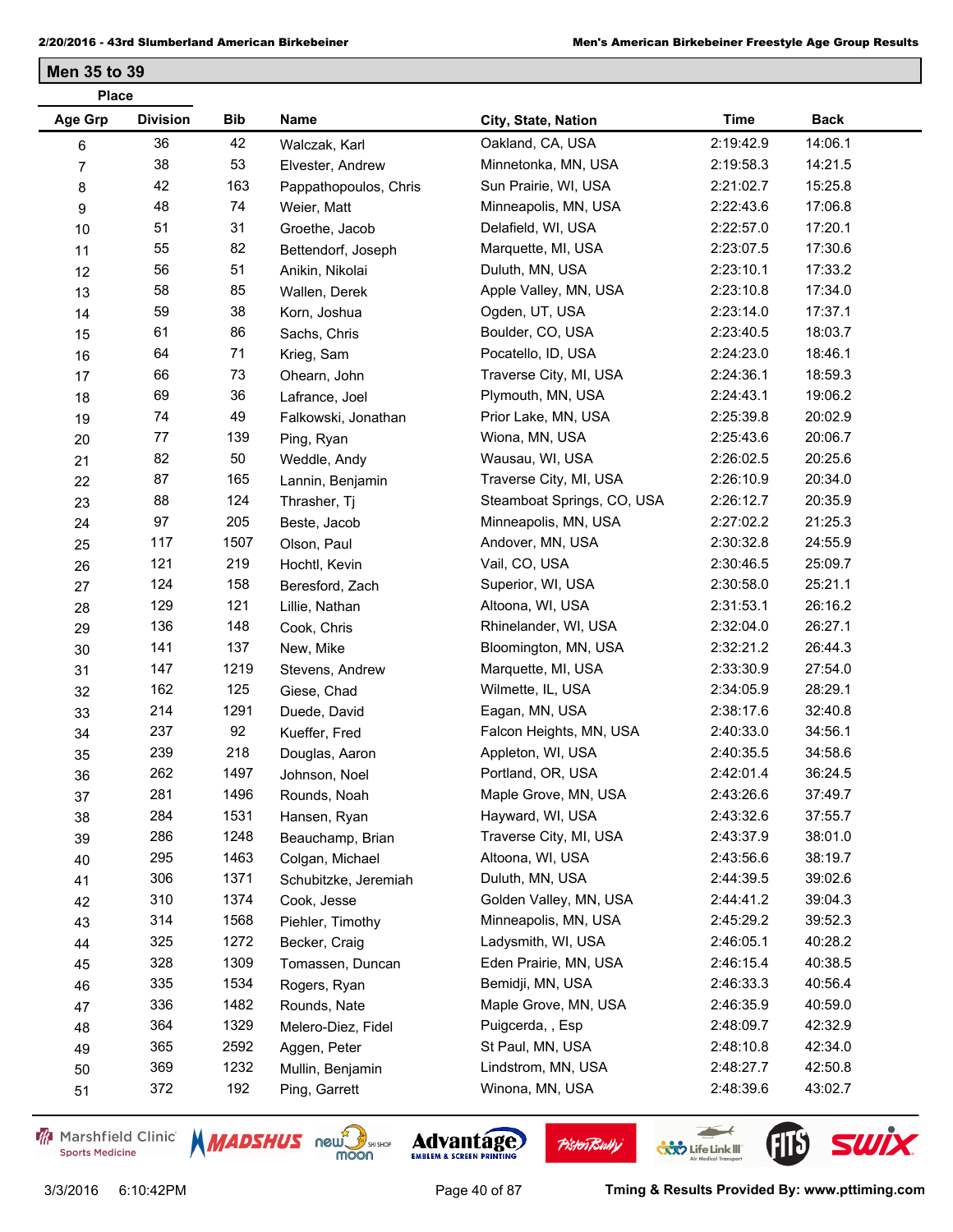|         | <b>Place</b>    |            |                    |                          |             |             |  |  |  |
|---------|-----------------|------------|--------------------|--------------------------|-------------|-------------|--|--|--|
| Age Grp | <b>Division</b> | <b>Bib</b> | Name               | City, State, Nation      | <b>Time</b> | <b>Back</b> |  |  |  |
| 52      | 375             | 162        | Fieck, Jim         | Woodruff, WI, USA        | 2:48:49.9   | 43:13.1     |  |  |  |
| 53      | 383             | 1510       | Dahlquist, Pete    | Minneapolis, MN, USA     | 2:49:19.6   | 43:42.8     |  |  |  |
| 54      | 391             | 1358       | Roberts, Jason     | Bozeman, MT, USA         | 2:49:50.1   | 44:13.2     |  |  |  |
| 55      | 397             | 1234       | Uffenbeck, Benji   | Anchorage, AK, USA       | 2:50:02.9   | 44:26.0     |  |  |  |
| 56      | 400             | 1292       | Gilmer, David      | Winona, MN, USA          | 2:50:20.0   | 44:43.2     |  |  |  |
| 57      | 404             | 1341       | Erickson, Heath    | Plover, WI, USA          | 2:50:23.0   | 44:46.2     |  |  |  |
| 58      | 412             | 1476       | Kokotovich, Mike   | Duluth, MN, USA          | 2:50:32.3   | 44:55.4     |  |  |  |
| 59      | 419             | 1262       | Palm, Chris        | Minneapolis, MN, USA     | 2:50:50.2   | 45:13.3     |  |  |  |
| 60      | 424             | 1389       | Lidberg, Jonah     | Anoka, MN, USA           | 2:51:19.3   | 45:42.5     |  |  |  |
| 61      | 431             | 2366       | Richards, Ethan    | Missoula, MT, USA        | 2:51:58.3   | 46:21.4     |  |  |  |
| 62      | 434             | 1537       | Troge, Sam         | Denver, CO, USA          | 2:52:07.3   | 46:30.4     |  |  |  |
| 63      | 435             | 1480       | Nelson, Monty      | Bend, OR, USA            | 2:52:08.5   | 46:31.6     |  |  |  |
| 64      | 438             | 1251       | Gytri, Bryce       | Shakopee, MN, USA        | 2:52:15.4   | 46:38.5     |  |  |  |
| 65      | 462             | 1485       | Budde, Nathan      | South Haven, MN, USA     | 2:53:08.9   | 47:32.0     |  |  |  |
| 66      | 464             | 1410       | Irwin, Kelly       | Sioux City, IA, USA      | 2:53:12.3   | 47:35.4     |  |  |  |
| 67      | 473             | 1267       | Reidy, Christopher | Missoula, MT, USA        | 2:53:39.4   | 48:02.5     |  |  |  |
| 68      | 476             | 2539       | Allen, Matthew     | Mora, MN, USA            | 2:53:53.1   | 48:16.2     |  |  |  |
| 69      | 481             | 1235       | Oyler, Bill        | Minneapolis, MN, USA     | 2:54:12.9   | 48:36.1     |  |  |  |
| 70      | 487             | 2304       | Dodson, Craig      | Mendota Heights, MN, USA | 2:54:28.7   | 48:51.8     |  |  |  |
| 71      | 493             | 1254       | Charles, Cameron   | Seattle, WA, USA         | 2:54:40.3   | 49:03.4     |  |  |  |
| 72      | 497             | 1479       | Miller, Mitchell   | Prior Lake, MN, USA      | 2:54:59.5   | 49:22.7     |  |  |  |
| 73      | 511             | 3615       | Thompson, Simon    | Waterloo, WI, USA        | 2:55:53.2   | 50:16.4     |  |  |  |
| 74      | 530             | 1298       | Kay, David         | Appleton, WI, USA        | 2:56:48.1   | 51:11.3     |  |  |  |
| 75      | 531             | 1577       | Lutz, Tom          | Cedar Rapids, IA, USA    | 2:57:01.0   | 51:24.1     |  |  |  |
| 76      | 541             | 1394       | Kafka, Joseph      | Boise, ID, USA           | 2:57:18.8   | 51:42.0     |  |  |  |
| 77      | 545             | 2239       | Larson, Ben        | Seattle, WA, USA         | 2:57:32.8   | 51:55.9     |  |  |  |
| 78      | 561             | 1275       | Sweet, Craig       | Minneapolis, MN, USA     | 2:58:06.1   | 52:29.2     |  |  |  |
| 79      | 567             | 2554       | Turman, Micah      | Minneapolis, MN, USA     | 2:58:18.3   | 52:41.4     |  |  |  |
| 80      | 569             | 1590       | Rosetta, Vince     | Minneapolis, MN, USA     | 2:58:29.1   | 52:52.2     |  |  |  |
| 81      | 587             | 1519       | Woeste, Peter      | Golden Valley, MN, USA   | 2:59:23.3   | 53:46.4     |  |  |  |
| 82      | 594             | 1306       | Bailey, Doug       | Elkhorn, WI, USA         | 2:59:29.5   | 53:52.7     |  |  |  |
| 83      | 608             | 2261       | Burger, Brandan    | Middleton, WI, USA       | 3:00:14.0   | 54:37.1     |  |  |  |
| 84      | 621             | 3269       | Millner, Chad      | Eden Prairie, MN, USA    | 3:00:56.8   | 55:19.9     |  |  |  |
| 85      | 634             | 2631       | Kron, Ryan         | Bloomington, MN, USA     | 3:02:04.3   | 56:27.4     |  |  |  |
| 86      | 658             | 1281       | McKeon, Dan        | Bemidji, MN, USA         | 3:03:06.9   | 57:30.0     |  |  |  |
| 87      | 662             | 2689       | Puzak, Tom         | Maple Grove, MN, USA     | 3:03:14.6   | 57:37.7     |  |  |  |
| 88      | 669             | 1512       | Skellenger, Pete   | Ferndale, MI, USA        | 3:03:25.8   | 57:48.9     |  |  |  |
| 89      | 705             | 1406       | Kowalsky, Keith    | Minneapolis, MN, USA     | 3:05:06.6   | 59:29.7     |  |  |  |
| 90      | 738             | 3544       | Berens, Nick       | Hayward, WI, USA         | 3:06:19.2   | 1:00:42.4   |  |  |  |
| 91      | 753             | 2436       | Oman, John         | Hudson, WI, USA          | 3:07:05.9   | 1:01:29.0   |  |  |  |
| 92      | 763             | 3237       | Hoffman, Bjorn     | Minneapolis, MN, USA     | 3:07:30.6   | 1:01:53.7   |  |  |  |
| 93      | 764             | 2508       | Hedberg, Luke      | Lakeville, MN, USA       | 3:07:34.3   | 1:01:57.5   |  |  |  |
| 94      | 782             | 3538       | Langer, Neil       | Stillwater, MN, USA      | 3:08:18.9   | 1:02:42.0   |  |  |  |
| 95      | 794             | 2457       | Horeck, Josh       | Winona, MN, USA          | 3:08:36.0   | 1:02:59.1   |  |  |  |
| 96      | 798             | 2405       | Schaller, Jedadiah | La Crosse, WI, USA       | 3:08:45.1   | 1:03:08.2   |  |  |  |
| 97      | 806             | 1450       | Schulte, Mark      | Golden Valley, MN, USA   | 3:09:00.3   | 1:03:23.4   |  |  |  |
|         |                 |            |                    |                          |             |             |  |  |  |

Marshfield Clinic **Sports Medicine** 







**Pisten Bully** 

3/3/2016 6:10:42PM Page 41 of 87 **Tming & Results Provided By: www.pttiming.com**

 $\leftarrow$ 

**COND** Life Link III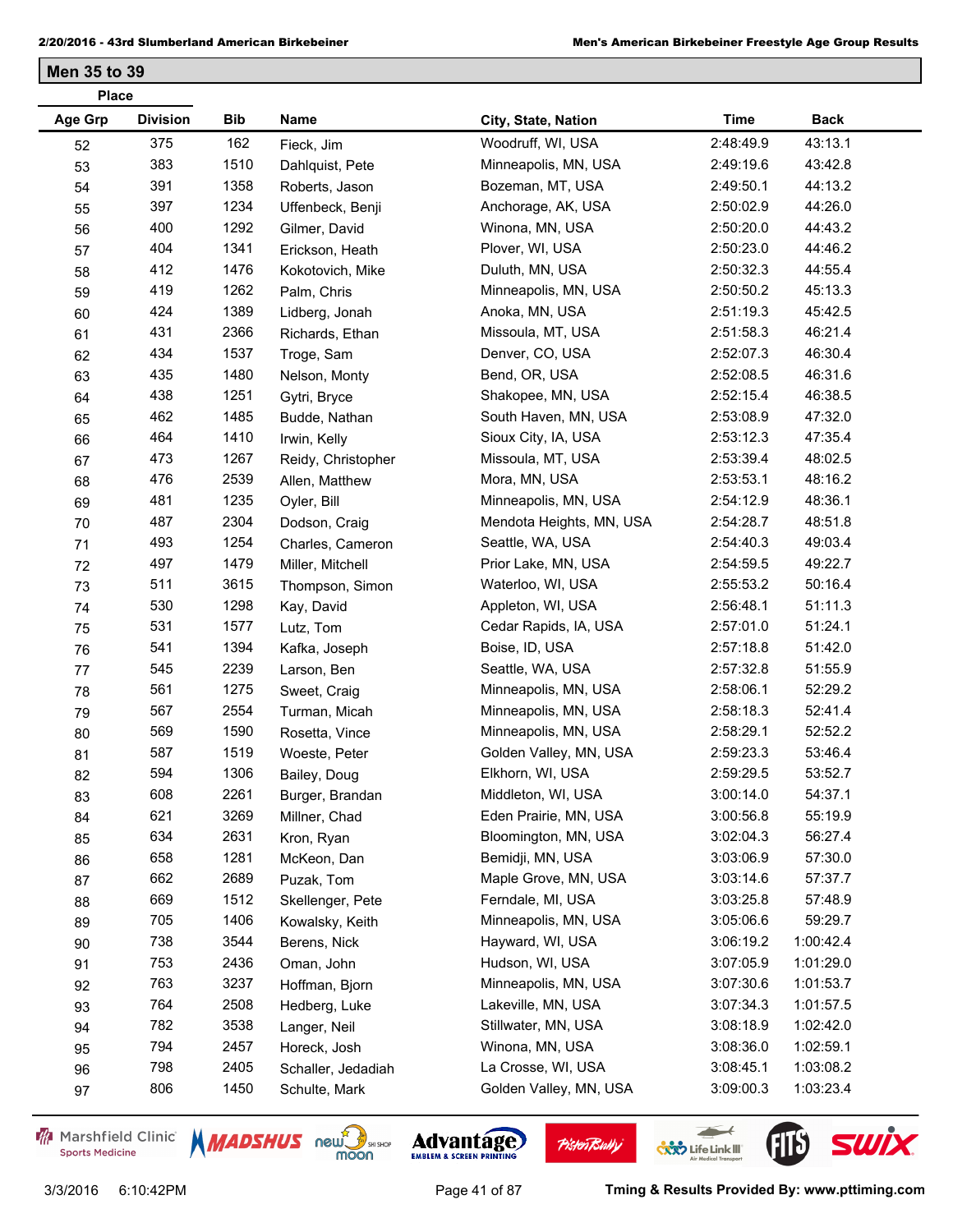| <b>Age Grp</b><br><b>Division</b><br>Bib<br>Name<br><b>Time</b><br><b>Back</b><br>City, State, Nation<br>813<br>8292<br>Cameron, WI, USA<br>3:09:39.8<br>1:04:02.9<br>Ebner, Ryan<br>98<br>839<br>2683<br>Minneapolis, MN, USA<br>3:10:42.1<br>1:05:05.3<br>99<br>Borgen, Timothy<br>846<br>2246<br>Minneapolis, MN, USA<br>1:05:17.1<br>3:10:54.0<br>Polk, Benjamin<br>100<br>855<br>2695<br>1:05:38.1<br>Duluth, MN, USA<br>3:11:15.0<br>Behrends, Tyler<br>101<br>894<br>3224<br>1:07:47.2<br>Winnipeg, MB, Can<br>3:13:24.1<br>102<br>Majewski, Andy<br>920<br>3535<br>Blackduck, MN, USA<br>1:08:38.0<br>3:14:14.8<br>103<br>Lien, Nate<br>926<br>2464<br>Bloomington, MN, USA<br>3:14:32.4<br>1:08:55.5<br>Bakken, Justin<br>104<br>930<br>2348<br>1:08:57.1<br>Afton, MN, USA<br>3:14:34.0<br>105<br>Ward, Emmerson<br>3418<br>947<br>1:09:42.2<br>Missoula, MT, USA<br>3:15:19.0<br>Meng, Joeg<br>106<br>950<br>2268<br>1:09:46.2<br>Rochester, MN, USA<br>3:15:23.1<br>Ostby, Brett<br>107<br>951<br>4259<br>1:09:51.6<br>De Pere, WI, USA<br>3:15:28.4<br>Bulkowski, Brian<br>108<br>971<br>2203<br>1:10:24.7<br>Altoona, WI, USA<br>3:16:01.6<br>109<br>Mohr, Adam<br>995<br>1324<br>1:11:31.6<br>Ludvika, -, Swe<br>3:17:08.5<br>110<br>Tuvey, Erik<br>1001<br>2384<br>1:11:47.1<br>St Paul, MN, USA<br>3:17:23.9<br>111<br>Hunter, Ian<br>1020<br>4231<br>1:12:30.8<br>Milwaukee, WI, USA<br>3:18:07.7<br>112<br>Ramirez, Austin<br>1026<br>2406<br>1:12:40.1<br>Minneapolis, MN, USA<br>3:18:17.0<br>Annesley, Jeff<br>113<br>1029<br>3623<br>Lake Elmo, MN, USA<br>3:18:21.1<br>1:12:44.3<br>114<br>Meisterling, Steven<br>5234<br>1034<br>Des Moines, IA, USA<br>3:18:27.4<br>1:12:50.6<br>Garrett, Ben<br>115<br>1056<br>2707<br>1:13:42.9<br>Saint Paul, MN, USA<br>3:19:19.8<br>Severud, William<br>116<br>1063<br>2283<br>1:14:00.5<br>North Mankato, MN, USA<br>3:19:37.4<br>Serrill, Charles<br>117<br>1070<br>3301<br>1:14:09.9<br>St Paul, MN, USA<br>3:19:46.8<br>Dingmann, David<br>118<br>1076<br>2422<br>1:14:25.9<br>Boise, ID, USA<br>3:20:02.8<br>119<br>Feider, Joe<br>1092<br>2316<br>1:14:58.3<br>Wausau, WI, USA<br>3:20:35.2<br>120<br>Johnston, Daniel<br>1101<br>1273<br>1:15:14.3<br>Zimmerman, MN, USA<br>3:20:51.1<br>Eggert, Craig<br>121<br>1111<br>5330<br>1:15:33.4<br>Blaine, MN, USA<br>3:21:10.3<br>Erickson, Erik<br>122<br>1123<br>1599<br>1:16:05.5<br>Cable, WI, USA<br>3:21:42.4<br>123<br>Larson, Zachary<br>1125<br>2677<br>1:16:10.6<br>Bloomington, MN, USA<br>3:21:47.5<br>Alcivar, Thomas<br>124<br>1137<br>5555<br>3:22:25.7<br>1:16:48.9<br>Hilo, HI, USA<br>Pierce, Richard<br>125<br>1158<br>3230<br>1:17:57.9<br>Sussex, WI, USA<br>3:23:34.7<br>Bartoszuk, Ben<br>126<br>1166<br>3243<br>1:18:12.0<br>Independence, MN, USA<br>3:23:48.9<br>Johnson, Brandon<br>127<br>3223<br>1170<br>Madison, WI, USA<br>1:18:14.5<br>3:23:51.4<br>Schroeder, Andrew<br>128<br>1192<br>2654<br>Madison, WI, USA<br>3:24:24.6<br>1:18:47.7<br>Almasi, Stephen<br>129<br>1215<br>2692<br>1:19:22.0<br>Gilbert, MN, USA<br>3:24:58.9<br>Norland, Tony<br>130<br>1216<br>2559<br>Grand Marais, MN, USA<br>1:19:22.5<br>3:24:59.3<br>Kobelinski, Michael<br>131<br>1225<br>3207<br>Whitefish Bay, WI, USA<br>3:25:11.7<br>1:19:34.8<br>King, Adam<br>132<br>1232<br>3385<br>St Paul, MN, USA<br>3:25:32.3<br>1:19:55.4<br>Lindfors, Jamie<br>133<br>1236<br>2437<br>1:20:10.8<br>Milwaukee, WI, USA<br>3:25:47.6<br>Remington, John<br>134<br>1249<br>5252<br>Suamico, WI, USA<br>1:20:35.3<br>3:26:12.2<br>Knapp, Brian<br>135<br>2439<br>Minneapolis, MN, USA<br>1259<br>3:26:35.9<br>1:20:59.1<br>Saunders, John<br>136<br>1275<br>4203<br>Steamboat Springs, CO, USA<br>1:21:43.1<br>3:27:20.0<br>Meininger, Alexander<br>137<br>1305<br>9248<br>1:22:48.4<br>Wheaton, IL, USA<br>3:28:25.3<br>Boland, Travis<br>138 | <b>Place</b> |  |  |  |  |  |  |  |
|------------------------------------------------------------------------------------------------------------------------------------------------------------------------------------------------------------------------------------------------------------------------------------------------------------------------------------------------------------------------------------------------------------------------------------------------------------------------------------------------------------------------------------------------------------------------------------------------------------------------------------------------------------------------------------------------------------------------------------------------------------------------------------------------------------------------------------------------------------------------------------------------------------------------------------------------------------------------------------------------------------------------------------------------------------------------------------------------------------------------------------------------------------------------------------------------------------------------------------------------------------------------------------------------------------------------------------------------------------------------------------------------------------------------------------------------------------------------------------------------------------------------------------------------------------------------------------------------------------------------------------------------------------------------------------------------------------------------------------------------------------------------------------------------------------------------------------------------------------------------------------------------------------------------------------------------------------------------------------------------------------------------------------------------------------------------------------------------------------------------------------------------------------------------------------------------------------------------------------------------------------------------------------------------------------------------------------------------------------------------------------------------------------------------------------------------------------------------------------------------------------------------------------------------------------------------------------------------------------------------------------------------------------------------------------------------------------------------------------------------------------------------------------------------------------------------------------------------------------------------------------------------------------------------------------------------------------------------------------------------------------------------------------------------------------------------------------------------------------------------------------------------------------------------------------------------------------------------------------------------------------------------------------------------------------------------------------------------------------------------------------------------------------------------------------------------------------------------------------------------------------------------------------------------------------------------------------------------------------------------------------------------------------------------------------------------------------------------------------------------------------------------------------------------------------------------------------------------------------------------|--------------|--|--|--|--|--|--|--|
|                                                                                                                                                                                                                                                                                                                                                                                                                                                                                                                                                                                                                                                                                                                                                                                                                                                                                                                                                                                                                                                                                                                                                                                                                                                                                                                                                                                                                                                                                                                                                                                                                                                                                                                                                                                                                                                                                                                                                                                                                                                                                                                                                                                                                                                                                                                                                                                                                                                                                                                                                                                                                                                                                                                                                                                                                                                                                                                                                                                                                                                                                                                                                                                                                                                                                                                                                                                                                                                                                                                                                                                                                                                                                                                                                                                                                                                                        |              |  |  |  |  |  |  |  |
|                                                                                                                                                                                                                                                                                                                                                                                                                                                                                                                                                                                                                                                                                                                                                                                                                                                                                                                                                                                                                                                                                                                                                                                                                                                                                                                                                                                                                                                                                                                                                                                                                                                                                                                                                                                                                                                                                                                                                                                                                                                                                                                                                                                                                                                                                                                                                                                                                                                                                                                                                                                                                                                                                                                                                                                                                                                                                                                                                                                                                                                                                                                                                                                                                                                                                                                                                                                                                                                                                                                                                                                                                                                                                                                                                                                                                                                                        |              |  |  |  |  |  |  |  |
|                                                                                                                                                                                                                                                                                                                                                                                                                                                                                                                                                                                                                                                                                                                                                                                                                                                                                                                                                                                                                                                                                                                                                                                                                                                                                                                                                                                                                                                                                                                                                                                                                                                                                                                                                                                                                                                                                                                                                                                                                                                                                                                                                                                                                                                                                                                                                                                                                                                                                                                                                                                                                                                                                                                                                                                                                                                                                                                                                                                                                                                                                                                                                                                                                                                                                                                                                                                                                                                                                                                                                                                                                                                                                                                                                                                                                                                                        |              |  |  |  |  |  |  |  |
|                                                                                                                                                                                                                                                                                                                                                                                                                                                                                                                                                                                                                                                                                                                                                                                                                                                                                                                                                                                                                                                                                                                                                                                                                                                                                                                                                                                                                                                                                                                                                                                                                                                                                                                                                                                                                                                                                                                                                                                                                                                                                                                                                                                                                                                                                                                                                                                                                                                                                                                                                                                                                                                                                                                                                                                                                                                                                                                                                                                                                                                                                                                                                                                                                                                                                                                                                                                                                                                                                                                                                                                                                                                                                                                                                                                                                                                                        |              |  |  |  |  |  |  |  |
|                                                                                                                                                                                                                                                                                                                                                                                                                                                                                                                                                                                                                                                                                                                                                                                                                                                                                                                                                                                                                                                                                                                                                                                                                                                                                                                                                                                                                                                                                                                                                                                                                                                                                                                                                                                                                                                                                                                                                                                                                                                                                                                                                                                                                                                                                                                                                                                                                                                                                                                                                                                                                                                                                                                                                                                                                                                                                                                                                                                                                                                                                                                                                                                                                                                                                                                                                                                                                                                                                                                                                                                                                                                                                                                                                                                                                                                                        |              |  |  |  |  |  |  |  |
|                                                                                                                                                                                                                                                                                                                                                                                                                                                                                                                                                                                                                                                                                                                                                                                                                                                                                                                                                                                                                                                                                                                                                                                                                                                                                                                                                                                                                                                                                                                                                                                                                                                                                                                                                                                                                                                                                                                                                                                                                                                                                                                                                                                                                                                                                                                                                                                                                                                                                                                                                                                                                                                                                                                                                                                                                                                                                                                                                                                                                                                                                                                                                                                                                                                                                                                                                                                                                                                                                                                                                                                                                                                                                                                                                                                                                                                                        |              |  |  |  |  |  |  |  |
|                                                                                                                                                                                                                                                                                                                                                                                                                                                                                                                                                                                                                                                                                                                                                                                                                                                                                                                                                                                                                                                                                                                                                                                                                                                                                                                                                                                                                                                                                                                                                                                                                                                                                                                                                                                                                                                                                                                                                                                                                                                                                                                                                                                                                                                                                                                                                                                                                                                                                                                                                                                                                                                                                                                                                                                                                                                                                                                                                                                                                                                                                                                                                                                                                                                                                                                                                                                                                                                                                                                                                                                                                                                                                                                                                                                                                                                                        |              |  |  |  |  |  |  |  |
|                                                                                                                                                                                                                                                                                                                                                                                                                                                                                                                                                                                                                                                                                                                                                                                                                                                                                                                                                                                                                                                                                                                                                                                                                                                                                                                                                                                                                                                                                                                                                                                                                                                                                                                                                                                                                                                                                                                                                                                                                                                                                                                                                                                                                                                                                                                                                                                                                                                                                                                                                                                                                                                                                                                                                                                                                                                                                                                                                                                                                                                                                                                                                                                                                                                                                                                                                                                                                                                                                                                                                                                                                                                                                                                                                                                                                                                                        |              |  |  |  |  |  |  |  |
|                                                                                                                                                                                                                                                                                                                                                                                                                                                                                                                                                                                                                                                                                                                                                                                                                                                                                                                                                                                                                                                                                                                                                                                                                                                                                                                                                                                                                                                                                                                                                                                                                                                                                                                                                                                                                                                                                                                                                                                                                                                                                                                                                                                                                                                                                                                                                                                                                                                                                                                                                                                                                                                                                                                                                                                                                                                                                                                                                                                                                                                                                                                                                                                                                                                                                                                                                                                                                                                                                                                                                                                                                                                                                                                                                                                                                                                                        |              |  |  |  |  |  |  |  |
|                                                                                                                                                                                                                                                                                                                                                                                                                                                                                                                                                                                                                                                                                                                                                                                                                                                                                                                                                                                                                                                                                                                                                                                                                                                                                                                                                                                                                                                                                                                                                                                                                                                                                                                                                                                                                                                                                                                                                                                                                                                                                                                                                                                                                                                                                                                                                                                                                                                                                                                                                                                                                                                                                                                                                                                                                                                                                                                                                                                                                                                                                                                                                                                                                                                                                                                                                                                                                                                                                                                                                                                                                                                                                                                                                                                                                                                                        |              |  |  |  |  |  |  |  |
|                                                                                                                                                                                                                                                                                                                                                                                                                                                                                                                                                                                                                                                                                                                                                                                                                                                                                                                                                                                                                                                                                                                                                                                                                                                                                                                                                                                                                                                                                                                                                                                                                                                                                                                                                                                                                                                                                                                                                                                                                                                                                                                                                                                                                                                                                                                                                                                                                                                                                                                                                                                                                                                                                                                                                                                                                                                                                                                                                                                                                                                                                                                                                                                                                                                                                                                                                                                                                                                                                                                                                                                                                                                                                                                                                                                                                                                                        |              |  |  |  |  |  |  |  |
|                                                                                                                                                                                                                                                                                                                                                                                                                                                                                                                                                                                                                                                                                                                                                                                                                                                                                                                                                                                                                                                                                                                                                                                                                                                                                                                                                                                                                                                                                                                                                                                                                                                                                                                                                                                                                                                                                                                                                                                                                                                                                                                                                                                                                                                                                                                                                                                                                                                                                                                                                                                                                                                                                                                                                                                                                                                                                                                                                                                                                                                                                                                                                                                                                                                                                                                                                                                                                                                                                                                                                                                                                                                                                                                                                                                                                                                                        |              |  |  |  |  |  |  |  |
|                                                                                                                                                                                                                                                                                                                                                                                                                                                                                                                                                                                                                                                                                                                                                                                                                                                                                                                                                                                                                                                                                                                                                                                                                                                                                                                                                                                                                                                                                                                                                                                                                                                                                                                                                                                                                                                                                                                                                                                                                                                                                                                                                                                                                                                                                                                                                                                                                                                                                                                                                                                                                                                                                                                                                                                                                                                                                                                                                                                                                                                                                                                                                                                                                                                                                                                                                                                                                                                                                                                                                                                                                                                                                                                                                                                                                                                                        |              |  |  |  |  |  |  |  |
|                                                                                                                                                                                                                                                                                                                                                                                                                                                                                                                                                                                                                                                                                                                                                                                                                                                                                                                                                                                                                                                                                                                                                                                                                                                                                                                                                                                                                                                                                                                                                                                                                                                                                                                                                                                                                                                                                                                                                                                                                                                                                                                                                                                                                                                                                                                                                                                                                                                                                                                                                                                                                                                                                                                                                                                                                                                                                                                                                                                                                                                                                                                                                                                                                                                                                                                                                                                                                                                                                                                                                                                                                                                                                                                                                                                                                                                                        |              |  |  |  |  |  |  |  |
|                                                                                                                                                                                                                                                                                                                                                                                                                                                                                                                                                                                                                                                                                                                                                                                                                                                                                                                                                                                                                                                                                                                                                                                                                                                                                                                                                                                                                                                                                                                                                                                                                                                                                                                                                                                                                                                                                                                                                                                                                                                                                                                                                                                                                                                                                                                                                                                                                                                                                                                                                                                                                                                                                                                                                                                                                                                                                                                                                                                                                                                                                                                                                                                                                                                                                                                                                                                                                                                                                                                                                                                                                                                                                                                                                                                                                                                                        |              |  |  |  |  |  |  |  |
|                                                                                                                                                                                                                                                                                                                                                                                                                                                                                                                                                                                                                                                                                                                                                                                                                                                                                                                                                                                                                                                                                                                                                                                                                                                                                                                                                                                                                                                                                                                                                                                                                                                                                                                                                                                                                                                                                                                                                                                                                                                                                                                                                                                                                                                                                                                                                                                                                                                                                                                                                                                                                                                                                                                                                                                                                                                                                                                                                                                                                                                                                                                                                                                                                                                                                                                                                                                                                                                                                                                                                                                                                                                                                                                                                                                                                                                                        |              |  |  |  |  |  |  |  |
|                                                                                                                                                                                                                                                                                                                                                                                                                                                                                                                                                                                                                                                                                                                                                                                                                                                                                                                                                                                                                                                                                                                                                                                                                                                                                                                                                                                                                                                                                                                                                                                                                                                                                                                                                                                                                                                                                                                                                                                                                                                                                                                                                                                                                                                                                                                                                                                                                                                                                                                                                                                                                                                                                                                                                                                                                                                                                                                                                                                                                                                                                                                                                                                                                                                                                                                                                                                                                                                                                                                                                                                                                                                                                                                                                                                                                                                                        |              |  |  |  |  |  |  |  |
|                                                                                                                                                                                                                                                                                                                                                                                                                                                                                                                                                                                                                                                                                                                                                                                                                                                                                                                                                                                                                                                                                                                                                                                                                                                                                                                                                                                                                                                                                                                                                                                                                                                                                                                                                                                                                                                                                                                                                                                                                                                                                                                                                                                                                                                                                                                                                                                                                                                                                                                                                                                                                                                                                                                                                                                                                                                                                                                                                                                                                                                                                                                                                                                                                                                                                                                                                                                                                                                                                                                                                                                                                                                                                                                                                                                                                                                                        |              |  |  |  |  |  |  |  |
|                                                                                                                                                                                                                                                                                                                                                                                                                                                                                                                                                                                                                                                                                                                                                                                                                                                                                                                                                                                                                                                                                                                                                                                                                                                                                                                                                                                                                                                                                                                                                                                                                                                                                                                                                                                                                                                                                                                                                                                                                                                                                                                                                                                                                                                                                                                                                                                                                                                                                                                                                                                                                                                                                                                                                                                                                                                                                                                                                                                                                                                                                                                                                                                                                                                                                                                                                                                                                                                                                                                                                                                                                                                                                                                                                                                                                                                                        |              |  |  |  |  |  |  |  |
|                                                                                                                                                                                                                                                                                                                                                                                                                                                                                                                                                                                                                                                                                                                                                                                                                                                                                                                                                                                                                                                                                                                                                                                                                                                                                                                                                                                                                                                                                                                                                                                                                                                                                                                                                                                                                                                                                                                                                                                                                                                                                                                                                                                                                                                                                                                                                                                                                                                                                                                                                                                                                                                                                                                                                                                                                                                                                                                                                                                                                                                                                                                                                                                                                                                                                                                                                                                                                                                                                                                                                                                                                                                                                                                                                                                                                                                                        |              |  |  |  |  |  |  |  |
|                                                                                                                                                                                                                                                                                                                                                                                                                                                                                                                                                                                                                                                                                                                                                                                                                                                                                                                                                                                                                                                                                                                                                                                                                                                                                                                                                                                                                                                                                                                                                                                                                                                                                                                                                                                                                                                                                                                                                                                                                                                                                                                                                                                                                                                                                                                                                                                                                                                                                                                                                                                                                                                                                                                                                                                                                                                                                                                                                                                                                                                                                                                                                                                                                                                                                                                                                                                                                                                                                                                                                                                                                                                                                                                                                                                                                                                                        |              |  |  |  |  |  |  |  |
|                                                                                                                                                                                                                                                                                                                                                                                                                                                                                                                                                                                                                                                                                                                                                                                                                                                                                                                                                                                                                                                                                                                                                                                                                                                                                                                                                                                                                                                                                                                                                                                                                                                                                                                                                                                                                                                                                                                                                                                                                                                                                                                                                                                                                                                                                                                                                                                                                                                                                                                                                                                                                                                                                                                                                                                                                                                                                                                                                                                                                                                                                                                                                                                                                                                                                                                                                                                                                                                                                                                                                                                                                                                                                                                                                                                                                                                                        |              |  |  |  |  |  |  |  |
|                                                                                                                                                                                                                                                                                                                                                                                                                                                                                                                                                                                                                                                                                                                                                                                                                                                                                                                                                                                                                                                                                                                                                                                                                                                                                                                                                                                                                                                                                                                                                                                                                                                                                                                                                                                                                                                                                                                                                                                                                                                                                                                                                                                                                                                                                                                                                                                                                                                                                                                                                                                                                                                                                                                                                                                                                                                                                                                                                                                                                                                                                                                                                                                                                                                                                                                                                                                                                                                                                                                                                                                                                                                                                                                                                                                                                                                                        |              |  |  |  |  |  |  |  |
|                                                                                                                                                                                                                                                                                                                                                                                                                                                                                                                                                                                                                                                                                                                                                                                                                                                                                                                                                                                                                                                                                                                                                                                                                                                                                                                                                                                                                                                                                                                                                                                                                                                                                                                                                                                                                                                                                                                                                                                                                                                                                                                                                                                                                                                                                                                                                                                                                                                                                                                                                                                                                                                                                                                                                                                                                                                                                                                                                                                                                                                                                                                                                                                                                                                                                                                                                                                                                                                                                                                                                                                                                                                                                                                                                                                                                                                                        |              |  |  |  |  |  |  |  |
|                                                                                                                                                                                                                                                                                                                                                                                                                                                                                                                                                                                                                                                                                                                                                                                                                                                                                                                                                                                                                                                                                                                                                                                                                                                                                                                                                                                                                                                                                                                                                                                                                                                                                                                                                                                                                                                                                                                                                                                                                                                                                                                                                                                                                                                                                                                                                                                                                                                                                                                                                                                                                                                                                                                                                                                                                                                                                                                                                                                                                                                                                                                                                                                                                                                                                                                                                                                                                                                                                                                                                                                                                                                                                                                                                                                                                                                                        |              |  |  |  |  |  |  |  |
|                                                                                                                                                                                                                                                                                                                                                                                                                                                                                                                                                                                                                                                                                                                                                                                                                                                                                                                                                                                                                                                                                                                                                                                                                                                                                                                                                                                                                                                                                                                                                                                                                                                                                                                                                                                                                                                                                                                                                                                                                                                                                                                                                                                                                                                                                                                                                                                                                                                                                                                                                                                                                                                                                                                                                                                                                                                                                                                                                                                                                                                                                                                                                                                                                                                                                                                                                                                                                                                                                                                                                                                                                                                                                                                                                                                                                                                                        |              |  |  |  |  |  |  |  |
|                                                                                                                                                                                                                                                                                                                                                                                                                                                                                                                                                                                                                                                                                                                                                                                                                                                                                                                                                                                                                                                                                                                                                                                                                                                                                                                                                                                                                                                                                                                                                                                                                                                                                                                                                                                                                                                                                                                                                                                                                                                                                                                                                                                                                                                                                                                                                                                                                                                                                                                                                                                                                                                                                                                                                                                                                                                                                                                                                                                                                                                                                                                                                                                                                                                                                                                                                                                                                                                                                                                                                                                                                                                                                                                                                                                                                                                                        |              |  |  |  |  |  |  |  |
|                                                                                                                                                                                                                                                                                                                                                                                                                                                                                                                                                                                                                                                                                                                                                                                                                                                                                                                                                                                                                                                                                                                                                                                                                                                                                                                                                                                                                                                                                                                                                                                                                                                                                                                                                                                                                                                                                                                                                                                                                                                                                                                                                                                                                                                                                                                                                                                                                                                                                                                                                                                                                                                                                                                                                                                                                                                                                                                                                                                                                                                                                                                                                                                                                                                                                                                                                                                                                                                                                                                                                                                                                                                                                                                                                                                                                                                                        |              |  |  |  |  |  |  |  |
|                                                                                                                                                                                                                                                                                                                                                                                                                                                                                                                                                                                                                                                                                                                                                                                                                                                                                                                                                                                                                                                                                                                                                                                                                                                                                                                                                                                                                                                                                                                                                                                                                                                                                                                                                                                                                                                                                                                                                                                                                                                                                                                                                                                                                                                                                                                                                                                                                                                                                                                                                                                                                                                                                                                                                                                                                                                                                                                                                                                                                                                                                                                                                                                                                                                                                                                                                                                                                                                                                                                                                                                                                                                                                                                                                                                                                                                                        |              |  |  |  |  |  |  |  |
|                                                                                                                                                                                                                                                                                                                                                                                                                                                                                                                                                                                                                                                                                                                                                                                                                                                                                                                                                                                                                                                                                                                                                                                                                                                                                                                                                                                                                                                                                                                                                                                                                                                                                                                                                                                                                                                                                                                                                                                                                                                                                                                                                                                                                                                                                                                                                                                                                                                                                                                                                                                                                                                                                                                                                                                                                                                                                                                                                                                                                                                                                                                                                                                                                                                                                                                                                                                                                                                                                                                                                                                                                                                                                                                                                                                                                                                                        |              |  |  |  |  |  |  |  |
|                                                                                                                                                                                                                                                                                                                                                                                                                                                                                                                                                                                                                                                                                                                                                                                                                                                                                                                                                                                                                                                                                                                                                                                                                                                                                                                                                                                                                                                                                                                                                                                                                                                                                                                                                                                                                                                                                                                                                                                                                                                                                                                                                                                                                                                                                                                                                                                                                                                                                                                                                                                                                                                                                                                                                                                                                                                                                                                                                                                                                                                                                                                                                                                                                                                                                                                                                                                                                                                                                                                                                                                                                                                                                                                                                                                                                                                                        |              |  |  |  |  |  |  |  |
|                                                                                                                                                                                                                                                                                                                                                                                                                                                                                                                                                                                                                                                                                                                                                                                                                                                                                                                                                                                                                                                                                                                                                                                                                                                                                                                                                                                                                                                                                                                                                                                                                                                                                                                                                                                                                                                                                                                                                                                                                                                                                                                                                                                                                                                                                                                                                                                                                                                                                                                                                                                                                                                                                                                                                                                                                                                                                                                                                                                                                                                                                                                                                                                                                                                                                                                                                                                                                                                                                                                                                                                                                                                                                                                                                                                                                                                                        |              |  |  |  |  |  |  |  |
|                                                                                                                                                                                                                                                                                                                                                                                                                                                                                                                                                                                                                                                                                                                                                                                                                                                                                                                                                                                                                                                                                                                                                                                                                                                                                                                                                                                                                                                                                                                                                                                                                                                                                                                                                                                                                                                                                                                                                                                                                                                                                                                                                                                                                                                                                                                                                                                                                                                                                                                                                                                                                                                                                                                                                                                                                                                                                                                                                                                                                                                                                                                                                                                                                                                                                                                                                                                                                                                                                                                                                                                                                                                                                                                                                                                                                                                                        |              |  |  |  |  |  |  |  |
|                                                                                                                                                                                                                                                                                                                                                                                                                                                                                                                                                                                                                                                                                                                                                                                                                                                                                                                                                                                                                                                                                                                                                                                                                                                                                                                                                                                                                                                                                                                                                                                                                                                                                                                                                                                                                                                                                                                                                                                                                                                                                                                                                                                                                                                                                                                                                                                                                                                                                                                                                                                                                                                                                                                                                                                                                                                                                                                                                                                                                                                                                                                                                                                                                                                                                                                                                                                                                                                                                                                                                                                                                                                                                                                                                                                                                                                                        |              |  |  |  |  |  |  |  |
|                                                                                                                                                                                                                                                                                                                                                                                                                                                                                                                                                                                                                                                                                                                                                                                                                                                                                                                                                                                                                                                                                                                                                                                                                                                                                                                                                                                                                                                                                                                                                                                                                                                                                                                                                                                                                                                                                                                                                                                                                                                                                                                                                                                                                                                                                                                                                                                                                                                                                                                                                                                                                                                                                                                                                                                                                                                                                                                                                                                                                                                                                                                                                                                                                                                                                                                                                                                                                                                                                                                                                                                                                                                                                                                                                                                                                                                                        |              |  |  |  |  |  |  |  |
|                                                                                                                                                                                                                                                                                                                                                                                                                                                                                                                                                                                                                                                                                                                                                                                                                                                                                                                                                                                                                                                                                                                                                                                                                                                                                                                                                                                                                                                                                                                                                                                                                                                                                                                                                                                                                                                                                                                                                                                                                                                                                                                                                                                                                                                                                                                                                                                                                                                                                                                                                                                                                                                                                                                                                                                                                                                                                                                                                                                                                                                                                                                                                                                                                                                                                                                                                                                                                                                                                                                                                                                                                                                                                                                                                                                                                                                                        |              |  |  |  |  |  |  |  |
|                                                                                                                                                                                                                                                                                                                                                                                                                                                                                                                                                                                                                                                                                                                                                                                                                                                                                                                                                                                                                                                                                                                                                                                                                                                                                                                                                                                                                                                                                                                                                                                                                                                                                                                                                                                                                                                                                                                                                                                                                                                                                                                                                                                                                                                                                                                                                                                                                                                                                                                                                                                                                                                                                                                                                                                                                                                                                                                                                                                                                                                                                                                                                                                                                                                                                                                                                                                                                                                                                                                                                                                                                                                                                                                                                                                                                                                                        |              |  |  |  |  |  |  |  |
|                                                                                                                                                                                                                                                                                                                                                                                                                                                                                                                                                                                                                                                                                                                                                                                                                                                                                                                                                                                                                                                                                                                                                                                                                                                                                                                                                                                                                                                                                                                                                                                                                                                                                                                                                                                                                                                                                                                                                                                                                                                                                                                                                                                                                                                                                                                                                                                                                                                                                                                                                                                                                                                                                                                                                                                                                                                                                                                                                                                                                                                                                                                                                                                                                                                                                                                                                                                                                                                                                                                                                                                                                                                                                                                                                                                                                                                                        |              |  |  |  |  |  |  |  |
|                                                                                                                                                                                                                                                                                                                                                                                                                                                                                                                                                                                                                                                                                                                                                                                                                                                                                                                                                                                                                                                                                                                                                                                                                                                                                                                                                                                                                                                                                                                                                                                                                                                                                                                                                                                                                                                                                                                                                                                                                                                                                                                                                                                                                                                                                                                                                                                                                                                                                                                                                                                                                                                                                                                                                                                                                                                                                                                                                                                                                                                                                                                                                                                                                                                                                                                                                                                                                                                                                                                                                                                                                                                                                                                                                                                                                                                                        |              |  |  |  |  |  |  |  |
|                                                                                                                                                                                                                                                                                                                                                                                                                                                                                                                                                                                                                                                                                                                                                                                                                                                                                                                                                                                                                                                                                                                                                                                                                                                                                                                                                                                                                                                                                                                                                                                                                                                                                                                                                                                                                                                                                                                                                                                                                                                                                                                                                                                                                                                                                                                                                                                                                                                                                                                                                                                                                                                                                                                                                                                                                                                                                                                                                                                                                                                                                                                                                                                                                                                                                                                                                                                                                                                                                                                                                                                                                                                                                                                                                                                                                                                                        |              |  |  |  |  |  |  |  |
|                                                                                                                                                                                                                                                                                                                                                                                                                                                                                                                                                                                                                                                                                                                                                                                                                                                                                                                                                                                                                                                                                                                                                                                                                                                                                                                                                                                                                                                                                                                                                                                                                                                                                                                                                                                                                                                                                                                                                                                                                                                                                                                                                                                                                                                                                                                                                                                                                                                                                                                                                                                                                                                                                                                                                                                                                                                                                                                                                                                                                                                                                                                                                                                                                                                                                                                                                                                                                                                                                                                                                                                                                                                                                                                                                                                                                                                                        |              |  |  |  |  |  |  |  |
|                                                                                                                                                                                                                                                                                                                                                                                                                                                                                                                                                                                                                                                                                                                                                                                                                                                                                                                                                                                                                                                                                                                                                                                                                                                                                                                                                                                                                                                                                                                                                                                                                                                                                                                                                                                                                                                                                                                                                                                                                                                                                                                                                                                                                                                                                                                                                                                                                                                                                                                                                                                                                                                                                                                                                                                                                                                                                                                                                                                                                                                                                                                                                                                                                                                                                                                                                                                                                                                                                                                                                                                                                                                                                                                                                                                                                                                                        |              |  |  |  |  |  |  |  |
| 1315<br>4235<br>1:22:57.1<br>Minneapolis, MN, USA<br>3:28:34.0<br>Larson, Ben<br>139                                                                                                                                                                                                                                                                                                                                                                                                                                                                                                                                                                                                                                                                                                                                                                                                                                                                                                                                                                                                                                                                                                                                                                                                                                                                                                                                                                                                                                                                                                                                                                                                                                                                                                                                                                                                                                                                                                                                                                                                                                                                                                                                                                                                                                                                                                                                                                                                                                                                                                                                                                                                                                                                                                                                                                                                                                                                                                                                                                                                                                                                                                                                                                                                                                                                                                                                                                                                                                                                                                                                                                                                                                                                                                                                                                                   |              |  |  |  |  |  |  |  |
| 1318<br>2234<br>Helena, MT, USA<br>3:28:41.8<br>1:23:04.9<br>140<br>Curtis, Aubrey                                                                                                                                                                                                                                                                                                                                                                                                                                                                                                                                                                                                                                                                                                                                                                                                                                                                                                                                                                                                                                                                                                                                                                                                                                                                                                                                                                                                                                                                                                                                                                                                                                                                                                                                                                                                                                                                                                                                                                                                                                                                                                                                                                                                                                                                                                                                                                                                                                                                                                                                                                                                                                                                                                                                                                                                                                                                                                                                                                                                                                                                                                                                                                                                                                                                                                                                                                                                                                                                                                                                                                                                                                                                                                                                                                                     |              |  |  |  |  |  |  |  |
| 1329<br>3266<br>1:23:17.1<br>Delafield, WI, USA<br>3:28:53.9<br>Masterson, Casey<br>141                                                                                                                                                                                                                                                                                                                                                                                                                                                                                                                                                                                                                                                                                                                                                                                                                                                                                                                                                                                                                                                                                                                                                                                                                                                                                                                                                                                                                                                                                                                                                                                                                                                                                                                                                                                                                                                                                                                                                                                                                                                                                                                                                                                                                                                                                                                                                                                                                                                                                                                                                                                                                                                                                                                                                                                                                                                                                                                                                                                                                                                                                                                                                                                                                                                                                                                                                                                                                                                                                                                                                                                                                                                                                                                                                                                |              |  |  |  |  |  |  |  |
| 1339<br>9116<br>Flagstaff, AZ, USA<br>1:23:37.0<br>3:29:13.9<br>Walton, Joshua<br>142                                                                                                                                                                                                                                                                                                                                                                                                                                                                                                                                                                                                                                                                                                                                                                                                                                                                                                                                                                                                                                                                                                                                                                                                                                                                                                                                                                                                                                                                                                                                                                                                                                                                                                                                                                                                                                                                                                                                                                                                                                                                                                                                                                                                                                                                                                                                                                                                                                                                                                                                                                                                                                                                                                                                                                                                                                                                                                                                                                                                                                                                                                                                                                                                                                                                                                                                                                                                                                                                                                                                                                                                                                                                                                                                                                                  |              |  |  |  |  |  |  |  |
| 1351<br>3208<br>Minneapolis, MN, USA<br>1:24:02.2<br>3:29:39.1<br>Rauk, Adam<br>143                                                                                                                                                                                                                                                                                                                                                                                                                                                                                                                                                                                                                                                                                                                                                                                                                                                                                                                                                                                                                                                                                                                                                                                                                                                                                                                                                                                                                                                                                                                                                                                                                                                                                                                                                                                                                                                                                                                                                                                                                                                                                                                                                                                                                                                                                                                                                                                                                                                                                                                                                                                                                                                                                                                                                                                                                                                                                                                                                                                                                                                                                                                                                                                                                                                                                                                                                                                                                                                                                                                                                                                                                                                                                                                                                                                    |              |  |  |  |  |  |  |  |

Marshfield Clinic **Sports Medicine** 







**Pisten Bully** 

 $\leftarrow$ 

**COND** Life Link III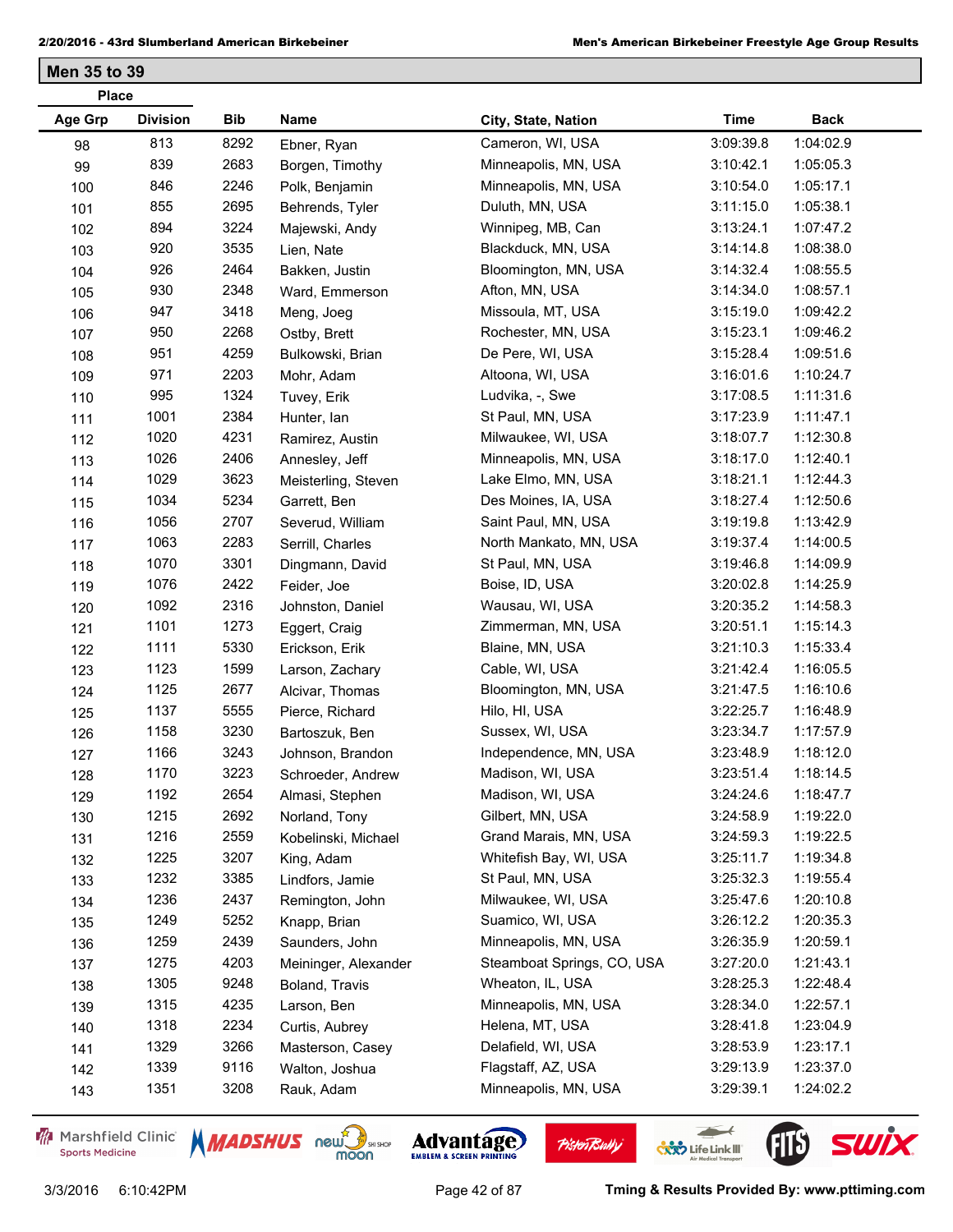| <b>Place</b>   |                 |      |                     |                              |             |             |  |
|----------------|-----------------|------|---------------------|------------------------------|-------------|-------------|--|
| <b>Age Grp</b> | <b>Division</b> | Bib  | Name                | City, State, Nation          | <b>Time</b> | <b>Back</b> |  |
| 144            | 1361            | 2274 | Williams, Cameron M | Wheaton, IL, USA             | 3:29:55.4   | 1:24:18.5   |  |
| 145            | 1364            | 4363 | Nelson, Haakon      | Saint Paul, MN, USA          | 3:29:58.9   | 1:24:22.0   |  |
| 146            | 1395            | 3304 | Gorzek, David       | Wausau, WI, USA              | 3:30:50.7   | 1:25:13.8   |  |
| 147            | 1403            | 3281 | Krenz, Christopher  | Stevens Point, WI, USA       | 3:31:00.0   | 1:25:23.1   |  |
| 148            | 1452            | 4440 | Gibson, Joshua      | Bloomfield Township, MI, USA | 3:32:38.0   | 1:27:01.1   |  |
| 149            | 1459            | 9015 | Hilton, Andrew      | Lyme, NH, USA                | 3:32:44.0   | 1:27:07.2   |  |
| 150            | 1483            | 4260 | Butzen, Brian       | Durango, CO, USA             | 3:33:49.8   | 1:28:12.9   |  |
| 151            | 1484            | 3592 | Flynn, Ryan         | Esko, MN, USA                | 3:33:51.6   | 1:28:14.8   |  |
| 152            | 1495            | 3486 | Stoltzfus, Luke     | Duluth, MN, USA              | 3:34:11.9   | 1:28:35.0   |  |
| 153            | 1500            | 3251 | Hertzberg, Brian    | Forest Lake, MN, USA         | 3:34:25.7   | 1:28:48.8   |  |
| 154            | 1504            | 5469 | Wood, Luke          | Oronoco, MN, USA             | 3:34:36.8   | 1:28:59.9   |  |
| 155            | 1520            | 4322 | Fichter, Eric       | Chicago, IL, USA             | 3:34:59.1   | 1:29:22.3   |  |
| 156            | 1549            | 3556 | Sande, Patrick      | Minneapolis, MN, USA         | 3:35:34.7   | 1:29:57.9   |  |
| 157            | 1556            | 3552 | Hartman, Patrick    | St. Paul, MN, USA            | 3:35:48.3   | 1:30:11.4   |  |
| 158            | 1560            | 9104 | Erickson, Jeremy    | Duluth, MN, USA              | 3:35:57.0   | 1:30:20.1   |  |
| 159            | 1568            | 9051 | McAffee, Clint      | Park City, UT, USA           | 3:36:13.3   | 1:30:36.5   |  |
| 160            | 1597            | 4672 | Prouty, William     | Saint Paul, MN, USA          | 3:37:16.2   | 1:31:39.3   |  |
| 161            | 1609            | 3389 | Anderson, Jason     | Minneapolis, Mn, MN, USA     | 3:37:42.2   | 1:32:05.3   |  |
| 162            | 1611            | 4201 | Johnson, Aaron      | Stillwater, MN, USA          | 3:37:50.3   | 1:32:13.4   |  |
| 163            | 1641            | 3516 | Becker, Michael     | Milwaukee, WI, USA           | 3:38:38.6   | 1:33:01.7   |  |
| 164            | 1667            | 3205 | Almquist, Adam      | Menomonee Falls, WI, USA     | 3:39:27.9   | 1:33:51.0   |  |
| 165            | 1669            | 5238 | Barnes, Benny       | Sioux Falls, SD, USA         | 3:39:29.5   | 1:33:52.6   |  |
| 166            | 1683            | 2675 | Kasala, Tero        | Tornio, , Fin                | 3:39:51.7   | 1:34:14.9   |  |
| 167            | 1686            | 4604 | Noack, Ryan         | Eagan, MN, USA               | 3:39:55.5   | 1:34:18.6   |  |
| 168            | 1701            | 5644 | Rose, Zack          | Minneapolis, MN, USA         | 3:40:13.7   | 1:34:36.8   |  |
| 169            | 1710            | 3392 | Waystedt, Jason     | Hayward, WI, USA             | 3:40:38.2   | 1:35:01.3   |  |
| 170            | 1739            | 6337 | Karpe, Jason        | Minneapolis, MN, USA         | 3:41:29.0   | 1:35:52.1   |  |
| 171            | 1746            | 3394 | Behrend, Jeff       | Richfield, MN, USA           | 3:41:36.8   | 1:35:59.9   |  |
| 172            | 1748            | 9260 | Moe, Jarrett        | Park City, UT, USA           | 3:41:41.9   | 1:36:05.1   |  |
| 173            | 1757            | 6258 | Frank, Curt         | Plymouth, IA, USA            | 3:42:01.8   | 1:36:25.0   |  |
| 174            | 1784            | 4516 | Zillman, Matthew    | Plover, WI, USA              | 3:42:47.8   | 1:37:10.9   |  |
| 175            | 1795            | 9031 | MacNiven, Cameron   | Calgary, AB, Can             | 3:42:59.1   | 1:37:22.3   |  |
| 176            | 1810            | 4321 | Cale, Eric          | Chicago, IL, USA             | 3:43:18.5   | 1:37:41.6   |  |
| 177            | 1813            | 4584 | Deisz, Robert       | Minneapolis, MN, USA         | 3:43:26.4   | 1:37:49.5   |  |
| 178            | 1855            | 5331 | Olson, Erik         | Duluth, MN, USA              | 3:44:34.0   | 1:38:57.1   |  |
| 179            | 1865            | 3540 | Itzin, Nicholas     | Duluth, MN, USA              | 3:45:04.7   | 1:39:27.9   |  |
| 180            | 1897            | 3503 | Jorgensen, Matt     | Minnetonka, MN, USA          | 3:46:09.6   | 1:40:32.7   |  |
| 181            | 1906            | 7330 | Bimson, Ryan        | Cedar Rapids, IA, USA        | 3:46:20.5   | 1:40:43.6   |  |
| 182            | 1983            | 4651 | Stumm, Timothy      | Madison, WI, USA             | 3:49:11.2   | 1:43:34.4   |  |
| 183            | 1998            | 3374 | Sturm, Ivan         | Croton On Hudson, NY, USA    | 3:49:43.2   | 1:44:06.4   |  |
| 184            | 2013            | 4435 | Kap, Joost          | Madison, WI, USA             | 3:50:36.4   | 1:44:59.5   |  |
| 185            | 2033            | 5553 | Kariniemi, Richard  | Minnetonka, MN, USA          | 3:51:15.8   | 1:45:38.9   |  |
| 186            | 2067            | 4343 | Cossetta, Frank     | Eagan, MN, USA               | 3:52:09.9   | 1:46:33.0   |  |
| 187            | 2068            | 4236 | Nelson, Ben         | Duluth, MN, USA              | 3:52:14.1   | 1:46:37.2   |  |
| 188            | 2070            | 5241 | Barthen, Bill       | Oconomowoc, WI, USA          | 3:52:18.0   | 1:46:41.1   |  |
| 189            | 2076            | 4603 | Kenaga, Ryan        | Winona, MN, USA              | 3:52:30.6   | 1:46:53.8   |  |

Marshfield Clinic **Sports Medicine** 





**Pisten Bully** 

 $\leftarrow$ 

**COND** Life Link III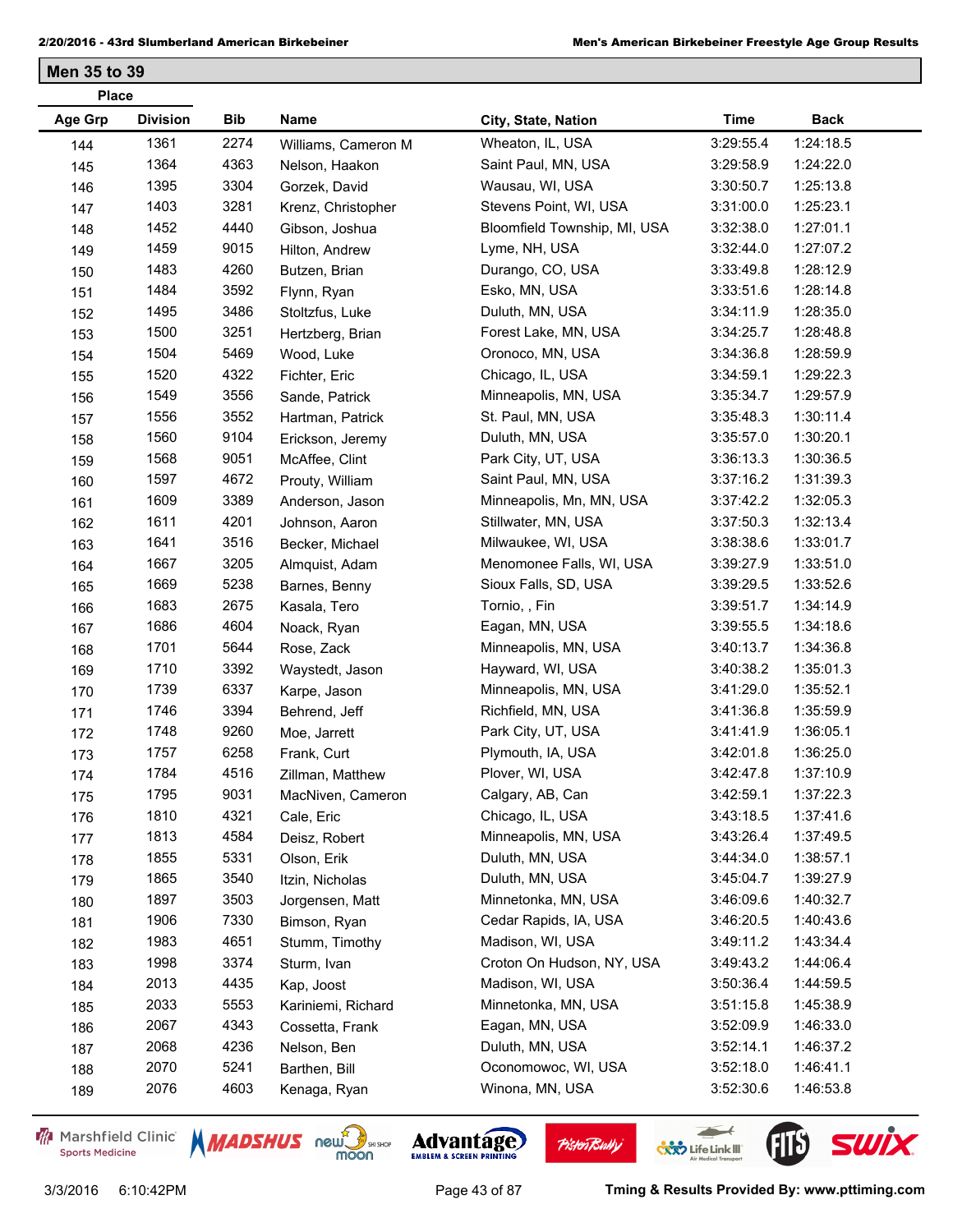| <b>Place</b> |                 |      |                      |                         |             |             |  |
|--------------|-----------------|------|----------------------|-------------------------|-------------|-------------|--|
| Age Grp      | <b>Division</b> | Bib  | Name                 | City, State, Nation     | <b>Time</b> | <b>Back</b> |  |
| 190          | 2081            | 6289 | Kruit, Eli           | Minneapolis, MN, USA    | 3:52:36.2   | 1:46:59.3   |  |
| 191          | 2113            | 4544 | Campeau, Nathan      | Minneapolis, MN, USA    | 3:53:40.7   | 1:48:03.9   |  |
| 192          | 2127            | 3620 | Parks, Steve         | Calumet, MI, USA        | 3:54:03.4   | 1:48:26.5   |  |
| 193          | 2156            | 3405 | Spring, Jeremy       | Maple Grove, MN, USA    | 3:55:20.5   | 1:49:43.6   |  |
| 194          | 2173            | 4401 | Aitch, Jemiah        | Minneapolis, MN, USA    | 3:55:52.1   | 1:50:15.3   |  |
| 195          | 2185            | 6435 | Fish, Matthew        | Chippewa Falls, WI, USA | 3:56:17.0   | 1:50:40.2   |  |
| 196          | 2263            | 5454 | Weglarz, Krystian    | Westfield, WI, USA      | 3:58:58.8   | 1:53:21.9   |  |
| 197          | 2297            | 9024 | Ranta, Benjamin      | Ann Arbor, MI, USA      | 3:59:53.7   | 1:54:16.8   |  |
| 198          | 2328            | 5416 | Eaton, Jonathan      | Madison, WI, USA        | 4:00:42.8   | 1:55:06.0   |  |
| 199          | 2348            | 6482 | Nigon, Paul          | St Paul, MN, USA        | 4:01:36.9   | 1:56:00.0   |  |
| 200          | 2349            | 4513 | Mouser, Matthew      | Fergus Falls, MN, USA   | 4:01:37.9   | 1:56:01.0   |  |
| 201          | 2357            | 4563 | Hinck, Peter         | Traverse City, MI, USA  | 4:01:49.5   | 1:56:12.7   |  |
| 202          | 2387            | 4385 | Fischbach, Jason     | Ashland, WI, USA        | 4:03:08.4   | 1:57:31.5   |  |
| 203          | 2440            | 4575 | Conrad, Reed         | Chaska, MN, USA         | 4:05:48.8   | 2:00:11.9   |  |
| 204          | 2450            | 4357 | Sjostrom, Grant      | Rockford, IL, USA       | 4:06:09.0   | 2:00:32.1   |  |
| 205          | 2456            | 5567 | Gunderson, Ryan      | Eau Claire, WI, USA     | 4:06:19.9   | 2:00:43.0   |  |
| 206          | 2475            | 8113 | Scerbo, Gene         | Salt Lake City, UT, USA | 4:07:25.6   | 2:01:48.8   |  |
| 207          | 2517            | 6510 | Westergaard, Ryan    | Madison, WI, USA        | 4:08:41.9   | 2:03:05.0   |  |
| 208          | 2523            | 5486 | Jelek, Matt          | Radisson, WI, USA       | 4:08:59.5   | 2:03:22.6   |  |
| 209          | 2538            | 6558 | Kreslins, Uldis      | St Louis Park, MN, USA  | 4:09:28.2   | 2:03:51.4   |  |
| 210          | 2568            | 7098 | McGrath, Daniel      | St Paul, MN, USA        | 4:10:24.6   | 2:04:47.7   |  |
| 211          | 2580            | 5261 | Chmielewski, Charles | Verona, WI, USA         | 4:10:57.3   | 2:05:20.5   |  |
| 212          | 2605            | 4315 | Scanlan, Edward      | Baraboo, WI, USA        | 4:12:21.1   | 2:06:44.3   |  |
| 213          | 2608            | 4528 | Lauterbach, Michael  | Stevens Point, WI, USA  | 4:12:27.6   | 2:06:50.8   |  |
| 214          | 2638            | 9175 | Jackson, Nathan      | Eau Claire, WI, USA     | 4:13:48.6   | 2:08:11.8   |  |
| 215          | 2708            | 9211 | Stinson, Ryan        | Hopkins, MN, USA        | 4:17:22.2   | 2:11:45.3   |  |
| 216          | 2710            | 5380 | Jongbloedt, Jeremy   | Mahtomedi, MN, USA      | 4:17:27.3   | 2:11:50.4   |  |
| 217          | 2743            | 7254 | Bauer, Matt          | Middleton, WI, USA      | 4:19:09.9   | 2:13:33.0   |  |
| 218          | 2748            | 5619 | Bertram, Timothy     | Middleton, WI, USA      | 4:19:22.0   | 2:13:45.2   |  |
| 219          | 2755            | 5359 | Vendlinski, James    | Houghton, MI, USA       | 4:19:46.5   | 2:14:09.6   |  |
| 220          | 2775            | 6348 | Whitish, Jeremy      | Madison, WI, USA        | 4:20:51.5   | 2:15:14.6   |  |
| 221          | 2782            | 5492 | Santo, Matthew       | Denver, CO, USA         | 4:21:08.4   | 2:15:31.5   |  |
| 222          | 2809            | 5620 | Leslie, Timothy      | Madison, WI, USA        | 4:22:39.9   | 2:17:03.0   |  |
| 223          | 2816            | 6390 | Masarik, Kevin       | Stevens Point, WI, USA  | 4:22:55.5   | 2:17:18.6   |  |
| 224          | 2823            | 6440 | Bode, Maxwell        | Chicago, IL, USA        | 4:23:06.4   | 2:17:29.5   |  |
| 225          | 2840            | 9154 | Bosman, Matthew      | Minnetonka, MN, USA     | 4:23:58.9   | 2:18:22.1   |  |
| 226          | 2852            | 8288 | Weiss, Robert        | Chilton, WI, USA        | 4:24:25.0   | 2:18:48.1   |  |
| 227          | 2894            | 6454 | Grady, Mike          | Fitchburg, WI, USA      | 4:26:59.8   | 2:21:22.9   |  |
| 228          | 2906            | 6542 | Wille, Thomas        | Denver, CO, USA         | 4:27:55.9   | 2:22:19.1   |  |
| 229          | 2914            | 6406 | Sensenbrenner, Lee   | Madison, WI, USA        | 4:28:22.0   | 2:22:45.1   |  |
| 230          | 2922            | 9255 | Allen, Wyatt         | Hanover, NH, USA        | 4:28:36.2   | 2:22:59.3   |  |
| 231          | 2963            | 5259 | Eggleston, Casey     | Madison, WI, USA        | 4:30:47.7   | 2:25:10.8   |  |
| 232          | 3023            | 9243 | Bishop, Timothy      | Minneapolis, MN, USA    | 4:34:54.3   | 2:29:17.4   |  |
| 233          | 3035            | 5554 | Monserud, Richard    | Madison, WI, USA        | 4:36:01.2   | 2:30:24.3   |  |
| 234          | 3037            | 9149 | Mathews, Mark        | Minneapolis, MN, USA    | 4:36:03.4   | 2:30:26.6   |  |
| 235          | 3078            | 6534 | Murray, Steven       | Edina, MN, USA          | 4:38:44.2   | 2:33:07.4   |  |

Marshfield Clinic **Sports Medicine** 





**Pisten Bully** 

3/3/2016 6:10:42PM Page 44 of 87 **Tming & Results Provided By: www.pttiming.com**

 $\leftarrow$ 

**COND** Life Link III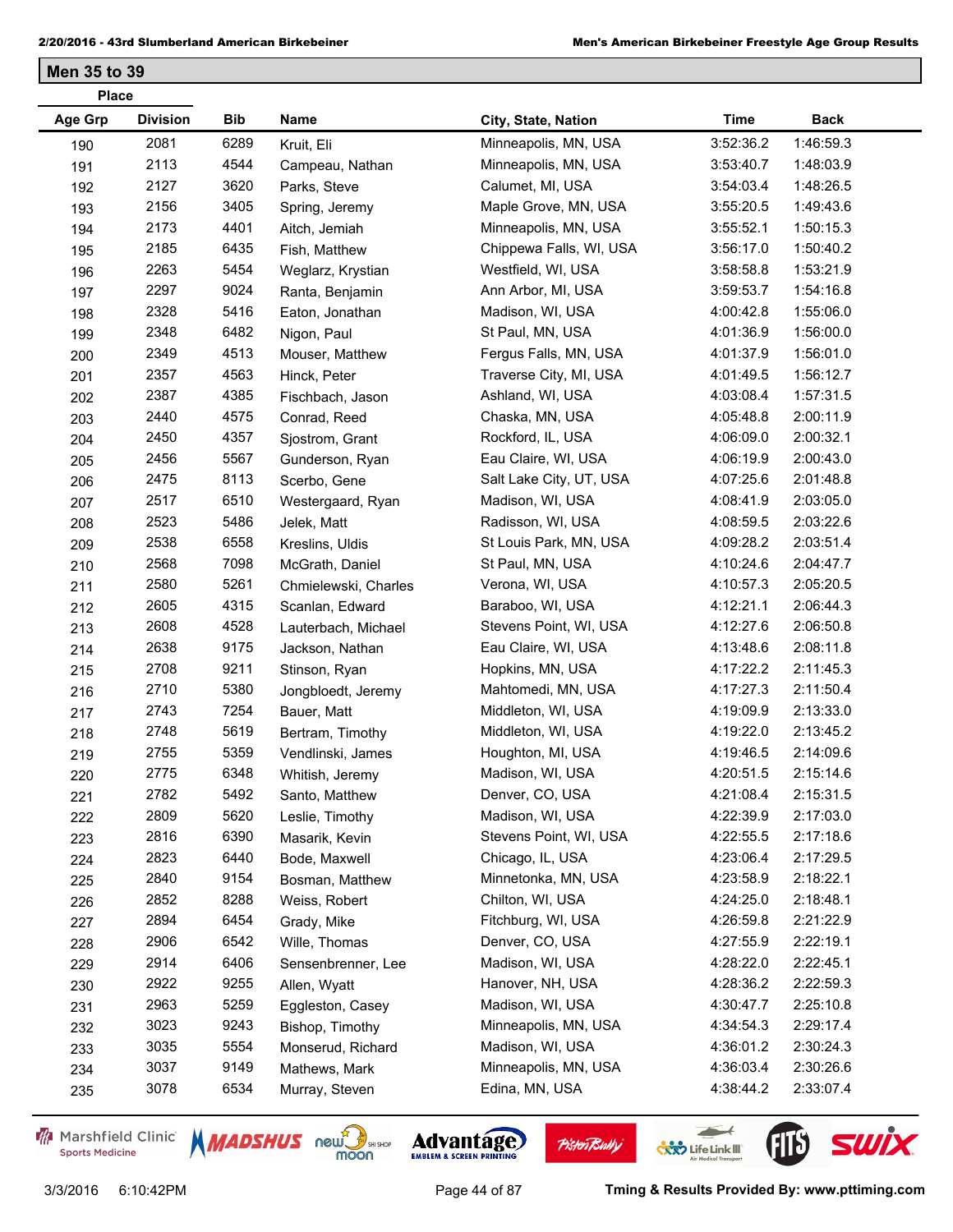| <b>Place</b> |                 |            |                    |                        |             |             |  |  |
|--------------|-----------------|------------|--------------------|------------------------|-------------|-------------|--|--|
| Age Grp      | <b>Division</b> | <b>Bib</b> | Name               | City, State, Nation    | <b>Time</b> | <b>Back</b> |  |  |
| 236          | 3082            | 6519       | Kelly, Sean        | Madison, WI, USA       | 4:38:54.8   | 2:33:17.9   |  |  |
| 237          | 3101            | 7055       | Taylor, Bryce      | Madison, WI, USA       | 4:40:05.1   | 2:34:28.2   |  |  |
| 238          | 3102            | 9234       | Worman, Steve      | Hayward, WI, USA       | 4:40:07.0   | 2:34:30.1   |  |  |
| 239          | 3108            | 9172       | Haskell, Nate      | Bemidji, MN, USA       | 4:40:39.8   | 2:35:02.9   |  |  |
| 240          | 3109            | 6295       | Hammill, Eric      | Ham Lake, MN, USA      | 4:40:41.2   | 2:35:04.3   |  |  |
| 241          | 3121            | 9056       | Graham, Dan        | Whitefish Bay, WI, USA | 4:41:23.0   | 2:35:46.1   |  |  |
| 242          | 3129            | 6456       | Travanty, Mike     | Minneapolis, MN, USA   | 4:42:08.4   | 2:36:31.5   |  |  |
| 243          | 3130            | 6228       | Gjersvig, Brad     | La Crosse, WI, USA     | 4:42:17.4   | 2:36:40.5   |  |  |
| 244          | 3133            | 8331       | Dalberg, Todd      | Minneapolis, MN, USA   | 4:42:30.1   | 2:36:53.2   |  |  |
| 245          | 3134            | 7381       | Grindell, William  | Golden Valley, MN, USA | 4:42:48.8   | 2:37:11.9   |  |  |
| 246          | 3150            | 6238       | Meyer, Brian       | Minneapolis, MN, USA   | 4:44:15.3   | 2:38:38.4   |  |  |
| 247          | 3153            | 8083       | Schroeder, David   | De Pere, WI, USA       | 4:44:24.8   | 2:38:47.9   |  |  |
| 248          | 3167            | 9022       | Rakun, Bart        | Green Bay, WI, USA     | 4:45:07.1   | 2:39:30.2   |  |  |
| 249          | 3171            | 9066       | Volm, David        | Elm Grove, WI, USA     | 4:45:26.6   | 2:39:49.7   |  |  |
| 250          | 3176            | 9129       | Cade, Kevin        | Prior Lake, MN, USA    | 4:45:42.5   | 2:40:05.6   |  |  |
| 251          | 3265            | 4277       | Knuth, Christopher | Hartford, CT, USA      | 4:51:03.2   | 2:45:26.3   |  |  |
| 252          | 3266            | 6547       | Kokes, Timothy     | Savage, MN, USA        | 4:51:05.9   | 2:45:29.1   |  |  |
| 253          | 3275            | 7321       | Andersen, Robert   | Rochester, MN, USA     | 4:51:41.4   | 2:46:04.5   |  |  |
| 254          | 3318            | 8270       | Martino, Phillip   | Rockford, IL, USA      | 4:54:33.3   | 2:48:56.4   |  |  |
| 255          | 3329            | 7333       | Rooney, Ryan       | Alexandria, MN, USA    | 4:55:26.9   | 2:49:50.1   |  |  |
| 256          | 3340            | 8325       | Bohrer, Tim        | Appleton, WI, USA      | 4:56:06.1   | 2:50:29.2   |  |  |
| 257          | 3344            | 8265       | Kuhn, Peter        | Middleton, WI, USA     | 4:56:40.6   | 2:51:03.7   |  |  |
| 258          | 3346            | 9046       | Moran, Christopher | Minneapolis, MN, USA   | 4:56:52.7   | 2:51:15.8   |  |  |
| 259          | 3350            | 3291       | Adamson, Dan       | Blaine, MN, USA        | 4:57:12.8   | 2:51:35.9   |  |  |
| 260          | 3353            | 7100       | Braun, David       | Denver, CO, USA        | 4:57:29.1   | 2:51:52.3   |  |  |
| 261          | 3365            | 9176       | Woodworth, Nathan  | Winona, MN, USA        | 4:59:02.8   | 2:53:25.9   |  |  |
| 262          | 3398            | 7293       | Wise, Noah         | Glendale, WI, USA      | 5:02:48.7   | 2:57:11.8   |  |  |
| 263          | 3399            | 8304       | Durkin, Sean       | San Diego, CA, USA     | 5:03:01.2   | 2:57:24.4   |  |  |
| 264          | 3445            | 7025       | Wiegel, Andrew     | Fitchburg, WI, USA     | 5:07:44.5   | 3:02:07.6   |  |  |
| 265          | 3459            | 7368       | Hoppe, Tim         | Crystal, MN, USA       | 5:09:53.6   | 3:04:16.7   |  |  |
| 266          | 3460            | 7078       | Hoppe, Christopher | Rochester, MN, USA     | 5:10:02.5   | 3:04:25.6   |  |  |
| 267          | 3463            | 7259       | Schlosser, Matthew | Minneapolis, MN, USA   | 5:10:08.0   | 3:04:31.1   |  |  |
| 268          | 3478            | 5366       | Gillum, Jason      | Franklin, CO, USA      | 5:12:12.5   | 3:06:35.6   |  |  |
| 269          | 3504            | 7035       | Fortney, Benjamin  | Verona, WI, USA        | 5:15:00.4   | 3:09:23.5   |  |  |
| 270          | 3520            | 6225       | Krammer, Bernhard  | Ravensburg, , Ger      | 5:16:56.5   | 3:11:19.6   |  |  |
| 271          | 3567            | 8107       | Vieth, Eric        | Stoughton, WI, USA     | 5:23:21.2   | 3:17:44.3   |  |  |
| 272          | 3590            | 7373       | Biasi, Tony        | Eau Claire, WI, USA    | 5:26:36.1   | 3:20:59.3   |  |  |
| 273          | 3628            | 5280       | Case, Dan          | Minocqua, WI, USA      | 5:35:30.9   | 3:29:54.0   |  |  |
| 274          | 3647            | 5501       | Siverling, Michael | Hayward, WI, USA       | 5:39:43.6   | 3:34:06.7   |  |  |
| 275          | 3666            | 7003       | Kramschuster, Adam | Menomonie, WI, USA     | 5:43:18.4   | 3:37:41.5   |  |  |
| 276          | 3671            | 6469       | Wallin, Nicholas   | Minneapolis, MN, USA   | 5:43:44.2   | 3:38:07.3   |  |  |
| 277          | 3678            | 6288       | Golding, Edward    | Melbourne, FL, USA     | 5:44:56.4   | 3:39:19.5   |  |  |
| 278          | 3689            | 7257       | Omeara, Matthew    | Minneapolis, MN, USA   | 5:48:35.3   | 3:42:58.5   |  |  |
| 279          | 3732            | 7225       | Mohr, Kurt         | Sun Prairie, WI, USA   | 6:07:40.0   | 4:02:03.2   |  |  |
| 280          | 3759            | 8102       | Bunner, Eric       | Prosper, TX, USA       | 6:21:04.3   | 4:15:27.4   |  |  |
| 281          | 3764            | 8302       | Spak, Scott        | lowa City, IA, USA     | 6:30:28.4   | 4:24:51.5   |  |  |
|              |                 |            |                    |                        |             |             |  |  |

Marshfield Clinic **Sports Medicine** 





**Pisten Bully** 

3/3/2016 6:10:42PM Page 45 of 87 **Tming & Results Provided By: www.pttiming.com**

 $\leftarrow$ 

**COND** Life Link III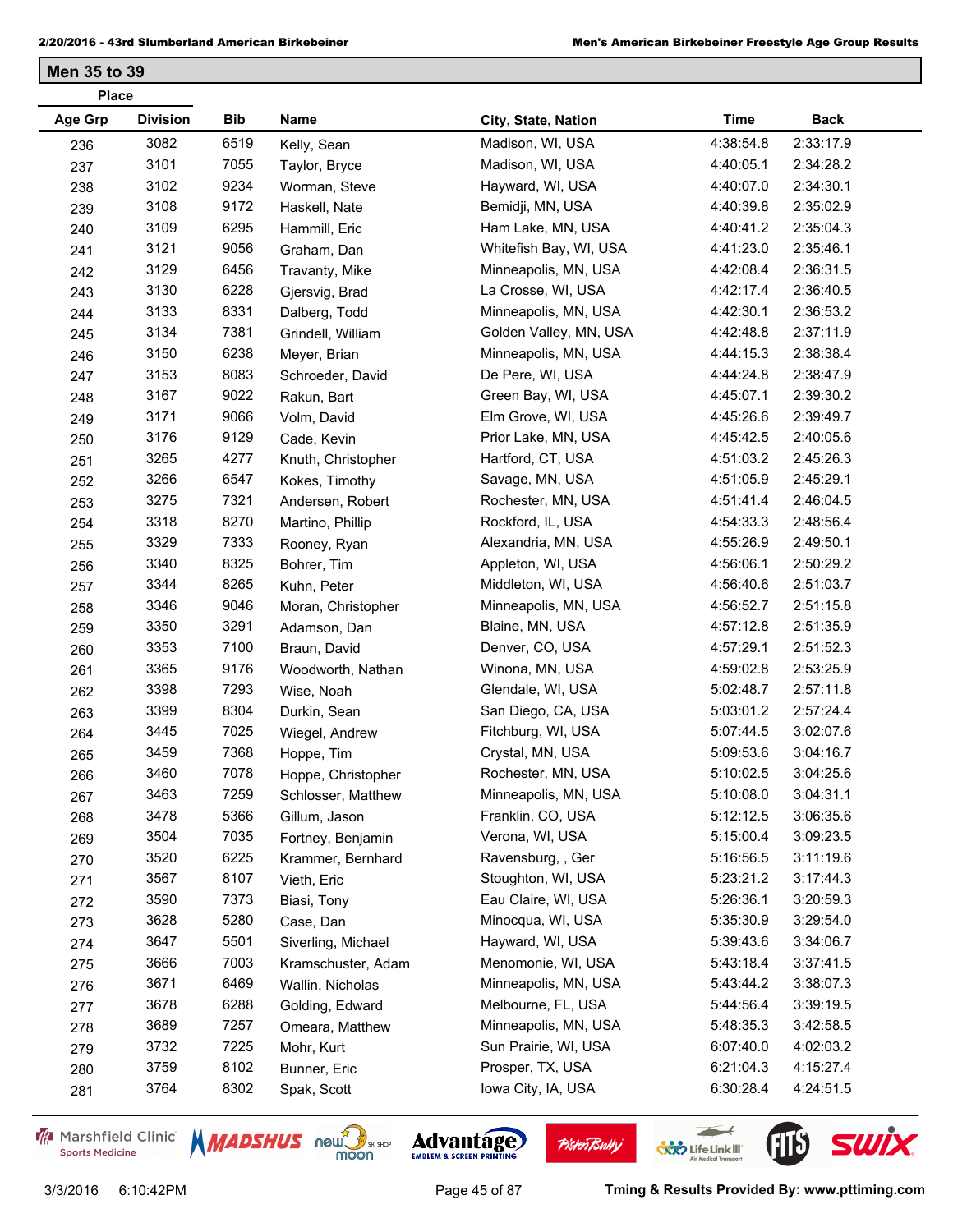| <b>Place</b> |                 |            |                     |                      |           |             |  |
|--------------|-----------------|------------|---------------------|----------------------|-----------|-------------|--|
| Age Grp      | <b>Division</b> | <b>Bib</b> | <b>Name</b>         | City, State, Nation  | Time      | <b>Back</b> |  |
| 282          | 3782            | 7220       | Severson, Kirk      | Rochester, MN, USA   | 6:43:30.9 | 4:37:54.0   |  |
| 283          | 3793            | 8038       | Nussdorfer, Bradley | Minneapolis, MN, USA | 6:51:08.1 | 4:45:31.2   |  |

**Men 40 to 44 Place**

**Men 35 to 39**

| . iace<br><b>Age Grp</b> | <b>Division</b> | <b>Bib</b> | Name                | City, State, Nation     | <b>Time</b> | <b>Back</b> |
|--------------------------|-----------------|------------|---------------------|-------------------------|-------------|-------------|
| 1                        | 21              | 22         | Swank, Adam         | Duluth, MN, USA         | 2:10:46.7   |             |
| $\overline{\mathbf{c}}$  | 44              | 34         | Myrda, Jan          | Palos Heights, IL, USA  | 2:21:27.6   | 10:40.9     |
| 3                        | 79              | 79         | Ryan, Matthew       | Duluth, MN, USA         | 2:25:57.8   | 15:11.0     |
| 4                        | 84              | 83         | Riff, Joshua        | Edina, MN, USA          | 2:26:08.7   | 15:21.9     |
| 5                        | 99              | 78         | Nelson, Grant       | Duluth, MN, USA         | 2:27:13.6   | 16:26.9     |
| 6                        | 101             | 58         | Love, Sproule       | New York, NY, USA       | 2:28:17.9   | 17:31.2     |
| $\overline{7}$           | 110             | 95         | Simonson, Joshua    | Minneapolis, MN, USA    | 2:30:20.4   | 19:33.6     |
| 8                        | 115             | 64         | Zak, Matt           | Eveleth, MN, USA        | 2:30:30.4   | 19:43.6     |
| 9                        | 119             | 1217       | Schakel, Andrew     | Lake Elmo, MN, USA      | 2:30:42.9   | 19:56.1     |
| 10                       | 120             | 136        | Chesterman, Jay     | Sioux City, IA, USA     | 2:30:45.6   | 19:58.8     |
| 11                       | 134             | 90         | Himes, Adam         | Plymouth, MN, USA       | 2:31:57.2   | 21:10.4     |
| 12                       | 140             | 199        | Torniainen, Matthew | Fultonville, NY, USA    | 2:32:12.0   | 21:25.2     |
| 13                       | 142             | 1233       | Nemeth, Benjamin    | Sartell, MN, USA        | 2:32:35.2   | 21:48.4     |
| 14                       | 148             | 69         | Tabor, Chip         | Duluth, MN, USA         | 2:33:34.3   | 22:47.6     |
| 15                       | 153             | 67         | Keillor, Joey       | Rochester, MN, USA      | 2:33:47.4   | 23:00.7     |
| 16                       | 155             | 138        | Alberti, Laszlo     | Plymouth, MN, USA       | 2:33:53.2   | 23:06.5     |
| 17                       | 156             | 194        | Bettendorf, Matthew | Duluth, MN, USA         | 2:33:57.3   | 23:10.6     |
| 18                       | 159             | 215        | Craig, Todd         | Wausau, WI, USA         | 2:34:00.3   | 23:13.5     |
| 19                       | 166             | 178        | Rohling, Albertus   | West Allis, WI, USA     | 2:34:14.2   | 23:27.4     |
| 20                       | 184             | 1308       | Roberts, Duncan     | Portland, OR, USA       | 2:35:36.7   | 24:49.9     |
| 21                       | 198             | 174        | Shullenberger, Luke | Waterbury, VT, USA      | 2:36:32.5   | 25:45.7     |
| 22                       | 209             | 1325       | Luedke, Ernie       | Rothschild, WI, USA     | 2:37:40.6   | 26:53.9     |
| 23                       | 216             | 101        | Anderson, Paul      | Rochester, MN, USA      | 2:38:22.6   | 27:35.9     |
| 24                       | 217             | 1387       | Webster, Jon        | Minneapolis, MN, USA    | 2:38:24.7   | 27:37.9     |
| 25                       | 220             | 1061       | Green, Denny        | Elk River, MN, USA      | 2:39:02.2   | 28:15.4     |
| 26                       | 242             | 173        | Harms, Mark         | Madison, WI, USA        | 2:40:48.4   | 30:01.6     |
| 27                       | 267             | 94         | Wesolek, Brant      | Stoughton, WI, USA      | 2:42:11.1   | 31:24.4     |
| 28                       | 288             | 204        | Wulff, Kurt         | Minocqua, WI, USA       | 2:43:45.5   | 32:58.8     |
| 29                       | 296             | 1319       | Pardyjak, Eric      | Salt Lake City, UT, USA | 2:43:58.5   | 33:11.7     |
| $30\,$                   | 320             | 1353       | Beerends, Jason     | lowa City, IA, USA      | 2:45:55.9   | 35:09.2     |
| 31                       | 327             | 1420       | Shalyaev, Kirill    | Solon, OH, USA          | 2:46:07.6   | 35:20.9     |
| 32                       | 330             | 1202       | Holtebeck, Aaron    | Milwaukee, WI, USA      | 2:46:17.9   | 35:31.1     |
| 33                       | 334             | 1556       | Goetz, Steven       | North Oaks, MN, USA     | 2:46:32.3   | 35:45.6     |
| 34                       | 339             | 1226       | Schwaller, Anthony  | Plymouth, WI, USA       | 2:46:45.5   | 35:58.8     |
| 35                       | 344             | 1210       | Shuros, Allan       | St. Paul, MN, USA       | 2:46:54.9   | 36:08.2     |
| 36                       | 345             | 1520       | Bowen, Philip       | Minneapolis, MN, USA    | 2:46:59.9   | 36:13.1     |
| 37                       | 346             | 1447       | Mehler, Mark        | Monona, WI, USA         | 2:47:00.0   | 36:13.2     |
| 38                       | 348             | 1509       | Nelson, Per         | Woodbury, MN, USA       | 2:47:09.0   | 36:22.2     |
| 39                       | 355             | 1401       | Rumley, Justin      | Woodbury, MN, USA       | 2:47:34.8   | 36:48.1     |
| 40                       | 356             | 1446       | MacLachlan, Mark    | Peachtree City, GA, USA | 2:47:38.2   | 36:51.4     |

Marshfield Clinic **Sports Medicine** 



Advantage

**Pisten Bully** 

3/3/2016 6:10:42PM Page 46 of 87 **Tming & Results Provided By: www.pttiming.com**

 $\overline{\phantom{a}}$ 

**COND** Life Link III

FIB SWIX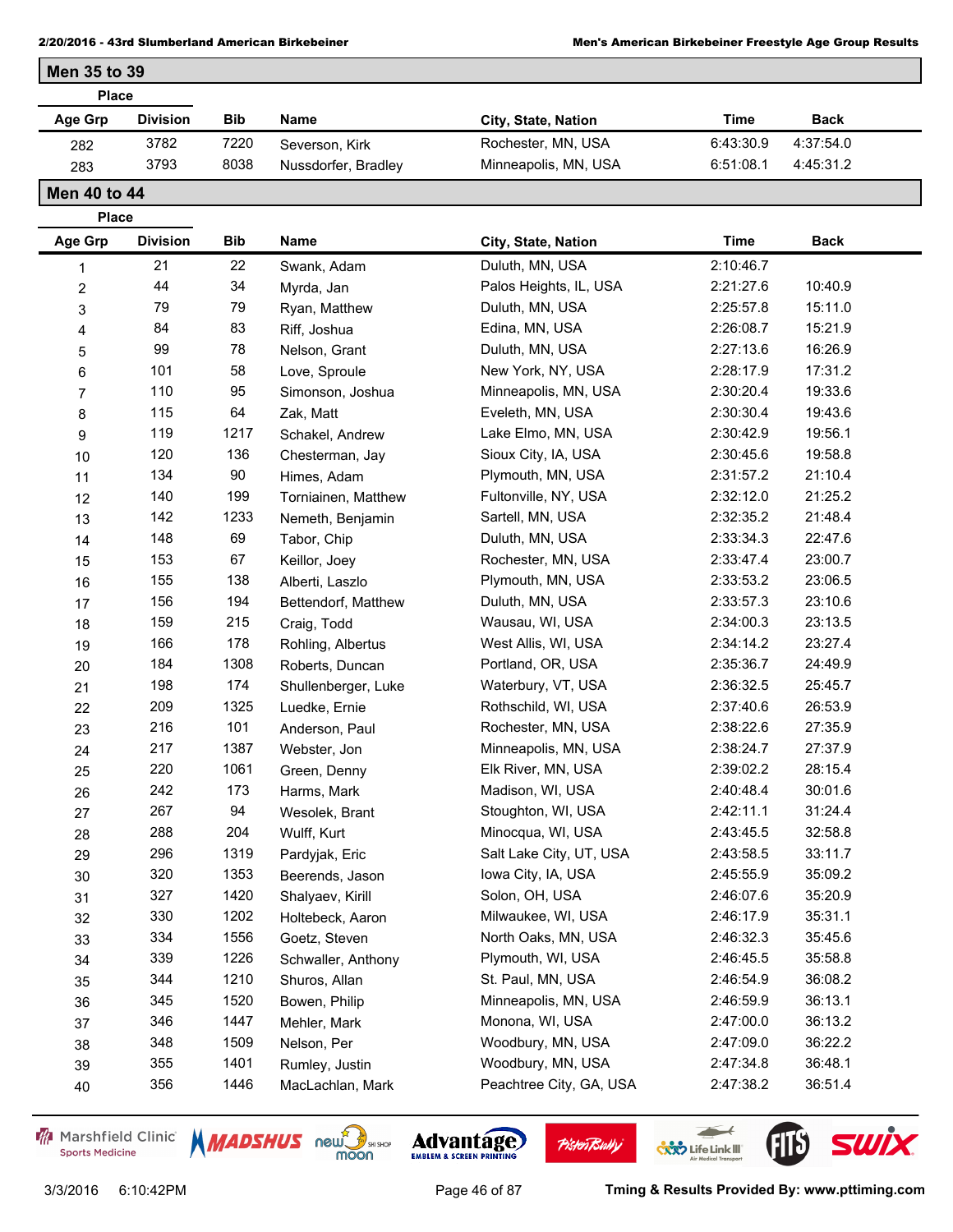| <b>Place</b> |                 |            |                     |                              |             |             |
|--------------|-----------------|------------|---------------------|------------------------------|-------------|-------------|
| Age Grp      | <b>Division</b> | <b>Bib</b> | Name                | City, State, Nation          | <b>Time</b> | <b>Back</b> |
| 41           | 362             | 1583       | Kraftson, Torry     | Bayport, MN, USA             | 2:47:59.5   | 37:12.8     |
| 42           | 388             | 1317       | Lindquist, Eric     | Plymouth, MN, USA            | 2:49:35.2   | 38:48.4     |
| 43           | 392             | 189        | Schaefer, Michael   | Grafton, OH, USA             | 2:49:50.3   | 39:03.5     |
| 44           | 396             | 1208       | Bowman, Al          | Stone Lake, WI, USA          | 2:49:56.3   | 39:09.6     |
| 45           | 407             | 1215       | Maulbetsch, Andrew  | Whitefish Bay, WI, USA       | 2:50:29.2   | 39:42.4     |
| 46           | 413             | 1227       | Huber, Artie        | Otsego, MN, USA              | 2:50:33.5   | 39:46.7     |
| 47           | 417             | 1587       | Fish, Tyler         | Ely, MN, USA                 | 2:50:43.6   | 39:56.9     |
| 48           | 418             | 1283       | Schuetz, Dan        | Denver, CO, USA              | 2:50:49.0   | 40:02.3     |
| 49           | 429             | 1596       | Gusev, Yuri         | Chicago, IL, USA             | 2:51:54.4   | 41:07.6     |
| 50           | 433             | 2665       | Mach, Steven        | La Crosse, WI, USA           | 2:52:05.0   | 41:18.2     |
| 51           | 441             | 1468       | Phernetton, Michael | Huson, WI, USA               | 2:52:22.2   | 41:35.5     |
| 52           | 442             | 1263       | Griego, Christan    | Elkhorn, WI, USA             | 2:52:22.3   | 41:35.5     |
| 53           | 444             | 1206       | Rogge, Adam         | Bloomer, WI, USA             | 2:52:22.7   | 41:36.0     |
| 54           | 514             | 2338       | Rosenberger, David  | Eau Claire, WI, USA          | 2:56:03.8   | 45:17.1     |
| 55           | 516             | 1589       | Schwiesow, Tyson    | Green Bay, WI, USA           | 2:56:14.7   | 45:27.9     |
| 56           | 519             | 1356       | Midgarden, Jason    | Maple Grove, MN, USA         | 2:56:16.9   | 45:30.2     |
| 57           | 520             | 1354       | Bolz, Jason         | Lake Elmo, MN, USA           | 2:56:17.9   | 45:31.2     |
| 58           | 522             | 2662       | Anderson, Steven    | Minneapolis, MN, USA         | 2:56:19.5   | 45:32.7     |
| 59           | 523             | 1315       | Kalmes, Eric        | Shoreview, MN, USA           | 2:56:23.2   | 45:36.4     |
| 60           | 526             | 2233       | Davis, Arin         | Birchwood, WI, USA           | 2:56:38.9   | 45:52.1     |
| 61           | 540             | 1079       | Smith, Jeremy       | West Jordan, UT, USA         | 2:57:16.9   | 46:30.1     |
| 62           | 550             | 1274       | Hannibal, Craig     | Pepper Pike, OH, USA         | 2:57:52.8   | 47:06.0     |
| 63           | 554             | 3606       | Lukan, Scott        | Urbandale, IA, USA           | 2:57:56.8   | 47:10.1     |
| 64           | 570             | 1425       | Schwiesow, Kurt     | Green Bay, WI, USA           | 2:58:31.1   | 47:44.3     |
| 65           | 572             | 1240       | Isaksen, Borg       | Brule, WI, USA               | 2:58:36.1   | 47:49.3     |
| 66           | 580             | 2565       | Hoag, Mike          | Minnetrista, MN, USA         | 2:58:47.3   | 48:00.6     |
| 67           | 581             | 1399       | Wolke, Josh         | Minneapolis, MN, USA         | 2:58:47.5   | 48:00.8     |
| 68           | 583             | 1348       | Holmes, James       | Cross Plains, WI, USA        | 2:58:50.8   | 48:04.1     |
| 69           | 584             | 1573       | Goold, Todd         | Hayward, WI, USA             | 2:58:55.3   | 48:08.6     |
| 70           | 596             | 2389       | Kjome, Jacob        | Maple Grove, MN, USA         | 2:59:35.1   | 48:48.4     |
| 71           | 597             | 2632       | Sportel, Ryan       | Inver Grove Heights, MN, USA | 2:59:35.2   | 48:48.4     |
| 72           | 604             | 1429       | Perna, Lew          | Rochester, CO, USA           | 2:59:58.3   | 49:11.5     |
| 73           | 606             | 2227       | Hyser, Andy         | Hayward, WI, USA             | 3:00:07.3   | 49:20.5     |
| 74           | 613             | 2615       | Bryant, Rob         | Salt Lake City, UT, USA      | 3:00:20.6   | 49:33.8     |
| 75           | 616             | 1053       | Anderson, Charles   | Blaine, MN, USA              | 3:00:34.0   | 49:47.2     |
| 76           | 632             | 1114       | Gangi, Frank M      | Coleraine, MN, USA           | 3:01:53.4   | 51:06.7     |
| $77 \,$      | 635             | 1339       | Fransson, Hans      | Hamilton, ON, Can            | 3:02:14.3   | 51:27.6     |
| 78           | 642             | 2401       | Kozicki, Jason      | Green Bay, WI, USA           | 3:02:22.1   | 51:35.3     |
| 79           | 648             | 2597       | Reinhard, Peter     | Sussex, WI, USA              | 3:02:57.9   | 52:11.2     |
| 80           | 672             | 2362       | Donley, Erik        | Duluth, MN, USA              | 3:03:28.2   | 52:41.5     |
| 81           | 691             | 1574       | Larson, Todd        | Minneapolis, MN, USA         | 3:04:10.8   | 53:24.1     |
| 82           | 692             | 2628       | Aylesworth, Ryan    | Bemidji, MN, USA             | 3:04:11.8   | 53:25.0     |
| 83           | 699             | 1381       | Gildersleeve, John  | Kewaskum, WI, USA            | 3:04:31.0   | 53:44.2     |
| 84           | 722             | 1403       | Adalbert, Karl      | Minneapolis, MN, USA         | 3:05:35.9   | 54:49.1     |
| 85           | 729             | 2271       | Berna, Bryan        | Bremerton, WA, USA           | 3:05:59.6   | 55:12.9     |
| 86           | 734             | 2286       | Eggert, Chris       | Verona, WI, USA              | 3:06:13.2   | 55:26.4     |
|              |                 |            |                     |                              |             |             |

Marshfield Clinic **Sports Medicine** 





**Pisten Bully** 

 $\leftarrow$ 

**COND** Life Link III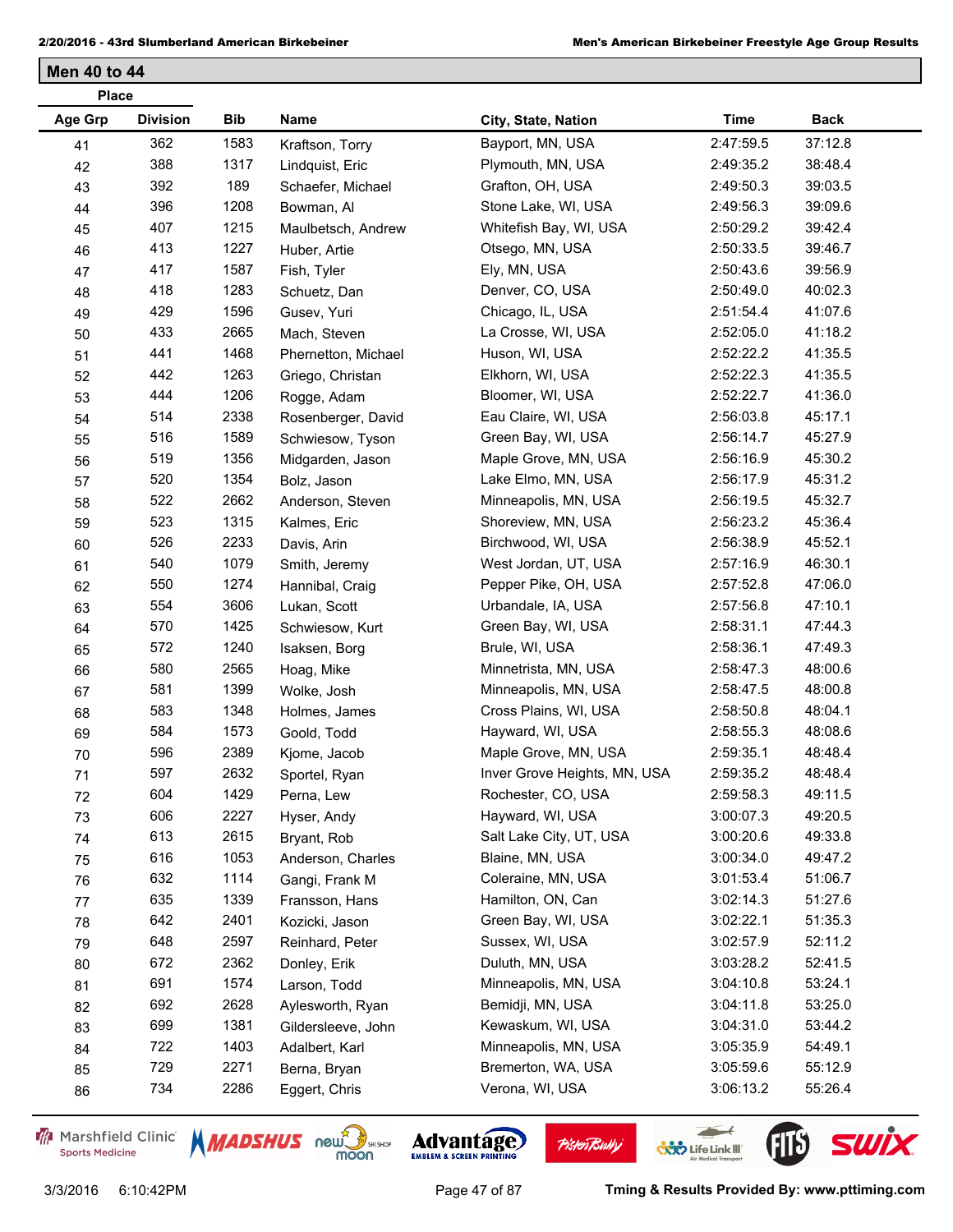| <b>Place</b>   |                 |      |                    |                        |             |             |
|----------------|-----------------|------|--------------------|------------------------|-------------|-------------|
| <b>Age Grp</b> | <b>Division</b> | Bib  | Name               | City, State, Nation    | <b>Time</b> | <b>Back</b> |
| 87             | 750             | 2635 | Edwards, Sam       | Oconomowoc, WI, USA    | 3:06:57.3   | 56:10.5     |
| 88             | 755             | 2276 | Skustad, Carl      | Ely, MN, USA           | 3:07:11.6   | 56:24.8     |
| 89             | 760             | 2642 | Brown, Scott       | Minneapolis, MN, USA   | 3:07:25.4   | 56:38.6     |
| 90             | 765             | 2622 | Zeithammer, Robert | Los Angeles, CA, USA   | 3:07:36.7   | 56:49.9     |
| 91             | 768             | 2327 | Benson, David      | Lake Elmo, MN, USA     | 3:07:46.4   | 56:59.6     |
| 92             | 783             | 1270 | Kending, Cory      | Champlin, MN, USA      | 3:08:19.3   | 57:32.6     |
| 93             | 789             | 1282 | Ralston, Dan       | Stillwater, MN, USA    | 3:08:27.4   | 57:40.7     |
| 94             | 827             | 2218 | Dahl, Andrew       | La Crosse, WI, USA     | 3:10:12.2   | 59:25.4     |
| 95             | 848             | 2584 | Toft, Patrick      | Brookfield, WI, USA    | 3:10:58.2   | 1:00:11.5   |
| 96             | 853             | 2535 | Hedman, Matt       | Minneapolis, MN, USA   | 3:11:07.9   | 1:00:21.2   |
| 97             | 856             | 2349 | Adams, Eric        | Chaska, MN, USA        | 3:11:17.7   | 1:00:30.9   |
| 98             | 881             | 2083 | Olson, Kevin       | Blaine, MN, USA        | 3:12:39.3   | 1:01:52.6   |
| 99             | 902             | 3537 | Williams, Nathan   | Wenham, MA, USA        | 3:13:40.2   | 1:02:53.5   |
| 100            | 906             | 2400 | Hoffe, Jason       | Pewaukee, WI, USA      | 3:13:46.1   | 1:02:59.3   |
| 101            | 907             | 1214 | Lulloff, Andrew    | De Pere, WI, USA       | 3:13:46.6   | 1:02:59.8   |
| 102            | 908             | 2357 | Raffini, Eric      | San Francisco, CA, USA | 3:13:49.1   | 1:03:02.3   |
| 103            | 917             | 2512 | Young, Marc        | St. Cloud, MN, USA     | 3:14:13.0   | 1:03:26.3   |
| 104            | 935             | 3220 | Broadmoore, Andrew | Duluth, MN, USA        | 3:14:47.4   | 1:04:00.7   |
| 105            | 936             | 2678 | Heinitz, Thomas    | Duluth, MN, USA        | 3:14:51.0   | 1:04:04.2   |
| 106            | 938             | 2540 | Dooley, Matthew    | Plymouth, MN, USA      | 3:14:56.2   | 1:04:09.4   |
| 107            | 959             | 1498 | Versch, Noel       | Sobieski, WI, USA      | 3:15:49.4   | 1:05:02.6   |
| 108            | 968             | 2694 | Charles, Trevor    | Barrie, ON, Can        | 3:15:58.5   | 1:05:11.7   |
| 109            | 972             | 2374 | Braasch, Grant     | Edina, MN, USA         | 3:16:06.5   | 1:05:19.7   |
| 110            | 991             | 2548 | Thomas, Matthew    | Minocqua, WI, USA      | 3:17:00.9   | 1:06:14.2   |
| 111            | 1000            | 3231 | Bevis, Benjamin    | Minnetonka, MN, USA    | 3:17:17.3   | 1:06:30.5   |
| 112            | 1014            | 4383 | Beckermann, Jason  | Eau Claire, WI, USA    | 3:18:03.3   | 1:07:16.6   |
| 113            | 1027            | 2266 | Lackas, Brent      | Maple Grove, MN, USA   | 3:18:17.7   | 1:07:30.9   |
| 114            | 1052            | 1584 | Anderson, Travis   | Afton, MN, USA         | 3:19:12.2   | 1:08:25.4   |
| 115            | 1083            | 2332 | Helm, David        | Annandale, MN, USA     | 3:20:16.9   | 1:09:30.1   |
| 116            | 1096            | 3345 | Storhoff, Eric     | Woodbury, MN, USA      | 3:20:43.3   | 1:09:56.5   |
| 117            | 1098            | 3539 | Williams, Nelson   | Elm Grove, WI, USA     | 3:20:44.7   | 1:09:58.0   |
| 118            | 1100            | 2546 | Schaeffer, Matthew | Oberlin, OH, USA       | 3:20:48.5   | 1:10:01.7   |
| 119            | 1103            | 5236 | Graves, Benjamin   | Minneapolis, MN, USA   | 3:20:55.7   | 1:10:09.0   |
| 120            | 1124            | 3253 | Marchionini, Brian | Silver Spring, MD, USA | 3:21:42.4   | 1:10:55.7   |
| 121            | 1132            | 2267 | Mitchell, Brent    | Hudson, WI, USA        | 3:22:13.8   | 1:11:27.0   |
| 122            | 1161            | 5488 | Aldrich, Matthew   | San Francisco, CA, USA | 3:23:40.8   | 1:12:54.0   |
| 123            | 1168            | 3458 | Walz, Ken          | Monona, WI, USA        | 3:23:50.4   | 1:13:03.6   |
| 124            | 1185            | 4290 | Currell, Daniel    | St. Paul, MN, USA      | 3:24:11.2   | 1:13:24.4   |
| 125            | 1190            | 8295 | Zastrow, Ryan      | Edwards, CO, USA       | 3:24:23.4   | 1:13:36.7   |
| 126            | 1224            | 2590 | Weber, Paul        | Menasha, WI, USA       | 3:25:10.5   | 1:14:23.8   |
| 127            | 1230            | 4351 | Perrill, Geoff     | lowa City, IA, USA     | 3:25:29.0   | 1:14:42.2   |
| 128            | 1234            | 3314 | Updike, David      | Boulder, CO, USA       | 3:25:40.4   | 1:14:53.6   |
| 129            | 1235            | 2688 | Hanhan, Tolga      | Duluth, MN, USA        | 3:25:44.0   | 1:14:57.3   |
| 130            | 1239            | 2432 | Hoch, John         | Minneapolis, MN, USA   | 3:25:49.8   | 1:15:03.0   |
| 131            | 1264            | 5468 | Froehle, Luke      | Minneapolis, MN, USA   | 3:26:50.2   | 1:16:03.5   |
| 132            | 1267            | 2504 | Majewski, Lorne    | Cumberland, WI, USA    | 3:26:55.4   | 1:16:08.6   |
|                |                 |      |                    |                        |             |             |

Marshfield Clinic **Sports Medicine** 



**Pisten Bully** 

 $\leftarrow$ 

**COND** Life Link III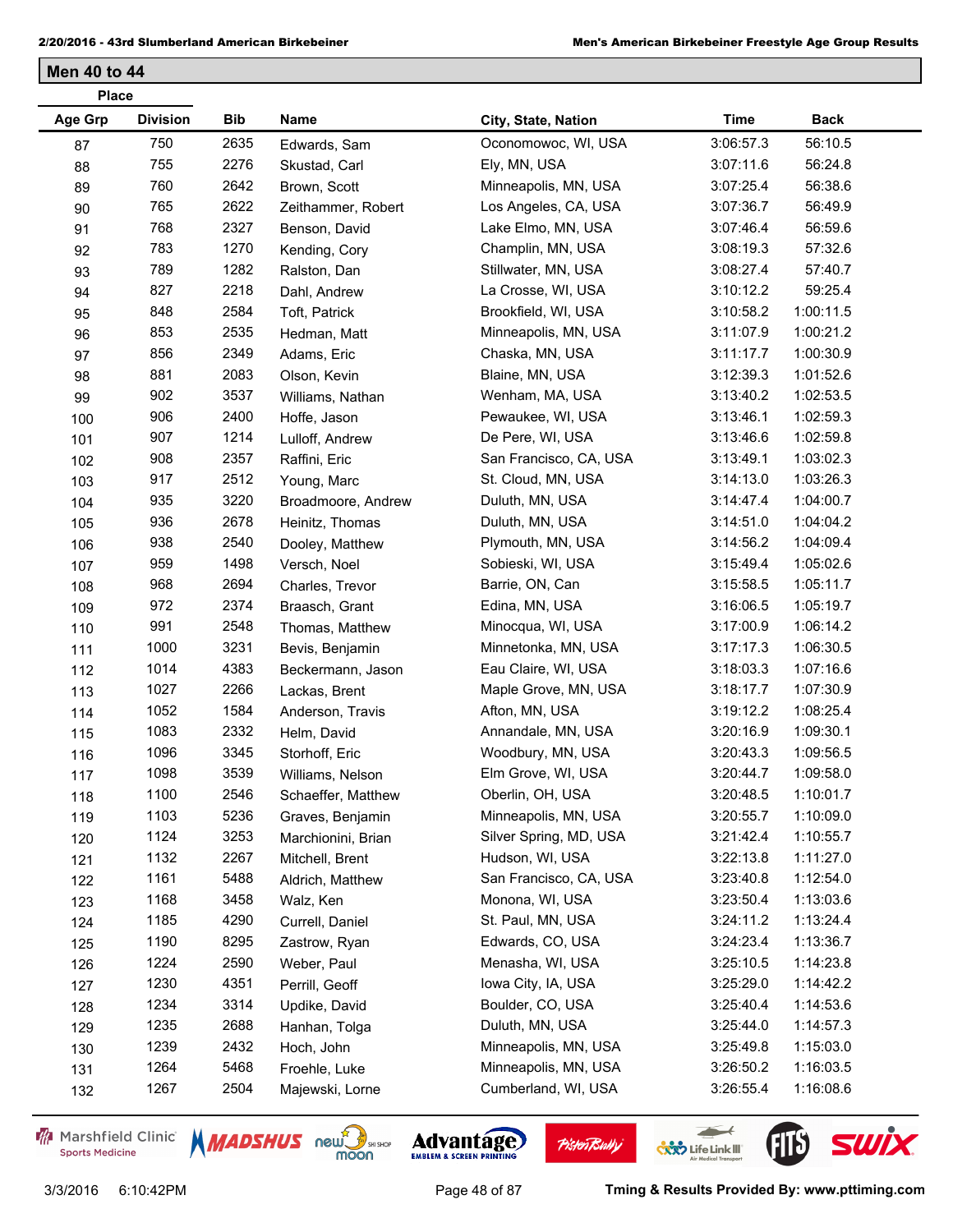| <b>Place</b>   |                 |      |                     |                          |             |             |
|----------------|-----------------|------|---------------------|--------------------------|-------------|-------------|
| <b>Age Grp</b> | <b>Division</b> | Bib  | Name                | City, State, Nation      | <b>Time</b> | <b>Back</b> |
| 133            | 1282            | 2656 | Barone, Steve       | Minneapolis, MN, USA     | 3:27:43.3   | 1:16:56.6   |
| 134            | 1309            | 3640 | Gigiano, Thomas     | Mundelein, IL, USA       | 3:28:28.9   | 1:17:42.1   |
| 135            | 1312            | 2614 | Brugman, Rob        | Whitefish Bay, WI, USA   | 3:28:30.7   | 1:17:43.9   |
| 136            | 1319            | 3289 | Zuzek, Dale         | Rice Lake, WI, USA       | 3:28:41.9   | 1:17:55.2   |
| 137            | 1325            | 3562 | Thomas, Paul        | Waukesha, WI, USA        | 3:28:51.4   | 1:18:04.7   |
| 138            | 1383            | 3655 | Dungan, Tod         | Plymouth, MN, USA        | 3:30:23.8   | 1:19:37.0   |
| 139            | 1409            | 2054 | Beachler, Brett     | Peoria, IL, USA          | 3:31:17.7   | 1:20:30.9   |
| 140            | 1453            | 3646 | Kuehn, Tim          | Rhinelander, WI, USA     | 3:32:38.9   | 1:21:52.1   |
| 141            | 1473            | 2238 | Adamson, Ben        | Woodbury, MN, USA        | 3:33:21.7   | 1:22:34.9   |
| 142            | 1475            | 2424 | House, Joe          | Madison, WI, USA         | 3:33:25.3   | 1:22:38.6   |
| 143            | 1485            | 3406 | Thurm, Jeremy       | Cedar Rapids, IA, USA    | 3:33:52.0   | 1:23:05.3   |
| 144            | 1488            | 3526 | Dahlby, Mike        | Chippewa Falls, WI, USA  | 3:33:56.1   | 1:23:09.3   |
| 145            | 1494            | 3255 | Zuck, Brian         | Esko, MN, USA            | 3:34:08.8   | 1:23:22.0   |
| 146            | 1499            | 3241 | Ameli, Bobak        | Oak Grove, MN, USA       | 3:34:21.5   | 1:23:34.8   |
| 147            | 1538            | 3508 | Darga, Matthew      | Madison, WI, USA         | 3:35:25.2   | 1:24:38.5   |
| 148            | 1541            | 2285 | Dums, Chris         | Marquette, MI, USA       | 3:35:27.0   | 1:24:40.3   |
| 149            | 1554            | 3520 | Hopkins, Michael    | New York, NY, USA        | 3:35:44.8   | 1:24:58.1   |
| 150            | 1555            | 4299 | Hubanks, David      | Madison, WI, USA         | 3:35:46.1   | 1:24:59.3   |
| 151            | 1558            | 3305 | Hartman, David      | Minneapolis, MN, USA     | 3:35:49.5   | 1:25:02.8   |
| 152            | 1563            | 3497 | Swiontek, Mark      | Osceola, WI, USA         | 3:36:00.2   | 1:25:13.4   |
| 153            | 1565            | 8084 | Tomasula, David     | Barrington, IL, USA      | 3:36:06.6   | 1:25:19.8   |
| 154            | 1569            | 4378 | Johnson, James      | Maple Grove, MN, USA     | 3:36:17.7   | 1:25:30.9   |
| 155            | 1572            | 5262 | Munich, Charlie     | Hayward, WI, USA         | 3:36:28.5   | 1:25:41.8   |
| 156            | 1580            | 2221 | Hagen, Andrew       | Hopkins, MN, USA         | 3:36:42.3   | 1:25:55.5   |
| 157            | 1650            | 5248 | Frayseth, Brett     | Minneapolis, MN, USA     | 3:38:50.5   | 1:28:03.7   |
| 158            | 1711            | 6550 | Struckman, Todd     | Duluth, MN, USA          | 3:40:40.2   | 1:29:53.5   |
| 159            | 1714            | 4358 | Lyga, Greg          | Sarona, WI, USA          | 3:40:47.1   | 1:30:00.3   |
| 160            | 1717            | 3246 | Hansen, Brent       | Eden Prairie, MN, USA    | 3:40:50.0   | 1:30:03.2   |
| 161            | 1727            | 5562 | Binfet, Rodney      | Chanhassen, MN, USA      | 3:41:11.1   | 1:30:24.4   |
| 162            | 1740            | 3656 | Brennan, Todd       | Racine, WI, USA          | 3:41:29.9   | 1:30:43.2   |
| 163            | 1775            | 3307 | Kroll, David        | Mora, MN, USA            | 3:42:35.2   | 1:31:48.5   |
| 164            | 1796            | 3658 | Derksen, Todd       | Appleton, WI, USA        | 3:43:01.4   | 1:32:14.7   |
| 165            | 1819            | 4396 | Smith, Jeff         | Maple Grove, MN, USA     | 3:43:34.2   | 1:32:47.5   |
| 166            | 1852            | 3610 | Stammer, Scott      | Champlin, MN, USA        | 3:44:31.4   | 1:33:44.6   |
| 167            | 1859            | 4611 | Becker, Sean        | Delafield, WI, USA       | 3:44:39.0   | 1:33:52.2   |
| 168            | 1886            | 4346 | Knapp, Garrett      | Madison, WI, USA         | 3:45:42.2   | 1:34:55.4   |
| 169            | 1900            | 3202 | Walczak, Aaron      | Hudson, WI, USA          | 3:46:13.6   | 1:35:26.9   |
| 170            | 1934            | 4252 | Straka, Bradley     | Thiensville, WI, USA     | 3:47:04.7   | 1:36:18.0   |
| 171            | 1935            | 5511 | Fethke, Nate        | lowa City, IA, USA       | 3:47:05.0   | 1:36:18.3   |
| 172            | 1950            | 2708 | Stoffregen, William | Lake Elmo, MN, USA       | 3:48:07.4   | 1:37:20.6   |
| 173            | 1951            | 3502 | Bower, Matt         | St Paul, MN, USA         | 3:48:11.9   | 1:37:25.1   |
| 174            | 1962            | 4621 | Tapajna, Stephen    | Bloomington, MN, USA     | 3:48:26.5   | 1:37:39.7   |
| 175            | 2001            | 5251 | Kantar, Brian       | Minneapolis, MN, USA     | 3:49:50.3   | 1:39:03.6   |
| 176            | 2010            | 3228 | Miles, Arthur       | Tower Lakes, IL, USA     | 3:50:31.2   | 1:39:44.5   |
| 177            | 2029            | 5121 | Welke, Tony         | Chhippewa Falls, WI, USA | 3:51:02.7   | 1:40:16.0   |
| 178            | 2041            | 4588 | Niebler, Robert     | Waukesha, WI, USA        | 3:51:24.9   | 1:40:38.2   |
|                |                 |      |                     |                          |             |             |

Marshfield Clinic **Sports Medicine** 





**Pisten Bully** 

 $\leftarrow$ 

**COND** Life Link III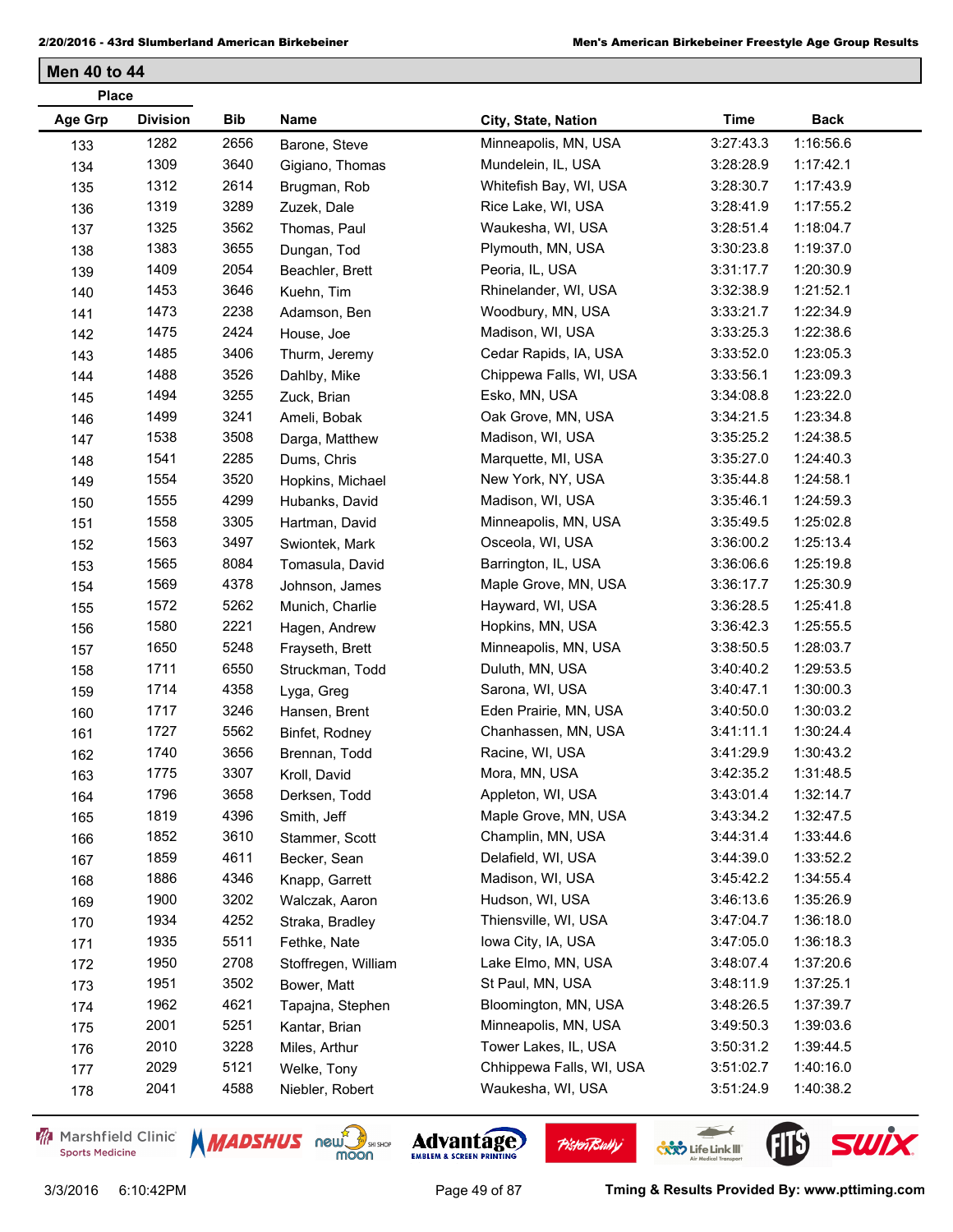| <b>Place</b>   |                 |      |                     |                          |             |             |
|----------------|-----------------|------|---------------------|--------------------------|-------------|-------------|
| <b>Age Grp</b> | <b>Division</b> | Bib  | Name                | City, State, Nation      | <b>Time</b> | <b>Back</b> |
| 179            | 2046            | 3391 | Thiel, Jason        | Mareibel, WI, USA        | 3:51:39.5   | 1:40:52.7   |
| 180            | 2058            | 4392 | Doom, Jeff          | Edina, MN, USA           | 3:51:58.0   | 1:41:11.3   |
| 181            | 2079            | 4338 | Riker-Coleman, Erik | Duluth, MN, USA          | 3:52:31.7   | 1:41:44.9   |
| 182            | 2100            | 4376 | Reynolds, Jacob     | Milwaukee, WI, USA       | 3:53:24.6   | 1:42:37.9   |
| 183            | 2126            | 1260 | Flood, Chris        | Rochester, MN, USA       | 3:54:03.2   | 1:43:16.4   |
| 184            | 2138            | 3670 | Shockley, Tom       | Woodruff, WI, USA        | 3:54:42.1   | 1:43:55.3   |
| 185            | 2143            | 4658 | Motzel, Tom         | Eagan, MN, USA           | 3:54:51.2   | 1:44:04.4   |
| 186            | 2167            | 4229 | Lagowski, Anthony   | Green Bay, WI, USA       | 3:55:43.0   | 1:44:56.2   |
| 187            | 2177            | 6447 | Lee, Michael        | Waunakee, WI, USA        | 3:56:00.4   | 1:45:13.7   |
| 188            | 2179            | 6340 | Tenge, Jason        | Germantown, WI, USA      | 3:56:06.3   | 1:45:19.6   |
| 189            | 2182            | 9044 | Hilton, Christopher | Saint Paul, MN, USA      | 3:56:10.9   | 1:45:24.2   |
| 190            | 2196            | 4560 | Mullen, Paul        | River Falls, WI, USA     | 3:56:38.6   | 1:45:51.9   |
| 191            | 2203            | 4429 | Klaus, John         | Wauwatosa, WI, USA       | 3:57:01.9   | 1:46:15.1   |
| 192            | 2219            | 3257 | Lundberg, Brock     | Osseo, WI, USA           | 3:57:31.5   | 1:46:44.7   |
| 193            | 2243            | 3287 | Manthe, Craig       | Eau Claire, WI, USA      | 3:58:19.5   | 1:47:32.7   |
| 194            | 2247            | 5393 | Kyes, Joe           | Champlin, MN, USA        | 3:58:21.6   | 1:47:34.8   |
| 195            | 2271            | 6227 | Chovan, Brad        | Chippewa Falls, WI, USA  | 3:59:11.0   | 1:48:24.2   |
| 196            | 2302            | 4301 | Koehler, David      | Madison, WI, USA         | 4:00:03.2   | 1:49:16.5   |
| 197            | 2334            | 8267 | Larson, Peter       | Lake Elmo, MN, USA       | 4:01:02.6   | 1:50:15.9   |
| 198            | 2337            | 4420 | Haerter, Joel       | Minneapolis, MN, USA     | 4:01:13.3   | 1:50:26.6   |
| 199            | 2338            | 4645 | Bergeson, Tim       | Edina, MN, USA           | 4:01:13.4   | 1:50:26.7   |
| 200            | 2350            | 9127 | Raiche, Ken         | Burnsville, MN, USA      | 4:01:38.9   | 1:50:52.2   |
| 201            | 2414            | 4481 | Fortney, Luke       | Verona, WI, USA          | 4:04:47.0   | 1:54:00.2   |
| 202            | 2418            | 5344 | Seidel, Greg        | Farmington, MN, USA      | 4:04:59.2   | 1:54:12.4   |
| 203            | 2423            | 5565 | Altheimer, Ross     | Minneapolis, MN, USA     | 4:05:11.6   | 1:54:24.8   |
| 204            | 2435            | 4239 | Jonjak, Benjamin    | Chippewa Falls, WI, USA  | 4:05:44.2   | 1:54:57.4   |
| 205            | 2454            | 5418 | Dolan, Joseph       | Minneapolis, MN, USA     | 4:06:18.4   | 1:55:31.6   |
| 206            | 2552            | 6338 | Kinziger, Jason     | Waupaca, WI, USA         | 4:09:51.9   | 1:59:05.2   |
| 207            | 2564            | 9077 | Jordahl, Erik       | Vadnais Heights, MN, USA | 4:10:14.7   | 1:59:28.0   |
| 208            | 2591            | 7154 | Martin, Isham       | Portland, OR, USA        | 4:11:25.2   | 2:00:38.4   |
| 209            | 2595            | 8236 | Childers, Michael   | Cedar Falls, IA, USA     | 4:11:33.9   | 2:00:47.1   |
| 210            | 2603            | 6270 | Davis, David        | Mc Farland, WI, USA      | 4:12:09.0   | 2:01:22.2   |
| 211            | 2609            | 5219 | Oman, Andrew        | Bloomington, MN, USA     | 4:12:30.7   | 2:01:43.9   |
| 212            | 2615            | 4370 | Carbone, Henry      | St Paul, MN, USA         | 4:12:45.7   | 2:01:59.0   |
| 213            | 2618            | 5397 | Benton, Joel        | Minneapolis, MN, USA     | 4:12:49.3   | 2:02:02.5   |
| 214            | 2632            | 9222 | Kullman, Shane      | Woodbury, MN, USA        | 4:13:27.1   | 2:02:40.3   |
| 215            | 2652            | 3583 | Remiker, Robb       | Madison, WI, USA         | 4:14:30.2   | 2:03:43.4   |
| 216            | 2665            | 6500 | Haines, Robert      | Durango, CO, USA         | 4:15:05.1   | 2:04:18.3   |
| 217            | 2666            | 6210 | Krans, Andrew       | Depere, WI, USA          | 4:15:19.3   | 2:04:32.6   |
| 218            | 2686            | 6298 | Hinkie, Erik        | Edina, MN, USA           | 4:16:14.9   | 2:05:28.1   |
| 219            | 2699            | 6557 | Johnson, Tyler      | Milton, WI, USA          | 4:16:55.4   | 2:06:08.7   |
| 220            | 2711            | 6312 | Kuningas, Hans      | Crystal Lake, IL, USA    | 4:17:31.1   | 2:06:44.3   |
| 221            | 2751            | 7221 | Oswald, Kjell       | Seattle, WA, USA         | 4:19:26.3   | 2:08:39.5   |
| 222            | 2760            | 6286 | Beckwith, Dustin    | Hayward, WI, USA         | 4:20:08.0   | 2:09:21.2   |
| 223            | 2781            | 5581 | Liljequist, Shaw    | Eau Claire, WI, USA      | 4:21:04.9   | 2:10:18.2   |
| 224            | 2789            | 6201 | Meyers, Aaron       | Waukesha, WI, USA        | 4:21:43.2   | 2:10:56.5   |
|                |                 |      |                     |                          |             |             |

Marshfield Clinic **Sports Medicine** 





**Pisten Bully** 

 $\leftarrow$ 

**COND** Life Link III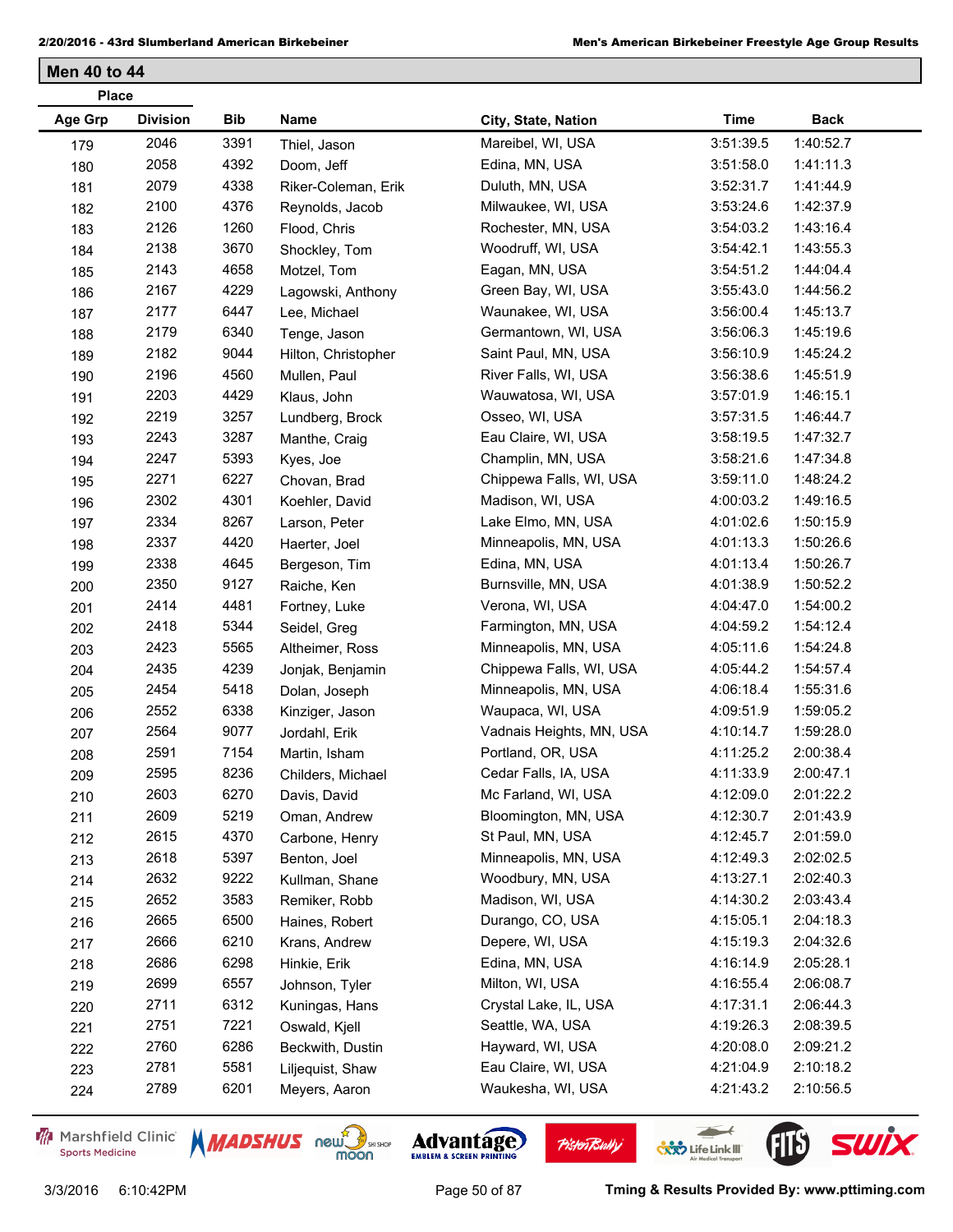|                | <b>Place</b>    |      |                     |                          |             |             |  |
|----------------|-----------------|------|---------------------|--------------------------|-------------|-------------|--|
| <b>Age Grp</b> | <b>Division</b> | Bib  | Name                | City, State, Nation      | <b>Time</b> | <b>Back</b> |  |
| 225            | 2818            | 7348 | Steckling, Scott    | Neenah, WI, USA          | 4:22:57.7   | 2:12:10.9   |  |
| 226            | 2822            | 5367 | Mork, Jason         | Wausau, WI, USA          | 4:23:06.2   | 2:12:19.5   |  |
| 227            | 2829            | 8225 | Wisniewski, Mark    | Mahtomedi, MN, USA       | 4:23:22.0   | 2:12:35.3   |  |
| 228            | 2836            | 6260 | Campion, Dan        | Danbury, WI, USA         | 4:23:33.9   | 2:12:47.2   |  |
| 229            | 2854            | 9244 | Mertz, Todd         | Appleton, WI, USA        | 4:24:26.0   | 2:13:39.3   |  |
| 230            | 2871            | 5559 | Jablonski, Robert   | Chicago, IL, USA         | 4:25:24.4   | 2:14:37.7   |  |
| 231            | 2882            | 6426 | Wegener, Mark       | Middleton, WI, USA       | 4:26:10.3   | 2:15:23.6   |  |
| 232            | 2921            | 9135 | Welch, Les          | Chippewa Falls, WI, USA  | 4:28:32.7   | 2:17:45.9   |  |
| 233            | 2934            | 9209 | Hanley, Ryan        | Shorewood, WI, USA       | 4:29:21.4   | 2:18:34.6   |  |
| 234            | 2943            | 9027 | Wautlet, Brian      | Pound, WI, USA           | 4:29:49.0   | 2:19:02.2   |  |
| 235            | 2964            | 5369 | Cavaiani, Jay       | Wales, WI, USA           | 4:30:52.0   | 2:20:05.2   |  |
| 236            | 2999            | 7199 | Olson, Judd         | Deephaven, MN, USA       | 4:33:10.4   | 2:22:23.6   |  |
| 237            | 3016            | 8101 | Brandt, Eric        | Mukwonago, WI, USA       | 4:34:32.8   | 2:23:46.1   |  |
| 238            | 3031            | 9069 | Hendrickson, Drew   | Mahtomedi, MN, USA       | 4:35:13.5   | 2:24:26.7   |  |
| 239            | 3097            | 7314 | Straka, Richard     | Wales, WI, USA           | 4:39:57.2   | 2:29:10.4   |  |
| 240            | 3138            | 6274 | Moe, David          | Pewaukee, WI, USA        | 4:43:21.7   | 2:32:35.0   |  |
| 241            | 3140            | 7029 | Kramer, Aron        | St Paul, MN, USA         | 4:43:24.1   | 2:32:37.4   |  |
| 242            | 3170            | 9231 | Clark, Steve        | Des Moines, IA, USA      | 4:45:23.6   | 2:34:36.9   |  |
| 243            | 3202            | 6241 | Schmidt, Brian      | White Bear Lake, MN, USA | 4:47:14.0   | 2:36:27.2   |  |
| 244            | 3214            | 8259 | Medlin, Paul        | Wayzata, MN, USA         | 4:48:11.0   | 2:37:24.3   |  |
| 245            | 3215            | 7343 | Boettcher, Scott    | Wales, WI, USA           | 4:48:11.8   | 2:37:25.1   |  |
| 246            | 3219            | 8027 | Carter, Ben         | Eden Prairie, MN, USA    | 4:48:27.0   | 2:37:40.2   |  |
| 247            | 3220            | 5322 | Engel, Eric         | Deforest, WI, USA        | 4:48:28.8   | 2:37:42.1   |  |
| 248            | 3227            | 6248 | Heron, Chad         | Tomah, WI, USA           | 4:48:54.7   | 2:38:07.9   |  |
| 249            | 3277            | 6240 | Ralston, Brian      | Arlington, MA, USA       | 4:51:43.2   | 2:40:56.5   |  |
| 250            | 3285            | 6236 | Bernard, Brian      | Rochester, MN, USA       | 4:52:16.9   | 2:41:30.2   |  |
| 251            | 3305            | 6439 | Moffatt, Matthew    | Racine, WI, USA          | 4:53:49.2   | 2:43:02.4   |  |
| 252            | 3315            | 6563 | Zippel, William     | Milwaukee, WI, USA       | 4:54:23.9   | 2:43:37.2   |  |
| 253            | 3334            | 9194 | Nicolas, Phil       | Marshall, MN, USA        | 4:55:51.0   | 2:45:04.2   |  |
| 254            | 3415            | 9165 | Dalal, Michel       | Lakeville, MN, USA       | 5:04:06.7   | 2:53:19.9   |  |
| 255            | 3423            | 6259 | Egnoski, Dale       | Oshkosh, WI, USA         | 5:04:43.7   | 2:53:56.9   |  |
| 256            | 3457            | 5334 | MacKey, Ethan       | Maple Grove, MN, USA     | 5:09:46.1   | 2:58:59.4   |  |
| 257            | 3476            | 5284 | Wenkel, Dan         | St Paul, MN, USA         | 5:12:01.3   | 3:01:14.5   |  |
| 258            | 3495            | 6489 | Antonich, Randy     | Frederic, WI, USA        | 5:13:52.2   | 3:03:05.5   |  |
| 259            | 3497            | 5523 | Vansistine, Paco    | Denver, CO, USA          | 5:14:05.9   | 3:03:19.1   |  |
| 260            | 3514            | 6297 | Rhame, Eric         | Duluth, MN, USA          | 5:16:09.1   | 3:05:22.3   |  |
| 261            | 3543            | 7031 | Gurgel, Bart        | Milwaukee, WI, USA       | 5:20:07.7   | 3:09:21.0   |  |
| 262            | 3563            | 6091 | Platteter, Mark     | Ladysmith, WI, USA       | 5:22:36.6   | 3:11:49.9   |  |
| 263            | 3633            | 7042 | Stergiou, Bill      | Chicago, IL, USA         | 5:37:10.3   | 3:26:23.6   |  |
| 264            | 3634            | 8120 | Schmidt, Greg       | Edina, MN, USA           | 5:37:10.6   | 3:26:23.9   |  |
| 265            | 3660            | 7285 | Grady, Ned          | Fitchburg, WI, USA       | 5:41:49.1   | 3:31:02.4   |  |
| 266            | 3663            | 7197 | Clark, Joshua       | New Glarus, WI, USA      | 5:42:07.7   | 3:31:20.9   |  |
| 267            | 3669            | 8077 | Dewing, Darren      | Menomonee Falls, WI, USA | 5:43:38.7   | 3:32:52.0   |  |
| 268            | 3701            | 191  | Morse, Darrell      | Hayward, WI, USA         | 5:51:39.4   | 3:40:52.6   |  |
| 269            | 3709            | 8057 | Sather, Christopher | Minnetonka, MN, USA      | 5:54:37.0   | 3:43:50.2   |  |
| 270            | 3711            | 9225 | Minor, Shawn        | Luck, WI, USA            | 5:55:09.2   | 3:44:22.4   |  |

Marshfield Clinic **Sports Medicine** 





**Pisten Bully** 

 $\leftarrow$ 

**COND** Life Link III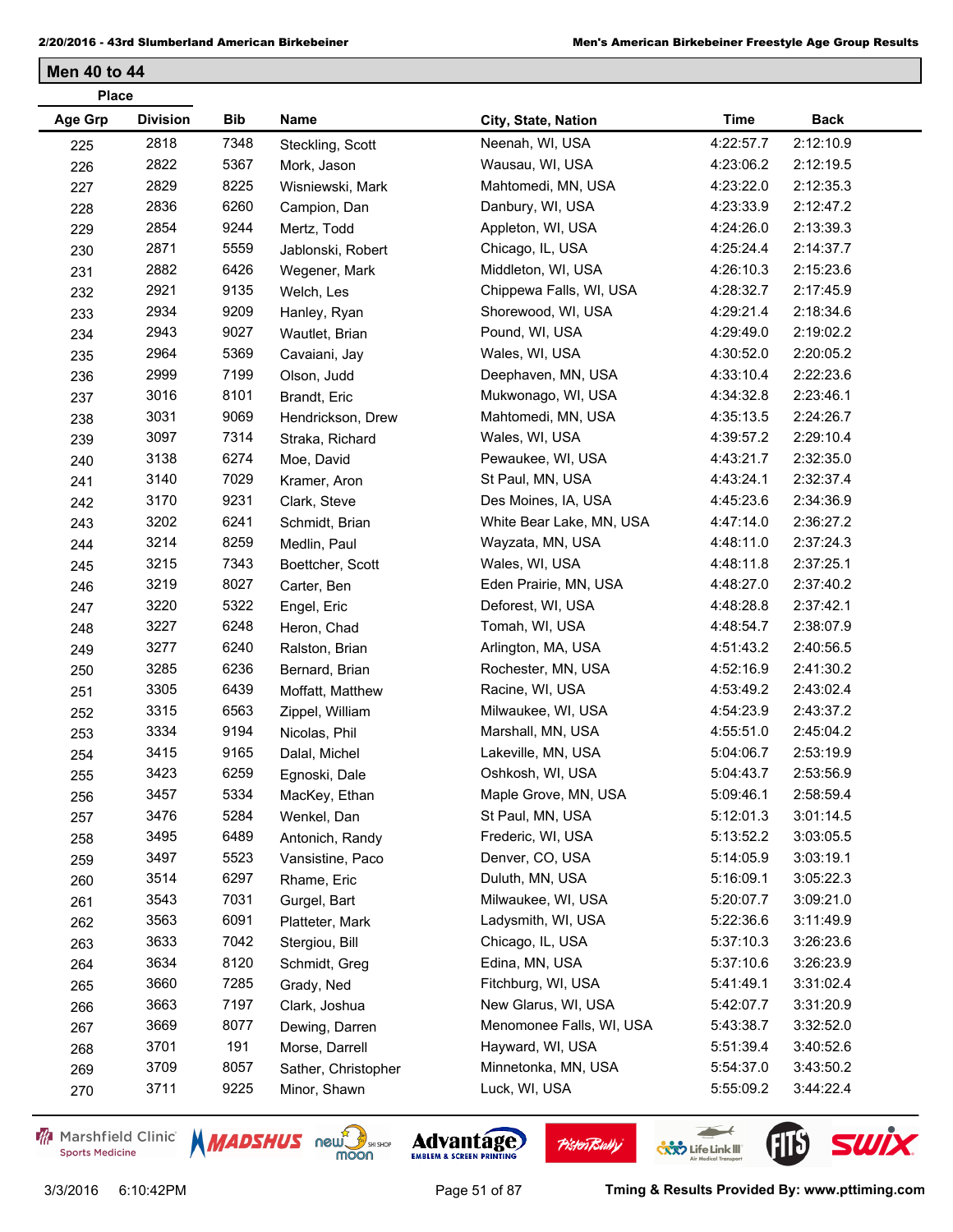| <b>Place</b> |                 |            |                    |                         |           |             |
|--------------|-----------------|------------|--------------------|-------------------------|-----------|-------------|
| Age Grp      | <b>Division</b> | <b>Bib</b> | Name               | City, State, Nation     | Time      | <b>Back</b> |
| 271          | 3728            | 7134       | Landahl, Eric      | Chicago, IL, USA        | 6:03:39.7 | 3:52:53.0   |
| 272          | 3760            | 7331       | Ehrler, Ryan       | Southern Pines, NC, USA | 6:22:24.5 | 4:11:37.7   |
| 273          | 3798            | 8150       | Mutschler, Jeffrey | Hudson, WI, USA         | 6:56:36.4 | 4:45:49.7   |
| 274          | 3827            | 8071       | Beilke, Curtiss    | Hayward, WI, USA        | 7:47:40.1 | 5:36:53.3   |

**Place**

**Men 40 to 44**

| Age Grp                 | <b>Division</b> | Bib  | Name                 | City, State, Nation   | <b>Time</b> | <b>Back</b> |
|-------------------------|-----------------|------|----------------------|-----------------------|-------------|-------------|
| 1                       | 30              | 203  | Bauer, John          | Hayward, WI, USA      | 2:16:11.1   |             |
| $\overline{\mathbf{c}}$ | 60              | 81   | Munger, John         | Minneapolis, MN, USA  | 2:23:20.7   | 07:09.6     |
| 3                       | 85              | 46   | Dreger, Ross         | Marathon, WI, USA     | 2:26:09.0   | 09:57.9     |
| 4                       | 109             | 1561 | Wood, Thomas         | Houghton, MI, USA     | 2:30:19.2   | 14:08.1     |
| 5                       | 123             | 98   | Nagode, David        | Sheboygan, WI, USA    | 2:30:58.0   | 14:46.9     |
| 6                       | 125             | 116  | Meyer, Thomas        | Hayward, WI, USA      | 2:31:05.3   | 14:54.2     |
| 7                       | 132             | 131  | Stolen, Craig        | New Brighton, MN, USA | 2:31:55.7   | 15:44.6     |
| 8                       | 137             | 182  | Matush, Thomas P.    | Middleton, WI, USA    | 2:32:05.4   | 15:54.3     |
| 9                       | 154             | 156  | Walker, Henry        | Rochester, MN, USA    | 2:33:49.3   | 17:38.2     |
| 10                      | 170             | 196  | Colligan, Matthew    | De Pere, WI, USA      | 2:34:35.4   | 18:24.3     |
| 11                      | 175             | 143  | Woodard, Brian       | Fort Collins, CO, USA | 2:34:52.1   | 18:41.0     |
| 12                      | 177             | 152  | Campbell, Allen      | Eau Claire, WI, USA   | 2:35:06.7   | 18:55.6     |
| 13                      | 197             | 111  | Boduch, Douglas      | New Berlin, WI, USA   | 2:36:28.2   | 20:17.1     |
| 14                      | 224             | 123  | Bich, Brian          | Duluth, MN, USA       | 2:39:32.0   | 23:20.9     |
| 15                      | 230             | 1278 | Zacho, Damin         | Eau Claire, WI, USA   | 2:40:07.4   | 23:56.3     |
| 16                      | 231             | 1557 | Yore, Steven         | Minneapolis, MN, USA  | 2:40:11.1   | 24:00.0     |
| 17                      | 258             | 1064 | Minge, Erik          | Minneapolis, MN, USA  | 2:41:49.7   | 25:38.6     |
| 18                      | 279             | 170  | Fethke, Matt         | Boise, ID, USA        | 2:43:26.3   | 27:15.2     |
| 19                      | 283             | 1523 | Ekstrum, Richard     | Plymouth, MN, USA     | 2:43:31.6   | 27:20.5     |
| 20                      | 308             | 115  | Caturia, Joe         | Hastings, MN, USA     | 2:44:40.6   | 28:29.5     |
| 21                      | 312             | 1099 | Smigiel, Stephen     | Rockford, MI, USA     | 2:44:55.1   | 28:44.0     |
| 22                      | 331             | 1368 | Craig, Jeffrey       | Tomahawk, WI, USA     | 2:46:21.2   | 30:10.1     |
| 23                      | 332             | 1489 | Tollefson, Nathaniel | Minneapolis, MN, USA  | 2:46:26.9   | 30:15.8     |
| 24                      | 361             | 1054 | Jackson, Chris       | Coon Valley, WI, USA  | 2:47:56.5   | 31:45.4     |
| 25                      | 370             | 1293 | Grant, David         | Marquette, MI, USA    | 2:48:27.9   | 32:16.8     |
| 26                      | 371             | 1056 | Rudd, Craig          | Plymouth, MN, USA     | 2:48:29.1   | 32:18.0     |
| 27                      | 376             | 1250 | Koeneman, Brian      | Minneapolis, MN, USA  | 2:48:50.4   | 32:39.3     |
| 28                      | 378             | 1243 | Bovitz, Brent        | Eden Prairie, MN, USA | 2:48:52.9   | 32:41.8     |
| 29                      | 381             | 1336 | Finnoff, Greg        | Longmont, CO, USA     | 2:49:14.8   | 33:03.7     |
| 30                      | 395             | 1085 | Waite, Matthew       | St. Paul, MN, USA     | 2:49:55.0   | 33:43.9     |
| 31                      | 409             | 2350 | Brandt, Eric         | Bloomington, MN, USA  | 2:50:30.9   | 34:19.8     |
| 32                      | 416             | 1109 | Williams, Todd       | Plover, WI, USA       | 2:50:38.8   | 34:27.7     |
| 33                      | 422             | 1209 | Lindsley, Allan      | Bloomer, WI, USA      | 2:50:59.6   | 34:48.5     |
| 34                      | 430             | 1474 | Heagney, Mike        | Libertyville, IL, USA | 2:51:57.1   | 35:46.0     |
| 35                      | 443             | 1090 | McLellan, Paul       | La Crescent, MN, USA  | 2:52:22.3   | 36:11.2     |
| 36                      | 445             | 2461 | Alvestad, Jostein    | Elmhurst, IL, USA     | 2:52:23.9   | 36:12.8     |
| 37                      | 470             | 1231 | Woodbeck, Ben        | South Fork, CO, USA   | 2:53:29.6   | 37:18.5     |
| 38                      | 472             | 1347 | Carlen, James        | Saint Paul, MN, USA   | 2:53:33.3   | 37:22.2     |

Marshfield Clinic **Sports Medicine** 





**Pisten Bully** 

 $\leftarrow$ 

**COND** Life Link III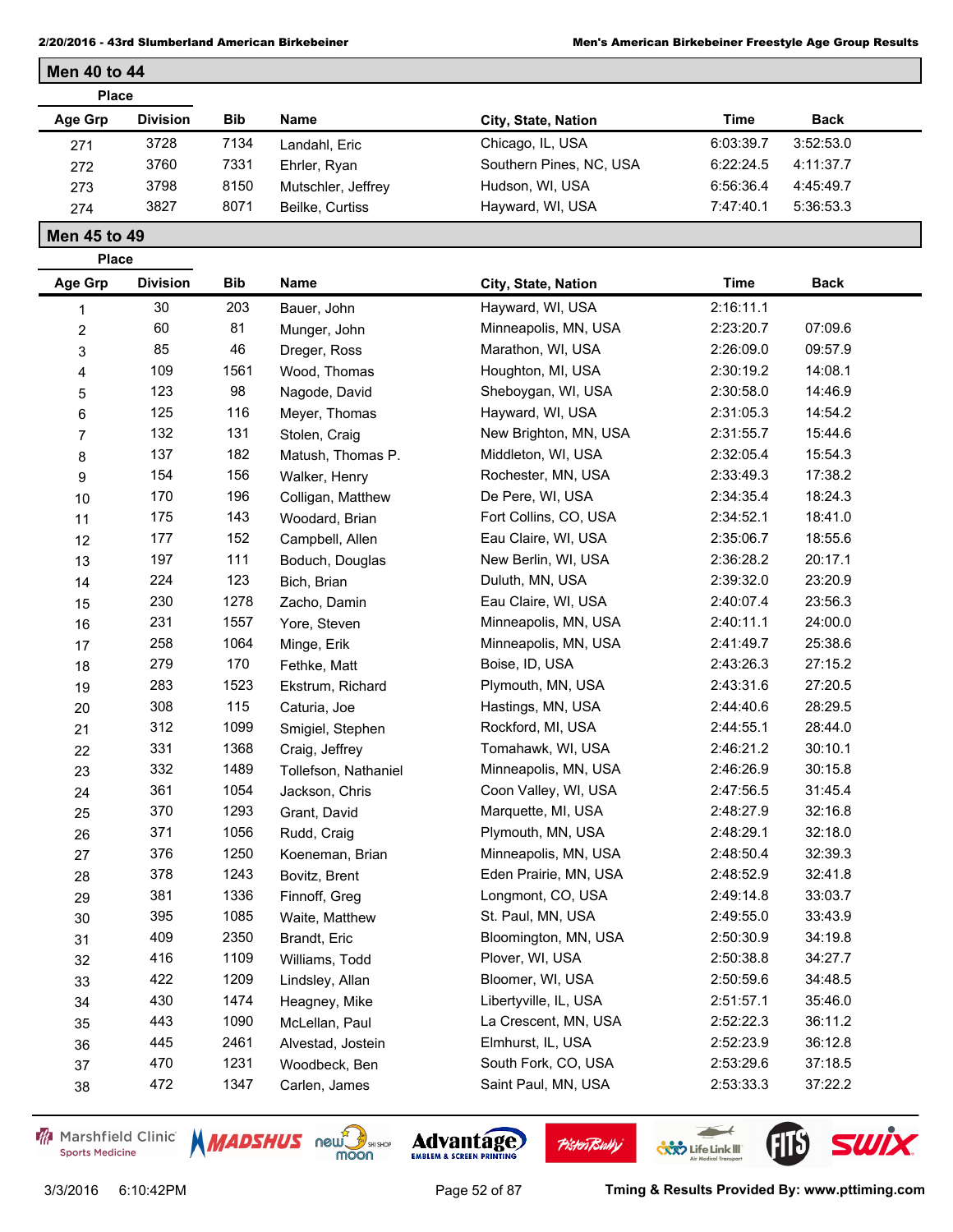| <b>Place</b> |                 |            |                     |                              |           |             |
|--------------|-----------------|------------|---------------------|------------------------------|-----------|-------------|
| Age Grp      | <b>Division</b> | <b>Bib</b> | Name                | City, State, Nation          | Time      | <b>Back</b> |
| 39           | 474             | 2647       | Storkamp, Shawn     | Minneapolis, MN, USA         | 2:53:40.5 | 37:29.4     |
| 40           | 482             | 1455       | Edmunds, Matt       | Washburn, WI, USA            | 2:54:14.9 | 38:03.8     |
| 41           | 490             | 1517       | Moran, Peter        | Minneapolis, MN, USA         | 2:54:31.8 | 38:20.7     |
| 42           | 496             | 1541       | Adler, Scott        | Green Bay, WI, USA           | 2:54:56.6 | 38:45.5     |
| 43           | 500             | 1529       | Burger, Roger       | Hayward, WI, USA             | 2:55:13.4 | 39:02.3     |
| 44           | 502             | 2561       | Noer, Michael       | Stillwater, MN, USA          | 2:55:27.8 | 39:16.7     |
| 45           | 503             | 2259       | Nelson, Brad        | Duluth, MN, USA              | 2:55:28.4 | 39:17.3     |
| 46           | 521             | 1416       | Reker, Kevin        | Little Canada, MN, USA       | 2:56:18.0 | 40:06.9     |
| 47           | 534             | 1316       | Kemp, Eric          | Duluth, MN, USA              | 2:57:08.6 | 40:57.5     |
| 48           | 543             | 1581       | Nichols, Tony       | Waukee, IA, USA              | 2:57:29.4 | 41:18.3     |
| 49           | 551             | 1503       | Deninger, Paul      | lowa City, IA, USA           | 2:57:53.3 | 41:42.2     |
| 50           | 552             | 1569       | Reese, Timothy      | Mound, MN, USA               | 2:57:53.9 | 41:42.8     |
| 51           | 556             | 1290       | Dragseth, David     | Whitefish Bay, WI, USA       | 2:57:58.4 | 41:47.3     |
| 52           | 559             | 2333       | Leske, David        | Golden Valley, MN, USA       | 2:58:03.4 | 41:52.3     |
| 53           | 565             | 1297       | Johnson, David      | Lake Elmo, MN, USA           | 2:58:13.2 | 42:02.1     |
| 54           | 591             | 1395       | Leschisin, Joseph   | Turtle Lake, WI, USA         | 2:59:26.5 | 43:15.4     |
| 55           | 592             | 1355       | Friday, Jason       | Mason City, IA, USA          | 2:59:26.8 | 43:15.7     |
| 56           | 603             | 1080       | Lynch, John         | St. Anthony Village, MN, USA | 2:59:56.9 | 43:45.8     |
| 57           | 609             | 2103       | Stumpf, Roy         | Green Bay, WI, USA           | 3:00:14.3 | 44:03.2     |
| 58           | 618             | 2613       | Flayter, Rick       | Waukesha, WI, USA            | 3:00:36.0 | 44:24.9     |
| 59           | 623             | 1310       | Edinger, Ed         | Walworth, WI, USA            | 3:01:12.8 | 45:01.7     |
| 60           | 624             | 1060       | Jablonowski, David  | Glendale, WI, USA            | 3:01:15.4 | 45:04.3     |
| 61           | 625             | 3576       | Ryan, Rich          | Minneapolis, MN, USA         | 3:01:18.2 | 45:07.1     |
| 62           | 627             | 1112       | Burke, William      | Ashland, WI, USA             | 3:01:26.0 | 45:14.9     |
| 63           | 647             | 1107       | Jennings, Tim       | Wisconsin Rapids, WI, USA    | 3:02:55.3 | 46:44.2     |
| 64           | 651             | 2588       | Johnson, Paul       | Devils Lake, ND, USA         | 3:03:02.8 | 46:51.7     |
| 65           | 656             | 2583       | Straka, Patrick     | Nashotah, WI, USA            | 3:03:06.5 | 46:55.4     |
| 66           | 668             | 2423       | Funk, Joe           | Saint Paul, MN, USA          | 3:03:22.3 | 47:11.2     |
| 67           | 670             | 1473       | Frost, Mike         | Brillion, WI, USA            | 3:03:27.0 | 47:15.9     |
| 68           | 671             | 1382       | Outterson, John     | Seattle, WA, USA             | 3:03:27.3 | 47:16.2     |
| 69           | 674             | 1331       | Peterson, David     | Minneapolis, MN, USA         | 3:03:32.9 | 47:21.8     |
| 70           | 695             | 2710       | McCollor, Brian     | Plymouth, MN, USA            | 3:04:26.7 | 48:15.6     |
| 71           | 719             | 1279       | Albright, Dan       | St. Louis Park, MN, USA      | 3:05:25.8 | 49:14.7     |
| 72           | 720             | 1101       | Theyerl, Ted        | Altoona, WI, USA             | 3:05:26.3 | 49:15.2     |
| 73           | 724             | 2074       | Huotari, Jeff       | Houghton, MI, USA            | 3:05:47.6 | 49:36.5     |
| 74           | 730             | 2214       | Rosenflanz, Anatoly | Maplewood, MN, USA           | 3:06:01.0 | 49:49.9     |
| 75           | 731             | 2699       | Loberger, Wade      | Oshkosh, WI, USA             | 3:06:01.6 | 49:50.5     |
| 76           | 739             | 2490       | Long, Lars          | Eau Claire, WI, USA          | 3:06:27.0 | 50:15.9     |
| 77           | 766             | 1445       | Lindskoog, Mark     | Mnneapolis, MN, USA          | 3:07:42.1 | 51:31.0     |
| 78           | 770             | 2563       | Schoonveld, Michael | Middleton, WI, USA           | 3:07:51.9 | 51:40.8     |
| 79           | 776             | 2585       | Carroll, Paul       | Eden Prairie, MN, USA        | 3:08:03.4 | 51:52.3     |
| 80           | 801             | 3590       | Bucci, Roberto      | Thunder Bay, ON, Can         | 3:08:52.4 | 52:41.3     |
| 81           | 802             | 1576       | White, Todd         | Roseville, MN, USA           | 3:08:54.4 | 52:43.3     |
| 82           | 817             | 2251       | McKinney, Bill      | Minneapolis, MN, USA         | 3:09:49.1 | 53:38.0     |
| 83           | 824             | 8269       | Regnier, Philip     | Boulder, CO, USA             | 3:10:09.4 | 53:58.3     |
| 84           | 826             | 1363       | Sween, Jay          | Madison, WI, USA             | 3:10:10.6 | 53:59.5     |
|              |                 |            |                     |                              |           |             |

Marshfield Clinic **Sports Medicine** 



**Pisten Bully** 

 $\leftarrow$ 

**COND** Life Link III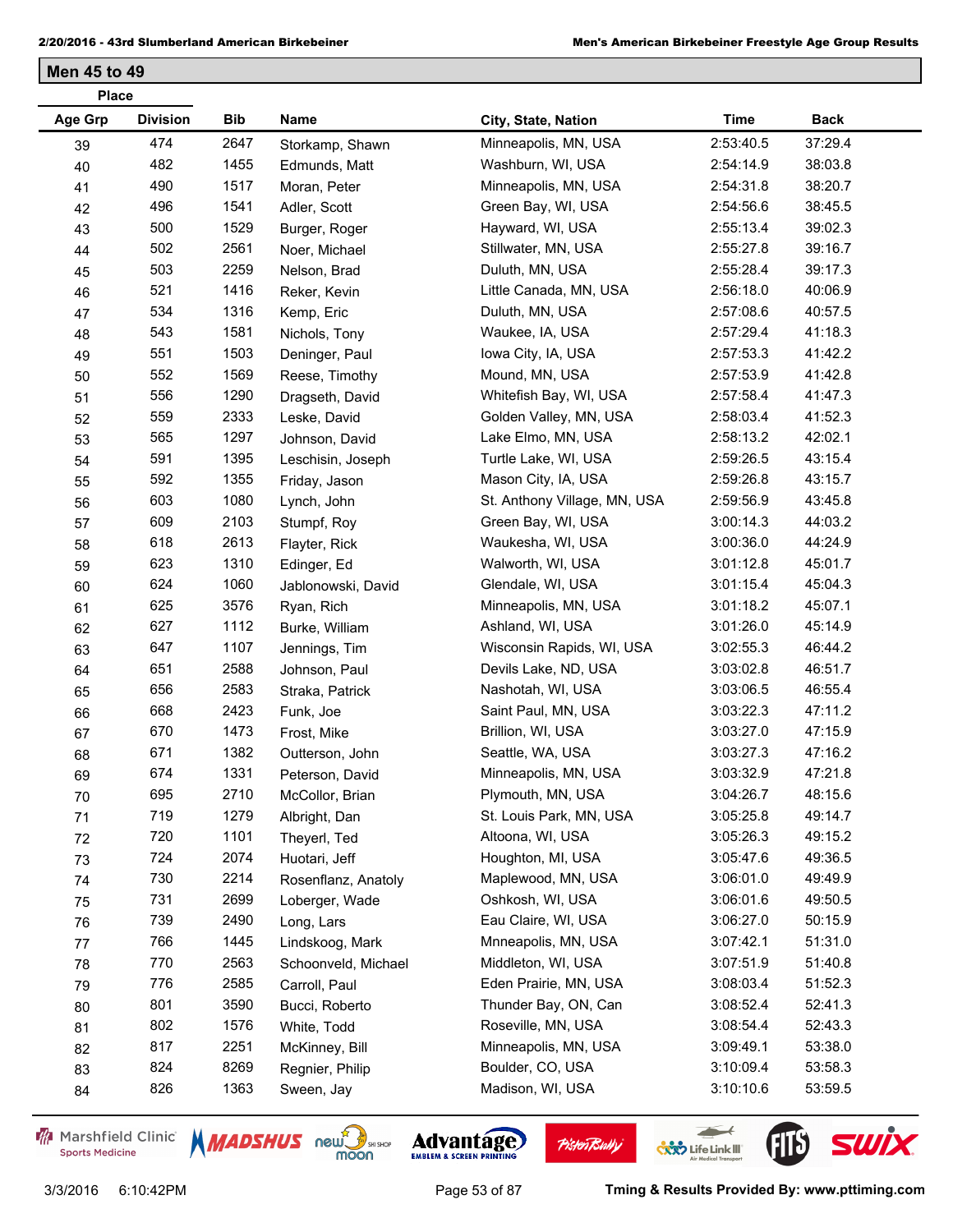| <b>Place</b>   |                 |      |                       |                            |             |             |
|----------------|-----------------|------|-----------------------|----------------------------|-------------|-------------|
| <b>Age Grp</b> | <b>Division</b> | Bib  | Name                  | City, State, Nation        | <b>Time</b> | <b>Back</b> |
| 85             | 844             | 2587 | Earl-Torniainen, Paul | St. Paul, MN, USA          | 3:10:52.1   | 54:41.0     |
| 86             | 864             | 2418 | Nowak, Jim            | Bartlett, IL, USA          | 3:11:29.2   | 55:18.1     |
| 87             | 874             | 3342 | Hedman, Eric          | St Paul, MN, USA           | 3:12:01.9   | 55:50.8     |
| 88             | 878             | 1384 | Young, John           | Wauwatosa, WI, USA         | 3:12:18.3   | 56:07.2     |
| 89             | 890             | 3420 | Colby, John           | Edina, MN, USA             | 3:13:09.9   | 56:58.8     |
| 90             | 891             | 3473 | Fishlips, Larry       | Minneapolis, MN, USA       | 3:13:12.5   | 57:01.4     |
| 91             | 905             | 3653 | Valley, Timothy       | Madison, WI, USA           | 3:13:41.0   | 57:29.9     |
| 92             | 941             | 6498 | Day, Robert           | Plymouth, MN, USA          | 3:15:00.3   | 58:49.2     |
| 93             | 942             | 3686 | Canniff, Andrew       | Newmarket, NH, USA         | 3:15:00.9   | 58:49.8     |
| 94             | 943             | 3505 | Lynch-Mckinney, Matt  | Minneapolis, MN, USA       | 3:15:02.0   | 58:50.9     |
| 95             | 949             | 2364 | Sass, Erik            | Plymouth, MN, USA          | 3:15:23.0   | 59:11.9     |
| 96             | 953             | 2661 | Sachs, Steve          | Rapid City, SD, USA        | 3:15:32.6   | 59:21.5     |
| 97             | 957             | 2004 | Anderson, Daniel      | Rockville, MD, USA         | 3:15:45.0   | 59:33.9     |
| 98             | 960             | 2599 | Archer, Phil          | Golden, CO, USA            | 3:15:49.7   | 59:38.6     |
| 99             | 979             | 3577 | Geisen, Richard       | Washburn, WI, USA          | 3:16:22.3   | 1:00:11.2   |
| 100            | 996             | 3351 | Simon, Gary           | River Falls, WI, USA       | 3:17:09.5   | 1:00:58.4   |
| 101            | 1005            | 2359 | Scaife, Eric          | Salt Lake City, UT, USA    | 3:17:39.6   | 1:01:28.5   |
| 102            | 1007            | 3625 | Slater, Stewart       | Lakeside, ON, Can          | 3:17:45.4   | 1:01:34.3   |
| 103            | 1016            | 2372 | Rota Negroni, Giorgio | Bergamo, BERGAMO, Ita      | 3:18:04.1   | 1:01:53.0   |
| 104            | 1023            | 2373 | Peterson, Glenn       | Minneapolis, MN, USA       | 3:18:11.6   | 1:02:00.5   |
| 105            | 1030            | 3414 | Sparks, Jim           | Minneapolis, MN, USA       | 3:18:21.6   | 1:02:10.5   |
| 106            | 1043            | 2317 | Julie, Daniel         | Madison, WI, USA           | 3:18:53.7   | 1:02:42.6   |
| 107            | 1068            | 2207 | Belshaw, Allen        | Steamboat Springs, CO, USA | 3:19:44.3   | 1:03:33.2   |
| 108            | 1080            | 3284 | Hull, Clifton         | Mendota Heights, MN, USA   | 3:20:09.0   | 1:03:57.9   |
| 109            | 1114            | 2278 | Hoeft, Carson         | Golden Valley, MN, USA     | 3:21:21.8   | 1:05:10.7   |
| 110            | 1146            | 3661 | Juhlin, Todd          | Littleton, CO, USA         | 3:22:50.4   | 1:06:39.3   |
| 111            | 1151            | 2581 | O'Connell, Patrick    | Duluth, MN, USA            | 3:23:08.6   | 1:06:57.5   |
| 112            | 1155            | 2549 | Valley, Matthew       | Madison, WI, USA           | 3:23:28.3   | 1:07:17.2   |
| 113            | 1176            | 9253 | Snider, William       | Helena, MT, USA            | 3:24:01.6   | 1:07:50.5   |
| 114            | 1178            | 3123 | Leone-Getten, Timothy | St Paul, MN, USA           | 3:24:02.3   | 1:07:51.2   |
| 115            | 1195            | 4215 | Ohlsson, Andrew       | Hartland, WI, USA          | 3:24:27.3   | 1:08:16.2   |
| 116            | 1207            | 2538 | Weber, Matt           | Pewaukee, WI, USA          | 3:24:47.1   | 1:08:36.0   |
| 117            | 1214            | 2057 | Gritt, Bryan          | Sherwood, WI, USA          | 3:24:58.5   | 1:08:47.4   |
| 118            | 1218            | 3642 | Kleven, Thomas        | Minneapolis, MN, USA       | 3:24:59.7   | 1:08:48.6   |
| 119            | 1219            | 3338 | Chandler, Eric        | Duluth, MN, USA            | 3:24:59.8   | 1:08:48.7   |
| 120            | 1233            | 2421 | Arlen, Jody           | Wausau, WI, USA            | 3:25:36.4   | 1:09:25.3   |
| 121            | 1262            | 4665 | Gurarie, Victor       | Boulder, CO, USA           | 3:26:44.3   | 1:10:33.2   |
| 122            | 1263            | 3681 | Sikorski, William     | Birchwood Village, MN, USA | 3:26:48.2   | 1:10:37.1   |
| 123            | 1279            | 3674 | Gruetzmacher, Tyler   | Barron, WI, USA            | 3:27:32.1   | 1:11:21.0   |
| 124            | 1310            | 3619 | Clegg, Steve          | Libertyville, IL, USA      | 3:28:29.2   | 1:12:18.1   |
| 125            | 1330            | 4362 | Boysen, Gunnar        | Little Rock, AR, USA       | 3:28:55.1   | 1:12:44.0   |
| 126            | 1333            | 3268 | Austin, Chad          | Apple Valley, MN, USA      | 3:29:01.0   | 1:12:49.9   |
| 127            | 1342            | 3478 | Levi, Laurence        | New York, NY, USA          | 3:29:20.9   | 1:13:09.8   |
| 128            | 1346            | 3052 | Overturf, Allen       | Maple Plain, MN, USA       | 3:29:30.2   | 1:13:19.1   |
| 129            | 1368            | 4324 | Heimkes, Eric         | Annandale, MN, USA         | 3:30:04.0   | 1:13:52.9   |
| 130            | 1370            | 8141 | Buffington, Jason     | Duluth, MN, USA            | 3:30:07.2   | 1:13:56.1   |
|                |                 |      |                       |                            |             |             |

Marshfield Clinic **Sports Medicine** 





**Pisten Bully** 

 $\leftarrow$ 

**COND** Life Link III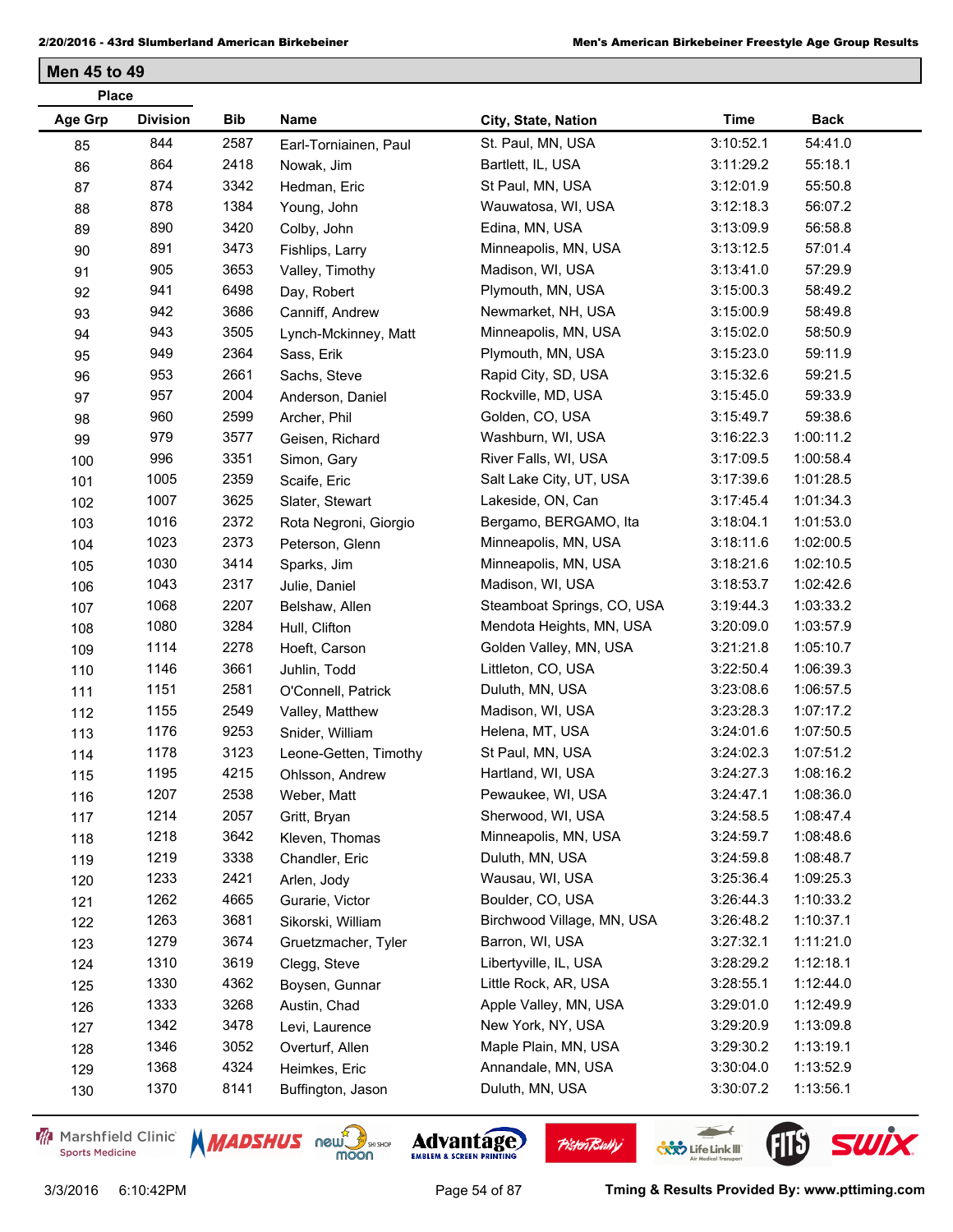| <b>Place</b>   |                 |      |                        |                           |             |             |
|----------------|-----------------|------|------------------------|---------------------------|-------------|-------------|
| <b>Age Grp</b> | <b>Division</b> | Bib  | Name                   | City, State, Nation       | <b>Time</b> | <b>Back</b> |
| 131            | 1373            | 3413 | Schmitt, Jim           | Eau Claire, WI, USA       | 3:30:08.2   | 1:13:57.1   |
| 132            | 1376            | 2256 | Dettman, Brad          | Hartland, WI, USA         | 3:30:12.1   | 1:14:01.0   |
| 133            | 1386            | 2670 | Ebert, Taag            | Minneapolis, MN, USA      | 3:30:26.6   | 1:14:15.5   |
| 134            | 1394            | 2337 | Peterson, David        | Minneapolis, MN, USA      | 3:30:41.5   | 1:14:30.4   |
| 135            | 1397            | 4311 | Scambler, Douglas      | Laramie, WY, USA          | 3:30:52.5   | 1:14:41.4   |
| 136            | 1399            | 2217 | Caflisch, Andrew       | Hastings, MN, USA         | 3:30:57.7   | 1:14:46.6   |
| 137            | 1406            | 2398 | Phillips, James        | West Bend, WI, USA        | 3:31:07.9   | 1:14:56.8   |
| 138            | 1412            | 3248 | Vuyk, Brett            | West Bend, WI, USA        | 3:31:22.4   | 1:15:11.3   |
| 139            | 1415            | 2489 | Deal, Larry            | Saint Paul, MN, USA       | 3:31:31.4   | 1:15:20.3   |
| 140            | 1418            | 1493 | Petterssen, Nicholas   | Plainfield, VT, USA       | 3:31:39.4   | 1:15:28.3   |
| 141            | 1428            | 3596 | Miller, S Gary         | St Paul, MN, USA          | 3:31:58.0   | 1:15:46.9   |
| 142            | 1431            | 2250 | Hacker, Bill           | Lisbon, WI, USA           | 3:32:07.7   | 1:15:56.6   |
| 143            | 1433            | 2100 | Olson, Robert          | Eau Claire, WI, USA       | 3:32:09.3   | 1:15:58.2   |
| 144            | 1436            | 5627 | Bates, Tom             | Mccall, ID, USA           | 3:32:14.1   | 1:16:03.0   |
| 145            | 1437            | 5275 | Hjort, Conrad          | Duluth, MN, USA           | 3:32:15.1   | 1:16:04.0   |
| 146            | 1461            | 2353 | Huus, Eric             | Sun Valley, ID, USA       | 3:32:52.5   | 1:16:41.4   |
| 147            | 1465            | 3360 | Tischler, Gregg        | Superior, WI, USA         | 3:33:03.6   | 1:16:52.5   |
| 148            | 1466            | 5267 | Pope, Chris            | Minneapolis, MN, USA      | 3:33:05.4   | 1:16:54.3   |
| 149            | 1471            | 2555 | Clabaugh, Michael      | Duluth, MN, USA           | 3:33:16.3   | 1:17:05.2   |
| 150            | 1478            | 2582 | Scheckel, Patrick      | Madison, WI, USA          | 3:33:36.3   | 1:17:25.2   |
| 151            | 1479            | 3422 | Jordens, John          | Stevens Point, WI, USA    | 3:33:37.5   | 1:17:26.4   |
| 152            | 1506            | 3053 | Shobe, Andrew          | De Pere, WI, USA          | 3:34:42.8   | 1:18:31.7   |
| 153            | 1515            | 3685 | Sevcik, Roman          | Nitra, , Svk              | 3:34:51.2   | 1:18:40.1   |
| 154            | 1547            | 3221 | Gamson, Andrew         | North Oaks, MN, USA       | 3:35:33.5   | 1:19:22.4   |
| 155            | 1571            | 4667 | Bishop, Wayne          | Saint Louis Park, MN, USA | 3:36:24.2   | 1:20:13.1   |
| 156            | 1584            | 3283 | Sanderson, Christopher | Minocqua, WI, USA         | 3:36:55.7   | 1:20:44.6   |
| 157            | 1607            | 3611 | McCloy, Sean           | Hortonville, WI, USA      | 3:37:34.1   | 1:21:23.0   |
| 158            | 1622            | 3455 | Krueger, Keith         | Ephrata, PA, USA          | 3:38:13.2   | 1:22:02.1   |
| 159            | 1632            | 4250 | Nidersson, Brad        | Stillwater, MN, USA       | 3:38:29.0   | 1:22:17.9   |
| 160            | 1634            | 3649 | Gehrke, Timothy        | Phillips, WI, USA         | 3:38:32.7   | 1:22:21.6   |
| 161            | 1636            | 3657 | Cronin, Todd           | Shoreview, MN, USA        | 3:38:35.7   | 1:22:24.6   |
| 162            | 1638            | 3570 | Vajda, Peter           | Ferndale, MI, USA         | 3:38:37.2   | 1:22:26.1   |
| 163            | 1643            | 4626 | Mayeron, Steve         | Minneapolis, MN, USA      | 3:38:43.5   | 1:22:32.4   |
| 164            | 1652            | 3212 | Siagian, Alex          | Minneapolis, MN, USA      | 3:38:51.9   | 1:22:40.8   |
| 165            | 1655            | 3359 | Reinhiller, Greg       | Minneapolis, MN, USA      | 3:39:00.1   | 1:22:49.0   |
| 166            | 1660            | 3572 | Anderson, Raif         | Tahoe City, CA, USA       | 3:39:10.9   | 1:22:59.8   |
| 167            | 1662            | 4212 | Hall, Andrew           | Minneapolis, MN, USA      | 3:39:16.4   | 1:23:05.3   |
| 168            | 1664            | 4650 | Sanderson, Timothy     | Boulder Junction, WI, USA | 3:39:21.7   | 1:23:10.6   |
| 169            | 1665            | 3429 | Silbernagel, John      | Madison, WI, USA          | 3:39:24.7   | 1:23:13.6   |
| 170            | 1668            | 2371 | Mikolon, Gary          | Chetek, WI, USA           | 3:39:28.0   | 1:23:16.9   |
| 171            | 1672            | 4336 | Paulsen, Erik          | Excelsior, MN, USA        | 3:39:38.2   | 1:23:27.1   |
| 172            | 1676            | 5542 | Bode, Phil             | Minneapolis, MN, USA      | 3:39:39.1   | 1:23:28.0   |
| 173            | 1678            | 4497 | Hooley, Mark           | Saint Paul, MN, USA       | 3:39:42.4   | 1:23:31.3   |
| 174            | 1682            | 2367 | McCarthy, Finbarr      | Plymouth, MN, USA         | 3:39:50.3   | 1:23:39.2   |
| 175            | 1733            | 3316 | Olson, Dean            | Oakwood, OH, USA          | 3:41:23.8   | 1:25:12.7   |
| 176            | 1741            | 5444 | Wosepka, Kent          | South Hamilton, MA, USA   | 3:41:30.2   | 1:25:19.1   |

Marshfield Clinic **Sports Medicine** 







 $\leftarrow$ 

**COND** Life Link III

FIL'S SWIX

**Pisten Bully**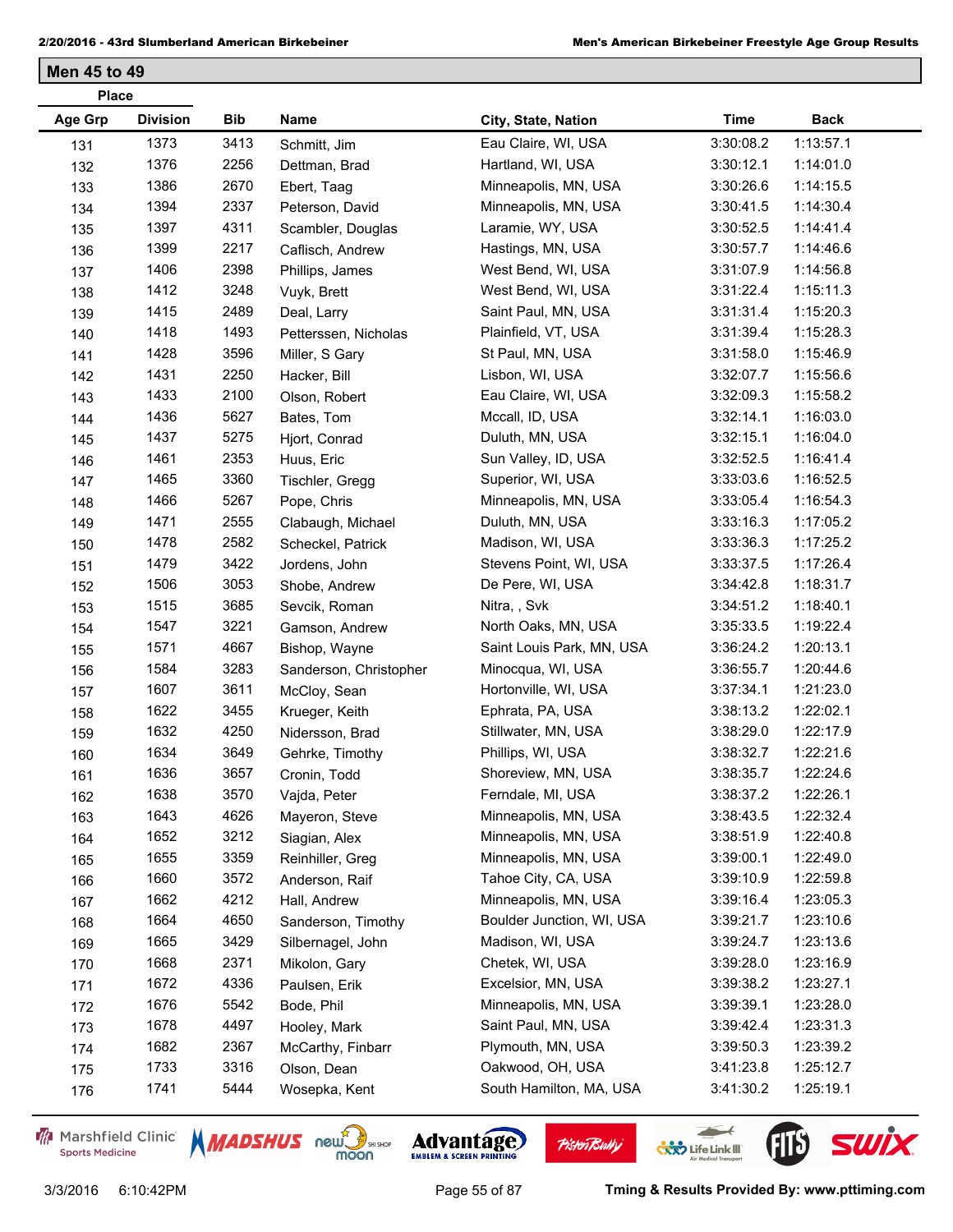| <b>Division</b><br><b>Age Grp</b><br>Bib<br>Name<br><b>Time</b><br><b>Back</b><br>City, State, Nation<br>1749<br>3288<br>Jefferson, SD, USA<br>3:41:42.1<br>1:25:31.0<br>Chesterman, Cy<br>177<br>1752<br>6449<br>1:25:41.4<br>Menasha, WI, USA<br>3:41:52.5<br>Palmer, Michael<br>178<br>1762<br>3421<br>1:26:01.9<br>Eau Claire, WI, USA |  |
|--------------------------------------------------------------------------------------------------------------------------------------------------------------------------------------------------------------------------------------------------------------------------------------------------------------------------------------------|--|
|                                                                                                                                                                                                                                                                                                                                            |  |
|                                                                                                                                                                                                                                                                                                                                            |  |
|                                                                                                                                                                                                                                                                                                                                            |  |
| 3:42:13.0<br>179<br>Delestry, John                                                                                                                                                                                                                                                                                                         |  |
| 1785<br>4269<br>Minneapolis, MN, USA<br>1:26:37.4<br>3:42:48.5<br>Hagen, Chad<br>180                                                                                                                                                                                                                                                       |  |
| 1801<br>4399<br>1:26:53.3<br>Ellsworth, WI, USA<br>3:43:04.4<br>Penman, Jeffrey<br>181                                                                                                                                                                                                                                                     |  |
| 1817<br>8151<br>San Francisco, CA, USA<br>1:27:20.1<br>3:43:31.2<br>Sall, Jeffrey<br>182                                                                                                                                                                                                                                                   |  |
| 1832<br>8074<br>Madison, WI, USA<br>3:44:00.1<br>1:27:49.0<br>Lemmer, Daniel<br>183                                                                                                                                                                                                                                                        |  |
| 1835<br>9220<br>1:28:00.1<br>Boise, ID, USA<br>3:44:11.2<br>Jones, Sean<br>184                                                                                                                                                                                                                                                             |  |
| 1841<br>4591<br>1:28:04.6<br>Milwaukee, WI, USA<br>3:44:15.7<br>Schmidt, Robert<br>185                                                                                                                                                                                                                                                     |  |
| 1851<br>3247<br>3:44:29.8<br>1:28:18.7<br>Westport, CT, USA<br>Adams, Brett<br>186                                                                                                                                                                                                                                                         |  |
| 1864<br>6357<br>1:28:49.8<br>Lakewood, CO, USA<br>3:45:00.9<br>187<br>Ericsson, John                                                                                                                                                                                                                                                       |  |
| 1867<br>5201<br>Green Bay, WI, USA<br>1:28:58.3<br>3:45:09.4<br>Popkey, Aaron<br>188                                                                                                                                                                                                                                                       |  |
| 3214<br>1869<br>1:29:04.9<br>Minnetonka, MN, USA<br>3:45:16.0<br>189<br>Baskakov, Alexey                                                                                                                                                                                                                                                   |  |
| 1872<br>3411<br>1:29:14.0<br>Verona, WI, USA<br>3:45:25.1<br>190<br>Kyle, Jim                                                                                                                                                                                                                                                              |  |
| 1894<br>4536<br>Champlin, MN, USA<br>3:46:05.6<br>1:29:54.5<br>Constant, Mike<br>191                                                                                                                                                                                                                                                       |  |
| 1898<br>4292<br>1:30:01.2<br>Kewaunee, WI, USA<br>3:46:12.3<br>Pribek, Daniel<br>192                                                                                                                                                                                                                                                       |  |
| 1905<br>2525<br>1:30:07.5<br>Maple Grove, MN, USA<br>3:46:18.6<br>193<br>Peugh, Mark                                                                                                                                                                                                                                                       |  |
| 5595<br>1908<br>3:46:21.9<br>1:30:10.8<br>White Bear Lake, MN, USA<br>Fritz, Steven<br>194                                                                                                                                                                                                                                                 |  |
| 8030<br>Madison, WI, USA<br>1:31:52.3<br>1948<br>3:48:03.4<br>Endres, Benjamin<br>195                                                                                                                                                                                                                                                      |  |
| 1961<br>3358<br>1:32:14.9<br>Marquette, MI, USA<br>3:48:26.0<br>Borzick, Greg<br>196                                                                                                                                                                                                                                                       |  |
| 3672<br>1:33:10.5<br>1988<br>Winona, MN, USA<br>3:49:21.6<br>Moore, Torry<br>197                                                                                                                                                                                                                                                           |  |
| 1991<br>3423<br>1:33:13.1<br>Hudson, WI, USA<br>3:49:24.2<br>Koski, John<br>198                                                                                                                                                                                                                                                            |  |
| 2000<br>6539<br>Dallas, TX, USA<br>3:49:47.0<br>1:33:35.9<br>199<br>Carr, Thomas                                                                                                                                                                                                                                                           |  |
| 2034<br>4496<br>1:35:05.3<br>Eagle, WI, USA<br>3:51:16.4<br>Grossklaus, Mark<br>200                                                                                                                                                                                                                                                        |  |
| 2040<br>6059<br>1:35:13.1<br>Shell Lake, WI, USA<br>3:51:24.2<br>Manz, Cordell<br>201                                                                                                                                                                                                                                                      |  |
| 2060<br>2055<br>1:35:43.6<br>Cumberland, WI, USA<br>3:51:54.7<br>Hokanson, Craig<br>202                                                                                                                                                                                                                                                    |  |
| 2059<br>4070<br>Green Bay, WI, USA<br>1:35:47.1<br>3:51:58.2<br>Turek, Jim<br>203                                                                                                                                                                                                                                                          |  |
| 2084<br>4228<br>Seymour, WI, USA<br>1:36:31.4<br>3:52:42.5<br>Kuchma, Anthony<br>204                                                                                                                                                                                                                                                       |  |
| 2086<br>5266<br>1:36:35.2<br>Whitefish Bay, WI, USA<br>3:52:46.3<br>Moll, Chris<br>205                                                                                                                                                                                                                                                     |  |
| 2095<br>4326<br>3:53:14.1<br>1:37:03.0<br>Boise, ID, USA<br>Kafka, Eric<br>206                                                                                                                                                                                                                                                             |  |
| 4421<br>2096<br>1:37:04.9<br>Wauwatosa, WI, USA<br>3:53:16.0<br>207<br>Johnson, Joel                                                                                                                                                                                                                                                       |  |
| 2106<br>1:37:25.4<br>2375<br>Madison, WI, USA<br>3:53:36.5<br>Biettler, Greg<br>208                                                                                                                                                                                                                                                        |  |
| 2134<br>4075<br>1:38:16.5<br>Golden Valley, MN, USA<br>3:54:27.6<br>Van Horn, Jonathan<br>209                                                                                                                                                                                                                                              |  |
| 2141<br>3628<br>1:38:34.0<br>Eden Prairie, MN, USA<br>3:54:45.1<br>Forsyth, Taylor<br>210                                                                                                                                                                                                                                                  |  |
| 2144<br>4082<br>Eau Claire, WI, USA<br>3:54:53.5<br>1:38:42.4<br>Mattes, Marty<br>211                                                                                                                                                                                                                                                      |  |
| 2151<br>7171<br>Glendale, WI, USA<br>3:55:11.3<br>1:39:00.2<br>Joy, Jeffery<br>212                                                                                                                                                                                                                                                         |  |
| 2154<br>4431<br>Madison, WI, USA<br>1:39:08.5<br>3:55:19.6<br>Nieds, John<br>213                                                                                                                                                                                                                                                           |  |
| 2157<br>9235<br>Rockford, IL, USA<br>1:39:16.1<br>3:55:27.2<br>Forss, Steven<br>214                                                                                                                                                                                                                                                        |  |
| 2159<br>5507<br>1:39:18.0<br>Minneapolis, MN, USA<br>3:55:29.1<br>Vars, Mitch<br>215                                                                                                                                                                                                                                                       |  |
| 2176<br>5522<br>Shoreview, MN, USA<br>3:55:55.0<br>1:39:43.9<br>Awad, Omar<br>216                                                                                                                                                                                                                                                          |  |
| 2184<br>3659<br>New Berlin, WI, USA<br>3:56:16.8<br>1:40:05.7<br>Hanke, Todd<br>217                                                                                                                                                                                                                                                        |  |
| 2190<br>4538<br>Minneapolis, MN, USA<br>3:56:27.0<br>1:40:15.9<br>Keyes, Mike<br>218                                                                                                                                                                                                                                                       |  |
| 3280<br>2214<br>Minneapolis, MN, USA<br>3:57:20.4<br>1:41:09.3<br>Davis, Christopher<br>219                                                                                                                                                                                                                                                |  |
| 3315<br>Minneapolis, MN, USA<br>2234<br>3:57:54.2<br>1:41:43.1<br>Warner, Deacon<br>220                                                                                                                                                                                                                                                    |  |
| 6352<br>Green Bay, WI, USA<br>2252<br>3:58:35.7<br>1:42:24.6<br>Sharp, Jesse<br>221                                                                                                                                                                                                                                                        |  |
| 2254<br>4554<br>Stevens Point, WI, USA<br>1:42:29.7<br>3:58:40.8<br>Leahy, Patrick<br>222                                                                                                                                                                                                                                                  |  |

Marshfield Clinic **Sports Medicine** 



Advantage

**Pisten Bully** 

3/3/2016 6:10:42PM Page 56 of 87 **Tming & Results Provided By: www.pttiming.com**

 $\leftarrow$ 

**COND** Life Link III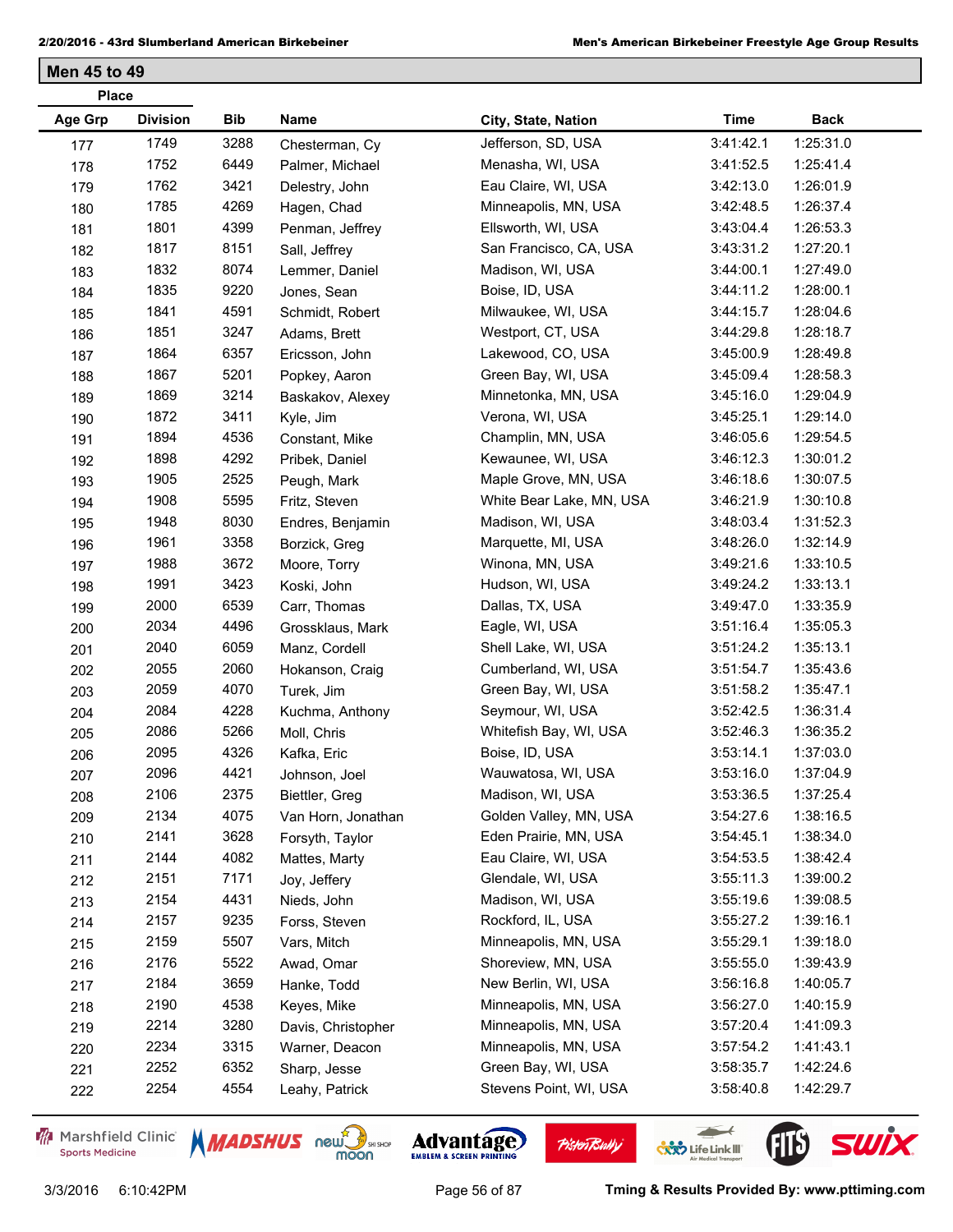| <b>Place</b>   |                 |      |                       |                         |             |             |
|----------------|-----------------|------|-----------------------|-------------------------|-------------|-------------|
| <b>Age Grp</b> | <b>Division</b> | Bib  | Name                  | City, State, Nation     | <b>Time</b> | <b>Back</b> |
| 223            | 2273            | 4659 | Schumacher, Tom       | Minneapolis, MN, USA    | 3:59:16.8   | 1:43:05.7   |
| 224            | 2296            | 8063 | O'Brien, Coach Andy   | Mason City, IA, USA     | 3:59:52.2   | 1:43:41.1   |
| 225            | 2305            | 3532 | Lilly, Miles          | Bend, OR, USA           | 4:00:07.6   | 1:43:56.5   |
| 226            | 2314            | 4582 | Thielke, Rob          | Wauwatosa, WI, USA      | 4:00:19.8   | 1:44:08.7   |
| 227            | 2316            | 5216 | Geffert, Andrew       | Madison, WI, USA        | 4:00:20.9   | 1:44:09.8   |
| 228            | 2326            | 4646 | Burkhardt, Tim        | Minneapolis, MN, USA    | 4:00:42.6   | 1:44:31.5   |
| 229            | 2327            | 2696 | Williams, Tyree       | Chippewa Falls, WI, USA | 4:00:42.8   | 1:44:31.7   |
| 230            | 2341            | 5301 | Karlovich, David      | Cambridge, WI, USA      | 4:01:25.0   | 1:45:13.9   |
| 231            | 2346            | 6235 | Bell, Brian           | Hudson, WI, USA         | 4:01:34.3   | 1:45:23.2   |
| 232            | 2347            | 4262 | Soltis, Brian         | Saint Paul, MN, USA     | 4:01:36.1   | 1:45:25.0   |
| 233            | 2356            | 7002 | Bock, Adam            | Eagan, MN, USA          | 4:01:45.0   | 1:45:33.9   |
| 234            | 2369            | 5618 | Jette, Tim            | Maple Grove, MN, USA    | 4:02:21.2   | 1:46:10.1   |
| 235            | 2371            | 5503 | Alexson, Mike         | Deer Park, WI, USA      | 4:02:24.3   | 1:46:13.2   |
| 236            | 2377            | 5413 | Steiner-Manning, John | St. Paul, MN, USA       | 4:02:35.4   | 1:46:24.3   |
| 237            | 2406            | 4334 | Lindseth, Erik        | Minneapolis, MN, USA    | 4:04:28.7   | 1:48:17.6   |
| 238            | 2411            | 4078 | Thomson, Ken          | Fall Creek, WI, USA     | 4:04:41.6   | 1:48:30.5   |
| 239            | 2430            | 8284 | Gramlich, Robert      | Bethesda, MD, USA       | 4:05:37.7   | 1:49:26.6   |
| 240            | 2432            | 4670 | Lippert, William      | Oshkosh, WI, USA        | 4:05:38.5   | 1:49:27.4   |
| 241            | 2438            | 9126 | Wieber, Kelly         | Portland, OR, USA       | 4:05:46.8   | 1:49:35.7   |
| 242            | 2515            | 5411 | Pollard, John         | Middleton, WI, USA      | 4:08:37.5   | 1:52:26.4   |
| 243            | 2529            | 5348 | Martin, Guy           | Mount Horeb, WI, USA    | 4:09:16.4   | 1:53:05.3   |
| 244            | 2530            | 5326 | Viken, Eric           | Duluth, MN, USA         | 4:09:18.6   | 1:53:07.5   |
| 245            | 2533            | 6229 | Harrison, Brad        | Mcfarland, WI, USA      | 4:09:20.6   | 1:53:09.5   |
| 246            | 2576            | 6562 | Spitznagle, Westley   | Madison, WI, USA        | 4:10:48.4   | 1:54:37.3   |
| 247            | 2582            | 5449 | Geadelmann, Kirk      | Excelsior, MN, USA      | 4:11:06.1   | 1:54:55.0   |
| 248            | 2590            | 4388 | Dodig, Jay            | Minneapolis, MN, USA    | 4:11:24.8   | 1:55:13.7   |
| 249            | 2628            | 4683 | Myhr, Greg            | Philadelphia, PA, USA   | 4:13:19.6   | 1:57:08.5   |
| 250            | 2631            | 7296 | O'Connell, Patrick    | West Bend, WI, USA      | 4:13:26.3   | 1:57:15.2   |
| 251            | 2636            | 8108 | Zacharias, Eric       | Boulder, CO, USA        | 4:13:37.1   | 1:57:26.0   |
| 252            | 2655            | 6309 | Olsen, Gregory        | Chaska, MN, USA         | 4:14:41.2   | 1:58:30.1   |
| 253            | 2687            | 6330 | Musil, James          | Minneapolis, MN, USA    | 4:16:15.6   | 2:00:04.5   |
| 254            | 2688            | 4620 | Opatik, Stephen       | Wausau, WI, USA         | 4:16:17.7   | 2:00:06.6   |
| 255            | 2691            | 9035 | Johnson, Chad         | Minneapolis, MN, USA    | 4:16:27.3   | 2:00:16.2   |
| 256            | 2698            | 4391 | Beach, Jedd           | Chetek, WI, USA         | 4:16:55.1   | 2:00:44.0   |
| 257            | 2732            | 4669 | Jackson, William      | Chicago, IL, USA        | 4:18:37.6   | 2:02:26.5   |
| 258            | 2744            | 4433 | Brown, Johnny         | Janesville, WI, USA     | 4:19:11.2   | 2:03:00.1   |
| 259            | 2747            | 5604 | Bergstrom, Ted        | Minneapolis, MN, USA    | 4:19:16.2   | 2:03:05.1   |
| 260            | 2769            | 4276 | Johnson, Christopher  | Minneapolis, MN, USA    | 4:20:28.4   | 2:04:17.3   |
| 261            | 2770            | 3561 | Oldson, Paul          | Kewaskum, WI, USA       | 4:20:33.2   | 2:04:22.1   |
| 262            | 2774            | 5323 | Gislason, Eric        | Whitefish, MT, USA      | 4:20:41.2   | 2:04:30.1   |
| 263            | 2798            | 5402 | Bauer, John           | Medford, WI, USA        | 4:22:22.8   | 2:06:11.7   |
| 264            | 2813            | 7161 | Moore, James          | Minneapolis, MN, USA    | 4:22:52.1   | 2:06:41.0   |
| 265            | 2821            | 4327 | Schwartz, Eric        | Bloomington, MN, USA    | 4:23:05.7   | 2:06:54.6   |
| 266            | 2839            | 9108 | Gershenson, John      | Chassell, MI, USA       | 4:23:56.6   | 2:07:45.5   |
| 267            | 2865            | 8143 | Schneider, Jay        | Lakeland, MN, USA       | 4:24:57.6   | 2:08:46.5   |
| 268            | 2912            | 6081 | Heimsch, John         | Pewaukee, WI, USA       | 4:28:10.2   | 2:11:59.1   |
|                |                 |      |                       |                         |             |             |

Marshfield Clinic **Sports Medicine** 





**Pisten Bully** 

 $\leftarrow$ 

**COND** Life Link III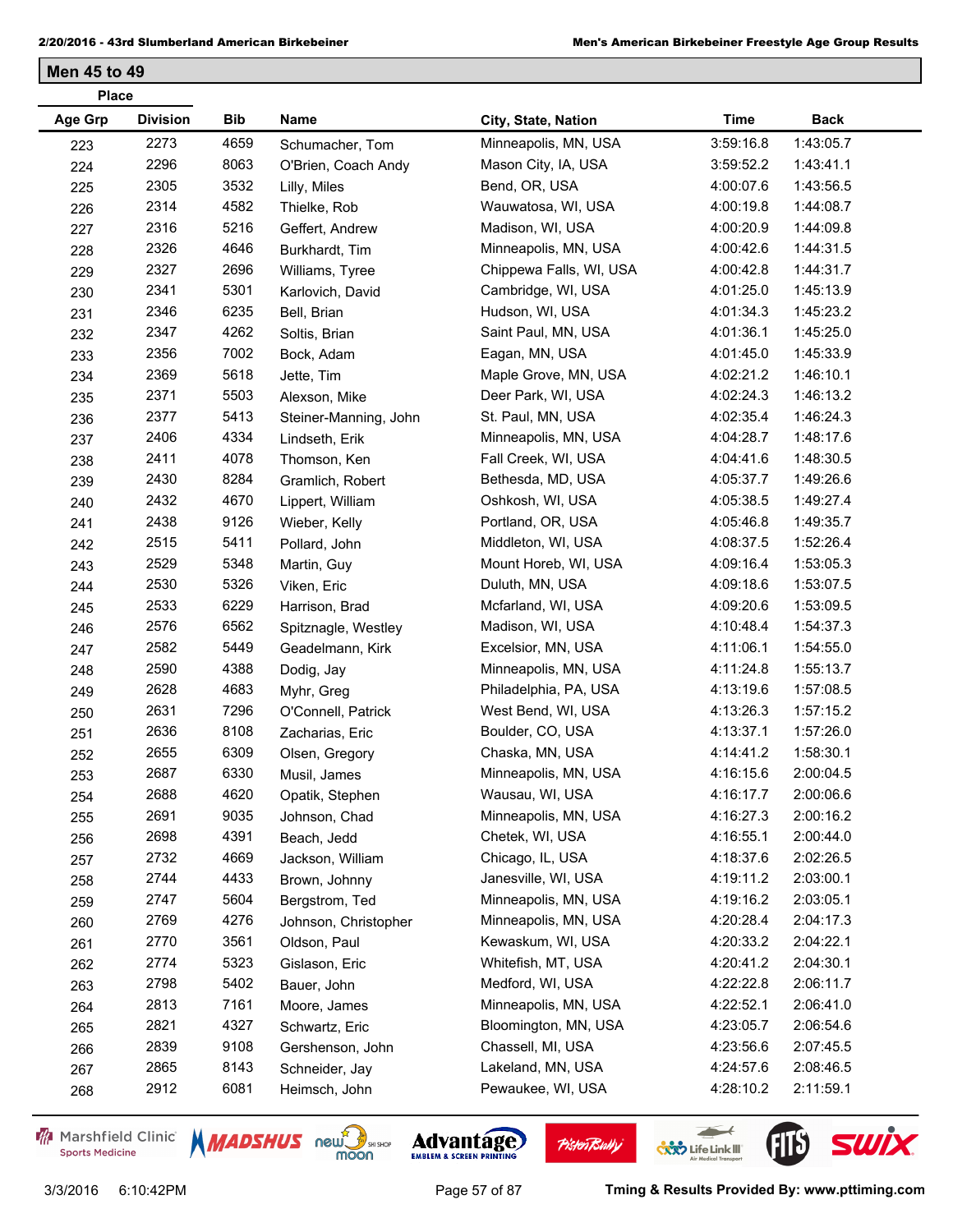| <b>Place</b>   |                 |            |                     |                            |             |             |
|----------------|-----------------|------------|---------------------|----------------------------|-------------|-------------|
| <b>Age Grp</b> | <b>Division</b> | <b>Bib</b> | Name                | City, State, Nation        | <b>Time</b> | <b>Back</b> |
| 269            | 2924            | 3238       | Bennett, Bob        | Blaine, MN, USA            | 4:28:49.6   | 2:12:38.5   |
| 270            | 2950            | 5549       | Alapuranen, Reijo   | Ylitornio, , Fin           | 4:30:01.0   | 2:13:49.9   |
| 271            | 2951            | 8223       | Hartjes, Mark       | Stevens Point, WI, USA     | 4:30:01.4   | 2:13:50.3   |
| 272            | 2966            | 8069       | Rittler, Craig      | Minneapolis, MN, USA       | 4:31:04.2   | 2:14:53.1   |
| 273            | 2969            | 5365       | Zurek, Janusz       | Arlington Hts., IL, USA    | 4:31:14.2   | 2:15:03.1   |
| 274            | 2974            | 5406       | Hart, John          | Grand Rapids, MN, USA      | 4:31:23.2   | 2:15:12.1   |
| 275            | 2976            | 5626       | Zinkgraf, Todd      | North Prairie, WI, USA     | 4:31:30.9   | 2:15:19.8   |
| 276            | 2989            | 6308       | Taylor, Greg        | Suamico, WI, USA           | 4:32:48.9   | 2:16:37.8   |
| 277            | 3012            | 5487       | Lindaman, Matt      | Winona, MN, USA            | 4:34:19.1   | 2:18:08.0   |
| 278            | 3034            | 7230       | Chen, Lei           | North Oaks, MN, USA        | 4:35:59.0   | 2:19:47.9   |
| 279            | 3048            | 7188       | Odom, John          | Chanhassen, MN, USA        | 4:37:01.7   | 2:20:50.6   |
| 280            | 3057            | 5536       | Kaboli, Peter       | Iowa City, IA, USA         | 4:37:18.9   | 2:21:07.8   |
| 281            | 3062            | 4492       | Zincke, Marian      | Starnberg, , Ger           | 4:37:47.5   | 2:21:36.4   |
| 282            | 3063            | 6537       | Haland, Ted         | Afton, MN, USA             | 4:37:53.0   | 2:21:41.9   |
| 283            | 3077            | 6359       | Rathje, John        | Grantsburg, WI, USA        | 4:38:44.0   | 2:22:32.9   |
| 284            | 3104            | 9237       | Harris, Ted         | Greenwood Village, CO, USA | 4:40:26.3   | 2:24:15.2   |
| 285            | 3106            | 5528       | Loney, Patrick      | Verona, MN, USA            | 4:40:27.7   | 2:24:16.6   |
| 286            | 3126            | 6296       | Lien, Eric          | Eau. Claire, WI, USA       | 4:41:50.3   | 2:25:39.2   |
| 287            | 3136            | 6453       | Clark, Mike         | Madison, WI, USA           | 4:43:12.1   | 2:27:01.0   |
| 288            | 3141            | 7168       | Hommes, Jeff        | Hudson, WI, USA            | 4:43:24.3   | 2:27:13.2   |
| 289            | 3144            | 7079       | Leaf, Christopher   | Minneapolis, MN, USA       | 4:43:46.6   | 2:27:35.5   |
| 290            | 3156            | 6304       | Mimick, Gerry       | Minneapolis, MN, USA       | 4:44:30.7   | 2:28:19.6   |
| 291            | 3186            | 5290       | Ochalek, Daniel     | Milwaukee, WI, USA         | 4:46:21.4   | 2:30:10.3   |
| 292            | 3200            | 9152       | Didomenico, Matt    | Barrington, IL, USA        | 4:47:10.1   | 2:30:59.0   |
| 293            | 3207            | 5346       | Madigan, Griffith   | Verona, WI, USA            | 4:47:41.2   | 2:31:30.1   |
| 294            | 3223            | 6254       | Hall, Christopher   | Minneapolis, MN, USA       | 4:48:43.4   | 2:32:32.3   |
| 295            | 3231            | 5292       | Zellmer, Daniel     | Plymouth, MN, USA          | 4:49:12.0   | 2:33:00.9   |
| 296            | 3236            | 9068       | Hubred, Doug        | Golden Valley, MN, USA     | 4:49:23.7   | 2:33:12.6   |
| 297            | 3237            | 5098       | Rowley, Matt        | Rochester, MN, USA         | 4:49:24.0   | 2:33:12.9   |
| 298            | 3249            | 8280       | Wensel, Richard     | Boise, ID, USA             | 4:50:10.6   | 2:33:59.5   |
| 299            | 3251            | 6548       | Matson, Timothy     | Minneapolis, MN, USA       | 4:50:23.7   | 2:34:12.6   |
| 300            | 3254            | 4079       | Schmitt, Kevin      | West Bend, WI, USA         | 4:50:33.7   | 2:34:22.6   |
| 301            | 3268            | 4313       | Morse, Duwayne      | White Bear Lake, MN, USA   | 4:51:14.6   | 2:35:03.5   |
| 302            | 3292            | 9171       | Smith, Morrison     | Lauderdale, MN, USA        | 4:52:42.5   | 2:36:31.4   |
| 303            | 3293            | 3529       | Prucha, Mike        | Mukwonago, WI, USA         | 4:52:48.6   | 2:36:37.5   |
| 304            | 3312            | 7216       | Lyons, Kevin        | Minneapolis, MN, USA       | 4:54:09.9   | 2:37:58.8   |
| 305            | 3330            | 8286       | Ruedisili, Robert   | Cannon Falls, MN, USA      | 4:55:28.6   | 2:39:17.5   |
| 306            | 3368            | 6332       | Shannon, James R    | Eau Claire, WI, USA        | 4:59:24.2   | 2:43:13.1   |
| 307            | 3379            | 7075       | Collins, Christian  | Madison, WI, USA           | 5:00:31.5   | 2:44:20.4   |
| 308            | 3388            | 6101       | Bowe, Scott         | Prairie Du Sac, WI, USA    | 5:01:48.1   | 2:45:37.0   |
| 309            | 3390            | 6249       | Boigenzahn, Charles | Minneapolis, MN, USA       | 5:01:54.7   | 2:45:43.6   |
| 310            | 3421            | 4610       | Scheirbeck, Scott   | Duluth, MN, USA            | 5:04:24.9   | 2:48:13.8   |
| 311            | 3453            | 8165       | Feriancek, John     | Minneapolis, MN, USA       | 5:08:52.6   | 2:52:41.5   |
| 312            | 3474            | 7091       | Timm, Craig         | Center City, MN, USA       | 5:11:54.8   | 2:55:43.7   |
| 313            | 3483            | 9241       | Weber, Thomas       | Hudson, WI, USA            | 5:12:37.1   | 2:56:26.0   |
| 314            | 3494            | 7073       | Stever, Chris       | Washington, DC, USA        | 5:13:52.2   | 2:57:41.1   |
|                |                 |            |                     |                            |             |             |

Marshfield Clinic **Sports Medicine** 





**Pisten Bully** 

 $\leftarrow$ 

**COND** Life Link III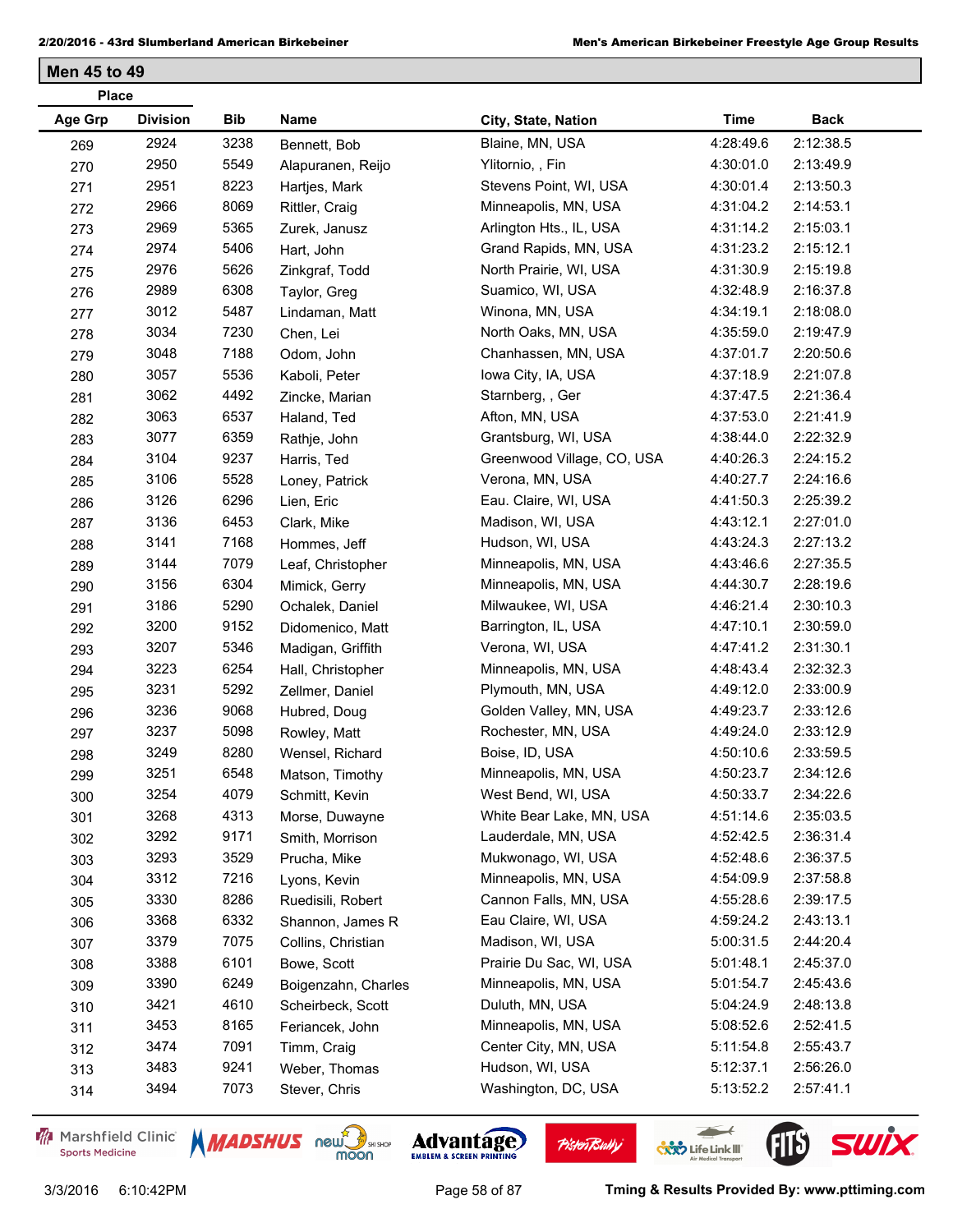| <b>Place</b>   |                 |            |                        |                           |             |             |
|----------------|-----------------|------------|------------------------|---------------------------|-------------|-------------|
| <b>Age Grp</b> | <b>Division</b> | <b>Bib</b> | Name                   | City, State, Nation       | <b>Time</b> | <b>Back</b> |
| 315            | 3502            | 7162       | Grzesiak, Jaroslaw     | Glen Ellyn, IL, USA       | 5:14:44.5   | 2:58:33.4   |
| 316            | 3516            | 9188       | Van Der Voorn, Patrick | Minnetonka, MN, USA       | 5:16:18.0   | 3:00:06.9   |
| 317            | 3533            | 7093       | Damon, Dale            | Burlington, WI, USA       | 5:18:32.8   | 3:02:21.7   |
| 318            | 3542            | 7190       | Rees, John             | Chippewa Falls, WI, USA   | 5:19:49.8   | 3:03:38.7   |
| 319            | 3564            | 7103       | Maiers, David          | Madison, WI, USA          | 5:22:51.3   | 3:06:40.2   |
| 320            | 3568            | 6281       | Axell, Derek           | Plymouth, MN, USA         | 5:23:38.8   | 3:07:27.7   |
| 321            | 3575            | 7370       | Owen, Tim              | Richfield, MN, USA        | 5:24:45.0   | 3:08:33.9   |
| 322            | 3598            | 7301       | Hed, Paul              | Ham Lake, MN, USA         | 5:28:48.3   | 3:12:37.2   |
| 323            | 3603            | 7358       | Willis, Steve          | Superior, WI, USA         | 5:29:18.6   | 3:13:07.5   |
| 324            | 3604            | 7151       | Pederson, Gregory      | Stevens Point, WI, USA    | 5:29:22.7   | 3:13:11.6   |
| 325            | 3623            | 7360       | Naggatz, Steven        | Chicago, IL, USA          | 5:34:12.8   | 3:18:01.7   |
| 326            | 3624            | 6082       | Stampen, John          | Verona, WI, USA           | 5:34:38.9   | 3:18:27.8   |
| 327            | 3630            | 7101       | Ley, David             | Mosinee, WI, USA          | 5:36:28.6   | 3:20:17.5   |
| 328            | 3636            | 6467       | Schneider, Nicholas    | Hudson, WI, USA           | 5:37:49.1   | 3:21:38.0   |
| 329            | 3640            | 8160       | Anderson, John         | St. Charles, IL, USA      | 5:38:28.8   | 3:22:17.7   |
| 330            | 3644            | 7012       | Berg, Allen            | St Paul, MN, USA          | 5:39:25.2   | 3:23:14.1   |
| 331            | 3657            | 4384       | Brent, Jason           | Helena, MT, USA           | 5:41:12.3   | 3:25:01.2   |
| 332            | 3659            | 7064       | Cline, Charles         | Wauwatosa, WI, USA        | 5:41:47.6   | 3:25:36.5   |
| 333            | 3664            | 7271       | Matt, Michael          | Scandia, MN, USA          | 5:42:36.8   | 3:26:25.7   |
| 334            | 3665            | 6529       | Matson, Steve          | Minneapolis, MN, USA      | 5:42:58.6   | 3:26:47.5   |
| 335            | 3682            | 7071       | Dahlke, Chris          | Depere, WI, USA           | 5:46:02.6   | 3:29:51.5   |
| 336            | 3693            | 6262       | Skamser, Dan           | Ham Lake, MN, USA         | 5:49:15.5   | 3:33:04.4   |
| 337            | 3695            | 7170       | Boehm, Jeffery         | Falcon Heights, MN, USA   | 5:49:55.4   | 3:33:44.3   |
| 338            | 3714            | 7270       | Lenz, Michael          | Palatine, IL, USA         | 5:56:16.2   | 3:40:05.1   |
| 339            | 3770            | 8261       | Wiersma, Perry         | Monument, CO, USA         | 6:37:15.6   | 4:21:04.5   |
| 340            | 3788            | 7194       | Romain, Joseph         | Minneapolis, MN, USA      | 6:49:01.9   | 4:32:50.8   |
| 341            | 3801            | 6077       | Reynolds, Jason        | Oregon, WI, USA           | 7:01:08.5   | 4:44:57.4   |
| 342            | 3810            | 8004       | Schwartz, Adam         | Westport, CT, USA         | 7:13:51.0   | 4:57:39.9   |
| 343            | 3816            | 8324       | Peters, Thomas         | Iowa City, IA, USA        | 7:20:37.0   | 5:04:25.9   |
| 344            | 3824            | 7005       | Thompson, Aitken       | New York, NY, USA         | 7:43:17.0   | 5:27:05.9   |
| 345            | 3831            | 8073       | Bathje, Daniel         | Colorado Springs, CO, USA | 8:04:18.6   | 5:48:07.5   |
| 346            | 3834            | 7279       | Schamroth, Mitchell    | New York, NY, USA         | 8:11:42.0   | 5:55:30.9   |

**Men 50 to 54**

| <b>Place</b>   |                 |            |                        |                          |           |             |
|----------------|-----------------|------------|------------------------|--------------------------|-----------|-------------|
| Age Grp        | <b>Division</b> | <b>Bib</b> | <b>Name</b>            | City, State, Nation      | Time      | <b>Back</b> |
|                | 31              | 28         | Douglas, Robert Duncan | Honeove Falls, NY, USA   | 2:17:55.3 |             |
| $\overline{2}$ | 98              | 157        | Schneider, John        | Plymouth, MN, USA        | 2:27:10.8 | 09:15.4     |
| 3              | 112             | 213        | Adams, Jay             | Edina, MN, USA           | 2:30:26.7 | 12:31.4     |
| 4              | 116             | 200        | Ree. Scott             | Minneapolis, MN, USA     | 2:30:30.5 | 12:35.2     |
| 5              | 130             | 107        | Howe, James            | Lakewood, CO, USA        | 2:31:54.3 | 13:59.0     |
| 6              | 131             | 89         | Krenz. Thomas          | Chisago City, MN, USA    | 2:31:54.9 | 13:59.5     |
| 7              | 133             | 80         | Bonner, Rhett          | Duluth, MN, USA          | 2:31:55.9 | 14:00.5     |
| 8              | 149             | 1441       | Herman, Mark           | Duluth, MN, USA          | 2:33:42.5 | 15:47.1     |
| 9              | 150             | 220        | Hanson, Peter          | Incline Village, NV, USA | 2:33:43.1 | 15:47.8     |
| 10             | 152             | 114        | Camp, Tom              | Minneapolis, MN, USA     | 2:33:45.2 | 15:49.8     |

Marshfield Clinic **Sports Medicine** 



**Pisten Bully** 

 $\leftarrow$ 

**COND** Life Link III

FIB SWIX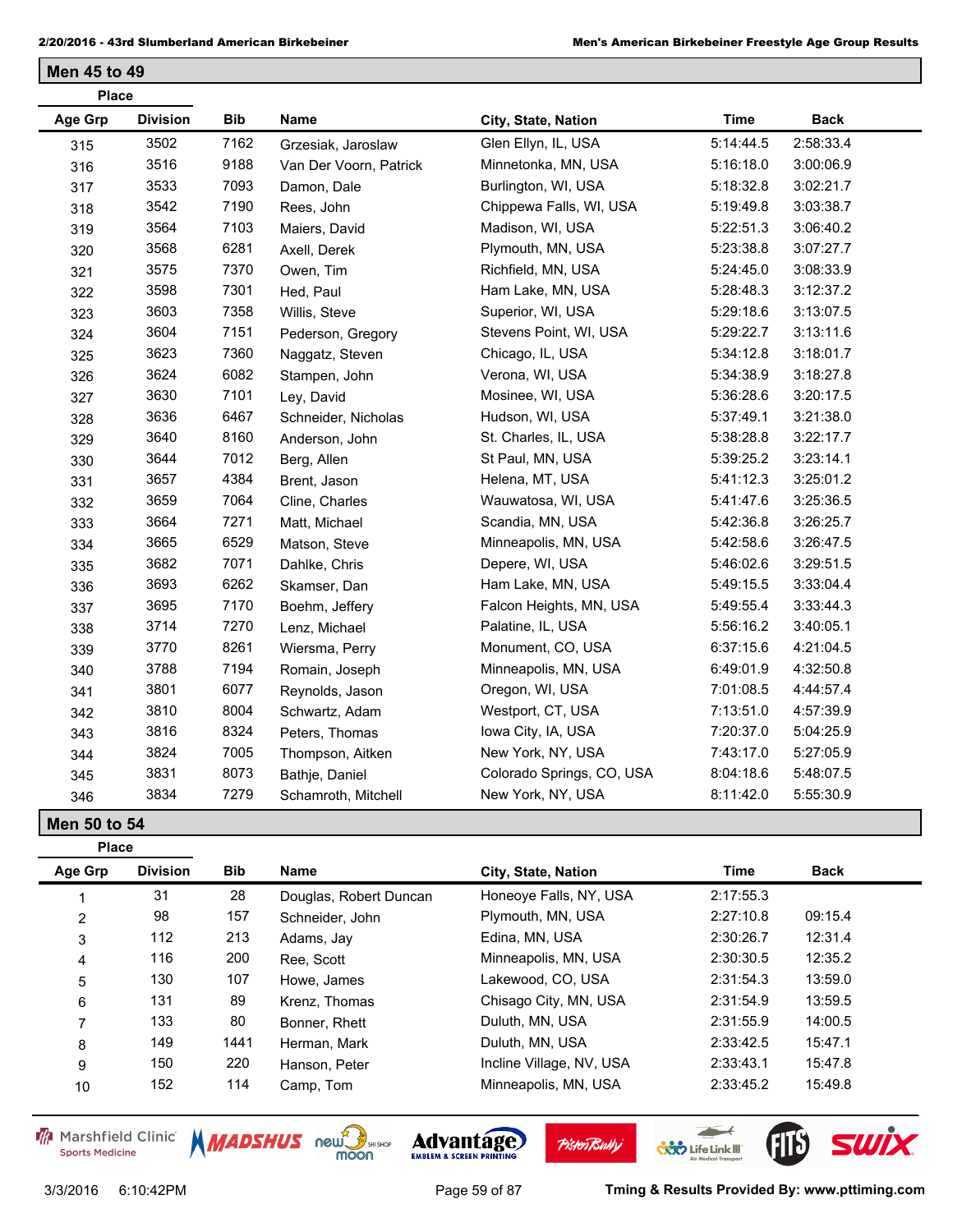| <b>Place</b>   |                 |      |                       |                            |             |             |
|----------------|-----------------|------|-----------------------|----------------------------|-------------|-------------|
| <b>Age Grp</b> | <b>Division</b> | Bib  | Name                  | City, State, Nation        | <b>Time</b> | <b>Back</b> |
| 11             | 157             | 210  | Raymond, Rod          | Duluth, MN, USA            | 2:33:57.8   | 16:02.5     |
| 12             | 171             | 1303 | Kotcon, Dennis        | Montreal, WI, USA          | 2:34:37.3   | 16:42.0     |
| 13             | 190             | 208  | Beckwith, Bruce       | Hayward, WI, USA           | 2:36:06.3   | 18:10.9     |
| 14             | 192             | 100  | Jurek, Jon            | Lake Nebagamon, WI, USA    | 2:36:19.0   | 18:23.7     |
| 15             | 193             | 176  | Rogers, Philip        | Esko, MN, USA              | 2:36:19.8   | 18:24.4     |
| $16\,$         | 194             | 180  | Keyes, Jim            | Thunder Bay, ON, Can       | 2:36:21.9   | 18:26.6     |
| 17             | 195             | 167  | Holbrook, Drew        | Bloomington, MN, USA       | 2:36:23.0   | 18:27.7     |
| 18             | 199             | 169  | Ellertson, Scott      | Albert Lea, MN, USA        | 2:36:32.6   | 18:37.2     |
| 19             | 227             | 1562 | Carey, Tim            | Madison, WI, USA           | 2:39:45.8   | 21:50.5     |
| 20             | 243             | 175  | Hallett, John         | Oconomowoc, WI, USA        | 2:40:50.9   | 22:55.6     |
| 21             | 244             | 142  | Spaude, John          | Winthrop, WA, USA          | 2:41:00.2   | 23:04.9     |
| 22             | 275             | 134  | Moulsoff, Michael     | St Paul, MN, USA           | 2:43:04.0   | 25:08.7     |
| 23             | 276             | 112  | Brinkema, Corey       | Minneapolis, MN, USA       | 2:43:05.6   | 25:10.3     |
| 24             | 289             | 1097 | Cooper, Scott         | Holmen, WI, USA            | 2:43:45.8   | 25:50.5     |
| 25             | 299             | 184  | Baldus, Bill          | Minneapolis, MN, USA       | 2:44:09.1   | 26:13.7     |
| 26             | 302             | 206  | Halverson, Chris      | Madison, WI, USA           | 2:44:21.1   | 26:25.8     |
| 27             | 311             | 1578 | Woody, Tom            | Sun Prairie, WI, USA       | 2:44:44.6   | 26:49.3     |
| 28             | 324             | 1427 | Rambo, Kyle           | Marquette, MI, USA         | 2:46:00.5   | 28:05.1     |
| 29             | 329             | 1110 | Meanwell, Walter      | Madison, WI, USA           | 2:46:16.8   | 28:21.4     |
| 30             | 337             | 1390 | Sanborn, Jonathan     | St Louis Park, MN, USA     | 2:46:37.1   | 28:41.8     |
| 31             | 338             | 1560 | Deluca, Thomas        | Seattle, WA, USA           | 2:46:39.3   | 28:43.9     |
| 32             | 353             | 1472 | Berkopec, Mike        | Eagan, MN, USA             | 2:47:29.8   | 29:34.5     |
| 33             | 359             | 150  | Golubkov, Leonid      | Moscow, , Rus              | 2:47:50.3   | 29:54.9     |
| 34             | 384             | 1096 | Nilsen, Roy           | Waukesha, WI, USA          | 2:49:24.0   | 31:28.6     |
| 35             | 403             | 1242 | Wells, Bradley        | West Allis, WI, USA        | 2:50:22.1   | 32:26.8     |
| 36             | 408             | 1571 | Brown, Todd           | Groton Long Point, CT, USA | 2:50:30.5   | 32:35.2     |
| 37             | 414             | 1051 | Henriksen, Brian      | Plymouth, WI, USA          | 2:50:35.7   | 32:40.3     |
| 38             | 423             | 1065 | Lowry, Frank          | Chippewa Falls, WI, USA    | 2:51:10.6   | 33:15.2     |
| 39             | 428             | 1063 | Johanson, Erik        | Chanhassen, MN, USA        | 2:51:42.8   | 33:47.5     |
| 40             | 446             | 1376 | Vos, Jim              | Duluth, MN, USA            | 2:52:28.6   | 34:33.2     |
| 41             | 452             | 1091 | Schoening, Paul       | Plymouth, MN, USA          | 2:52:38.0   | 34:42.6     |
| 42             | 453             | 1083 | Skinner, Luke         | Bloomington, MN, USA       | 2:52:41.3   | 34:45.9     |
| 43             | 455             | 1068 | Johnson, Gary         | Bloomington, MN, USA       | 2:52:55.8   | 35:00.4     |
| 44             | 469             | 1081 | Morgan, Jonathan      | Milford, MI, USA           | 2:53:26.4   | 35:31.0     |
| 45             | 480             | 1087 | Swanson, Michael      | Placerville, CO, USA       | 2:54:02.2   | 36:06.8     |
| 46             | 492             | 1477 | Schmida, Milt         | La Crosse, WI, USA         | 2:54:35.8   | 36:40.4     |
| 47             | 495             | 1508 | Hjalmarsson, Per      | Bozeman, MT, USA           | 2:54:46.0   | 36:50.6     |
| 48             | 499             | 1572 | Gillihan, Todd        | Coralville, IA, USA        | 2:55:05.1   | 37:09.8     |
| 49             | 525             | 1342 | Von Bauer, Henning    | Madison, WI, USA           | 2:56:33.2   | 38:37.9     |
| 50             | 527             | 2399 | Williams, James       | Plymouth, MN, USA          | 2:56:41.6   | 38:46.2     |
| 51             | 535             | 1500 | Lob, Patrick          | Hartland, WI, USA          | 2:57:10.3   | 39:14.9     |
| 52             | 537             | 8308 | Marshall-Pryde, Shaun | Bozeman, MT, USA           | 2:57:14.1   | 39:18.7     |
| 53             | 566             | 1288 | Ruschy, Darren        | Edina, MN, USA             | 2:58:17.7   | 40:22.3     |
| 54             | 574             | 1073 | Schultz, James        | Shorewood, MN, USA         | 2:58:40.4   | 40:45.1     |
| 55             | 576             | 2309 | Johnson, Dallas       | Wayzata, MN, USA           | 2:58:45.0   | 40:49.7     |
| 56             | 582             | 2682 | Andrew, Timothy       | Duluth, MN, USA            | 2:58:48.9   | 40:53.5     |
|                |                 |      |                       |                            |             |             |

Marshfield Clinic **Sports Medicine** 





 $\leftarrow$ 

**COND** Life Link III

FIL'S SWIX

**Pisten Bully**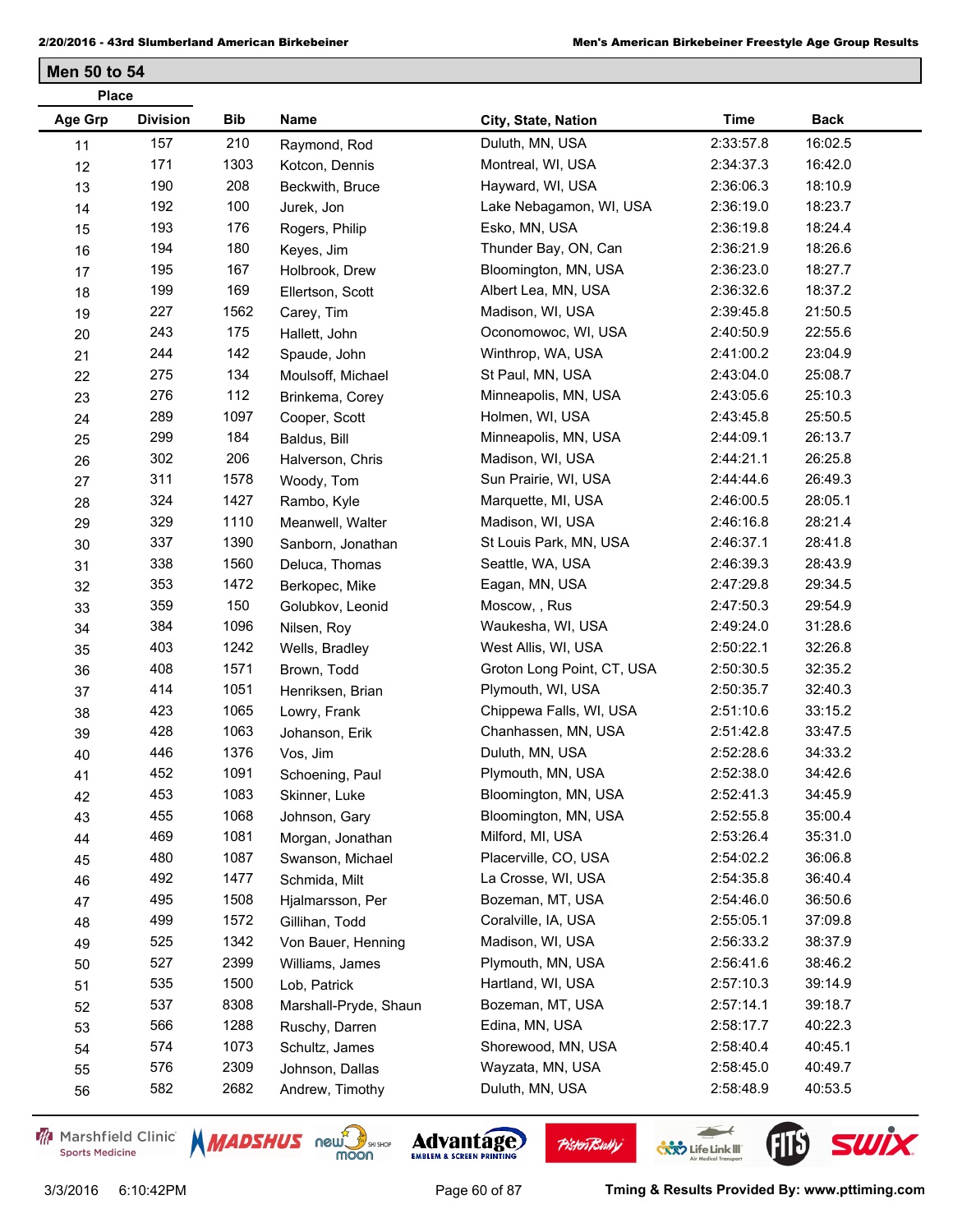| <b>Place</b>   |                 |      |                  |                         |             |             |
|----------------|-----------------|------|------------------|-------------------------|-------------|-------------|
| <b>Age Grp</b> | <b>Division</b> | Bib  | Name             | City, State, Nation     | <b>Time</b> | <b>Back</b> |
| 57             | 586             | 2463 | Kuz, Julian      | Ada, MI, USA            | 2:59:16.9   | 41:21.5     |
| 58             | 600             | 1555 | Smith, Steve     | Wauwatosa, WI, USA      | 2:59:43.8   | 41:48.5     |
| 59             | 611             | 1575 | Sheldon, Todd    | North Oaks, MN, USA     | 3:00:17.1   | 42:21.7     |
| 60             | 615             | 2076 | Didomenico, Jim  | Elgin, IL, USA          | 3:00:26.4   | 42:31.1     |
| 61             | 628             | 2610 | Ely, Richard     | Stonington, CT, USA     | 3:01:30.0   | 43:34.7     |
| 62             | 640             | 1241 | Bart, Brad       | Minneapolis, MN, USA    | 3:02:20.9   | 44:25.6     |
| 63             | 649             | 1009 | Marugg, Parrish  | Dubuque, IA, USA        | 3:03:01.8   | 45:06.5     |
| 64             | 652             | 2444 | Furlow, Jon      | Minneapolis, MN, USA    | 3:03:03.6   | 45:08.3     |
| 65             | 653             | 2605 | Peterson, Randy  | Northfield, MI, USA     | 3:03:04.5   | 45:09.1     |
| 66             | 663             | 1335 | Bernhardt, Greg  | Hopkins, MN, USA        | 3:03:15.1   | 45:19.7     |
| 67             | 676             | 1570 | Wilkie, Timothy  | St Croix Falls, WI, USA | 3:03:34.7   | 45:39.3     |
| 68             | 678             | 1525 | Johnson, Robb    | West Bend, WI, USA      | 3:03:37.7   | 45:42.3     |
| 69             | 681             | 1055 | Alexson, Clay    | Deerwood, MN, USA       | 3:03:42.6   | 45:47.3     |
| $70\,$         | 702             | 2479 | Miller, Kirk     | Boise, ID, USA          | 3:04:45.6   | 46:50.3     |
| 71             | 703             | 2674 | Jacobson, Tedd   | Pewaukee, WI, USA       | 3:04:56.6   | 47:01.3     |
| 72             | 709             | 2108 | Vitters, Tim     | Bloomington, MN, USA    | 3:05:15.9   | 47:20.5     |
| 73             | 710             | 3665 | Cheney, Tom      | Milwaukee, WI, USA      | 3:05:16.8   | 47:21.5     |
| 74             | 711             | 1106 | Labisch, Thomas  | Franklin, WI, USA       | 3:05:19.3   | 47:24.0     |
| 75             | 717             | 3660 | Johnson, Todd    | St Paul, MN, USA        | 3:05:24.9   | 47:29.6     |
| 76             | 718             | 1580 | Agostini, Tony   | Whitefish Bay, WI, USA  | 3:05:25.4   | 47:30.0     |
| 77             | 721             | 1003 | Jensen, David    | San Mateo, CA, USA      | 3:05:32.4   | 47:37.1     |
| 78             | 727             | 1330 | Babnic, Filip    | Grand Junction, CO, USA | 3:05:52.9   | 47:57.5     |
| 79             | 737             | 2115 | Finger, Pete     | Elgin, IL, USA          | 3:06:16.0   | 48:20.6     |
| 80             | 741             | 2446 | Lindberg, Jon    | Lake Nebagamon, WI, USA | 3:06:33.6   | 48:38.2     |
| 81             | 745             | 2368 | Anderson, Fritz  | Duluth, MN, USA         | 3:06:43.9   | 48:48.6     |
| 82             | 757             | 2658 | Eberly, Steve    | Minneapolis, MN, USA    | 3:07:16.6   | 49:21.2     |
| 83             | 758             | 1505 | Lyle, Paul       | Chassell, MI, USA       | 3:07:18.2   | 49:22.8     |
| 84             | 769             | 3579 | Kyle, Richard    | St. Paul, MN, USA       | 3:07:49.5   | 49:54.1     |
| 85             | 772             | 2431 | Groth, John      | Albuquerque, NM, USA    | 3:07:57.6   | 50:02.2     |
| 86             | 773             | 1098 | Jackson, Scott   | Sussex, WI, USA         | 3:07:59.0   | 50:03.6     |
| 87             | 774             | 2258 | Miller, Brad     | Rochester, MN, USA      | 3:07:59.8   | 50:04.4     |
| 88             | 778             | 1299 | Kranz, David     | Minneapolis, MN, USA    | 3:08:05.6   | 50:10.3     |
| 89             | 795             | 9139 | Sukovaty, Louis  | Winthrop, WA, USA       | 3:08:38.5   | 50:43.1     |
| $90\,$         | 796             | 2556 | Curtin, Michael  | Boise, ID, USA          | 3:08:40.9   | 50:45.5     |
| 91             | 804             | 1084 | Sobeck, Marty    | Onalaska, WI, USA       | 3:08:57.6   | 51:02.3     |
| 92             | 805             | 2320 | Diedrich, Darrin | Bloomington, MN, USA    | 3:08:59.5   | 51:04.1     |
| 93             | 823             | 1543 | Hervey, Scott    | Decorah, IA, USA        | 3:10:05.1   | 52:09.8     |
| 94             | 829             | 1102 | McNatt, Terrance | Needham, MA, USA        | 3:10:13.6   | 52:18.2     |
| 95             | 832             | 2573 | McHone, Nicholas | Stoughton, WI, USA      | 3:10:20.9   | 52:25.6     |
| 96             | 833             | 2306 | Matticks, Craig  | Minneapolis, MN, USA    | 3:10:25.2   | 52:29.8     |
| 97             | 860             | 3004 | Scaffidi, Don    | Amherst Jct, WI, USA    | 3:11:22.8   | 53:27.4     |
| 98             | 865             | 2429 | Chosy, John      | Madison, WI, USA        | 3:11:32.3   | 53:37.0     |
| 99             | 877             | 2321 | Olenchek, Dave   | Brookfield, WI, USA     | 3:12:17.2   | 54:21.9     |
| 100            | 880             | 2426 | Lammers, Joel    | Oconomowoc, WI, USA     | 3:12:33.0   | 54:37.7     |
| 101            | 885             | 2311 | Nielsen, Dan     | Avon, CO, USA           | 3:12:48.7   | 54:53.3     |
| 102            | 888             | 2515 | Bittner, Mark    | Bruce, WI, USA          | 3:13:07.3   | 55:12.0     |

Marshfield Clinic **Sports Medicine** 





**Pisten Bully** 

 $\leftarrow$ 

**COND** Life Link III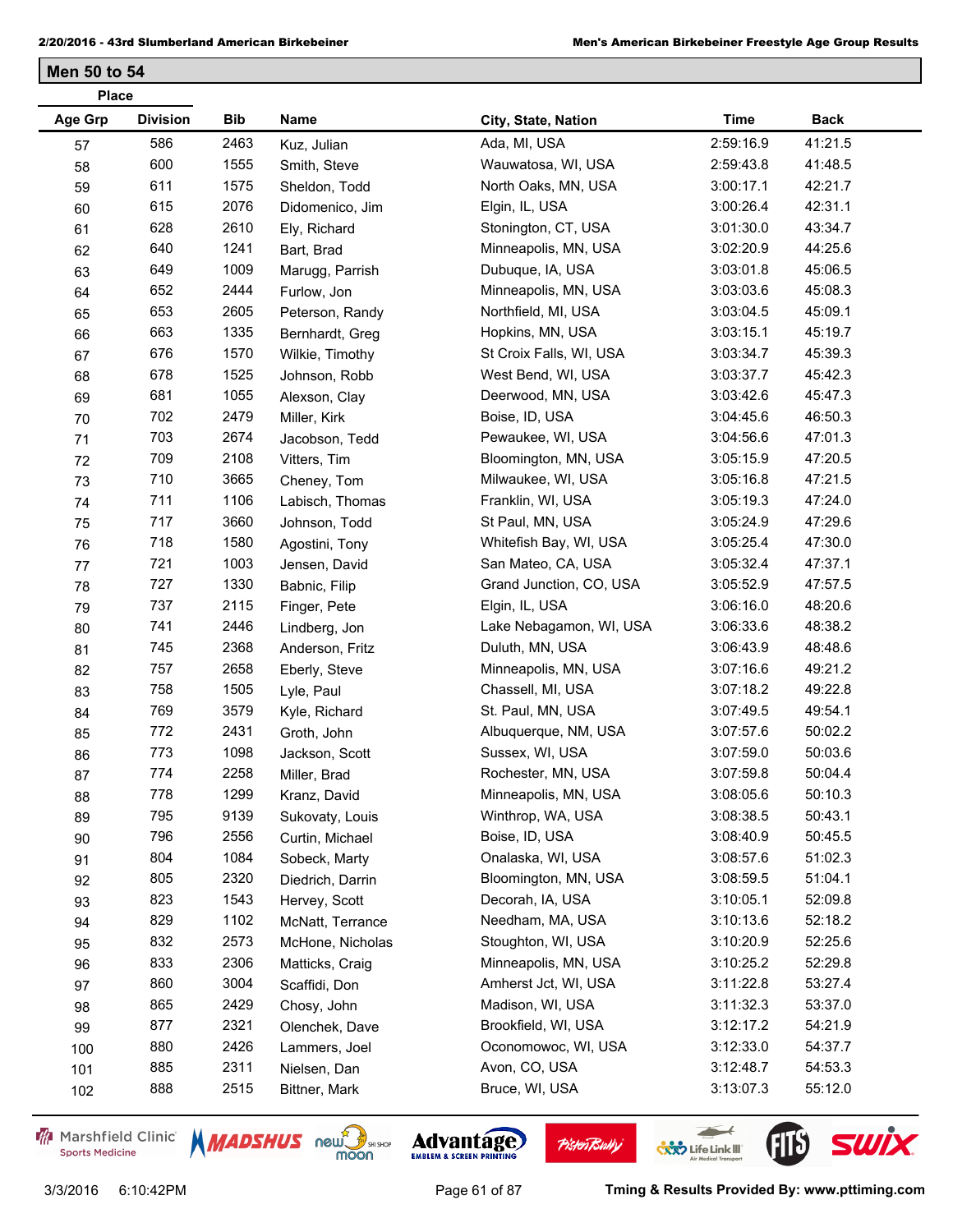| <b>Place</b>   |                 |      |                    |                        |             |             |
|----------------|-----------------|------|--------------------|------------------------|-------------|-------------|
| <b>Age Grp</b> | <b>Division</b> | Bib  | Name               | City, State, Nation    | <b>Time</b> | <b>Back</b> |
| 103            | 896             | 1076 | Tumbleson, Jeff    | Hayward, WI, USA       | 3:13:25.6   | 55:30.3     |
| 104            | 899             | 2296 | Peske, Christopher | Sussex, WI, USA        | 3:13:32.7   | 55:37.3     |
| 105            | 914             | 2648 | Webster, Shawn     | Eagan, MN, USA         | 3:14:03.9   | 56:08.5     |
| 106            | 916             | 2571 | Brooks, Ned        | St. Paul, MN, USA      | 3:14:10.1   | 56:14.8     |
| 107            | 933             | 8334 | Gedeon, Tomas      | Bozeman, MT, USA       | 3:14:45.2   | 56:49.8     |
| 108            | 940             | 2690 | Schlueter, Tom     | Green Bay, WI, USA     | 3:14:58.5   | 57:03.1     |
| 109            | 946             | 2566 | Kosloski, Mike     | Savage, MN, USA        | 3:15:13.1   | 57:17.8     |
| 110            | 948             | 2305 | Estenson, Craig    | Eagan, MN, USA         | 3:15:19.2   | 57:23.9     |
| 111            | 954             | 2059 | Phipps, Chuck      | Woodbury, MN, USA      | 3:15:38.5   | 57:43.2     |
| 112            | 962             | 2326 | Bates, David       | Waukesha, WI, USA      | 3:15:50.5   | 57:55.1     |
| 113            | 963             | 2660 | Milliron, Steve    | Soldotna, AK, USA      | 3:15:50.7   | 57:55.3     |
| 114            | 964             | 2593 | Coons, Peter       | Neenah, WI, USA        | 3:15:53.0   | 57:57.6     |
| 115            | 965             | 3397 | Hovinga, Jeff      | Forest City, IA, USA   | 3:15:53.9   | 57:58.5     |
| 116            | 970             | 2602 | Seay, R Kevin      | Sussex, WI, USA        | 3:16:00.3   | 58:04.9     |
| 117            | 981             | 2369 | Lindberg, Gary     | Princeton, MN, USA     | 3:16:35.0   | 58:39.7     |
| 118            | 985             | 3341 | Hanson, Eric       | Duluth, MN, USA        | 3:16:42.4   | 58:47.1     |
| 119            | 986             | 1554 | Jones, Steve       | Tonka Bay, MN, USA     | 3:16:45.1   | 58:49.8     |
| 120            | 994             | 1424 | Gustafsson, Kurt   | Brooklyn, NY, USA      | 3:17:07.2   | 59:11.8     |
| 121            | 998             | 2625 | Bero, Ron          | Watertown, WI, USA     | 3:17:13.8   | 59:18.5     |
| 122            | 1004            | 2291 | Franken, Christian | St. Paul, MN, USA      | 3:17:38.2   | 59:42.9     |
| 123            | 1025            | 2087 | Miller, Mark       | Estes Park, CO, USA    | 3:18:16.7   | 1:00:21.3   |
| 124            | 1032            | 2523 | Nestande, Mark     | Chaska, MN, USA        | 3:18:25.5   | 1:00:30.2   |
| 125            | 1060            | 3277 | Gerdin, Chip       | Stanchfield, MN, USA   | 3:19:25.9   | 1:01:30.5   |
| 126            | 1065            | 2027 | Czaja, William     | Burlington, WI, USA    | 3:19:41.4   | 1:01:46.0   |
| 127            | 1073            | 2434 | Meccia, John       | Excelsior, MN, USA     | 3:19:54.5   | 1:01:59.2   |
| 128            | 1081            | 2591 | Aas, Peter         | Duluth, MN, USA        | 3:20:12.4   | 1:02:17.0   |
| 129            | 1085            | 1005 | Wiberg, Eric       | Stevens Point, WI, USA | 3:20:21.0   | 1:02:25.6   |
| 130            | 1097            | 2236 | Gustafson, Barry   | Minneapolis, MN, USA   | 3:20:44.7   | 1:02:49.3   |
| 131            | 1107            | 3437 | Iwan, Joseph       | Garfield, NJ, USA      | 3:21:03.0   | 1:03:07.7   |
| 132            | 1112            | 3639 | Boonstra, Thomas   | Chaska, MN, USA        | 3:21:10.5   | 1:03:15.1   |
| 133            | 1115            | 2084 | Schoessow, Kevin   | Spooner, WI, USA       | 3:21:23.9   | 1:03:28.6   |
| 134            | 1118            | 2379 | Spurry, Gregory    | Whitefish Bay, WI, USA | 3:21:31.9   | 1:03:36.6   |
| 135            | 1126            | 4377 | Conway, James      | Minneapolis, MN, USA   | 3:21:48.9   | 1:03:53.6   |
| 136            | 1128            | 3311 | Rosenthal, David   | Stevens Point, WI, USA | 3:21:57.7   | 1:04:02.4   |
| 137            | 1139            | 3093 | Stevens, Kelley    | Sturgeon Bay, WI, USA  | 3:22:38.1   | 1:04:42.7   |
| 138            | 1152            | 4279 | Wold, Christopher  | Vail, CO, USA          | 3:23:12.4   | 1:05:17.1   |
| 139            | 1153            | 3395 | Blodgett, Jeff     | St Paul, MN, USA       | 3:23:18.8   | 1:05:23.5   |
| 140            | 1156            | 2313 | Statz, Dan         | Green Bay, WI, USA     | 3:23:30.0   | 1:05:34.6   |
| 141            | 1175            | 2521 | Lowder, Mark       | Chanhassen, MN, USA    | 3:23:56.5   | 1:06:01.1   |
| 142            | 1193            | 2486 | Waananen, Kurt     | Maple Grove, MN, USA   | 3:24:26.5   | 1:06:31.2   |
| 143            | 1201            | 3259 | MacGibbon, Bruce   | Eden Prairie, MN, USA  | 3:24:38.4   | 1:06:43.0   |
| 144            | 1202            | 2392 | Berkelman, James   | Madison, WI, USA       | 3:24:38.7   | 1:06:43.3   |
| 145            | 1204            | 9111 | Isom, Jon          | St Paul, MN, USA       | 3:24:40.2   | 1:06:44.9   |
| 146            | 1205            | 3492 | Kitral, Mark       | Lake Zurich, IL, USA   | 3:24:44.0   | 1:06:48.6   |
| 147            | 1223            | 2288 | Monz, Chris        | Logan, UT, USA         | 3:25:08.3   | 1:07:13.0   |
| 148            | 1229            | 3252 | Klink, Brian       | Lakewood, CO, USA      | 3:25:21.5   | 1:07:26.1   |
|                |                 |      |                    |                        |             |             |

Marshfield Clinic **Sports Medicine** 





**Pisten Bully** 

3/3/2016 6:10:42PM Page 62 of 87 **Tming & Results Provided By: www.pttiming.com**

 $\leftarrow$ 

**COND** Life Link III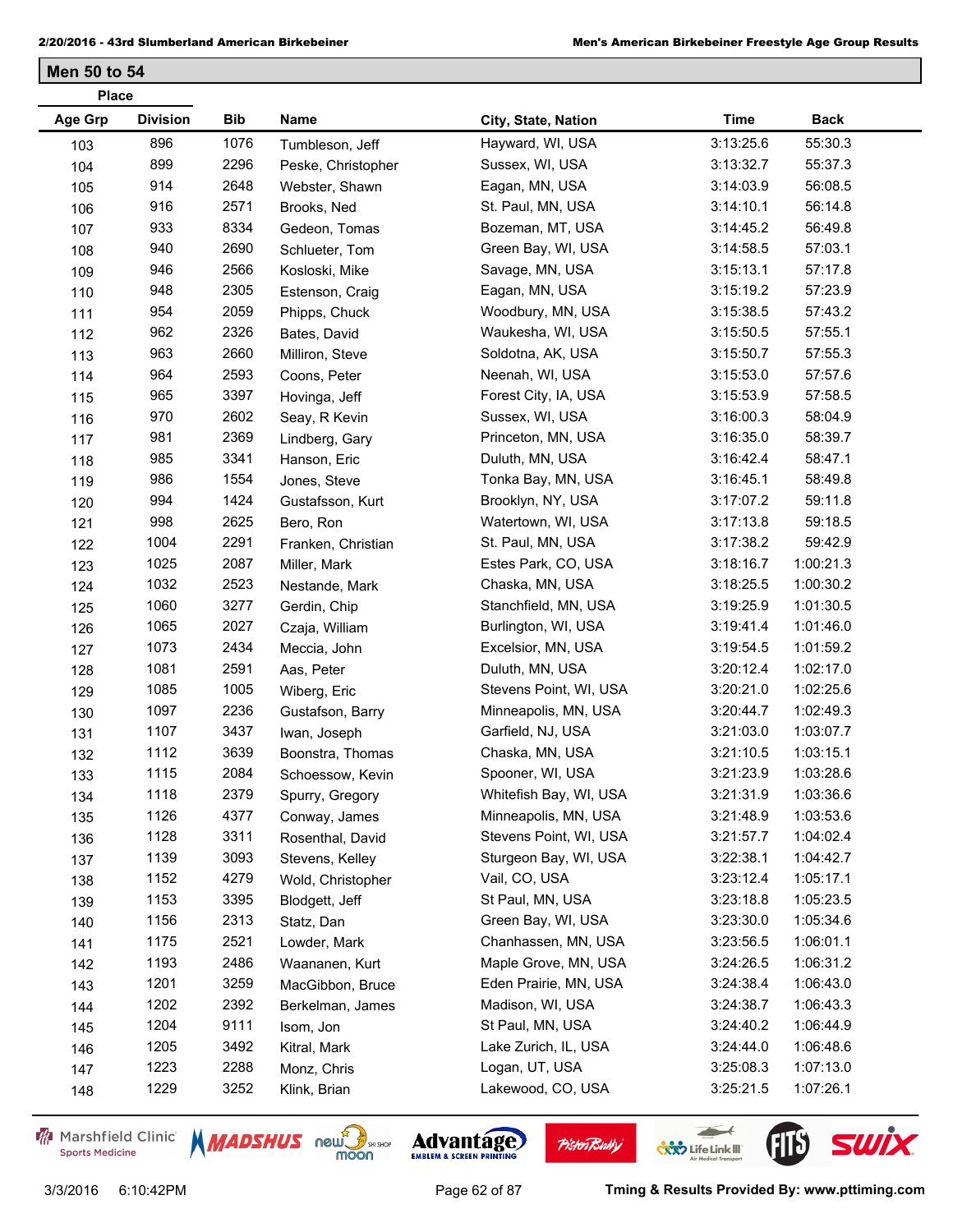| <b>Division</b><br>Age Grp<br>Bib<br>Name<br>Time<br><b>Back</b><br>City, State, Nation<br>1242<br>New Prague, MN, USA<br>1:08:05.5<br>2453<br>3:26:00.8<br>Heilmann, Joseph<br>149<br>1246<br>3651<br>1:08:10.1<br>Minneapolis, MN, USA<br>3:26:05.5<br>McGann, Timothy<br>150<br>1250<br>2396<br>Cambria, WI, USA<br>1:08:17.5<br>3:26:12.9<br>Linstedt, James<br>151<br>1251<br>2102<br>1:08:20.6<br>Cedarburg, WI, USA<br>3:26:16.0<br>Lemke, Ross<br>152<br>1252<br>2067<br>Madison, WI, USA<br>1:08:21.2<br>3:26:16.5<br>Gore, Dean<br>153<br>1265<br>3449<br>Vail, CO, USA<br>1:08:55.8<br>3:26:51.1<br>Edgerton, Karl<br>154<br>1284<br>2069<br>Merrill, WI, USA<br>3:27:46.1<br>1:09:50.7<br>Koch, Eric<br>155<br>1292<br>2113<br>1:09:59.5<br>3:27:54.9<br>Mendota Heights, MN, USA<br>Johnston, William<br>156<br>1308<br>1111<br>1:10:32.9<br>St Paul, MN, USA<br>3:28:28.2<br>Brown, William<br>157<br>4495<br>1348<br>1:11:40.0<br>Minneapolis, MN, USA<br>3:29:35.3<br>Gehlsen, Mark<br>158<br>1350<br>4432<br>1:11:41.0<br>Stevens Point, WI, USA<br>3:29:36.3<br>Zajakowski, John<br>159<br>1358<br>3624<br>1:11:56.4<br>Madison, WI, USA<br>3:29:51.8<br>Rosenblum, Steven<br>160<br>1363<br>2222<br>1:12:02.0<br>Wayzata, MN, USA<br>3:29:57.3<br>Larson, Andrew<br>161<br>1365<br>2323<br>1:12:04.6<br>Shorewood, WI, USA<br>3:30:00.0<br>162<br>Anderson, David<br>1366<br>2255<br>Milwaukee, WI, USA<br>3:30:00.9<br>1:12:05.5<br>163<br>Phelps, Bob<br>1375<br>3068<br>1:12:13.9<br>Boyceville, WI, USA<br>3:30:09.3<br>Klassen, David<br>164<br>1379<br>2257<br>1:12:23.8<br>St Paul, MN, USA<br>3:30:19.1<br>Dieringer, Brad<br>165<br>3132<br>1385<br>1:12:29.5<br>Rice Lake, WI, USA<br>3:30:24.9<br>Rousar, William<br>166<br>1404<br>3630<br>1:13:05.7<br>Rice Lake, WI, USA<br>3:31:01.1<br>Romportl, Ted<br>167<br>1416<br>2322<br>Aurora, MN, USA<br>1:13:41.0<br>3:31:36.4<br>Witschen, Dave<br>168<br>8323<br>1:13:45.2<br>1420<br>Minneapolis, MN, USA<br>MacDonald, Thomas<br>3:31:40.5<br>169<br>3491<br>1422<br>1:13:48.8<br>Cloquet, MN, USA<br>Hagen, Mark<br>3:31:44.1<br>170<br>1439<br>4348<br>Apple Valley, MN, USA<br>3:32:22.9<br>1:14:27.6<br>Santoorjian, Gary<br>171<br>1445<br>4304<br>1:14:35.5<br>Wilmette, IL, USA<br>3:32:30.9<br>Patchin, David<br>172<br>1448<br>4350<br>1:14:37.6<br>Edina, MN, USA<br>3:32:32.9<br>173<br>Johansen, Geir<br>3298<br>1:14:38.6<br>1449<br>Trevor, WI, USA<br>3:32:34.0<br>Eckel, Dave<br>174<br>1462<br>3527<br>1:15:03.1<br>Chaska, MN, USA<br>3:32:58.4<br>Duerr, Mike<br>175<br>1469<br>4394<br>1:15:12.8<br>Mankato, MN, USA<br>3:33:08.1<br>Hokeness, Jeff<br>176<br>3105<br>1:16:40.7<br>1503<br>Winter, WI, USA<br>3:34:36.0<br>177<br>Wagner, Michael<br>1505<br>2354<br>1:16:45.1<br>Seattle, WA, USA<br>3:34:40.5<br>Kraus, Eric<br>178<br>1522<br>3109<br>Luck, WI, USA<br>3:35:00.4<br>1:17:05.0<br>Pedersen, Paul<br>179<br>1525<br>2687<br>1:17:09.1<br>Lombard, IL, USA<br>3:35:04.5<br>Buck, Todd<br>180<br>1527<br>4395<br>Irma, WI, USA<br>1:17:09.6<br>3:35:04.9<br>Schnelle, Jeff<br>181<br>1532<br>4537<br>1:17:13.2<br>Austin, TX, USA<br>3:35:08.6<br>Karbouski, Mike<br>182<br>1534<br>3618<br>Saint Paul, MN, USA<br>3:35:16.5<br>1:17:21.2<br>Robertson, Stephen<br>183<br>1552<br>3489<br>Darien, IL, USA<br>3:35:37.2<br>1:17:41.8<br>Camp, Mark<br>184<br>1564<br>2448<br>Marquette, MI, USA<br>1:18:07.3<br>3:36:02.7<br>Banitt, Jonathan<br>185<br>1587<br>2462<br>Elk Grove Village, IL, USA<br>1:19:03.1<br>3:36:58.5<br>Lyly-Yrjanainen, Jukka<br>186<br>1591<br>3229<br>1:19:11.9<br>Colorado Springs, CO, USA<br>3:37:07.3<br>Smith, Barry<br>187<br>1617<br>3061<br>1:20:09.9<br>Eau Claire, WI, USA<br>3:38:05.3<br>Gorzek, Christopher<br>188<br>1623<br>2643<br>1:20:18.2<br>Cambridge, WI, USA<br>3:38:13.5<br>Filter, Scott<br>189<br>1630<br>3085<br>Grand Rapids, MN, USA<br>1:20:29.9<br>3:38:25.2<br>Fedje-Johnston, John<br>190<br>4600<br>1648<br>New Richmond, WI, USA<br>1:20:51.6<br>3:38:47.0<br>Roeser, Ron<br>191<br>1656<br>4261<br>1:21:05.9<br>St Louis Park, MN, USA<br>3:39:01.2<br>Houts, Brian<br>192<br>1675<br>3462<br>Green Bay, WI, USA<br>1:21:43.7<br>3:39:39.0<br>Fermanich, Kevin<br>193 | <b>Place</b> |      |      |                    |                    |           |           |  |
|--------------------------------------------------------------------------------------------------------------------------------------------------------------------------------------------------------------------------------------------------------------------------------------------------------------------------------------------------------------------------------------------------------------------------------------------------------------------------------------------------------------------------------------------------------------------------------------------------------------------------------------------------------------------------------------------------------------------------------------------------------------------------------------------------------------------------------------------------------------------------------------------------------------------------------------------------------------------------------------------------------------------------------------------------------------------------------------------------------------------------------------------------------------------------------------------------------------------------------------------------------------------------------------------------------------------------------------------------------------------------------------------------------------------------------------------------------------------------------------------------------------------------------------------------------------------------------------------------------------------------------------------------------------------------------------------------------------------------------------------------------------------------------------------------------------------------------------------------------------------------------------------------------------------------------------------------------------------------------------------------------------------------------------------------------------------------------------------------------------------------------------------------------------------------------------------------------------------------------------------------------------------------------------------------------------------------------------------------------------------------------------------------------------------------------------------------------------------------------------------------------------------------------------------------------------------------------------------------------------------------------------------------------------------------------------------------------------------------------------------------------------------------------------------------------------------------------------------------------------------------------------------------------------------------------------------------------------------------------------------------------------------------------------------------------------------------------------------------------------------------------------------------------------------------------------------------------------------------------------------------------------------------------------------------------------------------------------------------------------------------------------------------------------------------------------------------------------------------------------------------------------------------------------------------------------------------------------------------------------------------------------------------------------------------------------------------------------------------------------------------------------------------------------------------------------------------------------------------------------------------------------------------------------------------------------------------------------------------------------------------------------------------------------------------------------------------------------------------------------------------------------------------------------------------------------------------------------------------------------------------------|--------------|------|------|--------------------|--------------------|-----------|-----------|--|
|                                                                                                                                                                                                                                                                                                                                                                                                                                                                                                                                                                                                                                                                                                                                                                                                                                                                                                                                                                                                                                                                                                                                                                                                                                                                                                                                                                                                                                                                                                                                                                                                                                                                                                                                                                                                                                                                                                                                                                                                                                                                                                                                                                                                                                                                                                                                                                                                                                                                                                                                                                                                                                                                                                                                                                                                                                                                                                                                                                                                                                                                                                                                                                                                                                                                                                                                                                                                                                                                                                                                                                                                                                                                                                                                                                                                                                                                                                                                                                                                                                                                                                                                                                                                                                                        |              |      |      |                    |                    |           |           |  |
|                                                                                                                                                                                                                                                                                                                                                                                                                                                                                                                                                                                                                                                                                                                                                                                                                                                                                                                                                                                                                                                                                                                                                                                                                                                                                                                                                                                                                                                                                                                                                                                                                                                                                                                                                                                                                                                                                                                                                                                                                                                                                                                                                                                                                                                                                                                                                                                                                                                                                                                                                                                                                                                                                                                                                                                                                                                                                                                                                                                                                                                                                                                                                                                                                                                                                                                                                                                                                                                                                                                                                                                                                                                                                                                                                                                                                                                                                                                                                                                                                                                                                                                                                                                                                                                        |              |      |      |                    |                    |           |           |  |
|                                                                                                                                                                                                                                                                                                                                                                                                                                                                                                                                                                                                                                                                                                                                                                                                                                                                                                                                                                                                                                                                                                                                                                                                                                                                                                                                                                                                                                                                                                                                                                                                                                                                                                                                                                                                                                                                                                                                                                                                                                                                                                                                                                                                                                                                                                                                                                                                                                                                                                                                                                                                                                                                                                                                                                                                                                                                                                                                                                                                                                                                                                                                                                                                                                                                                                                                                                                                                                                                                                                                                                                                                                                                                                                                                                                                                                                                                                                                                                                                                                                                                                                                                                                                                                                        |              |      |      |                    |                    |           |           |  |
|                                                                                                                                                                                                                                                                                                                                                                                                                                                                                                                                                                                                                                                                                                                                                                                                                                                                                                                                                                                                                                                                                                                                                                                                                                                                                                                                                                                                                                                                                                                                                                                                                                                                                                                                                                                                                                                                                                                                                                                                                                                                                                                                                                                                                                                                                                                                                                                                                                                                                                                                                                                                                                                                                                                                                                                                                                                                                                                                                                                                                                                                                                                                                                                                                                                                                                                                                                                                                                                                                                                                                                                                                                                                                                                                                                                                                                                                                                                                                                                                                                                                                                                                                                                                                                                        |              |      |      |                    |                    |           |           |  |
|                                                                                                                                                                                                                                                                                                                                                                                                                                                                                                                                                                                                                                                                                                                                                                                                                                                                                                                                                                                                                                                                                                                                                                                                                                                                                                                                                                                                                                                                                                                                                                                                                                                                                                                                                                                                                                                                                                                                                                                                                                                                                                                                                                                                                                                                                                                                                                                                                                                                                                                                                                                                                                                                                                                                                                                                                                                                                                                                                                                                                                                                                                                                                                                                                                                                                                                                                                                                                                                                                                                                                                                                                                                                                                                                                                                                                                                                                                                                                                                                                                                                                                                                                                                                                                                        |              |      |      |                    |                    |           |           |  |
|                                                                                                                                                                                                                                                                                                                                                                                                                                                                                                                                                                                                                                                                                                                                                                                                                                                                                                                                                                                                                                                                                                                                                                                                                                                                                                                                                                                                                                                                                                                                                                                                                                                                                                                                                                                                                                                                                                                                                                                                                                                                                                                                                                                                                                                                                                                                                                                                                                                                                                                                                                                                                                                                                                                                                                                                                                                                                                                                                                                                                                                                                                                                                                                                                                                                                                                                                                                                                                                                                                                                                                                                                                                                                                                                                                                                                                                                                                                                                                                                                                                                                                                                                                                                                                                        |              |      |      |                    |                    |           |           |  |
|                                                                                                                                                                                                                                                                                                                                                                                                                                                                                                                                                                                                                                                                                                                                                                                                                                                                                                                                                                                                                                                                                                                                                                                                                                                                                                                                                                                                                                                                                                                                                                                                                                                                                                                                                                                                                                                                                                                                                                                                                                                                                                                                                                                                                                                                                                                                                                                                                                                                                                                                                                                                                                                                                                                                                                                                                                                                                                                                                                                                                                                                                                                                                                                                                                                                                                                                                                                                                                                                                                                                                                                                                                                                                                                                                                                                                                                                                                                                                                                                                                                                                                                                                                                                                                                        |              |      |      |                    |                    |           |           |  |
|                                                                                                                                                                                                                                                                                                                                                                                                                                                                                                                                                                                                                                                                                                                                                                                                                                                                                                                                                                                                                                                                                                                                                                                                                                                                                                                                                                                                                                                                                                                                                                                                                                                                                                                                                                                                                                                                                                                                                                                                                                                                                                                                                                                                                                                                                                                                                                                                                                                                                                                                                                                                                                                                                                                                                                                                                                                                                                                                                                                                                                                                                                                                                                                                                                                                                                                                                                                                                                                                                                                                                                                                                                                                                                                                                                                                                                                                                                                                                                                                                                                                                                                                                                                                                                                        |              |      |      |                    |                    |           |           |  |
|                                                                                                                                                                                                                                                                                                                                                                                                                                                                                                                                                                                                                                                                                                                                                                                                                                                                                                                                                                                                                                                                                                                                                                                                                                                                                                                                                                                                                                                                                                                                                                                                                                                                                                                                                                                                                                                                                                                                                                                                                                                                                                                                                                                                                                                                                                                                                                                                                                                                                                                                                                                                                                                                                                                                                                                                                                                                                                                                                                                                                                                                                                                                                                                                                                                                                                                                                                                                                                                                                                                                                                                                                                                                                                                                                                                                                                                                                                                                                                                                                                                                                                                                                                                                                                                        |              |      |      |                    |                    |           |           |  |
|                                                                                                                                                                                                                                                                                                                                                                                                                                                                                                                                                                                                                                                                                                                                                                                                                                                                                                                                                                                                                                                                                                                                                                                                                                                                                                                                                                                                                                                                                                                                                                                                                                                                                                                                                                                                                                                                                                                                                                                                                                                                                                                                                                                                                                                                                                                                                                                                                                                                                                                                                                                                                                                                                                                                                                                                                                                                                                                                                                                                                                                                                                                                                                                                                                                                                                                                                                                                                                                                                                                                                                                                                                                                                                                                                                                                                                                                                                                                                                                                                                                                                                                                                                                                                                                        |              |      |      |                    |                    |           |           |  |
|                                                                                                                                                                                                                                                                                                                                                                                                                                                                                                                                                                                                                                                                                                                                                                                                                                                                                                                                                                                                                                                                                                                                                                                                                                                                                                                                                                                                                                                                                                                                                                                                                                                                                                                                                                                                                                                                                                                                                                                                                                                                                                                                                                                                                                                                                                                                                                                                                                                                                                                                                                                                                                                                                                                                                                                                                                                                                                                                                                                                                                                                                                                                                                                                                                                                                                                                                                                                                                                                                                                                                                                                                                                                                                                                                                                                                                                                                                                                                                                                                                                                                                                                                                                                                                                        |              |      |      |                    |                    |           |           |  |
|                                                                                                                                                                                                                                                                                                                                                                                                                                                                                                                                                                                                                                                                                                                                                                                                                                                                                                                                                                                                                                                                                                                                                                                                                                                                                                                                                                                                                                                                                                                                                                                                                                                                                                                                                                                                                                                                                                                                                                                                                                                                                                                                                                                                                                                                                                                                                                                                                                                                                                                                                                                                                                                                                                                                                                                                                                                                                                                                                                                                                                                                                                                                                                                                                                                                                                                                                                                                                                                                                                                                                                                                                                                                                                                                                                                                                                                                                                                                                                                                                                                                                                                                                                                                                                                        |              |      |      |                    |                    |           |           |  |
|                                                                                                                                                                                                                                                                                                                                                                                                                                                                                                                                                                                                                                                                                                                                                                                                                                                                                                                                                                                                                                                                                                                                                                                                                                                                                                                                                                                                                                                                                                                                                                                                                                                                                                                                                                                                                                                                                                                                                                                                                                                                                                                                                                                                                                                                                                                                                                                                                                                                                                                                                                                                                                                                                                                                                                                                                                                                                                                                                                                                                                                                                                                                                                                                                                                                                                                                                                                                                                                                                                                                                                                                                                                                                                                                                                                                                                                                                                                                                                                                                                                                                                                                                                                                                                                        |              |      |      |                    |                    |           |           |  |
|                                                                                                                                                                                                                                                                                                                                                                                                                                                                                                                                                                                                                                                                                                                                                                                                                                                                                                                                                                                                                                                                                                                                                                                                                                                                                                                                                                                                                                                                                                                                                                                                                                                                                                                                                                                                                                                                                                                                                                                                                                                                                                                                                                                                                                                                                                                                                                                                                                                                                                                                                                                                                                                                                                                                                                                                                                                                                                                                                                                                                                                                                                                                                                                                                                                                                                                                                                                                                                                                                                                                                                                                                                                                                                                                                                                                                                                                                                                                                                                                                                                                                                                                                                                                                                                        |              |      |      |                    |                    |           |           |  |
|                                                                                                                                                                                                                                                                                                                                                                                                                                                                                                                                                                                                                                                                                                                                                                                                                                                                                                                                                                                                                                                                                                                                                                                                                                                                                                                                                                                                                                                                                                                                                                                                                                                                                                                                                                                                                                                                                                                                                                                                                                                                                                                                                                                                                                                                                                                                                                                                                                                                                                                                                                                                                                                                                                                                                                                                                                                                                                                                                                                                                                                                                                                                                                                                                                                                                                                                                                                                                                                                                                                                                                                                                                                                                                                                                                                                                                                                                                                                                                                                                                                                                                                                                                                                                                                        |              |      |      |                    |                    |           |           |  |
|                                                                                                                                                                                                                                                                                                                                                                                                                                                                                                                                                                                                                                                                                                                                                                                                                                                                                                                                                                                                                                                                                                                                                                                                                                                                                                                                                                                                                                                                                                                                                                                                                                                                                                                                                                                                                                                                                                                                                                                                                                                                                                                                                                                                                                                                                                                                                                                                                                                                                                                                                                                                                                                                                                                                                                                                                                                                                                                                                                                                                                                                                                                                                                                                                                                                                                                                                                                                                                                                                                                                                                                                                                                                                                                                                                                                                                                                                                                                                                                                                                                                                                                                                                                                                                                        |              |      |      |                    |                    |           |           |  |
|                                                                                                                                                                                                                                                                                                                                                                                                                                                                                                                                                                                                                                                                                                                                                                                                                                                                                                                                                                                                                                                                                                                                                                                                                                                                                                                                                                                                                                                                                                                                                                                                                                                                                                                                                                                                                                                                                                                                                                                                                                                                                                                                                                                                                                                                                                                                                                                                                                                                                                                                                                                                                                                                                                                                                                                                                                                                                                                                                                                                                                                                                                                                                                                                                                                                                                                                                                                                                                                                                                                                                                                                                                                                                                                                                                                                                                                                                                                                                                                                                                                                                                                                                                                                                                                        |              |      |      |                    |                    |           |           |  |
|                                                                                                                                                                                                                                                                                                                                                                                                                                                                                                                                                                                                                                                                                                                                                                                                                                                                                                                                                                                                                                                                                                                                                                                                                                                                                                                                                                                                                                                                                                                                                                                                                                                                                                                                                                                                                                                                                                                                                                                                                                                                                                                                                                                                                                                                                                                                                                                                                                                                                                                                                                                                                                                                                                                                                                                                                                                                                                                                                                                                                                                                                                                                                                                                                                                                                                                                                                                                                                                                                                                                                                                                                                                                                                                                                                                                                                                                                                                                                                                                                                                                                                                                                                                                                                                        |              |      |      |                    |                    |           |           |  |
|                                                                                                                                                                                                                                                                                                                                                                                                                                                                                                                                                                                                                                                                                                                                                                                                                                                                                                                                                                                                                                                                                                                                                                                                                                                                                                                                                                                                                                                                                                                                                                                                                                                                                                                                                                                                                                                                                                                                                                                                                                                                                                                                                                                                                                                                                                                                                                                                                                                                                                                                                                                                                                                                                                                                                                                                                                                                                                                                                                                                                                                                                                                                                                                                                                                                                                                                                                                                                                                                                                                                                                                                                                                                                                                                                                                                                                                                                                                                                                                                                                                                                                                                                                                                                                                        |              |      |      |                    |                    |           |           |  |
|                                                                                                                                                                                                                                                                                                                                                                                                                                                                                                                                                                                                                                                                                                                                                                                                                                                                                                                                                                                                                                                                                                                                                                                                                                                                                                                                                                                                                                                                                                                                                                                                                                                                                                                                                                                                                                                                                                                                                                                                                                                                                                                                                                                                                                                                                                                                                                                                                                                                                                                                                                                                                                                                                                                                                                                                                                                                                                                                                                                                                                                                                                                                                                                                                                                                                                                                                                                                                                                                                                                                                                                                                                                                                                                                                                                                                                                                                                                                                                                                                                                                                                                                                                                                                                                        |              |      |      |                    |                    |           |           |  |
|                                                                                                                                                                                                                                                                                                                                                                                                                                                                                                                                                                                                                                                                                                                                                                                                                                                                                                                                                                                                                                                                                                                                                                                                                                                                                                                                                                                                                                                                                                                                                                                                                                                                                                                                                                                                                                                                                                                                                                                                                                                                                                                                                                                                                                                                                                                                                                                                                                                                                                                                                                                                                                                                                                                                                                                                                                                                                                                                                                                                                                                                                                                                                                                                                                                                                                                                                                                                                                                                                                                                                                                                                                                                                                                                                                                                                                                                                                                                                                                                                                                                                                                                                                                                                                                        |              |      |      |                    |                    |           |           |  |
|                                                                                                                                                                                                                                                                                                                                                                                                                                                                                                                                                                                                                                                                                                                                                                                                                                                                                                                                                                                                                                                                                                                                                                                                                                                                                                                                                                                                                                                                                                                                                                                                                                                                                                                                                                                                                                                                                                                                                                                                                                                                                                                                                                                                                                                                                                                                                                                                                                                                                                                                                                                                                                                                                                                                                                                                                                                                                                                                                                                                                                                                                                                                                                                                                                                                                                                                                                                                                                                                                                                                                                                                                                                                                                                                                                                                                                                                                                                                                                                                                                                                                                                                                                                                                                                        |              |      |      |                    |                    |           |           |  |
|                                                                                                                                                                                                                                                                                                                                                                                                                                                                                                                                                                                                                                                                                                                                                                                                                                                                                                                                                                                                                                                                                                                                                                                                                                                                                                                                                                                                                                                                                                                                                                                                                                                                                                                                                                                                                                                                                                                                                                                                                                                                                                                                                                                                                                                                                                                                                                                                                                                                                                                                                                                                                                                                                                                                                                                                                                                                                                                                                                                                                                                                                                                                                                                                                                                                                                                                                                                                                                                                                                                                                                                                                                                                                                                                                                                                                                                                                                                                                                                                                                                                                                                                                                                                                                                        |              |      |      |                    |                    |           |           |  |
|                                                                                                                                                                                                                                                                                                                                                                                                                                                                                                                                                                                                                                                                                                                                                                                                                                                                                                                                                                                                                                                                                                                                                                                                                                                                                                                                                                                                                                                                                                                                                                                                                                                                                                                                                                                                                                                                                                                                                                                                                                                                                                                                                                                                                                                                                                                                                                                                                                                                                                                                                                                                                                                                                                                                                                                                                                                                                                                                                                                                                                                                                                                                                                                                                                                                                                                                                                                                                                                                                                                                                                                                                                                                                                                                                                                                                                                                                                                                                                                                                                                                                                                                                                                                                                                        |              |      |      |                    |                    |           |           |  |
|                                                                                                                                                                                                                                                                                                                                                                                                                                                                                                                                                                                                                                                                                                                                                                                                                                                                                                                                                                                                                                                                                                                                                                                                                                                                                                                                                                                                                                                                                                                                                                                                                                                                                                                                                                                                                                                                                                                                                                                                                                                                                                                                                                                                                                                                                                                                                                                                                                                                                                                                                                                                                                                                                                                                                                                                                                                                                                                                                                                                                                                                                                                                                                                                                                                                                                                                                                                                                                                                                                                                                                                                                                                                                                                                                                                                                                                                                                                                                                                                                                                                                                                                                                                                                                                        |              |      |      |                    |                    |           |           |  |
|                                                                                                                                                                                                                                                                                                                                                                                                                                                                                                                                                                                                                                                                                                                                                                                                                                                                                                                                                                                                                                                                                                                                                                                                                                                                                                                                                                                                                                                                                                                                                                                                                                                                                                                                                                                                                                                                                                                                                                                                                                                                                                                                                                                                                                                                                                                                                                                                                                                                                                                                                                                                                                                                                                                                                                                                                                                                                                                                                                                                                                                                                                                                                                                                                                                                                                                                                                                                                                                                                                                                                                                                                                                                                                                                                                                                                                                                                                                                                                                                                                                                                                                                                                                                                                                        |              |      |      |                    |                    |           |           |  |
|                                                                                                                                                                                                                                                                                                                                                                                                                                                                                                                                                                                                                                                                                                                                                                                                                                                                                                                                                                                                                                                                                                                                                                                                                                                                                                                                                                                                                                                                                                                                                                                                                                                                                                                                                                                                                                                                                                                                                                                                                                                                                                                                                                                                                                                                                                                                                                                                                                                                                                                                                                                                                                                                                                                                                                                                                                                                                                                                                                                                                                                                                                                                                                                                                                                                                                                                                                                                                                                                                                                                                                                                                                                                                                                                                                                                                                                                                                                                                                                                                                                                                                                                                                                                                                                        |              |      |      |                    |                    |           |           |  |
|                                                                                                                                                                                                                                                                                                                                                                                                                                                                                                                                                                                                                                                                                                                                                                                                                                                                                                                                                                                                                                                                                                                                                                                                                                                                                                                                                                                                                                                                                                                                                                                                                                                                                                                                                                                                                                                                                                                                                                                                                                                                                                                                                                                                                                                                                                                                                                                                                                                                                                                                                                                                                                                                                                                                                                                                                                                                                                                                                                                                                                                                                                                                                                                                                                                                                                                                                                                                                                                                                                                                                                                                                                                                                                                                                                                                                                                                                                                                                                                                                                                                                                                                                                                                                                                        |              |      |      |                    |                    |           |           |  |
|                                                                                                                                                                                                                                                                                                                                                                                                                                                                                                                                                                                                                                                                                                                                                                                                                                                                                                                                                                                                                                                                                                                                                                                                                                                                                                                                                                                                                                                                                                                                                                                                                                                                                                                                                                                                                                                                                                                                                                                                                                                                                                                                                                                                                                                                                                                                                                                                                                                                                                                                                                                                                                                                                                                                                                                                                                                                                                                                                                                                                                                                                                                                                                                                                                                                                                                                                                                                                                                                                                                                                                                                                                                                                                                                                                                                                                                                                                                                                                                                                                                                                                                                                                                                                                                        |              |      |      |                    |                    |           |           |  |
|                                                                                                                                                                                                                                                                                                                                                                                                                                                                                                                                                                                                                                                                                                                                                                                                                                                                                                                                                                                                                                                                                                                                                                                                                                                                                                                                                                                                                                                                                                                                                                                                                                                                                                                                                                                                                                                                                                                                                                                                                                                                                                                                                                                                                                                                                                                                                                                                                                                                                                                                                                                                                                                                                                                                                                                                                                                                                                                                                                                                                                                                                                                                                                                                                                                                                                                                                                                                                                                                                                                                                                                                                                                                                                                                                                                                                                                                                                                                                                                                                                                                                                                                                                                                                                                        |              |      |      |                    |                    |           |           |  |
|                                                                                                                                                                                                                                                                                                                                                                                                                                                                                                                                                                                                                                                                                                                                                                                                                                                                                                                                                                                                                                                                                                                                                                                                                                                                                                                                                                                                                                                                                                                                                                                                                                                                                                                                                                                                                                                                                                                                                                                                                                                                                                                                                                                                                                                                                                                                                                                                                                                                                                                                                                                                                                                                                                                                                                                                                                                                                                                                                                                                                                                                                                                                                                                                                                                                                                                                                                                                                                                                                                                                                                                                                                                                                                                                                                                                                                                                                                                                                                                                                                                                                                                                                                                                                                                        |              |      |      |                    |                    |           |           |  |
|                                                                                                                                                                                                                                                                                                                                                                                                                                                                                                                                                                                                                                                                                                                                                                                                                                                                                                                                                                                                                                                                                                                                                                                                                                                                                                                                                                                                                                                                                                                                                                                                                                                                                                                                                                                                                                                                                                                                                                                                                                                                                                                                                                                                                                                                                                                                                                                                                                                                                                                                                                                                                                                                                                                                                                                                                                                                                                                                                                                                                                                                                                                                                                                                                                                                                                                                                                                                                                                                                                                                                                                                                                                                                                                                                                                                                                                                                                                                                                                                                                                                                                                                                                                                                                                        |              |      |      |                    |                    |           |           |  |
|                                                                                                                                                                                                                                                                                                                                                                                                                                                                                                                                                                                                                                                                                                                                                                                                                                                                                                                                                                                                                                                                                                                                                                                                                                                                                                                                                                                                                                                                                                                                                                                                                                                                                                                                                                                                                                                                                                                                                                                                                                                                                                                                                                                                                                                                                                                                                                                                                                                                                                                                                                                                                                                                                                                                                                                                                                                                                                                                                                                                                                                                                                                                                                                                                                                                                                                                                                                                                                                                                                                                                                                                                                                                                                                                                                                                                                                                                                                                                                                                                                                                                                                                                                                                                                                        |              |      |      |                    |                    |           |           |  |
|                                                                                                                                                                                                                                                                                                                                                                                                                                                                                                                                                                                                                                                                                                                                                                                                                                                                                                                                                                                                                                                                                                                                                                                                                                                                                                                                                                                                                                                                                                                                                                                                                                                                                                                                                                                                                                                                                                                                                                                                                                                                                                                                                                                                                                                                                                                                                                                                                                                                                                                                                                                                                                                                                                                                                                                                                                                                                                                                                                                                                                                                                                                                                                                                                                                                                                                                                                                                                                                                                                                                                                                                                                                                                                                                                                                                                                                                                                                                                                                                                                                                                                                                                                                                                                                        |              |      |      |                    |                    |           |           |  |
|                                                                                                                                                                                                                                                                                                                                                                                                                                                                                                                                                                                                                                                                                                                                                                                                                                                                                                                                                                                                                                                                                                                                                                                                                                                                                                                                                                                                                                                                                                                                                                                                                                                                                                                                                                                                                                                                                                                                                                                                                                                                                                                                                                                                                                                                                                                                                                                                                                                                                                                                                                                                                                                                                                                                                                                                                                                                                                                                                                                                                                                                                                                                                                                                                                                                                                                                                                                                                                                                                                                                                                                                                                                                                                                                                                                                                                                                                                                                                                                                                                                                                                                                                                                                                                                        |              |      |      |                    |                    |           |           |  |
|                                                                                                                                                                                                                                                                                                                                                                                                                                                                                                                                                                                                                                                                                                                                                                                                                                                                                                                                                                                                                                                                                                                                                                                                                                                                                                                                                                                                                                                                                                                                                                                                                                                                                                                                                                                                                                                                                                                                                                                                                                                                                                                                                                                                                                                                                                                                                                                                                                                                                                                                                                                                                                                                                                                                                                                                                                                                                                                                                                                                                                                                                                                                                                                                                                                                                                                                                                                                                                                                                                                                                                                                                                                                                                                                                                                                                                                                                                                                                                                                                                                                                                                                                                                                                                                        |              |      |      |                    |                    |           |           |  |
|                                                                                                                                                                                                                                                                                                                                                                                                                                                                                                                                                                                                                                                                                                                                                                                                                                                                                                                                                                                                                                                                                                                                                                                                                                                                                                                                                                                                                                                                                                                                                                                                                                                                                                                                                                                                                                                                                                                                                                                                                                                                                                                                                                                                                                                                                                                                                                                                                                                                                                                                                                                                                                                                                                                                                                                                                                                                                                                                                                                                                                                                                                                                                                                                                                                                                                                                                                                                                                                                                                                                                                                                                                                                                                                                                                                                                                                                                                                                                                                                                                                                                                                                                                                                                                                        |              |      |      |                    |                    |           |           |  |
|                                                                                                                                                                                                                                                                                                                                                                                                                                                                                                                                                                                                                                                                                                                                                                                                                                                                                                                                                                                                                                                                                                                                                                                                                                                                                                                                                                                                                                                                                                                                                                                                                                                                                                                                                                                                                                                                                                                                                                                                                                                                                                                                                                                                                                                                                                                                                                                                                                                                                                                                                                                                                                                                                                                                                                                                                                                                                                                                                                                                                                                                                                                                                                                                                                                                                                                                                                                                                                                                                                                                                                                                                                                                                                                                                                                                                                                                                                                                                                                                                                                                                                                                                                                                                                                        |              |      |      |                    |                    |           |           |  |
|                                                                                                                                                                                                                                                                                                                                                                                                                                                                                                                                                                                                                                                                                                                                                                                                                                                                                                                                                                                                                                                                                                                                                                                                                                                                                                                                                                                                                                                                                                                                                                                                                                                                                                                                                                                                                                                                                                                                                                                                                                                                                                                                                                                                                                                                                                                                                                                                                                                                                                                                                                                                                                                                                                                                                                                                                                                                                                                                                                                                                                                                                                                                                                                                                                                                                                                                                                                                                                                                                                                                                                                                                                                                                                                                                                                                                                                                                                                                                                                                                                                                                                                                                                                                                                                        |              |      |      |                    |                    |           |           |  |
|                                                                                                                                                                                                                                                                                                                                                                                                                                                                                                                                                                                                                                                                                                                                                                                                                                                                                                                                                                                                                                                                                                                                                                                                                                                                                                                                                                                                                                                                                                                                                                                                                                                                                                                                                                                                                                                                                                                                                                                                                                                                                                                                                                                                                                                                                                                                                                                                                                                                                                                                                                                                                                                                                                                                                                                                                                                                                                                                                                                                                                                                                                                                                                                                                                                                                                                                                                                                                                                                                                                                                                                                                                                                                                                                                                                                                                                                                                                                                                                                                                                                                                                                                                                                                                                        |              |      |      |                    |                    |           |           |  |
|                                                                                                                                                                                                                                                                                                                                                                                                                                                                                                                                                                                                                                                                                                                                                                                                                                                                                                                                                                                                                                                                                                                                                                                                                                                                                                                                                                                                                                                                                                                                                                                                                                                                                                                                                                                                                                                                                                                                                                                                                                                                                                                                                                                                                                                                                                                                                                                                                                                                                                                                                                                                                                                                                                                                                                                                                                                                                                                                                                                                                                                                                                                                                                                                                                                                                                                                                                                                                                                                                                                                                                                                                                                                                                                                                                                                                                                                                                                                                                                                                                                                                                                                                                                                                                                        |              |      |      |                    |                    |           |           |  |
|                                                                                                                                                                                                                                                                                                                                                                                                                                                                                                                                                                                                                                                                                                                                                                                                                                                                                                                                                                                                                                                                                                                                                                                                                                                                                                                                                                                                                                                                                                                                                                                                                                                                                                                                                                                                                                                                                                                                                                                                                                                                                                                                                                                                                                                                                                                                                                                                                                                                                                                                                                                                                                                                                                                                                                                                                                                                                                                                                                                                                                                                                                                                                                                                                                                                                                                                                                                                                                                                                                                                                                                                                                                                                                                                                                                                                                                                                                                                                                                                                                                                                                                                                                                                                                                        |              |      |      |                    |                    |           |           |  |
|                                                                                                                                                                                                                                                                                                                                                                                                                                                                                                                                                                                                                                                                                                                                                                                                                                                                                                                                                                                                                                                                                                                                                                                                                                                                                                                                                                                                                                                                                                                                                                                                                                                                                                                                                                                                                                                                                                                                                                                                                                                                                                                                                                                                                                                                                                                                                                                                                                                                                                                                                                                                                                                                                                                                                                                                                                                                                                                                                                                                                                                                                                                                                                                                                                                                                                                                                                                                                                                                                                                                                                                                                                                                                                                                                                                                                                                                                                                                                                                                                                                                                                                                                                                                                                                        |              |      |      |                    |                    |           |           |  |
|                                                                                                                                                                                                                                                                                                                                                                                                                                                                                                                                                                                                                                                                                                                                                                                                                                                                                                                                                                                                                                                                                                                                                                                                                                                                                                                                                                                                                                                                                                                                                                                                                                                                                                                                                                                                                                                                                                                                                                                                                                                                                                                                                                                                                                                                                                                                                                                                                                                                                                                                                                                                                                                                                                                                                                                                                                                                                                                                                                                                                                                                                                                                                                                                                                                                                                                                                                                                                                                                                                                                                                                                                                                                                                                                                                                                                                                                                                                                                                                                                                                                                                                                                                                                                                                        |              |      |      |                    |                    |           |           |  |
|                                                                                                                                                                                                                                                                                                                                                                                                                                                                                                                                                                                                                                                                                                                                                                                                                                                                                                                                                                                                                                                                                                                                                                                                                                                                                                                                                                                                                                                                                                                                                                                                                                                                                                                                                                                                                                                                                                                                                                                                                                                                                                                                                                                                                                                                                                                                                                                                                                                                                                                                                                                                                                                                                                                                                                                                                                                                                                                                                                                                                                                                                                                                                                                                                                                                                                                                                                                                                                                                                                                                                                                                                                                                                                                                                                                                                                                                                                                                                                                                                                                                                                                                                                                                                                                        |              |      |      |                    |                    |           |           |  |
|                                                                                                                                                                                                                                                                                                                                                                                                                                                                                                                                                                                                                                                                                                                                                                                                                                                                                                                                                                                                                                                                                                                                                                                                                                                                                                                                                                                                                                                                                                                                                                                                                                                                                                                                                                                                                                                                                                                                                                                                                                                                                                                                                                                                                                                                                                                                                                                                                                                                                                                                                                                                                                                                                                                                                                                                                                                                                                                                                                                                                                                                                                                                                                                                                                                                                                                                                                                                                                                                                                                                                                                                                                                                                                                                                                                                                                                                                                                                                                                                                                                                                                                                                                                                                                                        |              |      |      |                    |                    |           |           |  |
|                                                                                                                                                                                                                                                                                                                                                                                                                                                                                                                                                                                                                                                                                                                                                                                                                                                                                                                                                                                                                                                                                                                                                                                                                                                                                                                                                                                                                                                                                                                                                                                                                                                                                                                                                                                                                                                                                                                                                                                                                                                                                                                                                                                                                                                                                                                                                                                                                                                                                                                                                                                                                                                                                                                                                                                                                                                                                                                                                                                                                                                                                                                                                                                                                                                                                                                                                                                                                                                                                                                                                                                                                                                                                                                                                                                                                                                                                                                                                                                                                                                                                                                                                                                                                                                        | 194          | 1677 | 3680 | Rademaker, William | Rice Lake, WI, USA | 3:39:39.5 | 1:21:44.2 |  |

Marshfield Clinic **Sports Medicine** 





**Pisten Bully** 

3/3/2016 6:10:42PM Page 63 of 87 **Tming & Results Provided By: www.pttiming.com**

 $\leftarrow$ 

**COND** Life Link III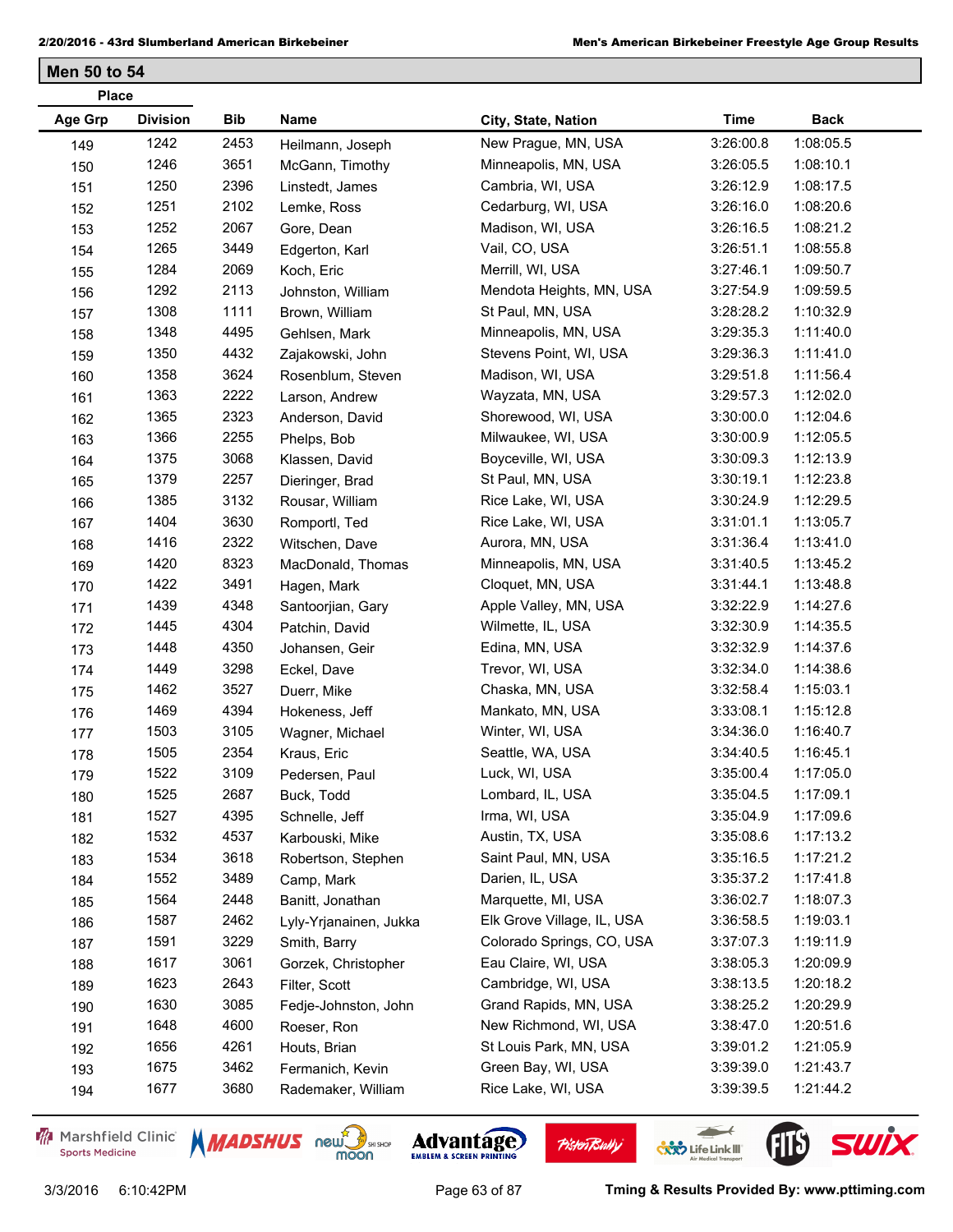| <b>Place</b>   |                 |      |                     |                           |             |             |  |
|----------------|-----------------|------|---------------------|---------------------------|-------------|-------------|--|
| <b>Age Grp</b> | <b>Division</b> | Bib  | Name                | City, State, Nation       | <b>Time</b> | <b>Back</b> |  |
| 195            | 1681            | 4564 | Leugers, Peter      | Minneapolis, MN, USA      | 3:39:47.7   | 1:21:52.4   |  |
| 196            | 1691            | 3424 | Lorbiecki, John     | Maple Grove, MN, USA      | 3:40:01.6   | 1:22:06.2   |  |
| 197            | 1694            | 4426 | Frinzi, John        | Verona, WI, USA           | 3:40:03.2   | 1:22:07.8   |  |
| 198            | 1697            | 8135 | Collis, Jack        | Minneapolis, MN, USA      | 3:40:10.4   | 1:22:15.0   |  |
| 199            | 1706            | 4532 | Risse, Michael      | Seattle, WA, USA          | 3:40:27.9   | 1:22:32.6   |  |
| 200            | 1726            | 3518 | Bratrud, Michael    | Eden Prairie, MN, USA     | 3:41:06.6   | 1:23:11.2   |  |
| 201            | 1728            | 2098 | Statz, Neil         | Wisconsin Rapids, WI, USA | 3:41:11.3   | 1:23:16.0   |  |
| 202            | 1735            | 4593 | Syring, Robert      | Edina, MN, USA            | 3:41:24.5   | 1:23:29.1   |  |
| 203            | 1758            | 3271 | Schleevogt, Charles | Sheboygan Falls, WI, USA  | 3:42:03.9   | 1:24:08.6   |  |
| 204            | 1759            | 4504 | Brauer, Markus      | Madison, WI, USA          | 3:42:04.6   | 1:24:09.3   |  |
| 205            | 1772            | 4524 | Gartlan, Michael    | Hinsdale, IL, USA         | 3:42:29.6   | 1:24:34.2   |  |
| 206            | 1792            | 3089 | McClurg, Joram      | Post Washington, WI, USA  | 3:42:56.5   | 1:25:01.1   |  |
| 207            | 1798            | 3549 | Conway, Pat         | Mount Horeb, WI, USA      | 3:43:02.2   | 1:25:06.9   |  |
| 208            | 1800            | 3066 | Evenson, David      | Savage, MN, USA           | 3:43:04.2   | 1:25:08.9   |  |
| 209            | 1807            | 8278 | Tauer, Richard      | Eden Prairie, MN, USA     | 3:43:14.3   | 1:25:19.0   |  |
| 210            | 1808            | 4641 | Konat, Thomas       | Excelsior, MN, USA        | 3:43:16.8   | 1:25:21.4   |  |
| 211            | 1818            | 5610 | Beaujon, Thierry    | Goux Les Usiers, , Fra    | 3:43:31.3   | 1:25:36.0   |  |
| 212            | 1825            | 2601 | Braun, Pj           | Manitowoc, WI, USA        | 3:43:42.1   | 1:25:46.8   |  |
| 213            | 1826            | 4221 | Vergeront, Andy     | Eden Prairie, MN, USA     | 3:43:42.3   | 1:25:47.0   |  |
| 214            | 1831            | 6222 | Dodge, Ben          | Aspen, CO, USA            | 3:43:59.9   | 1:26:04.5   |  |
| 215            | 1846            | 3490 | Craven, Mark        | Madison, WI, USA          | 3:44:24.6   | 1:26:29.3   |  |
| 216            | 1854            | 3122 | Peterson, Thomas    | Maplewood, MN, USA        | 3:44:33.5   | 1:26:38.2   |  |
| 217            | 1856            | 4653 | Casper, Tom         | Madison, WI, USA          | 3:44:35.5   | 1:26:40.2   |  |
| 218            | 1857            | 2606 | Aponte, Ray         | Minneapolis, MN, USA      | 3:44:36.9   | 1:26:41.5   |  |
| 219            | 1858            | 3366 | Hummel, Guy         | Woodbury, MN, USA         | 3:44:37.4   | 1:26:42.1   |  |
| 220            | 1875            | 3464 | McAleese, Kevin     | Madison, WI, USA          | 3:45:27.8   | 1:27:32.4   |  |
| 221            | 1879            | 3339 | Eben, Eric          | Mukwonago, WI, USA        | 3:45:34.0   | 1:27:38.6   |  |
| 222            | 1889            | 4220 | Jaekels, Andy       | Elkhart Lake, WI, USA     | 3:45:48.3   | 1:27:52.9   |  |
| 223            | 1892            | 4090 | Waschbusch, Rob     | Verona, WI, USA           | 3:45:57.4   | 1:28:02.1   |  |
| 224            | 1893            | 3013 | Dettloff, John      | Hayward, WI, USA          | 3:45:59.7   | 1:28:04.4   |  |
| 225            | 1910            | 4425 | Feeney, John        | Port Washington, WI, USA  | 3:46:22.7   | 1:28:27.4   |  |
| 226            | 1911            | 3114 | Wehner, Robert      | Hubertus, WI, USA         | 3:46:24.8   | 1:28:29.4   |  |
| 227            | 1912            | 3258 | Chamberlain, Bruce  | Minneapolis, MN, USA      | 3:46:27.3   | 1:28:31.9   |  |
| 228            | 1916            | 3077 | Meeker, lan         | Washburn, WI, USA         | 3:46:31.5   | 1:28:36.2   |  |
| 229            | 1924            | 4598 | Hanson, Rolfe       | Hayward, WI, USA          | 3:46:45.0   | 1:28:49.7   |  |
| 230            | 1925            | 9240 | McDonald, Thomas    | Wausau, WI, USA           | 3:46:49.5   | 1:28:54.1   |  |
| 231            | 1928            | 3573 | Smith, Ralph        | Eden Prairie, MN, USA     | 3:46:54.2   | 1:28:58.9   |  |
| 232            | 1931            | 4608 | Rice, Scott         | Hartland, WI, USA         | 3:46:59.6   | 1:29:04.2   |  |
| 233            | 1939            | 4077 | Koscik, Ken         | Monona, WI, USA           | 3:47:35.4   | 1:29:40.0   |  |
| 234            | 1952            | 5594 | Agre, Steven        | Corcoran, MN, USA         | 3:48:13.2   | 1:30:17.9   |  |
| 235            | 1956            | 4270 | Murphy, Chad        | Prior Lake, MN, USA       | 3:48:20.4   | 1:30:25.0   |  |
| 236            | 1958            | 3346 | Roeber, Erich       | Ft Collins, CO, USA       | 3:48:21.9   | 1:30:26.6   |  |
| 237            | 1959            | 4398 | Hanson, Jeffrey     | St Louis Park, MN, USA    | 3:48:22.3   | 1:30:26.9   |  |
| 238            | 1963            | 3354 | Perret, George      | Green Bay, WI, USA        | 3:48:30.2   | 1:30:34.9   |  |
| 239            | 1964            | 3340 | Gaumnitz, Eric      | Madison, WI, USA          | 3:48:35.1   | 1:30:39.7   |  |
| 240            | 1976            | 4381 | Southwick, James    | St Paul, MN, USA          | 3:48:59.2   | 1:31:03.9   |  |

Marshfield Clinic **Sports Medicine** 





**Pisten Bully** 

 $\leftarrow$ 

**COND** Life Link III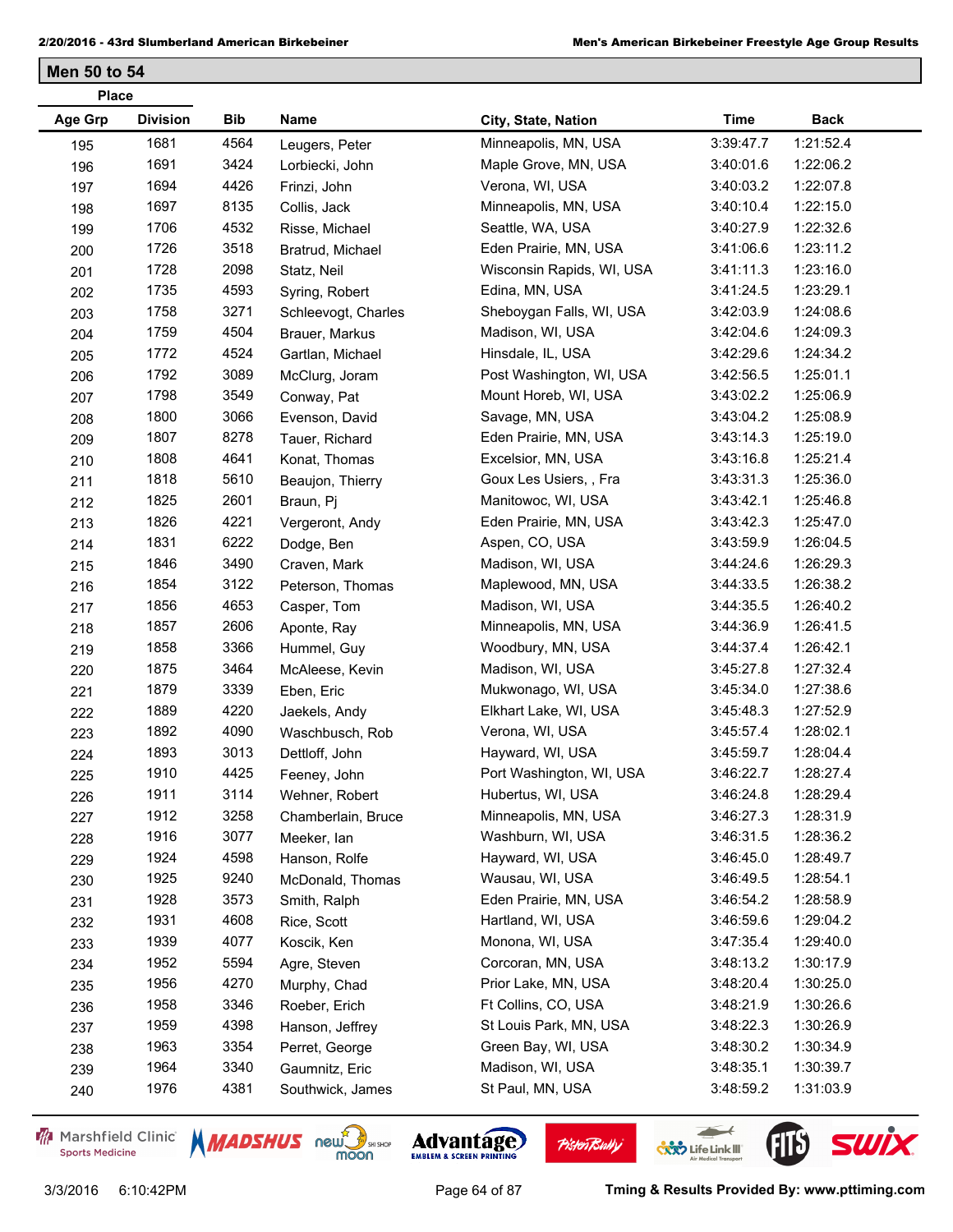| <b>Division</b><br><b>Age Grp</b><br>Bib<br>Name<br><b>Time</b><br><b>Back</b><br>City, State, Nation<br>1984<br>3652<br>St Paul, MN, USA<br>3:49:14.8<br>1:31:19.4<br>Rogers, Timothy<br>241<br>3104<br>2002<br>Minneapolis, MN, USA<br>1:31:57.3<br>3:49:52.6<br>242<br>Schlecht, Michael<br>2004<br>4226<br>1:32:06.1<br>Watertown, WI, USA<br>3:50:01.4<br>Cantrall, Anthony<br>243<br>2014<br>4312<br>1:32:41.8<br>Minneapolis, MN, USA<br>3:50:37.1<br>Jacobson, Duane<br>244<br>2025<br>5383<br>1:33:00.4<br>Woodbury, MN, USA<br>3:50:55.7<br>Chen, Ji<br>245<br>3407<br>2030<br>1:33:13.8<br>Colfax, WI, USA<br>3:51:09.1<br>246<br>Porter, Jerry<br>2031<br>4097<br>Middleton, WI, USA<br>3:51:11.7<br>1:33:16.4<br>Weber, Steve<br>247<br>5401<br>2032<br>1:33:18.8<br>Maplewood, MN, USA<br>3:51:14.1<br>Baker, John<br>248<br>2037<br>5495<br>1:33:24.6<br>Brookfield, WI, USA<br>3:51:19.9<br>249<br>Bartkowski, Michael<br>3662<br>2043<br>1:33:35.7<br>Jefferson, WI, USA<br>3:51:31.1<br>Linse, Todd<br>250<br>2047<br>4526<br>1:33:48.5<br>Minneapolis, MN, USA<br>3:51:43.9<br>Johnson, Michael<br>251<br>2048<br>6504<br>1:33:50.4<br>Oconomowoc, WI, USA<br>3:51:45.8<br>Ullrich, Robert<br>252<br>2050<br>5257<br>1:33:51.9<br>Minneapolis, MN, USA<br>Perry, Carleton<br>3:51:47.2<br>253<br>2057<br>3094<br>1:34:01.3<br>Minneapolis, MN, USA<br>3:51:56.6<br>Grieshaber, Ken<br>254<br>3100<br>2074<br>Takoma Park, MD, USA<br>3:52:28.6<br>1:34:33.2<br>Sletten, Mark<br>255<br>2077<br>3088<br>3:52:31.3<br>1:34:36.0<br>Hartland, WI, USA<br>Schumacher, Jon<br>256<br>2116<br>3127<br>1:35:49.3<br>Lake Geneva, WI, USA<br>3:53:44.6<br>MacOne, Tom<br>257<br>2121<br>8332<br>1:36:00.2<br>Boise, ID, USA<br>3:53:55.5<br>Rustad, Todd<br>258<br>2122<br>5592<br>1:36:00.8<br>Apple Valley, MN, USA<br>3:53:56.1<br>Young, Steve<br>259<br>2124<br>2621<br>1:36:05.5<br>Waukesha, WI, USA<br>3:54:00.8<br>Selberg, Robert<br>260<br>2130<br>4275<br>1:36:13.9<br>Boulder, CO, USA<br>Foreman, Christopher<br>3:54:09.2<br>261<br>2131<br>4210<br>Brule, WI, USA<br>3:54:20.8<br>1:36:25.5<br>262<br>Frostman, Andrew<br>2140<br>5405<br>Greenville, WI, USA<br>3:54:42.8<br>1:36:47.5<br>Gretzinger, John<br>263<br>2148<br>4580<br>Iola, WI, USA<br>3:55:01.4<br>1:37:06.1<br>Thompson, Richard<br>264<br>2152<br>3024<br>1:37:18.1<br>Greenville, WI, USA<br>3:55:13.5<br>Poehlman, Thomas<br>265<br>4400<br>2180<br>1:38:13.7<br>Excelsior, MN, USA<br>3:56:09.1<br>Solum, Jeffrey<br>266<br>2202<br>5443<br>Saint Paul, MN, USA<br>3:57:01.5<br>1:39:06.2<br>Sall, Kent<br>267<br>2208<br>4623<br>Bettendorf, IA, USA<br>3:57:13.7<br>1:39:18.4<br>Beck, Steve<br>268<br>2209<br>5070<br>1:39:18.7<br>Bloomington, MN, USA<br>Allen, Greg<br>3:57:14.0<br>269<br>2227<br>6546<br>St. Paul, MN, USA<br>3:57:42.3<br>1:39:47.0<br>Jung, Timothy<br>270 |
|---------------------------------------------------------------------------------------------------------------------------------------------------------------------------------------------------------------------------------------------------------------------------------------------------------------------------------------------------------------------------------------------------------------------------------------------------------------------------------------------------------------------------------------------------------------------------------------------------------------------------------------------------------------------------------------------------------------------------------------------------------------------------------------------------------------------------------------------------------------------------------------------------------------------------------------------------------------------------------------------------------------------------------------------------------------------------------------------------------------------------------------------------------------------------------------------------------------------------------------------------------------------------------------------------------------------------------------------------------------------------------------------------------------------------------------------------------------------------------------------------------------------------------------------------------------------------------------------------------------------------------------------------------------------------------------------------------------------------------------------------------------------------------------------------------------------------------------------------------------------------------------------------------------------------------------------------------------------------------------------------------------------------------------------------------------------------------------------------------------------------------------------------------------------------------------------------------------------------------------------------------------------------------------------------------------------------------------------------------------------------------------------------------------------------------------------------------------------------------------------------------------------------------------------------------------------------------------------------------------------------------------------------------------------------------------------------------------------------------------------------------------------------------------------------------------------------------------------------------------------------------------|
|                                                                                                                                                                                                                                                                                                                                                                                                                                                                                                                                                                                                                                                                                                                                                                                                                                                                                                                                                                                                                                                                                                                                                                                                                                                                                                                                                                                                                                                                                                                                                                                                                                                                                                                                                                                                                                                                                                                                                                                                                                                                                                                                                                                                                                                                                                                                                                                                                                                                                                                                                                                                                                                                                                                                                                                                                                                                                       |
|                                                                                                                                                                                                                                                                                                                                                                                                                                                                                                                                                                                                                                                                                                                                                                                                                                                                                                                                                                                                                                                                                                                                                                                                                                                                                                                                                                                                                                                                                                                                                                                                                                                                                                                                                                                                                                                                                                                                                                                                                                                                                                                                                                                                                                                                                                                                                                                                                                                                                                                                                                                                                                                                                                                                                                                                                                                                                       |
|                                                                                                                                                                                                                                                                                                                                                                                                                                                                                                                                                                                                                                                                                                                                                                                                                                                                                                                                                                                                                                                                                                                                                                                                                                                                                                                                                                                                                                                                                                                                                                                                                                                                                                                                                                                                                                                                                                                                                                                                                                                                                                                                                                                                                                                                                                                                                                                                                                                                                                                                                                                                                                                                                                                                                                                                                                                                                       |
|                                                                                                                                                                                                                                                                                                                                                                                                                                                                                                                                                                                                                                                                                                                                                                                                                                                                                                                                                                                                                                                                                                                                                                                                                                                                                                                                                                                                                                                                                                                                                                                                                                                                                                                                                                                                                                                                                                                                                                                                                                                                                                                                                                                                                                                                                                                                                                                                                                                                                                                                                                                                                                                                                                                                                                                                                                                                                       |
|                                                                                                                                                                                                                                                                                                                                                                                                                                                                                                                                                                                                                                                                                                                                                                                                                                                                                                                                                                                                                                                                                                                                                                                                                                                                                                                                                                                                                                                                                                                                                                                                                                                                                                                                                                                                                                                                                                                                                                                                                                                                                                                                                                                                                                                                                                                                                                                                                                                                                                                                                                                                                                                                                                                                                                                                                                                                                       |
|                                                                                                                                                                                                                                                                                                                                                                                                                                                                                                                                                                                                                                                                                                                                                                                                                                                                                                                                                                                                                                                                                                                                                                                                                                                                                                                                                                                                                                                                                                                                                                                                                                                                                                                                                                                                                                                                                                                                                                                                                                                                                                                                                                                                                                                                                                                                                                                                                                                                                                                                                                                                                                                                                                                                                                                                                                                                                       |
|                                                                                                                                                                                                                                                                                                                                                                                                                                                                                                                                                                                                                                                                                                                                                                                                                                                                                                                                                                                                                                                                                                                                                                                                                                                                                                                                                                                                                                                                                                                                                                                                                                                                                                                                                                                                                                                                                                                                                                                                                                                                                                                                                                                                                                                                                                                                                                                                                                                                                                                                                                                                                                                                                                                                                                                                                                                                                       |
|                                                                                                                                                                                                                                                                                                                                                                                                                                                                                                                                                                                                                                                                                                                                                                                                                                                                                                                                                                                                                                                                                                                                                                                                                                                                                                                                                                                                                                                                                                                                                                                                                                                                                                                                                                                                                                                                                                                                                                                                                                                                                                                                                                                                                                                                                                                                                                                                                                                                                                                                                                                                                                                                                                                                                                                                                                                                                       |
|                                                                                                                                                                                                                                                                                                                                                                                                                                                                                                                                                                                                                                                                                                                                                                                                                                                                                                                                                                                                                                                                                                                                                                                                                                                                                                                                                                                                                                                                                                                                                                                                                                                                                                                                                                                                                                                                                                                                                                                                                                                                                                                                                                                                                                                                                                                                                                                                                                                                                                                                                                                                                                                                                                                                                                                                                                                                                       |
|                                                                                                                                                                                                                                                                                                                                                                                                                                                                                                                                                                                                                                                                                                                                                                                                                                                                                                                                                                                                                                                                                                                                                                                                                                                                                                                                                                                                                                                                                                                                                                                                                                                                                                                                                                                                                                                                                                                                                                                                                                                                                                                                                                                                                                                                                                                                                                                                                                                                                                                                                                                                                                                                                                                                                                                                                                                                                       |
|                                                                                                                                                                                                                                                                                                                                                                                                                                                                                                                                                                                                                                                                                                                                                                                                                                                                                                                                                                                                                                                                                                                                                                                                                                                                                                                                                                                                                                                                                                                                                                                                                                                                                                                                                                                                                                                                                                                                                                                                                                                                                                                                                                                                                                                                                                                                                                                                                                                                                                                                                                                                                                                                                                                                                                                                                                                                                       |
|                                                                                                                                                                                                                                                                                                                                                                                                                                                                                                                                                                                                                                                                                                                                                                                                                                                                                                                                                                                                                                                                                                                                                                                                                                                                                                                                                                                                                                                                                                                                                                                                                                                                                                                                                                                                                                                                                                                                                                                                                                                                                                                                                                                                                                                                                                                                                                                                                                                                                                                                                                                                                                                                                                                                                                                                                                                                                       |
|                                                                                                                                                                                                                                                                                                                                                                                                                                                                                                                                                                                                                                                                                                                                                                                                                                                                                                                                                                                                                                                                                                                                                                                                                                                                                                                                                                                                                                                                                                                                                                                                                                                                                                                                                                                                                                                                                                                                                                                                                                                                                                                                                                                                                                                                                                                                                                                                                                                                                                                                                                                                                                                                                                                                                                                                                                                                                       |
|                                                                                                                                                                                                                                                                                                                                                                                                                                                                                                                                                                                                                                                                                                                                                                                                                                                                                                                                                                                                                                                                                                                                                                                                                                                                                                                                                                                                                                                                                                                                                                                                                                                                                                                                                                                                                                                                                                                                                                                                                                                                                                                                                                                                                                                                                                                                                                                                                                                                                                                                                                                                                                                                                                                                                                                                                                                                                       |
|                                                                                                                                                                                                                                                                                                                                                                                                                                                                                                                                                                                                                                                                                                                                                                                                                                                                                                                                                                                                                                                                                                                                                                                                                                                                                                                                                                                                                                                                                                                                                                                                                                                                                                                                                                                                                                                                                                                                                                                                                                                                                                                                                                                                                                                                                                                                                                                                                                                                                                                                                                                                                                                                                                                                                                                                                                                                                       |
|                                                                                                                                                                                                                                                                                                                                                                                                                                                                                                                                                                                                                                                                                                                                                                                                                                                                                                                                                                                                                                                                                                                                                                                                                                                                                                                                                                                                                                                                                                                                                                                                                                                                                                                                                                                                                                                                                                                                                                                                                                                                                                                                                                                                                                                                                                                                                                                                                                                                                                                                                                                                                                                                                                                                                                                                                                                                                       |
|                                                                                                                                                                                                                                                                                                                                                                                                                                                                                                                                                                                                                                                                                                                                                                                                                                                                                                                                                                                                                                                                                                                                                                                                                                                                                                                                                                                                                                                                                                                                                                                                                                                                                                                                                                                                                                                                                                                                                                                                                                                                                                                                                                                                                                                                                                                                                                                                                                                                                                                                                                                                                                                                                                                                                                                                                                                                                       |
|                                                                                                                                                                                                                                                                                                                                                                                                                                                                                                                                                                                                                                                                                                                                                                                                                                                                                                                                                                                                                                                                                                                                                                                                                                                                                                                                                                                                                                                                                                                                                                                                                                                                                                                                                                                                                                                                                                                                                                                                                                                                                                                                                                                                                                                                                                                                                                                                                                                                                                                                                                                                                                                                                                                                                                                                                                                                                       |
|                                                                                                                                                                                                                                                                                                                                                                                                                                                                                                                                                                                                                                                                                                                                                                                                                                                                                                                                                                                                                                                                                                                                                                                                                                                                                                                                                                                                                                                                                                                                                                                                                                                                                                                                                                                                                                                                                                                                                                                                                                                                                                                                                                                                                                                                                                                                                                                                                                                                                                                                                                                                                                                                                                                                                                                                                                                                                       |
|                                                                                                                                                                                                                                                                                                                                                                                                                                                                                                                                                                                                                                                                                                                                                                                                                                                                                                                                                                                                                                                                                                                                                                                                                                                                                                                                                                                                                                                                                                                                                                                                                                                                                                                                                                                                                                                                                                                                                                                                                                                                                                                                                                                                                                                                                                                                                                                                                                                                                                                                                                                                                                                                                                                                                                                                                                                                                       |
|                                                                                                                                                                                                                                                                                                                                                                                                                                                                                                                                                                                                                                                                                                                                                                                                                                                                                                                                                                                                                                                                                                                                                                                                                                                                                                                                                                                                                                                                                                                                                                                                                                                                                                                                                                                                                                                                                                                                                                                                                                                                                                                                                                                                                                                                                                                                                                                                                                                                                                                                                                                                                                                                                                                                                                                                                                                                                       |
|                                                                                                                                                                                                                                                                                                                                                                                                                                                                                                                                                                                                                                                                                                                                                                                                                                                                                                                                                                                                                                                                                                                                                                                                                                                                                                                                                                                                                                                                                                                                                                                                                                                                                                                                                                                                                                                                                                                                                                                                                                                                                                                                                                                                                                                                                                                                                                                                                                                                                                                                                                                                                                                                                                                                                                                                                                                                                       |
|                                                                                                                                                                                                                                                                                                                                                                                                                                                                                                                                                                                                                                                                                                                                                                                                                                                                                                                                                                                                                                                                                                                                                                                                                                                                                                                                                                                                                                                                                                                                                                                                                                                                                                                                                                                                                                                                                                                                                                                                                                                                                                                                                                                                                                                                                                                                                                                                                                                                                                                                                                                                                                                                                                                                                                                                                                                                                       |
|                                                                                                                                                                                                                                                                                                                                                                                                                                                                                                                                                                                                                                                                                                                                                                                                                                                                                                                                                                                                                                                                                                                                                                                                                                                                                                                                                                                                                                                                                                                                                                                                                                                                                                                                                                                                                                                                                                                                                                                                                                                                                                                                                                                                                                                                                                                                                                                                                                                                                                                                                                                                                                                                                                                                                                                                                                                                                       |
|                                                                                                                                                                                                                                                                                                                                                                                                                                                                                                                                                                                                                                                                                                                                                                                                                                                                                                                                                                                                                                                                                                                                                                                                                                                                                                                                                                                                                                                                                                                                                                                                                                                                                                                                                                                                                                                                                                                                                                                                                                                                                                                                                                                                                                                                                                                                                                                                                                                                                                                                                                                                                                                                                                                                                                                                                                                                                       |
|                                                                                                                                                                                                                                                                                                                                                                                                                                                                                                                                                                                                                                                                                                                                                                                                                                                                                                                                                                                                                                                                                                                                                                                                                                                                                                                                                                                                                                                                                                                                                                                                                                                                                                                                                                                                                                                                                                                                                                                                                                                                                                                                                                                                                                                                                                                                                                                                                                                                                                                                                                                                                                                                                                                                                                                                                                                                                       |
|                                                                                                                                                                                                                                                                                                                                                                                                                                                                                                                                                                                                                                                                                                                                                                                                                                                                                                                                                                                                                                                                                                                                                                                                                                                                                                                                                                                                                                                                                                                                                                                                                                                                                                                                                                                                                                                                                                                                                                                                                                                                                                                                                                                                                                                                                                                                                                                                                                                                                                                                                                                                                                                                                                                                                                                                                                                                                       |
|                                                                                                                                                                                                                                                                                                                                                                                                                                                                                                                                                                                                                                                                                                                                                                                                                                                                                                                                                                                                                                                                                                                                                                                                                                                                                                                                                                                                                                                                                                                                                                                                                                                                                                                                                                                                                                                                                                                                                                                                                                                                                                                                                                                                                                                                                                                                                                                                                                                                                                                                                                                                                                                                                                                                                                                                                                                                                       |
|                                                                                                                                                                                                                                                                                                                                                                                                                                                                                                                                                                                                                                                                                                                                                                                                                                                                                                                                                                                                                                                                                                                                                                                                                                                                                                                                                                                                                                                                                                                                                                                                                                                                                                                                                                                                                                                                                                                                                                                                                                                                                                                                                                                                                                                                                                                                                                                                                                                                                                                                                                                                                                                                                                                                                                                                                                                                                       |
|                                                                                                                                                                                                                                                                                                                                                                                                                                                                                                                                                                                                                                                                                                                                                                                                                                                                                                                                                                                                                                                                                                                                                                                                                                                                                                                                                                                                                                                                                                                                                                                                                                                                                                                                                                                                                                                                                                                                                                                                                                                                                                                                                                                                                                                                                                                                                                                                                                                                                                                                                                                                                                                                                                                                                                                                                                                                                       |
|                                                                                                                                                                                                                                                                                                                                                                                                                                                                                                                                                                                                                                                                                                                                                                                                                                                                                                                                                                                                                                                                                                                                                                                                                                                                                                                                                                                                                                                                                                                                                                                                                                                                                                                                                                                                                                                                                                                                                                                                                                                                                                                                                                                                                                                                                                                                                                                                                                                                                                                                                                                                                                                                                                                                                                                                                                                                                       |
| 2230<br>5394<br>Brookfield, WI, USA<br>3:57:50.7<br>1:39:55.4<br>Rhiel, Joe<br>271                                                                                                                                                                                                                                                                                                                                                                                                                                                                                                                                                                                                                                                                                                                                                                                                                                                                                                                                                                                                                                                                                                                                                                                                                                                                                                                                                                                                                                                                                                                                                                                                                                                                                                                                                                                                                                                                                                                                                                                                                                                                                                                                                                                                                                                                                                                                                                                                                                                                                                                                                                                                                                                                                                                                                                                                    |
| 2232<br>4558<br>Minneapolis, MN, USA<br>3:57:51.4<br>1:39:56.0<br>Dingels, Paul<br>272                                                                                                                                                                                                                                                                                                                                                                                                                                                                                                                                                                                                                                                                                                                                                                                                                                                                                                                                                                                                                                                                                                                                                                                                                                                                                                                                                                                                                                                                                                                                                                                                                                                                                                                                                                                                                                                                                                                                                                                                                                                                                                                                                                                                                                                                                                                                                                                                                                                                                                                                                                                                                                                                                                                                                                                                |
| 2235<br>3559<br>Downers Grove, IL, USA<br>1:40:00.0<br>3:57:55.4<br>Heflin, Paul<br>273                                                                                                                                                                                                                                                                                                                                                                                                                                                                                                                                                                                                                                                                                                                                                                                                                                                                                                                                                                                                                                                                                                                                                                                                                                                                                                                                                                                                                                                                                                                                                                                                                                                                                                                                                                                                                                                                                                                                                                                                                                                                                                                                                                                                                                                                                                                                                                                                                                                                                                                                                                                                                                                                                                                                                                                               |
| 3352<br>Rockford, IL, USA<br>1:40:25.0<br>2244<br>3:58:20.4<br>Fenelon, Geoff<br>274                                                                                                                                                                                                                                                                                                                                                                                                                                                                                                                                                                                                                                                                                                                                                                                                                                                                                                                                                                                                                                                                                                                                                                                                                                                                                                                                                                                                                                                                                                                                                                                                                                                                                                                                                                                                                                                                                                                                                                                                                                                                                                                                                                                                                                                                                                                                                                                                                                                                                                                                                                                                                                                                                                                                                                                                  |
| 3607<br>2261<br>Mahtomedi, MN, USA<br>3:58:51.1<br>1:40:55.7<br>Miles, Scott<br>275                                                                                                                                                                                                                                                                                                                                                                                                                                                                                                                                                                                                                                                                                                                                                                                                                                                                                                                                                                                                                                                                                                                                                                                                                                                                                                                                                                                                                                                                                                                                                                                                                                                                                                                                                                                                                                                                                                                                                                                                                                                                                                                                                                                                                                                                                                                                                                                                                                                                                                                                                                                                                                                                                                                                                                                                   |
| 2272<br>4214<br>1:41:21.2<br>Beverly, MA, USA<br>3:59:16.6<br>Mott, Andrew<br>276                                                                                                                                                                                                                                                                                                                                                                                                                                                                                                                                                                                                                                                                                                                                                                                                                                                                                                                                                                                                                                                                                                                                                                                                                                                                                                                                                                                                                                                                                                                                                                                                                                                                                                                                                                                                                                                                                                                                                                                                                                                                                                                                                                                                                                                                                                                                                                                                                                                                                                                                                                                                                                                                                                                                                                                                     |
| 2301<br>6220<br>V‡c, PEST MEGYE, Hun<br>1:42:05.4<br>4:00:00.7<br>Pati Nagy, Attila<br>277                                                                                                                                                                                                                                                                                                                                                                                                                                                                                                                                                                                                                                                                                                                                                                                                                                                                                                                                                                                                                                                                                                                                                                                                                                                                                                                                                                                                                                                                                                                                                                                                                                                                                                                                                                                                                                                                                                                                                                                                                                                                                                                                                                                                                                                                                                                                                                                                                                                                                                                                                                                                                                                                                                                                                                                            |
| 2303<br>3609<br>1:42:10.4<br>Minneapolis, MN, USA<br>4:00:05.8<br>Sponheim, Scott<br>278                                                                                                                                                                                                                                                                                                                                                                                                                                                                                                                                                                                                                                                                                                                                                                                                                                                                                                                                                                                                                                                                                                                                                                                                                                                                                                                                                                                                                                                                                                                                                                                                                                                                                                                                                                                                                                                                                                                                                                                                                                                                                                                                                                                                                                                                                                                                                                                                                                                                                                                                                                                                                                                                                                                                                                                              |
| 5100<br>1:42:24.2<br>2312<br>Minnetonka, MN, USA<br>4:00:19.5<br>Craemer, Michael<br>279                                                                                                                                                                                                                                                                                                                                                                                                                                                                                                                                                                                                                                                                                                                                                                                                                                                                                                                                                                                                                                                                                                                                                                                                                                                                                                                                                                                                                                                                                                                                                                                                                                                                                                                                                                                                                                                                                                                                                                                                                                                                                                                                                                                                                                                                                                                                                                                                                                                                                                                                                                                                                                                                                                                                                                                              |
| 2322<br>4430<br>Maple Grove, MN, USA<br>1:42:35.5<br>4:00:30.9<br>Koch, John<br>280                                                                                                                                                                                                                                                                                                                                                                                                                                                                                                                                                                                                                                                                                                                                                                                                                                                                                                                                                                                                                                                                                                                                                                                                                                                                                                                                                                                                                                                                                                                                                                                                                                                                                                                                                                                                                                                                                                                                                                                                                                                                                                                                                                                                                                                                                                                                                                                                                                                                                                                                                                                                                                                                                                                                                                                                   |
| 2324<br>8282<br>1:42:45.0<br>Granbury, TX, USA<br>4:00:40.4<br>Arthur, Robert<br>281                                                                                                                                                                                                                                                                                                                                                                                                                                                                                                                                                                                                                                                                                                                                                                                                                                                                                                                                                                                                                                                                                                                                                                                                                                                                                                                                                                                                                                                                                                                                                                                                                                                                                                                                                                                                                                                                                                                                                                                                                                                                                                                                                                                                                                                                                                                                                                                                                                                                                                                                                                                                                                                                                                                                                                                                  |
| 2329<br>4337<br>Golden Valley, MN, USA<br>1:42:52.6<br>4:00:48.0<br>Peterson, Erik<br>282                                                                                                                                                                                                                                                                                                                                                                                                                                                                                                                                                                                                                                                                                                                                                                                                                                                                                                                                                                                                                                                                                                                                                                                                                                                                                                                                                                                                                                                                                                                                                                                                                                                                                                                                                                                                                                                                                                                                                                                                                                                                                                                                                                                                                                                                                                                                                                                                                                                                                                                                                                                                                                                                                                                                                                                             |
| 8086<br>2339<br>Edina, MN, USA<br>4:01:19.1<br>1:43:23.8<br>Wormald, David<br>283                                                                                                                                                                                                                                                                                                                                                                                                                                                                                                                                                                                                                                                                                                                                                                                                                                                                                                                                                                                                                                                                                                                                                                                                                                                                                                                                                                                                                                                                                                                                                                                                                                                                                                                                                                                                                                                                                                                                                                                                                                                                                                                                                                                                                                                                                                                                                                                                                                                                                                                                                                                                                                                                                                                                                                                                     |
| 2354<br>3531<br>1:43:47.9<br>Wyoming, MN, USA<br>4:01:43.2<br>Wright, Mike<br>284                                                                                                                                                                                                                                                                                                                                                                                                                                                                                                                                                                                                                                                                                                                                                                                                                                                                                                                                                                                                                                                                                                                                                                                                                                                                                                                                                                                                                                                                                                                                                                                                                                                                                                                                                                                                                                                                                                                                                                                                                                                                                                                                                                                                                                                                                                                                                                                                                                                                                                                                                                                                                                                                                                                                                                                                     |
| 2355<br>5621<br>Appleton, WI, USA<br>4:01:43.8<br>1:43:48.5<br>Peterson, Timothy<br>285                                                                                                                                                                                                                                                                                                                                                                                                                                                                                                                                                                                                                                                                                                                                                                                                                                                                                                                                                                                                                                                                                                                                                                                                                                                                                                                                                                                                                                                                                                                                                                                                                                                                                                                                                                                                                                                                                                                                                                                                                                                                                                                                                                                                                                                                                                                                                                                                                                                                                                                                                                                                                                                                                                                                                                                               |
| 2362<br>5448<br>Waunakee, WI, USA<br>4:02:10.8<br>1:44:15.4<br>Schlittler, Kevin<br>286                                                                                                                                                                                                                                                                                                                                                                                                                                                                                                                                                                                                                                                                                                                                                                                                                                                                                                                                                                                                                                                                                                                                                                                                                                                                                                                                                                                                                                                                                                                                                                                                                                                                                                                                                                                                                                                                                                                                                                                                                                                                                                                                                                                                                                                                                                                                                                                                                                                                                                                                                                                                                                                                                                                                                                                               |

Marshfield Clinic **Sports Medicine** 







 $\leftarrow$ 

**COND** Life Link III

**Pisten Bully**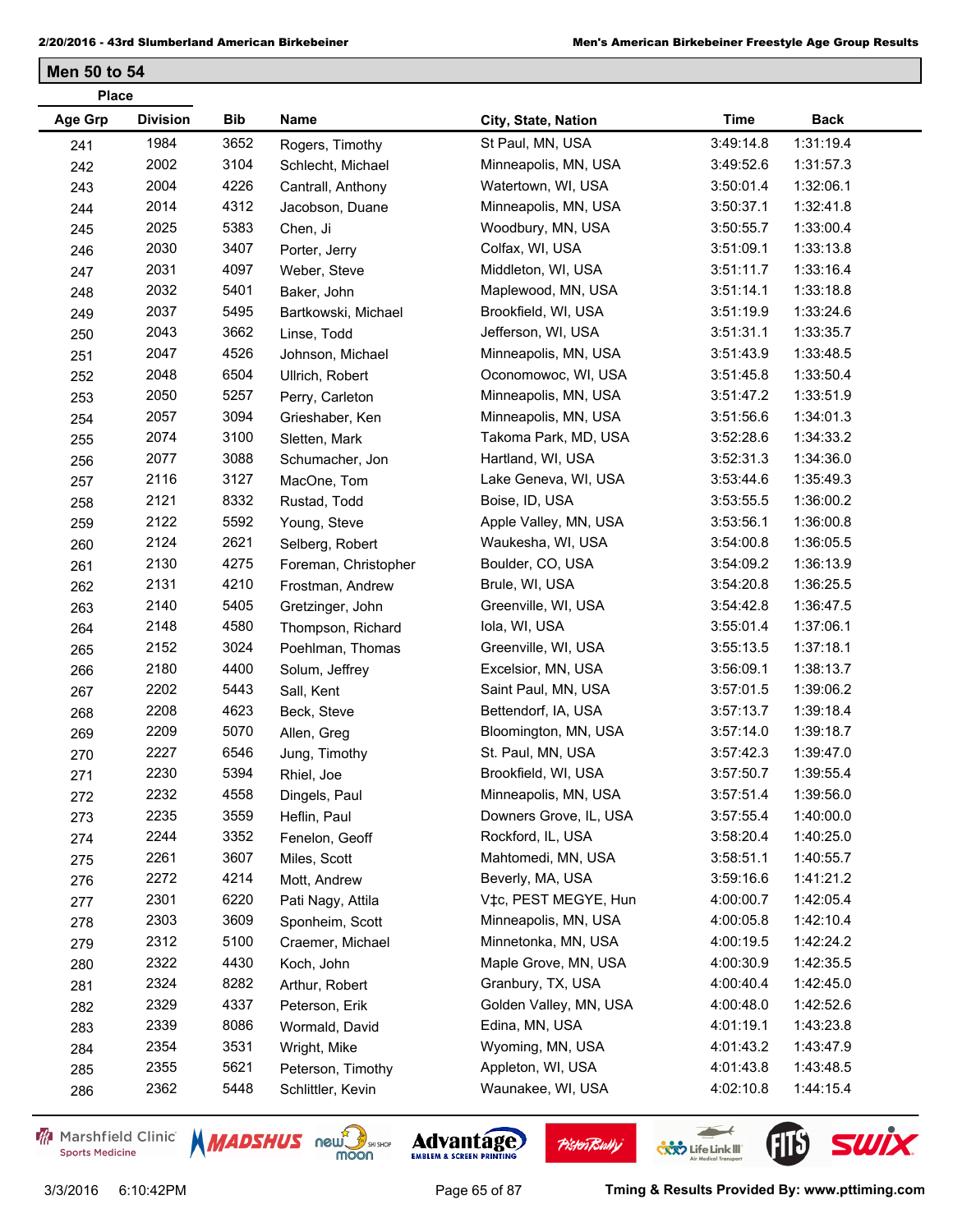| <b>Place</b>   |                 |            |                  |                         |             |             |
|----------------|-----------------|------------|------------------|-------------------------|-------------|-------------|
| <b>Age Grp</b> | <b>Division</b> | <b>Bib</b> | Name             | City, State, Nation     | <b>Time</b> | <b>Back</b> |
| 287            | 2364            | 3073       | Rogers, Greg     | Oregon, WI, USA         | 4:02:13.9   | 1:44:18.5   |
| 288            | 2368            | 8237       | Fisher, Michael  | Madison, WI, USA        | 4:02:20.4   | 1:44:25.0   |
| 289            | 2386            | 4571       | Hessefort, Ray   | Oregon, WI, USA         | 4:03:05.9   | 1:45:10.5   |
| 290            | 2404            | 9161       | Hu, Michael      | St Louis Park, MN, USA  | 4:04:12.6   | 1:46:17.3   |
| 291            | 2408            | 4305       | Schauer, David   | Waukesha, WI, USA       | 4:04:34.9   | 1:46:39.5   |
| 292            | 2416            | 6257       | Friden, Colin    | Plymouth, MN, USA       | 4:04:57.2   | 1:47:01.9   |
| 293            | 2422            | 6275       | Moore, David     | Saint Paul, MN, USA     | 4:05:11.0   | 1:47:15.6   |
| 294            | 2425            | 5385       | Kowalczyk, Jim   | Mukwonago, WI, USA      | 4:05:15.3   | 1:47:20.0   |
| 295            | 2427            | 9232       | McCann, Steve    | Elm Grove, WI, USA      | 4:05:23.1   | 1:47:27.7   |
| 296            | 2439            | 4509       | Thill, Matt      | Robbinsdale, MN, USA    | 4:05:46.8   | 1:47:51.5   |
| 297            | 2443            | 6518       | Kinney, Scott    | Eagan, MN, USA          | 4:05:53.3   | 1:47:57.9   |
| 298            | 2444            | 4100       | Quist, Thomas    | Stillwater, MN, USA     | 4:05:56.2   | 1:48:00.9   |
| 299            | 2463            | 4415       | Cloutier, Jim    | Saint Michael, MN, USA  | 4:06:46.0   | 1:48:50.7   |
| 300            | 2469            | 6302       | Nussbaum, Gary   | North Oaks, MN, USA     | 4:07:08.0   | 1:49:12.6   |
| 301            | 2473            | 4064       | Cooling, Dennis  | Kellogg, IA, USA        | 4:07:20.3   | 1:49:24.9   |
| 302            | 2478            | 5505       | McCarty, Mike    | Woodbury, MN, USA       | 4:07:26.5   | 1:49:31.2   |
| 303            | 2485            | 6503       | Piper, Robert    | lowa City, IA, USA      | 4:07:38.5   | 1:49:43.1   |
| 304            | 2506            | 8327       | Crisp, Timothy   | Madison, WI, USA        | 4:08:16.7   | 1:50:21.4   |
| 305            | 2509            | 6556       | Shuman, Tweed    | Hayward, WI, USA        | 4:08:28.6   | 1:50:33.2   |
| 306            | 2516            | 4344       | Grutzner, Fritz  | Madison, WI, USA        | 4:08:41.7   | 1:50:46.4   |
| 307            | 2546            | 5012       | Erck, John       | Omro, WI, USA           | 4:09:42.9   | 1:51:47.5   |
| 308            | 2547            | 6271       | Edinger, David   | Madison, WI, USA        | 4:09:46.1   | 1:51:50.8   |
| 309            | 2549            | 4586       | Hutter, Robert   | Maple Plain, MN, USA    | 4:09:49.3   | 1:51:54.0   |
| 310            | 2571            | 6533       | Louis, Steven    | Hinsdale, IL, USA       | 4:10:28.8   | 1:52:33.4   |
| 311            | 2585            | 8283       | Glazier, Robert  | Mukwonago, WI, USA      | 4:11:12.1   | 1:53:16.7   |
| 312            | 2588            | 5578       | Cavanagh, Sean   | Chicago, IL, USA        | 4:11:18.3   | 1:53:22.9   |
| 313            | 2597            | 8065       | MacKinnon, Colum | Minnetonka, MN, USA     | 4:11:47.0   | 1:53:51.6   |
| 314            | 2620            | 5439       | Quant, Kenneth   | Mequon, WI, USA         | 4:12:51.1   | 1:54:55.8   |
| 315            | 2650            | 5099       | Conley, Michael  | St Paul, MN, USA        | 4:14:28.9   | 1:56:33.6   |
| 316            | 2657            | 5568       | Kokkinen, Sam    | Plymouth, MN, USA       | 4:14:47.8   | 1:56:52.5   |
| 317            | 2663            | 5376       | Zander, Jeffry   | Chippewa Falls, WI, USA | 4:15:01.7   | 1:57:06.4   |
| 318            | 2694            | 8204       | Magnuson, Leif   | Albany, CA, USA         | 4:16:35.7   | 1:58:40.4   |
| 319            | 2706            | 6485       | Koel, Peter      | Greenville, WI, USA     | 4:17:21.8   | 1:59:26.4   |
| 320            | 2709            | 6343       | Lyons, Jay       | Minneapolis, MN, USA    | 4:17:24.4   | 1:59:29.0   |
| 321            | 2715            | 6455       | Maiers, Mike     | Plymouth, MN, USA       | 4:17:39.7   | 1:59:44.4   |
| 322            | 2724            | 5395       | Ullrich, Joe     | Milwaukee, WI, USA      | 4:18:26.8   | 2:00:31.5   |
| 323            | 2738            | 6268       | Ethier, Dave     | Savage, MN, USA         | 4:18:57.8   | 2:01:02.4   |
| 324            | 2745            | 8025       | Spurlock, Arthur | Suamico, WI, USA        | 4:19:12.1   | 2:01:16.8   |
| 325            | 2756            | 5500       | Munn, Michael    | Cape Coral, FL, USA     | 4:19:49.2   | 2:01:53.9   |
| 326            | 2761            | 5597       | Kautz, Steven    | Hubertus, WI, USA       | 4:20:09.0   | 2:02:13.6   |
| 327            | 2764            | 7249       | Moffa, Mark      | Minneapolis, MN, USA    | 4:20:15.5   | 2:02:20.1   |
| 328            | 2767            | 4652       | Collins, Todd    | Belvidere, IL, USA      | 4:20:22.4   | 2:02:27.1   |
| 329            | 2778            | 5489       | Frost, Matthew   | Stillwater, MN, USA     | 4:20:59.4   | 2:03:04.0   |
| 330            | 2804            | 6532       | Longo, Steven    | Wauwatosa, WI, USA      | 4:22:34.1   | 2:04:38.8   |
| 331            | 2807            | 8224       | Pilney, Mark     | Hudson, WI, USA         | 4:22:35.5   | 2:04:40.1   |
| 332            | 2814            | 4071       | Arntzen, John    | Roscoe, IL, USA         | 4:22:52.6   | 2:04:57.2   |
|                |                 |            |                  |                         |             |             |

Marshfield Clinic **Sports Medicine** 





**Pisten Bully** 

3/3/2016 6:10:42PM Page 66 of 87 **Tming & Results Provided By: www.pttiming.com**

 $\leftarrow$ 

**COND** Life Link III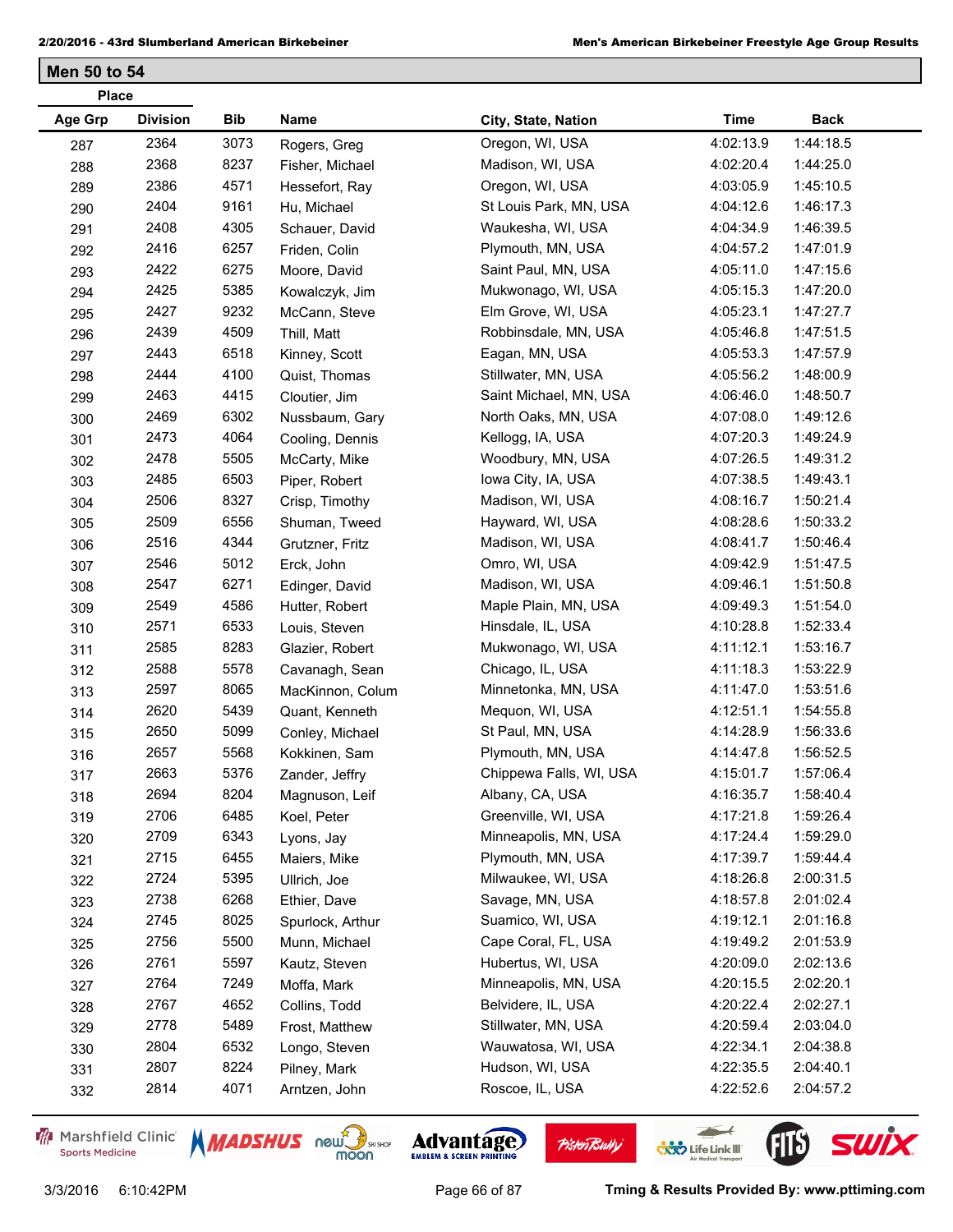| <b>Place</b> |                 |            |                    |                           |             |             |
|--------------|-----------------|------------|--------------------|---------------------------|-------------|-------------|
| Age Grp      | <b>Division</b> | <b>Bib</b> | Name               | City, State, Nation       | <b>Time</b> | <b>Back</b> |
| 333          | 2827            | 6232       | Huggins, Brent     | Madison, WI, USA          | 4:23:12.4   | 2:05:17.0   |
| 334          | 2837            | 4295       | Forster, Dave      | Minnetonka, MN, USA       | 4:23:46.0   | 2:05:50.6   |
| 335          | 2846            | 5577       | Raderstorf, Scott  | Boulder, CO, USA          | 4:24:11.6   | 2:06:16.2   |
| 336          | 2849            | 4462       | Wiersma, Kevin     | Wayzata, MN, USA          | 4:24:15.4   | 2:06:20.1   |
| 337          | 2850            | 8238       | Fox, Michael       | South Barrington, IL, USA | 4:24:21.9   | 2:06:26.6   |
| 338          | 2853            | 7062       | Carpenter, Charles | Fergus Falls, WA, USA     | 4:24:25.5   | 2:06:30.1   |
| 339          | 2863            | 5403       | Evans, John        | Wenatchee, WA, USA        | 4:24:53.3   | 2:06:57.9   |
| 340          | 2868            | 6506       | Remark, Roger      | Wayzata, MN, USA          | 4:25:08.0   | 2:07:12.7   |
| 341          | 2880            | 8081       | Hill, David        | Madison, WI, USA          | 4:25:53.7   | 2:07:58.4   |
| 342          | 2885            | 9105       | Arpin, Joel        | Bloomington, MN, USA      | 4:26:32.3   | 2:08:37.0   |
| 343          | 2891            | 3308       | Neidhart, David    | Verona, WI, USA           | 4:26:53.5   | 2:08:58.1   |
| 344          | 2911            | 5015       | Tabor, Marty       | Duluth, MN, USA           | 4:28:07.6   | 2:10:12.2   |
| 345          | 2928            | 5287       | Manson, Daniel     | Minneapolis, MN, USA      | 4:28:57.1   | 2:11:01.8   |
| 346          | 2929            | 4416       | Zell, Jim          | Northfield, MN, USA       | 4:29:02.6   | 2:11:07.2   |
| 347          | 2935            | 6520       | Cotter, Shawn      | Grafton, WI, USA          | 4:29:26.3   | 2:11:30.9   |
| 348          | 2941            | 6230       | McDowell, Brad     | Madison, WI, USA          | 4:29:37.0   | 2:11:41.6   |
| 349          | 2946            | 8075       | Sakura, Daniel     | Chevy Chase, MD, USA      | 4:29:59.1   | 2:12:03.7   |
| 350          | 2954            | 8340       | Reckmeyer, Victor  | Shorewood, WI, USA        | 4:30:08.1   | 2:12:12.7   |
| 351          | 2979            | 9060       | Anthes, David      | Thunder Bay, ON, Can      | 4:31:51.6   | 2:13:56.2   |
| 352          | 2983            | 6388       | Klein, Kevin       | St Croix Falls, MN, USA   | 4:31:59.8   | 2:14:04.4   |
| 353          | 3004            | 6226       | Perkiss, Billy     | Minneapolis, MN, USA      | 4:33:24.9   | 2:15:29.6   |
| 354          | 3011            | 5628       | Gonnering, Tom     | Milwaukee, WI, USA        | 4:34:17.2   | 2:16:21.8   |
| 355          | 3044            | 6331       | Omeara, James      | Denver, CO, USA           | 4:36:51.8   | 2:18:56.4   |
| 356          | 3049            | 3293       | McKissack, Dan     | Eagle River, WI, USA      | 4:37:02.3   | 2:19:06.9   |
| 357          | 3053            | 3393       | Schleisner, Jed    | Greenville, WI, USA       | 4:37:12.9   | 2:19:17.6   |
| 358          | 3089            | 7243       | Consigny, Mark     | Madison, WI, USA          | 4:39:24.7   | 2:21:29.4   |
| 359          | 3094            | 5064       | Norman, Doug       | Brookfield, WI, USA       | 4:39:45.4   | 2:21:50.1   |
| 360          | 3100            | 5258       | Lindauer, Cary     | Appleton, WI, USA         | 4:40:04.5   | 2:22:09.2   |
| 361          | 3115            | 7295       | Neubauer, Patrick  | Eagle, WI, USA            | 4:41:05.8   | 2:23:10.4   |
| 362          | 3137            | 6549       | Holschbach, Todd   | Manitowoc, WI, USA        | 4:43:15.4   | 2:25:20.0   |
| 363          | 3161            | 4094       | Williams, Scott    | Wilmette, IL, USA         | 4:44:48.5   | 2:26:53.2   |
| 364          | 3162            | 6427       | Weldon, Mark       | Assonet, MA, USA          | 4:44:49.0   | 2:26:53.7   |
| 365          | 3173            | 4302       | Martin, David      | Spooner, WI, USA          | 4:45:30.9   | 2:27:35.6   |
| 366          | 3177            | 7109       | Wood, David        | Eau Claire, WI, USA       | 4:45:46.0   | 2:27:50.6   |
| 367          | 3185            | 4644       | Lynch, Thomas      | Plymouth, MN, USA         | 4:46:16.9   | 2:28:21.5   |
| 368          | 3195            | 3647       | McCarthy, Tim      | Winnipeg, MB, Can         | 4:46:49.7   | 2:28:54.3   |
| 369          | 3201            | 6516       | Button, Scott      | Middleton, WI, USA        | 4:47:12.5   | 2:29:17.1   |
| 370          | 3206            | 5404       | Evert, John        | Nashotah, WI, USA         | 4:47:36.4   | 2:29:41.0   |
| 371          | 3235            | 9242       | Shaw, Tiger        | Park City, UT, USA        | 4:49:23.0   | 2:31:27.7   |
| 372          | 3238            | 6553       | McGoldrick, Tom    | Deephaven, MN, USA        | 4:49:24.5   | 2:31:29.2   |
| 373          | 3240            | 8007       | Arsenyev, Alex     | Eagan, MN, USA            | 4:49:35.8   | 2:31:40.5   |
| 374          | 3242            | 9102       | Stasney, Jeff      | Pewaukee, WI, USA         | 4:49:41.4   | 2:31:46.1   |
| 375          | 3244            | 4347       | Pauly, Gary        | Shoreview, MN, USA        | 4:49:49.8   | 2:31:54.5   |
| 376          | 3246            | 6073       | Knight, Gregory    | Medford, WI, USA          | 4:50:00.1   | 2:32:04.7   |
| 377          | 3257            | 8328       | Furdek, Timothy    | Roseville, CA, USA        | 4:50:40.2   | 2:32:44.8   |
| 378          | 3291            | 8167       | Nesbitt, John      | Minneapolis, MN, USA      | 4:52:35.6   | 2:34:40.2   |
|              |                 |            |                    |                           |             |             |

Marshfield Clinic **Sports Medicine** 





**Pisten Bully** 

 $\leftarrow$ 

**COND** Life Link III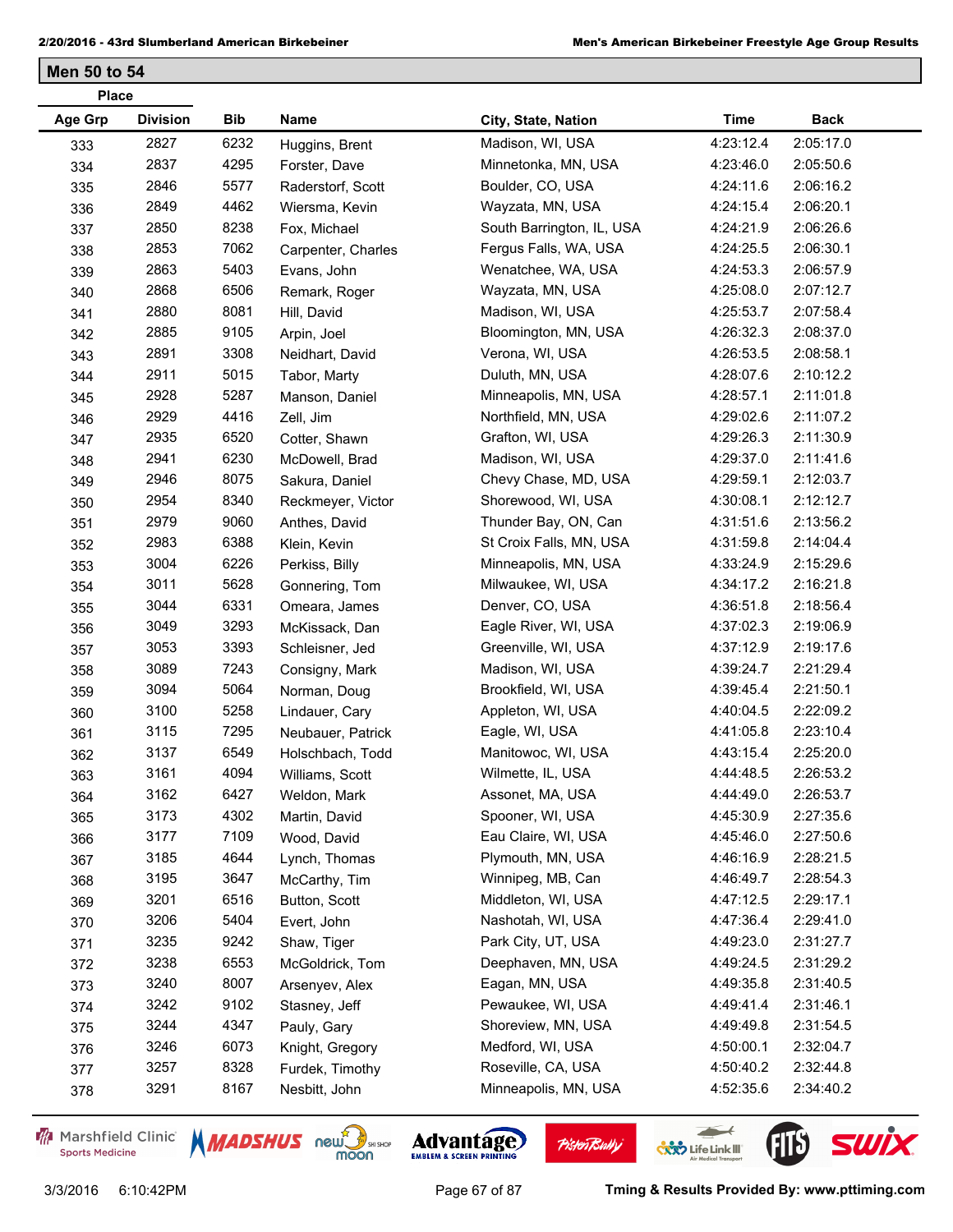| <b>Place</b>   |                 |      |                            |                         |             |             |
|----------------|-----------------|------|----------------------------|-------------------------|-------------|-------------|
| <b>Age Grp</b> | <b>Division</b> | Bib  | Name                       | City, State, Nation     | <b>Time</b> | <b>Back</b> |
| 379            | 3325            | 6446 | Hanson, Michael            | Eden Prairie, MN, USA   | 4:55:08.9   | 2:37:13.6   |
| 380            | 3347            | 6517 | Hershey, Scott             | Rugby, ND, USA          | 4:56:56.1   | 2:39:00.7   |
| 381            | 3354            | 6438 | Mahoney, Matthew           | Minneapolis, MN, USA    | 4:57:31.5   | 2:39:36.1   |
| 382            | 3357            | 6078 | Anderson, Jay              | Eau Claire, WI, USA     | 4:58:15.7   | 2:40:20.3   |
| 383            | 3363            | 9193 | Gardner, Phil              | Missoula, MT, USA       | 4:58:45.6   | 2:40:50.2   |
| 384            | 3367            | 7317 | Beaudet, Rick              | Richfield, MN, USA      | 4:59:24.1   | 2:41:28.8   |
| 385            | 3374            | 7117 | Shelley, Dirk              | Highland Park, IL, USA  | 5:00:06.9   | 2:42:11.5   |
| 386            | 3375            | 7111 | Gathje, Dean               | Hastings, MN, USA       | 5:00:09.9   | 2:42:14.5   |
| 387            | 3387            | 6214 | Hewitt, Andy               | San Diego, CA, USA      | 5:01:47.2   | 2:43:51.8   |
| 388            | 3395            | 6527 | Maclosek, Stephen          | Eau Claire, WI, USA     | 5:02:30.8   | 2:44:35.5   |
| 389            | 3404            | 8326 | Chisser, Tim               | Palm Desert, CA, USA    | 5:03:30.3   | 2:45:34.9   |
| 390            | 3426            | 4331 | Wikum, Erick               | Mainville, OH, USA      | 5:05:14.9   | 2:47:19.6   |
| 391            | 3441            | 7172 | Coopersmith, Jeffrey       | Bellevue, WA, USA       | 5:06:58.6   | 2:49:03.2   |
| 392            | 3455            | 7269 | Johnson, Michael           | Sherwood, WI, USA       | 5:09:29.8   | 2:51:34.4   |
| 393            | 3479            | 9148 | Berkner, Mark              | Fort Collins, CO, USA   | 5:12:20.6   | 2:54:25.2   |
| 394            | 3496            | 5417 | Bruneau, Joseph            | Brule, WI, USA          | 5:14:03.4   | 2:56:08.0   |
| 395            | 3501            | 7191 | Wood, John                 | South Pasadena, CA, USA | 5:14:33.7   | 2:56:38.4   |
| 396            | 3509            | 8245 | Newcomer, Mike             | Winnebago, IL, USA      | 5:15:23.3   | 2:57:28.0   |
| 397            | 3522            | 7158 | Juntti, James              | Barnum, MN, USA         | 5:17:19.0   | 2:59:23.6   |
| 398            | 3544            | 3622 | Tomhave, Steve             | Cloquet, MN, USA        | 5:20:10.3   | 3:02:14.9   |
| 399            | 3545            | 6422 | Akins, Mark                | Savage, MN, USA         | 5:20:10.7   | 3:02:15.3   |
| 400            | 3553            | 7328 | Vosberg, Roy               | Hager City, WI, USA     | 5:20:48.9   | 3:02:53.5   |
| 401            | 3577            | 6053 | Birschbach, Brian          | Waukesha, WI, USA       | 5:25:08.6   | 3:07:13.2   |
| 402            | 3586            | 7374 | Johnson, Truman            | Cedar Rapids, IA, USA   | 5:25:59.1   | 3:08:03.7   |
| 403            | 3606            | 8061 | Miller, Clinton            | Pine Island, MN, USA    | 5:29:27.4   | 3:11:32.1   |
| 404            | 3607            | 7305 | Foley, Peter               | Castle Pines, CO, USA   | 5:29:29.4   | 3:11:34.0   |
| 405            | 3609            | 7369 | Kreeger, Tim               | Madison, WI, USA        | 5:29:49.9   | 3:11:54.6   |
| 406            | 3615            | 7189 | Peterson, John             | Bayside, WI, USA        | 5:31:07.7   | 3:13:12.4   |
| 407            | 3617            | 7350 | Greseth, Shawn             | Waconia, MN, USA        | 5:32:22.9   | 3:14:27.6   |
| 408            | 3618            | 6505 | Jackels, Roger             | Victoria, MN, USA       | 5:32:58.5   | 3:15:03.1   |
| 409            | 3704            | 7095 | Peterson, Dan              | Barnes, WI, USA         | 5:53:16.0   | 3:35:20.6   |
| 410            | 3706            | 9064 | Ousdigian, David           | Hudson, WI, USA         | 5:54:00.0   | 3:36:04.6   |
| 411            | 3707            | 7377 | Inthasorot, Vilanouth (Tou | Eden Prairie, MN, USA   | 5:54:03.9   | 3:36:08.5   |
| 412            | 3723            | 7365 | Kochaver, Terry            | St Louis Park, MN, USA  | 6:00:58.9   | 3:43:03.6   |
| 413            | 3724            | 7244 | Doneux, Mark               | Stillwater, MN, USA     | 6:01:37.8   | 3:43:42.5   |
| 414            | 3726            | 7081 | Fritz, Chuck               | Clive, IA, USA          | 6:02:17.9   | 3:44:22.6   |
| 415            | 3727            | 7366 | Schaul, Terry              | Oconomowoc, WI, USA     | 6:03:29.9   | 3:45:34.6   |
| 416            | 3730            | 8290 | Leuzinger, Ron             | Mahtomedi, MN, USA      | 6:06:05.3   | 3:48:09.9   |
| 417            | 3731            | 7313 | Cushing, Rich              | Mundelein, IL, USA      | 6:06:24.9   | 3:48:29.5   |
| 418            | 3750            | 7387 | Reeves, William            | Oak Creek, WI, USA      | 6:16:13.1   | 3:58:17.7   |
| 419            | 3761            | 6530 | Tjader, Steve              | Zion, IL, USA           | 6:23:48.7   | 4:05:53.3   |
| 420            | 3763            | 7023 | Moore, Andrew              | Rochester, MN, USA      | 6:28:58.1   | 4:11:02.8   |
| 421            | 3771            | 7144 | Spathis, George            | Highland Park, IL, USA  | 6:37:56.7   | 4:20:01.3   |
| 422            | 3802            | 7135 | Neumann, Eric              | Alameda, CA, USA        | 7:01:11.6   | 4:43:16.2   |
| 423            | 3830            | 7065 | Groebe, Charles            | Palos Heights, IL, USA  | 8:01:21.1   | 5:43:25.8   |

Marshfield Clinic **Sports Medicine** 





**Pisten Bully** 

3/3/2016 6:10:42PM Page 68 of 87 **Tming & Results Provided By: www.pttiming.com**

 $\leftarrow$ 

**COND** Life Link III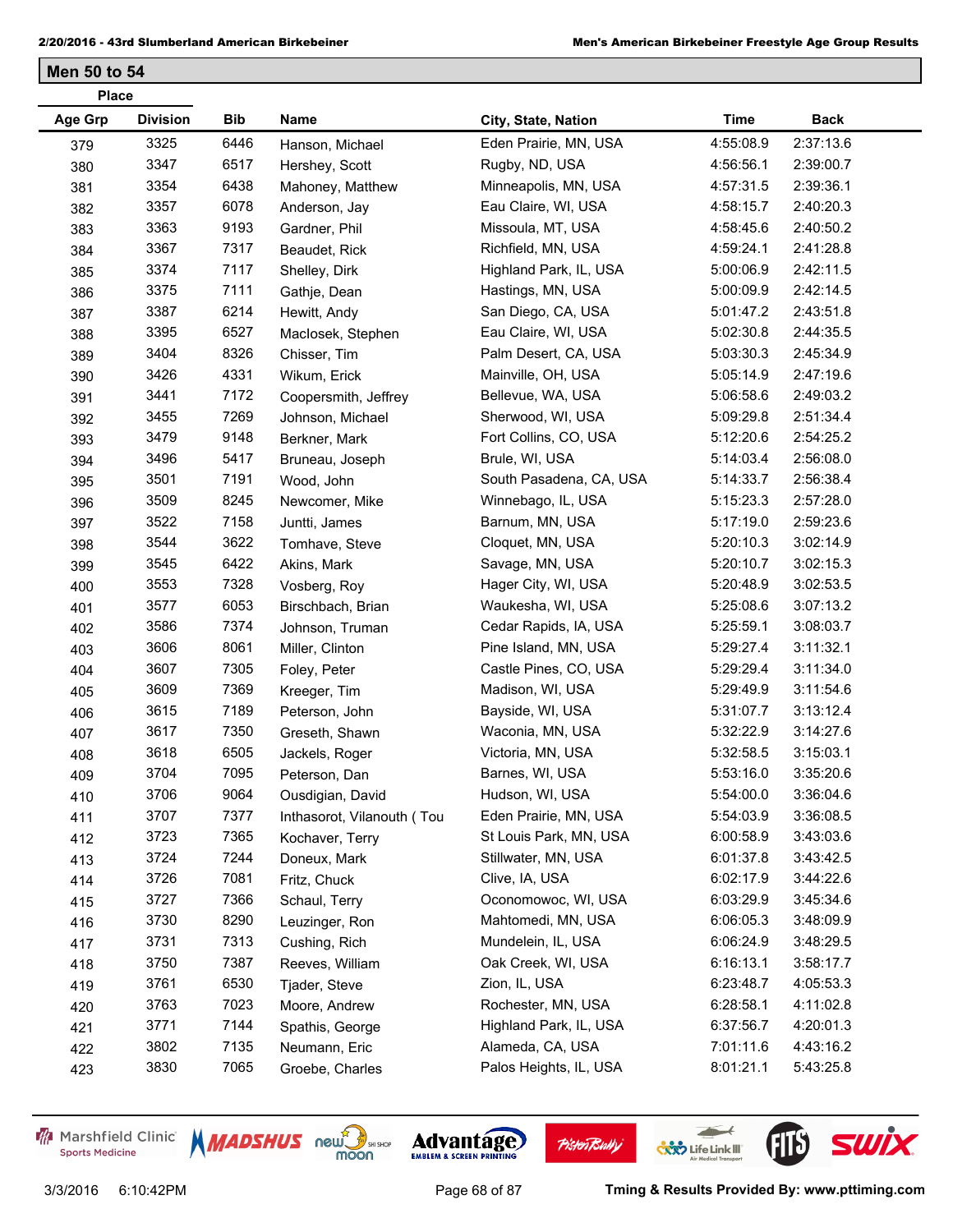| <b>Place</b>            |                 |       |                        |                           |             |             |
|-------------------------|-----------------|-------|------------------------|---------------------------|-------------|-------------|
| Age Grp                 | <b>Division</b> | Bib   | Name                   | City, State, Nation       | <b>Time</b> | <b>Back</b> |
| 1                       | 54              | 43    | Baic, Milan            | Williamsburg, MI, USA     | 2:23:02.4   |             |
| $\overline{\mathbf{c}}$ | 173             | 1100  | Sonnesyn, Steve        | Plymouth, MN, USA         | 2:34:45.7   | 11:43.2     |
| 3                       | 191             | 161   | Wikgren, Kenneth       | Lac La Belle, MI, USA     | 2:36:17.8   | 13:15.3     |
| 4                       | 196             | 113   | Hanson, Allen          | Greenwood, MN, USA        | 2:36:23.5   | 13:21.0     |
| 5                       | 236             | 106   | Bridges, Dave          | Shoreview, MN, USA        | 2:40:30.9   | 17:28.4     |
| 6                       | 266             | 1504  | Haltvick, Paul         | Ashland, WI, USA          | 2:42:07.4   | 19:04.9     |
| 7                       | 272             | 1349  | Lovald, Jan Petter     | Hopkins, MN, USA          | 2:42:48.2   | 19:45.7     |
| 8                       | 326             | 1070  | Baker, Jack            | Granite Falls, MN, USA    | 2:46:06.9   | 23:04.4     |
| 9                       | 343             | 1067  | Scheer, Fred           | Hayward, WI, USA          | 2:46:53.9   | 23:51.4     |
| 10                      | 373             | 1113  | Trzebiatowski, Michael | Rosholt, WI, USA          | 2:48:42.9   | 25:40.4     |
| 11                      | 390             | 1078  | Wilhelm, Jeffrey       | Boise, ID, USA            | 2:49:39.8   | 26:37.3     |
| 12                      | 406             | 1449  | Rathbun, Mark          | Elk River, MN, USA        | 2:50:28.4   | 27:25.9     |
| 13                      | 426             | 2558  | Garrison, Michael      | Reedsburg, WI, USA        | 2:51:41.5   | 28:39.0     |
| 14                      | 459             | 1088  | Jopp, Patrick          | Elk River, MN, USA        | 2:53:01.7   | 29:59.2     |
| 15                      | 484             | 1103  | Tansey, Terry          | Hayward, WI, USA          | 2:54:17.7   | 31:15.2     |
| 16                      | 494             | 1074  | Mannion, Jamie         | La Crosse, WI, USA        | 2:54:42.0   | 31:39.5     |
| 17                      | 498             | 1211  | Lheureux, Andre        | Minnetonka, MN, USA       | 2:55:01.7   | 31:59.2     |
| 18                      | 501             | 3687  | Hart, Jack             | West Yellowstone, MT, USA | 2:55:15.2   | 32:12.7     |
| 19                      | 504             | 1007  | Schroeder, Karl        | Sturgeon Bay, WI, USA     | 2:55:29.4   | 32:26.9     |
| 20                      | 512             | 1307  | Sams, Doug             | Medina, MN, USA           | 2:55:59.0   | 32:56.5     |
| 21                      | 515             | 35012 | Tedlund, Thomas        | Duluth, MN, USA           | 2:56:07.1   | 33:04.7     |
| 22                      | 528             | 1366  | Denney, Jeff           | Bloomington, MN, USA      | 2:56:42.5   | 33:40.0     |
| 23                      | 539             | 1077  | Stegemeyer, Jeffrey    | Onalaska, WI, USA         | 2:57:15.8   | 34:13.3     |
| 24                      | 542             | 1362  | Hole, Jay              | Pepper Pike, OH, USA      | 2:57:24.2   | 34:21.7     |
| 25                      | 544             | 1527  | Fairman, Robert        | Ann Arbor, MI, USA        | 2:57:31.9   | 34:29.4     |
| 26                      | 546             | 2007  | Herbert, David         | Rochester, MN, USA        | 2:57:35.1   | 34:32.6     |
| 27                      | 548             | 2096  | Ivey, Mike             | Madison, WI, USA          | 2:57:43.7   | 34:41.2     |
| 28                      | 557             | 2056  | Manske, Bruce          | Hayward, WI, USA          | 2:57:58.6   | 34:56.2     |
| 29                      | 573             | 1057  | Forde, Dale            | Golden Valley, MN, USA    | 2:58:36.5   | 35:34.0     |
| 30                      | 601             | 1592  | Feiges, William        | Sioux City, IA, USA       | 2:59:48.4   | 36:45.9     |
| 31                      | 622             | 1407  | Lauritsen, Keith       | Green Bay, WI, USA        | 3:01:11.8   | 38:09.3     |
| 32                      | 637             | 2442  | Dellios, Jon           | Los Ranchos, NM, USA      | 3:02:16.6   | 39:14.1     |
| 33                      | 639             | 1300  | O'Brien, David         | Saint Paul, MN, USA       | 3:02:20.9   | 39:18.4     |
| 34                      | 654             | 1419  | Howell, Kirby          | Waunakee, WI, USA         | 3:03:05.9   | 40:03.4     |
| 35                      | 667             | 1295  | Harkness, David        | Rockford, IL, USA         | 3:03:18.6   | 40:16.1     |
| 36                      | 677             | 2111  | Bedford, William       | Fairview, UT, USA         | 3:03:34.8   | 40:32.4     |
| 37                      | 682             | 2295  | McGrath, Christopher   | Hayward., WI, USA         | 3:03:44.7   | 40:42.2     |
| 38                      | 685             | 1467  | Nohr, Michael          | Eagan, MN, USA            | 3:03:53.4   | 40:50.9     |
| 39                      | 696             | 1105  | Egger, Thomas          | Edina, MN, USA            | 3:04:28.1   | 41:25.6     |
| 40                      | 708             | 2679  | Fitzgerald, Tim        | Mercer, WI, USA           | 3:05:14.2   | 42:11.7     |
| 41                      | 712             | 2395  | Kelley, James          | Centuria, WI, USA         | 3:05:21.0   | 42:18.5     |
| 42                      | 716             | 1444  | Kincheloe, Mark        | Snowmass, CO, USA         | 3:05:24.4   | 42:21.9     |
| 43                      | 728             | 1008  | Jacot, Loren           | Oakdale, MN, USA          | 3:05:55.8   | 42:53.3     |
| 44                      | 733             | 2001  | Kangas, Andy           | Green Bay, WI, USA        | 3:06:10.7   | 43:08.3     |
| 45                      | 736             | 2016  | Nienstaedt, John       | Iron Mountain, MI, USA    | 3:06:14.3   | 43:11.8     |
| 46                      | 754             | 2407  | Jones, Jeffrey         | Eugene, OR, USA           | 3:07:09.6   | 44:07.1     |
|                         |                 |       |                        |                           |             |             |

Marshfield Clinic **Sports Medicine** 





**Pisten Bully** 

 $\leftarrow$ 

**COND** Life Link III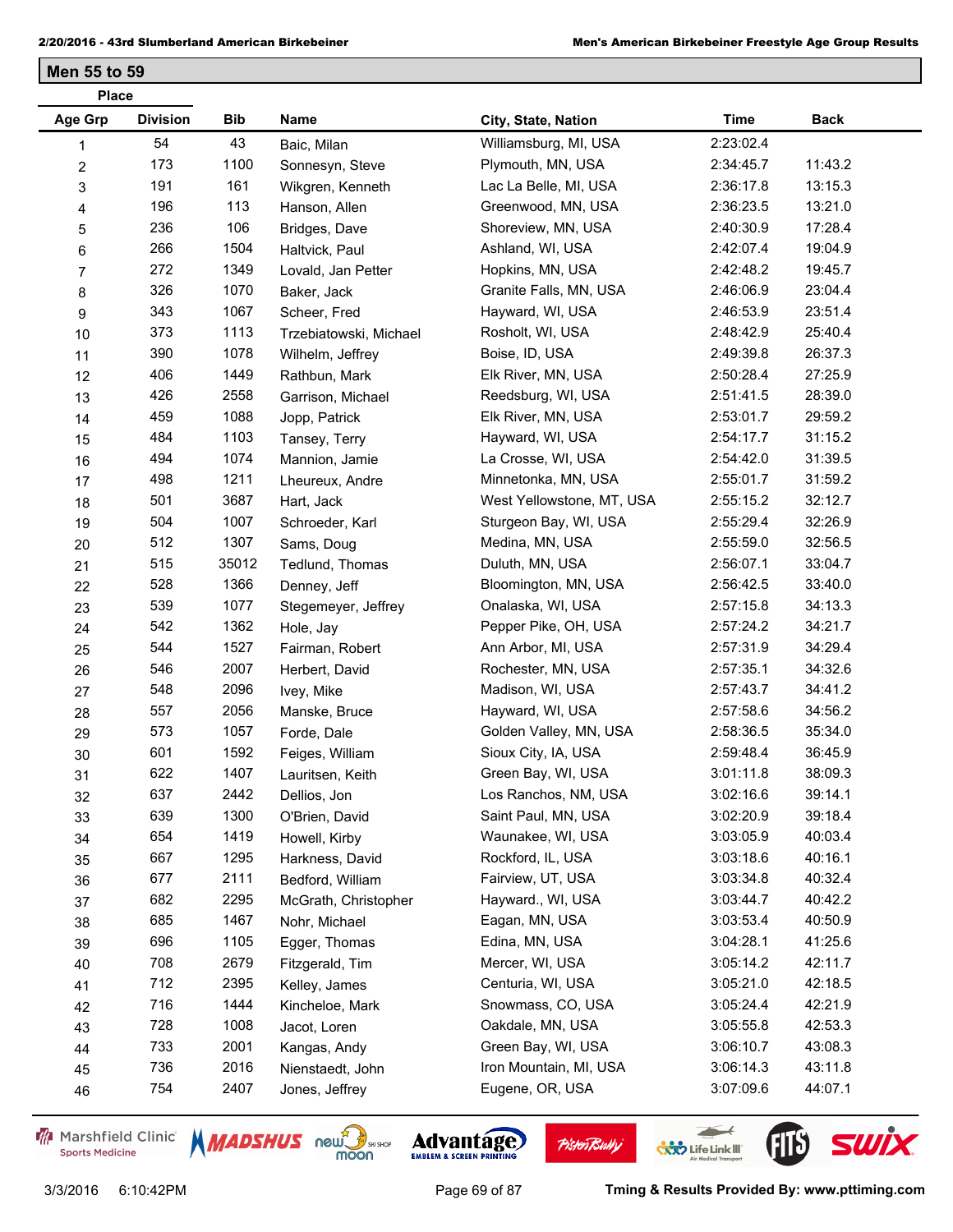| <b>Place</b>   |                 |      |                               |                        |             |             |
|----------------|-----------------|------|-------------------------------|------------------------|-------------|-------------|
| <b>Age Grp</b> | <b>Division</b> | Bib  | Name                          | City, State, Nation    | <b>Time</b> | <b>Back</b> |
| 47             | 771             | 1440 | Fontaine, Mark                | Plymouth, MN, USA      | 3:07:55.5   | 44:53.0     |
| 48             | 777             | 2112 | Hittler, William              | Plymouth, MN, USA      | 3:08:03.5   | 45:01.0     |
| 49             | 779             | 3327 | Ludwig, Edward                | La Crosse, WI, USA     | 3:08:07.6   | 45:05.1     |
| 50             | 799             | 2412 | Hazard, Jerry                 | Oconomowoc, WI, USA    | 3:08:48.9   | 45:46.4     |
| 51             | 803             | 2360 | Sorenson, Erick               | Townsend, MT, USA      | 3:08:56.2   | 45:53.7     |
| 52             | 815             | 2064 | Anderson, Dave                | Prior Lake, MN, USA    | 3:09:41.9   | 46:39.4     |
| 53             | 834             | 2474 | Holmquist, Keith              | Winona, MN, USA        | 3:10:29.8   | 47:27.3     |
| 54             | 847             | 2104 | Wikner, Steve                 | Kenosha, WI, USA       | 3:10:56.6   | 47:54.1     |
| 55             | 852             | 2019 | Schroeder, Kurt               | La Crosse, WI, USA     | 3:11:07.7   | 48:05.2     |
| 56             | 857             | 2329 | Byrne, David                  | Saint Paul, MN, USA    | 3:11:19.9   | 48:17.4     |
| 57             | 869             | 1332 | Friedell, Gary                | Hopkins, MN, USA       | 3:11:39.2   | 48:36.7     |
| 58             | 873             | 2691 | Simon, Tom                    | Wellesley, MA, USA     | 3:11:54.5   | 48:52.0     |
| 59             | 876             | 1422 | Sigurjonsson, Kristbjorn Robe | Isafjordur,, Isl       | 3:12:07.5   | 49:05.0     |
| 60             | 882             | 2612 | Sternkopf, Richard            | Wauwatosa, WI, USA     | 3:12:45.3   | 49:42.8     |
| 61             | 886             | 2105 | Mills, Steven                 | Richfield, MN, USA     | 3:13:02.3   | 49:59.9     |
| 62             | 901             | 2475 | Larson, Ken                   | Chassell, MI, USA      | 3:13:37.7   | 50:35.2     |
| 63             | 912             | 2107 | Hardel, Thomas                | Shoreview, MN, USA     | 3:14:02.1   | 50:59.6     |
| 64             | 929             | 2623 | Barnes, Rod                   | Mayville, WI, USA      | 3:14:34.0   | 51:31.5     |
| 65             | 934             | 2284 | Derauf, Chris                 | Rochester, MN, USA     | 3:14:45.7   | 51:43.2     |
| 66             | 945             | 2343 | Johnson, Doug                 | Minneapolis, MN, USA   | 3:15:12.6   | 52:10.1     |
| 67             | 952             | 2522 | McNeill, Mark                 | West Dundee, IL, USA   | 3:15:31.6   | 52:29.1     |
| 68             | 958             | 1277 | Vaillancourt, Dale            | Burnsville, MN, USA    | 3:15:49.2   | 52:46.7     |
| 69             | 987             | 2557 | Doyle, Michael                | Wauwatosa, WI, USA     | 3:16:51.5   | 53:49.0     |
| 70             | 1002            | 2002 | Smith, Brian                  | Bend, OR, USA          | 3:17:28.1   | 54:25.6     |
| 71             | 1008            | 2011 | Adank, Jeff                   | Port Wing, WI, USA     | 3:17:45.5   | 54:43.0     |
| 72             | 1012            | 2110 | Oberton, Will                 | Winona, MN, USA        | 3:18:03.1   | 55:00.6     |
| 73             | 1013            | 2664 | Klos, Steven                  | Edina, MN, USA         | 3:18:03.1   | 55:00.6     |
| 74             | 1018            | 2240 | Van Den Bosch, Ben            | Winnipeg, MB, Can      | 3:18:05.0   | 55:02.5     |
| 75             | 1038            | 2092 | Hennig, Michael               | Mequon, WI, USA        | 3:18:44.1   | 55:41.6     |
| 76             | 1041            | 2435 | Miller, John                  | Lake Elmo, MN, USA     | 3:18:53.0   | 55:50.5     |
| 77             | 1042            | 3111 | Peterson, Philip              | Maple Grove, MN, USA   | 3:18:53.5   | 55:51.0     |
| 78             | 1044            | 2005 | Gamsky, Daniel                | Jacksonville, FL, USA  | 3:18:54.6   | 55:52.2     |
| 79             | 1047            | 2077 | Splittgerber, Jim             | Appleton, WI, USA      | 3:19:02.1   | 55:59.6     |
| 80             | 1057            | 3465 | Panzer, Kevin                 | Burnsville, MN, USA    | 3:19:20.7   | 56:18.2     |
| 81             | 1069            | 1006 | Altman, John                  | Neenah, WI, USA        | 3:19:45.5   | 56:43.0     |
| 82             | 1078            | 3265 | Hoerger, Carl                 | Boise, ID, USA         | 3:20:06.4   | 57:03.9     |
| 83             | 1079            | 1346 | Shovein, Jack                 | North Oaks, MN, USA    | 3:20:08.5   | 57:06.0     |
| 84             | 1087            | 2331 | Goldberg, David               | Minnetrista, MN, USA   | 3:20:26.0   | 57:23.5     |
| 85             | 1102            | 3083 | Musielski, Jerzy              | Chicago, IL, USA       | 3:20:52.3   | 57:49.8     |
| 86             | 1108            | 2527 | Sherman, Mark                 | Houghton, MI, USA      | 3:21:04.2   | 58:01.7     |
| 87             | 1110            | 2055 | Palm, Brian                   | Enumclaw, WA, USA      | 3:21:10.1   | 58:07.6     |
| 88             | 1117            | 3326 | Bieging, Ed                   | Stillwater, MN, USA    | 3:21:30.6   | 58:28.1     |
| 89             | 1129            | 3025 | Tessendorf, Thomas            | Coeur D Alene, ID, USA | 3:22:01.0   | 58:58.5     |
| 90             | 1135            | 3274 | Roach, Charlie                | Bloomington, MN, USA   | 3:22:20.8   | 59:18.3     |
| 91             | 1141            | 3454 | Adelmeyer, Keith              | Delafield, WI, USA     | 3:22:39.4   | 59:36.9     |
| 92             | 1144            | 3498 | Truckey, Mark                 | Breckenridge, CO, USA  | 3:22:46.6   | 59:44.2     |
|                |                 |      |                               |                        |             |             |

Marshfield Clinic **Sports Medicine** 





**Pisten Bully** 

 $\leftarrow$ 

**COND** Life Link III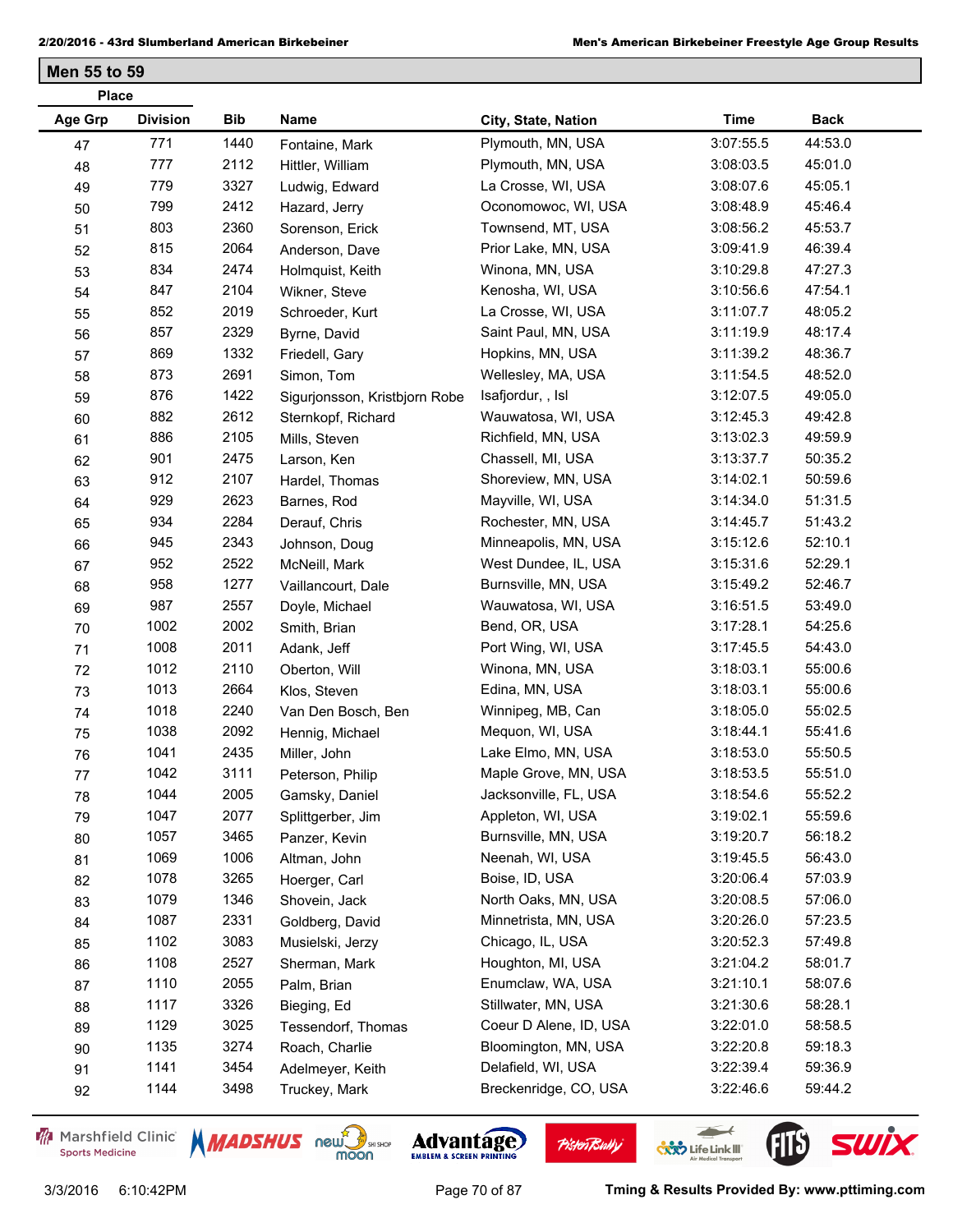| <b>Place</b> |                 |            |                    |                           |             |             |  |
|--------------|-----------------|------------|--------------------|---------------------------|-------------|-------------|--|
| Age Grp      | <b>Division</b> | <b>Bib</b> | Name               | City, State, Nation       | <b>Time</b> | <b>Back</b> |  |
| 93           | 1145            | 3324       | Eusden, Dykstra    | South Paris, ME, USA      | 3:22:50.0   | 59:47.5     |  |
| 94           | 1160            | 2430       | Clemmings, John    | Eden Prairie, MN, USA     | 3:23:37.4   | 1:00:34.9   |  |
| 95           | 1164            | 2226       | Ubel, Andrew       | Saint Paul, MN, USA       | 3:23:44.1   | 1:00:41.6   |  |
| 96           | 1167            | 2062       | Keller, Dale       | Lakewood, WI, USA         | 3:23:49.9   | 1:00:47.4   |  |
| 97           | 1173            | 3362       | Updike, Gregory    | Trempealeau, WI, USA      | 3:23:54.9   | 1:00:52.4   |  |
| 98           | 1183            | 1511       | Dempsey, Pete      | Boulder, CO, USA          | 3:24:09.1   | 1:01:06.7   |  |
| 99           | 1186            | 3112       | Moser, Robert      | Hudson, WI, USA           | 3:24:12.6   | 1:01:10.1   |  |
| 100          | 1187            | 3134       | Hartmann, Tony     | Fitchburg, WI, USA        | 3:24:18.5   | 1:01:16.0   |  |
| 101          | 1199            | 4251       | Johnson, Bradford  | Reno, NV, USA             | 3:24:37.2   | 1:01:34.7   |  |
| 102          | 1203            | 2095       | Weiss, Michael     | Eau Claire, WI, USA       | 3:24:39.4   | 1:01:37.0   |  |
| 103          | 1217            | 3417       | Vadeboncoeur, Joe  | Lake Mills, WI, USA       | 3:24:59.6   | 1:01:57.1   |  |
| 104          | 1237            | 2419       | Washatka, Jim      | Mellen, WI, USA           | 3:25:47.9   | 1:02:45.4   |  |
| 105          | 1238            | 3398       | Melby, Jeff        | Bloomington, MN, USA      | 3:25:49.6   | 1:02:47.1   |  |
| 106          | 1254            | 3300       | Wall, Dave         | Rhinelander, WI, USA      | 3:26:20.5   | 1:03:18.0   |  |
| 107          | 1285            | 2080       | Layton, John       | Minnetonka, MN, USA       | 3:27:46.3   | 1:04:43.8   |  |
| 108          | 1287            | 2090       | Callahan, Mathew   | Minneapolis, MN, USA      | 3:27:47.6   | 1:04:45.1   |  |
| 109          | 1293            | 2387       | Ferguson, Ion Neil | Winnipeg, MB, Can         | 3:27:56.2   | 1:04:53.7   |  |
| 110          | 1295            | 2450       | Patz, Jonathan     | Madison, WI, USA          | 3:28:05.2   | 1:05:02.7   |  |
| 111          | 1296            | 3129       | Weitz, Tom         | Dubuque, IA, USA          | 3:28:06.6   | 1:05:04.1   |  |
| 112          | 1297            | 3431       | Hirsch, Jon        | Hartford, WI, USA         | 3:28:08.4   | 1:05:05.9   |  |
| 113          | 1306            | 3644       | Quinn, Thomas      | Jordan, MN, USA           | 3:28:26.3   | 1:05:23.8   |  |
| 114          | 1313            | 3310       | Rogotzke, David    | Duluth, MN, USA           | 3:28:33.0   | 1:05:30.5   |  |
| 115          | 1320            | 2335       | Olejniczak, David  | Roseville, MN, USA        | 3:28:42.4   | 1:05:39.9   |  |
| 116          | 1323            | 3663       | Webster, Todd      | Lakeville, MN, USA        | 3:28:48.7   | 1:05:46.2   |  |
| 117          | 1324            | 2562       | Risse, Michael     | Brooklyn Park, MN, USA    | 3:28:49.9   | 1:05:47.4   |  |
| 118          | 1326            | 2114       | Zimmerman, William | Chippewa Falls, WI, USA   | 3:28:51.6   | 1:05:49.1   |  |
| 119          | 1334            | 8218       | Engler, Marcus     | Bozeman, MT, USA          | 3:29:04.6   | 1:06:02.1   |  |
| 120          | 1345            | 3010       | Palmquist, Jeffrey | Geneva, IL, USA           | 3:29:27.6   | 1:06:25.1   |  |
| 121          | 1349            | 3507       | Parliament, Matt   | Edmonton, AB, Can         | 3:29:36.1   | 1:06:33.6   |  |
| 122          | 1354            | 3415       | Bianco, Joe        | Ely, MN, USA              | 3:29:48.3   | 1:06:45.8   |  |
| 123          | 1371            | 3512       | Wellmann, Matthias | Erxleben, , Ger           | 3:30:07.7   | 1:07:05.2   |  |
| 124          | 1388            | 2020       | Anderson, Lon      | Cable, WI, USA            | 3:30:31.2   | 1:07:28.7   |  |
| 125          | 1407            | 2078       | Menkol, Joe        | Trego, WI, USA            | 3:31:08.4   | 1:08:05.9   |  |
| 126          | 1425            | 2082       | Muszynski, Ken     | Palatine, IL, USA         | 3:31:47.6   | 1:08:45.1   |  |
| 127          | 1426            | 3292       | Fark, Dan          | Saint Cloud, MN, USA      | 3:31:53.9   | 1:08:51.4   |  |
| 128          | 1440            | 3648       | Wirtz, Tim         | Plover, WI, USA           | 3:32:24.0   | 1:09:21.6   |  |
| 129          | 1455            | 3254       | Olson, Brian       | Snowmass Village, CO, USA | 3:32:40.1   | 1:09:37.6   |  |
| 130          | 1463            | 2428       | Becwar, John       | Wauwatosa, WI, USA        | 3:33:02.9   | 1:10:00.4   |  |
| 131          | 1464            | 6501       | Lyng, Robert       | Burnsville, MN, USA       | 3:33:03.0   | 1:10:00.5   |  |
| 132          | 1482            | 4469       | Goodman, Laird     | Tigard, OR, USA           | 3:33:47.9   | 1:10:45.4   |  |
| 133          | 1486            | 3578       | Hoban, Richard     | Stillwater, MN, USA       | 3:33:53.4   | 1:10:50.9   |  |
| 134          | 1489            | 4627       | Stromback, Steve   | Duluth, MN, USA           | 3:33:58.0   | 1:10:55.5   |  |
| 135          | 1490            | 3082       | Poling, Jerry      | Eau Claire, WI, USA       | 3:33:59.2   | 1:10:56.8   |  |
| 136          | 1492            | 4648       | Andryk, Timothy    | Middleton, WI, USA        | 3:34:04.8   | 1:11:02.3   |  |
| 137          | 1501            | 3002       | Virant, David      | Junction City, WI, USA    | 3:34:27.8   | 1:11:25.3   |  |
| 138          | 1508            | 2680       | Holmstrom, Tim     | Excelsior, MN, USA        | 3:34:44.7   | 1:11:42.2   |  |
|              |                 |            |                    |                           |             |             |  |

Marshfield Clinic **Sports Medicine** 





**Pisten Bully** 

 $\leftarrow$ 

**COND** Life Link III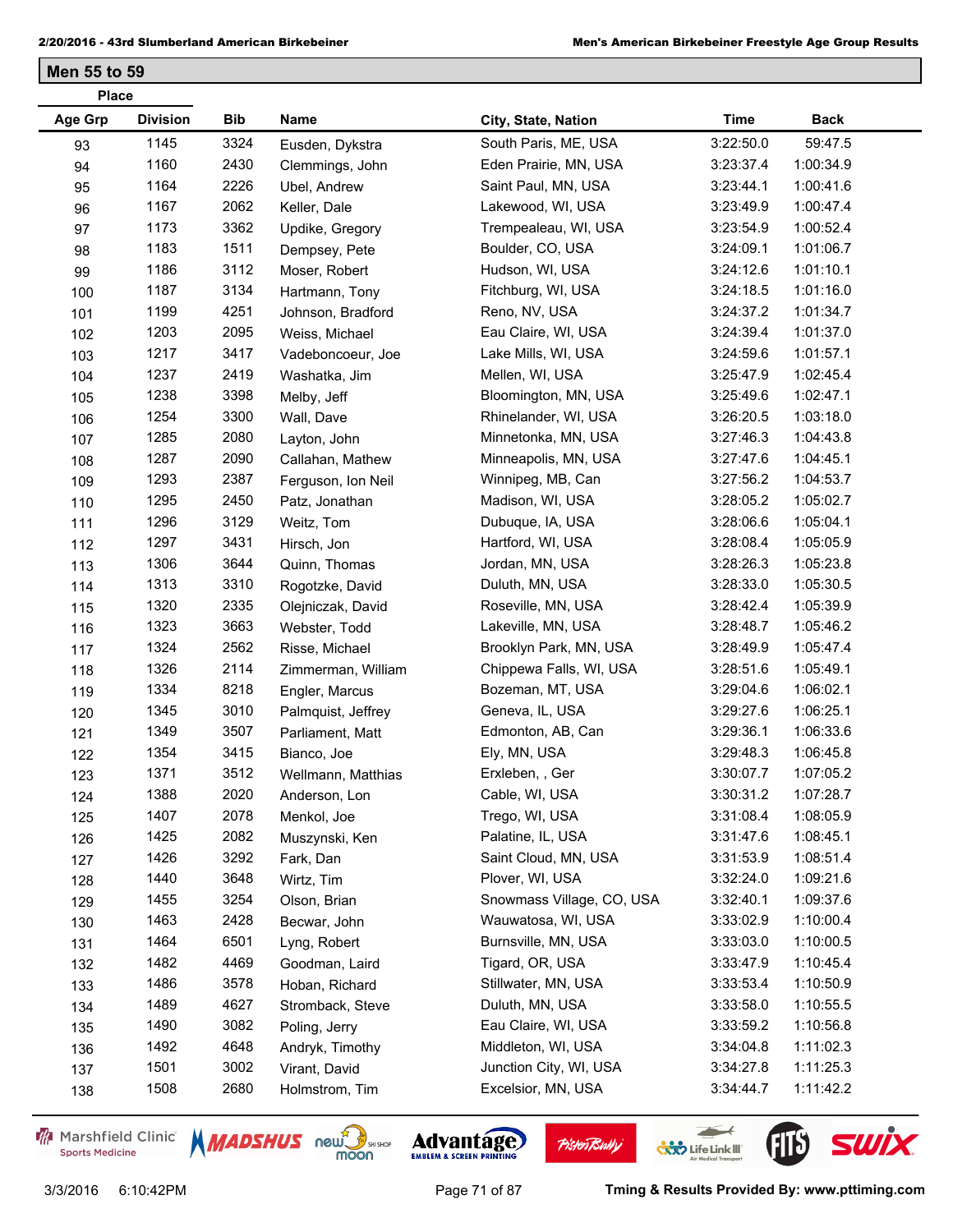| <b>Place</b> |                 |            |                    |                            |             |             |  |
|--------------|-----------------|------------|--------------------|----------------------------|-------------|-------------|--|
| Age Grp      | <b>Division</b> | <b>Bib</b> | Name               | City, State, Nation        | <b>Time</b> | <b>Back</b> |  |
| 139          | 1511            | 2517       | Collins, Mark      | Rochester, MN, USA         | 3:34:47.2   | 1:11:44.7   |  |
| 140          | 1518            | 3621       | Richardson, Steve  | Golden, CO, USA            | 3:34:54.3   | 1:11:51.8   |  |
| 141          | 1524            | 3348       | Symmes, Fred       | Concord, NH, USA           | 3:35:02.9   | 1:12:00.4   |  |
| 142          | 1530            | 3069       | Pramann, David     | Burnsville, MN, USA        | 3:35:06.1   | 1:12:03.6   |  |
| 143          | 1533            | 2006       | Kurth, Darrell     | Wausau, WI, USA            | 3:35:12.7   | 1:12:10.2   |  |
| 144          | 1537            | 2012       | Nehl, Jim          | Eden Prairie, MN, USA      | 3:35:21.3   | 1:12:18.8   |  |
| 145          | 1539            | 4640       | Foley, Thomas      | North Oaks, MN, USA        | 3:35:25.8   | 1:12:23.4   |  |
| 146          | 1544            | 3128       | Schuler, Tom       | Milwaukee, WI, USA         | 3:35:30.7   | 1:12:28.2   |  |
| 147          | 1550            | 2093       | Krumholz, Michael  | Minnetonka, MN, USA        | 3:35:35.0   | 1:12:32.5   |  |
| 148          | 1583            | 3667       | Ley, Tom           | La Crosse, WI, USA         | 3:36:50.5   | 1:13:48.0   |  |
| 149          | 1589            | 3524       | Sweet, Michael     | Saint Paul, MN, USA        | 3:37:04.6   | 1:14:02.1   |  |
| 150          | 1590            | 2528       | Wirt, Mark         | Minneapolis, MN, USA       | 3:37:05.5   | 1:14:03.0   |  |
| 151          | 1598            | 3116       | Clements, Scott    | Bloomington, MN, USA       | 3:37:17.3   | 1:14:14.8   |  |
| 152          | 1599            | 3115       | Bertrand, Scott    | Chippewa Falls, WI, USA    | 3:37:20.0   | 1:14:17.5   |  |
| 153          | 1600            | 3494       | Muschinski, Mark   | Palmyra, WI, USA           | 3:37:22.0   | 1:14:19.5   |  |
| 154          | 1612            | 3099       | Mroz, Marek        | Wilmette, IL, USA          | 3:37:54.3   | 1:14:51.8   |  |
| 155          | 1614            | 3130       | Hamilton, William  | St. Paul, MN, USA          | 3:37:58.8   | 1:14:56.3   |  |
| 156          | 1616            | 5086       | O'Day, Kelly       | Merrill, WI, USA           | 3:38:04.0   | 1:15:01.5   |  |
| 157          | 1619            | 3558       | Buckley, Paul      | St. Louis Park, MN, USA    | 3:38:07.5   | 1:15:05.1   |  |
| 158          | 1658            | 2081       | Osborne, John      | Brookfield, WI, USA        | 3:39:03.9   | 1:16:01.4   |  |
| 159          | 1689            | 4074       | Wolff, Jon         | Madison, WI, USA           | 3:40:00.3   | 1:16:57.8   |  |
| 160          | 1692            | 4103       | Schneider, William | Appleton, WI, USA          | 3:40:01.9   | 1:16:59.4   |  |
| 161          | 1695            | 4058       | Koeppl, Chris      | Rhinelander, WI, USA       | 3:40:07.2   | 1:17:04.7   |  |
| 162          | 1703            | 3016       | Koester, Mike      | Dousman, WI, USA           | 3:40:25.0   | 1:17:22.5   |  |
| 163          | 1709            | 4249       | Moore, Brad        | Mahtomedi, MN, USA         | 3:40:35.0   | 1:17:32.5   |  |
| 164          | 1737            | 8276       | Cooper, Richard    | Bozeman, MT, USA           | 3:41:27.9   | 1:18:25.4   |  |
| 165          | 1744            | 4354       | Wolfe, Gerard      | Eau Claire, WI, USA        | 3:41:34.4   | 1:18:31.9   |  |
| 166          | 1753            | 3295       | Goldberg, Daniel   | Bayside, WI, USA           | 3:41:56.5   | 1:18:54.0   |  |
| 167          | 1761            | 5612       | Kunau, Thomas      | St. Paul, MN, USA          | 3:42:10.1   | 1:19:07.6   |  |
| 168          | 1763            | 3641       | Grist, Thomas      | Madison, WI, USA           | 3:42:13.1   | 1:19:10.6   |  |
| 169          | 1768            | 3051       | Erickson, Allan    | Glendale, WI, USA          | 3:42:21.7   | 1:19:19.2   |  |
| 170          | 1774            | 8037       | Coleman, Boyd      | Oconomowoc, WI, USA        | 3:42:31.2   | 1:19:28.7   |  |
| 171          | 1776            | 4065       | Weiss, Dennis      | Endeavor, WI, USA          | 3:42:36.0   | 1:19:33.5   |  |
| 172          | 1781            | 3313       | Timmerman, David   | Dubuque, IA, USA           | 3:42:44.9   | 1:19:42.4   |  |
| 173          | 1782            | 4054       | Milavitz, Brian    | Minneapolis, MN, USA       | 3:42:46.0   | 1:19:43.5   |  |
| 174          | 1791            | 3092       | Bengtson, Keith    | Rochester, MN, USA         | 3:42:54.5   | 1:19:52.0   |  |
| 175          | 1802            | 3586       | Dickson, Robert    | Egg Harbor, WI, USA        | 3:43:06.6   | 1:20:04.1   |  |
| 176          | 1837            | 3270       | Leuthner, Charles  | Victoria, MN, USA          | 3:44:15.2   | 1:21:12.7   |  |
| 177          | 1847            | 3303       | Ensign, David      | Boulder, CO, USA           | 3:44:25.2   | 1:21:22.7   |  |
| 178          | 1853            | 3312       | Silvis, David      | Oak Park, IL, USA          | 3:44:33.5   | 1:21:31.0   |  |
| 179          | 1866            | 3426       | Marshall, John     | Minneapolis, MN, USA       | 3:45:06.3   | 1:22:03.8   |  |
| 180          | 1882            | 3108       | Olson, Paul        | Grand Rapids, MN, USA      | 3:45:39.9   | 1:22:37.4   |  |
| 181          | 1883            | 1104       | Bramer, Thomas     | Bloomington, MN, USA       | 3:45:40.6   | 1:22:38.1   |  |
| 182          | 1888            | 4092       | Auner, Robert      | Madison, WI, USA           | 3:45:46.7   | 1:22:44.2   |  |
| 183          | 1890            | 5220       | Chepakin, Andrey   | Saint-Petersburg, N/A, Rus | 3:45:56.1   | 1:22:53.6   |  |
| 184          | 1891            | 4505       | Miller, Martin     | Whitefish, MT, USA         | 3:45:56.4   | 1:22:53.9   |  |

Marshfield Clinic **Sports Medicine** 





**Pisten Bully** 

 $\leftarrow$ 

**COND** Life Link III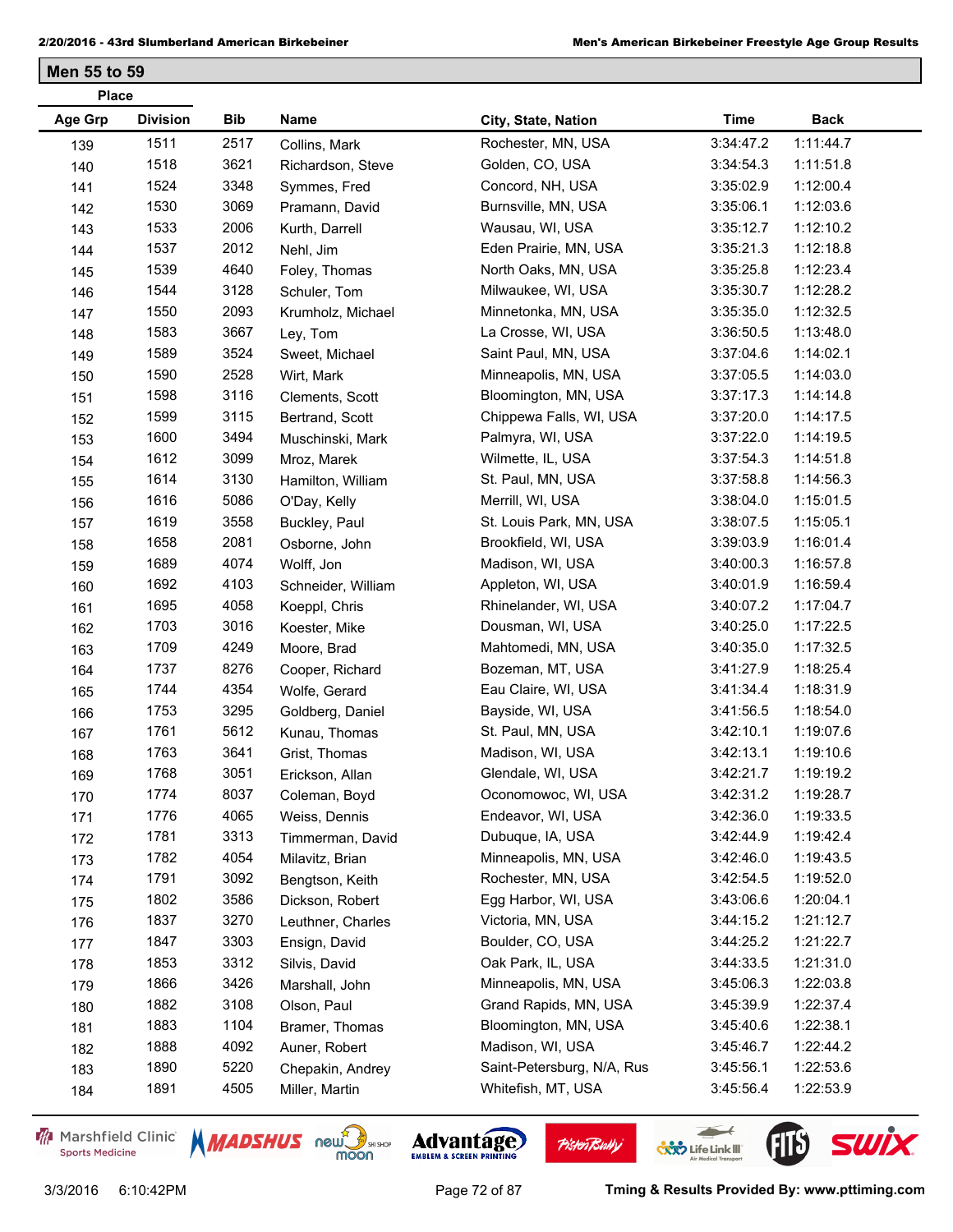|                | <b>Place</b>    |            |                    |                          |             |             |  |  |  |
|----------------|-----------------|------------|--------------------|--------------------------|-------------|-------------|--|--|--|
| <b>Age Grp</b> | <b>Division</b> | <b>Bib</b> | Name               | City, State, Nation      | <b>Time</b> | <b>Back</b> |  |  |  |
| 185            | 1913            | 4559       | Johnston, Paul     | Rice Lake, WI, USA       | 3:46:27.7   | 1:23:25.2   |  |  |  |
| 186            | 1920            | 3250       | Hegge, Brian       | Rhinelander, WI, USA     | 3:46:37.3   | 1:23:34.8   |  |  |  |
| 187            | 1923            | 4093       | Koscielski, Ronald | Peotone, IL, USA         | 3:46:41.1   | 1:23:38.6   |  |  |  |
| 188            | 1933            | 4585       | Garner, Robert     | Sturtevant, WI, USA      | 3:47:03.7   | 1:24:01.2   |  |  |  |
| 189            | 1937            | 5283       | Maurer, Dan        | Treasure Island, FL, USA | 3:47:12.3   | 1:24:09.8   |  |  |  |
| 190            | 1943            | 5027       | Hansen, Basil      | Waupaca, WI, USA         | 3:47:54.4   | 1:24:51.9   |  |  |  |
| 191            | 1949            | 4465       | Hegland, Knut      | Stommen, , Nor           | 3:48:06.6   | 1:25:04.1   |  |  |  |
| 192            | 1953            | 5068       | Baldarotta, Gino   | Madison, WI, USA         | 3:48:17.3   | 1:25:14.8   |  |  |  |
| 193            | 1954            | 3511       | Weiss, Matthias    | Minocqua, WI, USA        | 3:48:18.1   | 1:25:15.7   |  |  |  |
| 194            | 1960            | 3382       | Allen, James       | Duluth, MN, USA          | 3:48:23.7   | 1:25:21.2   |  |  |  |
| 195            | 1972            | 3580       | Price, Richard     | Sagle, ID, USA           | 3:48:51.7   | 1:25:49.2   |  |  |  |
| 196            | 1977            | 3057       | Conroy, Bill       | Minneapolis, MN, USA     | 3:48:59.3   | 1:25:56.9   |  |  |  |
| 197            | 1987            | 3239       | McEnaney, Bob      | Woodbury, MN, USA        | 3:49:18.5   | 1:26:16.0   |  |  |  |
| 198            | 1989            | 4625       | Hagedorn, Steve    | Two Harbors, MN, USA     | 3:49:22.7   | 1:26:20.3   |  |  |  |
| 199            | 1993            | 4387       | Deitz, Jay         | Fifield, WI, USA         | 3:49:33.8   | 1:26:31.3   |  |  |  |
| 200            | 1995            | 4083       | Hawkins, Matt      | Rochester, MN, USA       | 3:49:42.1   | 1:26:39.7   |  |  |  |
| 201            | 1999            | 3585       | Anex, Robert       | Madison, WI, USA         | 3:49:43.7   | 1:26:41.2   |  |  |  |
| 202            | 2005            | 3118       | Weiss, Steve       | Altoona, WI, USA         | 3:50:09.2   | 1:27:06.7   |  |  |  |
| 203            | 2007            | 3563       | Wagener, Paul      | Baraboo, WI, USA         | 3:50:22.2   | 1:27:19.7   |  |  |  |
| 204            | 2008            | 4579       | Marusinec, Richard | Delafield, WI, USA       | 3:50:26.0   | 1:27:23.5   |  |  |  |
| 205            | 2021            | 5106       | Weium, Paul        | St Paul, MN, USA         | 3:50:48.8   | 1:27:46.3   |  |  |  |
| 206            | 2022            | 3006       | Voigt, Gregg       | Sheboygan Falls, WI, USA | 3:50:49.6   | 1:27:47.1   |  |  |  |
| 207            | 2023            | 1393       | Martensson, Jorgen | Vikersund, , Nor         | 3:50:54.2   | 1:27:51.7   |  |  |  |
| 208            | 2024            | 4494       | Babich, Mark       | Hartland, WI, USA        | 3:50:55.3   | 1:27:52.8   |  |  |  |
| 209            | 2027            | 3474       | Fossen, Larry      | Chaska, MN, USA          | 3:50:57.7   | 1:27:55.2   |  |  |  |
| 210            | 2038            | 5617       | Wirtz, Thomas      | Neenah, WI, USA          | 3:51:21.6   | 1:28:19.1   |  |  |  |
| 211            | 2044            | 3014       | Dietrich, John     | Minneapolis, MN, USA     | 3:51:33.5   | 1:28:31.0   |  |  |  |
| 212            | 2053            | 3678       | Clark, William     | Medford, WI, USA         | 3:51:54.0   | 1:28:51.5   |  |  |  |
| 213            | 2060            | 4595       | Cattaneo, Roberto  | Rochester, MN, USA       | 3:51:59.2   | 1:28:56.7   |  |  |  |
| 214            | 2066            | 4101       | Gattenby, Timothy  | Mazomanie, WI, USA       | 3:52:08.9   | 1:29:06.4   |  |  |  |
| 215            | 2093            | 3353       | Curry, George      | Schaumburg, IL, USA      | 3:53:11.4   | 1:30:08.9   |  |  |  |
| 216            | 2097            | 3096       | Moss, Kevin        | Bondurant, IA, USA       | 3:53:18.7   | 1:30:16.3   |  |  |  |
| 217            | 2103            | 3071       | Suchy, Fred        | Bayside, WI, USA         | 3:53:31.4   | 1:30:28.9   |  |  |  |
| 218            | 2104            | 3070       | Ware, David        | St. Louis, MO, USA       | 3:53:33.1   | 1:30:30.6   |  |  |  |
| 219            | 2111            | 2378       | Sorteberg, Gregory | Otsego, MN, USA          | 3:53:40.4   | 1:30:37.9   |  |  |  |
| 220            | 2115            | 4099       | Kammer, Thomas     | La Crosse, WI, USA       | 3:53:43.0   | 1:30:40.5   |  |  |  |
| 221            | 2149            | 3468       | Wendland, Kevin    | Chaska, MN, USA          | 3:55:02.1   | 1:31:59.6   |  |  |  |
| 222            | 2165            | 3325       | Stuth, Eckehard    | Hubertus, WI, USA        | 3:55:42.3   | 1:32:39.8   |  |  |  |
| 223            | 2192            | 9097       | Comb, James        | Hamel, MN, USA           | 3:56:32.7   | 1:33:30.2   |  |  |  |
| 224            | 2195            | 5094       | Tembreull, Mark    | Lino Lakes, MN, USA      | 3:56:35.2   | 1:33:32.8   |  |  |  |
| 225            | 2200            | 9103       | Miller, Jeffrey    | Whitewater, WI, USA      | 3:56:54.2   | 1:33:51.7   |  |  |  |
| 226            | 2201            | 5541       | Wiltzius, Peter    | Sheboygan, WI, USA       | 3:56:57.9   | 1:33:55.4   |  |  |  |
| 227            | 2211            | 8019       | Lainis, Andrew     | Boulder, CO, USA         | 3:57:16.0   | 1:34:13.5   |  |  |  |
| 228            | 2213            | 5073       | Demerath, James    | Green Bay, WI, USA       | 3:57:18.2   | 1:34:15.7   |  |  |  |
| 229            | 2249            | 4293       | Sikora, Daniel     | Des Plaines, IL, USA     | 3:58:26.3   | 1:35:23.8   |  |  |  |
| 230            | 2251            | 5588       | Shurson, Stephen   | Maple Plain, MN, USA     | 3:58:32.7   | 1:35:30.2   |  |  |  |

Marshfield Clinic **Sports Medicine** 





**Pisten Bully** 

 $\leftarrow$ 

**COND** Life Link III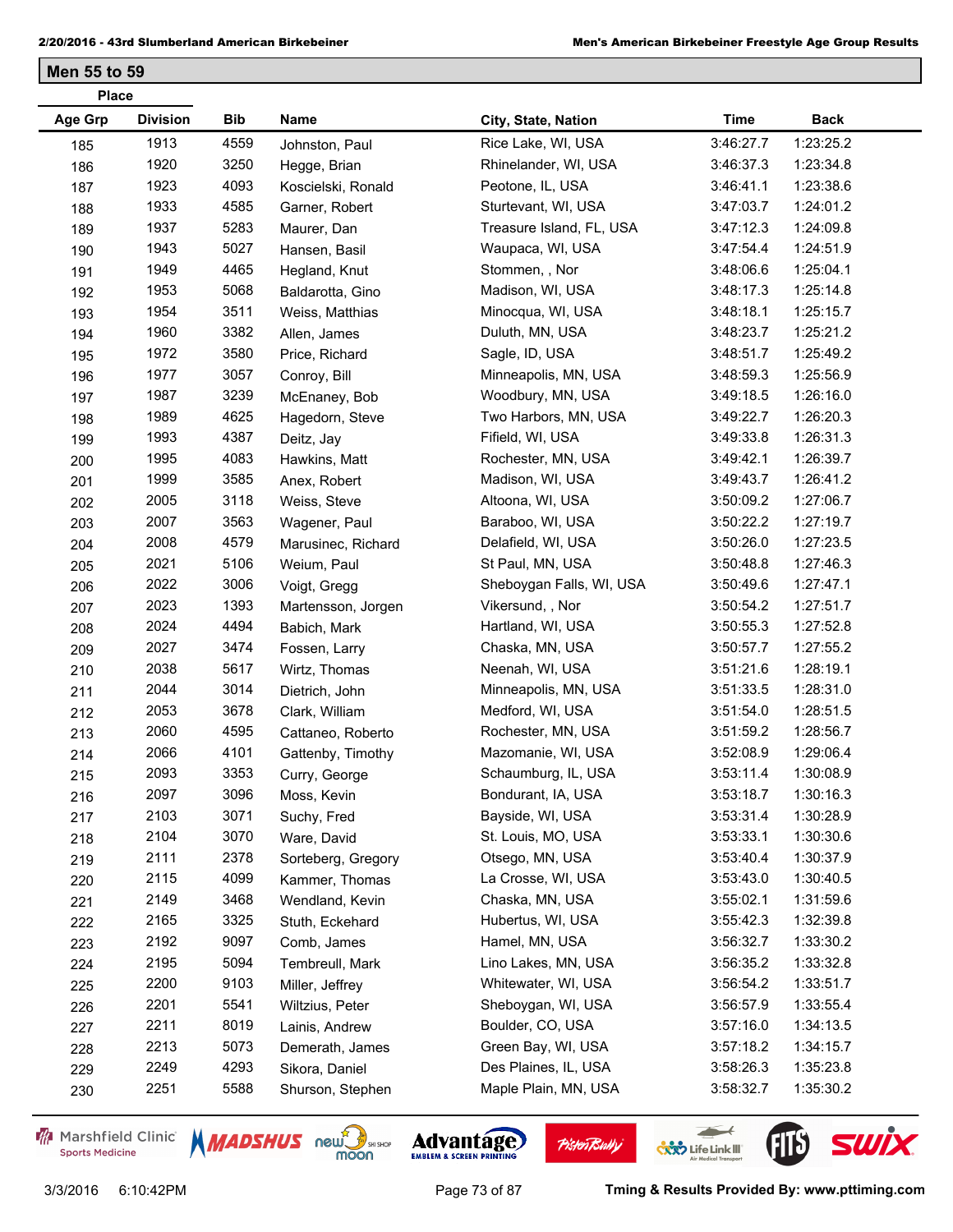|                | <b>Place</b>    |            |                      |                         |             |             |  |  |  |
|----------------|-----------------|------------|----------------------|-------------------------|-------------|-------------|--|--|--|
| <b>Age Grp</b> | <b>Division</b> | <b>Bib</b> | Name                 | City, State, Nation     | <b>Time</b> | <b>Back</b> |  |  |  |
| 231            | 2255            | 4060       | Van Valin, Craig     | Cambridge, WI, USA      | 3:58:42.4   | 1:35:39.9   |  |  |  |
| 232            | 2256            | 6552       | Holt, Tom            | Northfield, MN, USA     | 3:58:42.4   | 1:35:39.9   |  |  |  |
| 233            | 2259            | 4012       | Antonneau, Jon       | Racine, WI, USA         | 3:58:44.2   | 1:35:41.7   |  |  |  |
| 234            | 2278            | 4015       | Schilling, Kevin     | Holmen, WI, USA         | 3:59:23.3   | 1:36:20.8   |  |  |  |
| 235            | 2300            | 5122       | Hlas, Vladimir       | Winnipeg, MB, Can       | 4:00:00.1   | 1:36:57.6   |  |  |  |
| 236            | 2308            | 4066       | Kozloski, Gary       | Green Bay, WI, USA      | 4:00:09.7   | 1:37:07.2   |  |  |  |
| 237            | 2315            | 5093       | Leach, Mark          | Hopkins, MN, USA        | 4:00:20.6   | 1:37:18.1   |  |  |  |
| 238            | 2317            | 8163       | Callahan, John       | Saint Paul, MN, USA     | 4:00:21.7   | 1:37:19.2   |  |  |  |
| 239            | 2340            | 6531       | Faber, Steven        | Minnetonka, MN, USA     | 4:01:20.0   | 1:38:17.5   |  |  |  |
| 240            | 2342            | 4204       | Pendleton, Alexander | Shorewood, WI, USA      | 4:01:29.5   | 1:38:27.0   |  |  |  |
| 241            | 2358            | 4245       | Kunik, Bill          | Lakeville, MN, USA      | 4:01:53.7   | 1:38:51.2   |  |  |  |
| 242            | 2365            | 5593       | Addison, Steven      | Platteville, WI, USA    | 4:02:16.4   | 1:39:13.9   |  |  |  |
| 243            | 2374            | 4546       | Schroeter, Neal      | Ironwood, MI, USA       | 4:02:28.8   | 1:39:26.3   |  |  |  |
| 244            | 2382            | 3236       | Thom, Bill           | Chicago, IL, USA        | 4:02:50.6   | 1:39:48.1   |  |  |  |
| 245            | 2383            | 4244       | Gilmore, Bill        | Janesville, WI, USA     | 4:02:53.7   | 1:39:51.2   |  |  |  |
| 246            | 2400            | 4679       | Hutton, Michael      | Carbondale, CO, USA     | 4:03:59.2   | 1:40:56.7   |  |  |  |
| 247            | 2402            | 4081       | Nemetz, Mark         | De Pere, WI, USA        | 4:04:05.4   | 1:41:02.9   |  |  |  |
| 248            | 2424            | 8185       | Newhouse, Ken        | Pocatello, ID, USA      | 4:05:12.6   | 1:42:10.2   |  |  |  |
| 249            | 2426            | 5590       | Roudabush, Steve     | Eden Prairie, MN, USA   | 4:05:16.2   | 1:42:13.7   |  |  |  |
| 250            | 2434            | 4080       | Elmer, Mark          | Lakeland, WI, USA       | 4:05:40.5   | 1:42:38.0   |  |  |  |
| 251            | 2445            | 4303       | Mataya, David        | Hudson, WI, USA         | 4:05:58.1   | 1:42:55.6   |  |  |  |
| 252            | 2452            | 5229       | Rutscher, Arthur     | Somerset, WI, USA       | 4:06:12.5   | 1:43:10.0   |  |  |  |
| 253            | 2455            | 4409       | Pasierb, Jerry       | Downers Grove, IL, USA  | 4:06:19.6   | 1:43:17.1   |  |  |  |
| 254            | 2458            | 6224       | Amundson, Bennett    | Sartell, MN, USA        | 4:06:34.4   | 1:43:32.0   |  |  |  |
| 255            | 2467            | 4397       | Dubois, Jeffery      | North Oaks, MN, USA     | 4:07:00.9   | 1:43:58.4   |  |  |  |
| 256            | 2468            | 5276       | Webb, Craig          | Chippewa Falls, WI, USA | 4:07:02.5   | 1:44:00.0   |  |  |  |
| 257            | 2482            | 5398       | Swanson, Joel        | Minneapolis, MN, USA    | 4:07:33.6   | 1:44:31.2   |  |  |  |
| 258            | 2493            | 5019       | Shelden, Randy       | Rockford, IL, USA       | 4:07:59.7   | 1:44:57.2   |  |  |  |
| 259            | 2499            | 3076       | Read, Harry          | Madison, WI, USA        | 4:08:06.5   | 1:45:04.0   |  |  |  |
| 260            | 2502            | 4671       | Nelson, William      | Prairie Du Sac, WI, USA | 4:08:08.5   | 1:45:06.0   |  |  |  |
| 261            | 2503            | 4062       | Johnson, David       | St Cloud, MN, USA       | 4:08:08.7   | 1:45:06.2   |  |  |  |
| 262            | 2510            | 5054       | Steinbrecher, Brian  | Plano, TX, USA          | 4:08:32.1   | 1:45:29.6   |  |  |  |
| 263            | 2528            | 5641       | Sotis, William       | Fitchburg, WI, USA      | 4:09:14.9   | 1:46:12.4   |  |  |  |
| 264            | 2532            | 5244       | Branson, Bob         | Hudson, WI, USA         | 4:09:20.6   | 1:46:18.1   |  |  |  |
| 265            | 2537            | 3299       | Furey, Dave          | Ann Arbor, MI, USA      | 4:09:28.0   | 1:46:25.5   |  |  |  |
| 266            | 2540            | 8303       | Bujold, Sean         | St Paul, MN, USA        | 4:09:33.8   | 1:46:31.3   |  |  |  |
| 267            | 2545            | 8300       | Duffus, Scott        | Tripoli, IA, USA        | 4:09:40.5   | 1:46:38.0   |  |  |  |
| 268            | 2555            | 6092       | Jamison, Michael     | Stoughton, WI, USA      | 4:10:01.3   | 1:46:58.8   |  |  |  |
| 269            | 2587            | 5024       | Pitts, Steve         | Middleton, WI, USA      | 4:11:13.4   | 1:48:10.9   |  |  |  |
| 270            | 2589            | 4382       | Zorn, James          | Ashland, WI, USA        | 4:11:20.0   | 1:48:17.5   |  |  |  |
| 271            | 2593            | 4654       | Dailey, Tom          | Keswick, VA, USA        | 4:11:32.0   | 1:48:29.6   |  |  |  |
| 272            | 2598            | 4265       | Kangas, Bruce        | Chassell, MI, USA       | 4:11:56.3   | 1:48:53.8   |  |  |  |
| 273            | 2602            | 4371       | Wheeler, Henry       | Nederland, CO, USA      | 4:12:07.0   | 1:49:04.5   |  |  |  |
| 274            | 2623            | 5605       | John, Ted            | Laramie, WY, USA        | 4:13:07.7   | 1:50:05.3   |  |  |  |
| 275            | 2625            | 5341       | Yursis, George       | Suamic, WI, USA         | 4:13:12.4   | 1:50:09.9   |  |  |  |
| 276            | 2645            | 4063       | Bachmeier, Dean      | Edina, MN, USA          | 4:14:21.2   | 1:51:18.7   |  |  |  |
|                |                 |            |                      |                         |             |             |  |  |  |

Marshfield Clinic **Sports Medicine** 







 $\leftarrow$ 

**COND** Life Link III

**Pisten Bully**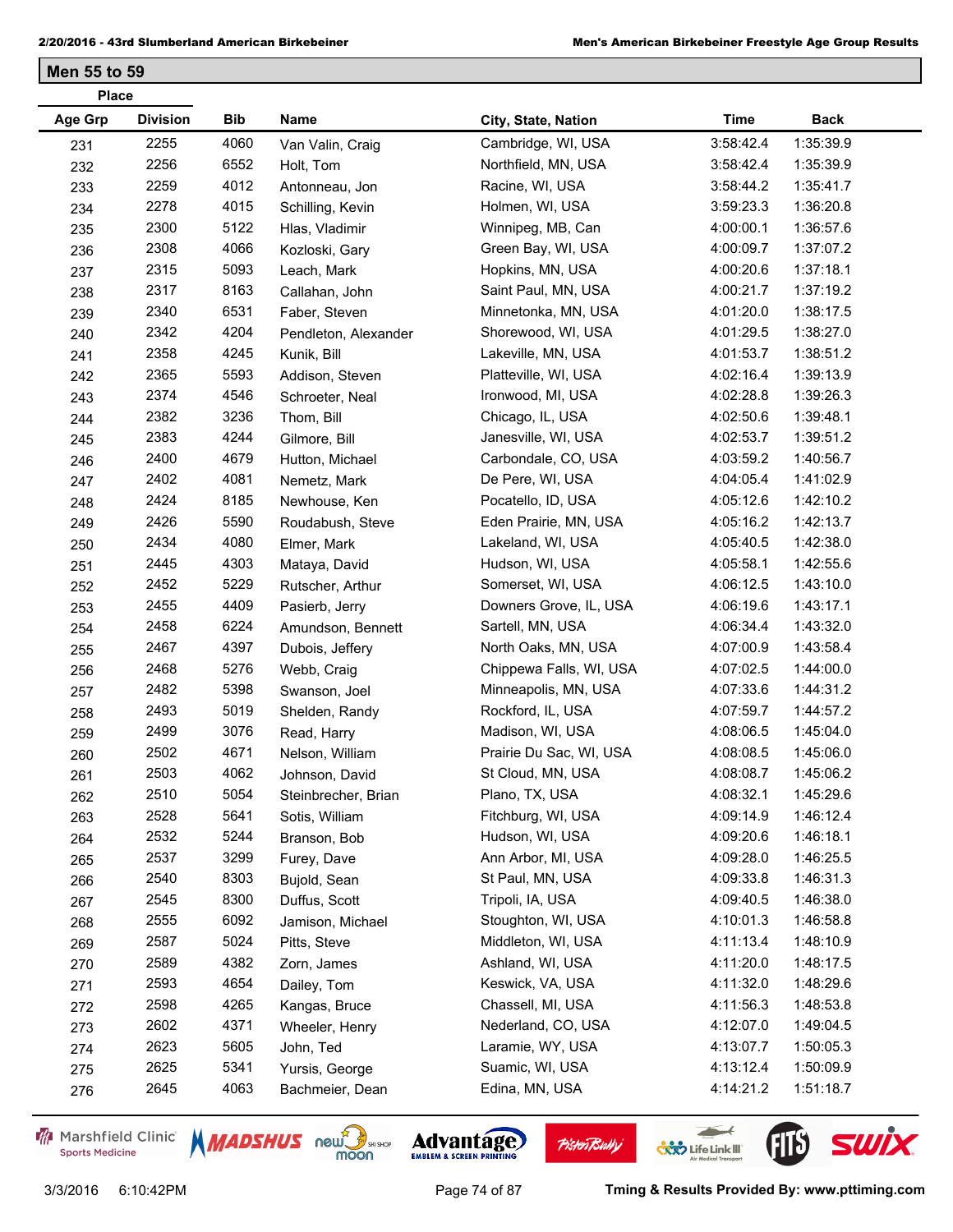| <b>Place</b> |                 |      |                        |                         |             |             |
|--------------|-----------------|------|------------------------|-------------------------|-------------|-------------|
| Age Grp      | <b>Division</b> | Bib  | Name                   | City, State, Nation     | <b>Time</b> | <b>Back</b> |
| 277          | 2648            | 5481 | Thompson, Mark         | Sun Prairie, WI, USA    | 4:14:25.6   | 1:51:23.1   |
| 278          | 2654            | 6450 | Pellikan, Michael      | Mount Prospect, IL, USA | 4:14:32.4   | 1:51:29.9   |
| 279          | 2659            | 5011 | Balsiger, Jeffry       | Jim Falls, WI, USA      | 4:14:57.5   | 1:51:55.1   |
| 280          | 2669            | 4592 | Schwarz, Robert        | Middleton, WI, USA      | 4:15:21.4   | 1:52:18.9   |
| 281          | 2693            | 5315 | Walsh, Edward          | Chicago, IL, USA        | 4:16:30.7   | 1:53:28.2   |
| 282          | 2696            | 6062 | Factor, David          | Minneapolis, MN, USA    | 4:16:54.9   | 1:53:52.4   |
| 283          | 2700            | 5381 | Lynch, Jerry           | Madison, WI, USA        | 4:16:59.8   | 1:53:57.3   |
| 284          | 2721            | 3219 | Vorobiev, Andrei       | Hinsdale, IL, USA       | 4:18:20.2   | 1:55:17.7   |
| 285          | 2722            | 5277 | Travis, Curt           | Eau Claire, WI, USA     | 4:18:25.0   | 1:55:22.5   |
| 286          | 2735            | 7145 | Wawro, George          | St Paul, MN, USA        | 4:18:50.3   | 1:55:47.8   |
| 287          | 2739            | 5302 | Lang, Dayton           | Shoreview, MN, USA      | 4:18:58.8   | 1:55:56.3   |
| 288          | 2746            | 4002 | Anderson, Bryan        | Cable, WI, USA          | 4:19:13.2   | 1:56:10.7   |
| 289          | 2757            | 5081 | Wightman, John         | North Prairie, WI, USA  | 4:19:49.4   | 1:56:46.9   |
| 290          | 2776            | 5451 | Bjerkness, Kris        | Circle Pines, MN, USA   | 4:20:53.2   | 1:57:50.8   |
| 291          | 2780            | 5461 | Culver, Lillard        | Mequon, WI, USA         | 4:21:02.4   | 1:57:59.9   |
| 292          | 2795            | 5061 | Ertl, Daniel           | Brookfield, WI, USA     | 4:22:09.3   | 1:59:06.8   |
| 293          | 2803            | 4583 | Cutshall, Robert       | Whitewater, WI, USA     | 4:22:34.0   | 1:59:31.5   |
| 294          | 2805            | 6492 | Noonan, Richard        | Thorp, WI, USA          | 4:22:34.4   | 1:59:31.9   |
| 295          | 2825            | 5114 | Orlikowski, Steven     | Stevens Point, WI, USA  | 4:23:08.5   | 2:00:06.0   |
| 296          | 2841            | 8257 | Gallagher, Patrick     | Milwaukee, WI, USA      | 4:23:59.5   | 2:00:57.0   |
| 297          | 2856            | 8183 | Hammerbeck, Keith      | Altoona, WI, USA        | 4:24:36.9   | 2:01:34.4   |
| 298          | 2858            | 5410 | McGrory, John          | Portland, OR, USA       | 4:24:44.8   | 2:01:42.3   |
| 299          | 2876            | 6273 | Midthun, David         | Oronoco, MN, USA        | 4:25:33.0   | 2:02:30.5   |
| 300          | 2878            | 3264 | Manson, Carey          | Mound, MN, USA          | 4:25:50.0   | 2:02:47.5   |
| 301          | 2887            | 4316 | Schneider, Edward      | Roseville, MN, USA      | 4:26:33.9   | 2:03:31.4   |
| 302          | 2897            | 6106 | Hoffman, Steven        | Sobieski, WI, USA       | 4:27:12.2   | 2:04:09.7   |
| 303          | 2902            | 4056 | Rosenheimer, Bruce     | Nashotah, WI, USA       | 4:27:43.7   | 2:04:41.2   |
| 304          | 2905            | 6064 | North, David           | Brookfield, WI, USA     | 4:27:53.6   | 2:04:51.1   |
| 305          | 2909            | 5497 | Eighmy, Michael        | Rockford, IL, USA       | 4:28:05.4   | 2:05:02.9   |
| 306          | 2926            | 5115 | Otto, Steven           | Cohasset, MN, USA       | 4:28:55.6   | 2:05:53.2   |
| 307          | 2927            | 6317 | Hausmann, Huck         | Verona, WI, USA         | 4:28:57.1   | 2:05:54.6   |
| 308          | 2932            | 3072 | Schram, Gary           | Hammond, WI, USA        | 4:29:08.7   | 2:06:06.2   |
| 309          | 2945            | 6568 | Nadolski, Joe          | Shorewood, WI, USA      | 4:29:51.9   | 2:06:49.4   |
| 310          | 2947            | 8341 | Michel, Vollmer        | Geispolsheim, , Fra     | 4:29:59.2   | 2:06:56.7   |
| 311          | 2949            | 5407 | Hutchison, John        | Elk Mound, WI, USA      | 4:30:00.0   | 2:06:57.5   |
| 312          | 2956            | 5575 | Bovard, Scott          | Missoula, MT, USA       | 4:30:22.7   | 2:07:20.2   |
| 313          | 2961            | 4535 | Wiegel, Michael        | Poplar Grove, IL, USA   | 4:30:43.6   | 2:07:41.1   |
| 314          | 2973            | 6107 | Poethke, Steven        | Rice Lake, WI, USA      | 4:31:20.6   | 2:08:18.1   |
| 315          | 2993            | 6444 | Athanas, Michael       | Appleton, WI, USA       | 4:32:54.2   | 2:09:51.8   |
| 316          | 3005            | 8044 | Alexander, Bruce       | Minneapolis, MN, USA    | 4:33:26.9   | 2:10:24.4   |
| 317          | 3009            | 5496 | Dix, Michael           | Milwaukee, WI, USA      | 4:33:52.3   | 2:10:49.8   |
| 318          | 3014            | 5082 | Wall, Jonathan         | Whitefish Bay, WI, USA  | 4:34:25.5   | 2:11:23.1   |
| 319          | 3025            | 5060 | Lablanc, Dan           | Jefferson, WI, USA      | 4:34:59.7   | 2:11:57.2   |
| 320          | 3046            | 5587 | Schleppegrell, Stephen | Rice Lake, WI, USA      | 4:36:58.1   | 2:13:55.6   |
| 321          | 3056            | 4436 | Ocariz, Jose           | Spooner, WI, USA        | 4:37:16.3   | 2:14:13.8   |
| 322          | 3061            | 4052 | Bowe, Allen            | Chippewa Falls, WI, USA | 4:37:38.0   | 2:14:35.5   |
|              |                 |      |                        |                         |             |             |

Marshfield Clinic **Sports Medicine** 









3/3/2016 6:10:42PM Page 75 of 87 **Tming & Results Provided By: www.pttiming.com**

 $\leftarrow$ 

**COND** Life Link III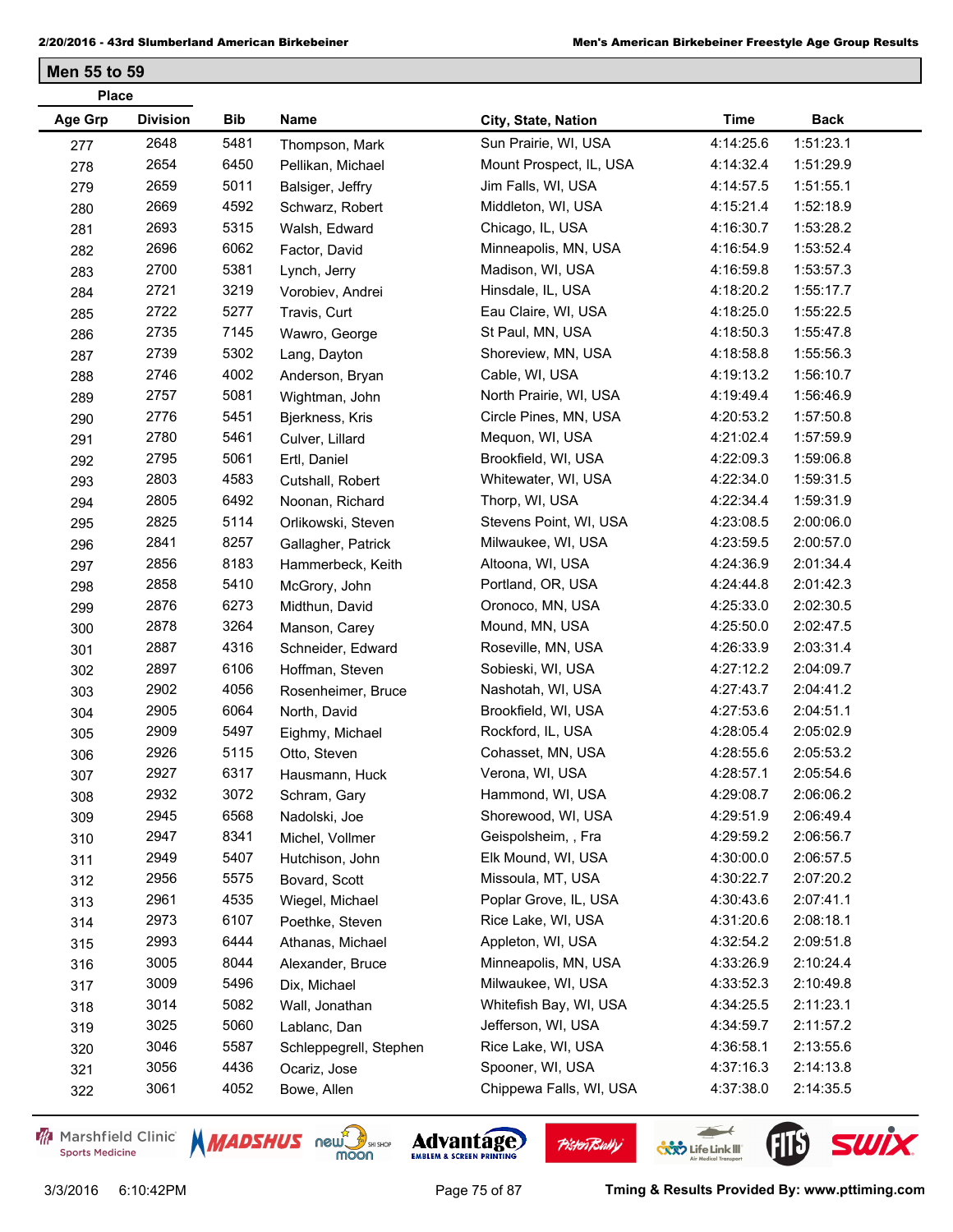| <b>Age Grp</b><br><b>Division</b><br>Bib<br>Name<br><b>Time</b><br><b>Back</b><br>City, State, Nation<br>3068<br>4500<br>Eagan, MN, USA<br>2:15:13.2<br>4:38:15.7<br>Schaenzer, Mark<br>323<br>3107<br>5333<br>2:17:32.3<br>West Lafayette, IN, USA<br>4:40:34.8<br><b>Blatchley, Ernest</b><br>324<br>3112<br>6365<br>2:17:56.8<br>New Richmond, WI, USA<br>4:40:59.3<br>Hailey, Jon<br>325<br>3116<br>4522<br>2:18:04.5<br>Sun Prairie, WI, USA<br>4:41:07.0<br>Conway, Michael<br>326<br>3118<br>5245<br>2:18:06.9<br>Deephanen, MN, USA<br>4:41:09.4<br>Wilson, Bob<br>327<br>3119<br>8333<br>Grand Rapids, MI, USA<br>2:18:18.5<br>4:41:20.9<br>Holdorf, Tom<br>328<br>3123<br>5631<br>Madison, WI, USA<br>2:18:32.7<br>4:41:35.1<br>Oliver, Tom<br>329<br>3124<br>5119<br>2:18:35.8<br>Polk City, IA, USA<br>4:41:38.3<br>Wilton, Tom<br>330<br>3131<br>6100<br>2:19:19.4<br>Oconomowoc, WI, USA<br>4:42:21.9<br>Boos, Robert<br>331<br>3158<br>6001<br>Eden Prairie, MN, USA<br>2:21:34.1<br>4:44:36.6<br>Mlynar, Brad<br>332<br>3160<br>8056<br>2:21:44.6<br>Minneapolis, MN, USA<br>4:44:47.1<br>Obrien, Christopher<br>333<br>3163<br>5101<br>2:21:50.5<br>Brookfield, WI, USA<br>4:44:52.9<br>Healy, Michael<br>334<br>3175<br>6479<br>2:22:37.4<br>New Brighton, MN, USA<br>4:45:39.9<br>Campobasso, Paul<br>335<br>3184<br>6103<br>2:23:05.0<br>Sheboygan, WI, USA<br>4:46:07.5<br>Scharrer, Stephen<br>336<br>5374<br>3212<br>Hoffman Estates, IL, USA<br>4:48:07.5<br>2:25:05.0<br>Forst, Jeffrey<br>337<br>3213<br>6543<br>2:25:08.4<br>Middleton, WI, USA<br>4:48:10.9<br>Zdeblick, Thomas<br>338<br>3226<br>5056<br>2:25:49.5<br>Waite Park, MN, USA<br>4:48:52.0<br>Maternus, Charles<br>339<br>3241<br>9246<br>Loudonville, NY, USA<br>2:26:38.1<br>4:49:40.5<br>MacClarence, Tom<br>340<br>3243<br>4475<br>2:26:44.3<br>Racine, WI, USA<br>4:49:46.8<br>Evans, Lew<br>341<br>3247<br>6017<br>2:26:59.8<br>Eagan, MN, USA<br>4:50:02.3<br>Donnohue, Tom<br>342<br>3260<br>7346<br>2:27:54.9<br>Waukesha, WI, USA<br>Faland, Scott<br>4:50:57.4<br>343<br>3287<br>5598<br>2:29:19.0<br>Menomonee Falls, WI, USA<br>4:52:21.5<br>344<br>Latham, Steven<br>3288<br>7309<br>2:29:19.9<br>College Park, MD, USA<br>4:52:22.4<br>Phaneuf, Raymond<br>345<br>3297<br>5457<br>2:30:17.1<br>Woodridge, IL, USA<br>4:53:19.6<br>Blondell, Lane<br>346<br>3301<br>6356<br>2:30:22.3<br>Wausau, WI, USA<br>4:53:24.8<br>Burke, John<br>347<br>3320<br>4073<br>Mequon, WI, USA<br>2:31:34.6<br>4:54:37.1<br>Hanlon, John<br>348<br>4596<br>2:32:03.6<br>3323<br>Burnsville, MN, USA<br>4:55:06.1<br>Sanders, Robin<br>349<br>3327<br>7326<br>2:32:18.3<br>Rochester, MN, USA<br>4:55:20.8<br>Grimm, Roger<br>350<br>3331<br>7063<br>2:32:34.4<br>Wausau, WI, USA<br>4:55:36.9<br>Chrouser, Charles<br>351<br>3361<br>6571<br>Naperville, IL, USA<br>2:35:35.2<br>4:58:37.7<br>White, Colin<br>352<br>3364<br>6525<br>2:35:49.9<br>Chippewa Falls, WI, USA<br>4:58:52.4<br>Carlson, Stephen<br>353<br>3369<br>3495<br>4:59:38.3<br>2:36:35.9<br>Menasha, WI, USA<br>Olson, Mark<br>354<br>3372<br>8112<br>Brookfield, WI, USA<br>4:59:53.0<br>2:36:50.5<br>Mohr, Garth<br>355<br>5300<br>Shaker Heights, OH, USA<br>3373<br>4:59:59.4<br>2:36:56.9<br>Joranko, David<br>356<br>7118<br>3376<br>Mahtomedi, MN, USA<br>5:00:11.3<br>2:37:08.8<br>Grilley, Dorian<br>357<br>3377<br>5532<br>2:37:25.5<br>Muskego, WI, USA<br>5:00:28.0<br>Tate, Paul<br>358<br>3384<br>6386<br>Minneapolis, MN, USA<br>5:01:05.2<br>2:38:02.7<br>Dillon, Kevin<br>359<br>3391<br>7324<br>Green Bay, WI, USA<br>5:02:00.6<br>2:38:58.1<br>Warpinski, Robert<br>360<br>5312<br>3393<br>Menasha, WI, USA<br>5:02:11.7<br>2:39:09.2<br>Osterberg, Doug<br>361<br>3427<br>6364<br>2:42:17.0<br>Hugo, MN, USA<br>5:05:19.5<br>Zalesky, John<br>362<br>3428<br>6011<br>Seattle, WA, USA<br>5:05:20.2<br>2:42:17.7<br>Gordon, Mark<br>363<br>6060<br>2:42:44.9<br>3432<br>Monona, WI, USA<br>5:05:47.4<br>McCallum, Craig<br>364<br>6095<br>3440<br>Deerfield, IL, USA<br>5:06:39.6<br>2:43:37.1<br>Wiedeman, Paul<br>365<br>3442<br>5116<br>Cameron, WI, USA<br>5:07:19.0<br>2:44:16.5<br>Schultz, Steven<br>366<br>3443<br>6088<br>Orchard Park, NY, USA<br>2:44:27.8<br>5:07:30.3<br>Anders, Mark<br>367<br>3448<br>8252<br>5:08:24.3<br>2:45:21.8<br>Menomonie, WI, USA<br>Brown, Neil | <b>Place</b> |  |  |  |
|-----------------------------------------------------------------------------------------------------------------------------------------------------------------------------------------------------------------------------------------------------------------------------------------------------------------------------------------------------------------------------------------------------------------------------------------------------------------------------------------------------------------------------------------------------------------------------------------------------------------------------------------------------------------------------------------------------------------------------------------------------------------------------------------------------------------------------------------------------------------------------------------------------------------------------------------------------------------------------------------------------------------------------------------------------------------------------------------------------------------------------------------------------------------------------------------------------------------------------------------------------------------------------------------------------------------------------------------------------------------------------------------------------------------------------------------------------------------------------------------------------------------------------------------------------------------------------------------------------------------------------------------------------------------------------------------------------------------------------------------------------------------------------------------------------------------------------------------------------------------------------------------------------------------------------------------------------------------------------------------------------------------------------------------------------------------------------------------------------------------------------------------------------------------------------------------------------------------------------------------------------------------------------------------------------------------------------------------------------------------------------------------------------------------------------------------------------------------------------------------------------------------------------------------------------------------------------------------------------------------------------------------------------------------------------------------------------------------------------------------------------------------------------------------------------------------------------------------------------------------------------------------------------------------------------------------------------------------------------------------------------------------------------------------------------------------------------------------------------------------------------------------------------------------------------------------------------------------------------------------------------------------------------------------------------------------------------------------------------------------------------------------------------------------------------------------------------------------------------------------------------------------------------------------------------------------------------------------------------------------------------------------------------------------------------------------------------------------------------------------------------------------------------------------------------------------------------------------------------------------------------------------------------------------------------------------------------------------------------------------------------------------------------------------------------------------------------------------------------------------------------------------------------------------------------------------------------------------------------------------------------------------------------------------------------------------------------------------------------------------------|--------------|--|--|--|
|                                                                                                                                                                                                                                                                                                                                                                                                                                                                                                                                                                                                                                                                                                                                                                                                                                                                                                                                                                                                                                                                                                                                                                                                                                                                                                                                                                                                                                                                                                                                                                                                                                                                                                                                                                                                                                                                                                                                                                                                                                                                                                                                                                                                                                                                                                                                                                                                                                                                                                                                                                                                                                                                                                                                                                                                                                                                                                                                                                                                                                                                                                                                                                                                                                                                                                                                                                                                                                                                                                                                                                                                                                                                                                                                                                                                                                                                                                                                                                                                                                                                                                                                                                                                                                                                                                                                                                       |              |  |  |  |
|                                                                                                                                                                                                                                                                                                                                                                                                                                                                                                                                                                                                                                                                                                                                                                                                                                                                                                                                                                                                                                                                                                                                                                                                                                                                                                                                                                                                                                                                                                                                                                                                                                                                                                                                                                                                                                                                                                                                                                                                                                                                                                                                                                                                                                                                                                                                                                                                                                                                                                                                                                                                                                                                                                                                                                                                                                                                                                                                                                                                                                                                                                                                                                                                                                                                                                                                                                                                                                                                                                                                                                                                                                                                                                                                                                                                                                                                                                                                                                                                                                                                                                                                                                                                                                                                                                                                                                       |              |  |  |  |
|                                                                                                                                                                                                                                                                                                                                                                                                                                                                                                                                                                                                                                                                                                                                                                                                                                                                                                                                                                                                                                                                                                                                                                                                                                                                                                                                                                                                                                                                                                                                                                                                                                                                                                                                                                                                                                                                                                                                                                                                                                                                                                                                                                                                                                                                                                                                                                                                                                                                                                                                                                                                                                                                                                                                                                                                                                                                                                                                                                                                                                                                                                                                                                                                                                                                                                                                                                                                                                                                                                                                                                                                                                                                                                                                                                                                                                                                                                                                                                                                                                                                                                                                                                                                                                                                                                                                                                       |              |  |  |  |
|                                                                                                                                                                                                                                                                                                                                                                                                                                                                                                                                                                                                                                                                                                                                                                                                                                                                                                                                                                                                                                                                                                                                                                                                                                                                                                                                                                                                                                                                                                                                                                                                                                                                                                                                                                                                                                                                                                                                                                                                                                                                                                                                                                                                                                                                                                                                                                                                                                                                                                                                                                                                                                                                                                                                                                                                                                                                                                                                                                                                                                                                                                                                                                                                                                                                                                                                                                                                                                                                                                                                                                                                                                                                                                                                                                                                                                                                                                                                                                                                                                                                                                                                                                                                                                                                                                                                                                       |              |  |  |  |
|                                                                                                                                                                                                                                                                                                                                                                                                                                                                                                                                                                                                                                                                                                                                                                                                                                                                                                                                                                                                                                                                                                                                                                                                                                                                                                                                                                                                                                                                                                                                                                                                                                                                                                                                                                                                                                                                                                                                                                                                                                                                                                                                                                                                                                                                                                                                                                                                                                                                                                                                                                                                                                                                                                                                                                                                                                                                                                                                                                                                                                                                                                                                                                                                                                                                                                                                                                                                                                                                                                                                                                                                                                                                                                                                                                                                                                                                                                                                                                                                                                                                                                                                                                                                                                                                                                                                                                       |              |  |  |  |
|                                                                                                                                                                                                                                                                                                                                                                                                                                                                                                                                                                                                                                                                                                                                                                                                                                                                                                                                                                                                                                                                                                                                                                                                                                                                                                                                                                                                                                                                                                                                                                                                                                                                                                                                                                                                                                                                                                                                                                                                                                                                                                                                                                                                                                                                                                                                                                                                                                                                                                                                                                                                                                                                                                                                                                                                                                                                                                                                                                                                                                                                                                                                                                                                                                                                                                                                                                                                                                                                                                                                                                                                                                                                                                                                                                                                                                                                                                                                                                                                                                                                                                                                                                                                                                                                                                                                                                       |              |  |  |  |
|                                                                                                                                                                                                                                                                                                                                                                                                                                                                                                                                                                                                                                                                                                                                                                                                                                                                                                                                                                                                                                                                                                                                                                                                                                                                                                                                                                                                                                                                                                                                                                                                                                                                                                                                                                                                                                                                                                                                                                                                                                                                                                                                                                                                                                                                                                                                                                                                                                                                                                                                                                                                                                                                                                                                                                                                                                                                                                                                                                                                                                                                                                                                                                                                                                                                                                                                                                                                                                                                                                                                                                                                                                                                                                                                                                                                                                                                                                                                                                                                                                                                                                                                                                                                                                                                                                                                                                       |              |  |  |  |
|                                                                                                                                                                                                                                                                                                                                                                                                                                                                                                                                                                                                                                                                                                                                                                                                                                                                                                                                                                                                                                                                                                                                                                                                                                                                                                                                                                                                                                                                                                                                                                                                                                                                                                                                                                                                                                                                                                                                                                                                                                                                                                                                                                                                                                                                                                                                                                                                                                                                                                                                                                                                                                                                                                                                                                                                                                                                                                                                                                                                                                                                                                                                                                                                                                                                                                                                                                                                                                                                                                                                                                                                                                                                                                                                                                                                                                                                                                                                                                                                                                                                                                                                                                                                                                                                                                                                                                       |              |  |  |  |
|                                                                                                                                                                                                                                                                                                                                                                                                                                                                                                                                                                                                                                                                                                                                                                                                                                                                                                                                                                                                                                                                                                                                                                                                                                                                                                                                                                                                                                                                                                                                                                                                                                                                                                                                                                                                                                                                                                                                                                                                                                                                                                                                                                                                                                                                                                                                                                                                                                                                                                                                                                                                                                                                                                                                                                                                                                                                                                                                                                                                                                                                                                                                                                                                                                                                                                                                                                                                                                                                                                                                                                                                                                                                                                                                                                                                                                                                                                                                                                                                                                                                                                                                                                                                                                                                                                                                                                       |              |  |  |  |
|                                                                                                                                                                                                                                                                                                                                                                                                                                                                                                                                                                                                                                                                                                                                                                                                                                                                                                                                                                                                                                                                                                                                                                                                                                                                                                                                                                                                                                                                                                                                                                                                                                                                                                                                                                                                                                                                                                                                                                                                                                                                                                                                                                                                                                                                                                                                                                                                                                                                                                                                                                                                                                                                                                                                                                                                                                                                                                                                                                                                                                                                                                                                                                                                                                                                                                                                                                                                                                                                                                                                                                                                                                                                                                                                                                                                                                                                                                                                                                                                                                                                                                                                                                                                                                                                                                                                                                       |              |  |  |  |
|                                                                                                                                                                                                                                                                                                                                                                                                                                                                                                                                                                                                                                                                                                                                                                                                                                                                                                                                                                                                                                                                                                                                                                                                                                                                                                                                                                                                                                                                                                                                                                                                                                                                                                                                                                                                                                                                                                                                                                                                                                                                                                                                                                                                                                                                                                                                                                                                                                                                                                                                                                                                                                                                                                                                                                                                                                                                                                                                                                                                                                                                                                                                                                                                                                                                                                                                                                                                                                                                                                                                                                                                                                                                                                                                                                                                                                                                                                                                                                                                                                                                                                                                                                                                                                                                                                                                                                       |              |  |  |  |
|                                                                                                                                                                                                                                                                                                                                                                                                                                                                                                                                                                                                                                                                                                                                                                                                                                                                                                                                                                                                                                                                                                                                                                                                                                                                                                                                                                                                                                                                                                                                                                                                                                                                                                                                                                                                                                                                                                                                                                                                                                                                                                                                                                                                                                                                                                                                                                                                                                                                                                                                                                                                                                                                                                                                                                                                                                                                                                                                                                                                                                                                                                                                                                                                                                                                                                                                                                                                                                                                                                                                                                                                                                                                                                                                                                                                                                                                                                                                                                                                                                                                                                                                                                                                                                                                                                                                                                       |              |  |  |  |
|                                                                                                                                                                                                                                                                                                                                                                                                                                                                                                                                                                                                                                                                                                                                                                                                                                                                                                                                                                                                                                                                                                                                                                                                                                                                                                                                                                                                                                                                                                                                                                                                                                                                                                                                                                                                                                                                                                                                                                                                                                                                                                                                                                                                                                                                                                                                                                                                                                                                                                                                                                                                                                                                                                                                                                                                                                                                                                                                                                                                                                                                                                                                                                                                                                                                                                                                                                                                                                                                                                                                                                                                                                                                                                                                                                                                                                                                                                                                                                                                                                                                                                                                                                                                                                                                                                                                                                       |              |  |  |  |
|                                                                                                                                                                                                                                                                                                                                                                                                                                                                                                                                                                                                                                                                                                                                                                                                                                                                                                                                                                                                                                                                                                                                                                                                                                                                                                                                                                                                                                                                                                                                                                                                                                                                                                                                                                                                                                                                                                                                                                                                                                                                                                                                                                                                                                                                                                                                                                                                                                                                                                                                                                                                                                                                                                                                                                                                                                                                                                                                                                                                                                                                                                                                                                                                                                                                                                                                                                                                                                                                                                                                                                                                                                                                                                                                                                                                                                                                                                                                                                                                                                                                                                                                                                                                                                                                                                                                                                       |              |  |  |  |
|                                                                                                                                                                                                                                                                                                                                                                                                                                                                                                                                                                                                                                                                                                                                                                                                                                                                                                                                                                                                                                                                                                                                                                                                                                                                                                                                                                                                                                                                                                                                                                                                                                                                                                                                                                                                                                                                                                                                                                                                                                                                                                                                                                                                                                                                                                                                                                                                                                                                                                                                                                                                                                                                                                                                                                                                                                                                                                                                                                                                                                                                                                                                                                                                                                                                                                                                                                                                                                                                                                                                                                                                                                                                                                                                                                                                                                                                                                                                                                                                                                                                                                                                                                                                                                                                                                                                                                       |              |  |  |  |
|                                                                                                                                                                                                                                                                                                                                                                                                                                                                                                                                                                                                                                                                                                                                                                                                                                                                                                                                                                                                                                                                                                                                                                                                                                                                                                                                                                                                                                                                                                                                                                                                                                                                                                                                                                                                                                                                                                                                                                                                                                                                                                                                                                                                                                                                                                                                                                                                                                                                                                                                                                                                                                                                                                                                                                                                                                                                                                                                                                                                                                                                                                                                                                                                                                                                                                                                                                                                                                                                                                                                                                                                                                                                                                                                                                                                                                                                                                                                                                                                                                                                                                                                                                                                                                                                                                                                                                       |              |  |  |  |
|                                                                                                                                                                                                                                                                                                                                                                                                                                                                                                                                                                                                                                                                                                                                                                                                                                                                                                                                                                                                                                                                                                                                                                                                                                                                                                                                                                                                                                                                                                                                                                                                                                                                                                                                                                                                                                                                                                                                                                                                                                                                                                                                                                                                                                                                                                                                                                                                                                                                                                                                                                                                                                                                                                                                                                                                                                                                                                                                                                                                                                                                                                                                                                                                                                                                                                                                                                                                                                                                                                                                                                                                                                                                                                                                                                                                                                                                                                                                                                                                                                                                                                                                                                                                                                                                                                                                                                       |              |  |  |  |
|                                                                                                                                                                                                                                                                                                                                                                                                                                                                                                                                                                                                                                                                                                                                                                                                                                                                                                                                                                                                                                                                                                                                                                                                                                                                                                                                                                                                                                                                                                                                                                                                                                                                                                                                                                                                                                                                                                                                                                                                                                                                                                                                                                                                                                                                                                                                                                                                                                                                                                                                                                                                                                                                                                                                                                                                                                                                                                                                                                                                                                                                                                                                                                                                                                                                                                                                                                                                                                                                                                                                                                                                                                                                                                                                                                                                                                                                                                                                                                                                                                                                                                                                                                                                                                                                                                                                                                       |              |  |  |  |
|                                                                                                                                                                                                                                                                                                                                                                                                                                                                                                                                                                                                                                                                                                                                                                                                                                                                                                                                                                                                                                                                                                                                                                                                                                                                                                                                                                                                                                                                                                                                                                                                                                                                                                                                                                                                                                                                                                                                                                                                                                                                                                                                                                                                                                                                                                                                                                                                                                                                                                                                                                                                                                                                                                                                                                                                                                                                                                                                                                                                                                                                                                                                                                                                                                                                                                                                                                                                                                                                                                                                                                                                                                                                                                                                                                                                                                                                                                                                                                                                                                                                                                                                                                                                                                                                                                                                                                       |              |  |  |  |
|                                                                                                                                                                                                                                                                                                                                                                                                                                                                                                                                                                                                                                                                                                                                                                                                                                                                                                                                                                                                                                                                                                                                                                                                                                                                                                                                                                                                                                                                                                                                                                                                                                                                                                                                                                                                                                                                                                                                                                                                                                                                                                                                                                                                                                                                                                                                                                                                                                                                                                                                                                                                                                                                                                                                                                                                                                                                                                                                                                                                                                                                                                                                                                                                                                                                                                                                                                                                                                                                                                                                                                                                                                                                                                                                                                                                                                                                                                                                                                                                                                                                                                                                                                                                                                                                                                                                                                       |              |  |  |  |
|                                                                                                                                                                                                                                                                                                                                                                                                                                                                                                                                                                                                                                                                                                                                                                                                                                                                                                                                                                                                                                                                                                                                                                                                                                                                                                                                                                                                                                                                                                                                                                                                                                                                                                                                                                                                                                                                                                                                                                                                                                                                                                                                                                                                                                                                                                                                                                                                                                                                                                                                                                                                                                                                                                                                                                                                                                                                                                                                                                                                                                                                                                                                                                                                                                                                                                                                                                                                                                                                                                                                                                                                                                                                                                                                                                                                                                                                                                                                                                                                                                                                                                                                                                                                                                                                                                                                                                       |              |  |  |  |
|                                                                                                                                                                                                                                                                                                                                                                                                                                                                                                                                                                                                                                                                                                                                                                                                                                                                                                                                                                                                                                                                                                                                                                                                                                                                                                                                                                                                                                                                                                                                                                                                                                                                                                                                                                                                                                                                                                                                                                                                                                                                                                                                                                                                                                                                                                                                                                                                                                                                                                                                                                                                                                                                                                                                                                                                                                                                                                                                                                                                                                                                                                                                                                                                                                                                                                                                                                                                                                                                                                                                                                                                                                                                                                                                                                                                                                                                                                                                                                                                                                                                                                                                                                                                                                                                                                                                                                       |              |  |  |  |
|                                                                                                                                                                                                                                                                                                                                                                                                                                                                                                                                                                                                                                                                                                                                                                                                                                                                                                                                                                                                                                                                                                                                                                                                                                                                                                                                                                                                                                                                                                                                                                                                                                                                                                                                                                                                                                                                                                                                                                                                                                                                                                                                                                                                                                                                                                                                                                                                                                                                                                                                                                                                                                                                                                                                                                                                                                                                                                                                                                                                                                                                                                                                                                                                                                                                                                                                                                                                                                                                                                                                                                                                                                                                                                                                                                                                                                                                                                                                                                                                                                                                                                                                                                                                                                                                                                                                                                       |              |  |  |  |
|                                                                                                                                                                                                                                                                                                                                                                                                                                                                                                                                                                                                                                                                                                                                                                                                                                                                                                                                                                                                                                                                                                                                                                                                                                                                                                                                                                                                                                                                                                                                                                                                                                                                                                                                                                                                                                                                                                                                                                                                                                                                                                                                                                                                                                                                                                                                                                                                                                                                                                                                                                                                                                                                                                                                                                                                                                                                                                                                                                                                                                                                                                                                                                                                                                                                                                                                                                                                                                                                                                                                                                                                                                                                                                                                                                                                                                                                                                                                                                                                                                                                                                                                                                                                                                                                                                                                                                       |              |  |  |  |
|                                                                                                                                                                                                                                                                                                                                                                                                                                                                                                                                                                                                                                                                                                                                                                                                                                                                                                                                                                                                                                                                                                                                                                                                                                                                                                                                                                                                                                                                                                                                                                                                                                                                                                                                                                                                                                                                                                                                                                                                                                                                                                                                                                                                                                                                                                                                                                                                                                                                                                                                                                                                                                                                                                                                                                                                                                                                                                                                                                                                                                                                                                                                                                                                                                                                                                                                                                                                                                                                                                                                                                                                                                                                                                                                                                                                                                                                                                                                                                                                                                                                                                                                                                                                                                                                                                                                                                       |              |  |  |  |
|                                                                                                                                                                                                                                                                                                                                                                                                                                                                                                                                                                                                                                                                                                                                                                                                                                                                                                                                                                                                                                                                                                                                                                                                                                                                                                                                                                                                                                                                                                                                                                                                                                                                                                                                                                                                                                                                                                                                                                                                                                                                                                                                                                                                                                                                                                                                                                                                                                                                                                                                                                                                                                                                                                                                                                                                                                                                                                                                                                                                                                                                                                                                                                                                                                                                                                                                                                                                                                                                                                                                                                                                                                                                                                                                                                                                                                                                                                                                                                                                                                                                                                                                                                                                                                                                                                                                                                       |              |  |  |  |
|                                                                                                                                                                                                                                                                                                                                                                                                                                                                                                                                                                                                                                                                                                                                                                                                                                                                                                                                                                                                                                                                                                                                                                                                                                                                                                                                                                                                                                                                                                                                                                                                                                                                                                                                                                                                                                                                                                                                                                                                                                                                                                                                                                                                                                                                                                                                                                                                                                                                                                                                                                                                                                                                                                                                                                                                                                                                                                                                                                                                                                                                                                                                                                                                                                                                                                                                                                                                                                                                                                                                                                                                                                                                                                                                                                                                                                                                                                                                                                                                                                                                                                                                                                                                                                                                                                                                                                       |              |  |  |  |
|                                                                                                                                                                                                                                                                                                                                                                                                                                                                                                                                                                                                                                                                                                                                                                                                                                                                                                                                                                                                                                                                                                                                                                                                                                                                                                                                                                                                                                                                                                                                                                                                                                                                                                                                                                                                                                                                                                                                                                                                                                                                                                                                                                                                                                                                                                                                                                                                                                                                                                                                                                                                                                                                                                                                                                                                                                                                                                                                                                                                                                                                                                                                                                                                                                                                                                                                                                                                                                                                                                                                                                                                                                                                                                                                                                                                                                                                                                                                                                                                                                                                                                                                                                                                                                                                                                                                                                       |              |  |  |  |
|                                                                                                                                                                                                                                                                                                                                                                                                                                                                                                                                                                                                                                                                                                                                                                                                                                                                                                                                                                                                                                                                                                                                                                                                                                                                                                                                                                                                                                                                                                                                                                                                                                                                                                                                                                                                                                                                                                                                                                                                                                                                                                                                                                                                                                                                                                                                                                                                                                                                                                                                                                                                                                                                                                                                                                                                                                                                                                                                                                                                                                                                                                                                                                                                                                                                                                                                                                                                                                                                                                                                                                                                                                                                                                                                                                                                                                                                                                                                                                                                                                                                                                                                                                                                                                                                                                                                                                       |              |  |  |  |
|                                                                                                                                                                                                                                                                                                                                                                                                                                                                                                                                                                                                                                                                                                                                                                                                                                                                                                                                                                                                                                                                                                                                                                                                                                                                                                                                                                                                                                                                                                                                                                                                                                                                                                                                                                                                                                                                                                                                                                                                                                                                                                                                                                                                                                                                                                                                                                                                                                                                                                                                                                                                                                                                                                                                                                                                                                                                                                                                                                                                                                                                                                                                                                                                                                                                                                                                                                                                                                                                                                                                                                                                                                                                                                                                                                                                                                                                                                                                                                                                                                                                                                                                                                                                                                                                                                                                                                       |              |  |  |  |
|                                                                                                                                                                                                                                                                                                                                                                                                                                                                                                                                                                                                                                                                                                                                                                                                                                                                                                                                                                                                                                                                                                                                                                                                                                                                                                                                                                                                                                                                                                                                                                                                                                                                                                                                                                                                                                                                                                                                                                                                                                                                                                                                                                                                                                                                                                                                                                                                                                                                                                                                                                                                                                                                                                                                                                                                                                                                                                                                                                                                                                                                                                                                                                                                                                                                                                                                                                                                                                                                                                                                                                                                                                                                                                                                                                                                                                                                                                                                                                                                                                                                                                                                                                                                                                                                                                                                                                       |              |  |  |  |
|                                                                                                                                                                                                                                                                                                                                                                                                                                                                                                                                                                                                                                                                                                                                                                                                                                                                                                                                                                                                                                                                                                                                                                                                                                                                                                                                                                                                                                                                                                                                                                                                                                                                                                                                                                                                                                                                                                                                                                                                                                                                                                                                                                                                                                                                                                                                                                                                                                                                                                                                                                                                                                                                                                                                                                                                                                                                                                                                                                                                                                                                                                                                                                                                                                                                                                                                                                                                                                                                                                                                                                                                                                                                                                                                                                                                                                                                                                                                                                                                                                                                                                                                                                                                                                                                                                                                                                       |              |  |  |  |
|                                                                                                                                                                                                                                                                                                                                                                                                                                                                                                                                                                                                                                                                                                                                                                                                                                                                                                                                                                                                                                                                                                                                                                                                                                                                                                                                                                                                                                                                                                                                                                                                                                                                                                                                                                                                                                                                                                                                                                                                                                                                                                                                                                                                                                                                                                                                                                                                                                                                                                                                                                                                                                                                                                                                                                                                                                                                                                                                                                                                                                                                                                                                                                                                                                                                                                                                                                                                                                                                                                                                                                                                                                                                                                                                                                                                                                                                                                                                                                                                                                                                                                                                                                                                                                                                                                                                                                       |              |  |  |  |
|                                                                                                                                                                                                                                                                                                                                                                                                                                                                                                                                                                                                                                                                                                                                                                                                                                                                                                                                                                                                                                                                                                                                                                                                                                                                                                                                                                                                                                                                                                                                                                                                                                                                                                                                                                                                                                                                                                                                                                                                                                                                                                                                                                                                                                                                                                                                                                                                                                                                                                                                                                                                                                                                                                                                                                                                                                                                                                                                                                                                                                                                                                                                                                                                                                                                                                                                                                                                                                                                                                                                                                                                                                                                                                                                                                                                                                                                                                                                                                                                                                                                                                                                                                                                                                                                                                                                                                       |              |  |  |  |
|                                                                                                                                                                                                                                                                                                                                                                                                                                                                                                                                                                                                                                                                                                                                                                                                                                                                                                                                                                                                                                                                                                                                                                                                                                                                                                                                                                                                                                                                                                                                                                                                                                                                                                                                                                                                                                                                                                                                                                                                                                                                                                                                                                                                                                                                                                                                                                                                                                                                                                                                                                                                                                                                                                                                                                                                                                                                                                                                                                                                                                                                                                                                                                                                                                                                                                                                                                                                                                                                                                                                                                                                                                                                                                                                                                                                                                                                                                                                                                                                                                                                                                                                                                                                                                                                                                                                                                       |              |  |  |  |
|                                                                                                                                                                                                                                                                                                                                                                                                                                                                                                                                                                                                                                                                                                                                                                                                                                                                                                                                                                                                                                                                                                                                                                                                                                                                                                                                                                                                                                                                                                                                                                                                                                                                                                                                                                                                                                                                                                                                                                                                                                                                                                                                                                                                                                                                                                                                                                                                                                                                                                                                                                                                                                                                                                                                                                                                                                                                                                                                                                                                                                                                                                                                                                                                                                                                                                                                                                                                                                                                                                                                                                                                                                                                                                                                                                                                                                                                                                                                                                                                                                                                                                                                                                                                                                                                                                                                                                       |              |  |  |  |
|                                                                                                                                                                                                                                                                                                                                                                                                                                                                                                                                                                                                                                                                                                                                                                                                                                                                                                                                                                                                                                                                                                                                                                                                                                                                                                                                                                                                                                                                                                                                                                                                                                                                                                                                                                                                                                                                                                                                                                                                                                                                                                                                                                                                                                                                                                                                                                                                                                                                                                                                                                                                                                                                                                                                                                                                                                                                                                                                                                                                                                                                                                                                                                                                                                                                                                                                                                                                                                                                                                                                                                                                                                                                                                                                                                                                                                                                                                                                                                                                                                                                                                                                                                                                                                                                                                                                                                       |              |  |  |  |
|                                                                                                                                                                                                                                                                                                                                                                                                                                                                                                                                                                                                                                                                                                                                                                                                                                                                                                                                                                                                                                                                                                                                                                                                                                                                                                                                                                                                                                                                                                                                                                                                                                                                                                                                                                                                                                                                                                                                                                                                                                                                                                                                                                                                                                                                                                                                                                                                                                                                                                                                                                                                                                                                                                                                                                                                                                                                                                                                                                                                                                                                                                                                                                                                                                                                                                                                                                                                                                                                                                                                                                                                                                                                                                                                                                                                                                                                                                                                                                                                                                                                                                                                                                                                                                                                                                                                                                       |              |  |  |  |
|                                                                                                                                                                                                                                                                                                                                                                                                                                                                                                                                                                                                                                                                                                                                                                                                                                                                                                                                                                                                                                                                                                                                                                                                                                                                                                                                                                                                                                                                                                                                                                                                                                                                                                                                                                                                                                                                                                                                                                                                                                                                                                                                                                                                                                                                                                                                                                                                                                                                                                                                                                                                                                                                                                                                                                                                                                                                                                                                                                                                                                                                                                                                                                                                                                                                                                                                                                                                                                                                                                                                                                                                                                                                                                                                                                                                                                                                                                                                                                                                                                                                                                                                                                                                                                                                                                                                                                       |              |  |  |  |
|                                                                                                                                                                                                                                                                                                                                                                                                                                                                                                                                                                                                                                                                                                                                                                                                                                                                                                                                                                                                                                                                                                                                                                                                                                                                                                                                                                                                                                                                                                                                                                                                                                                                                                                                                                                                                                                                                                                                                                                                                                                                                                                                                                                                                                                                                                                                                                                                                                                                                                                                                                                                                                                                                                                                                                                                                                                                                                                                                                                                                                                                                                                                                                                                                                                                                                                                                                                                                                                                                                                                                                                                                                                                                                                                                                                                                                                                                                                                                                                                                                                                                                                                                                                                                                                                                                                                                                       |              |  |  |  |
|                                                                                                                                                                                                                                                                                                                                                                                                                                                                                                                                                                                                                                                                                                                                                                                                                                                                                                                                                                                                                                                                                                                                                                                                                                                                                                                                                                                                                                                                                                                                                                                                                                                                                                                                                                                                                                                                                                                                                                                                                                                                                                                                                                                                                                                                                                                                                                                                                                                                                                                                                                                                                                                                                                                                                                                                                                                                                                                                                                                                                                                                                                                                                                                                                                                                                                                                                                                                                                                                                                                                                                                                                                                                                                                                                                                                                                                                                                                                                                                                                                                                                                                                                                                                                                                                                                                                                                       |              |  |  |  |
|                                                                                                                                                                                                                                                                                                                                                                                                                                                                                                                                                                                                                                                                                                                                                                                                                                                                                                                                                                                                                                                                                                                                                                                                                                                                                                                                                                                                                                                                                                                                                                                                                                                                                                                                                                                                                                                                                                                                                                                                                                                                                                                                                                                                                                                                                                                                                                                                                                                                                                                                                                                                                                                                                                                                                                                                                                                                                                                                                                                                                                                                                                                                                                                                                                                                                                                                                                                                                                                                                                                                                                                                                                                                                                                                                                                                                                                                                                                                                                                                                                                                                                                                                                                                                                                                                                                                                                       |              |  |  |  |
|                                                                                                                                                                                                                                                                                                                                                                                                                                                                                                                                                                                                                                                                                                                                                                                                                                                                                                                                                                                                                                                                                                                                                                                                                                                                                                                                                                                                                                                                                                                                                                                                                                                                                                                                                                                                                                                                                                                                                                                                                                                                                                                                                                                                                                                                                                                                                                                                                                                                                                                                                                                                                                                                                                                                                                                                                                                                                                                                                                                                                                                                                                                                                                                                                                                                                                                                                                                                                                                                                                                                                                                                                                                                                                                                                                                                                                                                                                                                                                                                                                                                                                                                                                                                                                                                                                                                                                       |              |  |  |  |
|                                                                                                                                                                                                                                                                                                                                                                                                                                                                                                                                                                                                                                                                                                                                                                                                                                                                                                                                                                                                                                                                                                                                                                                                                                                                                                                                                                                                                                                                                                                                                                                                                                                                                                                                                                                                                                                                                                                                                                                                                                                                                                                                                                                                                                                                                                                                                                                                                                                                                                                                                                                                                                                                                                                                                                                                                                                                                                                                                                                                                                                                                                                                                                                                                                                                                                                                                                                                                                                                                                                                                                                                                                                                                                                                                                                                                                                                                                                                                                                                                                                                                                                                                                                                                                                                                                                                                                       |              |  |  |  |
|                                                                                                                                                                                                                                                                                                                                                                                                                                                                                                                                                                                                                                                                                                                                                                                                                                                                                                                                                                                                                                                                                                                                                                                                                                                                                                                                                                                                                                                                                                                                                                                                                                                                                                                                                                                                                                                                                                                                                                                                                                                                                                                                                                                                                                                                                                                                                                                                                                                                                                                                                                                                                                                                                                                                                                                                                                                                                                                                                                                                                                                                                                                                                                                                                                                                                                                                                                                                                                                                                                                                                                                                                                                                                                                                                                                                                                                                                                                                                                                                                                                                                                                                                                                                                                                                                                                                                                       |              |  |  |  |
|                                                                                                                                                                                                                                                                                                                                                                                                                                                                                                                                                                                                                                                                                                                                                                                                                                                                                                                                                                                                                                                                                                                                                                                                                                                                                                                                                                                                                                                                                                                                                                                                                                                                                                                                                                                                                                                                                                                                                                                                                                                                                                                                                                                                                                                                                                                                                                                                                                                                                                                                                                                                                                                                                                                                                                                                                                                                                                                                                                                                                                                                                                                                                                                                                                                                                                                                                                                                                                                                                                                                                                                                                                                                                                                                                                                                                                                                                                                                                                                                                                                                                                                                                                                                                                                                                                                                                                       |              |  |  |  |
|                                                                                                                                                                                                                                                                                                                                                                                                                                                                                                                                                                                                                                                                                                                                                                                                                                                                                                                                                                                                                                                                                                                                                                                                                                                                                                                                                                                                                                                                                                                                                                                                                                                                                                                                                                                                                                                                                                                                                                                                                                                                                                                                                                                                                                                                                                                                                                                                                                                                                                                                                                                                                                                                                                                                                                                                                                                                                                                                                                                                                                                                                                                                                                                                                                                                                                                                                                                                                                                                                                                                                                                                                                                                                                                                                                                                                                                                                                                                                                                                                                                                                                                                                                                                                                                                                                                                                                       | 368          |  |  |  |

Marshfield Clinic **Sports Medicine** 



**Pisten Bully** 

3/3/2016 6:10:42PM Page 76 of 87 **Tming & Results Provided By: www.pttiming.com**

 $\leftarrow$ 

**COND** Life Link III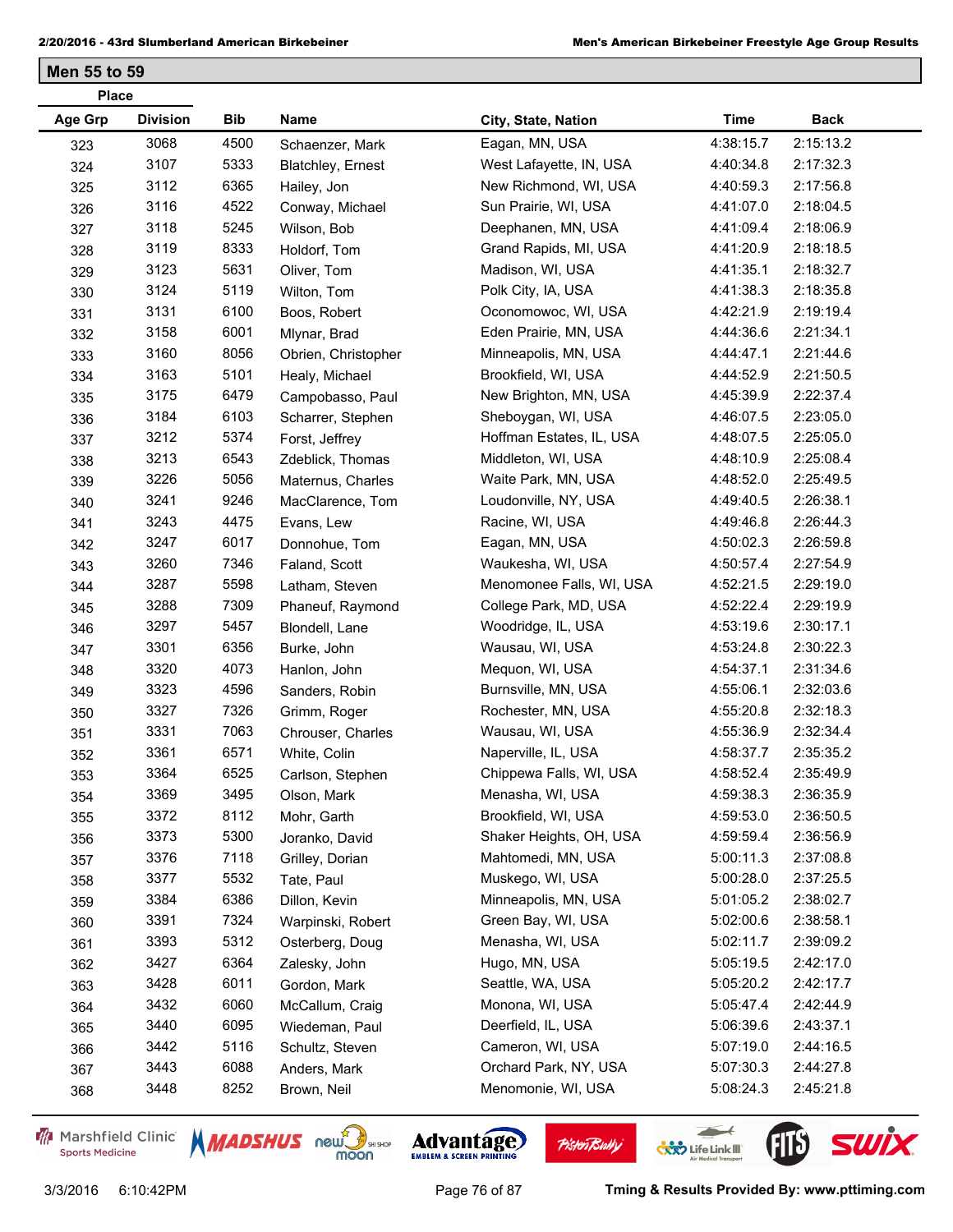| <b>Place</b> |                 |            |                    |                          |             |             |
|--------------|-----------------|------------|--------------------|--------------------------|-------------|-------------|
| Age Grp      | <b>Division</b> | <b>Bib</b> | Name               | City, State, Nation      | <b>Time</b> | <b>Back</b> |
| 369          | 3451            | 6116       | Piontkowski, Tracy | Oshkosh, WI, USA         | 5:08:45.6   | 2:45:43.1   |
| 370          | 3462            | 6004       | Tate, Duane        | Lake Mills, WI, USA      | 5:10:06.7   | 2:47:04.2   |
| 371          | 3480            | 7090       | Sleight, Craig     | Enumclaw, WA, USA        | 5:12:31.3   | 2:49:28.8   |
| 372          | 3484            | 6118       | Eichhorn, Ron      | Green Bay, WI, USA       | 5:12:52.2   | 2:49:49.7   |
| 373          | 3493            | 7378       | Beacom, Vince      | Plymouth, MN, USA        | 5:13:47.5   | 2:50:45.0   |
| 374          | 3500            | 7110       | Wood, David        | Madison, WI, USA         | 5:14:31.1   | 2:51:28.6   |
| 375          | 3511            | 4274       | Jones, Chris       | New Berlin, WI, USA      | 5:15:26.7   | 2:52:24.2   |
| 376          | 3518            | 7102       | Mahoney, David     | Hopkins, MN, USA         | 5:16:34.5   | 2:53:32.0   |
| 377          | 3525            | 6113       | Nordgren, Thomas   | Pulaski, WI, USA         | 5:17:50.4   | 2:54:48.0   |
| 378          | 3527            | 6497       | Crawford, Robert   | Apple Valley, MN, USA    | 5:17:51.8   | 2:54:49.3   |
| 379          | 3530            | 7266       | Engh, Michael      | Minneapolis, MN, USA     | 5:18:13.5   | 2:55:11.0   |
| 380          | 3541            | 7143       | Socha, George      | Saint Paul, MN, USA      | 5:19:47.0   | 2:56:44.5   |
| 381          | 3546            | 5614       | Meyer, Thomas      | Appleton, WI, USA        | 5:20:18.5   | 2:57:16.0   |
| 382          | 3554            | 9189       | Brooks, Paul       | Salt Lake City, UT, USA  | 5:20:59.6   | 2:57:57.1   |
| 383          | 3558            | 6071       | Kania, Gerald      | Pewaukee, WI, USA        | 5:21:41.3   | 2:58:38.8   |
| 384          | 3570            | 6425       | Niebauer, Mark     | Appleton, WI, USA        | 5:23:43.9   | 3:00:41.5   |
| 385          | 3576            | 7107       | Swanson, David     | Saint Paul, MN, USA      | 5:25:02.7   | 3:02:00.2   |
| 386          | 3578            | 6065       | Seitz, David       | Waukesha, WI, USA        | 5:25:14.2   | 3:02:11.7   |
| 387          | 3584            | 7306       | Stock, Peter       | San Francisco, CA, USA   | 5:25:38.8   | 3:02:36.3   |
| 388          | 3594            | 7175       | Radke, Jeffrey     | Rochester, MN, USA       | 5:27:36.9   | 3:04:34.4   |
| 389          | 3596            | 7159       | Kopkowski, James   | Anacortes, WA, USA       | 5:28:00.3   | 3:04:57.8   |
| 390          | 3610            | 6115       | Dahmen, Timothy    | Waunakee, WI, USA        | 5:29:54.6   | 3:06:52.1   |
| 391          | 3613            | 7070       | Combs, Chip        | Barrington, IL, USA      | 5:31:00.6   | 3:07:58.1   |
| 392          | 3627            | 9233       | Shook, Steve       | Plymouth, MN, USA        | 5:35:21.4   | 3:12:18.9   |
| 393          | 3635            | 8121       | Berlin, Gregory    | Richland, WA, USA        | 5:37:44.6   | 3:14:42.2   |
| 394          | 3638            | 6109       | Anders, Thomas     | Conrath, WI, USA         | 5:38:01.3   | 3:14:58.8   |
| 395          | 3642            | 7344       | Clare, Scott       | Eagan, MN, USA           | 5:38:56.8   | 3:15:54.3   |
| 396          | 3672            | 6084       | Wallin, Kermit     | Grand View, WI, USA      | 5:43:47.9   | 3:20:45.4   |
| 397          | 3681            | 7300       | Eggen, Paul        | Appleton, WI, USA        | 5:45:30.1   | 3:22:27.6   |
| 398          | 3686            | 6055       | Mann, Charles      | Cherry Valley, IL, USA   | 5:47:10.6   | 3:24:08.2   |
| 399          | 3687            | 7308       | Shook, Randal      | Chippewa Falls, WI, USA  | 5:48:06.2   | 3:25:03.7   |
| 400          | 3691            | 6466       | Norris, Neal       | Palmyra, WI, USA         | 5:48:50.5   | 3:25:48.0   |
| 401          | 3703            | 7187       | Middleton, John    | Mahtomedi, MN, USA       | 5:53:13.9   | 3:30:11.4   |
| 402          | 3705            | 8222       | Eiler, Mark        | Holland, PA, USA         | 5:53:26.3   | 3:30:23.9   |
| 403          | 3712            | 5409       | Krauss, John       | Ann Arbor, MI, USA       | 5:56:00.5   | 3:32:58.0   |
| 404          | 3736            | 8281       | Lallemont, Rick    | Chippewa Falls, WI, USA  | 6:10:20.8   | 3:47:18.3   |
| 405          | 3754            | 6051       | Larson, Alan       | Menomonee Falls, WI, USA | 6:18:48.6   | 3:55:46.1   |
| 406          | 3780            | 6054       | Berry, Bruce       | Muskego, WI, USA         | 6:40:35.5   | 4:17:33.0   |
| 407          | 3781            | 6105       | Bauer, Steve       | Stillwater, MN, USA      | 6:42:10.6   | 4:19:08.1   |

## **Men 60 to 64**

| <b>Place</b> |                 |            |                 |                     |           |             |
|--------------|-----------------|------------|-----------------|---------------------|-----------|-------------|
| Age Grp      | <b>Division</b> | <b>Bib</b> | Name            | City, State, Nation | Time      | <b>Back</b> |
|              | 301             | 190        | Greene, Gregory | Oshkosh, WI, USA    | 2:44:18.7 |             |
| 2            | 304             | 1004       | McLean, Duncan  | Des Moines, IA, USA | 2:44:38.1 | 00:19.3     |
|              | 367             | 1514       | Harris, Peter   | Derby Line, VT, USA | 2:48:26.7 | 04:07.9     |

Marshfield Clinic **Sports Medicine** 





**Pisten Bully** 

3/3/2016 6:10:42PM Page 77 of 87 **Tming & Results Provided By: www.pttiming.com**

 $\overline{\phantom{a}}$ 

**COND** Life Link III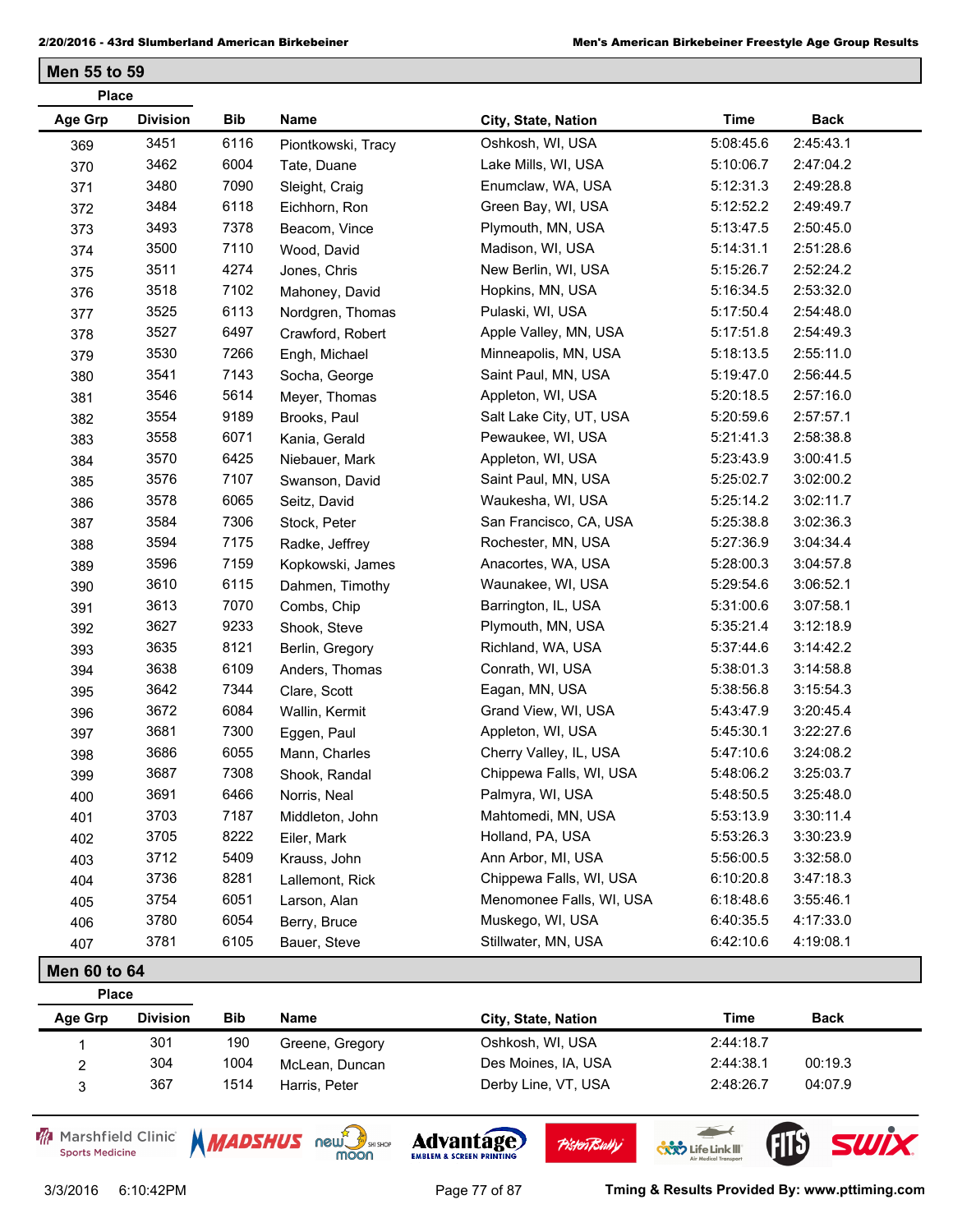| <b>Place</b>   |                 |            |                        |                        |             |             |
|----------------|-----------------|------------|------------------------|------------------------|-------------|-------------|
| Age Grp        | <b>Division</b> | <b>Bib</b> | Name                   | City, State, Nation    | <b>Time</b> | <b>Back</b> |
| 4              | 460             | 1062       | Camp, Don              | Grand Haven, MI, USA   | 2:53:04.5   | 08:45.7     |
| $\mathbf 5$    | 506             | 1391       | Schupp, Jonathan       | Park Rapids, MN, USA   | 2:55:29.9   | 11:11.1     |
| 6              | 558             | 1086       | O'Connor, Michael      | Rochester, MN, USA     | 2:57:59.9   | 13:41.1     |
| $\overline{7}$ | 619             | 1058       | Berntson, Dan          | Edina, MN, USA         | 3:00:42.8   | 16:24.0     |
| 8              | 631             | 2609       | Gilbertson, Reid       | Lk Elmo, MN, USA       | 3:01:50.4   | 17:31.6     |
| 9              | 661             | 1011       | Larson, Randy          | Spooner, WI, USA       | 3:03:14.2   | 18:55.4     |
| $10$           | 687             | 2009       | Worsnop, Gregory       | Paw Paw, MI, USA       | 3:03:59.4   | 19:40.6     |
| 11             | 694             | 2370       | Meader, Gary           | La Crosse, WI, USA     | 3:04:16.7   | 19:57.9     |
| 12             | 732             | 1338       | Pautsch, Gregory       | Hayward, WI, USA       | 3:06:01.8   | 21:43.0     |
| 13             | 735             | 2014       | Boller, John           | Brooklyn Park, MN, USA | 3:06:13.8   | 21:55.0     |
| $14$           | 747             | 2619       | Morrow, Robert         | Mccall, ID, USA        | 3:06:52.5   | 22:33.7     |
| 15             | 748             | 1461       | Allan, Michael         | Salt Lake, UT, USA     | 3:06:54.1   | 22:35.3     |
| 16             | 756             | 2099       | Domholt, Paul          | Edina, MN, USA         | 3:07:12.2   | 22:53.4     |
| 17             | 822             | 2025       | Koss, Tom              | Bryant, WI, USA        | 3:09:59.7   | 25:40.9     |
| 18             | 875             | 2611       | Hase, Richard          | Waukesha, WI, USA      | 3:12:06.8   | 27:48.0     |
| 19             | 898             | 3448       | Dewahl, Karl           | Saint Paul, MN, USA    | 3:13:31.5   | 29:12.7     |
| 20             | 909             | 2330       | Fyhrie, David          | Wheaton, IL, USA       | 3:13:51.3   | 29:32.5     |
| 21             | 918             | 2447       | Adams, Jonathan        | Shaker Hts, OH, USA    | 3:14:13.6   | 29:54.8     |
| 22             | 944             | 2061       | Olejniczak, Curt       | Park Falls, WI, USA    | 3:15:03.1   | 30:44.4     |
| 23             | 955             | 2070       | Lacy, Gary             | Boulder, CO, USA       | 3:15:43.3   | 31:24.6     |
| 24             | 992             | 2072       | Moos, Grant            | St. Paul, MN, USA      | 3:17:02.1   | 32:43.3     |
| 25             | 1024            | 2101       | Bergin, Ron            | Cable, WI, USA         | 3:18:13.2   | 33:54.4     |
| 26             | 1045            | 2053       | Heath, Bob             | Winona, MN, USA        | 3:18:59.2   | 34:40.4     |
| 27             | 1082            | 2427       | Yunek, Joel            | Mason City, IA, USA    | 3:20:15.0   | 35:56.2     |
| 28             | 1099            | 2620       | Polking, Robert        | Mason City, IA, USA    | 3:20:44.9   | 36:26.1     |
| 29             | 1104            | 2433       | Hokanson, John         | Maple Grove, MN, USA   | 3:20:56.2   | 36:37.5     |
| 30             | 1116            | 2282       | Curry, Charles         | Seattle, WA, USA       | 3:21:25.1   | 37:06.3     |
| 31             | 1136            | 2021       | Jennik, Peter          | Brookfield, WI, USA    | 3:22:23.8   | 38:05.0     |
| 32             | 1149            | 1002       | Weingartz, Christopher | Petoskey, MI, USA      | 3:22:57.2   | 38:38.4     |
| 33             | 1163            | 3117       | Michals, Stephen       | Minneapolis, MN, USA   | 3:23:42.8   | 39:24.0     |
| 34             | 1181            | 3125       | Detzner, Tom           | Hayward, WI, USA       | 3:24:05.6   | 39:46.8     |
| 35             | 1221            | 3396       | Clausen, Jeff          | Whitefish, MT, USA     | 3:25:01.9   | 40:43.1     |
| 36             | 1222            | 3019       | Cook, Robert           | Rhinelander, WI, USA   | 3:25:07.9   | 40:49.1     |
| 37             | 1261            | 3119       | Gardiner, Steven       | Milwaukee, WI, USA     | 3:26:44.0   | 42:25.2     |
| 38             | 1271            | 3587       | Jankowski, Robert      | Eau Claire, WI, USA    | 3:27:09.1   | 42:50.3     |
| 39             | 1272            | 3005       | Gerst, Gary            | Maple Grove, MN, USA   | 3:27:13.0   | 42:54.2     |
| 40             | 1276            | 2058       | Shahbazian, Charlie    | Kenosha, WI, USA       | 3:27:25.2   | 43:06.4     |
| 41             | 1298            | 2015       | Mundahl, John          | Hayward, WI, USA       | 3:28:11.8   | 43:53.1     |
| 42             | 1331            | 3626       | Hansen, Stig           | Winnipeg, MB, Can      | 3:28:58.7   | 44:39.9     |
| 43             | 1362            | 2604       | Cortright, Randy       | Madison, WI, USA       | 3:29:55.6   | 45:36.9     |
| 44             | 1367            | 3517       | Bono, Michael          | Minneapolis, MN, USA   | 3:30:03.5   | 45:44.7     |
| 45             | 1369            | 35022      | Van Houten, Rolf       | Eau Claire, WI, USA    | 3:30:04.2   | 45:45.4     |
| 46             | 1377            | 2088       | Sharon, Mark           | Plymouth, WI, USA      | 3:30:12.6   | 45:53.8     |
| 47             | 1382            | 2086       | Martin, Lynn           | Silverthorne, CO, USA  | 3:30:22.5   | 46:03.8     |
| 48             | 1384            | 1001       | Kopanda, Bill          | Crystal Lake, IL, USA  | 3:30:23.9   | 46:05.1     |
| 49             | 1391            | 3120       | Kluz, Terry            | Schofield, WI, USA     | 3:30:37.6   | 46:18.8     |

Marshfield Clinic **Sports Medicine** 





**Pisten Bully** 

 $\leftarrow$ 

**COND** Life Link III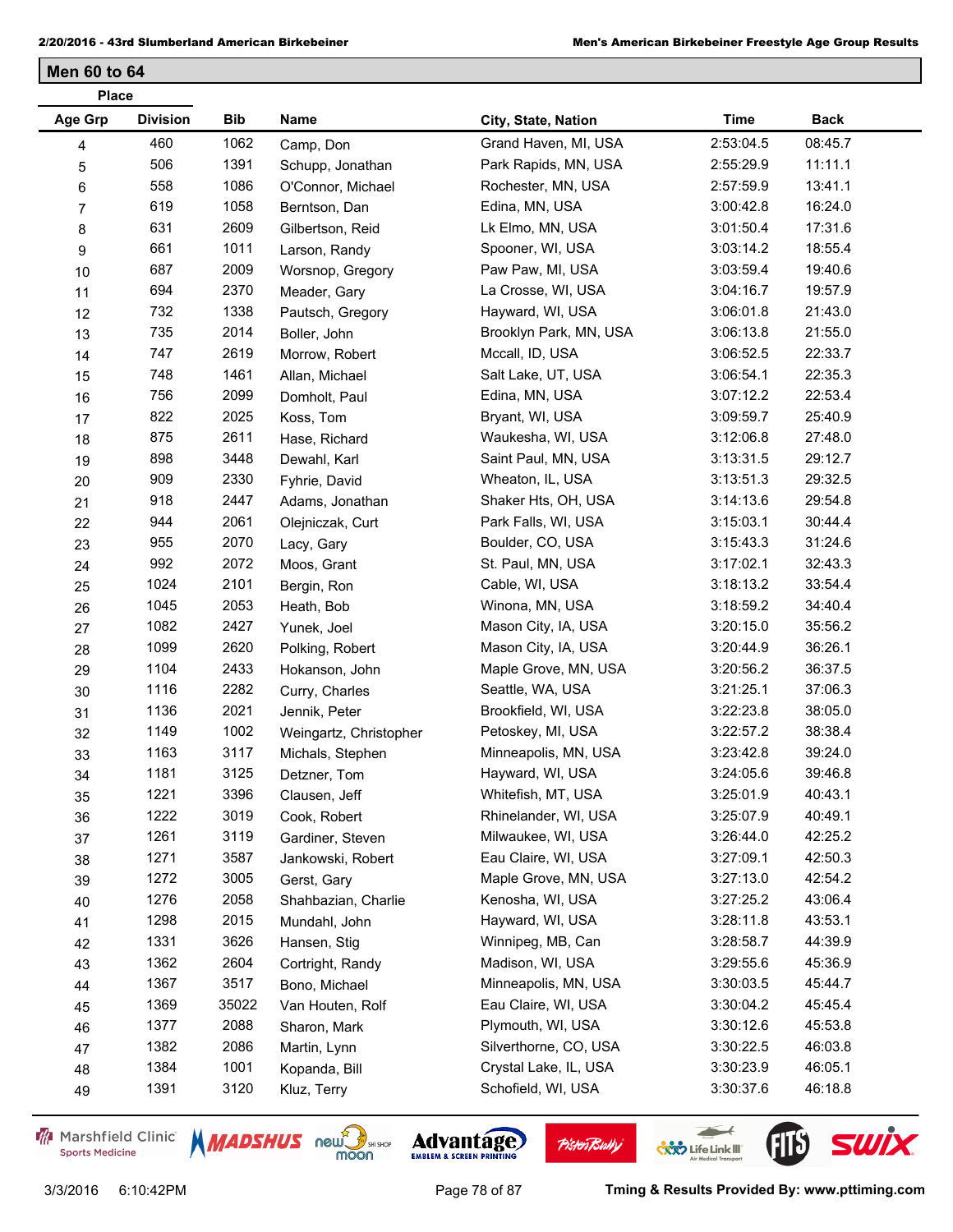| <b>Place</b>   |                 |       |                     |                           |             |             |
|----------------|-----------------|-------|---------------------|---------------------------|-------------|-------------|
| <b>Age Grp</b> | <b>Division</b> | Bib   | Name                | City, State, Nation       | <b>Time</b> | <b>Back</b> |
| 50             | 1392            | 35024 | Klima, Timothy      | Fond Du Lac, WI, USA      | 3:30:38.1   | 46:19.3     |
| 51             | 1401            | 2010  | Cheesebro, Jack     | Saint Louis Park, MN, USA | 3:30:58.9   | 46:40.2     |
| 52             | 1424            | 3074  | Franzen, Gregory    | Plymouth, MN, USA         | 3:31:45.7   | 47:26.9     |
| 53             | 1443            | 2109  | Taggart, Tom        | La Crosse, WI, USA        | 3:32:29.8   | 48:11.0     |
| 54             | 1450            | 3309  | Rhude, David        | Minneapolis, MN, USA      | 3:32:35.0   | 48:16.2     |
| 55             | 1454            | 3058  | Ciske, Brian        | Franklin, WI, USA         | 3:32:39.1   | 48:20.3     |
| 56             | 1457            | 3677  | Whiton, Will        | Burlington, WA, USA       | 3:32:42.7   | 48:23.9     |
| 57             | 1487            | 2397  | Miller, James       | West Bend, WI, USA        | 3:33:54.6   | 49:35.8     |
| 58             | 1491            | 2008  | Pratt, Gregory      | Minneapolis, MN, USA      | 3:34:03.3   | 49:44.5     |
| 59             | 1507            | 3441  | Stuber, Joseph      | Lakeville, MN, USA        | 3:34:43.7   | 50:24.9     |
| 60             | 1512            | 2686  | Schimelpfenig, Tod  | Lander, WY, USA           | 3:34:47.9   | 50:29.1     |
| 61             | 1513            | 3121  | Cogbill, Thomas     | Cable, WI, USA            | 3:34:49.8   | 50:31.0     |
| 62             | 1521            | 2017  | Kuehn, Ken          | Oshkosh, WI, USA          | 3:34:59.7   | 50:40.9     |
| 63             | 1551            | 4499  | Klingelhoets, Mark  | Long Lake, MN, USA        | 3:35:37.2   | 51:18.4     |
| 64             | 1559            | 3015  | Peterson, Jon       | Mpls., MN, USA            | 3:35:50.4   | 51:31.6     |
| 65             | 1582            | 2342  | Carr, Donald        | Wauwatosa, WI, USA        | 3:36:47.8   | 52:29.0     |
| 66             | 1604            | 2071  | Slavik, Gary        | Elburn, IL, USA           | 3:37:29.2   | 53:10.4     |
| 67             | 1627            | 3078  | Beno, James         | Appleton, WI, USA         | 3:38:19.7   | 54:00.9     |
| 68             | 1651            | 4678  | Daley, Edward       | Boise, ID, USA            | 3:38:51.3   | 54:32.5     |
| 69             | 1673            | 3081  | Gagner, Jerry       | Waukesha, WI, USA         | 3:39:38.4   | 55:19.6     |
| $70\,$         | 1693            | 2626  | Lowrie, Ron         | Minneapolis, MN, USA      | 3:40:02.3   | 55:43.5     |
| 71             | 1705            | 4427  | Harris, John        | Holland, OH, USA          | 3:40:26.5   | 56:07.7     |
| 72             | 1718            | 4365  | Butler, Harry       | Waukesha, WI, USA         | 3:40:51.0   | 56:32.2     |
| 73             | 1729            | 3496  | Potter, Mark        | Spokane, WA, USA          | 3:41:12.6   | 56:53.8     |
| 74             | 1750            | 3095  | York, Kent          | St Paul, MN, USA          | 3:41:46.5   | 57:27.7     |
| 75             | 1771            | 4521  | Bourassa, Michael   | Charlevoix, MI, USA       | 3:42:28.2   | 58:09.4     |
| 76             | 1788            | 4104  | Wood, Andrew        | Rochester, MN, USA        | 3:42:51.0   | 58:32.2     |
| 77             | 1811            | 3645  | Corcoran, Tim       | Custer, WI, USA           | 3:43:20.2   | 59:01.4     |
| 78             | 1821            | 4352  | Martin, Geoffrey    | Mineapolis, MN, USA       | 3:43:35.9   | 59:17.1     |
| 79             | 1824            | 2097  | Lyner, Mike         | Stillwater, MN, USA       | 3:43:40.9   | 59:22.1     |
| 80             | 1827            | 8263  | Breu, Peter         | Manchester, NH, USA       | 3:43:44.5   | 59:25.7     |
| 81             | 1828            | 35016 | Cichanowski, Gerry  | Winona, MN, USA           | 3:43:47.1   | 59:28.3     |
| 82             | 1839            | 5530  | Gourley, Paul       | Albuquerque, NM, USA      | 3:44:15.3   | 59:56.5     |
| 83             | 1870            | 2094  | Ray, Michael        | River Falls, WI, USA      | 3:45:19.8   | 1:01:01.0   |
| 84             | 1884            | 4246  | Berg, Bob           | Western Springs, IL, USA  | 3:45:40.9   | 1:01:22.1   |
| 85             | 1887            | 8036  | Marcinko, Bob       | Blackfoot, ID, USA        | 3:45:42.8   | 1:01:24.0   |
| 86             | 1896            | 3001  | Clausen, Daniel     | Lac Du Flambeau, WI, USA  | 3:46:09.2   | 1:01:50.4   |
| 87             | 1899            | 3065  | Adams, David C      | Teton Village, WY, USA    | 3:46:12.5   | 1:01:53.7   |
| 88             | 1903            | 3106  | Jahns, Paul         | Wausau, WI, USA           | 3:46:17.5   | 1:01:58.7   |
| 89             | 1909            | 3009  | Johnson, Jeffrey    | Neenah, WI, USA           | 3:46:22.4   | 1:02:03.7   |
| 90             | 1922            | 8244  | Ivie, Mike          | Portland, OR, USA         | 3:46:38.3   | 1:02:19.5   |
| 91             | 1926            | 3107  | Keber, Paul         | Waukesha, WI, USA         | 3:46:51.3   | 1:02:32.6   |
| 92             | 1932            | 35011 | Zeug, Leon          | Delano, MN, USA           | 3:47:03.1   | 1:02:44.3   |
| 93             | 1945            | 3080  | Marks, Jeff         | Oshkosh, WI, USA          | 3:47:56.4   | 1:03:37.7   |
| 94             | 1957            | 3102  | Manogue, Michael Em | Dodgeville, WI, USA       | 3:48:21.1   | 1:04:02.3   |
| 95             | 1985            | 3084  | Barten, John        | Delano, MN, USA           | 3:49:15.7   | 1:04:56.9   |
|                |                 |       |                     |                           |             |             |

Marshfield Clinic **Sports Medicine** 





**Pisten Bully** 

 $\leftarrow$ 

**COND** Life Link III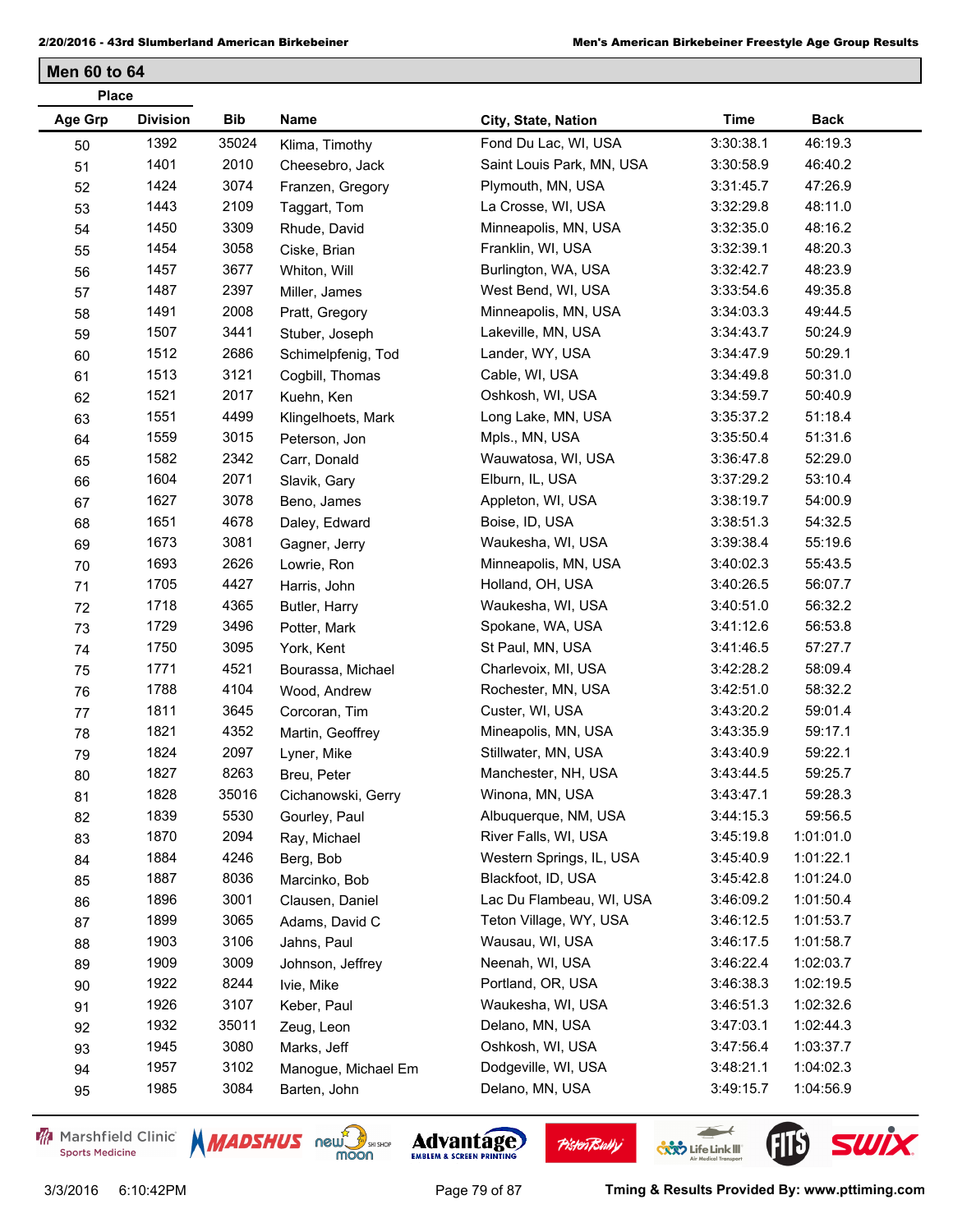| <b>Place</b>   |                 |       |                     |                              |             |             |
|----------------|-----------------|-------|---------------------|------------------------------|-------------|-------------|
| <b>Age Grp</b> | <b>Division</b> | Bib   | Name                | City, State, Nation          | <b>Time</b> | <b>Back</b> |
| 96             | 1992            | 35008 | Anderson, Jim       | Cable, WI, USA               | 3:49:33.7   | 1:05:14.9   |
| 97             | 2049            | 3007  | Woehler, Jack       | Shawano, WI, USA             | 3:51:46.6   | 1:07:27.8   |
| 98             | 2072            | 4011  | Panzer, John        | Chippewa Falls, WI, USA      | 3:52:24.8   | 1:08:06.0   |
| 99             | 2075            | 7086  | Grum, Clement       | Elm Grove, WI, USA           | 3:52:28.8   | 1:08:10.0   |
| 100            | 2085            | 3384  | Gearhart, James     | Oak Park, IL, USA            | 3:52:44.0   | 1:08:25.2   |
| 101            | 2087            | 3063  | Carlson, Dave       | St Louis Park, MN, USA       | 3:52:49.1   | 1:08:30.3   |
| 102            | 2088            | 5399  | Almquist, John      | Appleton, WI, USA            | 3:52:51.3   | 1:08:32.5   |
| 103            | 2090            | 4450  | Larson, Karl        | Oshkosh, WI, USA             | 3:53:06.7   | 1:08:48.0   |
| 104            | 2112            | 3634  | Lueders, Terry      | Naperville, IL, USA          | 3:53:40.5   | 1:09:21.7   |
| 105            | 2119            | 4308  | Evans, Donald       | Merrill, WI, USA             | 3:53:49.2   | 1:09:30.4   |
| 106            | 2125            | 3296  | Nolan, Daniel       | Holland, MI, USA             | 3:54:02.8   | 1:09:44.0   |
| 107            | 2145            | 4095  | Narveson, Stephen   | Hayward, WI, USA             | 3:54:55.0   | 1:10:36.2   |
| 108            | 2150            | 4501  | Scotch, Mark        | Plover, WI, USA              | 3:55:08.9   | 1:10:50.1   |
| 109            | 2162            | 3067  | Kettula, David      | International Falls, MN, USA | 3:55:35.4   | 1:11:16.6   |
| 110            | 2166            | 4059  | Blake, Christopher  | Nashotah, WI, USA            | 3:55:42.5   | 1:11:23.7   |
| 111            | 2171            | 3012  | Panci, Joe          | Eagle River, WI, USA         | 3:55:46.4   | 1:11:27.6   |
| 112            | 2206            | 3018  | Francois, Rick      | Belleville, WI, USA          | 3:57:09.9   | 1:12:51.1   |
| 113            | 2216            | 4007  | Hinnenthal, James   | Sturgeon Bay, WI, USA        | 3:57:27.3   | 1:13:08.5   |
| 114            | 2218            | 3110  | Lewis, Perry        | Chicago, IL, USA             | 3:57:31.2   | 1:13:12.4   |
| 115            | 2221            | 3023  | Altenbach, Thomas   | Mammoth Lakes, CA, USA       | 3:57:32.7   | 1:13:13.9   |
| 116            | 2223            | 4067  | Green, Gerald       | Cedar Falls, IA, USA         | 3:57:36.7   | 1:13:18.0   |
| 117            | 2233            | 8145  | Campbell, Jeff      | Concord, MA, USA             | 3:57:52.7   | 1:13:33.9   |
| 118            | 2239            | 4638  | Brueck, Terry       | St. Paul, MN, USA            | 3:58:04.7   | 1:13:46.0   |
| 119            | 2240            | 8116  | Boline, Glen        | Park City, UT, USA           | 3:58:07.9   | 1:13:49.1   |
| 120            | 2269            | 5360  | Peters, Jamie       | Bloomington, MN, USA         | 3:59:04.4   | 1:14:45.7   |
| 121            | 2275            | 4287  | Davidson, Cory      | Jordan, MN, USA              | 3:59:18.3   | 1:14:59.5   |
| 122            | 2279            | 4310  | White, Doug         | Shoreview, MN, USA           | 3:59:27.3   | 1:15:08.5   |
| 123            | 2284            | 3635  | Meyer, Terry        | Greenfield, WI, USA          | 3:59:35.4   | 1:15:16.6   |
| 124            | 2306            | 4072  | Craychee, John      | St Charles, IL, USA          | 4:00:08.4   | 1:15:49.7   |
| 125            | 2311            | 5391  | Filbrandt, Joe      | Antigo, WI, USA              | 4:00:17.4   | 1:15:58.6   |
| 126            | 2320            | 5506  | McQuestion, Mike    | Baltimore, MD, USA           | 4:00:27.5   | 1:16:08.7   |
| 127            | 2321            | 5616  | Scott, Thomas       | St Paul, MN, USA             | 4:00:28.5   | 1:16:09.7   |
| 128            | 2335            | 3666  | Harris, Tom         | Brooklyn Park, MN, USA       | 4:01:03.9   | 1:16:45.1   |
| 129            | 2336            | 4674  | Van Haren, William  | Verona, WI, USA              | 4:01:13.0   | 1:16:54.2   |
| 130            | 2359            | 5551  | Anderson, Richard   | Plymouth, MN, USA            | 4:01:58.4   | 1:17:39.6   |
| 131            | 2370            | 3020  | Peterson, Robin     | Eagle River, WI, USA         | 4:02:24.2   | 1:18:05.4   |
| 132            | 2378            | 3059  | Kuehl, Bruce        | Lake Tomahawk, WI, USA       | 4:02:39.0   | 1:18:20.2   |
| 133            | 2388            | 4328  | Sover, Eric         | Pewaukee, WI, USA            | 4:03:19.4   | 1:19:00.6   |
| 134            | 2389            | 4503  | Wanderman, Mark     | Minnetonka, MN, USA          | 4:03:20.8   | 1:19:02.0   |
| 135            | 2390            | 9036  | Treinen, Charles    | Anchorage, AK, USA           | 4:03:24.1   | 1:19:05.3   |
| 136            | 2397            | 4021  | Eyer, Steven        | Duluth, MN, USA              | 4:03:45.6   | 1:19:26.8   |
| 137            | 2401            | 4587  | Musielewicz, Robert | Baxter, MN, USA              | 4:04:05.1   | 1:19:46.3   |
| 138            | 2419            | 1066  | Sniadajewski, Frank | Plover, WI, USA              | 4:04:59.8   | 1:20:41.0   |
| 139            | 2431            | 4087  | Holte, Paul         | Shakopee, MN, USA            | 4:05:38.5   | 1:21:19.7   |
| 140            | 2446            | 4022  | Menk, Steven        | St Paul, MN, USA             | 4:05:59.7   | 1:21:40.9   |
| 141            | 2457            | 4372  | Courtine, HervŽ     | Le Bessat, , Fra             | 4:06:26.0   | 1:22:07.2   |

Marshfield Clinic **Sports Medicine** 





**Pisten Bully** 

 $\leftarrow$ 

**COND** Life Link III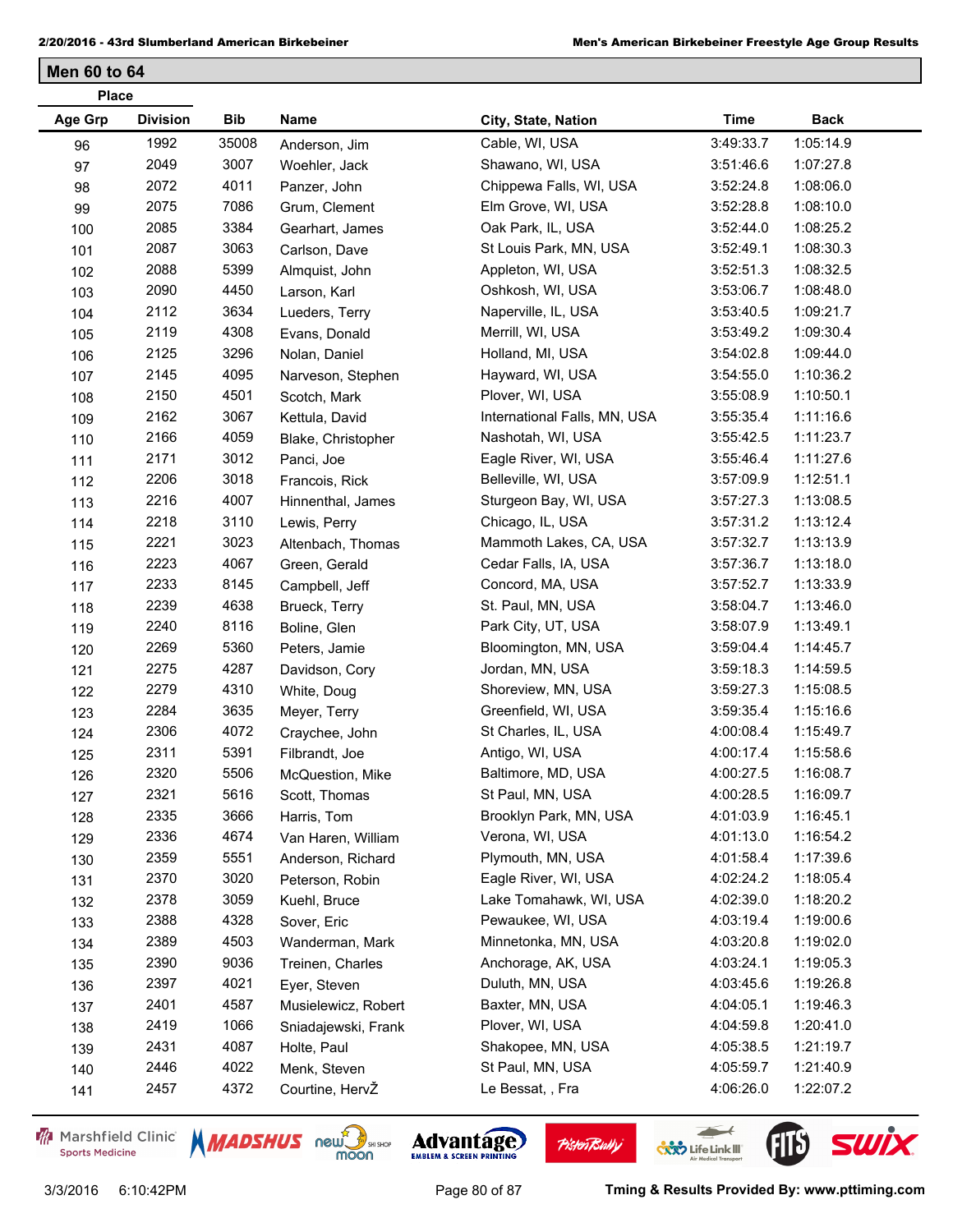| <b>Place</b>   |                 |            |                     |                           |             |             |
|----------------|-----------------|------------|---------------------|---------------------------|-------------|-------------|
| <b>Age Grp</b> | <b>Division</b> | <b>Bib</b> | Name                | City, State, Nation       | <b>Time</b> | <b>Back</b> |
| 142            | 2484            | 9205       | Grove, Robert       | Boyne City, MI, USA       | 4:07:37.2   | 1:23:18.4   |
| 143            | 2514            | 6561       | Dambach, Werner     | Green Bay, WI, USA        | 4:08:37.0   | 1:24:18.2   |
| 144            | 2520            | 4061       | Follett, David      | Abrams, WI, USA           | 4:08:56.6   | 1:24:37.8   |
| 145            | 2534            | 5412       | Reybrock, John      | Freedom, WI, USA          | 4:09:24.3   | 1:25:05.5   |
| 146            | 2539            | 35018      | Strong, Jeffrey     | Fond Du Lac, WI, USA      | 4:09:31.9   | 1:25:13.1   |
| 147            | 2592            | 5078       | Duffy, Jim          | Hayward, WI, USA          | 4:11:30.2   | 1:27:11.4   |
| 148            | 2607            | 4004       | Weber, David        | Highland Park, IL, USA    | 4:12:27.0   | 1:28:08.2   |
| 149            | 2619            | 5002       | Weidner, Bill       | Warrenville, IL, USA      | 4:12:50.4   | 1:28:31.6   |
| 150            | 2630            | 5075       | Powell, James       | Butternut, WI, USA        | 4:13:23.6   | 1:29:04.8   |
| 151            | 2656            | 6292       | Fisher, Elliott     | White River Jct, VT, USA  | 4:14:42.2   | 1:30:23.4   |
| 152            | 2661            | 9098       | Luedtke, James      | Excelsior, MN, USA        | 4:15:00.3   | 1:30:41.5   |
| 153            | 2671            | 5642       | Wandsnider, William | Fox Point, WI, USA        | 4:15:26.2   | 1:31:07.4   |
| 154            | 2677            | 35010      | Shattuck, Jim       | Trego, WI, USA            | 4:15:39.0   | 1:31:20.2   |
| 155            | 2679            | 4273       | Palma, Charles      | Fontana, WI, USA          | 4:15:54.8   | 1:31:36.0   |
| 156            | 2684            | 4297       | Dayton, David       | Minneapolis, MN, USA      | 4:16:10.6   | 1:31:51.8   |
| 157            | 2697            | 4018       | Kramar, Matthew     | Robbinsdale, MN, USA      | 4:16:55.1   | 1:32:36.3   |
| 158            | 2704            | 5299       | Johnson, David      | Maplewood, MN, USA        | 4:17:08.1   | 1:32:49.3   |
| 159            | 2705            | 6490       | Lueth, Randy        | Marshfield, WI, USA       | 4:17:18.6   | 1:32:59.8   |
| 160            | 2719            | 6486       | Kaplan, Phil        | Highland Park, IL, USA    | 4:17:54.6   | 1:33:35.8   |
| 161            | 2762            | 5084       | Blank, Jules H      | Green Bay, WI, USA        | 4:20:09.5   | 1:35:50.7   |
| 162            | 2763            | 5586       | Nesser, Stephen     | Saint Paul, MN, USA       | 4:20:10.8   | 1:35:52.0   |
| 163            | 2768            | 5111       | Falch, Ronald       | Prairie Du Chien, WI, USA | 4:20:25.5   | 1:36:06.7   |
| 164            | 2787            | 8277       | Randall, Richard    | Stevens Point, WI, USA    | 4:21:35.4   | 1:37:16.6   |
| 165            | 2793            | 4016       | Radant, Leon        | Mauston, WI, USA          | 4:22:04.1   | 1:37:45.3   |
| 166            | 2800            | 4609       | Richardson, Scott   | Chaska, MN, USA           | 4:22:30.9   | 1:38:12.1   |
| 167            | 2808            | 4014       | Mahoney, Kevin S    | Eau Claire, WI, USA       | 4:22:38.1   | 1:38:19.3   |
| 168            | 2815            | 6349       | Kegel, Jerry        | Wauwatosa, WI, USA        | 4:22:55.5   | 1:38:36.7   |
| 169            | 2830            | 4349       | Terbeest, Gary      | La Crosse, WI, USA        | 4:23:23.2   | 1:39:04.4   |
| 170            | 2860            | 5021       | Kocen, Robert       | West Allis, WI, USA       | 4:24:46.6   | 1:40:27.8   |
| 171            | 2862            | 5516       | Schneider, Nicholas | Portage, WI, USA          | 4:24:52.4   | 1:40:33.6   |
| 172            | 2864            | 4527       | Kinnee, Michael     | Minneapolis, MN, USA      | 4:24:54.4   | 1:40:35.6   |
| 173            | 2869            | 5013       | Wagener, John       | Augusta, WI, USA          | 4:25:15.5   | 1:40:56.7   |
| 174            | 2886            | 5077       | Schenck, Jeffrey    | River Hills, WI, USA      | 4:26:32.5   | 1:42:13.7   |
| 175            | 2895            | 5007       | Kastenson, Eugene   | Sturgeon Bay, WI, USA     | 4:27:05.3   | 1:42:46.5   |
| 176            | 2898            | 5384       | Johnston, Jim       | Chippewa Falls, WI, USA   | 4:27:28.5   | 1:43:09.7   |
| 177            | 2910            | 5062       | Wilcox, Dave        | Washburn, WI, USA         | 4:28:07.1   | 1:43:48.3   |
| 178            | 2913            | 5355       | Graff, James        | La Grange Park, IL, USA   | 4:28:11.8   | 1:43:53.0   |
| 179            | 2923            | 6067       | Olmstead, Dennis    | Eden Prairie, MN, USA     | 4:28:39.4   | 1:44:20.7   |
| 180            | 2925            | 5004       | Borgemoen, David    | Weston, WI, USA           | 4:28:52.2   | 1:44:33.5   |
| 181            | 2931            | 4053       | Lee, Brian          | Golden Valley, MN, USA    | 4:29:07.6   | 1:44:48.8   |
| 182            | 2968            | 5079       | Hinde, John         | Hillsdale, WI, USA        | 4:31:08.0   | 1:46:49.2   |
| 183            | 2977            | 7299       | Arbisi, Paul        | Edina, MN, USA            | 4:31:33.8   | 1:47:15.0   |
| 184            | 2978            | 6005       | Haubrich, James     | Waconia, MN, USA          | 4:31:38.4   | 1:47:19.6   |
| 185            | 2984            | 9201       | Garrison, Richard   | Boxborough, MA, USA       | 4:32:06.4   | 1:47:47.7   |
| 186            | 2988            | 6003       | Shipman, Dale       | Chippewa Falls, WI, USA   | 4:32:29.1   | 1:48:10.3   |
| 187            | 2996            | 6096       | Edl, Peter          | Rochester, MN, USA        | 4:33:02.9   | 1:48:44.1   |
|                |                 |            |                     |                           |             |             |

Marshfield Clinic **Sports Medicine** 





**Pisten Bully** 

 $\leftarrow$ 

**COND** Life Link III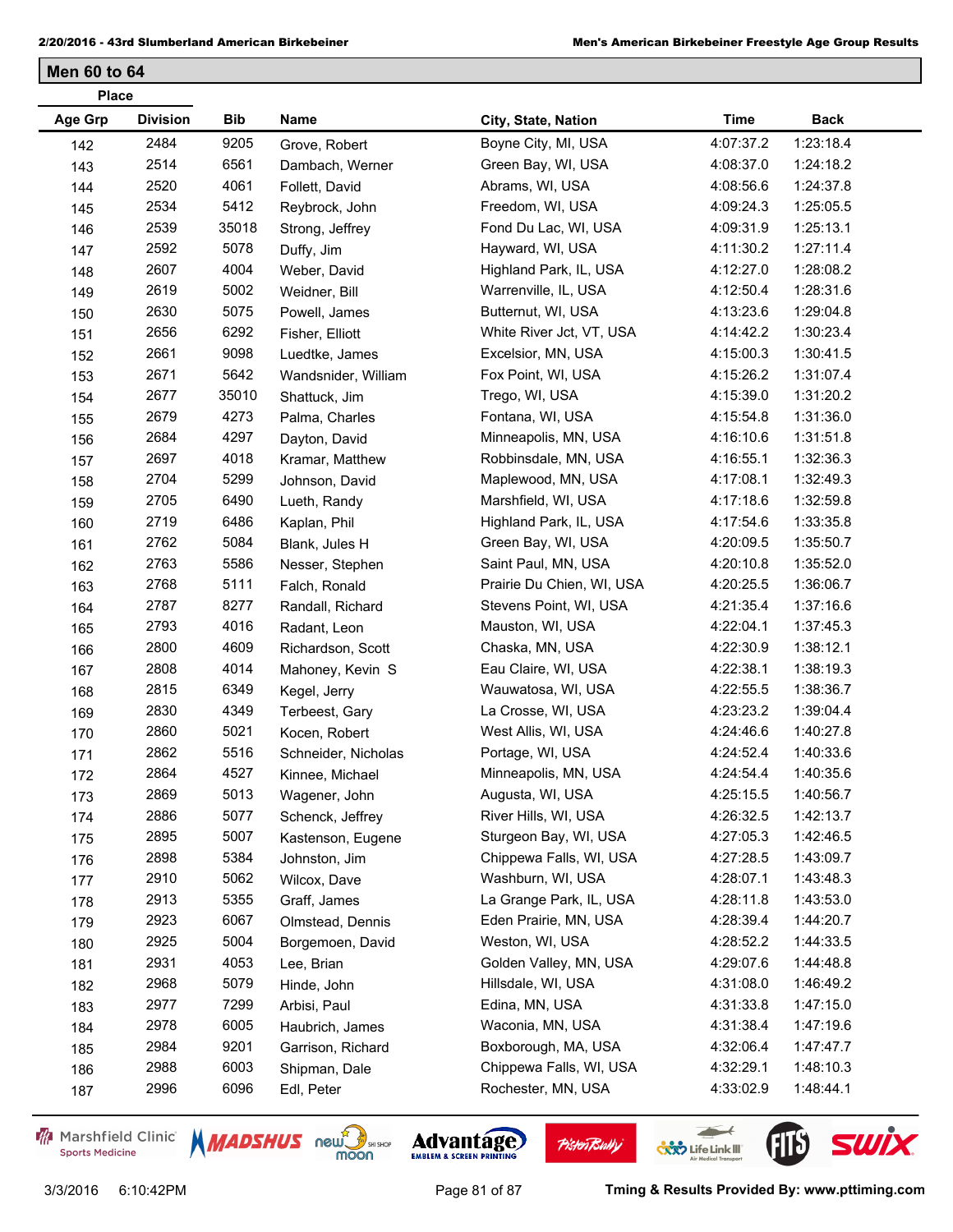| <b>Place</b>   |                 |      |                    |                          |             |             |
|----------------|-----------------|------|--------------------|--------------------------|-------------|-------------|
| <b>Age Grp</b> | <b>Division</b> | Bib  | Name               | City, State, Nation      | <b>Time</b> | <b>Back</b> |
| 188            | 3001            | 4088 | Hochstein, Randy   | Plymouth, MN, USA        | 4:33:23.0   | 1:49:04.2   |
| 189            | 3032            | 3086 | McCarthy, John     | Waukesha, WI, USA        | 4:35:40.5   | 1:51:21.8   |
| 190            | 3045            | 4009 | Haley, Jim         | Jim Falls, WI, USA       | 4:36:57.9   | 1:52:39.1   |
| 191            | 3047            | 5630 | Oatman, Tom        | Madison, WI, USA         | 4:36:59.4   | 1:52:40.6   |
| 192            | 3064            | 5088 | Steil, Kurt        | Eau Claire, WI, USA      | 4:38:03.0   | 1:53:44.2   |
| 193            | 3067            | 6528 | Quinn, Stephen     | Park City, UT, USA       | 4:38:13.0   | 1:53:54.2   |
| 194            | 3069            | 4003 | Larsen, Chris      | Hayward, WI, USA         | 4:38:19.6   | 1:54:00.8   |
| 195            | 3071            | 6016 | Cooper, Scott      | Madison, WI, USA         | 4:38:28.5   | 1:54:09.7   |
| 196            | 3074            | 5504 | Lehman, Mike       | Harrisonburg, VA, USA    | 4:38:38.0   | 1:54:19.2   |
| 197            | 3076            | 4019 | Langer, Richard    | Oregon, WI, USA          | 4:38:39.9   | 1:54:21.1   |
| 198            | 3084            | 5095 | Van Etten, Mark    | Sarona, WI, USA          | 4:38:58.3   | 1:54:39.5   |
| 199            | 3090            | 6074 | Slaasted, Jack     | Garden, MI, USA          | 4:39:28.9   | 1:55:10.1   |
| 200            | 3143            | 5527 | Gallagher, Patrick | Maple Grove, MN, USA     | 4:43:39.7   | 1:59:20.9   |
| 201            | 3145            | 6402 | Green, Larry       | Cross Plains, WI, USA    | 4:43:49.4   | 1:59:30.6   |
| 202            | 3147            | 5306 | Kienbaum, Dennis   | Madison, WI, USA         | 4:44:05.0   | 1:59:46.2   |
| 203            | 3149            | 6306 | Struble, Glen      | Sarona, WI, USA          | 4:44:09.0   | 1:59:50.2   |
| 204            | 3154            | 4460 | Engel, Ken         | Rice Lake, WI, USA       | 4:44:25.7   | 2:00:06.9   |
| 205            | 3155            | 5059 | Dudley, Dan        | Oregon, WI, USA          | 4:44:30.4   | 2:00:11.6   |
| 206            | 3180            | 4096 | Thon, Steve        | Chippewa Falls, WI, USA  | 4:45:52.8   | 2:01:34.0   |
| 207            | 3183            | 5108 | Curry, Robert      | Madison, WI, USA         | 4:46:06.5   | 2:01:47.7   |
| 208            | 3196            | 8329 | Larson, Timothy    | Rochester, MN, USA       | 4:46:51.7   | 2:02:32.9   |
| 209            | 3197            | 6499 | Frerker, Robert    | Rochester, MN, USA       | 4:46:59.3   | 2:02:40.5   |
| 210            | 3204            | 6008 | Burns, John        | South Milwaukee, WI, USA | 4:47:34.4   | 2:03:15.6   |
| 211            | 3230            | 6061 | Dzubay, David      | St Paul, MN, USA         | 4:49:10.4   | 2:04:51.6   |
| 212            | 3239            | 6072 | Hinnenthal, Glenn  | Sturgeon Bay, WI, USA    | 4:49:26.5   | 2:05:07.7   |
| 213            | 3271            | 5074 | Kerler, James      | Lake Mills, WI, USA      | 4:51:23.1   | 2:07:04.3   |
| 214            | 3276            | 6389 | Mahoney, Kevin     | Winona, MN, USA          | 4:51:42.5   | 2:07:23.7   |
| 215            | 3281            | 7245 | Fredisdorf, Mark   | Oak Park, IL, USA        | 4:52:05.9   | 2:07:47.1   |
| 216            | 3284            | 6368 | Danowski, Joseph   | Prentice, WI, USA        | 4:52:14.4   | 2:07:55.6   |
| 217            | 3299            | 3131 | Kupisch, William   | Downers Grove, IL, USA   | 4:53:22.3   | 2:09:03.5   |
| 218            | 3316            | 6094 | Remington, Patrick | Madison, WI, USA         | 4:54:25.0   | 2:10:06.2   |
| 219            | 3317            | 6007 | Ridder, Jim        | Cottage Grove, WI, USA   | 4:54:26.4   | 2:10:07.6   |
| 220            | 3321            | 4013 | Medlin, Joseph     | Duluth, MN, USA          | 4:54:51.7   | 2:10:32.9   |
| 221            | 3322            | 7304 | West, Paul         | Wauwatosa, WI, USA       | 4:54:57.8   | 2:10:39.0   |
| 222            | 3324            | 6075 | Vann, James        | Madison, WI, USA         | 4:55:08.8   | 2:10:50.0   |
| 223            | 3326            | 6098 | Golz, Randy        | Fort Atkinson, WI, USA   | 4:55:15.3   | 2:10:56.5   |
| 224            | 3328            | 6104 | Swensen, Stephen   | Rochester, MN, USA       | 4:55:24.3   | 2:11:05.5   |
| 225            | 3335            | 6013 | Jordan, Michael    | Chicago, IL, USA         | 4:55:51.2   | 2:11:32.4   |
| 226            | 3336            | 6219 | Wallner, Anthony   | Ashland, WI, USA         | 4:55:51.8   | 2:11:33.1   |
| 227            | 3337            | 7247 | Kubler, Mark       | Hudson, WI, USA          | 4:55:54.8   | 2:11:36.1   |
| 228            | 3342            | 6099 | Mintek, Rian       | Allegan, MI, USA         | 4:56:31.5   | 2:12:12.7   |
| 229            | 3348            | 5089 | Jent, Larry        | Bozeman, MT, USA         | 4:56:57.4   | 2:12:38.6   |
| 230            | 3349            | 8016 | Wellmann, Andreas  | Bebertal, , Ger          | 4:56:59.4   | 2:12:40.6   |
| 231            | 3370            | 5281 | Kimmel, Dan        | Burnsville, MN, USA      | 4:59:41.3   | 2:15:22.5   |
| 232            | 3385            | 6056 | Wetzel, Charles    | Elcho, WI, USA           | 5:01:09.7   | 2:16:50.9   |
| 233            | 3389            | 6009 | Brady, Joseph      | Cambridge, WI, USA       | 5:01:49.3   | 2:17:30.5   |

Marshfield Clinic **Sports Medicine** 





**Pisten Bully** 

 $\leftarrow$ 

**COND** Life Link III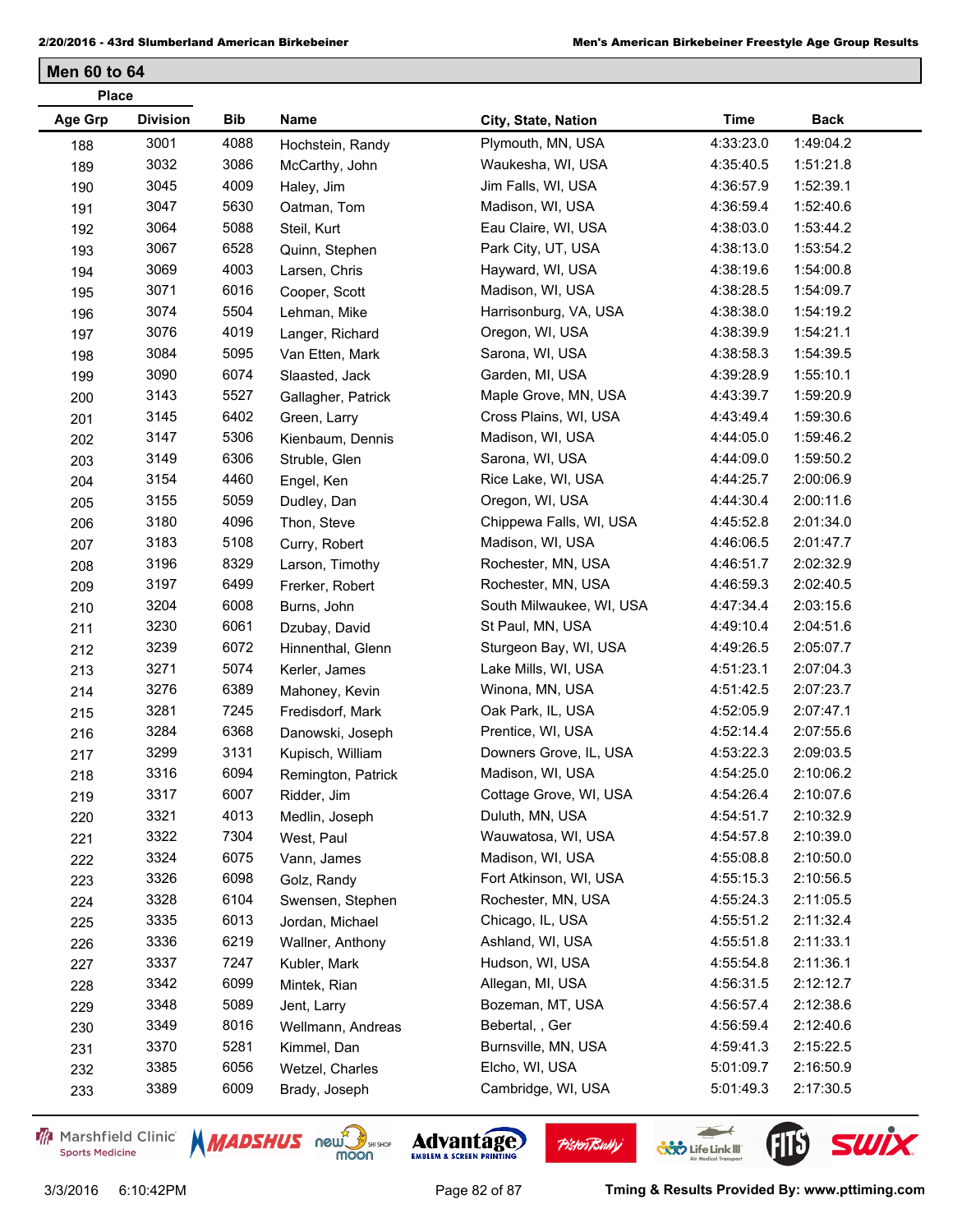| <b>Place</b>   |                 |            |                         |                               |             |             |
|----------------|-----------------|------------|-------------------------|-------------------------------|-------------|-------------|
| <b>Age Grp</b> | <b>Division</b> | <b>Bib</b> | Name                    | City, State, Nation           | <b>Time</b> | <b>Back</b> |
| 234            | 3394            | 4051       | Lau, Allan              | Milwaukee, WI, USA            | 5:02:12.4   | 2:17:53.6   |
| 235            | 3396            | 7357       | Lambert, Steve          | Anchorage, AK, USA            | 5:02:31.4   | 2:18:12.6   |
| 236            | 3401            | 4008       | Schreiber, James        | Hayward, WI, USA              | 5:03:19.6   | 2:19:00.8   |
| 237            | 3411            | 6391       | Syth, Kevin             | Greenwood, WI, USA            | 5:04:04.3   | 2:19:45.5   |
| 238            | 3412            | 5107       | Weyer, Ray              | Loyal, WI, USA                | 5:04:04.7   | 2:19:45.9   |
| 239            | 3419            | 6112       | Herfort, Thomas         | Ironwood, MI, USA             | 5:04:16.0   | 2:19:57.2   |
| 240            | 3438            | 7152       | Paul, Harold            | Waukesha, WI, USA             | 5:06:35.3   | 2:22:16.5   |
| 241            | 3447            | 6063       | Gorman, David           | Menomonie, WI, USA            | 5:08:15.3   | 2:23:56.5   |
| 242            | 3454            | 6216       | Sorenson, Andy          | White Bear Lake, MN, USA      | 5:08:54.3   | 2:24:35.5   |
| 243            | 3468            | 6284       | Lafferty, Don           | New Lenox,, IL, USA           | 5:11:16.4   | 2:26:57.6   |
| 244            | 3470            | 7315       | Strauss, Richard        | La Crosse, WI, USA            | 5:11:39.7   | 2:27:20.9   |
| 245            | 3473            | 6102       | Johnston, Stan          | Marshfield, WI, USA           | 5:11:54.8   | 2:27:36.0   |
| 246            | 3477            | 6015       | Jackson, Robert         | Star Lake, WI, USA            | 5:12:09.9   | 2:27:51.1   |
| 247            | 3482            | 6018       | Angoli, William         | Maribel, WI, USA              | 5:12:36.8   | 2:28:18.0   |
| 248            | 3492            | 6076       | Lum, Harry              | Fitchburg, WI, USA            | 5:13:38.5   | 2:29:19.7   |
| 249            | 3519            | 6239       | Parks, Brian            | Madison, WI, USA              | 5:16:34.5   | 2:32:15.7   |
| 250            | 3549            | 6006       | Tenorio, James          | Menomonie, WI, USA            | 5:20:28.0   | 2:36:09.3   |
| 251            | 3580            | 7146       | MacDonald, Gerard       | Amherst, NS, Can              | 5:25:22.7   | 2:41:04.0   |
| 252            | 3581            | 7323       | Sievert, Robert         | Delafield, WI, USA            | 5:25:25.4   | 2:41:06.6   |
| 253            | 3597            | 35007      | Wedl, Dave              | Oconomowoc, WI, USA           | 5:28:09.3   | 2:43:50.5   |
| 254            | 3599            | 6307       | Coenen, Glenn           | Amherst Junction, Wi, WI, USA | 5:28:48.7   | 2:44:29.9   |
| 255            | 3608            | 6110       | Chartrand, Thomas       | Wauwatosa, WI, USA            | 5:29:30.5   | 2:45:11.7   |
| 256            | 3620            | 7167       | Wiener, Jay             | San Francisco, CA, USA        | 5:33:30.5   | 2:49:11.8   |
| 257            | 3632            | 6484       | Bialek, Peter           | Chicago, IL, USA              | 5:36:49.4   | 2:52:30.6   |
| 258            | 3645            | 6080       | Gouze, John             | Hayward, WI, USA              | 5:39:33.8   | 2:55:15.0   |
| 259            | 3675            | 7082       | Wolske, Chuck           | Tinley Park, IL, USA          | 5:44:29.5   | 3:00:10.8   |
| 260            | 3677            | 7041       | Schwantes, Bill         | Marshfield, WI, USA           | 5:44:33.8   | 3:00:15.0   |
| 261            | 3688            | 6398       | Szymonski, Krzysztof    | Neenah, WI, USA               | 5:48:22.8   | 3:04:04.1   |
| 262            | 3715            | 6068       | Eroe, Edward            | Minneapolis, MN, USA          | 5:56:24.3   | 3:12:05.6   |
| 263            | 3716            | 6097       | Nordgren, Peter         | Cornucopia, WI, USA           | 5:57:57.2   | 3:13:38.4   |
| 264            | 3725            | 6014       | Roach, Richard          | Lady Lake, FL, USA            | 6:01:40.7   | 3:17:21.9   |
| 265            | 3738            | 7184       | Van Brederode, Johannes | Seattle, WA, USA              | 6:11:54.7   | 3:27:35.9   |
| 266            | 3741            | 9207       | Hansen, Ross            | Waunakee, WI, USA             | 6:13:47.7   | 3:29:28.9   |
| 267            | 3743            | 6476       | McKee, Patrick          | Rochester, MN, USA            | 6:14:13.5   | 3:29:54.7   |
| 268            | 3747            | 7329       | Schumacher, Russ        | Hayward, WI, USA              | 6:14:49.4   | 3:30:30.6   |
| 269            | 3762            | 7248       | Michel, Mark            | Waupaca, WI, USA              | 6:25:43.3   | 3:41:24.5   |
| 270            | 3785            | 7215       | Holmes, Kevin           | Abrams, WI, USA               | 6:46:07.0   | 4:01:48.3   |
| 271            | 3786            | 7119       | Marshall, Doug          | Lake Geneva, WI, USA          | 6:47:45.0   | 4:03:26.3   |
| 272            | 3790            | 9217       | Bauer, Scott            | Rochester, MN, USA            | 6:49:35.2   | 4:05:16.4   |
| 273            | 3794            | 7380       | Forsberg, William       | Golden Valley, MN, USA        | 6:51:09.2   | 4:06:50.4   |
| 274            | 3815            | 5109       | Koebert, Robert         | Milwaukee, WI, USA            | 7:18:45.6   | 4:34:26.8   |
| 275            | 3819            | 7160       | McShane, James          | Roselle, IL, USA              | 7:30:11.0   | 4:45:52.2   |
| 276            | 3823            | 2003       | Derauf, Bruce           | Duluth, MN, USA               | 7:39:35.0   | 4:55:16.2   |
| 277            | 3825            | 6493       | Sarnwick, Richard       | Shawano, WI, USA              | 7:45:36.9   | 5:01:18.1   |
| 278            | 3829            | 7045       | Oxborough, Bob          | Plymouth, MN, USA             | 7:57:51.0   | 5:13:32.2   |

Marshfield Clinic **Sports Medicine** 











3/3/2016 6:10:42PM Page 83 of 87 **Tming & Results Provided By: www.pttiming.com**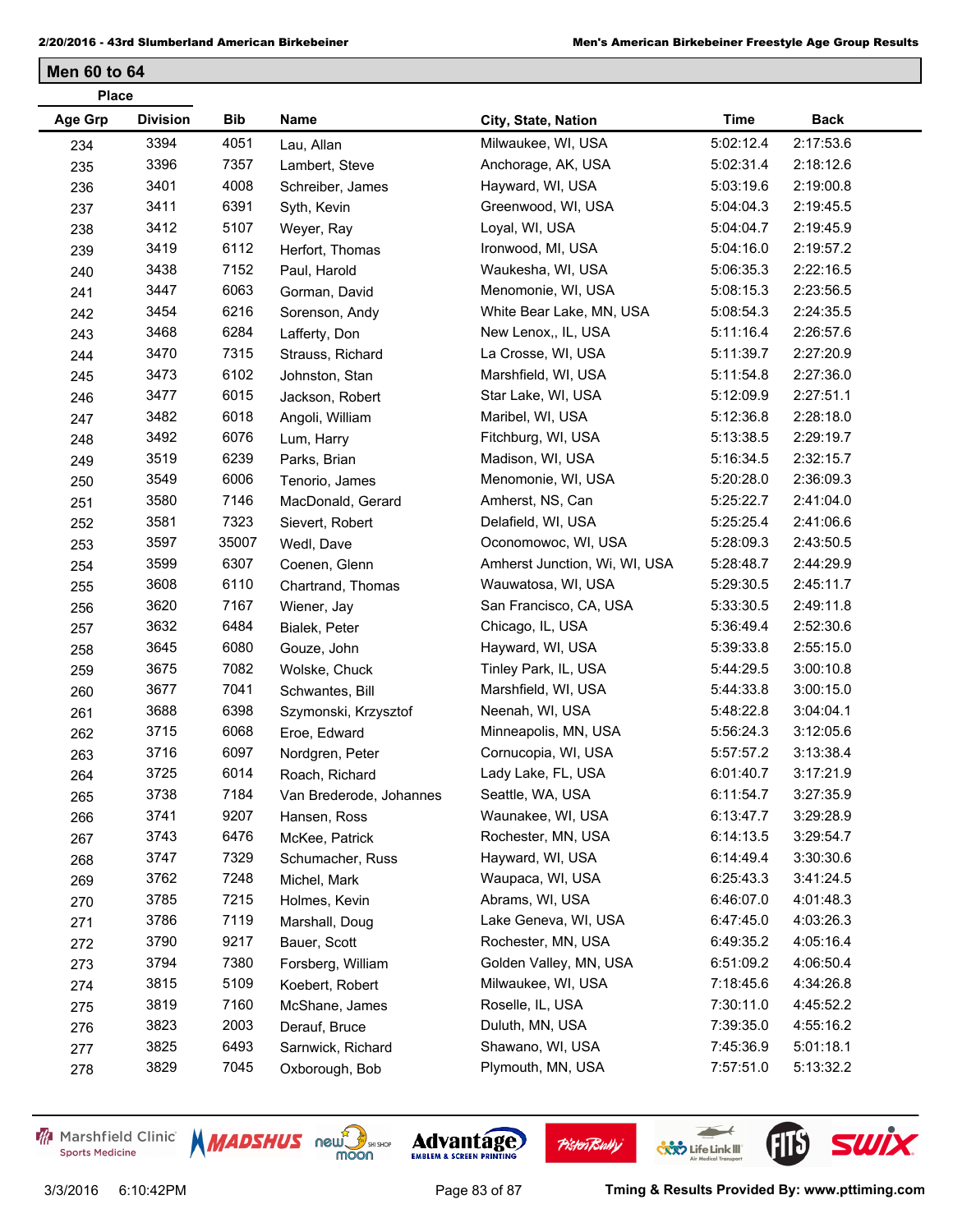**Men 65 to 69**

| <b>Place</b>     |                 |       |                       |                           |             |             |  |
|------------------|-----------------|-------|-----------------------|---------------------------|-------------|-------------|--|
| Age Grp          | <b>Division</b> | Bib   | Name                  | City, State, Nation       | <b>Time</b> | <b>Back</b> |  |
| 1                | 385             | 1059  | Christopherson, David | St Anthony, MN, USA       | 2:49:26.1   |             |  |
| $\boldsymbol{2}$ | 610             | 1010  | Darienzo, Peter       | Spokane, WA, USA          | 3:00:14.9   | 10:48.7     |  |
| 3                | 807             | 1071  | Coors, James          | Madison, WI, USA          | 3:09:04.4   | 19:38.3     |  |
| 4                | 814             | 2091  | Bratager, Matthew     | Cumberland, WI, USA       | 3:09:40.2   | 20:14.1     |  |
| 5                | 828             | 2655  | Van Dam, Stephen      | Boyne City, MI, USA       | 3:10:13.5   | 20:47.4     |  |
| 6                | 923             | 1289  | Armstrong, David      | Fort Collins, CO, USA     | 3:14:27.5   | 25:01.4     |  |
| 7                | 1017            | 2022  | Morales, Stephen      | Hayward, WI, USA          | 3:18:04.5   | 28:38.3     |  |
| 8                | 1067            | 1093  | Skow, Robert          | St Cloud, MN, USA         | 3:19:42.7   | 30:16.6     |  |
| 9                | 1071            | 35019 | Stamm, John           | Afton, MN, USA            | 3:19:48.1   | 30:21.9     |  |
| 10               | 1109            | 2018  | Mogren, Ken           | Winona, MN, USA           | 3:21:05.9   | 31:39.7     |  |
| 11               | 1121            | 2476  | Dawson, Kenneth       | Farmington Hills, MI, USA | 3:21:39.4   | 32:13.3     |  |
| 12               | 1169            | 3003  | Hanke, Dean           | Fort Atkinson, WI, USA    | 3:23:50.9   | 34:24.7     |  |
| 13               | 1220            | 2026  | Barry, William        | Eau Claire, WI, USA       | 3:25:00.7   | 35:34.5     |  |
| 14               | 1226            | 3062  | Cody, Clyde           | Boise, ID, USA            | 3:25:13.6   | 35:47.5     |  |
| 15               | 1247            | 3103  | Jones, Michael        | Richards Landing, ON, Can | 3:26:07.9   | 36:41.7     |  |
| 16               | 1266            | 3079  | Hertel, James         | Kohler, WI, USA           | 3:26:54.1   | 37:28.0     |  |
| 17               | 1414            | 4590  | Palliser, Robert      | Stirling, ON, Can         | 3:31:26.0   | 41:59.8     |  |
| 18               | 1456            | 3064  | Asp, David            | Red Wing, MN, USA         | 3:32:41.6   | 43:15.5     |  |
| 19               | 1502            | 3133  | Stuber, William       | St Paul, MN, USA          | 3:34:31.8   | 45:05.6     |  |
| 20               | 1542            | 2013  | Winter, Jim           | Delafield, WI, USA        | 3:35:28.1   | 46:02.0     |  |
| 21               | 1585            | 35020 | Cichanowski, Mike     | Winona, MN, USA           | 3:36:57.8   | 47:31.6     |  |
| 22               | 1592            | 3017  | Meyer, Patrick        | Wausau, WI, USA           | 3:37:07.8   | 47:41.6     |  |
| 23               | 1610            | 3668  | Osborne, Tom          | Absarokee, MT, USA        | 3:37:48.1   | 48:21.9     |  |
| 24               | 1613            | 35027 | Gross, Gary           | Rochester, MN, USA        | 3:37:55.6   | 48:29.4     |  |
| 25               | 1680            | 3370  | Hanson, Hugh          | Minnetonka, MN, USA       | 3:39:44.9   | 50:18.7     |  |
| 26               | 1687            | 3676  | Edwards, Will         | Oconomowoc, WI, USA       | 3:39:55.8   | 50:29.7     |  |
| 27               | 1698            | 35009 | Schneider, Jerrold    | Rice Lake, WI, USA        | 3:40:10.6   | 50:44.4     |  |
| 28               | 1724            | 3011  | Shepard, Jeffrey      | Harbor Springs, MI, USA   | 3:40:59.2   | 51:33.1     |  |
| 29               | 1732            | 3113  | Ogren, Robert         | Bloomington, MN, USA      | 3:41:19.0   | 51:52.8     |  |
| 30               | 1850            | 4434  | Nagel, Jonathan       | Brooklyn, NY, USA         | 3:44:28.2   | 55:02.0     |  |
| 31               | 1965            | 3022  | Abrahamson, Theo      | Racine, WI, USA           | 3:48:35.2   | 59:09.0     |  |
| 32               | 1990            | 3008  | Cummisford, Jeff T    | Waukesha, WI, USA         | 3:49:22.8   | 59:56.6     |  |
| 33               | 1996            | 3203  | Wright, Abbott        | Inverness, IL, USA        | 3:49:42.7   | 1:00:16.6   |  |
| 34               | 2056            | 5057  | Tietze, Christopher   | Salt Lake City, UT, USA   | 3:51:55.7   | 1:02:29.6   |  |
| 35               | 2062            | 35028 | Franson, Marvin       | Eau Claire, WI, USA       | 3:52:04.1   | 1:02:38.0   |  |
| 36               | 2098            | 4461  | Walker, Ken           | Chester, VT, USA          | 3:53:20.4   | 1:03:54.2   |  |
| 37               | 2142            | 2065  | Dahl, David           | Maple Grove, MN, USA      | 3:54:45.5   | 1:05:19.3   |  |
| 38               | 2164            | 3319  | Henkel, Dennis        | Duluth, MN, USA           | 3:55:39.6   | 1:06:13.4   |  |
| 39               | 2189            | 4353  | Rounds, George        | Bigfork, MN, USA          | 3:56:23.8   | 1:06:57.7   |  |
| 40               | 2224            | 4622  | Wilbers, Stephen      | Minneapolis, MN, USA      | 3:57:38.9   | 1:08:12.8   |  |
| 41               | 2258            | 3272  | Dee, Charlie          | Milwauke, WI, USA         | 3:58:43.4   | 1:09:17.2   |  |
| 42               | 2286            | 4649  | Nelson, Timothy       | Roseville, MN, USA        | 3:59:35.9   | 1:10:09.8   |  |
| 43               | 2310            | 4010  | Grum, John            | Brookfield, WI, USA       | 4:00:14.2   | 1:10:48.0   |  |
| 44               | 2313            | 3021  | Peplinski, Stephen    | Suamico, WI, USA          | 4:00:19.6   | 1:10:53.4   |  |
| 45               | 2413            | 5063  | Bakkum, Dellin        | Spooner, WI, USA          | 4:04:44.3   | 1:15:18.1   |  |
| 46               | 2429            | 3101  | Colaizy, Michael      | Osceola, WI, USA          | 4:05:34.6   | 1:16:08.4   |  |
|                  |                 |       |                       |                           |             |             |  |

Marshfield Clinic **Sports Medicine** 





**Pisten Bully** 

 $\leftarrow$ 

**COND** Life Link III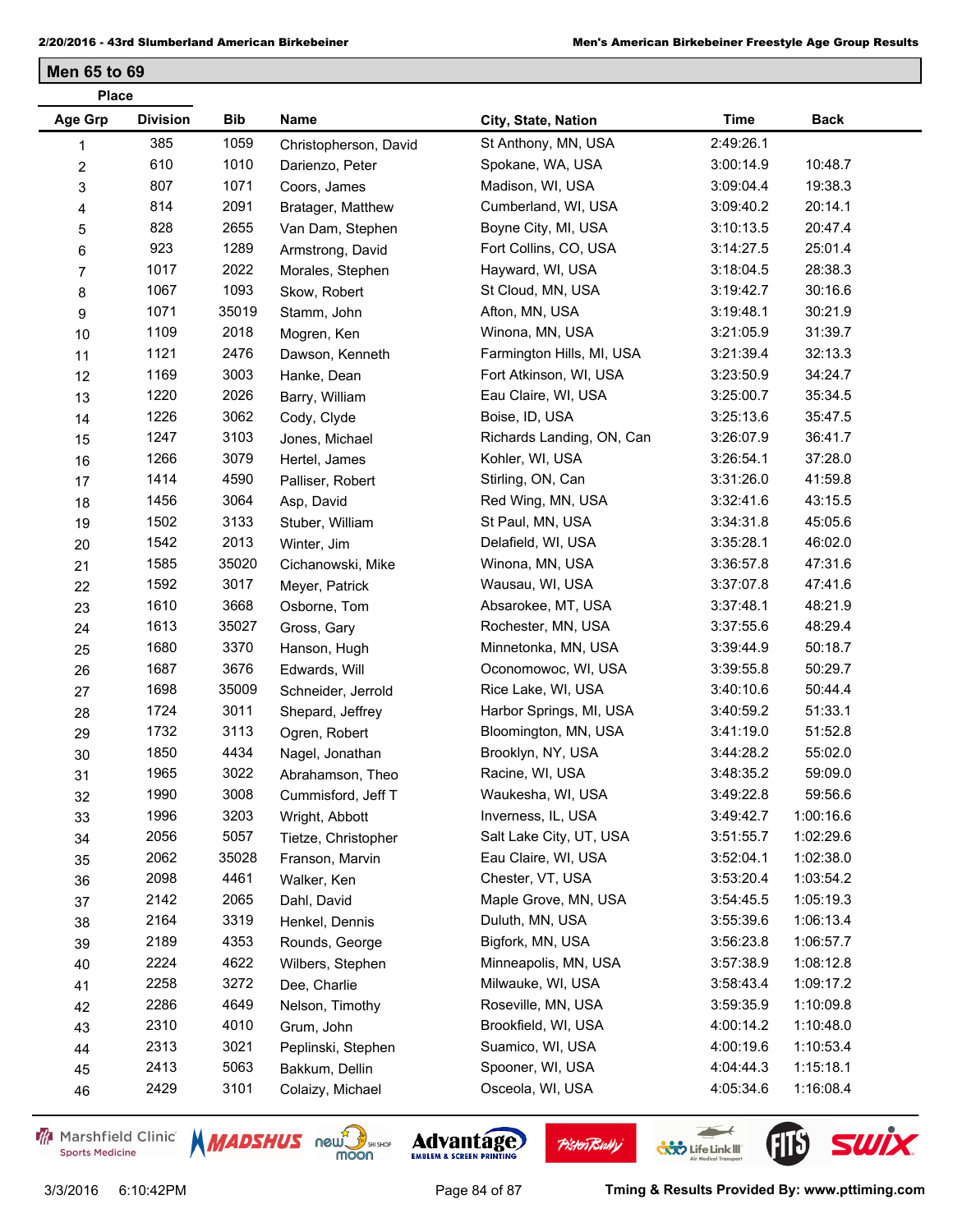**Men 65 to 69**

| <b>Place</b> |                 |       |                     |                        |             |             |
|--------------|-----------------|-------|---------------------|------------------------|-------------|-------------|
| Age Grp      | <b>Division</b> | Bib   | Name                | City, State, Nation    | <b>Time</b> | <b>Back</b> |
| 47           | 2462            | 3664  | Brown, Tom          | Sheboygan, WI, USA     | 4:06:45.3   | 1:17:19.1   |
| 48           | 2494            | 35021 | Britz, Robert       | Shakopee, MN, USA      | 4:08:01.4   | 1:18:35.2   |
| 49           | 2500            | 4089  | Wheeler, Rick E     | Bloomington, MN, USA   | 4:08:06.5   | 1:18:40.3   |
| 50           | 2505            | 4091  | Aaron, Robert       | Washburn, WI, USA      | 4:08:16.5   | 1:18:50.3   |
| 51           | 2519            | 4309  | Meyer, Donald       | Whitewater, WI, USA    | 4:08:52.2   | 1:19:26.0   |
| 52           | 2551            | 35003 | Clement, John       | Toledo, OH, USA        | 4:09:51.9   | 1:20:25.7   |
| 53           | 2553            | 5296  | Barkhausen, David   | Lake Bluff, IL, USA    | 4:09:56.5   | 1:20:30.3   |
| 54           | 2554            | 4624  | Bodenschatz, Steve  | Hayward, WI, USA       | 4:09:57.7   | 1:20:31.5   |
| 55           | 2560            | 5020  | Alexejun, Robert    | Wausau, WI, USA        | 4:10:10.2   | 1:20:44.1   |
| 56           | 2678            | 5085  | Aslagson, Kayo      | Starbuck, MN, USA      | 4:15:46.6   | 1:26:20.5   |
| 57           | 2690            | 3302  | Drexler, David      | Horicon, WI, USA       | 4:16:26.8   | 1:27:00.6   |
| 58           | 2701            | 5298  | Gregory, David D    | Portage, WI, USA       | 4:17:00.1   | 1:27:34.0   |
| 59           | 2714            | 4020  | Richards, Robert    | Villa Park, IL, USA    | 4:17:38.5   | 1:28:12.3   |
| 60           | 2791            | 5343  | Blomberg, Greg      | Sioux Falls, SD, USA   | 4:21:58.9   | 1:32:32.7   |
| 61           | 2802            | 4068  | Maranowicz, Harry   | Hayward, WI, USA       | 4:22:32.9   | 1:33:06.7   |
| 62           | 2810            | 35025 | Medlin, Timothy     | Duluth, MN, USA        | 4:22:40.7   | 1:33:14.5   |
| 63           | 2834            | 5458  | Mallery, Larry      | Los Angeles, CA, USA   | 4:23:27.6   | 1:34:01.4   |
| 64           | 2843            | 35015 | McDonough, David    | Dundee, IL, USA        | 4:24:01.6   | 1:34:35.5   |
| 65           | 2916            | 5480  | Muraski, Mark       | Spooner, WI, USA       | 4:28:23.2   | 1:38:57.0   |
| 66           | 2952            | 5066  | Peterson, Forrest   | Willmar, MN, USA       | 4:30:02.0   | 1:40:35.8   |
| 67           | 2971            | 5557  | Thal, Richard       | Madison, WI, USA       | 4:31:19.8   | 1:41:53.7   |
| 68           | 3028            | 5547  | Hendrix, Ralph      | Soda Springs, CA, USA  | 4:35:05.6   | 1:45:39.4   |
| 69           | 3041            | 4005  | Jung, Edmund        | Grayslake, IL, USA     | 4:36:22.8   | 1:46:56.6   |
| 70           | 3050            | 5493  | Korpela, Matti      | Kuopio, , Fin          | 4:37:02.5   | 1:47:36.3   |
| 71           | 3066            | 5584  | Biggs, Stephen      | Petoskey, MI, USA      | 4:38:12.0   | 1:48:45.8   |
| 72           | 3120            | 5102  | Janikowski, Michael | Sheboygan, WI, USA     | 4:41:22.6   | 1:51:56.5   |
| 73           | 3159            | 3126  | Dosch, Tom          | Madison, WI, USA       | 4:44:38.8   | 1:55:12.7   |
| 74           | 3179            | 5338  | Keifenheim, Gary    | Elk River, MN, USA     | 4:45:52.5   | 1:56:26.4   |
| 75           | 3192            | 5118  | Dunaway, Thomas     | New Hope, MN, USA      | 4:46:36.5   | 1:57:10.3   |
| 76           | 3194            | 5008  | Abler, James        | Racine, WI, USA        | 4:46:48.0   | 1:57:21.8   |
| 77           | 3210            | 5010  | Ryan, James         | River Forest, IL, USA  | 4:48:01.0   | 1:58:34.8   |
| 78           | 3211            | 5105  | Didion, Paul        | Jefferson, WI, USA     | 4:48:04.9   | 1:58:38.7   |
| 79           | 3294            | 5358  | Remington, James    | New Richmond, WI, USA  | 4:53:08.4   | 2:03:42.2   |
| 80           | 3310            | 3365  | Virkus, Gustaf      | St Louis Park, MN, USA | 4:54:00.1   | 2:04:33.9   |
| 81           | 3356            | 5022  | Drew, Skip          | Milton, WI, USA        | 4:58:10.6   | 2:08:44.5   |
| 82           | 3405            | 5561  | Saalfeld, Robert    | Salem, OR, USA         | 5:03:37.6   | 2:14:11.5   |
| 83           | 3406            | 5537  | Noffke, Peter       | Menasha, WI, USA       | 5:03:41.4   | 2:14:15.3   |
| 84           | 3431            | 5026  | Ela, Tom            | Milwaukee, WI, USA     | 5:05:46.6   | 2:16:20.4   |
| 85           | 3465            | 5332  | Rauma, Erkki        | Tornio, , Fin          | 5:10:42.6   | 2:21:16.5   |
| 86           | 3566            | 5110  | Kondrasuk, Robert   | Hayward, Ei, WI, USA   | 5:23:14.6   | 2:33:48.4   |
| 87           | 3583            | 5025  | Bulger, Thomas      | Fayetteville, AR, USA  | 5:25:27.6   | 2:36:01.5   |
| 88           | 3601            | 5583  | Hunter, Stan        | St. Paul, MN, USA      | 5:28:53.3   | 2:39:27.1   |
| 89           | 3629            | 5564  | Lindberg, Roger     | Duluth, MN, USA        | 5:35:49.9   | 2:46:23.8   |
| 90           | 3651            | 5354  | Gantz, James        | Dubuque, IA, USA       | 5:40:11.5   | 2:50:45.3   |
| 91           | 3652            | 5006  | Dumas, Eugene       | Janesville, WI, USA    | 5:40:15.5   | 2:50:49.4   |
| 92           | 3653            | 5639  | Gorham, William     | Hudson, WI, USA        | 5:40:17.8   | 2:50:51.6   |
|              |                 |       |                     |                        |             |             |

Marshfield Clinic **Sports Medicine** 





**Pisten Bully** 

 $\leftarrow$ 

**COND** Life Link III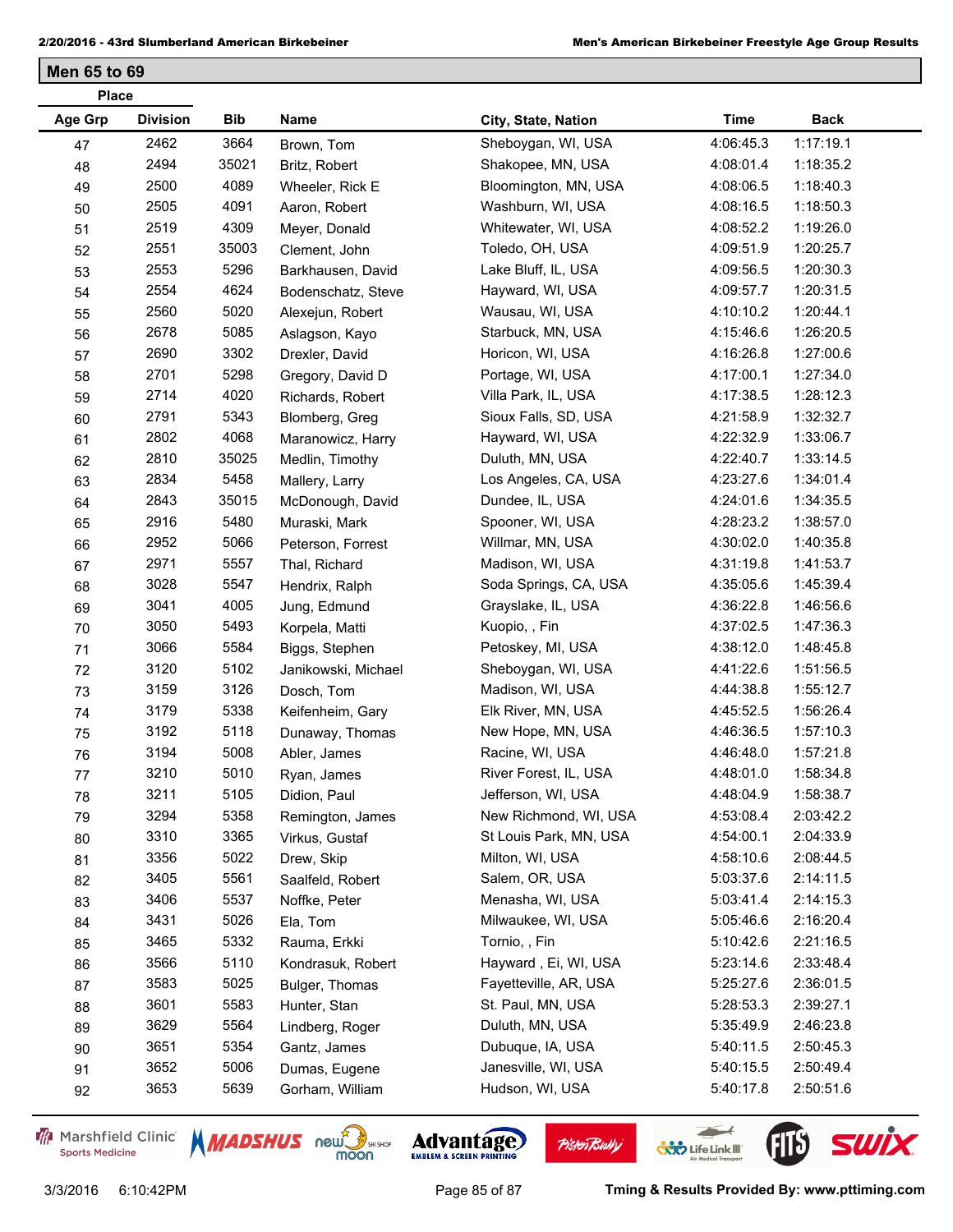| <b>Place</b> |                 |       |                    |                           |           |             |  |
|--------------|-----------------|-------|--------------------|---------------------------|-----------|-------------|--|
| Age Grp      | <b>Division</b> | Bib   | Name               | City, State, Nation       | Time      | <b>Back</b> |  |
| 93           | 3658            | 2079  | Gierke, John       | Appleton, WI, USA         | 5:41:19.2 | 2:51:53.0   |  |
| 94           | 3670            | 35001 | Peterson, Bradford | Stillwater, MN, USA       | 5:43:41.3 | 2:54:15.1   |  |
| 95           | 3676            | 5232  | Brubaker, Barry    | Stratford, WI, USA        | 5:44:31.4 | 2:55:05.3   |  |
| 96           | 3696            | 5072  | Cantrill, Herb     | Eden Prairie, MN, USA     | 5:50:10.8 | 3:00:44.7   |  |
| 97           | 3698            | 5051  | Knapp, Barry       | Rochester, MN, USA        | 5:50:57.7 | 3:01:31.6   |  |
| 98           | 3700            | 5479  | Miller, Mark       | Madison, WI, USA          | 5:51:25.7 | 3:01:59.6   |  |
| 99           | 3720            | 35005 | Porn, Stephen      | Bruce, WI, USA            | 5:59:37.0 | 3:10:10.9   |  |
| 100          | 3722            | 5289  | Meyer, Daniel      | Appleton, WI, USA         | 6:00:42.0 | 3:11:15.8   |  |
| 101          | 3742            | 5288  | McGlynn, Daniel    | Wisconsin Rapids, WI, USA | 6:13:56.5 | 3:24:30.3   |  |
| 102          | 3806            | 5009  | Johnson, James     | Green Bay, WI, USA        | 7:05:52.5 | 4:16:26.4   |  |
| 103          | 3808            | 5324  | Liljequist, Eric   | Madison, WI, USA          | 7:07:55.0 | 4:18:28.9   |  |

**Men 70 to 74**

**Place**

**Men 65 to 69**

| Age Grp        | <b>Division</b> | <b>Bib</b> | <b>Name</b>          | City, State, Nation          | <b>Time</b> | <b>Back</b> |
|----------------|-----------------|------------|----------------------|------------------------------|-------------|-------------|
| 1              | 1022            | 2023       | Sands, Steve         | Minnetonka, MN, USA          | 3:18:10.7   |             |
| $\overline{2}$ | 1095            | 2340       | Pletcher, Del        | Sun Valley, ID, USA          | 3:20:40.4   | 02:29.7     |
| 3              | 1411            | 3087       | Derksen, Jon         | Appleton, WI, USA            | 3:31:19.9   | 13:09.2     |
| 4              | 1646            | 70056      | Brown, Elton         | Ely, MN, USA                 | 3:38:45.3   | 20:34.6     |
| 5              | 1670            | 2024       | Smigiel, Steve       | Ada, MI, USA                 | 3:39:31.1   | 21:20.4     |
| 6              | 1815            | 70065      | Stanley, Jonathan    | Ladysmith, WI, USA           | 3:43:29.6   | 25:18.9     |
| $\overline{7}$ | 1973            | 70057      | Christensen, Donn    | Washburn, WI, USA            | 3:48:51.7   | 30:41.0     |
| 8              | 2006            | 70007      | Coequyt, Leonard     | Hopkins, MN, USA             | 3:50:19.7   | 32:09.0     |
| 9              | 2163            | 70111      | Mixon, Bud           | Roseville, MN, USA           | 3:55:35.5   | 37:24.7     |
| 10             | 2577            | 70010      | Koshnick, Bob        | Detroit Lakes, MN, USA       | 4:10:52.0   | 52:41.3     |
| 11             | 2604            | 70106      | Trolander, John      | Oronoco, MN, USA             | 4:12:16.3   | 54:05.6     |
| 12             | 2703            | 70115      | Allington, Ken       | Phillips, WI, USA            | 4:17:04.7   | 58:54.0     |
| 13             | 2772            | 35026      | O'Connell, James     | Sheboygan Falls, WI, USA     | 4:20:35.4   | 1:02:24.7   |
| 14             | 2942            | 35002      | Conrad, Ladd         | Chanhassen, MN, USA          | 4:29:46.1   | 1:11:35.4   |
| 15             | 2991            | 70011      | Sandom, Einar        | Hudson, WI, USA              | 4:32:53.3   | 1:14:42.5   |
| 16             | 3019            | 70002      | Berry, Terry         | Ranchos De Taos, NM, USA     | 4:34:37.1   | 1:16:26.4   |
| 17             | 3105            | 70105      | Farmer, Darryll      | Eau Claire, WI, USA          | 4:40:27.6   | 1:22:16.9   |
| 18             | 3117            | 70053      | Hammer, David        | Waukesha, WI, USA            | 4:41:08.6   | 1:22:57.9   |
| 19             | 3269            | 70004      | Bodensteiner, Robert | West Bend, WI, USA           | 4:51:17.0   | 1:33:06.3   |
| 20             | 3313            | 70063      | Eberhardt, Burgess   | International Falls, MN, USA | 4:54:17.4   | 1:36:06.7   |
| 21             | 3319            | 35023      | Gehrke, Tom          | Phillips, WI, USA            | 4:54:35.3   | 1:36:24.6   |
| 22             | 3382            | 70006      | Olson, Don           | Menomonie, WI, USA           | 5:00:51.5   | 1:42:40.7   |
| 23             | 3386            | 70104      | Allen, James         | St Paul, MN, USA             | 5:01:38.2   | 1:43:27.4   |
| 24             | 3434            | 70112      | Vadlejch, Jan        | Jerulselem, , Isr            | 5:06:02.0   | 1:47:51.3   |
| 25             | 3444            | 35004      | Sehnal, Joe          | Hoffman Estates, IL, USA     | 5:07:37.6   | 1:49:26.9   |
| 26             | 3550            | 70066      | Cirilli, James       | Superior, WI, USA            | 5:20:33.8   | 2:02:23.1   |
| 27             | 3560            | 70117      | Valve, Teuvo         | Loimaa,, Fin                 | 5:21:56.2   | 2:03:45.5   |
| 28             | 3565            | 35017      | Mohr, James          | Neillsville, WI, USA         | 5:23:03.5   | 2:04:52.8   |
| 29             | 3569            | 70118      | Anderson, Victor     | Regina, SK, Can              | 5:23:41.5   | 2:05:30.7   |
| $30\,$         | 3600            | 70116      | Bennett, Brian       | Mahopac, NY, USA             | 5:28:49.0   | 2:10:38.2   |
| 31             | 3611            | 70005      | Deboer, Sipke        | Deerwood, MN, USA            | 5:30:28.8   | 2:12:18.1   |

Marshfield Clinic **Sports Medicine** 





**Pisten Bully** 

3/3/2016 6:10:42PM Page 86 of 87 **Tming & Results Provided By: www.pttiming.com**

 $\overline{\phantom{a}}$ 

**COND** Life Link III